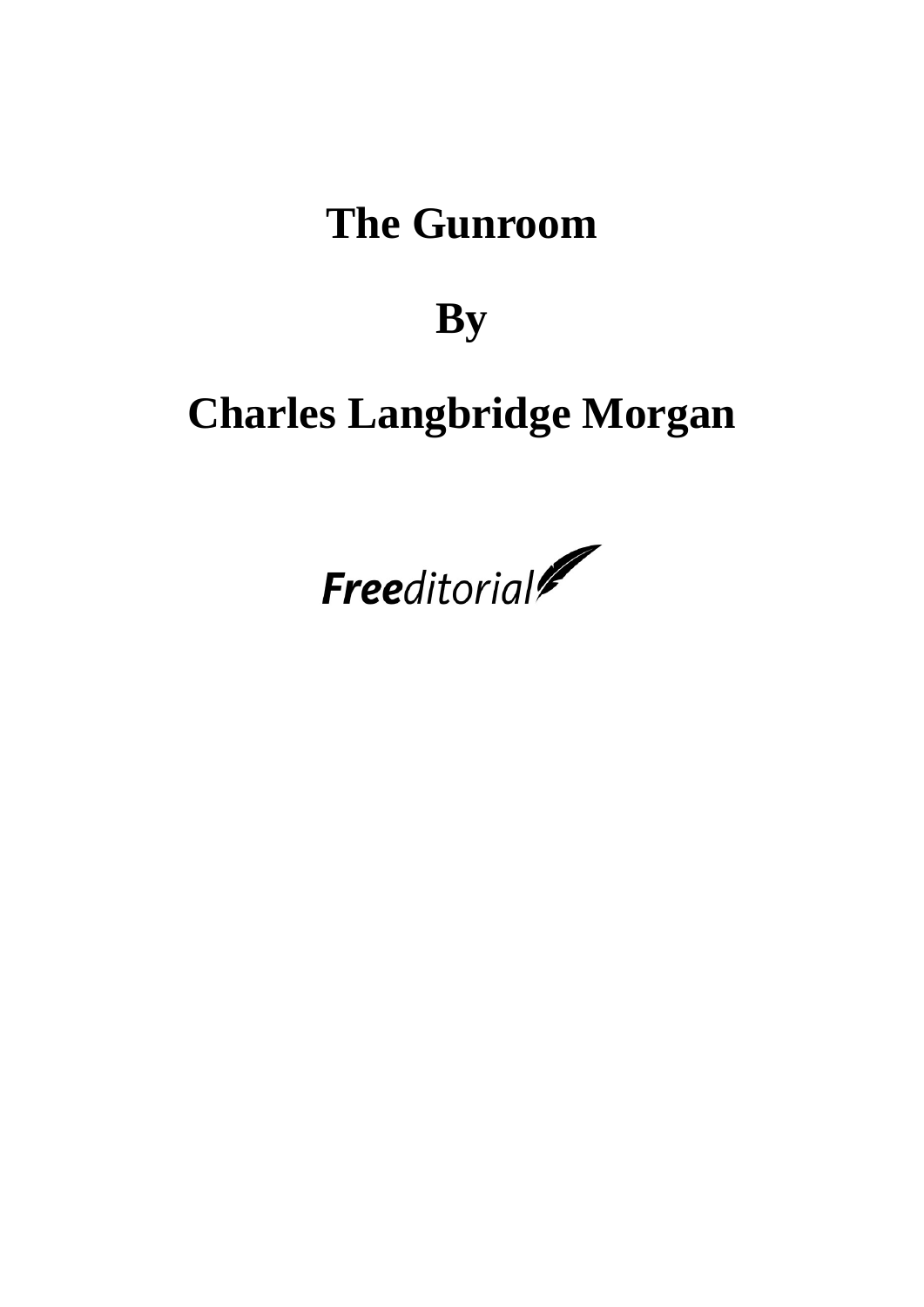#### **CHAPTER I**

#### **THE SHORE RECEDES**

Late on an afternoon in September a boy, wearing a naval mackintosh and a felt hat, came out of Torquay railway-station and hailed a cab. His figure, his voice, and his manner, which was nervous and a little self-conscious, suggested that his age was about eighteen. He took a handful of change out of his pocket, and, when he had selected from it, with momentary hesitation, a sixpence to give the porter who had brought his luggage, he cast over the few bystanders a look almost of resentment, as if he thought they had been watching and criticizing him. If an older man had intercepted this glance its character might have puzzled him. He would have asked himself how, in eighteen years, a boy, who had obviously known nothing of the poverty and hard usage that age the street urchin, could have made the discoveries about life which were reflected in the face he saw. Not that a man's experience lay in this boy's features; rather did he seem to have lost too early the swifter wisdom of a child. He had developed a faculty of suspicion before the years had taught him what he should suspect. He had faced sorrow before he had learned to distinguish clearly between sorrow and bitterness. A child's pride and the humility that springs from discipline; a love of freedom and an acquaintance with restriction; a hatred of cruelty and a knowledge of its refinements—all these had been mingled in him to the destruction of simplicity. He stood there, on the outskirts of the strange naval world into which this cab was to bear him, a boy whose premature manhood might have caused a perceptive woman to fear for him. She would have seen that he was not physically delicate, and have been glad that his body, at any rate, had power to endure; but she would have noticed, too, and trembled for her discovery, that the boy's lips and eyes suggested an imagination which could throw ugliness as well as beauty into relief.

The cabman, his face screwed up and his cheeks blown out as a protest against the driving rain, looked queerly at the luggage he was hoisting on to his roof. It consisted of a green canvas trunk, bound with wooden splines and leather, and an oblong tin case. Their pattern, which the cabman recognized as uniform, betrayed at once their owner's calling, for they differed in nothing but the name they bore from the boxes that were invariably brought with them by midshipmen joining their ships. On them was printed in white letters:

JOHN LYNWOOD, R.N.

"You'll be goin' to the 'otel, sir, same as the others, I expec'?"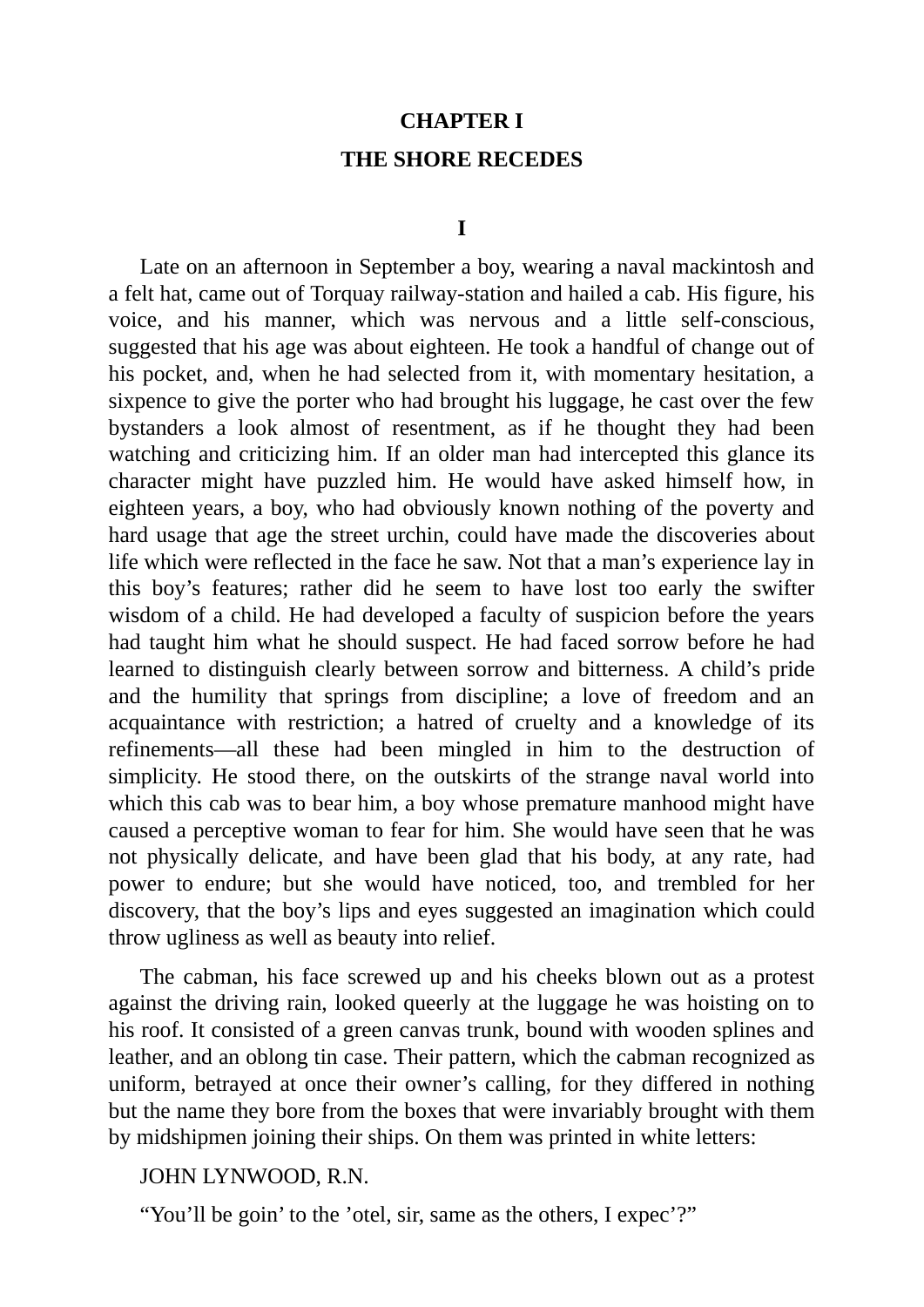"Yes; you recognize the luggage?" Lynwood answered.

"Ay, sir. It ain't often the young officers joins their ships 'ere in Torquay, but I knows that tin box an' the green one, sir, as if they was my own. There's no mistakin' 'em."

"No, I suppose not."

"I'd just done with three other young gentlemen," the cabman went on, "when I came back to the stand to catch more of 'em off this train."

"Well, you've caught one," Lynwood said, with a smile at the phrase.

"The mare, she's bin servin' 'is Majesty to-day, she 'as. Old army pensioner, she is." He shook a stream of water from his oilskin cape and ran his hand over his dripping beard. "Old sailor meself, sir," he remarked, as he picked up the reins.

Lynwood settled himself among the thin cushions as the cab's loose wheels rattled into the street. This, in his childhood's dreams, was to have been the beginning of adventure—this "going to sea." It was not thus he had imagined it. The books he had read had conjured up pictures of bright sunshine and blue water, of admirals who welcomed the new-comer in a fatherly manner, of petty officers whose ambition it was to teach him knots, splices, and cutlass drill. All this was to have been but a prelude to a life among friends, who would share with him glories, perils, and promotion, and whose kindliness would make all things pleasant for him in strange and gaily coloured lands. And now, looking forward, he saw none of these delights. His experience at Osborne and Dartmouth and, above all, in the training cruiser had taught him what he might reasonably expect. He had done well as a cadet. He had taken firsts in his passing-out examinations, and—for what it was worth—had been a Cadet Captain in both colleges. There was no reason why his promotion should not be as rapid as that of any of his contemporaries. But the element of romance had to be excluded—unless there were a war. Those who had lived through it had given him to understand, with a clearness that could permit of no further disillusionment, that the naval officer's life was as mechanical and monotonous as that of a book-keeping clerk. There were drills and watches, tactical exercises and coaling. There was a discipline of iron, and a requirement, equally inelastic, of absolute efficiency. Faults were not pardoned nor weaknesses forgotten. Motive was a matter of small account, for only success and failure appeared on the final balance-sheet.

This, Lynwood had come to recognize, was inevitable in a service conducted with one object alone, the object of victory in battle. Never, even in the bitterest of criticisms, had he heard one word against the Navy's efficiency. It was a perfect machine, as inhuman as a machine, as pitiless as perfection.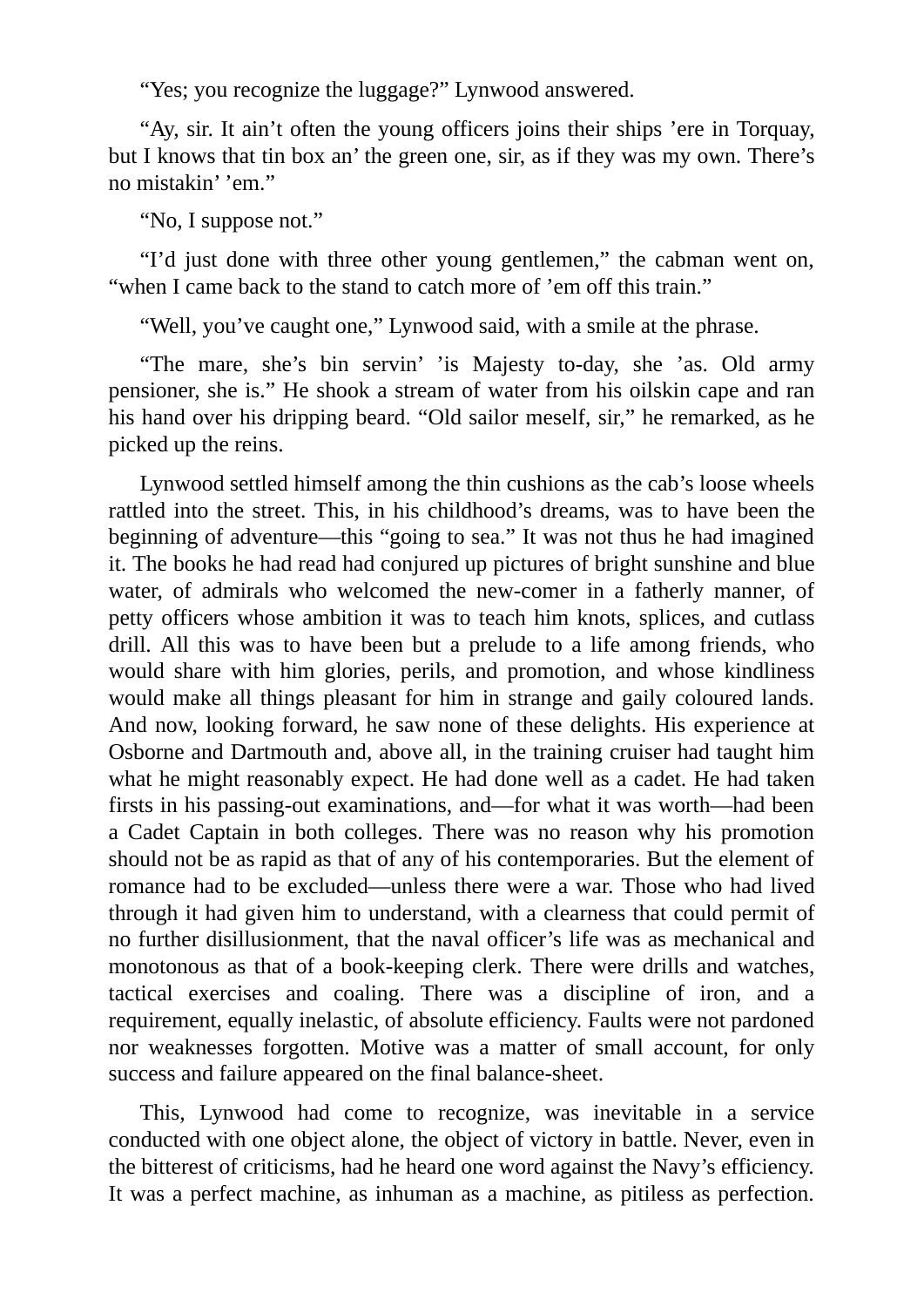The object of its training was the production of a war personnel, and this implied the production of human beings who possessed certain definite qualities and in whom certain qualities were not found. If a required quality were lacking it had to be instilled; if a surplus quality were present it had to be removed. The process was often painful. Not infrequently men were broken by it, and went; or rebelled against it in their hearts, and went likewise. Many, though broken, were forced by circumstances to remain.

Lynwood remembered having asked the officer who had given him this summary of the naval system how it was, then, that so many of the officers he had met at the colleges had been visibly happy, and, within certain limits, contented. "To start with," his informant had replied, "the officers who are appointed to Osborne and Dartmouth are picked men—men who, because they were born with most of the required qualities, haven't had their natures badly damaged. The colleges are star billets. You don't meet there—or, for that matter, in the society from which most civilians draw their conclusions—the two and a half stripe salt-horses who will never become commanders or the engineers who have sweated their souls out for the sake of a family which attains the ultimate glory of a Portsmouth suburb—in short, the underworld of H.M.S. And you don't meet the drunks. But there's another reason. The Service does its training young, on the principle of flog a dog while it's a puppy. And if you get through that stage—well, you're probably shaped to the mould like the Chinese women's feet, and you forget, and it doesn't do you any fresh hurt. But if you break while the pressure is being applied, you break —that's all. A good thing you broke so soon. If you can't afford to leave it, the Service has your measure. It knows you broke, and your promotion is not rapid.... Of course," he added, "there are a few who are neither broken nor shaped. They go on in the Navy, successful up to a point, dabbling in something else they might have been masters of. Or else they go—often too late."

And now Lynwood looked forward to the inevitable pressure of the mould. It was applied, he knew, to junior officers for the Service's and their own good. The customary phrase was: "Junior snotties must be shaken." The system was unofficial; indeed, its more obvious extremes had been expressly forbidden; but it was a recognized system, of whose existence the whole Navy was aware. No protest against it—and this had been particularly impressed on cadets—would gain any sympathy from any rank. So the Navy had been created, and so it must continue. Conditions, said the senior officers, were much better than in Nelson's time—much better, indeed, than in their own days as midshipmen. Comparatively, modern midshipmen were wrapped up in cotton-wool. The senior officers, in their Wardroom armchairs, didn't know what the Service was coming to!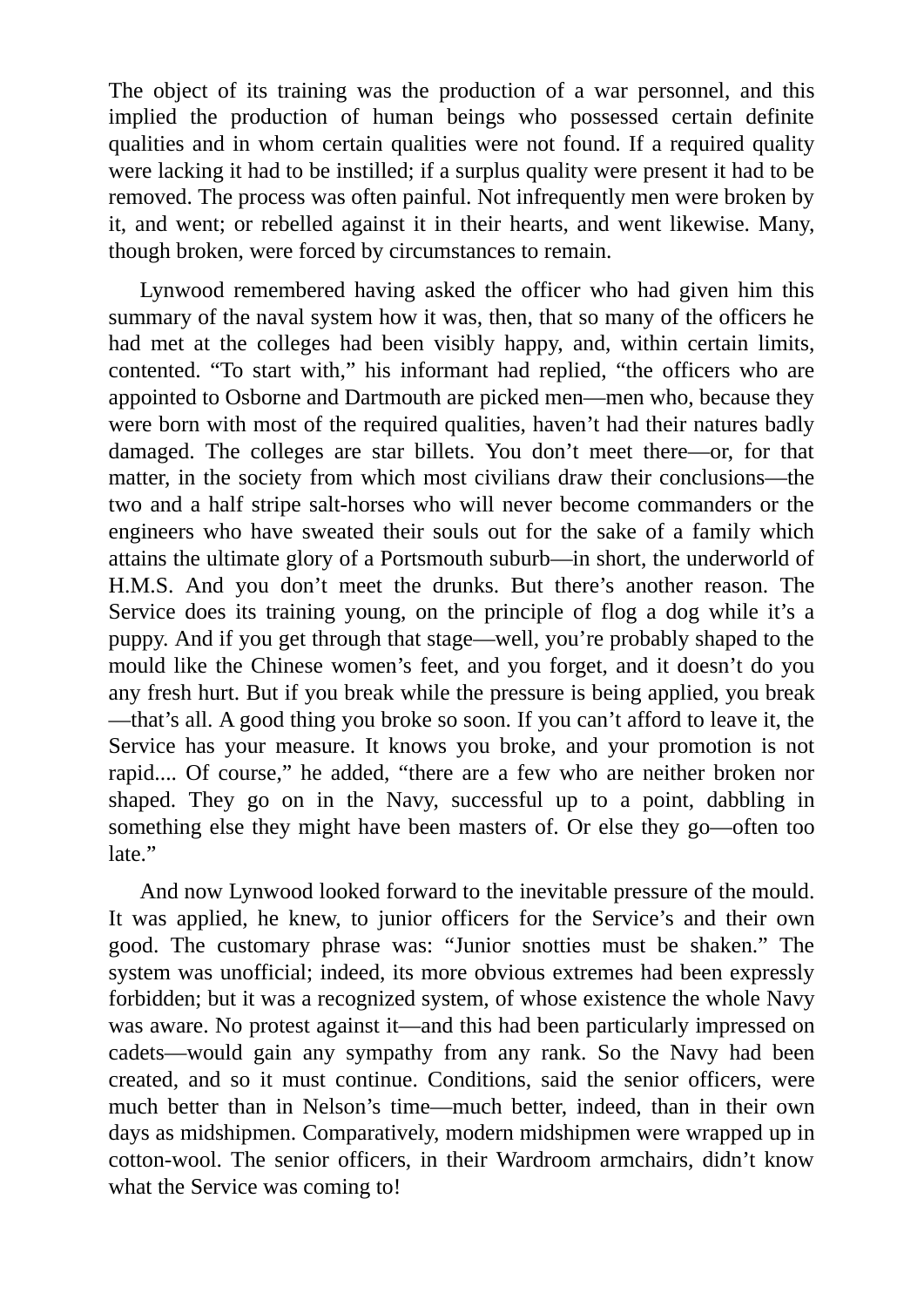Some captains, it was rumoured, made a stand against the system in their own ships, on the ground that it was not, in fact, essential to the efficiency of the Service. Some sub-lieutenants, too—and they had more control in this matter than any captain—stood out against the system in their own Mess, simply because cruelty disgusted them. But these well-intentioned people dared not proselytize. They resisted the system quietly within their own domain, and, lest they should be considered old women, said as little as possible about their resistance. Their number was said to be increasing. Whether a junior midshipman did or did not experience the extremes of the system depended nowadays on the ship to which he was appointed and the sub-lieutenant who ruled his Gunroom. The system, to the accompaniment of the shaking of many conservative heads, was said to be dying.

But it was by no means dead. Lynwood had decided that, if he was subjected to it, the system should not break him. After all, its greatest violence was unlikely to last more than a year. In his second year he would be partly exempt from it; in his third, he would be in a position to enforce it, if he wished, upon others.

The cab drew up at the hotel door. As he stood on the pavement fumbling for money he looked out across the harbour. The railings were jewelled with raindrops. Beyond them a sea of dull green tossed itself into livid foam and spray. Further from shore all colour was lost. No horizon was distinguishable from the opaque sky. Once he thought there became visible the ghostly form of a warship, infinitely lonely and apart, but a moment later he could see nothing.

"Good luck t'ee, sir," said the old sailor, and, as the boy turned towards the hotel, he added under his breath: "And Gawd 'elp 'ee."

Lynwood heard, and looked over his shoulder. Then he pulled himself together, gave his instructions to the hall-porter and walked quickly into a ground-floor sitting-room, to the door of which was attached a temporary notice written in blue chalk:

## REEVE & CO.

Mr. Reeve, though he had never held a commission, was one of the great personalities of the Navy. He described himself as a tailor and outfitter, but he was more than that. He had taken charge of Lynwood—as of almost all cadets —from the beginning of his career. From Mr. Reeve's descriptive pamphlet Lynwood and his father had drawn their first ideas of life at Osborne, at Dartmouth, and at sea. A telegram signed Reeve had told of success in the entrance examination long before any official intimation had been received. Reeve had advised as to equipment, and had provided it. Reeve had been on the Portsmouth jetty to explain the intricacies of a strange uniform on that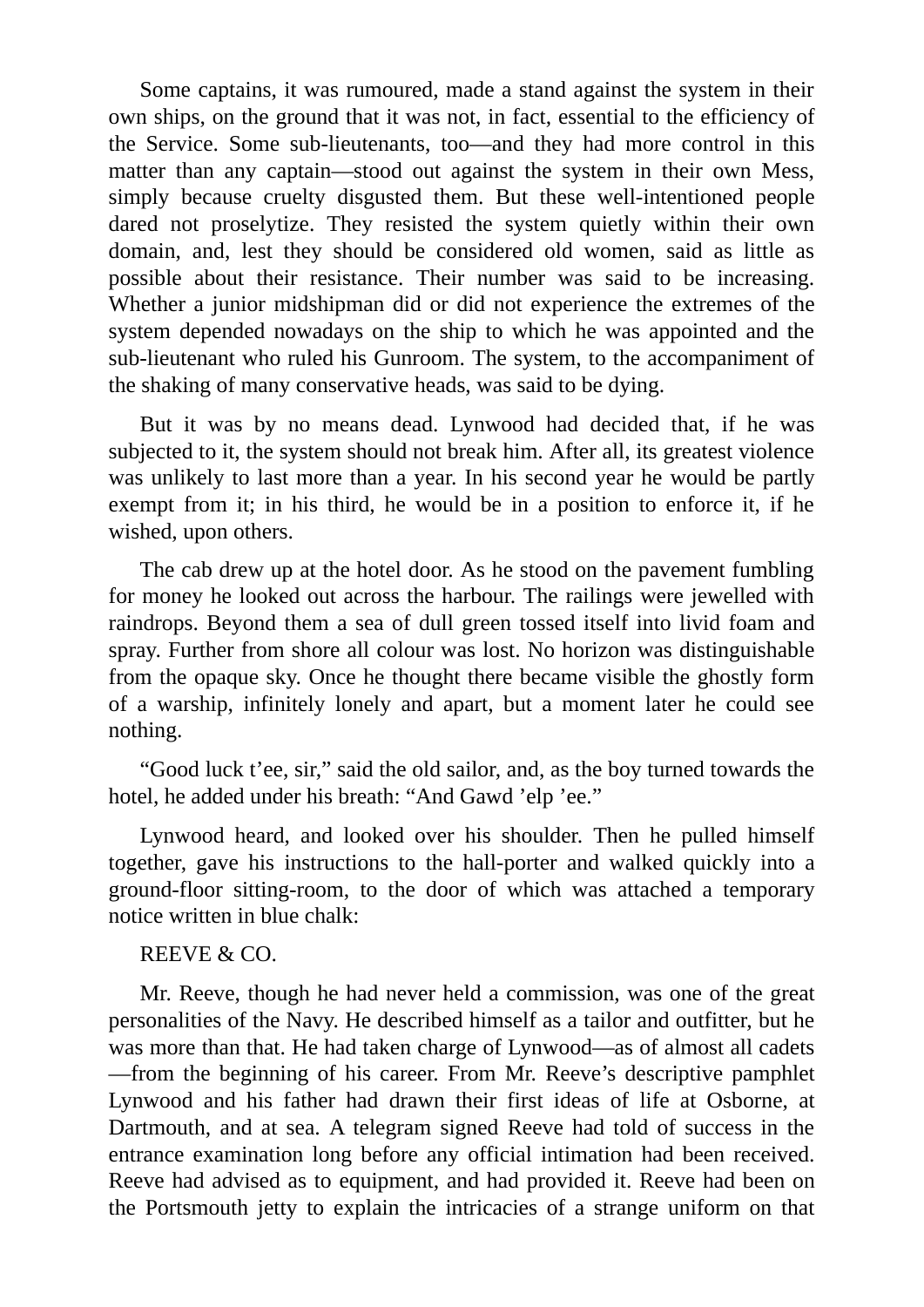great day when seventy new cadets were inspected by an admiral before they crossed the Solent to Osborne and their destiny. Nothing seemed outside Mr. Reeve's scope. He had made himself responsible for the transport of the great sea-chests from Osborne to Dartmouth, and from Dartmouth to the training cruiser. He had laboured exceedingly in things large and small, and had prospered exceedingly. And now, here was his representative, again in charge of the sea-chests and the luggage, prepared to aid his charges as they entered upon the next great stage of their careers. A room had been taken and a placard attached to the door. Within was Mr. Binney, "Reeve's man," helping the midshipmen to change the plain clothes in which they had travelled for the Number One uniform, with dirks, in which they were to join their ship. Mr. Binney unpacked and repacked their bags for them. He undertook the sending of telegrams for things forgotten. He answered innumerable questions, and, with an odd sympathy which showed he knew they had cares enough, promised to have their luggage taken to the landing stage at which the King Arthur's boat would call. Certainly, sir, the luggage would be there in plenty of time. Where were the sea-chests? Already, as if by a miracle, they were at the head of the steps. In the rain? Yes, but they would come to no harm. Had all the young gentlemen got the keys of their sea-chests? It would be awkward to arrive on board and not be able to open them. In case any young gentleman had forgotten or should lose his key, he had a skeleton which would open any chest. Perhaps they would not mind sharing it?... Yes, he had heard that the King Arthur's captain was a very good captain; and the rear-admiral—of course, everyone knew that he was one of the coming men: not that the captain or the admiral would make much difference to them.... Before long they would have to coal ship....

Mr. Binney had remarkable information. Moreover, he talked and made discreet jokes to such effect that silences, in which there might have been time to think, were pleasantly avoided.... Was it true that Mr. Reeve had a son who was going to enter the Service? Ah! that he didn't know. Was the sub of the King Arthur a good fellow? That he couldn't say. Mr. Binney knew exactly what things he ought to know and say. Personalities—save in a complimentary context—were to him an abomination.

Lynwood found that he was absurdly sorry for Mr. Binney—so eager, so capable, so warm-hearted a man and yet a tailor's assistant! What, in the terms of this world, was his reward for all these excellencies? Lynwood pictured the little man's family, the boy for whose education he had saved, the girl for whose happy marriage he was already laying plans. What were Mr. Binney's castles in the air? He was too good a man to have none.... Then Lynwood's thoughts shifted abruptly. He became envious of Mr. Binney, who would not have to go into that bleak ship, who would return comfortably to London though it were in a third-class compartment—who would dine that evening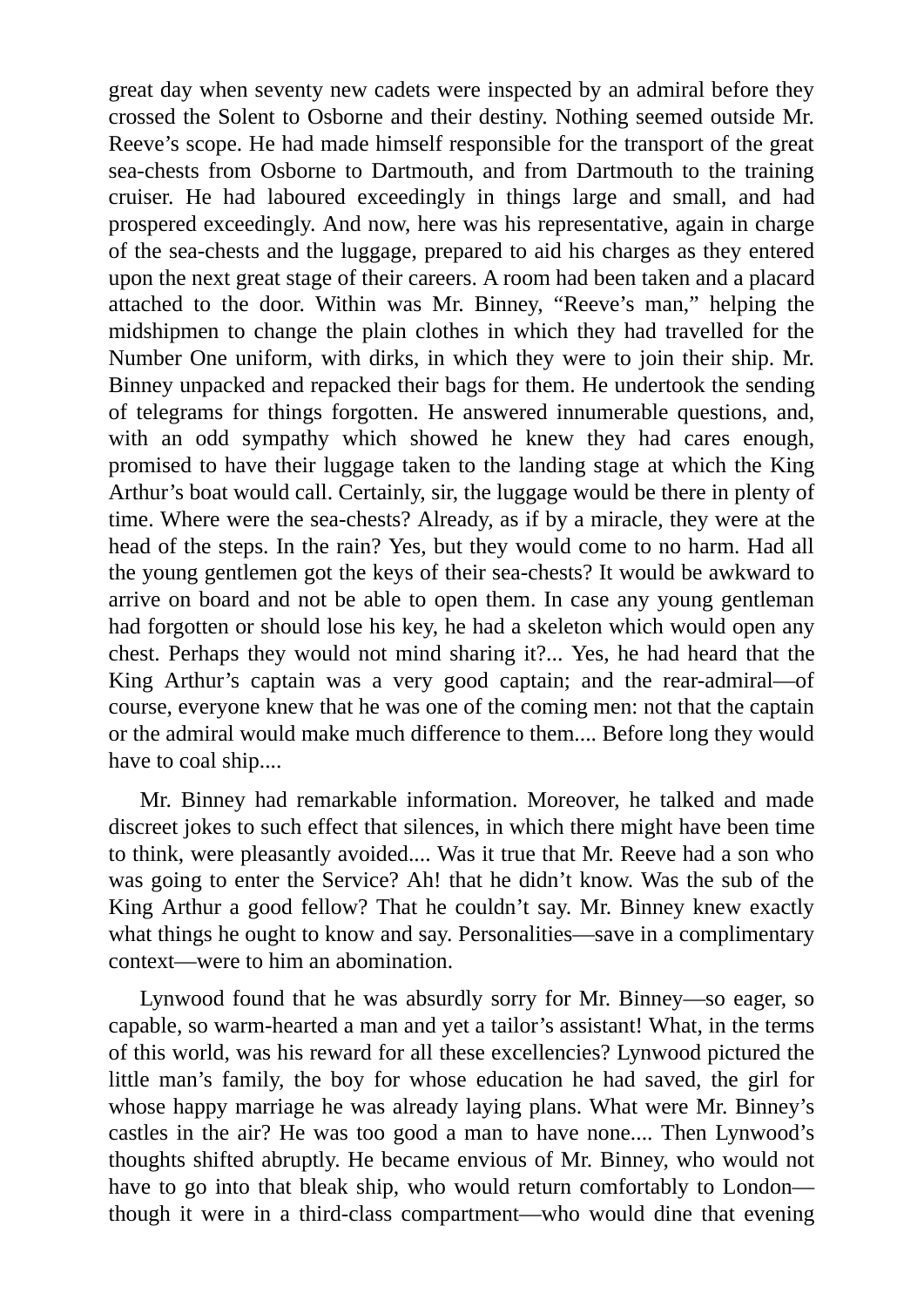among friends, who would sleep that night, not in a strange hammock, but in a familiar bed. Mr. Binney's future was at least certain. Lynwood glanced at his kindly eyes. He saw the beads of perspiration which much stooping had produced upon his red forehead. Mr. Binney was tired, very tired.

Three other midshipmen—Sentley, Cunwell, and Fane-Herbert—were in the room when Lynwood arrived. He knew them all intimately, for they had served their training as cadets in his term. Sentley was small, dark, and a little pompous in manner. An unimaginative conscientiousness was written plainly on his face. Cunwell was of a heavier type, square headed, square bodied, and coarse skinned. He had loose lips that were usually wet, and self-assurance that was aggressive. He possessed, however, a certain force, not of intellect for his flat, almost concave, forehead proclaimed his stupidity—but of personality, a personality impervious to satire. It was not his habit to think more deeply than mere physical action demanded. He was neither an observer of himself nor an analyst of others. To him nothing was a symbol, everything a fact. He treated the mind with suspicious hostility, as if it derived its strength from witchcraft and the evil powers. Mental capacity seemed to him no more than an unfair advantage over himself exercised by others in examinationrooms, and he did not allow himself to be troubled by his own deficiency in this respect. He brushed it aside characteristically. "You brainy fellows will soon learn that exams don't count for much."

In Fane-Herbert the effect of good breeding was conspicuous. When he smiled, his small white teeth and dancing eyes could not fail to cast a spell. In anger he became cold and aloof, refusing the easy relief of passion. He faced injustice and humiliation with an air of scornful pride which served him ill by irritating his oppressors. Intellectually he was unremarkable; but he was expert in all physical exercises that required quickness of eye and subtlety of wrist rather than force and speed. His whole manner was slow, almost languid. His reserve was not easily pierced, and only to his most intimate friends would he speak of himself. Upon the rest of the world he looked calmly, seeming scarcely to expect that others would be interested in him. Lynwood knew him well, liked him well, admired him for a dozen qualities; but he felt that in Fane-Herbert there was an element, not deliberately concealed, which was, however, never fully in the light of day, and therefore not entirely comprehensible.

"How did you get here?" Sentley asked. "You weren't in our train, Lynwood?"

"No, I came across country—not from London."

"Did any of the others come with you—Driss, or Dyce, or any of the senior snotties?"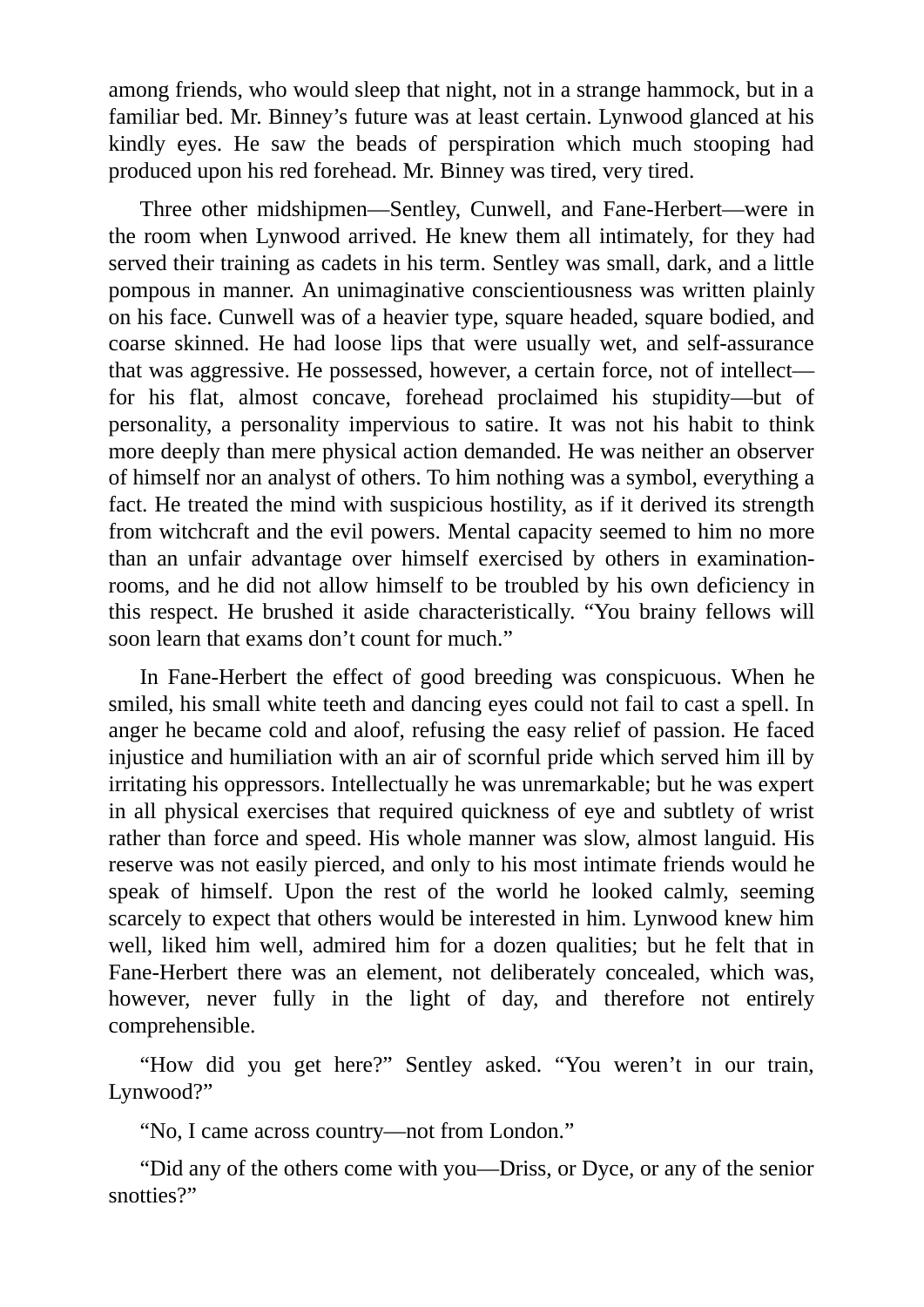"No, I came alone."

"They'll come by a later train," Cunwell declared. "They can go off by the seven o'clock officers' boat. You bet the senior snotties anyhow won't go on board before they must. I shouldn't have come so early myself, but——"

"Aren't the senior snotties on board already?" Fane-Herbert asked.

"No, of course not," explained Cunwell, who knew everything. "The five senior snotties are also joining the King Arthur to-day. Didn't you know? They've been doing their destroyer time, and things like that. Now they are coming back to a big ship for a year before their lieutenant's exams. But I believe there are four intermediate snotties there already—second year people, one year senior to us."

"I expect they won't be too pleased with the seniors' coming," Sentley remarked.

"Oh, they'll take it out of us," Fane-Herbert said.

Lynwood was talking to Mr. Binney, and beginning to undress preparatory to getting into uniform. His round-jacket was lying on the table. Cunwell picked it up, and ostentatiously examined its sleeves.

"I say, Lynwood," he said, "I can see the marks where your Cadet Captain's stripe has been."

"Can you? I can't help it."

"Well, I shouldn't let the senior snotties see it, if I were you. My brother told me that when he went to sea for the first time, one of the snotties who were with him had the marks of his stripes showing, and he got a dozen cuts once a week till they disappeared—just to teach him that Cadet Captains at Dartmouth have got to learn their place when they go to sea."

Lynwood, who was well aware that Cunwell had been bitterly disappointed because he had never been made a Cadet Captain himself, knew what triumph lay beneath the friendly appearance of his warning. Cunwell delighted to impress upon him the indisputable fact that he had fallen from relatively high estate.

"Well, I expect you are glad now, Cunwell," he said, "that you were never made a Cadet Captain? You won't get beaten once a week—not for that reason, at any rate."

"All right," Cunwell exclaimed angrily, "you needn't be sarcastic about nothing. I thought you would like to know; and then you lose your temper because I warn you. You are an extraordinary fellow! My brother——"

"Oh!" Fane-Herbert interrupted. "For four years and a half we've heard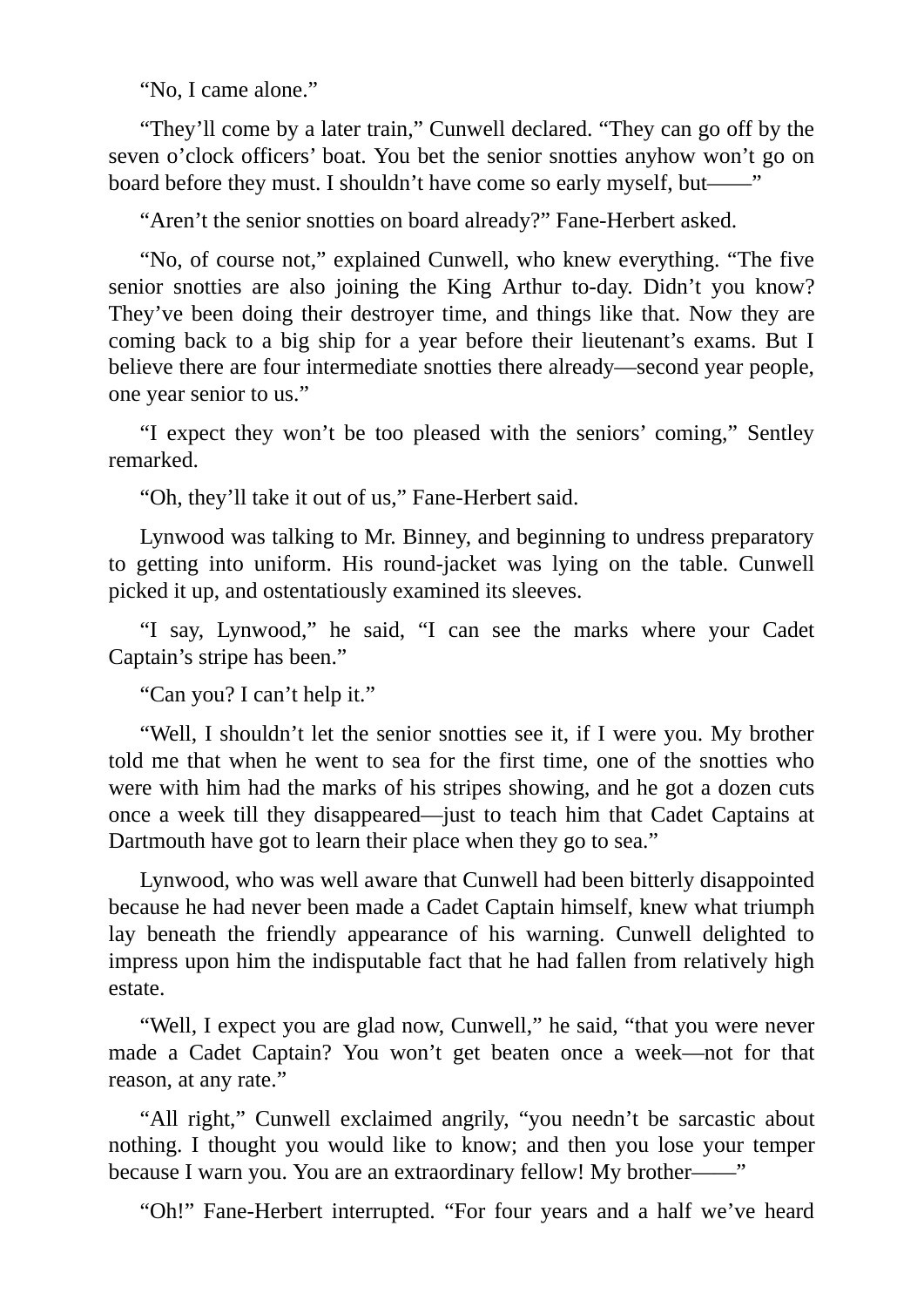about your brother. You told me all about him the first night we were at Osborne."

"You're another of the Cadet Captains. Are the marks of your stripes showing?... At any rate, my brother is one of the best officers in the Service. The men love him."

"I dare say."

Sentley, as did all save Cunwell, resented this wrangling. To him it was as if prisoners insulted one another on their way to the scaffold. Moreover, youthfully conscious of his dignity as a naval officer, he felt that such disputes were not for the ears of Mr. Binney.

"It doesn't really matter now," he said mildly. And then, determined to be cheerful at all costs, he added: "Do you think we shall get leave at Christmas?" and Fane-Herbert echoed him: "It doesn't really matter now."

But the question set Lynwood looking across the months. "It's a long way off," he said.

"Not longer than a Dartmouth term."

"No."

"But you won't get four weeks' leave, as you did at Dartmouth," Cunwell said. "Of course, snotties sometimes get both watches of leave, but I shouldn't count on it."

"Don't you want leave?" Lynwood asked.

"Of course I do; but I'm not so damned homesick already as you are."

There seemed to be no reply to this, so silence fell for a moment. Mr. Binney interposed quickly:

"The King Arthur's pretty good about leave, I think."

"Is she?" Cunwell turned on the others. "One might think you fellows weren't keen on the Service. Don't you want to go to sea?"

"Why not wait till you get there?" Fane-Herbert said coldly.

"Yes, you just wait!" Cunwell warned them. "I can tell you, Fane-Herbert, your smiles and your cricket won't help you there; nor your English and xchasing, Lynwood. That isn't the kind of thing Commanders look for."

Even Cunwell's voice became less strident when at last they had left Mr. Binney with their luggage, and, under his directions, had gone into the street. Their best uniform, in which they were bound to report themselves on board, added to the discomfort caused by wind and rain. Soon their trousers were wet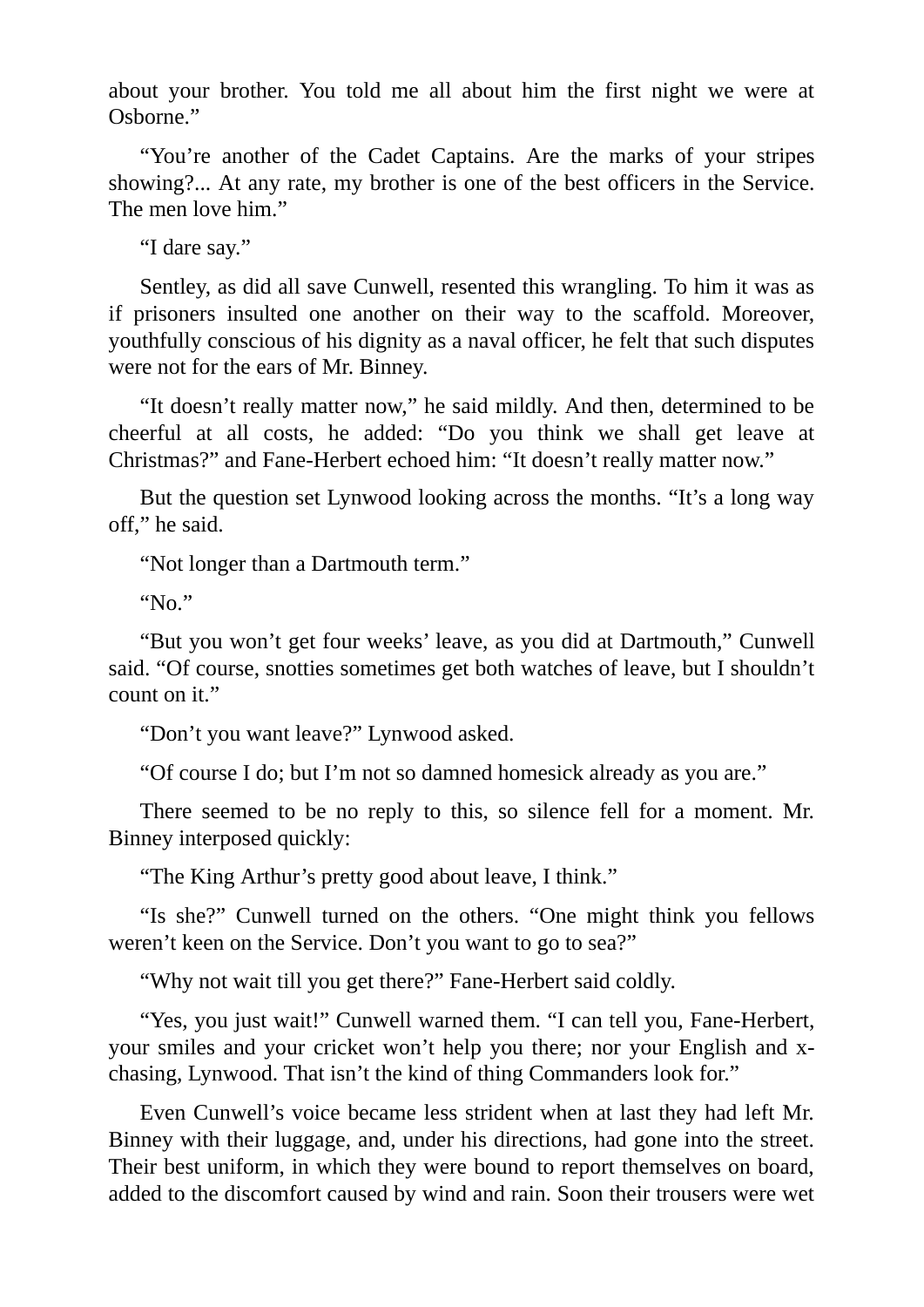to the knee.

"I say," said the careful Sentley, "do you think the Commander will mind our trousers being like this?"

"I can't help the Commander's troubles," Fane-Herbert answered. "What makes me swear is that our cap badges will get spoilt."

"What do our cap badges matter? You should see my brother's cap, and he says——" Derisive applause checked him.

"Do you hear the water from the gutter roaring below that grating?" Lynwood said.... "Those must be the steps. Yes, I can see our chests standing there."

Sentley stopped suddenly outside a Chemist's shop. "I say, hold on a minute. I want some shaving soap."

They turned to look at him. "Oh, Sentley, do you have to shave now?" and they laughed good-humouredly till the colour rose to his cheeks.

"I shall have to very soon—at any rate, for Sunday Divisions. Will you wait for me while I get it, Lynwood?"

"Don't stand about in this deluge," Cunwell put in. "The messman will keep shaving soap. Most messmen do. You can get it in the ship if you want it."

They left the chemist unvisited, and pressed on to the head of the landingsteps. Here they wrapped their mackintoshes round them and sat down on the wet lids of their chests. Someone began to drum his heels against the painted wood.

"If you kick off all the paint," said Cunwell promptly, "you'll be in the soup at Captain's inspection."

The heels stopped, and silence fell. Presently their luggage was brought on a barrow chartered by Mr. Binney. The sea was splashing and hissing on the stone steps. In a little time, out of the mist of rain, the bows and funnel of a picket-boat became visible.

"That's our boat," said Cunwell at once. "She has a sailing pinnace in tow —that's for our chests."

A bell rang clearly four times; the engines slowed. It rang once, and the throb of machinery ceased; the tow-rope slackened.

"Cast off the pinnace! Take the pinnace inside, coxswain. I'll come outside you."

"Aye, aye, sir!... Get them fenders out, Micky."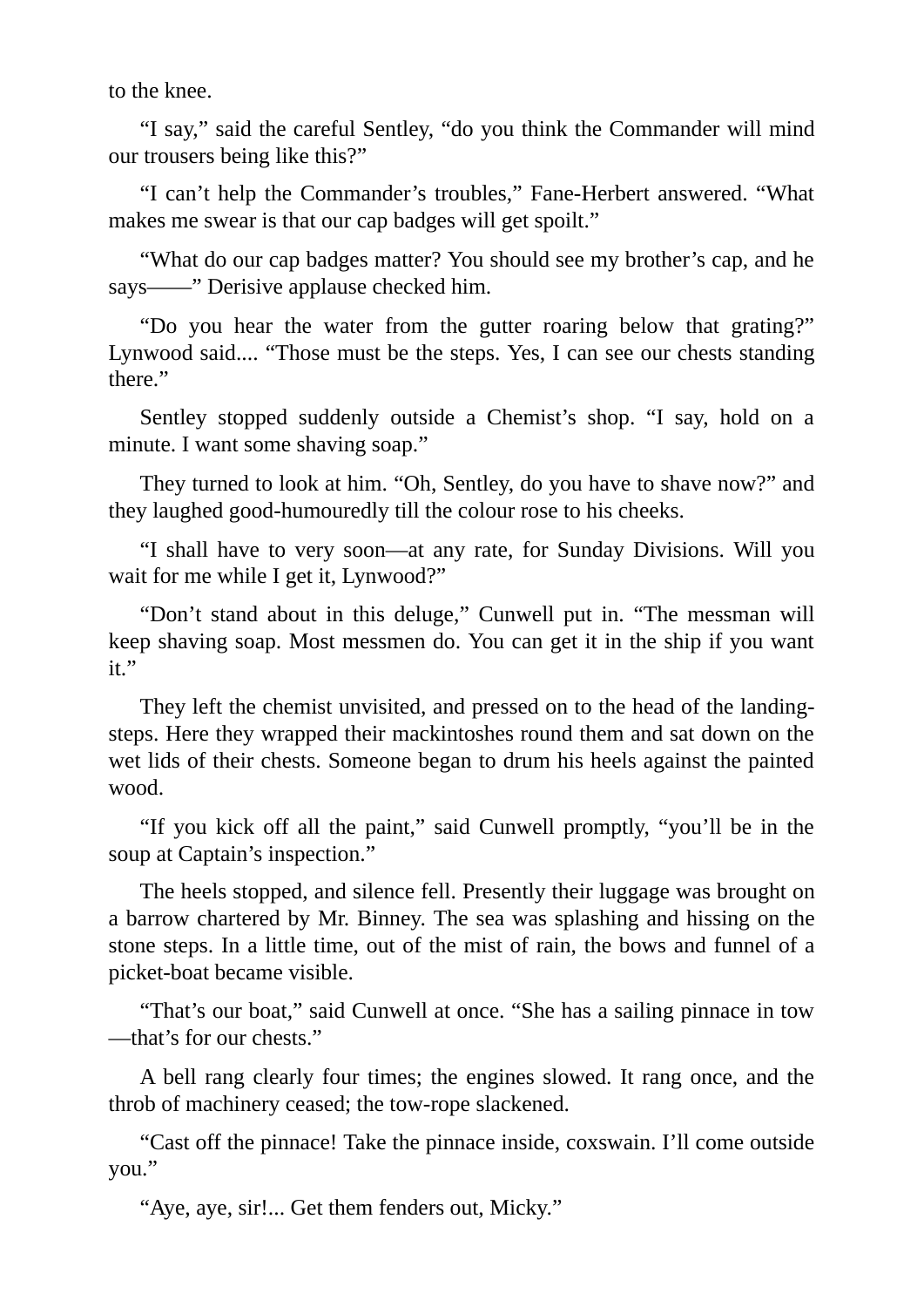The picket-boat's engines roared astern as the midshipman brought her bows round in readiness to come alongside the pinnace. In a couple of minutes both boats were in position.

"Are you the snotties for the King Arthur?"

"Go on, Sentley, you are senior—you answer."

"Yes," shouted Sentley.

"Down into the boat, then.... No, not in the pinnace. Get into the picketboat's cabin."

They clambered across as they were bid.

"This must be one of the intermediate snotties," Lynwood said to Fane-Herbert.

"Yes. Don't you remember him at Dartmouth? Ollenor?"

"Ollenor, is it? I haven't seen his face yet under his sou'wester."

The picket-boat's cabin was divided into two parts—an outer section, comfortable, light, and clean, which in fair weather was adorned no doubt with white-covered cushions with blue crests; and an inner section, dark and illventilated, wherein were kept signal lamps and all manner of spare fittings. They seated themselves in the outer section because they came to it first.

"Do you think we ought to sit here? Suppose some officers come down?" Sentley suggested. In the training cruiser it had been the custom for cadets to sit on the cabin's roof.

"Well, so long as there is room for them it's all right," Fane-Herbert said; "and if there isn't room, then we can go into that inner cabin. I'm not going out on to the roof in this weather and these clothes."

"Yes.... I know that sounds reasonable enough, but don't you think that, as we are junior snotties just joining the ship, it would be better to move off into the inner cabin anyhow if any officers come—whether there is room for them or not. You see, there isn't much space where we are, and it might get us a bad name to start off with, and——"

"And you are the senior of us," Lynwood laughed. "Poor Sentley! The sins of us all will be visited on you as well as on ourselves.... Let's move in if any officers come. It's as well to be on the safe side."

While they spoke the boat's crew were getting their sea-chests down into the sailing pinnace.

"Any more to come?" Ollenor shouted.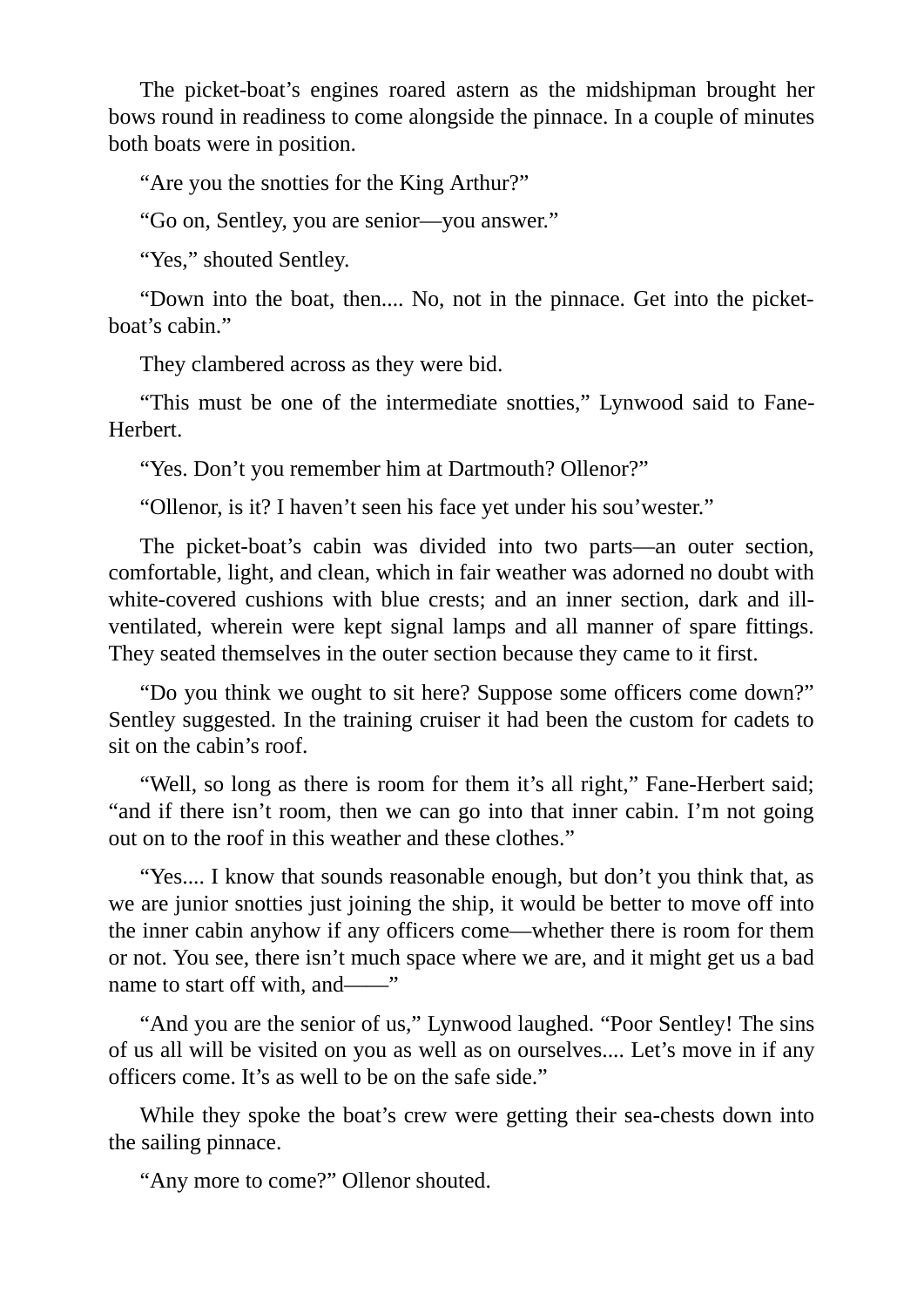"All on board, sir."

"The luggage too?"

"All on board, sir."

"All right. Jump in.... Pinnace, get your painter aft, and shove your bows out."

At this moment a thin, pale man, wearing a bowler hat, appeared at the top of the steps and began to descend them with what speed their slipperiness would permit.

"Hold on," said Ollenor.

The man came across the pinnace and jumped into the picket-boat's cabin. Sentley glanced at him, hesitated a moment, and then retired into the inner cabin, whither the others followed him.

"Who do you think that is?"

"An engineer, probably."

"But does even an engineer officer go ashore in a bowler hat?"

"I don't know."

"I don't believe it's an officer at all."

"It must be. He's wearing plain clothes."

"At any rate, we are on the safe side—coming in here," said Sentley.

The atmosphere was vile. The little fixed windows were flush with the upper deck. Through them could be seen, now the grey sky, now the brown, hardened feet of one of the crew. Ollenor's voice repeated his former orders; the bell rang, and the engines turned slowly. Then the tow-rope grew taut, the pinnace swung out abruptly, and both boats circled towards the open sea. Land and the old life receded. Through the narrow stern door of the inner cabin, beyond the pale face and the bowler hat and the tiller vibrating above the propellor, beyond the tow-rope and the sailing pinnace, which came sometimes into sight as the helm swung over, Lynwood could see the hazy outlines of the roofs of Torquay. Soon a change of course banished even these from view. Lynwood found himself longing for respite, for a break in this dream that brought them nearer and nearer to the ship. He wanted the tow-rope to part! His eyes travelled to it as if there were a chance of its doing so. But no god intervened.... No word was spoken. They sat still, avoiding each other's eyes. Soon Ollenor's voice was heard once more shouting instructions to the sailing pinnace. The engine-room bell rang, and rang again. The propellor cast up new foam, and the picket-boat quivered as they went astern. And now they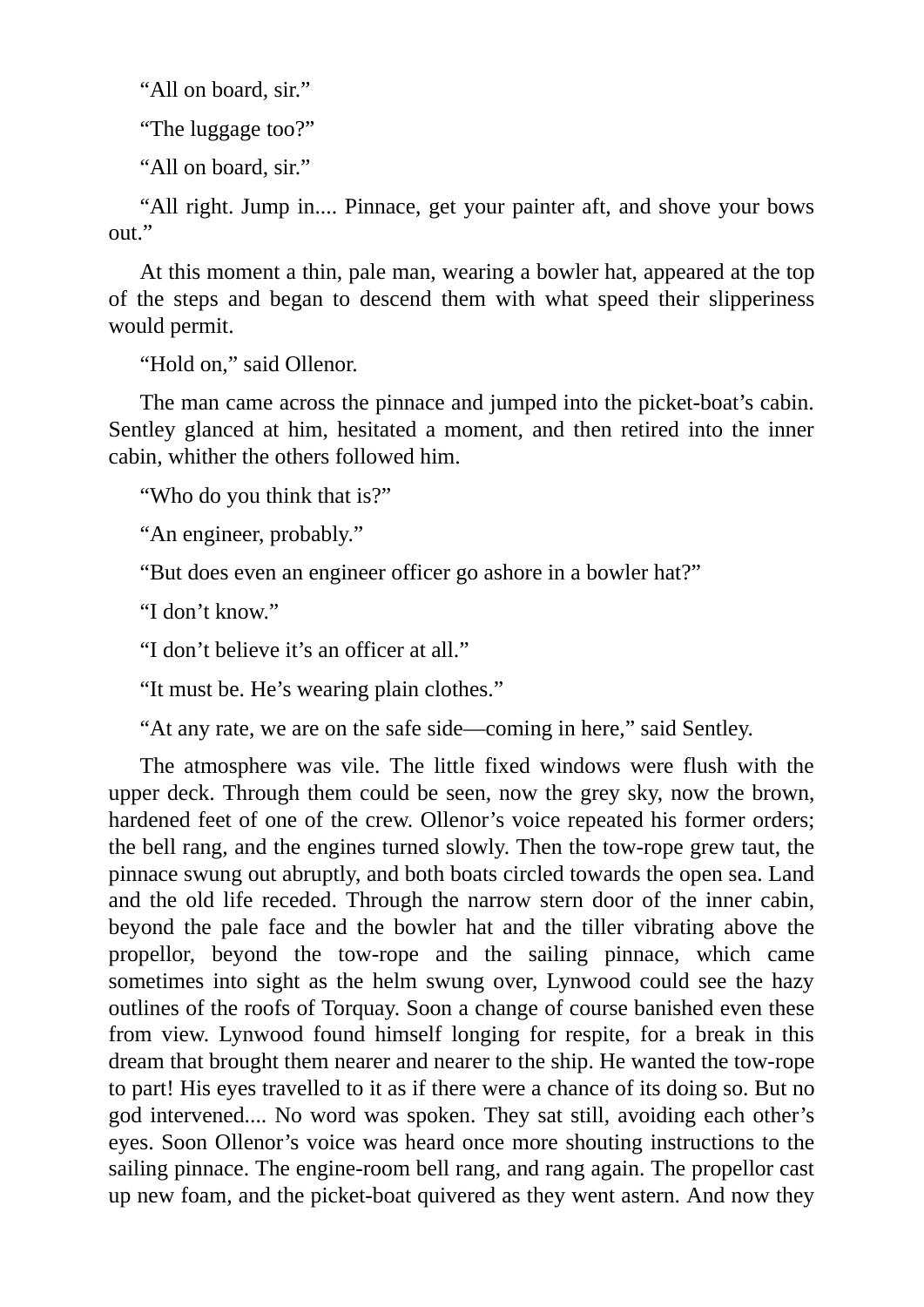rocked at the foot of the King Arthur's port after gangway.

The pale man stood aside that they might be the first to leave the boat, but they had no eyes for that. As they reached the quarter-deck they saluted as they had been taught, and looked round for the officer of the watch to whom they should report themselves. His childish pictures of a shining sunlit quarterdeck flashed irresistibly across Lynwood's mind. Here the planks were stained to dark patches by the rain. The turret, with its unbroken surface of flat grey, wore a hard blank expression, which was somehow similar to that of an intolerant and dull-minded human being. Ropes, cheesed down into neat spirals on the deck, were black and sodden with wet. Over all, casting its shadowy gloom on brass and steel, lay the sloped awning, from whose edges the rain dripped and splashed with miserable monotony. The quarter-deck was like a vast gymnasium, bare, and cold, and sombre.

Ollenor had followed them up the gangway, and stood now in conversation with the midshipman of the watch.

"Can the picket-boat make fast and go to tea?"

"Yes; you have nothing, so far as I know, till the seven o'clock trip."

"Come on, you fellows," said Ollenor; "you'd better come and report yourselves to the Commander. Then come along to the Mess.... There's the Commander's cabin."

Sentley knocked.

"Yes?"

Sentley took off his cap, drew back the curtain, and went in. The others were following him when the Commander broke out: "Who are you?"

"We've come on board to join, sir."

"Speak for yourself.... And you in the rear there, stand at attention! What do you mean by lolling about in my cabin?" No answer was expected or given. "Who told you to come into my cabin? Get out of it. When I say 'Come in,' come in—not before."

They withdrew, and Sentley knocked again.

"Come in.... Well? Don't stand there like a dumb thing! What do you want, boy?"

"We've come on board to join, sir."

"Will you speak for yourself? Now, report yourselves properly, one by one. What's your name?"

"Sentley, sir."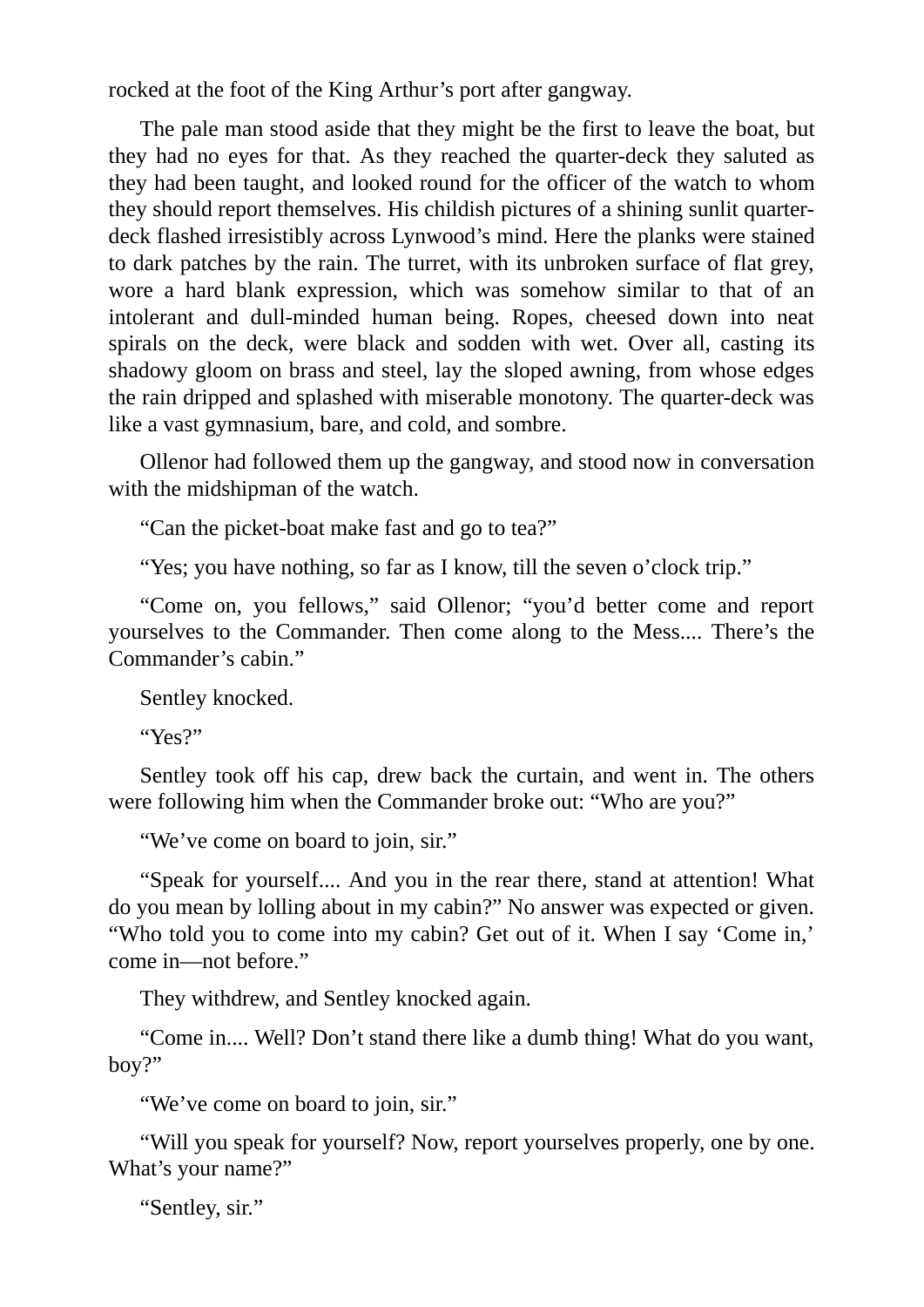"Are you the senior?"

"Yes, sir."

"Are these all the junior midshipmen? I thought we were to have six of you."

"Two haven't come off yet, sir."

"Send them to me when they do. And see they know how to behave themselves before they come into my cabin. Understand?" The others then gave their names in turn. "Very well," the Commander went on, "clear out now. I dare say I shall learn your names as soon as you care for. Go on—out of it!"

The last command was shouted at them. It rang in their ears as they walked towards the Gunroom.

"I wonder if he's always like that?"

"Lots of Commanders are half mad with over-work," Cunwell said. "They chase everyone—lower deck, snotties, Wardroom—everyone."

"But have you ever heard anything so absolutely without cause?" asked Lynwood; "a screaming rage all about nothing."

"It's part of the system, I suppose," said Fane-Herbert, "and all for the good of the Service. It's no good to take it too seriously."

II

When the midshipmen had left his cabin the Commander picked up his pen and stooped once more over the letter he was writing to his wife.

"... Means more drive," he wrote. "All one's life is an amazing drive. The R.A. never tires. He must be made of iron. It is his affectation—" The Commander crossed out the sentence and wrote: "He considers it necessary to be entirely unsparing of himself and others. It's like running a mile race at a hundred yards' pace. He acts as if there were going to be a war to-morrow. Of course, we all act similarly—and that means a smart ship. But if you knew how I should like to relax the pressure on the men—even for one day! But what the R.A. does we must all do. I have that promotion to think of that you and I are waiting for.

"When you met the R.A. you thought him charming, didn't you? And so he was. You should see him in the ship. And I hope you think me even more charming than the R.A.? You should see me in the ship. I wonder if the men think I am always like this. I'm sure the snotties do. I've just cursed some new ones till they fled, and I suppose they think—and I don't wonder—that I'm an inhuman beast. What's more, I'm afraid they won't ever have much cause to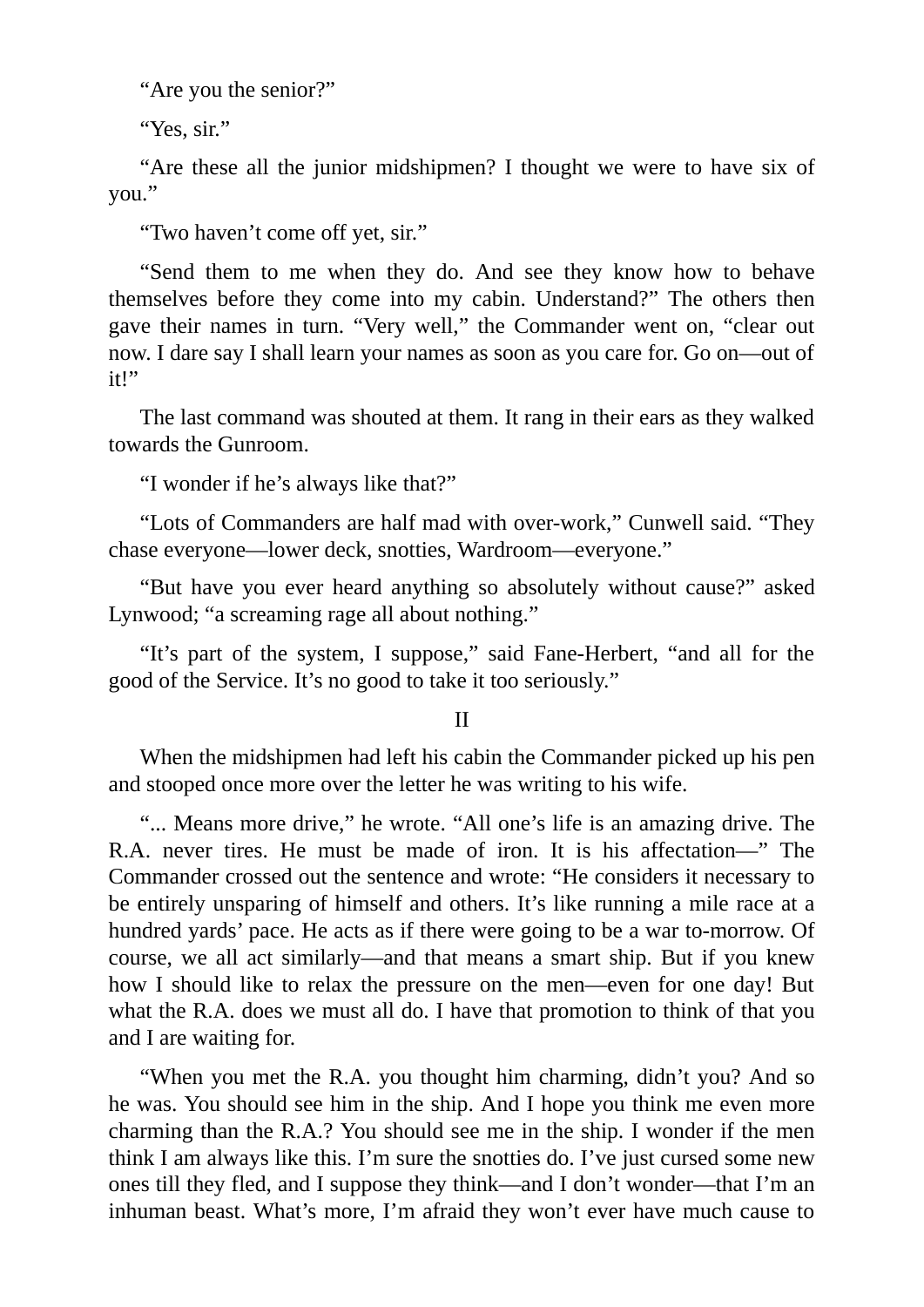think otherwise. I shall curse them and drive them whenever I see them—just as the Admiral, a bit more politely, drives me. (It doesn't hurt me, because I can see through it all.) It must be done. It really is necessary. Probably the R.A. excuses himself to his wife on the grounds that the Vice-Admiral drives him, and so on up to My Lords Commissioners at Whitehall, who would put the responsibility on the Germans, and they return it. It is a circle!

"I'm sorry. I oughtn't to fill all my letter to you with grousing. The Service is a fine service, and Peter shall go into it if you'll trust him to Commanders even fiercer than myself. But we shall have to talk it over about Peter. I'm not quite sure that the Navy is the best place. Your father was an artist, and if any of that has come through to Peter—well, we eat artists. I know you want it but then you know the Navy ashore, and you have a husband who is going to be an admiral, haven't you? Do you know anything of the Jesuits of old time and their methods? I feel rather like them sometimes. But then, of course, the Service is a really fine 'end'—that makes all the difference.

"When I come home...."

The midshipman of the watch tapped at the door. "Eight bells, sir."

"Sound off!"

The bugle sounded. The pen worked quicker now. The last four words were crossed out.

"... I'll write again. I want to get this letter ashore. I'm sending in an extra boat after Quarters. Quarters is sounding off now. I must go."

He thrust on his cap and walked out on to the quarter-deck. Here the Marines and the Quarter-deck Division were falling in.

"Where's the midshipman of the Quarter-deck Division?... Mr. Ollenor, in future you will come up from the Gunroom in time to see that your Division falls in smartly to the bugle. Look at them! They're a damned disgrace!—all talking when I came.... Don't answer me. Go to them."

The Commander was shouting. He swung round on his heel to cover a queer smile. The sergeant-major, who missed nothing, wondered what joke there was; but he knew nothing of the Commander's letter.

At that moment the Rear-Admiral emerged from his quarters. With his hands clasped behind him he walked to the after-rails and looked over the stern.

"Commander!"

"Sir!"

The Rear-Admiral pointed upwards to where the white ensign had become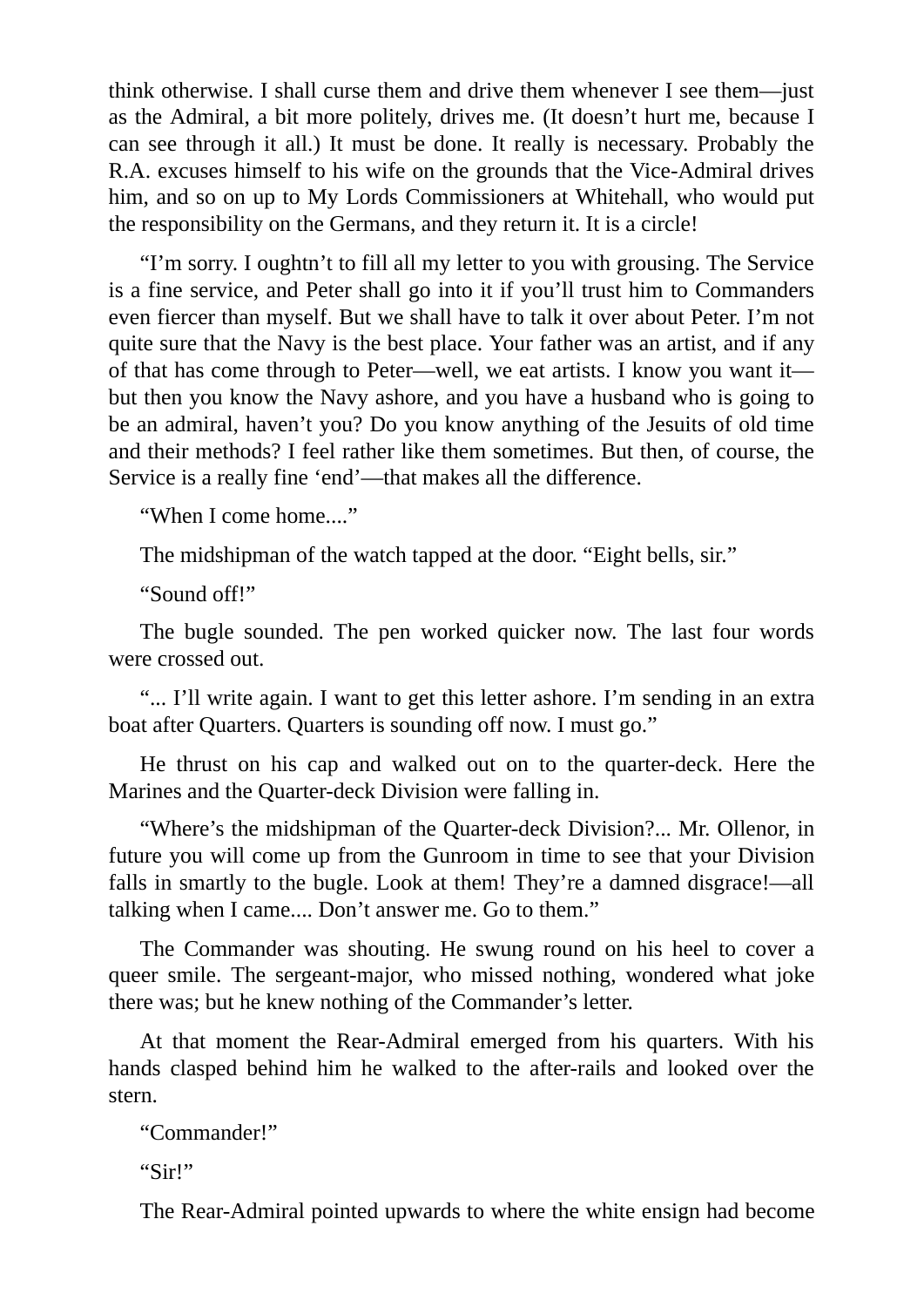entangled with its staff. "Your ensign's foul. It looks bad for the rest of the squadron." Then he strolled away.

The Commander's lips tightened. "Midshipman of the Watch!"

"Sir!" The midshipman came running, stopped and saluted.

"Look at that ensign—disgusting! The Admiral noticed it. Why can't you keep your eyes open instead of standing about doing nothing? What do you think you are here for?"

"It was cleared a little time ago, sir. The wind——"

"Damn it! Don't argue. It's your job to see that it's always clear. Don't let me find it like that again, or your leave will suffer."

He dashed for'ard, swinging a telescope. The midshipman knew his cue.

"Sideboy!" And the sideboy, a wizened little creature as yet too young to be an ordinary seaman, came running in his turn. "Look at that ensign! The Commander noticed it."

The sideboy looked; and gulped while he summoned his excuse. "I cleared it just afore quarters, sir," he said. "The rain an' the wind——"

"It's your job to see that it's always clear. Understand?"

"Yessir."

"And put your cap on straight."

"Yessir."

"Now go and clear the ensign. Get a move on!"

The midshipman tucked his telescope under his arm and watched for the Commander's return.

### **CHAPTER II**

# **SEEN THROUGH STEEL**

Before they reached the Gunroom after their interview with the Commander, Lynwood and his companions met a tall midshipman, whom they immediately recognized.

"Hullo, are you the new snotties?" he asked. "I'm Reedham, three terms senior to you—probably you remember me at Dartmouth? You are Lynwood, aren't you? Weren't you the fellow that was made a Cadet Captain first shot?"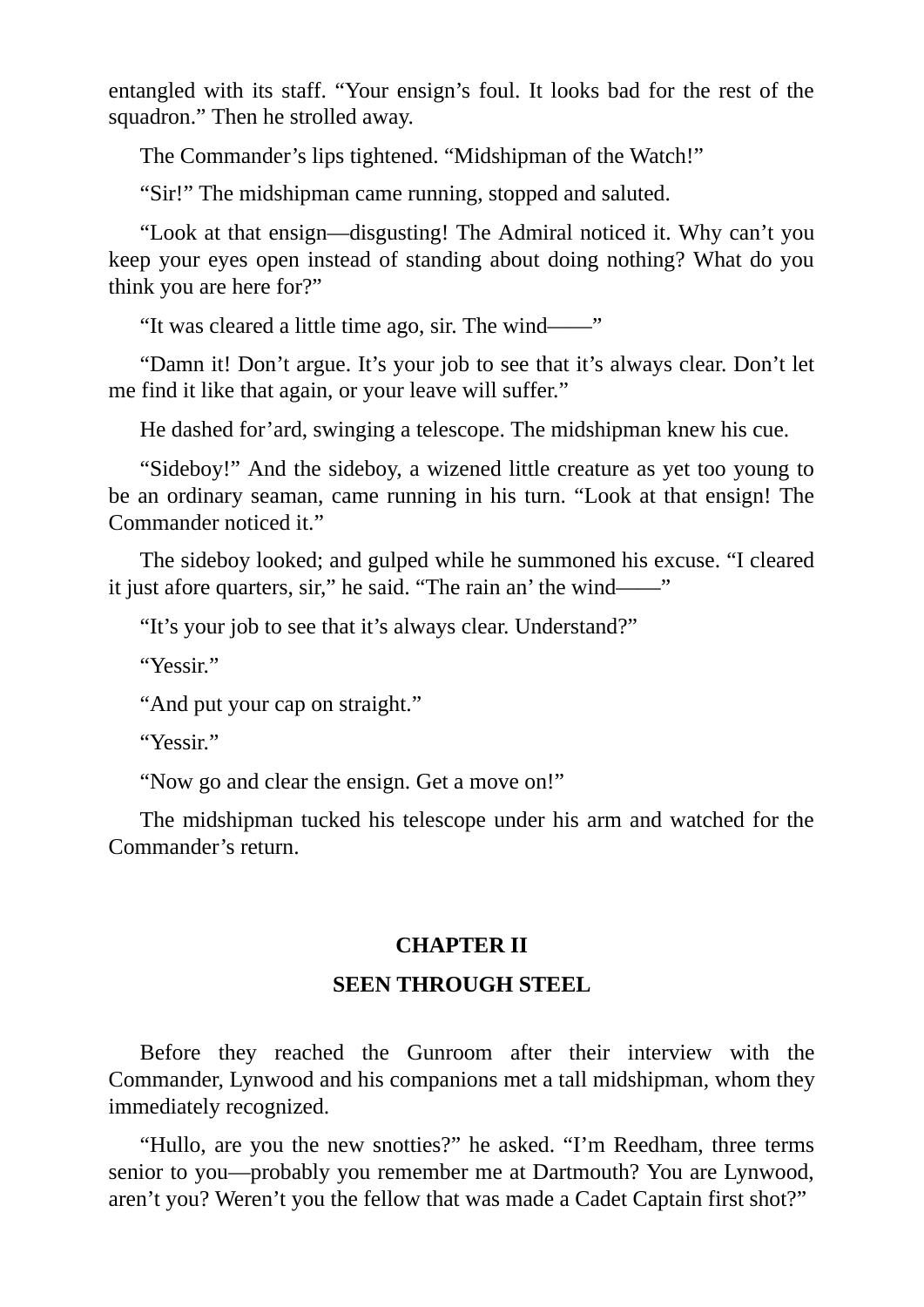"Yes," said Lynwood, and added quickly: "We've just come from the Commander."

"Oh have you? Did he bite your heads off?"

"We seemed to do something wrong."

"You always will seem to do something wrong whenever the Bloke's about.... But where are you going now?"

"The Gunroom. Ollenor told us to go there when we had reported ourselves."

"Well, I shouldn't, if I were you. Quarters will be sounding off in a minute or two. You had better come up for them. Ten to one, if you don't, the Bloke will jump on you for shirking. He's bound to be on the look out. Really you ought to have twenty-four hours to sling your 'ammicks in—standing off all duties; but that theory is a back number with our people.... Are your chests on board yet?"

"No; they have only just come off in the sailing pinnace."

"Then you'll have to go to Quarters in the rig you have on. You ought really to change into monkey-jackets, of course. Anyway, I should unship those dirks. Chuck them down behind somebody's chest for the time being out of sight, though."

When they had followed his advice they trailed behind Reedham on to the upper deck.

"Of course, you haven't been told off for Divisions yet," he said. "It won't matter where you go this afternoon so long as the Bloke sees you somewhere. You come to the Foretopmen with me, Lynwood, and the remainder had better take a Division each."

Under this friendly guidance they went through Quarters without mishap, and, immediately afterwards, went below with Reedham. On their way to the Gunroom they passed through the Chest Flat, an ill-lighted section of the main deck, flanked on the port side by cabins and on the starboard side by the Gunroom and the Gunroom pantry. The whole of the centre of the flat was occupied by the Engine-room casing, on either side of which passages led, for'ard to the men's quarters, and aft to the half-deck. Through a door in the starboard passage they entered their new home.

The Gunroom was a long, very narrow room, about seven feet high, built almost entirely of steel. Its outboard wall was the curving side of the ship, and was pierced at intervals by scuttles, which visitors referred to as windows. Its inboard wall, which it had in common with the Chest Flat, contained the doors. The after-bulkhead was unbroken, and for'ard were the pantry hatch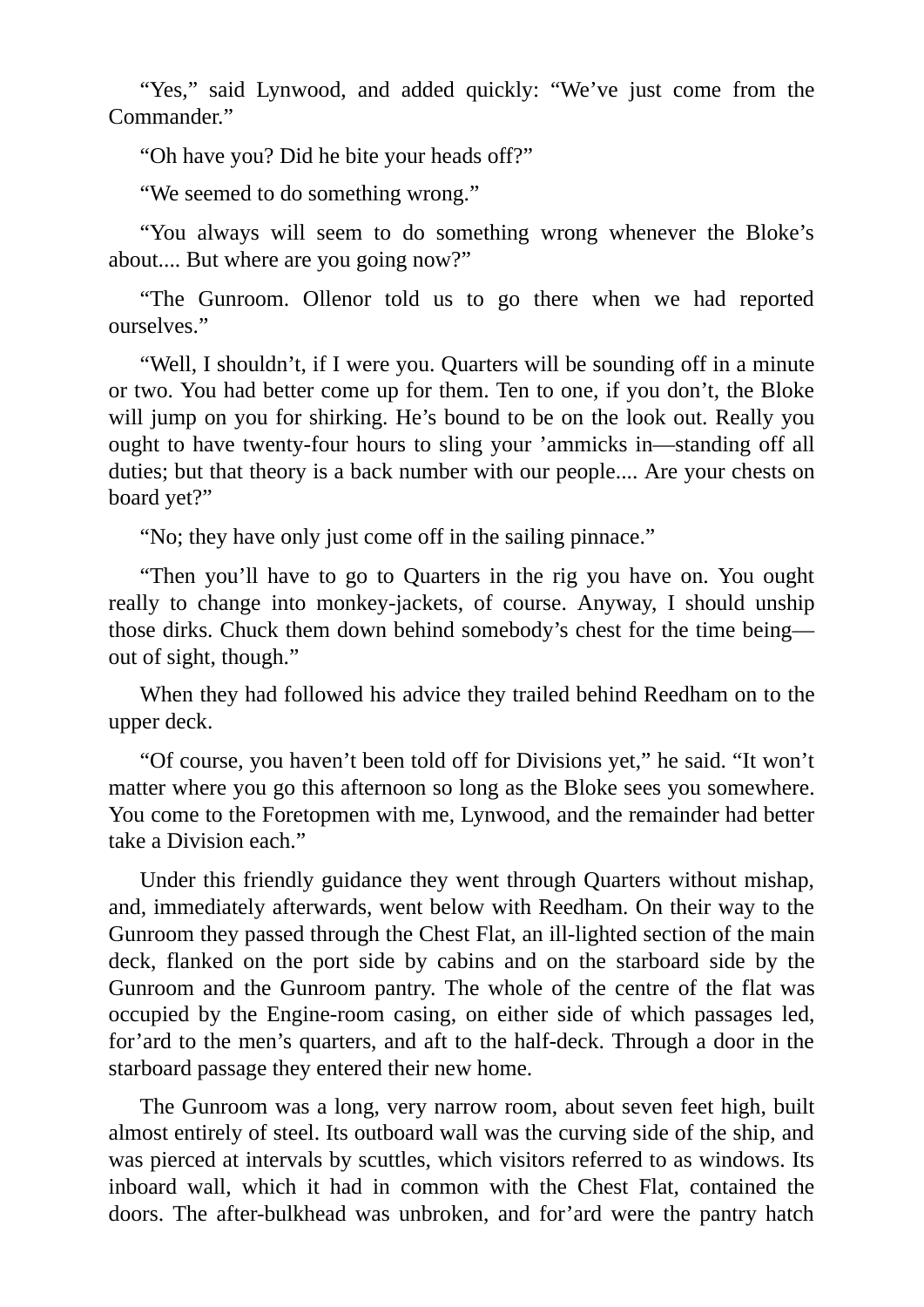and the serving slab. The furniture, though not elaborate, occupied most of the floor space. A long, narrow, leather-cushioned seat, always called the settee, was attached to the ship's side. Parallel to this a table was screwed to the deck. Between the doors stood a sideboard, covered with innumerable weekly and daily papers; and overhead, screwed to the walls, was a series of small wooden lockers, between which and the beams above were kept such sextants as were not for the moment in pawn. A stove, a few chairs, and a piano completed the Gunroom's regular equipment.

The place had an air of hard usage, and bore witness in a thousand ways to the manner of its occupants' lives. The only decorations were a few cheap prints, some of Transatlantic and some, perhaps, of German inspiration, representing ladies who were not merely insufficiently clothed, but who seemed, oddly enough, to have definitely completed their toilette when they had donned a pair of silk stockings or a diminutive undergarment. In their eyes invitation was conveyed by means of a formula, having no connection with art or life, which seldom fails to produce commercial profit. They hung there, eternally grinning, eternally brandishing their insistent legs, the remarkable substitute for womanhood which our generation has learned to recognize and accept. Near them, as if to throw them into overpowering contrast with reality, oilskins, which smelt strongly, hung with dirks and belts from pegs on the wall. The deck, the stove, and the settee were littered with papers, books, pipes, tobacco-tins and cigarette-ash. At the end of the table, on which cards, a dice-thrower, and a couple of empty glasses were grouped incongruously with teacups, the Sub was sitting.

"Hullo, Reedham," he exclaimed, "who are your young friends?" Then he pointed a finger at Sentley. "You with the innocent face, are you the new warts?"

Not yet accustomed to this usual description of very junior midshipmen, Sentley hesitated before he answered: "Yes, sir!"

"Lord Almighty!" the Sub cried, smiling despite himself, "don't call me 'sir.' Who the deuce taught you to call subs 'sir'?"

"No one."

"I should hope not.... Well, don't do it again."

"No; I'm sorry."

"And don't be so bloody polite. This isn't a dame's school.... Had some tea?"

The Sub pressed a bell that swung from a cord above his head. The pantryhatch opened with a click, and a pale face appeared—the face of the man in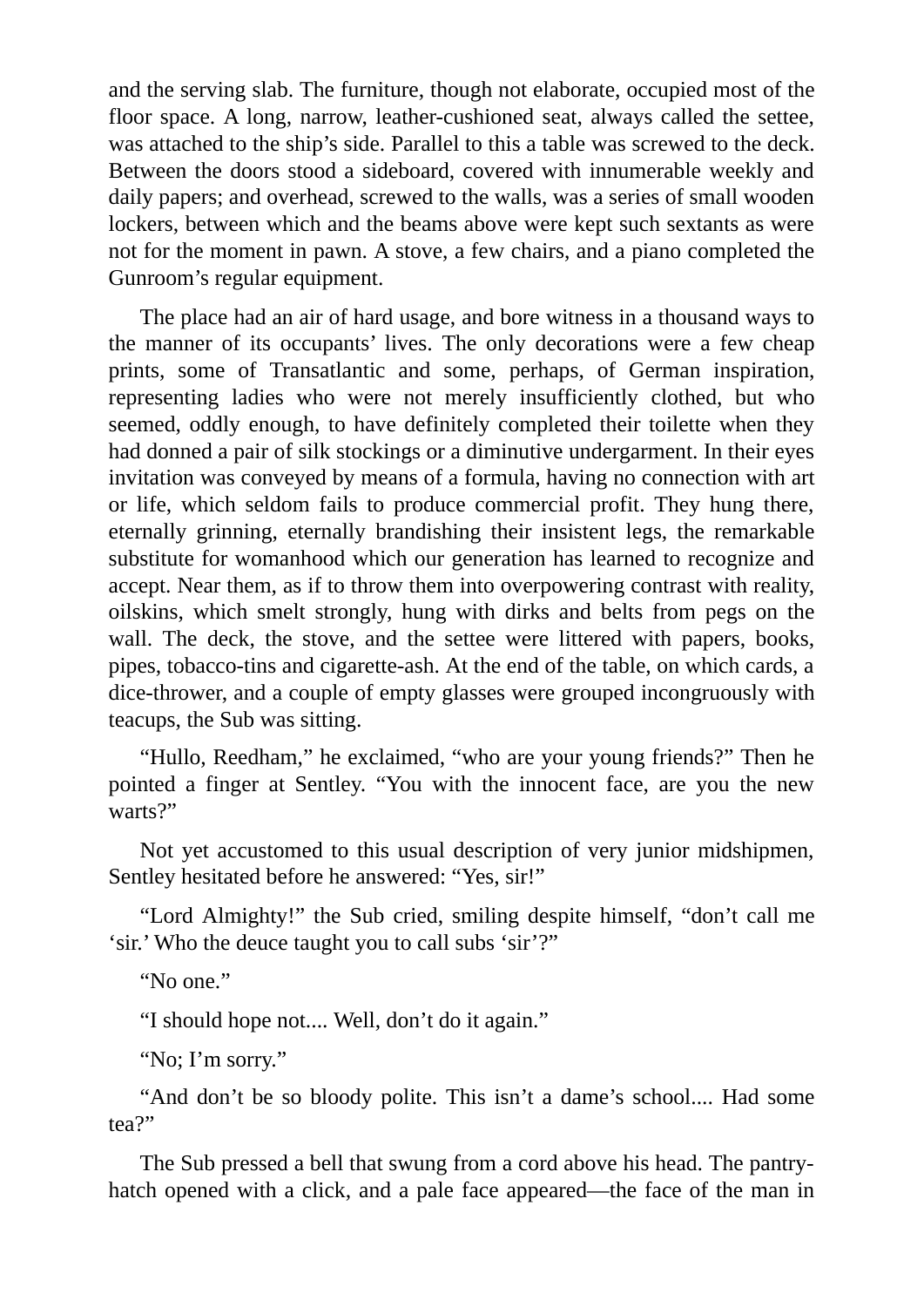the bowler hat to whom they had yielded place in the picket-boat.

"Tea for these officers, messman," said the Sub.

Lynwood and Fane-Herbert exchanged glances, but they were careful to say nothing. They knew that they would be wise to keep the knowledge of their mistake locked away in their own hearts. But Cunwell perceived that he might score a point.

"I told you so, Lynwood," he said, so that all might hear.

"What did you tell him?" the Sub asked, wondering if they had been betting against the Sub's offering them tea.

"When we were coming off in the picket-boat," Cunwell began, "the messman came down at the last moment, and"—Sentley kicked him vigorously, but he continued, nevertheless—"and Sentley and Lynwood and Fane-Herbert thought he was a Wardroom officer, and cleared out for him."

Ollenor, Reedham, and Norgate, the midshipman who had kept the afternoon watch, roared with laughter at this.

"That's good!" the Sub exclaimed. "The Wardroom would rejoice to know that Wickham was mistaken for one of themselves. And you—what's your name?"

"Cunwell."

"And you, Cunwell, what did you do?"

"Oh, I went with the rest of them; but, of course, I knew——"

"Of course you did. I see we have a smart young officer here, Ollenor, competing for a medal."

The dog-watches passed without event. The Sub having gone to his cabin and the others on to the upper deck, Lynwood was left in the Gunroom with Reedham and Fane-Herbert. They fell at once to a discussion of personalities and prospects, and Reedham, wearing the quiet smile that was habitual to him, answered questions, volunteered information, and gasped at examples of ingenuousness. The Sub, it appeared, was named Winton-Black. Reedham described him as a good enough fellow if ever he did anything—which happened infrequently. He was to leave the ship in a few months' time, and was careless of what happened in the interval. Almost all his spare time was spent in his cabin, so that he seldom appeared in the Gunroom except for meals.

"Then we ought to be all right," said Fane-Herbert.

"Oh, don't you believe it. You would be much better off, I assure you, if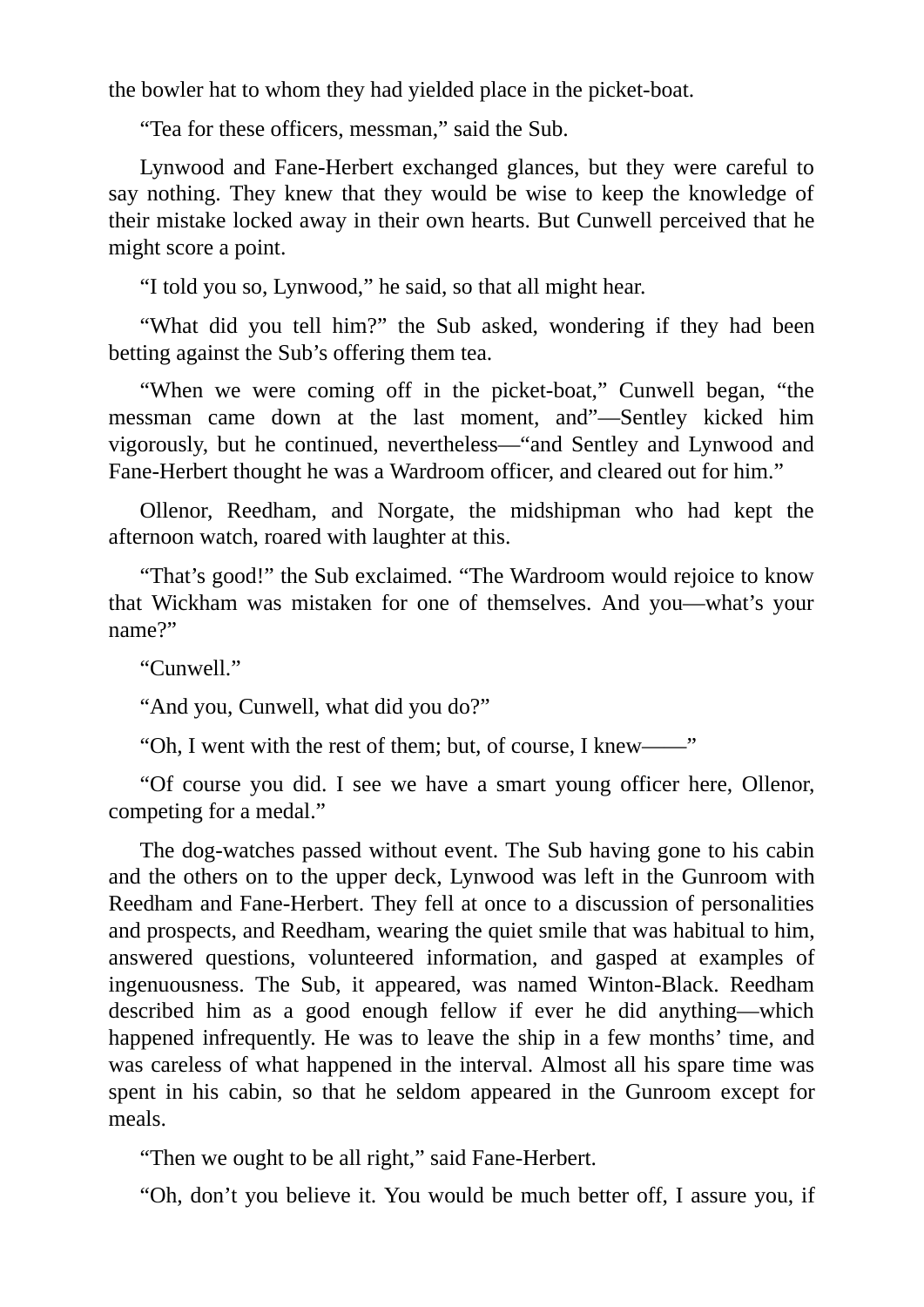Winton-Black did put in an appearance. He's an easygoing old thing, as lazy as they are made, and it would be too much effort for him to chase you much. But his being away leaves the senior snotties' hands free, and the five seniors we are going to have include some pretty tough customers. I believe Krame, the senior of the lot, who will arrange all our duties and dispose our lives, is well, Ollenor knows more of him than I do, and he says he's as bad as we could hope for. Howdray has a name through the fleet—Bull Howdray. He's usually tight, and pretty violent. Tintern is musical—a bit of an artist, but untrained, of course—quite a decent sort in a mild way; but he sozzles to console himself for the might-have-beens. The other two, Elstone and Banford-Smith, I don't know much about."

"But how will you intermediate fellows come off, Reedham?"

"We?—oh, we shall be all right, I dare say. We've had our share of the worst of it. You see, there are four of us: Ollenor and Norgate you've met, and then there's Tommy Hambling, who is keeping the first dog-watch at the moment. If we went quietly we shouldn't come to much harm, but Norgate and Hambling are always making asses of themselves. They came off to the ship absolutely blind to the world the other night. We thought we had got them down safely, but the silly fools showed the effects next morning. Hambling went bright green in the middle of School, and had to retreat and be sick, which angered the priest; and Norgate—much about the same colour—went off to sleep in the middle of Baring's Seamanship Lecture. The whole story came out, of course. It seems that Baring saw they were tight the evening before, but didn't know how bad it was. At any rate, he decided to say nothing about it if they were fit for duty the next morning; but then, when they collapsed during his own lecture there was hell to pay. He told Winton-Black to give them a dozen cuts each, and has stopped all their leave, wine bills and extra bills till further orders. Now they talk about breaking out of the ship when they get to Portland. Norgate says he has an amateur there, though Heaven knows where he finds her. And so it goes on.... Of course, that gets everybody's back up against us four, and will give Krame an excellent opportunity to make himself objectionable if he is so minded."

"But who is the officer in charge of midshipmen?" Lynwood asked.

"The Snotty Walloper? Baring."

"Won't he see that Krame and the others don't go too far?"

Reedham grinned at them while he lighted his pipe.

"You people are fresh from Dartmouth, you know! A Snotty Walloper doesn't look after snotties as a Term Lieutenant at the colleges looks after cadets. Baring's job is to see we keep our watches, run our boats, work out our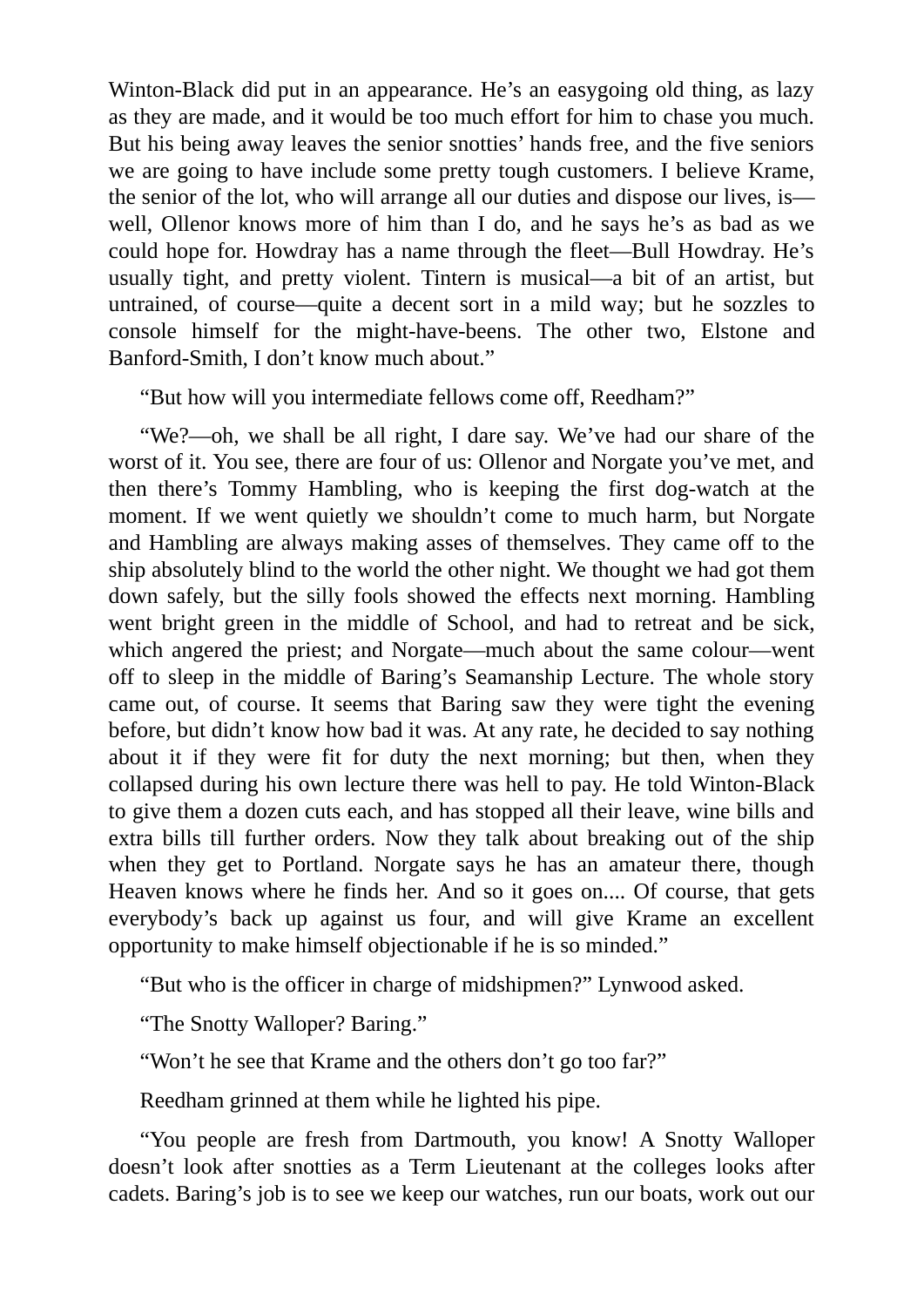yearly sights, and do our instruction. He signs the Leave Book, and occasionally he invites one of us to dine with him in the Wardroom. That's all. You don't go to him with your troubles. When you come to sea you have to look out for yourself and square your own yard-arm. No one interferes except in matters affecting discipline. Your private life is your own so long as you don't make a public exhibition of yourself when you go ashore.... Oh no, don't imagine that Baring would trouble his head about what Krame does to you. It's none of his business. And what's more, nobody wants the Wardroom to interfere in what the Gunroom does. You don't want it yourself. Etiquette about that sort of thing is very strong."

For some time the conversation drifted away to Dartmouth days, but Lynwood's thoughts ran on. The prospect of independence, of complete emancipation from leading-strings, attracted him. He compared his life with that of boys of his own age at public schools, and found, almost to his surprise, that he would be unwilling to accept their comfort and security in exchange for the privileges of responsibility. All midshipmen regard schoolboys with a certain contempt. They are launched into the world while their brothers are but preparing for it. They command, not a football fifteen, but a boat's crew. They have experience of men and women whose very existence is not yet, and perhaps never will be a reality to the shore-going folk of their own class. And daily, in the ordinary course of routine, they carry—though it does not strike them in this way—their own lives and the lives of others in their hands. All this begets a rare pride, the pride of one who for the first time signs his own cheque and rejoices silently in the possession of his own banking account.

Lynwood awoke from a day-dream to find himself staring at one of the pictures above Reedham's head.

"Those pictures," he said suddenly, "aren't they appalling?"

"They are pretty vile," Reedham agreed. "But they are a Gunroom custom. I don't see what other pictures you could have. Really good ones would look horribly out of place. Besides, the kind we have is what most people like."

"Well, if ever I'm Sub of a Gunroom," said Lynwood, "I'll have good pictures or none at all."

"Probably you will think differently then," Reedham answered, with a smile of experience. "One's ideas change at sea. One gets accustomed, you know."

Later in the evening the five senior midshipmen arrived and burst into the Gunroom, followed by the two remaining juniors, Driss and Dyce. The place was soon full of the noise of greetings, the ringing of bells, and the ordering of drinks. When dinner was over, Krame made out a preliminary list of the duties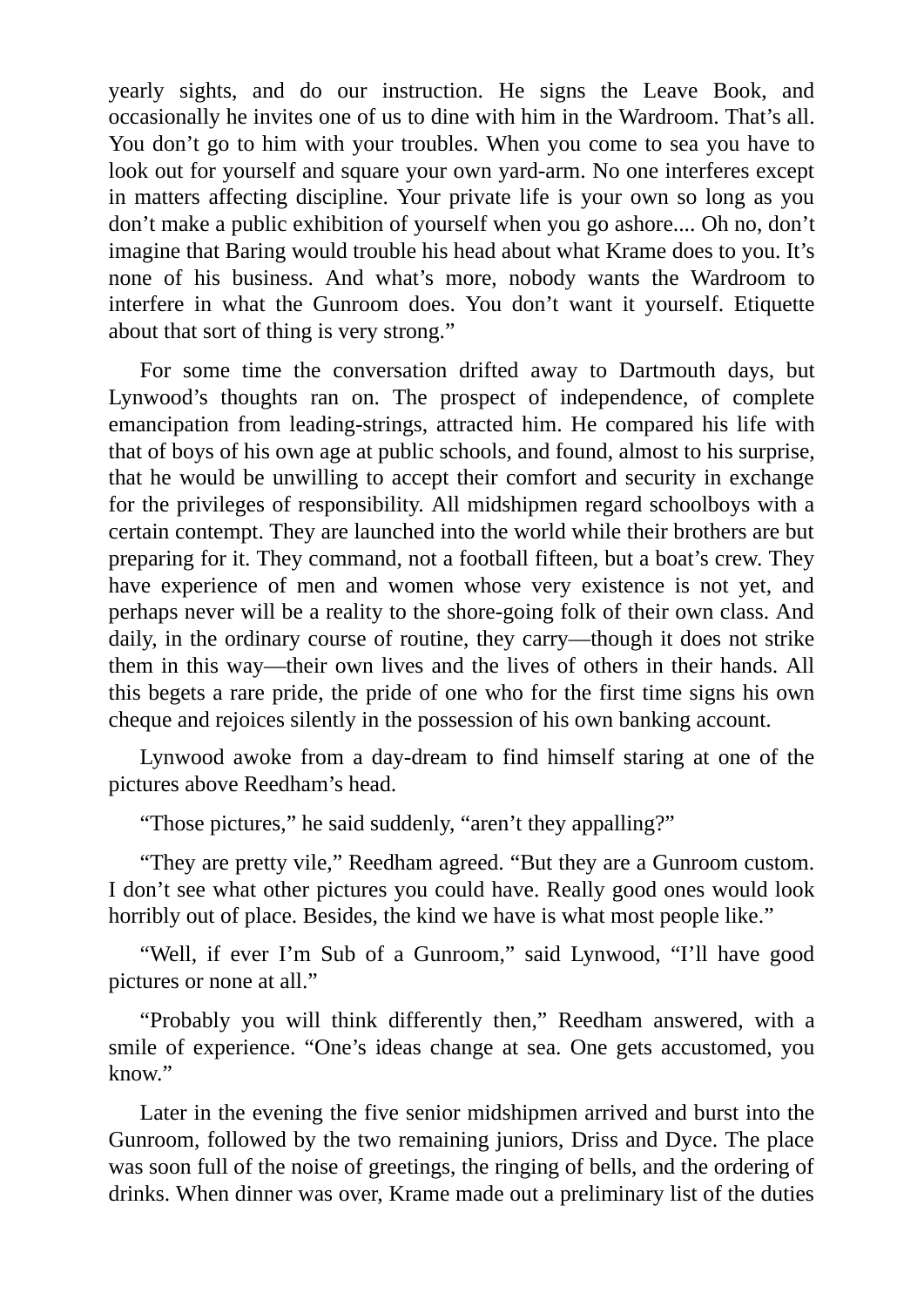of each midshipman, in which it was laid down who were to run the boats, who were to keep watch together, and to what station each was to go for the ship's evolutions. Then began a series of questions. Krame, a dark, large-eyed youth, whose good looks dissipation had been powerless to destroy, seated himself on the table.

"Now then, Warts, how many of you are teetotallers? Prove!"

They proved by bending their arms at the elbow and holding out their hands in drill-book fashion. Krame counted.

"One, two, three, four.... Driss, aren't you a T.T.?"

"No."

"Why not?"

"Because I don't want to be."

"I'm not going to ask you to sign the pledge, you know. You can drink yourselves dead when you go ashore for all I care. All I want to know is, how many of you are not going to use your wine bills on board. Then we can use them—see? What about you, Cunwell? Aren't you T.T.?"

"I don't want to sell my whole wine bill," said Cunwell. "I may have to stand a boat's crew a drink or something."

"Thoughtful and righteous youth!" laughed Howdray.

It was decided that the ten shillings' worth of drink, which each junior midshipman was allowed to consume in a month, was to be transferred, in four cases out of six, to the seniors. Driss was allowed to keep his because he insisted upon doing so with an Irish vigour that amused them, and Cunwell surrendered only two-thirds of his share.

This preliminary having been settled to Krame's satisfaction, many drinks were called for with which to celebrate it. The musical Tintern was urged to the piano, and an impromptu sing-song, which was one vast chorus, was begun. It started in decorous fashion with the original version of Riding down from Bangor, followed with much greater enthusiasm by its parody. The standard then fell, and the enthusiasm rose until, when the time came to close the Gunroom, a dozen and more young gentlemen were gathered round Tintern, shouting, between pulls at drinks and puffs at pipes, songs that their sisters—but their sisters have nothing to do with the Gunroom. And Tintern, with a glass at his right hand from which he complained he had not time to drink, played and smiled and sozzled, as Reedham had remarked, to console himself for the might-have-beens.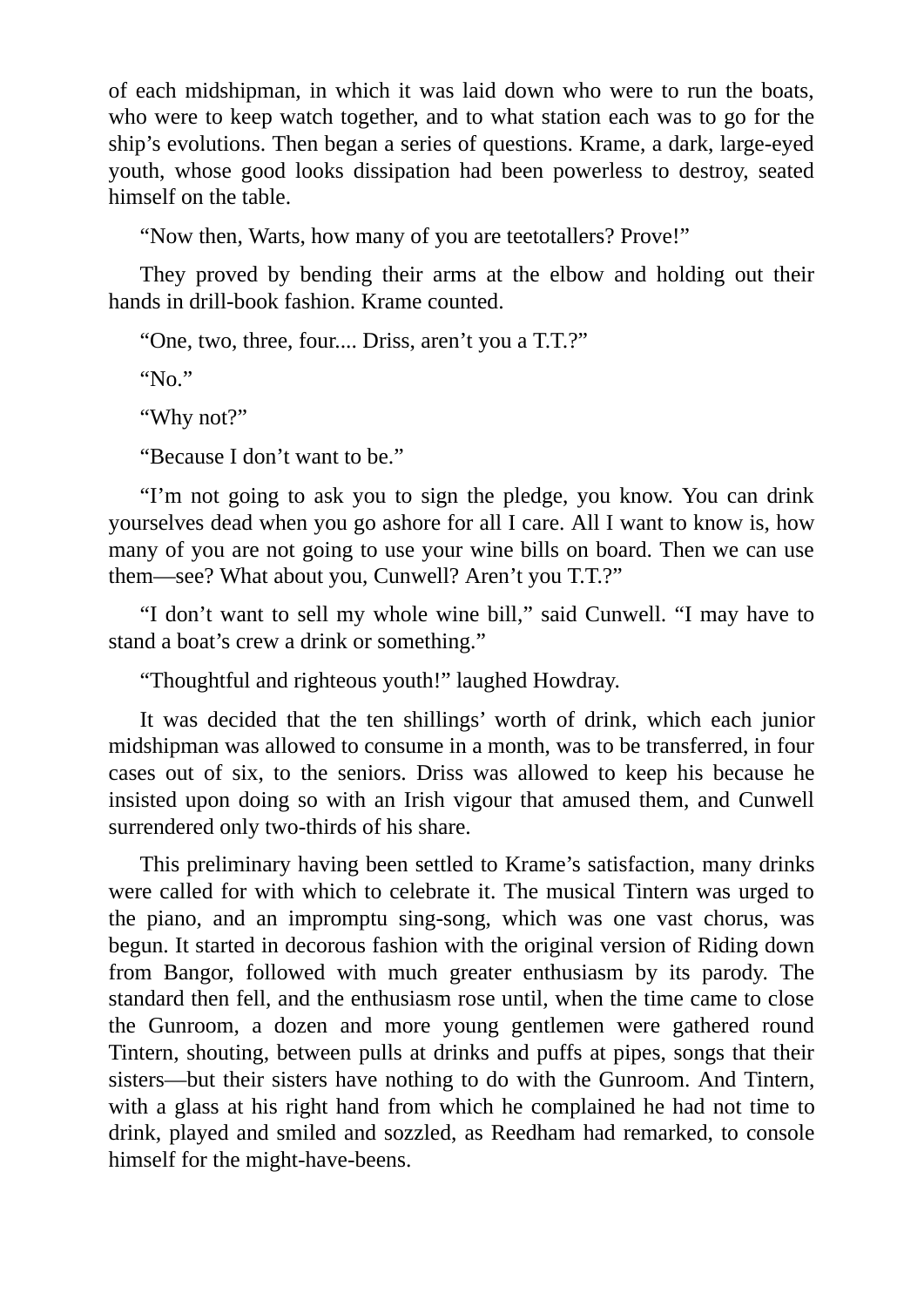#### **CHAPTER III**

### **A CHAPTER WITHOUT NAME**

I

On the morning of his first full day in the King Arthur John Lynwood enjoyed the luxury of a lie-in until a quarter-past seven. In the course of ordinary routine, he and all midshipmen not engaged in other duties would by this time have done half an hour's physical drill on the quarter-deck; but Krame, trusting that the Snotty Walloper would be unobservant on this occasion, had sent a messenger for'ard the previous evening to tell the Physical Training Instructor that the midshipmen would not require him in the morning. Therefore, when he turned out of his hammock, John went immediately to his chest, took off his pyjamas, wrapped a towel round his middle, and pattered barefoot down to the bathroom.

Here the senior midshipmen, who had already secured the shallow hipbaths, were sliding them over the tiled floor towards the cold water tap, disputing with vigour as to whose servants had brought the cans of hot water, shouting for soap, and calling down curses upon the heads of those who had presumably stolen their sponges.

"Damn that marine," Ollenor's lazy voice was saying, "he has taken my soap again. I hid it in the corner of this locker yesterday.... Shouldn't mind so much if he ever looked as if he used it."

John waited his turn, bathed, dressed, and went into the Gunroom for breakfast. The senior midshipmen seemed to be in good humour, the sun was shining, the coffee was hot, and John, in obedience to one of those moods of his of which it was always difficult to discover the cause, was a thousand times more cheerful than he had been on the previous night. When Prayers and Divisions were over, the Chaplain, who was also a naval instructor, came into the Gunroom to conduct School. John learned much of him before his arrival. He had hoped that the Chaplain would be a scholar, a little precious, it might be, but possessed of an ununiformed mind, more pliant than routine, simpler than discipline. He had met one Chaplain of such a kind, and had been grateful for the relief that his contrast afforded. But this man, it seemed, was above all a Wardroom officer. Ollenor summed him up: "He is always trying to bowl you out," he said. Only Reedham, who had a good word to say for everybody, spoke in his defence. "I dare say he means well. We don't give him much chance. We're not exactly Padre's blue-eyed boys, are we?"

John saw at once that the Padre, when he entered, looked round him in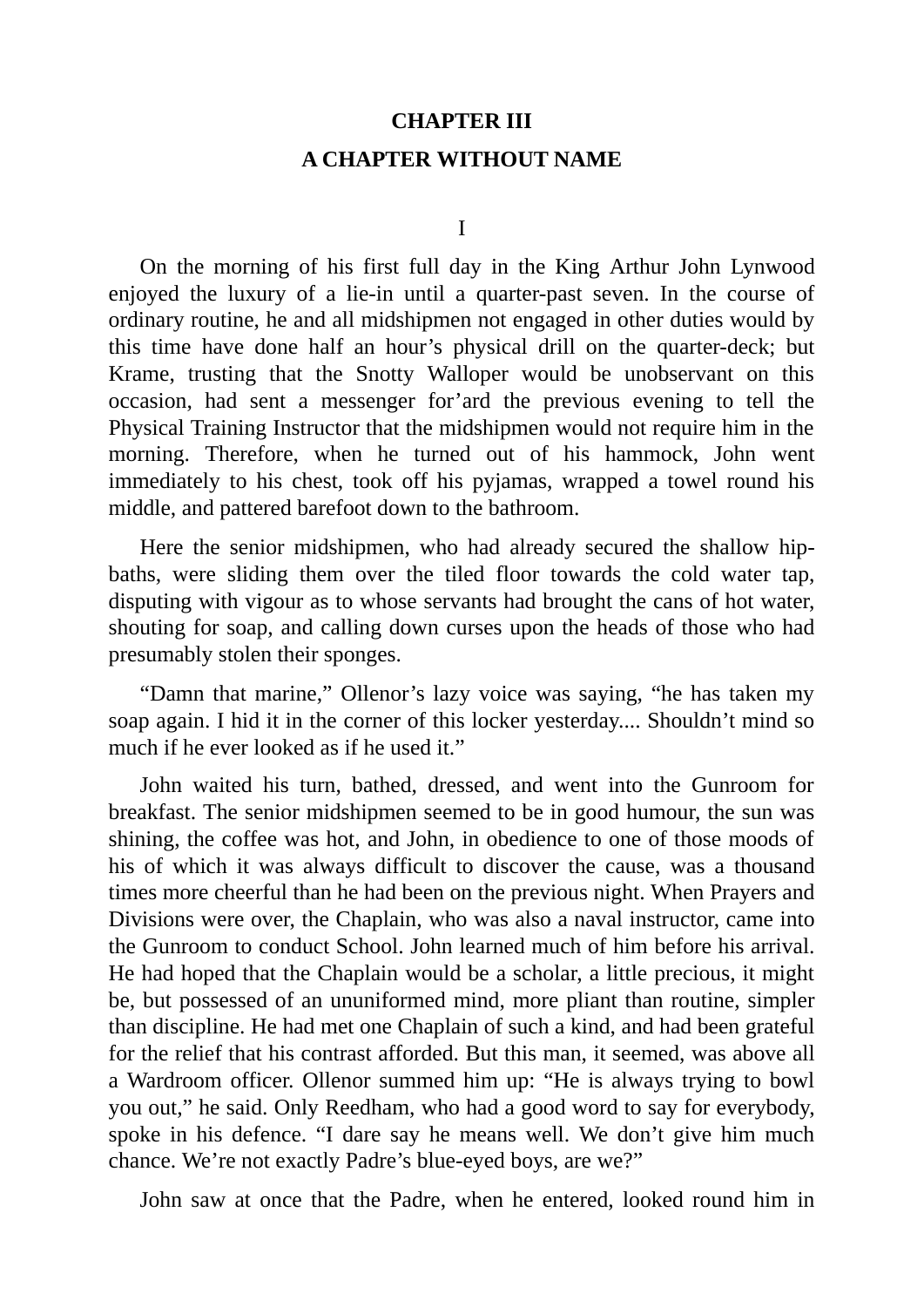expectation of hostility.

"There you are," said Hambling, in an aside that was intentionally audible, "he hasn't even the decency to knock."

"Will you young gentlemen please keep silence when School has begun?" said the Padre. He looked round him. "No duster, no chalk; blackboard not in position. Who is the Senior Midshipman?"

"I am, sir," said Krame.

"Then you will in future see that the Gunroom is properly rigged for School before I come in."

"That will be your job, Cunwell," said Krame abruptly.

The Padre continued in his even tone. "And you will give your instructions at a proper time, please, and not interrupt me when I am speaking."

By this time the Gunroom, which, in the manner of Gunrooms, resented nothing so much as cold superiority, was determinedly hostile. If the Padre had ever hoped to win the midshipmen he had set about his task wrongly, and had definitely failed. Of all soil the Gunroom is to a chaplain the most stubborn. Few attempt to cultivate it; fewer succeed in such an attempt.

The navigation lecture became a mere occupation of time, the teacher being as mechanical as the pupils. When he talked, they let him talk, asking no questions. When he drew on the board, they watched him, for he had a habit of turning quickly to discover the direction of their eyes. For this amount of attention, because it was a part of discipline, he made a rigid demand, but so long as their answers to his questions were not flagrantly irrelevant, he seemed to care not at all for the direction of their minds. His manner was a strange contrast to that of the masters at Dartmouth. And here—from the pupils' point of view—there were no marks to be won, there was no competition, no incentive but the fear of the examinations for the rank of lieutenant, which were yet comfortably far off.

When the lecture was over, the Padre interrupted the thud of books thrown ostentatiously aside to say he wished every new midshipman to come in turn to his cabin. He would see the most junior first. "And I hope," he added, "that the Gunroom will learn to behave itself at an early date. If ordinary persuasions, which ought to be sufficient, fail, there is always the Leave Book. You understand me, Krame?"

"Quite, sir."

In his own cabin the Padre was more tolerant. John found him sitting at his desk with a heap of papers before him.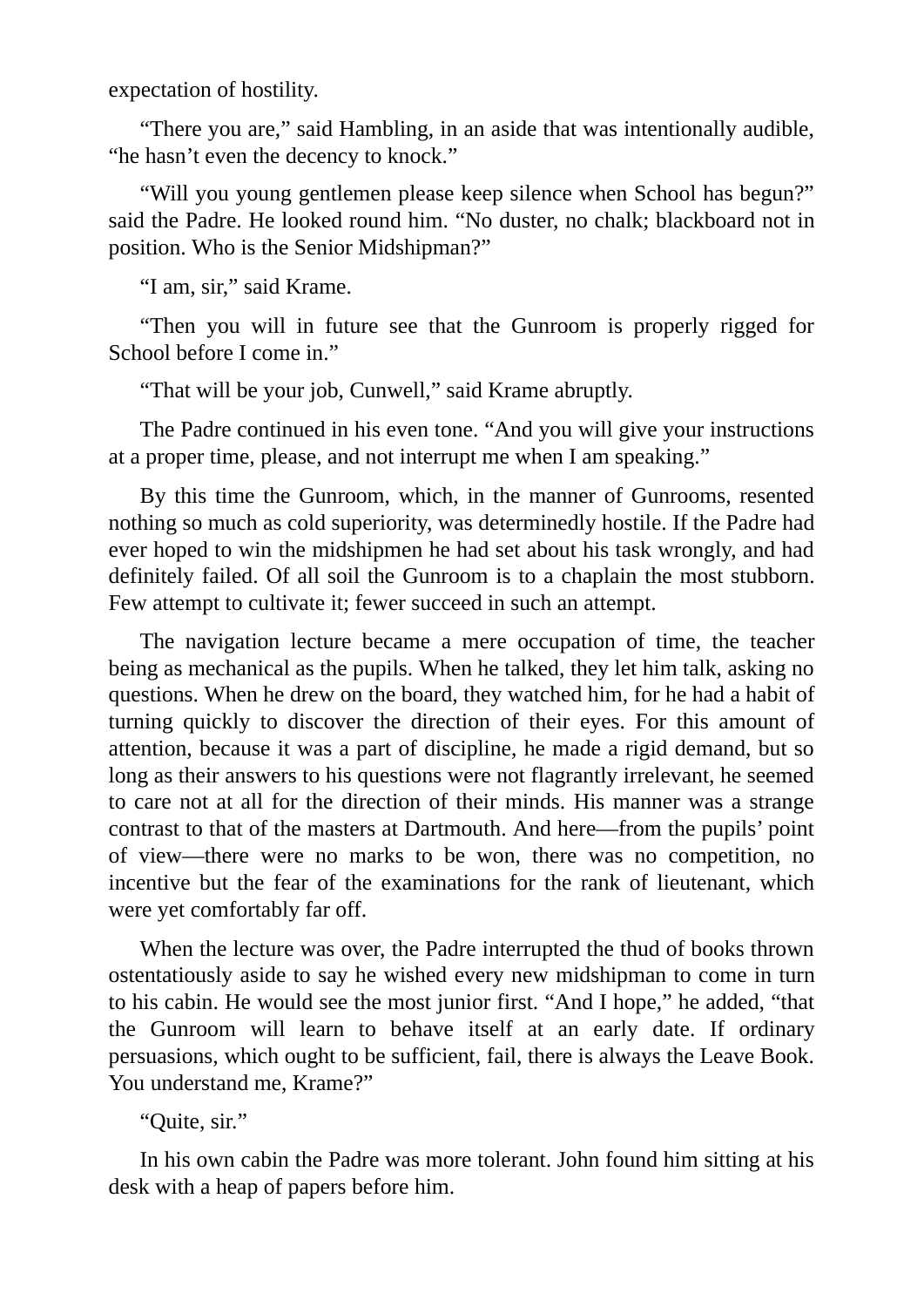"With regard to Voluntary Subjects for your lieutenant's exams, Lynwood —what are your tastes? You can choose three or less of the following: Higher Mathematics, Naval History, Mechanics, German, French, and Electricity." John examined the paper that was handed to him, while the Padre went on: "Most midshipmen, when they come to sea, regard it as an opportunity to abandon all their study. I admit that the ordinary circumstances of their lives boat running, watch-keeping, crowded quarters, and—er—so on—do not make book work easy. Commonly, the work that should have engaged them for three years is left to the last three months. That is not necessary. It is merely a question of character and concentration. I want you junior midshipmen to choose your Voluntary Subjects at once, and to work at them and at the compulsory subjects consistently from the beginning."

In this speech it was easy to recognize the intonation of a formula. The man spoke without enthusiasm, apparently without the least hope that his advice would be followed. He was doing his duty, that was all. John chose as his three subjects, Higher Mathematics, French, and Naval History; the first because it was necessary in Gunnery, and the last because it was a subject after his own heart. The examination consisted in the writing of an essay with the aid of books. There were three years in which to write it. He intended, as he said ambitiously in a letter home, to "write a big essay in chapters, and if possible to publish it later as a book." When he suggested this to the Padre, the Padre smiled.

"I am afraid you have literary tendencies," he said.

"I like books," John answered.

The Padre looked away from him and talked to the open scuttle. "It would be better from the Service point of view if you liked mechanics. They promise very rapid promotion to those who specialize in Engineering."

"I don't think I should do well as an engineer, sir."

"Perhaps not. Make your own choice.... Do you care for poetry?"

"Yes, sir."

The Padre looked at him sharply, an odd expression in his eyes, as if memories were pressing on him.

"I have a few books there," he said, pointing to his cabin shelves. "Borrow them if you like, but don't leave them sculling about the Gunroom—they wouldn't like volumes of verse. And don't give too much thought to them, old man. They won't make you happier here."

"Why not, sir," asked John, "if I like them?"

"Because—oh, never mind why not.... Think over the question of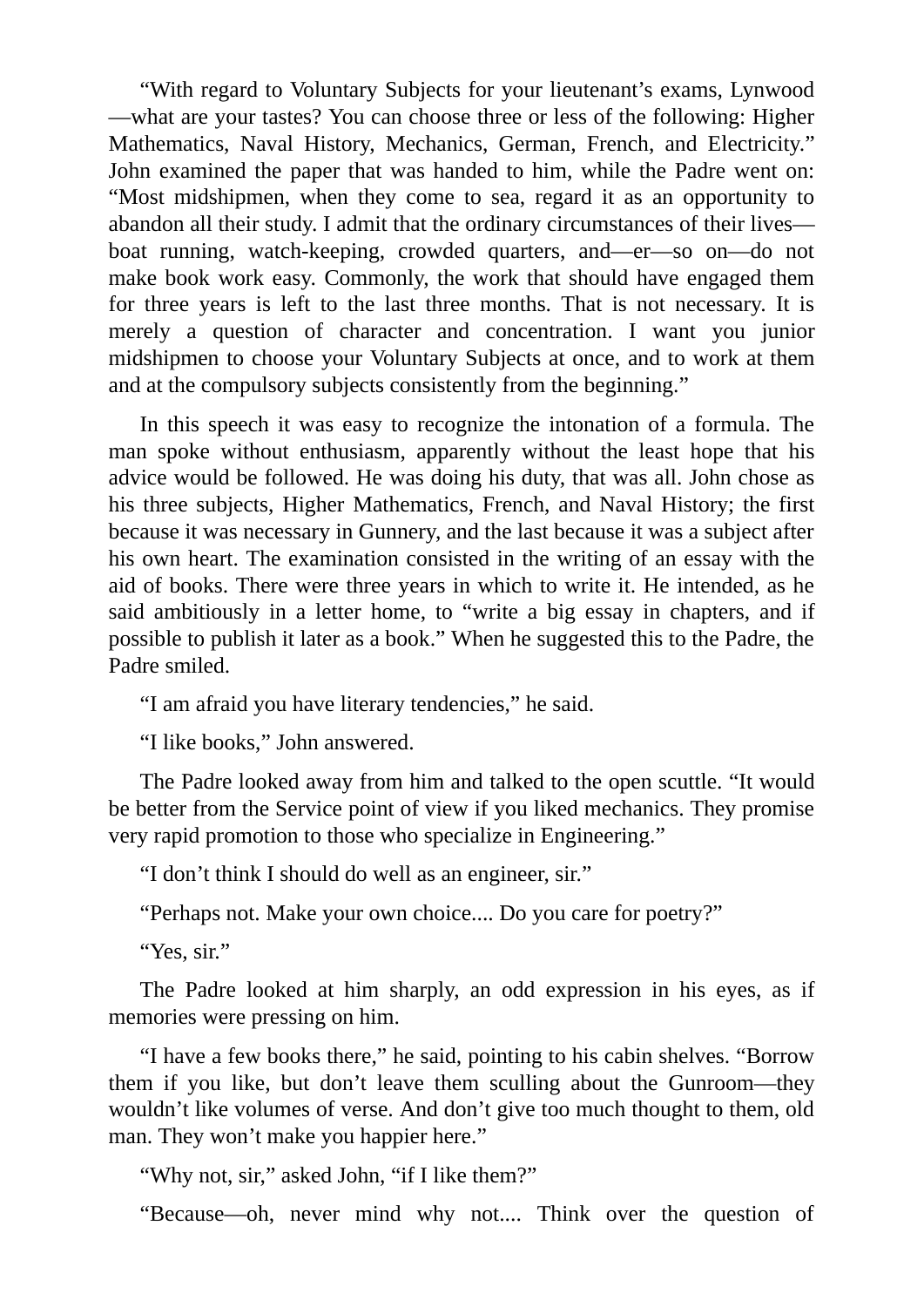Voluntary Subjects, Lynwood, and send in the next midshipman, will you please?"

II

The next two days were spent in sailing to Portland and in coaling ship. On their first evening in Portland the junior midshipmen had their earliest experience of Gunroom Evolutions. In this instance the Evolutions were comparatively mild, being in a manner introductory to the more serious business which was begun when the King Arthur put to sea. But these preludes, which began on a Thursday and were repeated on the following Saturday and Monday, were enough to provide for the junior midshipmen an engrossing subject of conversation whenever they were beyond the hearing of their seniors. John and Fane-Herbert landed together on Tuesday afternoon.

"Thank God," said Fane-Herbert, "we are out of that for a few hours."

"Do you think it will happen again this evening?"

"I don't know. It can't happen every evening.... I shouldn't mind so much if it were a punishment of some kind—if they even pretended that we had done something wrong. As it is, they chase us for an hour, and then offer us drinks, and then chase us again."

"I think I would rather that," John answered, "than that they should be avowed enemies. One feels, at any rate, that they are not doing it out of any personal spite against us. They seem to do it largely because they feel they must."

"But why must they?"

"It's the tradition, I suppose."

Fane-Herbert, who had uttered no word of protest while the Evolutions were going on, and who, when they were over, had quietly washed the dust and blood from him and had turned in, broke out now. He was talking to his friend. He could afford to let the mask drop.

"I'm keen on the Service," he said, "keener than most people, I think. I don't expect a soft life. I don't care how much I am chased on duty by commanders and officers of the watch. Probably that makes you do your job better—at any rate, it's all in the day's work. Every junior is chased by his seniors in one way or another.... But I swear one has a right to a certain part of one's life. The Gunroom is our Mess. It is the only place we can go to, or write or read in, or do any of the things we want to do when we are off duty; and it isn't as if the day was slack. Heaven knows, what with School, and watches, and boats, and signals, and divisional work, and sketches, we have enough ordinary work to do. But then at the end of the day our own Mess is made hell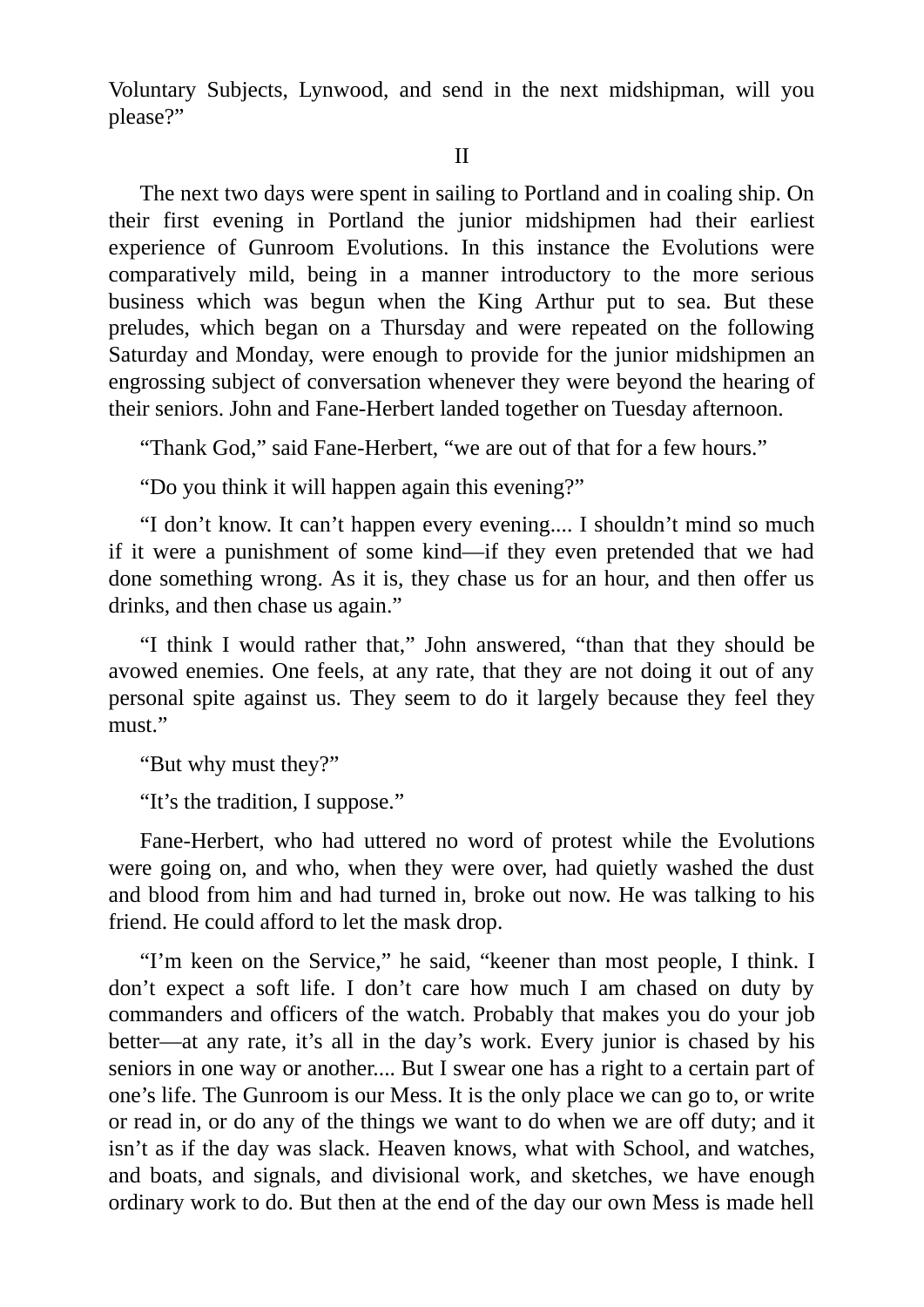for us."

"I know. It's no good thinking about it."

"I suppose when you and I are Subs there won't be any of it in our Gunrooms."

" $N_0$ "

"And what about the other fellows—Dyce, Cunwell, Driss—do you think they will carry it on?"

"Probably. Possibly we shall when the time comes. It's the Service custom. It has come down through generations. It's the devil of a job for any Sub to stand out against it. It might mean his quarrelling with all his senior snotties, and probably the Wardroom would be up against him. Every time a junior snotty did something wrong the Sub would be blamed because the Warts weren't properly shaken in the Gunroom."

Fane-Herbert reverted to the personal consideration. "Reedham told me we haven't had a proper dose of it yet. He said we had better stand by for the first night at sea. Krame is planning great things."

John thrust the thought from him. "Don't let's talk about it," he said. "We shall have to go back to the ship presently. We shall have enough of it then.... What are you going to do when we get leave? Didn't you say your people were leaving England?"

"It's rather in the air at present," Fane-Herbert answered, "but there's some talk of my father's going to Japan to represent his armament firm out there. My mother may go too, and take Margaret with her.... Do you remember Margaret, when my people came down to Osborne years ago? She must have been about fourteen then."

"Of course I remember her. She stood on the canteen steps with a huge basket of strawberries over her arm. And as everyone passed she looked at them and, if she liked them, she said: 'Are you in Fane-Herbert's term, please?' and if the astonished cadet said he was, she went on: 'then will you take some strawberries, please?'"

Fane-Herbert laughed. "I never knew about that. It was a good idea of hers only to be generous to our term. She's a wonderful person."

"Yes; I remember coming out to lunch with you and going to Carisbrooke for tea. She talked to me the whole time. It was a windy day. Her hair was blowing about."

"She has good hair," said her brother shortly. "She has put it up now.... When we get leave you must come home and see my people. I think you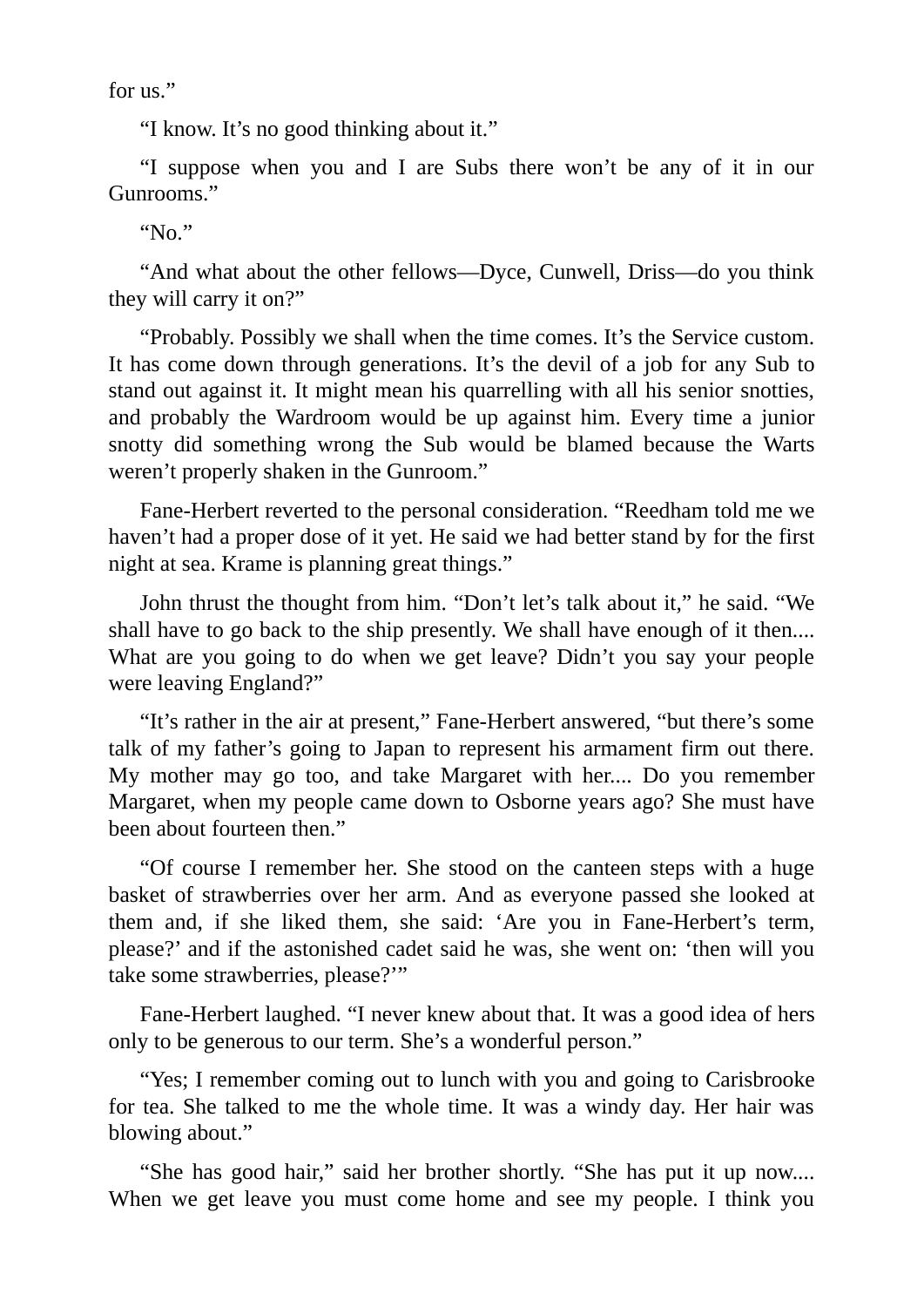would find it interesting. My mother was a Stardyke before she married, so we have dozens of political and literary people about the place. That is in your line, isn't it?"

John said it was; but he was chiefly interested in Margaret, whose hair had made so strong an impression on his boy's mind. He loved hair—the colour, the line, the scent, the touch of it. He saw the wind blowing through Margaret's, though he had forgotten her features. And, from searching in the past, his mind went out suddenly towards the future. His sense of beauty, so acute, so creative, must not be allowed to develop. It had power to arrest and overwhelm him, to transform some swift manifestation of loveliness into an essential of tremendous importance, capable of dwarfing all the other realities of the world. And then, when the world insistently broke in upon him, he would be haunted by that flash of appreciation as by the ghost of one beloved. A moment would light the years, laying them bare, exposing aspects of existence that he had been happier not to recognize. The movement of a beautiful hand, for instance, once seen and realized by him, would become a light in which to consider the movements of all hands. A phrase of poetry that had once captured his mind would dwell in it and gather significance from his experience. Margaret's hair—though he had forgotten Margaret—had become for him a symbol; and yet, not her hair as a whole, but her hair as he had seen it at a certain instant. In his memory the association of colour and light and movement never varied. He had no recollection of the appearance of her hair at any time but at this moment which his imagination had endowed with permanency.... John realized that it was necessary for him to blunt this sense, which was for ever creating within his imagination a background to the immediate circumstance. He put it to himself in this way:

"Seeing that I am to be a naval officer, the sooner I shape myself to Service conditions the better." Then he added aloud: "It's better not to think too much about those other things."

Fane-Herbert looked up in surprise. "What other things?"

"The things outside your job that you can't ever reach. If I were to have a painter's training and could ever paint that hair, or a writer's and could ever describe it, then——"

"Are you still thinking about Margaret?"

This renewed association of personality with his symbol startled John. "No," he said, "I wasn't thinking about your sister. It might have been anyone's hair for that matter."

As they turned into a shop to have tea, John said suddenly: "You remember that I told you how the Padre offered to lend me poetry and then said I should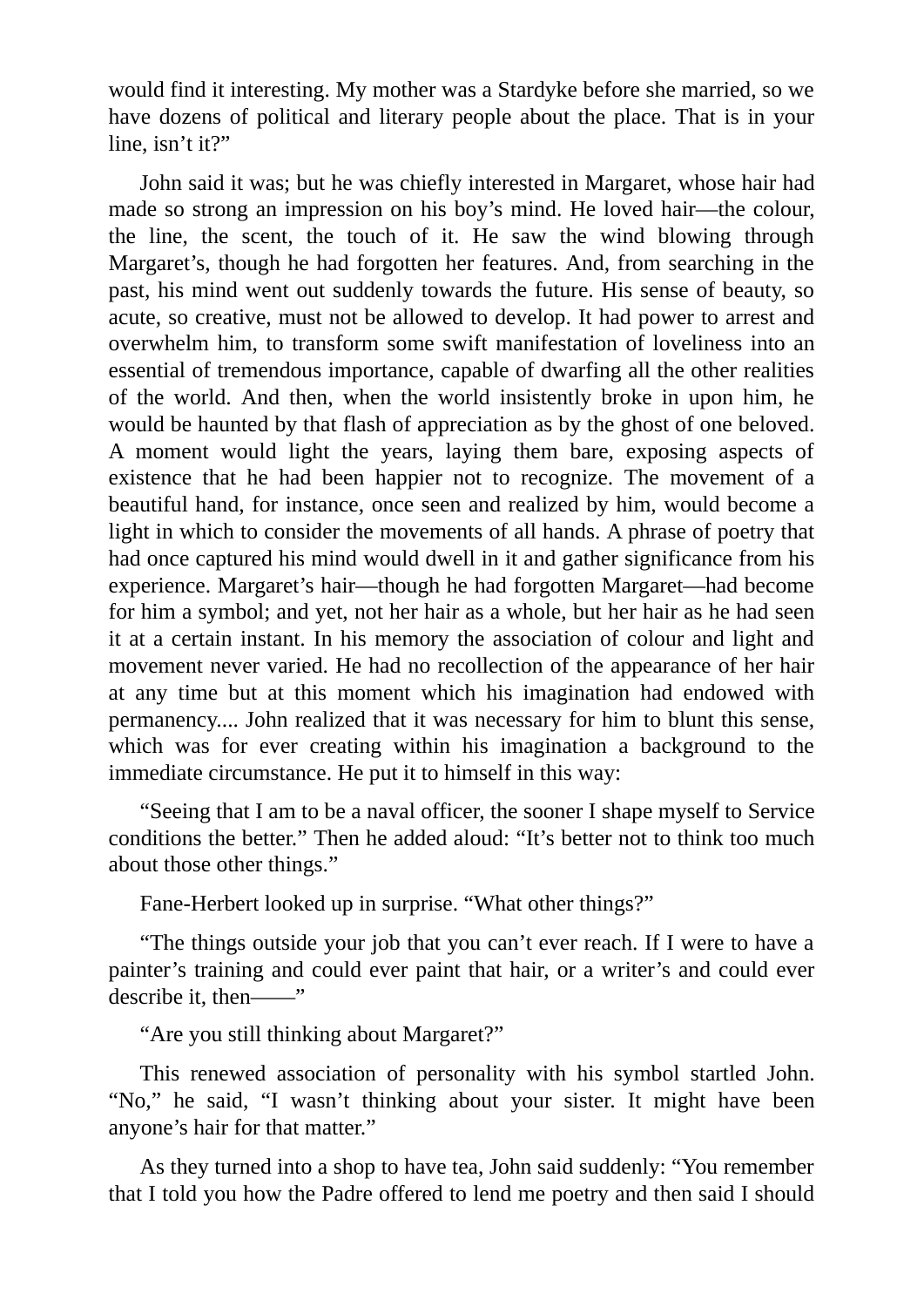be happier if I didn't read it?... I've just understood what he was driving at."

III

If the conditions of John's life are to be understood, Gunroom Evolutions must be once described. The detail of this part of his and his companions' training need not be referred to a second time.

The Evolution evening of which an account is to be given was not an isolated or exceptional incident in the junior midshipmen's lives. It was part of a persistent treatment to which they were subjected, with fluctuating vigour, so long as they remained in the King Arthur. It was not applied every night. Sometimes there was an interval of over a week between two successive applications, and, indeed, towards the end of their service in the King Arthur there were intervals even greater than this. The length of the intervals depended upon the leisure and the inclination of the senior midshipmen. But the treatment, though not regular, was never definitely suspended. It was seldom possible to say with certainty on any afternoon, "There will be no Evolutions to-night." They were always likely to occur, and when they did there was no way of escape. The junior midshipmen grew to expect them, to remember suddenly in the happiest moment of an afternoon leave what the evening might have in store. The dread of these Evolutions permeated their waking life, entering their minds when on or off duty, interrupting their work in School, colouring their speech, inspiring their manner with furtiveness and bitterness, with resentment and fear. Only from the letters they wrote home were the Evolutions excluded, for they did their utmost to make their people believe that they were happy.

The King Arthur sailed for Gibraltar early in October. During the day the midshipmen carried out sea routine, keeping their watches on deck or in the Engine-room. Krame made his arrangements for the evening with so much success that, as a result of careful interchange, the midshipmen who, from eight to midnight, kept the first watch below and on the bridge were three of intermediate seniority, Norgate, Hambling, and Ollenor. Reedham, the only one remaining of the intermediate group, left the Gunroom after dinner at the same time as Winton-Black, and purposely did not return. So it happened that, when mess was over, and when the midshipmen of the Last Dog had finished their later watch-dinner, the five senior and the six junior midshipmen were left in the Gunroom together.

"Warts, fall in! Howdray, you are the mate of the ship's biscuits. Elstone, you might look out for the water."

"Water? What the hell do you want water for?"

Krame pointed to where the junior midshipmen stood in single rank.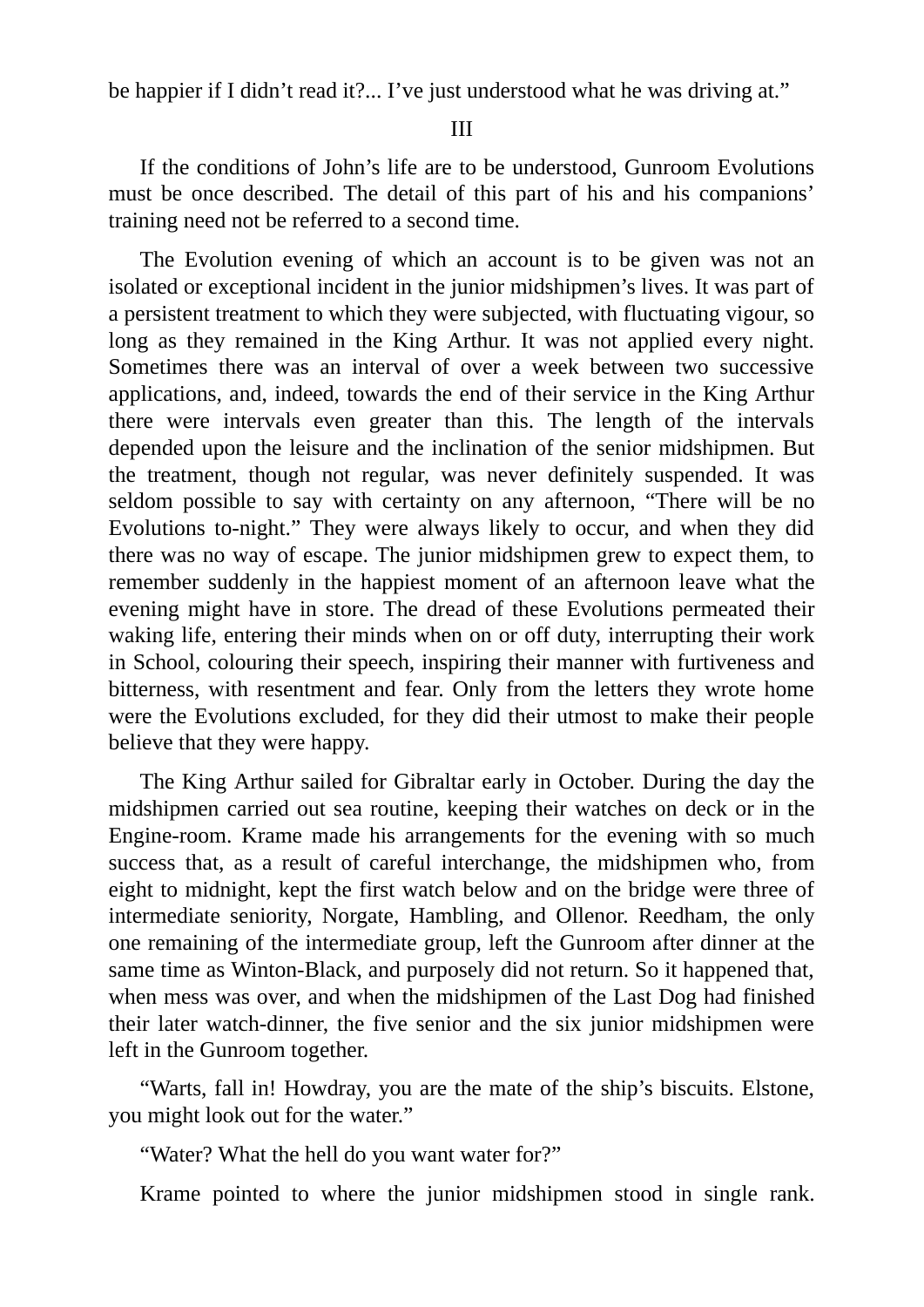"These six young gentlemen," he said "have not yet been christened. They are —what's the word?—unregenerate. As I, being Senior Midshipman in this 'ere Gunroom, am responsible for the young gentlemen's spiritual, bodily, and moral welfare, I propose to christen them. Therefore water, Elstone."

"I knew all about that," said Elstone, "but what I mean is, why not christen them in crême de menthe? It's stickier."

Howdray's great voice shouted in protest. "And whose wine bill is to go down the young gentlemen's necks?"

"Besides," said Tintern solemnly, "it would ruin their shirts, you know."

"Damn their shirts!" Krame answered. "They can buy new ones, can't they? They ought to be rich enough. They don't spend their money on anything, so far as I can see—no women, no card bill, no extra extras, no wine bill to speak of.... But I'm with you, Howdray. We won't waste crême de menthe on them."

"It might go down to themselves," Banford-Smith kindly suggested.

"Lot of good that would be," Howdray grumbled, "seeing that we have their wine bills."

"Water be it," said Krame. "The jug's on the slab, Elstone. Howdray, the biscuits are in my locker, just above your head."

From his place in the line John watched Howdray climb on to the settee and fetch the material for the christening. Krame and Elstone sat at the end of the table, Elstone next the pantry hatch and Krame nearer the ship's side. On Krame's left was Howdray, now sliding back into his place and arranging the huge ship's biscuits on the table in front of him. Further for'ard, sprawling on the settee, and engaged in a competition of blowing smoke-rings at their liqueur glasses, were Tintern and Banford-Smith, who seemed less interested than the others in the business of the evening. Elstone regarded it, perhaps thoughtlessly, as a tremendous joke; Howdray was frankly a bully of the old fashion, great in bulk but not in strength, good-humoured on occasions, happygo-lucky, for ever at war with authority, a creature of vast appetites and weak control. Only Krame seemed to derive genuine pleasure from the proceedings. He possessed a quick, almost brilliant mind. He was handsome, popular in polite shore-going circles, an efficient officer, admired, on account of his easy manner and soft, smiling lips, by women and by men whose acquaintance with him was but superficial. He enjoyed Gunroom Evolutions. He used to tell his dance partners about them. It pleased him to play the autocrat in Oriental style, to see human beings—no matter at what cost in pain to themselves—subjected to his will. Even as John watched him, he called the junior midshipmen to attention and stood them at ease again half a dozen times in quick succession,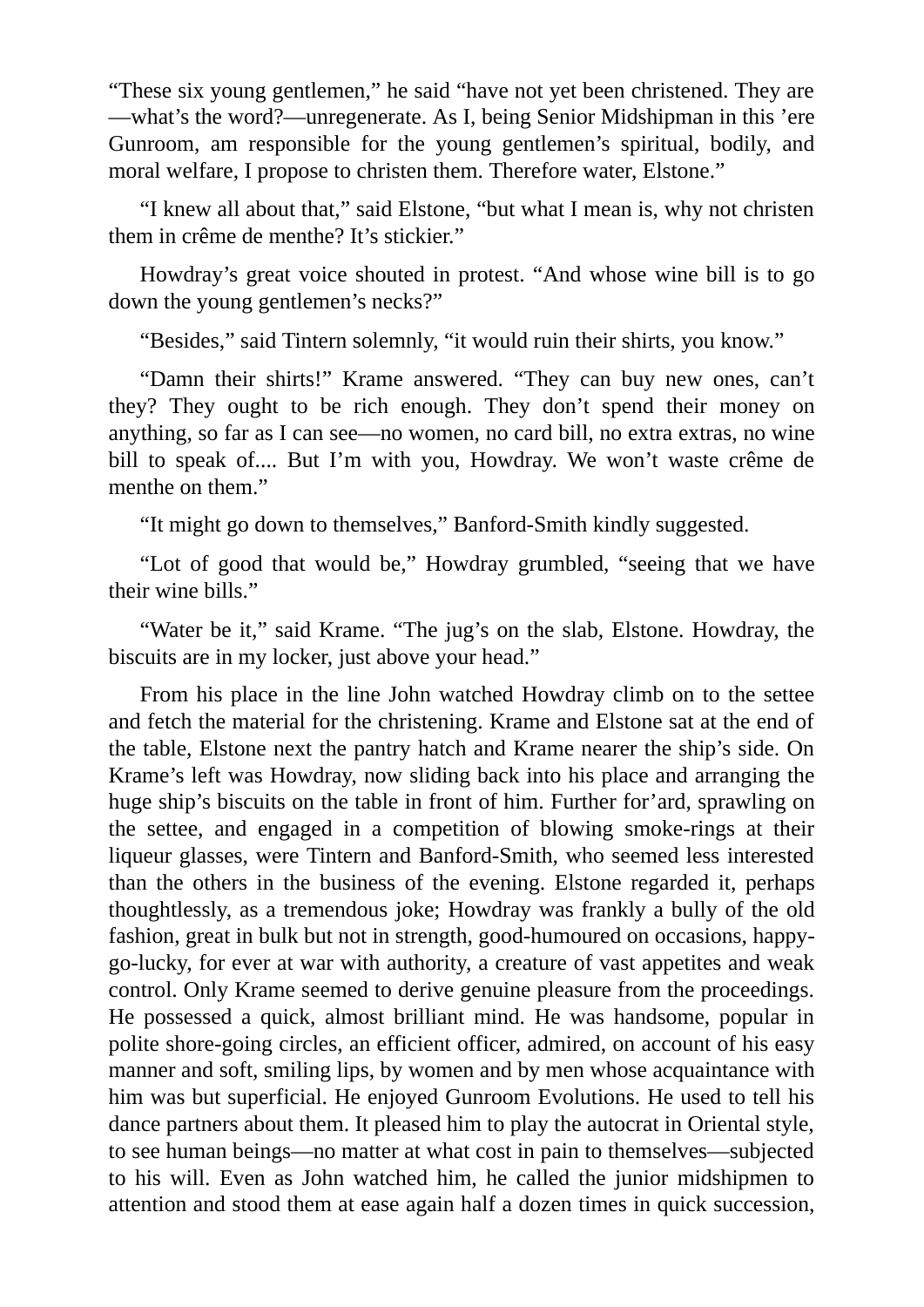not because by doing so he served any purpose, but because he liked to hear his own voice giving orders. He smiled complacently to see them spring to attention at his behest. He pretended that they had not moved smartly enough, and turned down the corners of his mouth in an absurd grimace of disapproval.

Over the table the electric lights beneath their yellow shades swung with the slow motion of the ship. The air was swirling and blue with tobacco smoke that clung in long wreaths to the nap of the red and black tablecloth. The temperature was high, and the atmosphere foul with the odour of food, for a threatening sea had caused the scuttles to be shut, and no one had troubled to open them again.

Krame left his place and seated himself regally on a chair between the table and the door. On his right stood Elstone with a jug of water, on his left Howdray, clutching an armful of ship's biscuits.

"Now, first Wart forward. At the run!"

Sentley, who was on the right of the line, hurried from his place and stood at attention before Krame.

"On the knee!... 'Shun!... On the knee!" The spectators roared to see Sentley clambering from one position to the other. Howdray picked up a thick cane from the sideboard and hit Sentley as he knelt.

"Come on," he said, "get a move on. 'Shun! Now, at the order 'Kneeling position—place,' you'll drop on your knees—understand?—drop, not let yourself down like an old woman.... Kneeling position—place!"

Sentley went down. His knees brought up hard against the deck. He kept his body and head erect, his hands to his sides. Banford-Smith and Tintern climbed out of their places on the settee; one perched himself on the edge of the table behind Howdray, the other found a convenient seat by the piano.

"The child," said Krame, after the manner of a gunnery instructor, "will incline the 'ead forward in a reverent attitood and assoom a mournful aspect. 'E will now repeat the Warts' Creed."

Sentley repeated that parody of the Apostles' Creed which had been given to each junior midshipman earlier in the day. "I believe in the Sub Almighty, master of every Wart, and in Peter Krame, 'is noble 'elp, our Lord ..." and so on to the end. No senior midshipman protested against this Creed, no junior midshipman refused to repeat it.

When he was silent, a ship's biscuit, thick and tough, was beaten and beaten on Sentley's head until the biscuit broke. Howdray was about to pour water from the jug when Banford-Smith restrained him. "Cut out the water," he said, "it will make such a damned mess on the deck."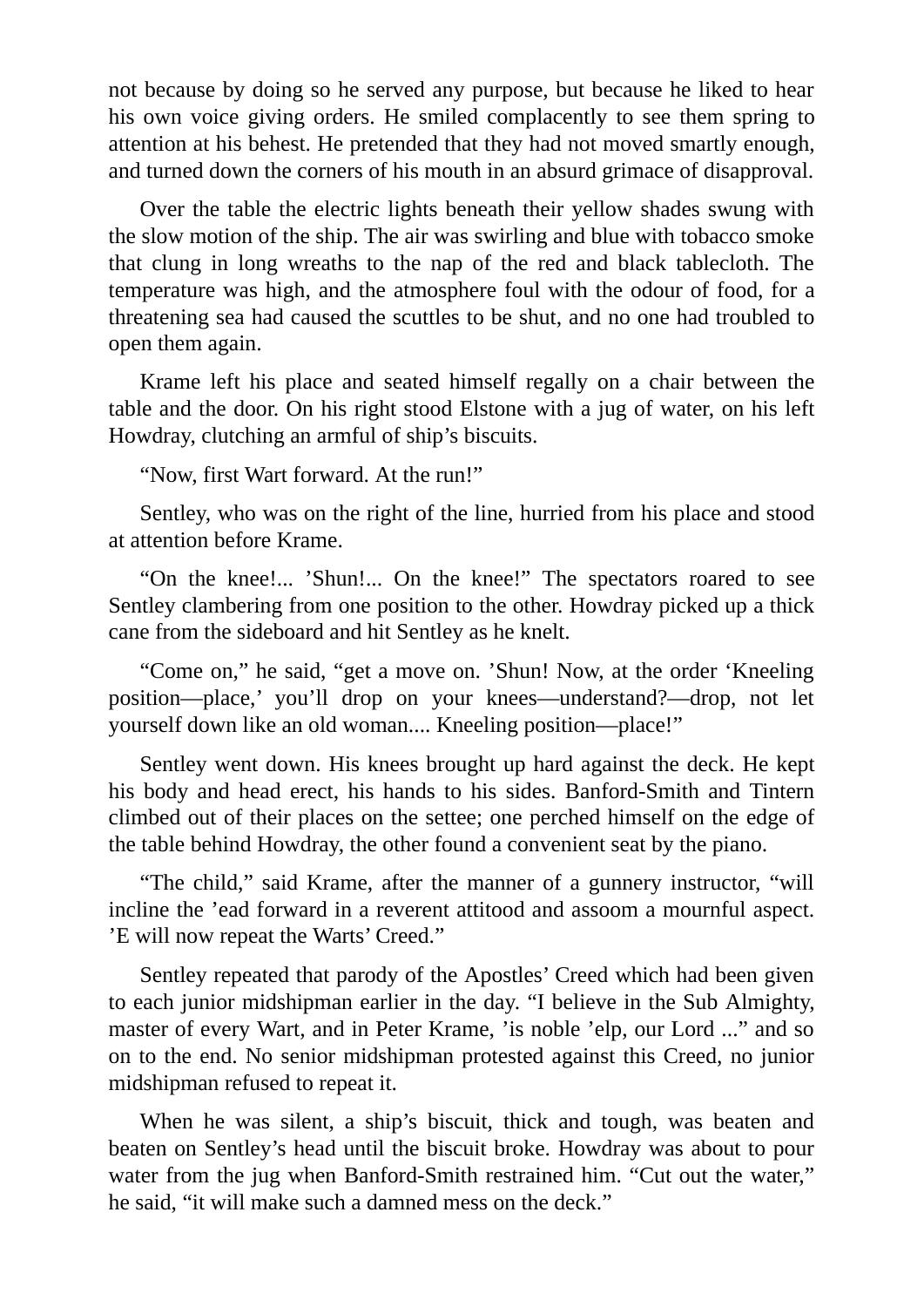Each junior midshipman came forward in turn, dropped on his knees, was struck with Howdray's stick if he dropped not fast enough, bowed his head, repeated the Creed, and had a biscuit broken upon him. John, because he stood on the left of the line, came last. When the ceremony was over, Krame glanced behind him.

"Now let's have a hymn," he said to Tintern.

"What hymn?"

"Any old hymn—something to celebrate the young gentlemen's regeneration. Lynwood will lead the singing. All Warts will support him."

Tintern emptied a glass of port, squared himself to the piano, and beat out the first chords of No. 165. Not only the Warts sang it; the senior midshipmen, tired of the many repetitions of the christening ceremony, were glad of a chance to make a noise.

"O Gawd, our 'elp in ages pa-ha-hast." This prolongation was in response to Tintern's improvised chords and runs. "Our 'ope for years to come." The voices swelled to a roar, and paused for breath. In the momentary silence the ship rolled deeply; the sea came surging over a scuttle and receded, leaving wisps of luminous foam. "Our shelter from the stormy bla-ha-hast, And our eternal——"

Tintern was beating the keyboard with his doubled fists as a kind of desperate finale. The wild discords screamed under the steel bars overhead. A locker flew open, and by a lurch of the ship all it contained was shot across the Gunroom. A Manual of Seamanship, a "Child's Guide," a writing-case, a Gunnery Drill-Book, and a box of instruments, lay scattered on the table amid a pile of crumpled letters. An Oxford Bible was open and face downwards on the deck. Near it a bottle of ink, streaming its contents, rolled to and fro. Finally, there fell from the locker a photograph of Driss's mother. He started forward to gather up his possessions.

"Fall in, damn you!" Krame shouted. "Who told you to fall out?"

Driss went on.

Krame stood up. "Come here, Driss. Did you hear me tell you to fall in?"

"Yes."

"Well?"

"I am going to pick up my things before they are spoilt."

"Why don't you keep your locker properly shut? Look at the ink on the deck. I've a damned good mind—by God, you shall lick it up!"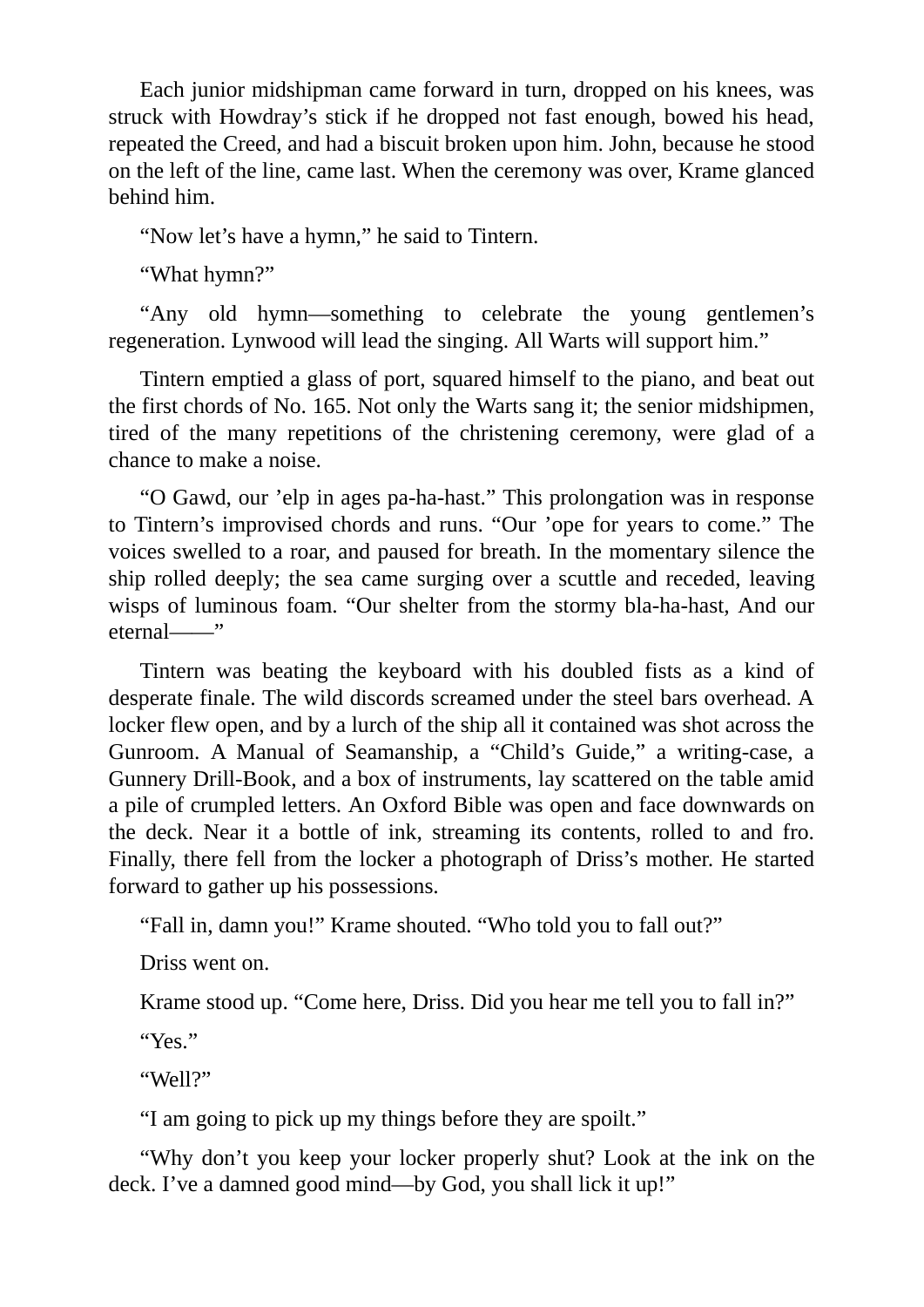Driss's face was pale, his Irish eyes dangerous. Tintern leaned sideways in his seat and took Krame by the arm.

"Dry up, you fool!" he said in an undertone, and turned back to the piano. He had tact, moreover.

"O Gawd, our 'elp in ages pa-ha-hast...." Before the chorus was ended Driss had secured his locker and quietly fallen in again.

The next Evolution was known alternatively by two names—one, "The Angostura Hunt"; the other, which was sometimes attached in other Gunrooms to an Evolution slightly different, "Creeping for Jesus." John was the first taken. Thrust on his knees near the serving slab, he was blindfolded with two handkerchiefs. He could hear the senior midshipmen's voices. "Lay it here.... No, not under the table. We can't get at him under the table.... There, that will do. Replace the bitters, Elstone."

```
"Can you see?" asked Krame.
"No."
"Can you smell?"
"Yes."
"Can you feel?"
"Yes."
```
"Well, that's what is wanted—a good scent, and probably a bit of feeling before you're through with it." He cleared his throat. "Now, Lynwood, somewhere in the Gunroom is a piece of bread on the deck. Between you and the bread is a trail of Angostura bitters—pungent, so as to make it easy. You've got to find the bread by scent and pick it up with your mouth. No feeling with your hands, mind you. Put his nose on the trail, someone."

Hands seized John's head and thrust it downwards. "Got it? Smell it?"

"Not yet."

"Give him a sniff at the bottle.... Got it now?"

"Yes."

"Right. Wait for the order to commence.... Stand by. Go!"

John began to crawl along the floor. They were shouting at him to go faster. "Get a move on. Good dog. Good dog. —— ——! the beggar isn't trying. Let him have it, Howdray."

A cane sang through the air and fell upon John's legs, sang and fell again. The blood ran to his head. The smell of corticine and dust sickened him. The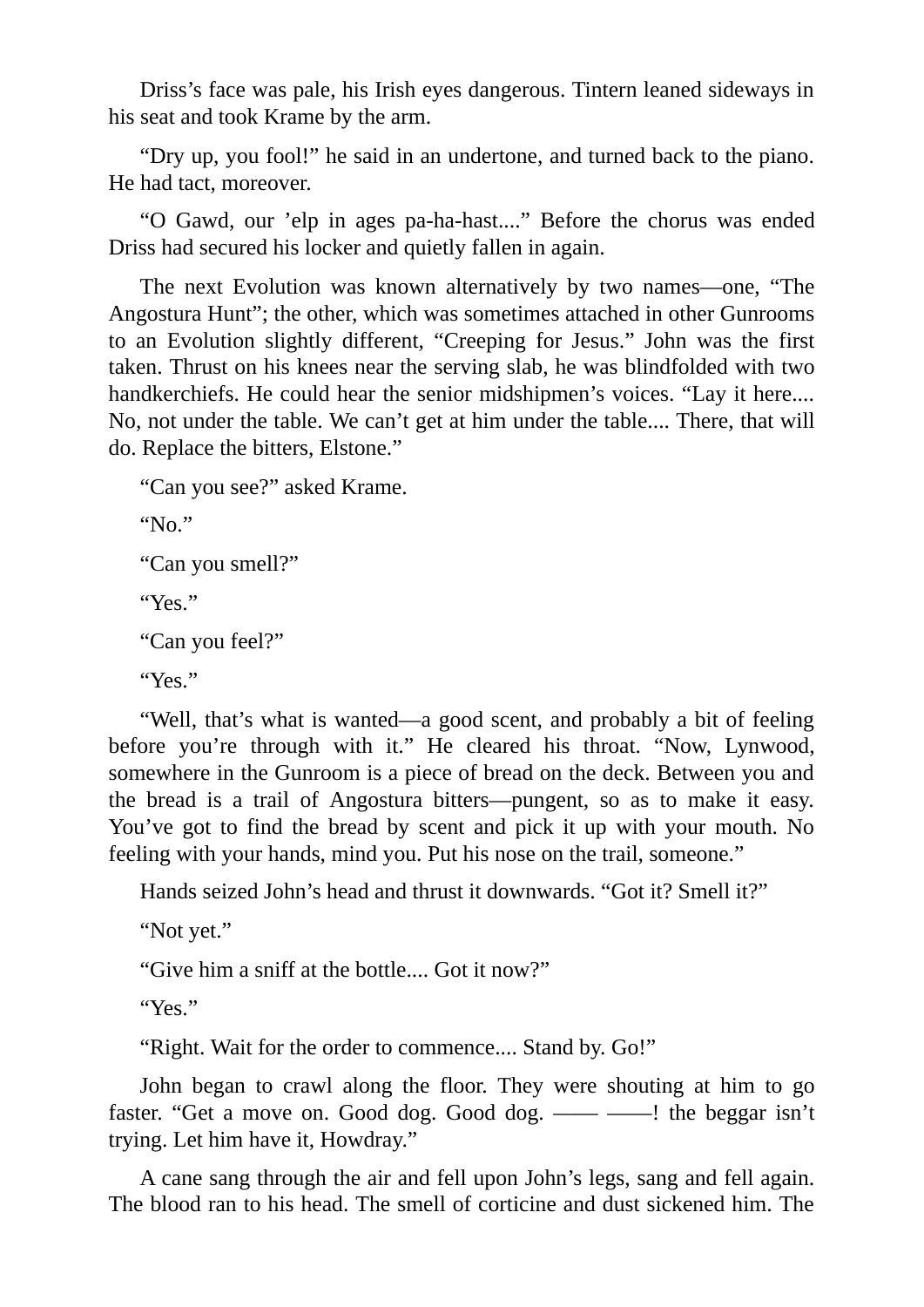blows were falling rapidly now. Someone other than Howdray seized a stick and sent the pain shooting through John's body. He saw now the reason for this creeping position—the excellence of the target it provided. If he could but regain the scent and get to the end of it! But the scent was gone, and he could not steady himself. The weight of his body on his hands was making his wrists ache. The noise was deafening. On his palms the dust seemed inches thick. When he tried to rise, they thrust him down again....

Behind the bandage on his eyes was scarlet blindness, and he was visited by a sense of the desperate impotence of the blind. The words of those shouting above him conveyed no clear meaning to him now. They were giving him guidance, he thought. There was a medley of cries: "Port! Starboard!... He doesn't know his port from his starboard hand." A stick fell again.

"Give him a chance, Howdray. Still a moment; I'll put him on the trail." This was Tintern's voice.

But help was unavailing. Perhaps some foot had extinguished the trail; at any rate, even with Tintern's guidance, John could not detect the scent. He groped forward to no purpose. Banford-Smith, sliding from the table, stood unintentionally on his fingers, causing him so much pain that, though he was now too bitter to cry out, he reeled from his track. A moment later his hand touched something wet—perhaps the blood from beneath his crushed fingernail, perhaps no more than Driss's ink. He neither knew nor cared. In his head, which he dared not raise from the ground, it seemed that fire was burning. His temples and his eyes were throbbing as if they would burst. He paused bewildered, and instantly sticks fell on him again.... It would never, never end. Perhaps he was going to faint. He wished he might. That might end it for the evening at least. That might end it all.

Shouts, forcing themselves upon his consciousness, suggested that he was near the bread he was seeking. He groped in the dust with his teeth and tongue, hoping he might end his quest. The grit was about his lips and in his nostrils.

Then the bandage shifted, and he saw the bread. He did not dare to seize it immediately lest they should guess that he could see, but he worked slowly towards it and picked it up between his teeth. A great burst of cheering followed, vague cheering, such as he remembered having heard when, down and out in a boxing competition, he had been dragged by his seconds to his corner. Presently he found himself leaning against the table, the bandage having been pulled away. The sweat was dripping from his forehead and stinging in his eyes. His whole body ached. He stooped, brushed the dust mechanically from the knees of his trousers, and tried to smile to show that he was "taking it well." And there was Fane-Herbert's face, indistinct as though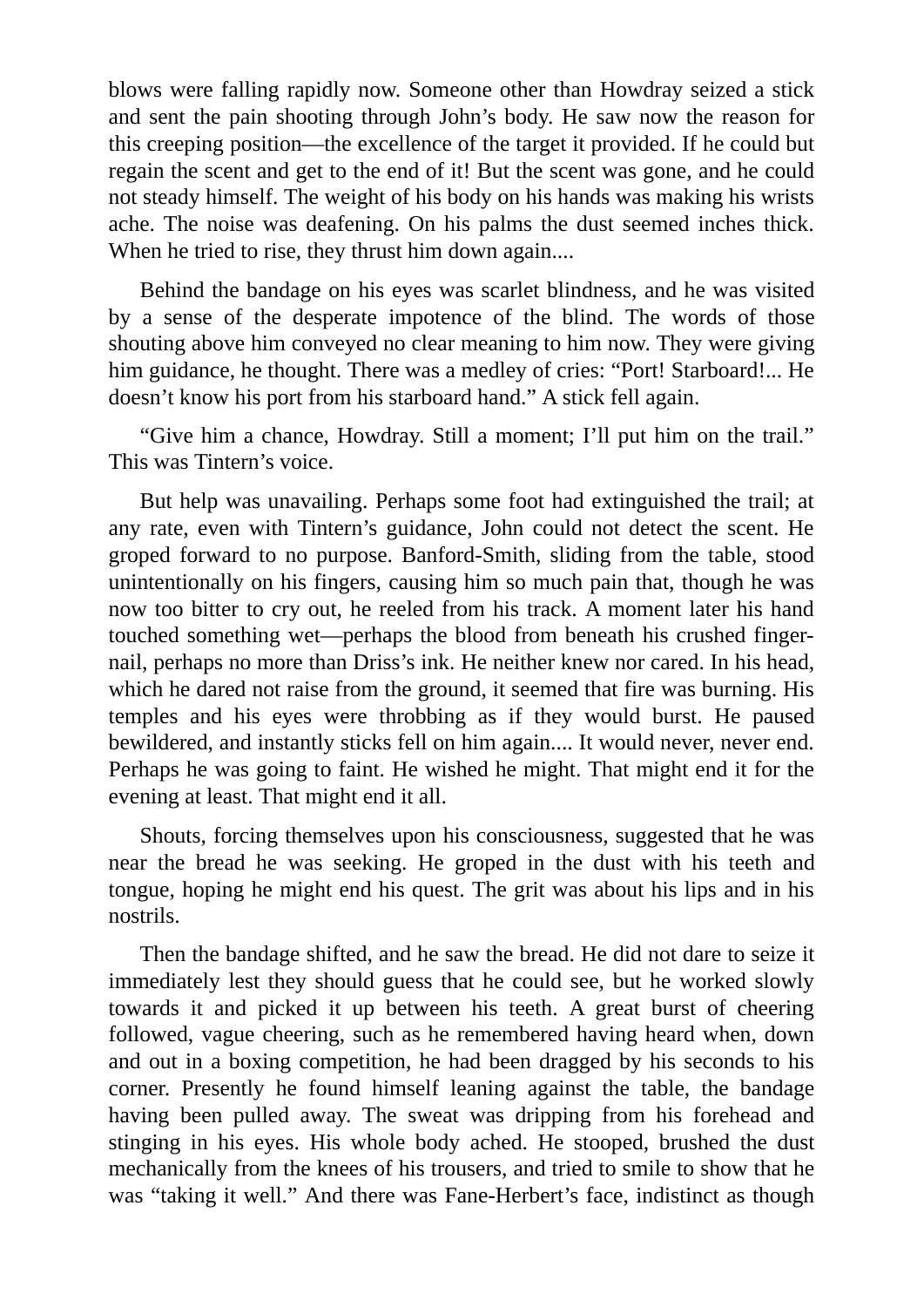seen through a heat wave, wearing that proud, resentful, unforgiving look.

"Have a drink," said Howdray, his stick still in his hand. "Dry work on the deck, eh?" He rang the bell. "You did it in pretty good time, too."

"Pretty—good—time?" said John slowly, as if he did not understand. "Pretty good time? I thought it was ages."

Soon he was taking a glass off the tray that the steward held out to him.

"Cheer-oh!" said Howdray.

"Cheer-oh!" John answered, and drank thirstily. He sat on the extreme edge of the table, watching, with set eyes, how the others repeated his performance. The shouts and the crashes of the canes came up to him as from a dream. Soon Cunwell was beside him, drinking too. Fane-Herbert refused to drink. Sentley came last of all.

"Fall in again," Krame was saying. "Fall in!"

They stood in line, awaiting the resumption. It seemed as though more would be unendurable; but John's glance at the clock, combined with his knowledge that the Evolutions would continue until the Mess was compulsorily closed, showed him that as yet they had but began. Hitherto they had been called upon only to act singly, and the Gunroom's limited space had added nothing to their troubles, but now an obstacle race was being planned. Of this John had had previous experience. He knew that it meant fighting with his own friends in an attempt not to be last.

The course, as designed by Krame, was long and difficult. They were to go out of the Gunroom, aft through the Chest Flat, through a watertight door on the bulkhead, on to the half-deck, into the Smoking Casemate, round the pedestal of the gun, out of the Casemate, for'ard through the Chest Flat and into the Gunroom again by the after door. Arrived there, they were to pass between the stove and the wall, over the table from port to starboard, between the settee and the table's edge, under the table from starboard to port, along the deck to the Gunroom's after end, under the table from aft for'ard, over it from for'ard aft, and out of the Gunroom once more. They had then to go by way of the Chest Flat ladder on to the upper deck and to the after twelve-pounder gun in the port battery. Here they would find a signal pad, from which each was to detach a sheet. With this prize they were to run to the Gunroom, and, as Krame remarked, the Lord help the hindmost....

The six of them started together. They fought at the narrow door of the Gunroom. They sped through the dim light of the Chest Flat, doubled up and with knees bent that they might pass below the hammocks slung there by the marines. In the Casemate it was impossible for more than one at a time to pass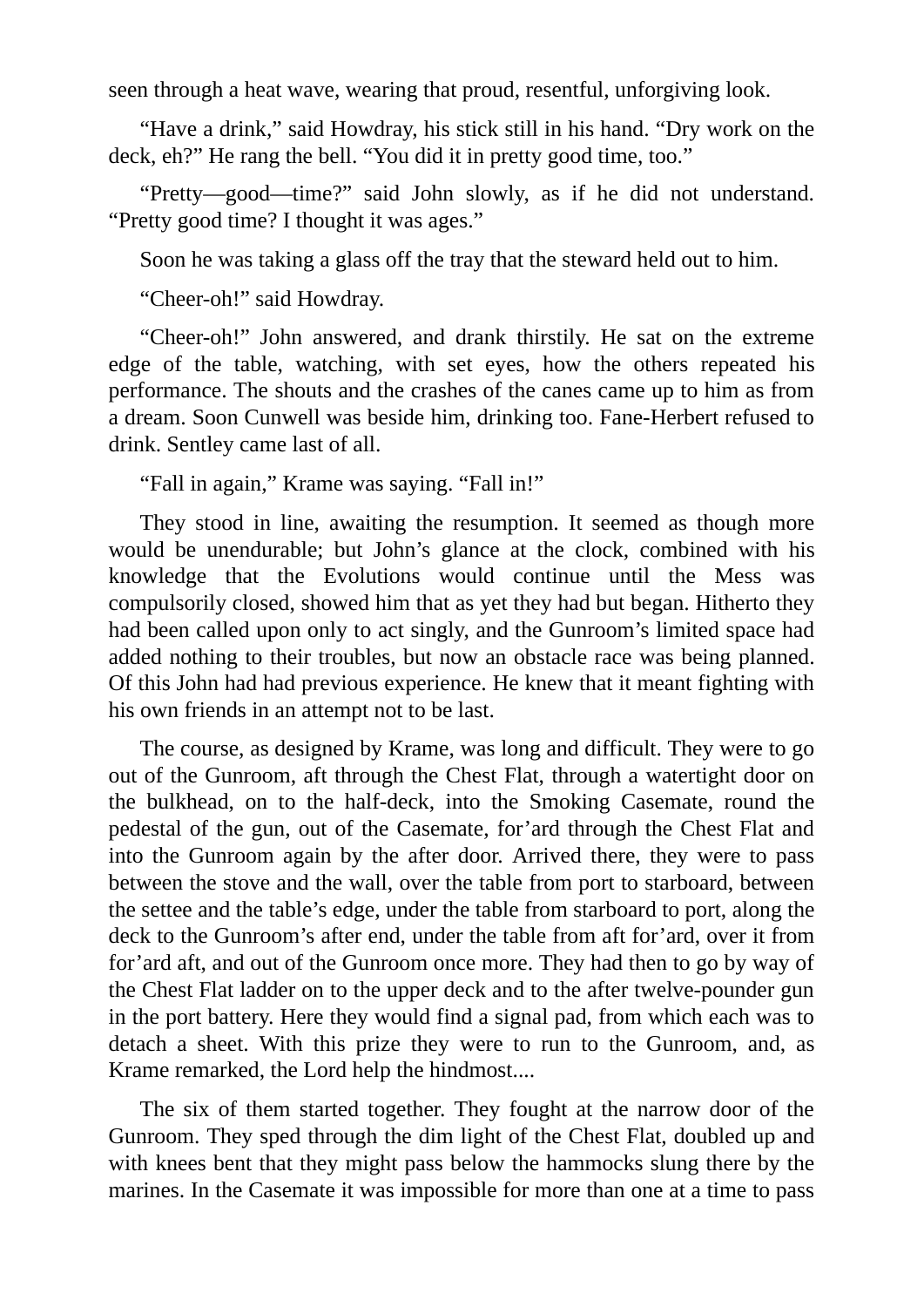between the pedestal and the armour beneath the gun-port. Elstone stood above them as they wriggled through the narrow space, thrusting each other aside, tearing their clothes, hitting their heads and knees and elbows against the projections of brass and steel. They reeled out of the Casemate, not now packed close, but divided by the intervals that the delay at the gun-pedestal had created. John was the second to reach the Gunroom. When, having passed behind the stove, he was about to go over the table, he heard them shouting at Fane-Herbert, who had entered last. But none dared pause. Over the table they went, and headforemost on to the deck beneath it; under and aft, under the table again, canes urging on those in rear, and falling haphazard across knuckles and arms. Already John was spent; all were spent. Their legs trembled beneath them. They coughed amid the dust. Under a hail of blows they battled at the Gunroom door, swept beyond it through the Chest Flat for the third time, and rattled up the ladder into the cool, sweet air of the upper deck. At the battery gun, during the few moments he had to wait before he could tear his sheet from the signal pad, John caught sight of the great phosphorescence of the sea. Above him the masts tapered to a dark, clear sky. Smoke drove ghost-like from the funnels. For'ard the lamps were gleaming in the charthouse windows, and near at hand, in the uncertain light of the battery, seamen stood smoking round their spitkids, gazing with an expression of amusement and contempt at their officers being licked into shape.

As John raced away with his sheet of paper he heard Fane-Herbert muttering to himself: "Oh be damned to them! I'm last, any way. I'm not going to hurry any more."

They burst into the Gunroom, thrust their sheets of paper into Krame's hands, and stood there trembling with exhaustion and pain. Dyce seemed to be on the verge of losing control. His face was working. They had fear that his nerves would yield, that he would break, as can even the strongest men, into ungovernable tears. The atmosphere was charged with a strange emotion—the emotion that, as it were a sudden fever, sometimes grips a mob, cutting it free from the restraints men impose upon themselves, casting it back into the primitive conditions of self-defence and self-assertion. If Dyce had given way, his collapse might well have been a signal for forgetfulness of the difference between senior and junior midshipmen, for a complete abandonment of control. Near him John could hear Driss—of all of them the youngest in appearance, the most clearly a simple-minded, high-spirited boy—saying over and over again to himself: "My God, I want to kill! I want to kill!" His fingers were twined among the tablecloth, as if thereby he held them in check. Now he was making odd, inarticulate sounds in his throat. John saw his face, and turned quickly from the flaming bitterness he read there. There were passions streaming through Driss, passions utterly foreign to his apparent nature, fierce desires, called up from God knew what animal depths, upon which it was not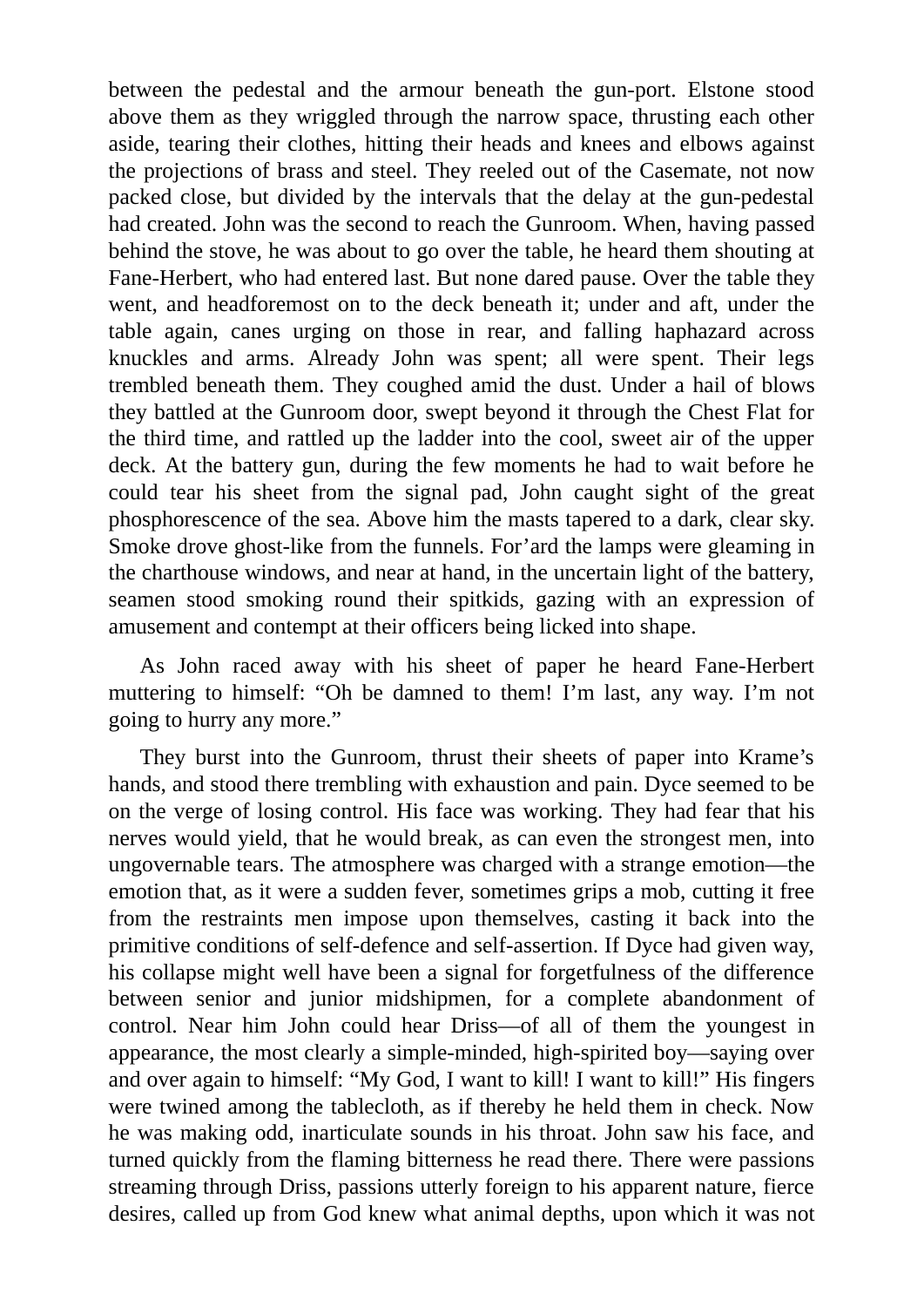good to look.

Last by thirty seconds, Fane-Herbert entered without signs of haste. And they put him over the table, and pulled out his shirt, and tried to flog the pride out of him. He did not move through it all, and when it was over, with his fine mouth set, he turned away from the faces grinning above the canes.

"Fall in again!" Krame said. "Fall in, I say!"

Evolution followed Evolution: the obstacle race in reverse order; an affair called Torpedoes, that consisted essentially in hurling the junior midshipmen's bodies along the table against the for'ard bulkhead; and half a dozen others, the product of Krame's ingenuity. Even the flame in Driss died down. There comes a time when resistance, even mental resistance, disappears. The limbs move as they are told.

At ten o'clock a ship's corporal tapped at the door and announced that it was time to close the Gunroom.

"Last drinks," said Krame, and rang the bell. "Warts fall out!"

Somehow they opened their sea-chests, got out of their clothes, scrambled aft, and swung themselves into their hammocks. Once in his, John lay as he was, not caring even to creep between the blankets. He lay staring at the white-painted T-bar within a few inches of his face, listening to the rifles, which were stored near by, clicking to and fro in their racks with each roll of the ship. The half-deck sentry passed him now and then. Somewhere a pump groaned continually. From the open door of the Wardroom came the sound of voices and laughter and snatches of song.

John did not sleep. He lay inert, capable of no consecutive thought. He went on repeating catchwords to himself, counting the groans of the pump, counting the sentry's footsteps, sucking his damaged finger, running his hand over the rough surface of the canvas hammock. Despite his efforts to banish so tormenting a vision, again and again he saw himself crouched in the windowseat of a sun-strewn library, now looking out to the hills, now turning the pages of a book. He saw the excellence of open print; almost he heard a clock ticking.... In less than two hours, Ollenor, who had been keeping the first watch, shook his hammock.

"Lynwood!"

"Yes, I'm awake."

"About ten minutes to eight bells. Your middle watch."

"All right; thanks."

He swung out on to the deck, went to his chest, and put on watch-keeping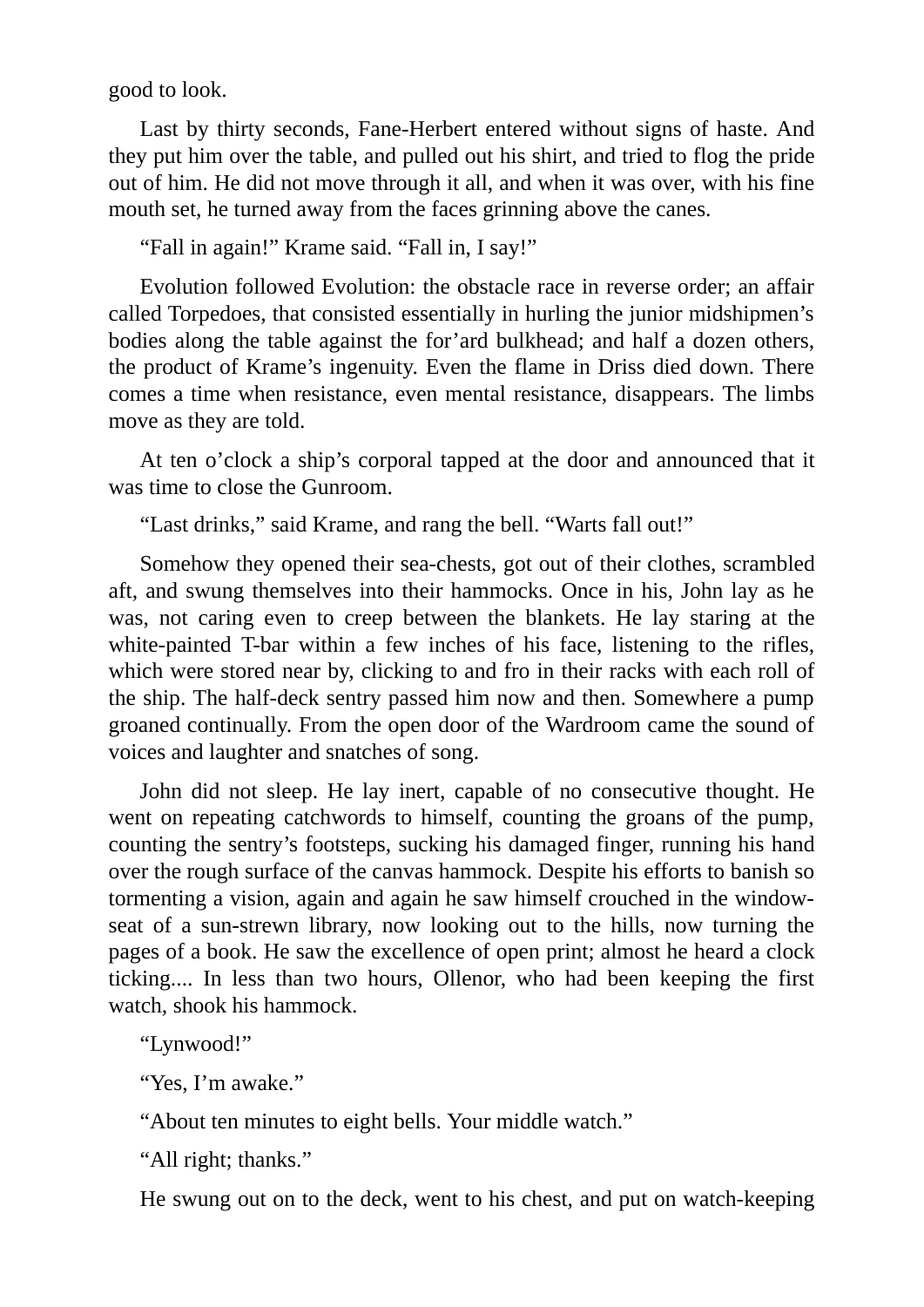clothes.

On the bridge Ollenor turned over to him such information as he would need for his watch. When Ollenor had gone, John glanced at the dim figure of the officer of the watch on the upper bridge. Then, passing the Quartermaster at the wheel, he stood by the semaphore and looked aft, beyond the funnels and the boat deck, at the lights of the next astern. Presently he turned his face for'ard and took off his cap, and let the wind blow among his hair. Soon he must take a sextant on to the upper bridge and help the officer of the watch keep station; but now he stood inactive, one hand on the cool steel of a searchlight. The incomparable peace of the wide sky; the throb of the main engines; the rising and dipping lights of the fleet—there was sweet, timeless monotony in these things. Far below him the cut foam was hissing against the bows. Behind him the pipe of the boatswain's mate was shrilling and shrilling again.

And Krame was asleep, and the hand of God over the sea.

# **CHAPTER IV**

## **WAR, CARPETS, AND CANDLES**

# I

The fleet put in to Arosa Bay, and, in less than twelve hours, sailed thence without regret. On the day following their departure an event occurred which, for the time being, changed the lives of every member of the King Arthur's company. Late in the forenoon watch a wireless signal was received and immediately submitted to the Rear-Admiral. This much of its contents became public: that the Admiralty had ordered the Cruiser Squadron, which at the time was making common speed with the battleships, to proceed independently to Gibraltar at sixteen knots. This speed, unusual and uneconomical enough to suggest that there was serious reason for it, combined with the tension already created in men's minds by the happenings at Agadir, gave wonderful import to the news, which spread with almost magical rapidity from the bridge to the officers' messes, from the fo'c's'le to the boiler-room depths. Speculation as to the meaning of the order was anxious and eager. Rumours of war had in times past been so frequent as to colour all prophecies with scepticism, but hope remained—hope that now at length the consummation was at hand. The Rear-Admiral unbent so far as to jest with the officer of the watch. The Yeoman of Signals overheard him, and repeated his words on the lower bridge. The lower bridge handed on the tale to the boatswain's mate, who, having embellished it,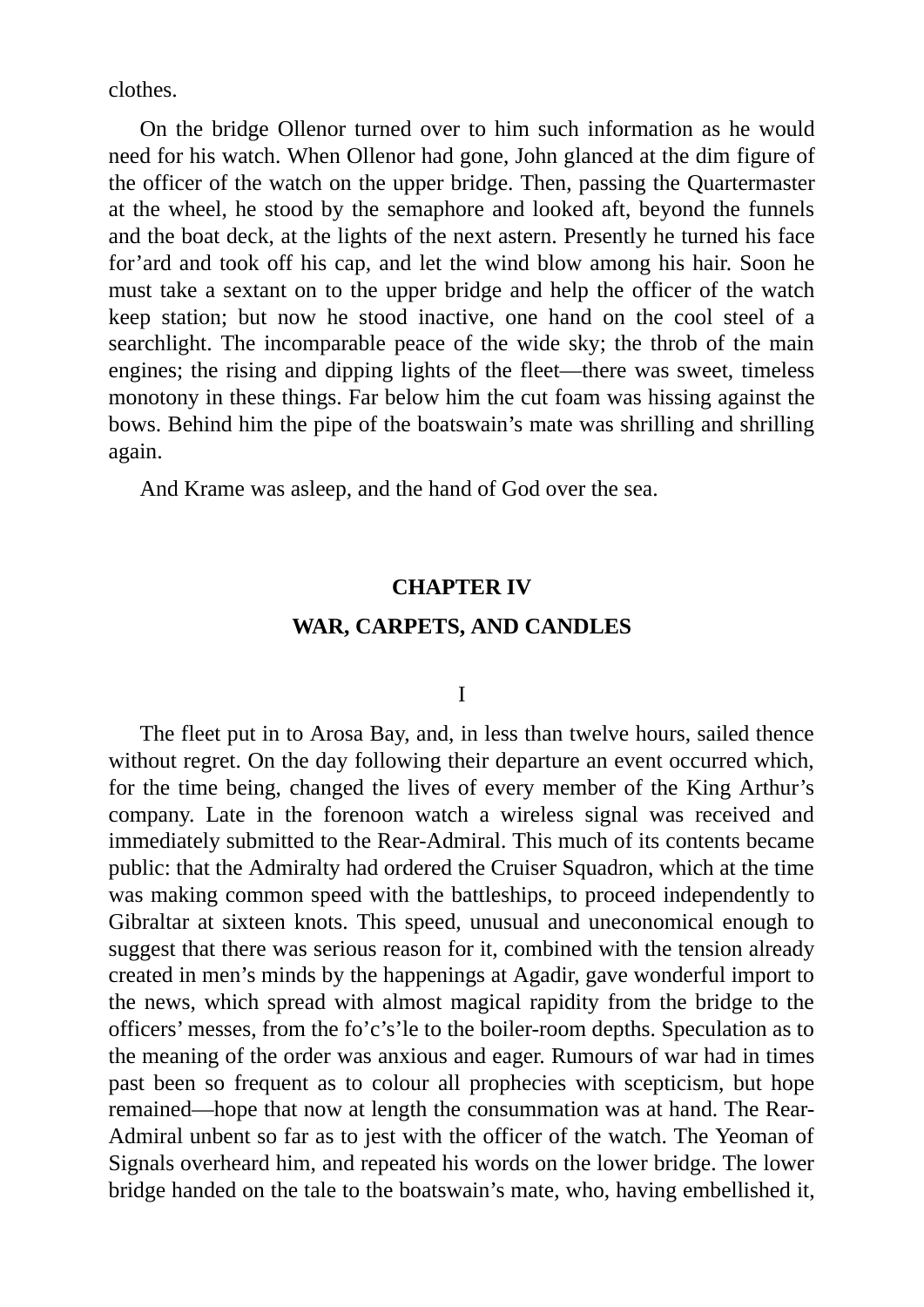shared its marvel with the lower deck. In a quarter of an hour the Rear-Admiral's good-humour had permeated the ship. A Paymaster celebrated it in the Wardroom Casemate by paying for a round of drinks. The Senior Engineer put on clean overalls and went smiling below. The stokers grumbled no more, but fired their boilers and slammed their furnace-doors with vigorous enthusiasm. They were not going to Gibraltar now to carry out gun-practice in Catalan Bay, gun-practice in Tetuan, gun-practice in Catalan again. "Sixteen knots!" remarked a Chief Stoker, with emphasis that made explanation unnecessary. "Sixteen knots!" said one of the carpenter's crew. "Looks as if we shan't need them targets wi' the little red sails."

Even in the Gunroom, comradeship displaced boredom. The Chaplain relaxed discipline during School. Baring came in to drink a glass of sherry and to share Wardroom opinion with Winton-Black. Midshipmen, senior, intermediate, and junior, looked towards the future from a common standpoint. The Clerk saw his ledger shrouded in the mists of the past. His action-station, he said a dozen times, was with the Dumaresq. "You won't see much of the show from the Dumaresq," said Banford-Smith, and the Clerk replied humbly, but with complete happiness: "No, but it's better than the Ship's Office."

There was, too, a wonderful moment in which Krame seemed to forget that John was a Wart whose duty it was to tidy up the Gunroom, to polish the stove-pipes, and to do scuttle-drill when the sea ran high and ventilation became necessary.

"Come on deck, Lynwood," he said. "We had better have a glance round our guns for minor defects."

They strolled on deck together and visited every casemate in their group. In that time they were friends, officers charged with a common responsibility. The great game was about to begin, the game for which the whole Service had been training for many weary years. All routine, all hardness, all drudgery had become suddenly worth while. Spirit had entered into the flesh.

At no time while he served in the King Arthur was John happier. He and Fane-Herbert, knowing nothing of war, congratulated themselves upon the fact that it had come to them so early in their careers. "And isn't it amazing what a difference it makes?" said Fane-Herbert. "The Gunroom is changed. All the senior snotties act as though we were their friends."

"I expect they would be better in the ordinary course," John answered, "if they got more leave clear away from the ship, and weren't so infernally bored by unbroken routine."

But the excitement and its excellent effect endured not long. When they arrived at Gibraltar nothing happened. The next day, while they coaled ship,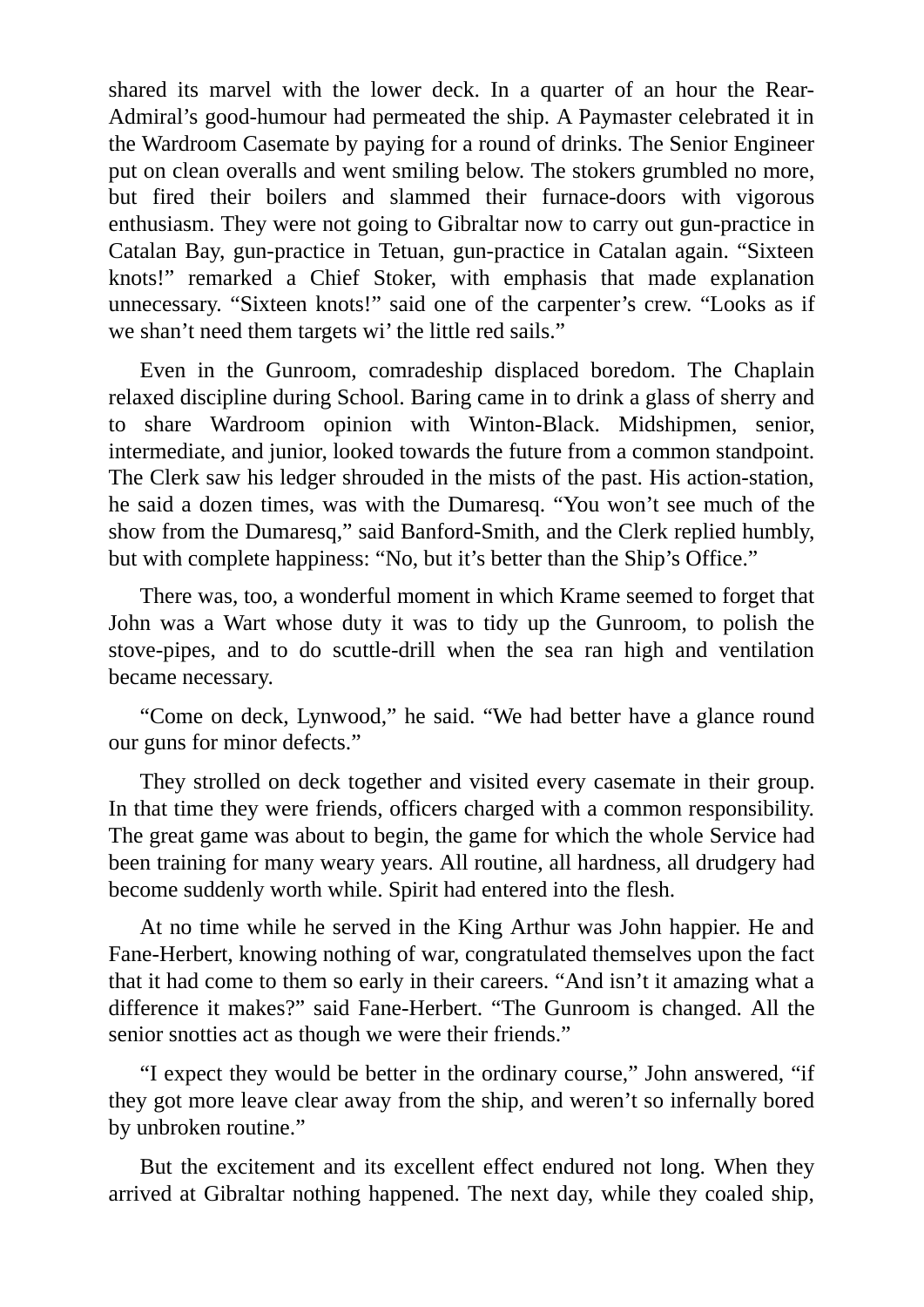hope waned. "Come on, lads," cried a petty officer to encourage the grimy workers, "that's about where Agadir lies." He pointed a finger towards Africa. But they laughed at him and glanced at the coaling flags that told them how their work progressed. "Six 'undred more to come," they said; "six 'undred more ton...."

And when they sailed from Gibraltar, their destination was Catalan Bay, their prospect gun-practice. The ship's company added another memory to their list of war scares, and suffered from the inevitable reaction.

II

The essential element in gun-practice and range keeping exercises is waiting with nothing to do—waiting till the target is ready, waiting till the ship's turn comes, waiting while a passing merchant ship fouls the range, waiting while the important people in the controls make abstruse calculations with which the men at the guns have no concern. The monotony is varied by gun-drill, but even gun-drill palls. The hours pass slowly. The eyes stare at the expressionless breech of the gun until, tiring of that, they stare at the red wheel above the ammunition hoist. Often they stare at the bugler as he passes the open door of the casemate, and prayers go up that ultimately he may sound the "Secure." The captain of the gun, sick of the limited topics which can be discussed within the hearing of the officer whose head is in the sighting-hood, produces rags and a tin, and proceeds to polish bright work already immaculate. Then he puts away his rags and tin, and watches the bugler again.

Coming into Gibraltar for a week-end, John played in a cricket match, in which, for lack of training, the batting was poor and the bowling without sting. Gunroom Evolutions had long begun again. Krame had forgotten the incident of the "minor defects," and the junior midshipmen were Warts without cease. In Tetuan Bay the natives ashore appeared, to those who watched them through telescopes, to be carrying on warfare. There were rifle flashes and smoke, and bodies of men moving hastily hither and thither. No one cared very much. To the midshipmen it meant something to record in the personal log-books they submitted each Sunday morning to the Captain....

It was in Tetuan Bay, too, perhaps during the warfare, perhaps during some other similar week after peace had been declared, that the ship's company bathed—the officers from the starboard after gangway, the men for'ard from the port lower boom. John, as midshipman of the watch, was on the quarterdeck, watching the clock for the time at which he should recall the men from the water by ordering the bugler to sound the "Retire." Suddenly, on the port quarter, he caught sight of the unmistakable fin. Sharks were not then to be expected in that part of the world. He looked again, this time through a telescope. "Quartermaster, what do you make of that?"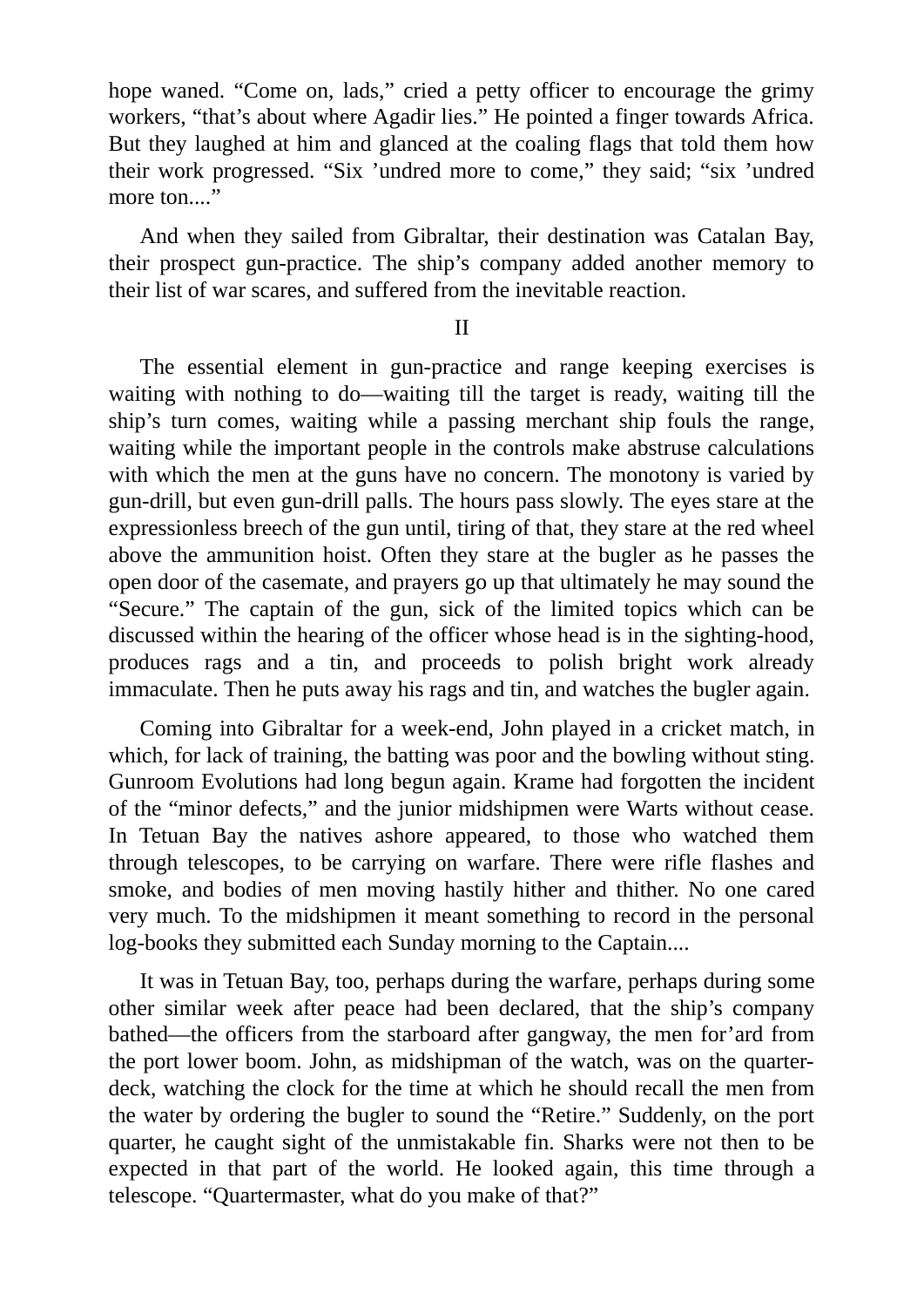The Quartermaster borrowed the telescope. "Yessir. Shark, sir."

John wheeled round. "Bugler! Sound the 'Retire' and sound the 'Double.' Go on sounding it until you are sure that all men in the water have heard. Sound it first to the officers on the starboard side.... Boatswain's-mate! Go and pipe by the lower boom: 'Shark on the port quarter. All hands return to the ship.' Warn the boat."

John called for a megaphone and summoned courage to address the Commander, who, in the water, was very much like the rest of mankind. It was bad enough to have sounded the "Retire" at him.

"Commander, sir!"

The Commander, much to John's surprise, held up his hand to show he had heard, just as John himself, had he been away in a boat, would have held up his hand to indicate attention to the Commander's orders.

"Shark on the port quarter, sir!"

The Commander raised himself an instant from the water and made a funnel of his hands. "Get the men out," he shouted, and swam towards the ship. The other officers followed him. He met John on the top of the gangway.

"Like shouting at the Commander?" he demanded.

John had not liked it. He had thought twice about doing it, but it had seemed inevitable. Apparently he had done wrong. "I thought, sir——" he began.

The Commander grinned and shook the drops from him. "Go on, boy. I'm not an ogre. You did quite right. Very smartly, too."

III

Early in November, when the day of joining the King Arthur seemed to be separated from the present by a lifetime, instead of by little more than a month, of experience, and when the prospect of Christmas leave, not infinitely remote, coloured even the present with hope, John had an adventure in night boat work. For him the day had been more than usually strenuous. The King Arthur had been at sea for Commander-in-Chief's firing. From half-past eight in the morning until half-past seven at night, John had been almost continuously on duty. It had happened, as sometimes it must happen, that when he was not on watch he was required in a duty boat, and when neither in a boat nor on the bridge, he had had to go to his gun. At dinner he thought his day was over, and, Krame having chosen a sing-song that night in preference to Gunroom Evolutions, he settled down to read as best he could among the choruses. But soon after nine a cutter was called away again. Banford-Smith, whose duty it should have been, had advanced too far into a cheerful evening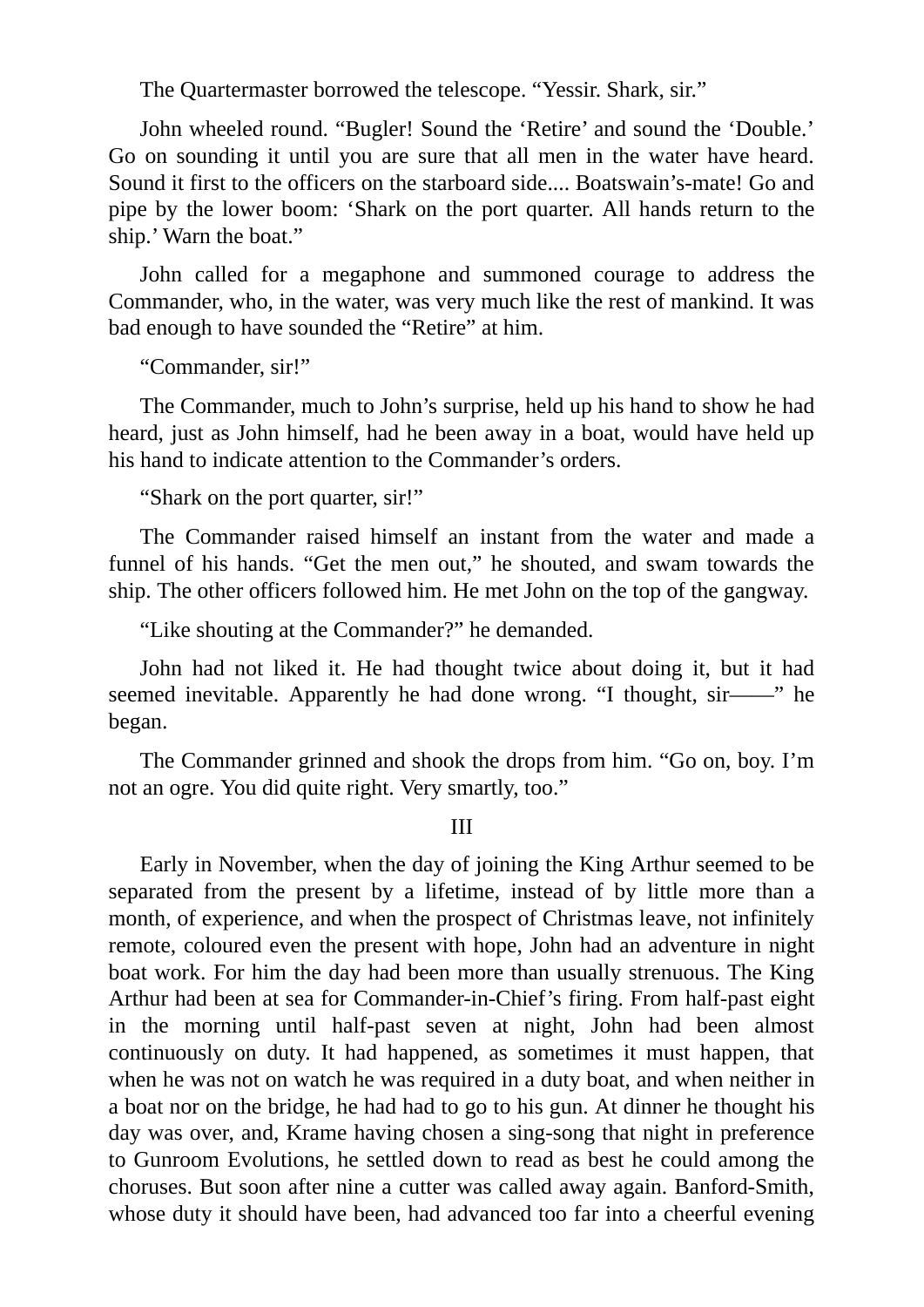to venture out into the night. Some midshipman must run the boat, and the choice fell upon John.

Fortunately the evening was fine, for the trip seemed likely to be long. It appeared that the Vera was bringing or had brought into harbour a target of which the King Arthur stood in need. This target required repairs and a new sail. "And first of all," added the officer of the watch, "you've got to find the thing."

"Where is the Vera lying, sir?" John asked.

"The Lord knows! The bridge seems to have lost her. She hasn't come to her buoy yet. But go to the dockyard wall first. The target is probably there already. If it isn't, you'll have to look round till you find the Vera, and make enquiries."

John ran down the gangway into his cutter, seated himself on the "dicky," and gave orders to shove off. The oars dropped into the water and the boat drew away from the ship. On one hand, the many lights of the Fleet winked at their reflections in the smooth water; on the other, the great rock, magnified by the night, and speckled with the illumination of innumerable windows, rose, dark and gigantic, against the sky. When the wall was reached they searched in vain for the target, and turned to cruise the harbour in quest of the Vera.

Although he was tired and needed sleep before the morrow's coaling, he was glad that he had come. The click of the oars' looms and the hiss of their blades, the spring at the beginning and the slackening at the end of each stroke, the ripple and suck about the stern, the regular breathing of the crew and the synchronous creaking of their stretchers, bespoke a romance that was not the romance of steel ships. The coxswain sat motionless, his hand on the tiller, as rugged as a statue rough-hewn in wood. Clustered in the stern sheets, with their bags of glistening tools, the carpenter's party lent emphasis to man's silence by their occasional whispering. John's gaze strayed for'ard: the white gleaming of the crew's faces and of their hands curved over the ears grew more and more indistinct towards the bows, and the line of gunwale shrank to a delicate thread.

Swing, catch, and an easy stroke; the gleam, the dip, and the swirl of blades; the hidden faces and the arms outstretched, the arms drawn in and the faces raised. And he, above them, commanding them, passed among the shadows of great ships into the darkness. On either hand the little bow-wave ran out lapping, and flattened itself wide of the stern.

"Don't see no Vera, sir," said the coxswain.

"Not yet."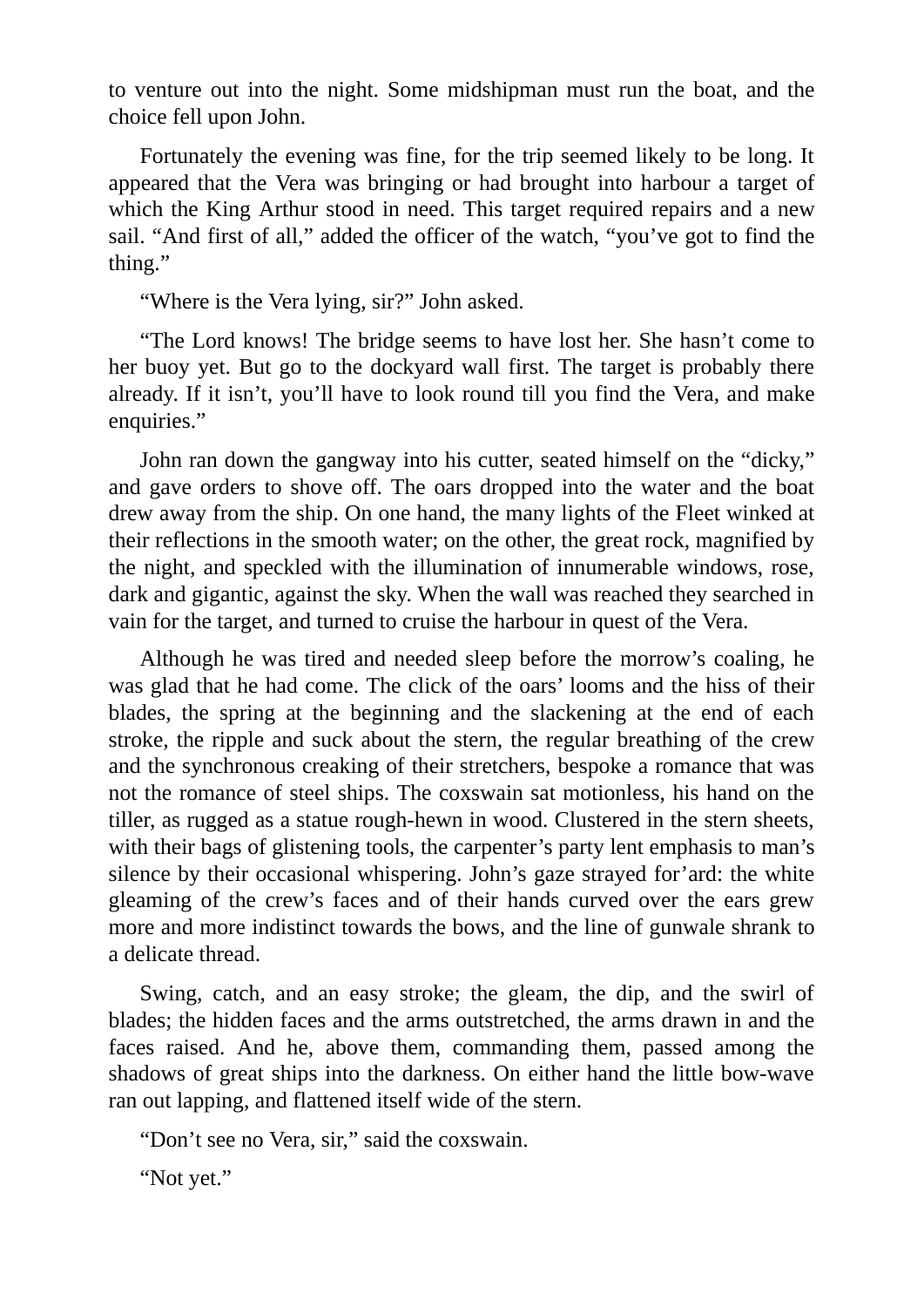"'Adn't we better arst, sir?"

"Ask? Where?"

"Report at the ship for orders, sir."

"The orders were to find the Vera." John had no intention of returning to the King Arthur and confessing himself defeated.

"Don't think we'll find 'er, pullin' round the 'arbour, sir—not to-night, anyway."

John had made up his mind. He would seek information elsewhere. The helm was put over a little. At no great distance from him, lay the London. At first he thought of going alongside her and asking her officer of the watch for the position of the Vera, but he dismissed this idea when he realized that this was no polite hour for midshipmen to pay calls. Moreover, a story of his being lost might easily become a jest in the Wardrooms of the Fleet.

"Goin' alongside the London, sir?"

"No. When she hails, answer 'passing.' I'm going to stop under her bridge."

Came the hail: "Boat ahoy!"

"Passing!"

Judging the amount of way necessary to carry his boat to the forebridge, John very quietly gave the order: "Oars!" The rowing ceased, and the water licked at the sides. Presently the cutter was still.

"Hail the bridge," John said, "and ask the signalman of the watch for the Vera. Hail quietly, so that they can't hear you aft."

The coxswain stood up. "London"—a thick sound, for it is no easy thing to hail quietly. Then a little louder, in a tone almost melodramatic: "London ... London ... London—bridge!"

The bowman could not resist it. "Change at the Elephant an' Castle!"

The crew heard. The crew choked down a laugh hurtful to the coxswain's dignity. He turned on them.

"Knock orf chawin' yer fat there," he said angrily, and silence fell. Someone peered over the bridge rails.

"D'you know where the Vera 'angs out?" the coxswain asked quickly, before the other had time to hail him.

"Lyin' outside at anchor. Comin' to 'er buoy to-morrer."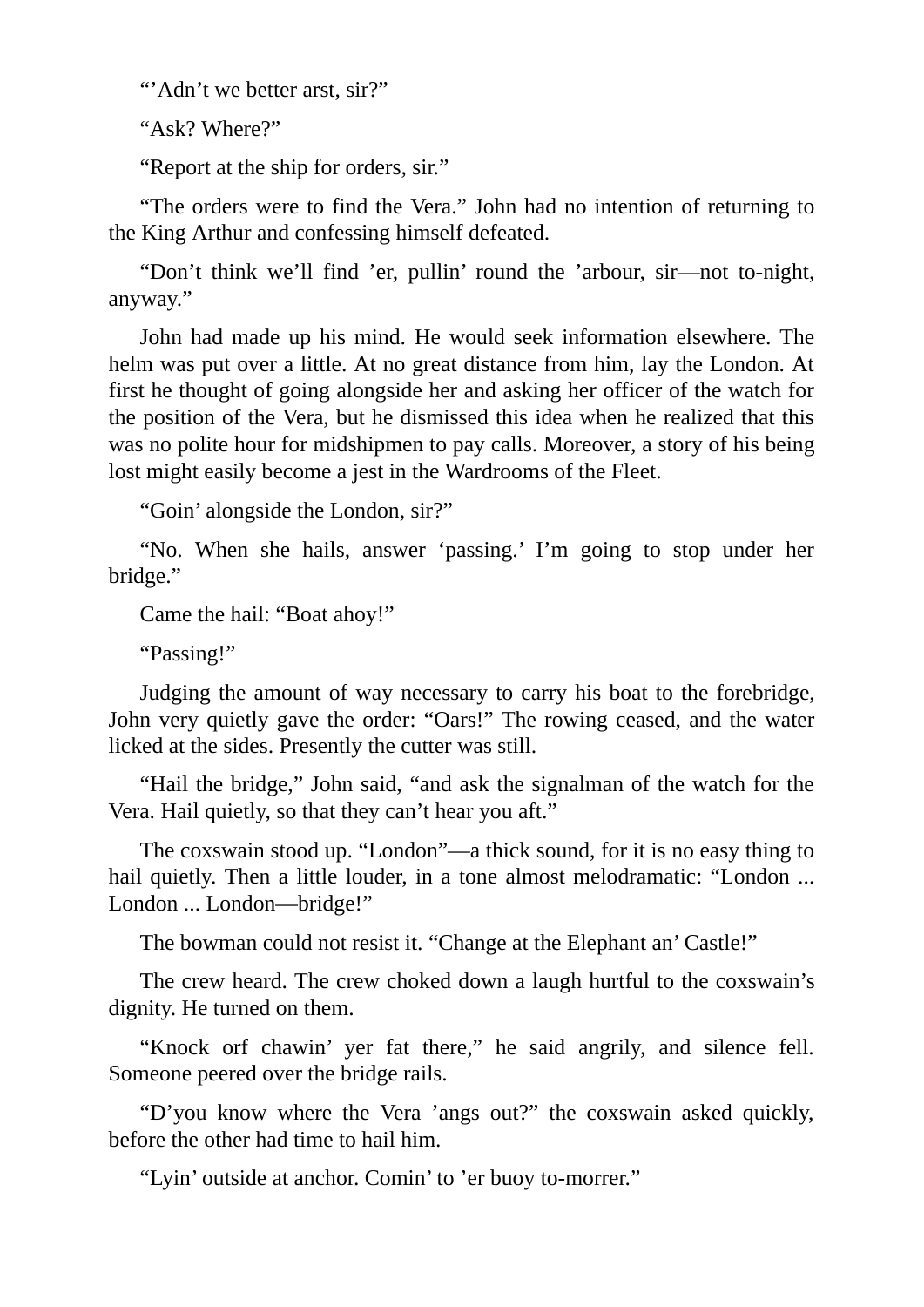"Outside the ruddy 'arbour?"

"Yes."

"Gawd!" The coxswain sat down disconsolately. "We shall 'ave a night of it," he observed.

The music of the oars began again. They pulled slowly between the ships, beyond the ships, out of the harbour. Soon the Vera, an outpost of twinkling lights, beyond which lay the open sea, was hailing them. Much to his surprise, John was welcomed by the officer of the watch.

"That infernal target?" he said. "It is alongside the wall—right at the far end. What an hour to send you out after it! I'm afraid you have a long job of repairs; it was knocked about a bit. Come down into the Wardroom before you start."

John went below and accepted whisky and soda, an illegal proceeding, for by regulation he was too young to drink spirits. They offered cigarettes, and when he refused to smoke one because his crew was waiting, they gave him a handful to take away with him.

"You'll have time to smoke them all before you get home to-night," said the Gunnery Lieutenant. "Well, so long. You will have luck if you are turned in before the end of the middle watch. Sorry you have had so far to come."

A long pull shoreward brought the cutter at last to the target. John turned out the carpenter's party and all the boat's crew save one, whom he kept with him as a boat-keeper. John soon found that in the man he had retained he was to have a remarkable companion. He came aft, seated himself in the stern sheets, and looked up expectantly.

"'Ave a smoke, sir?"

"Yes; carry on smoking."

"'Ave a cigar, sir?"

John hesitated. He would have felt safer with one of the Vera's cigarettes. He was not inured to cigars, but for company's sake he took one and lighted it.

"Funny thing, sir," the man said, "these night trips always make me feel mysterious-like. You feel more powerful some'ow in the dark. Do it take you that way, sir?"

"Powerful?" John asked, wondering how much this had in common with his own sensation.

"Same as you feel, sir, when you're alone, an' there ain't no one to see 'ow small you are. I always thinks then o' the things I might do if I liked—but it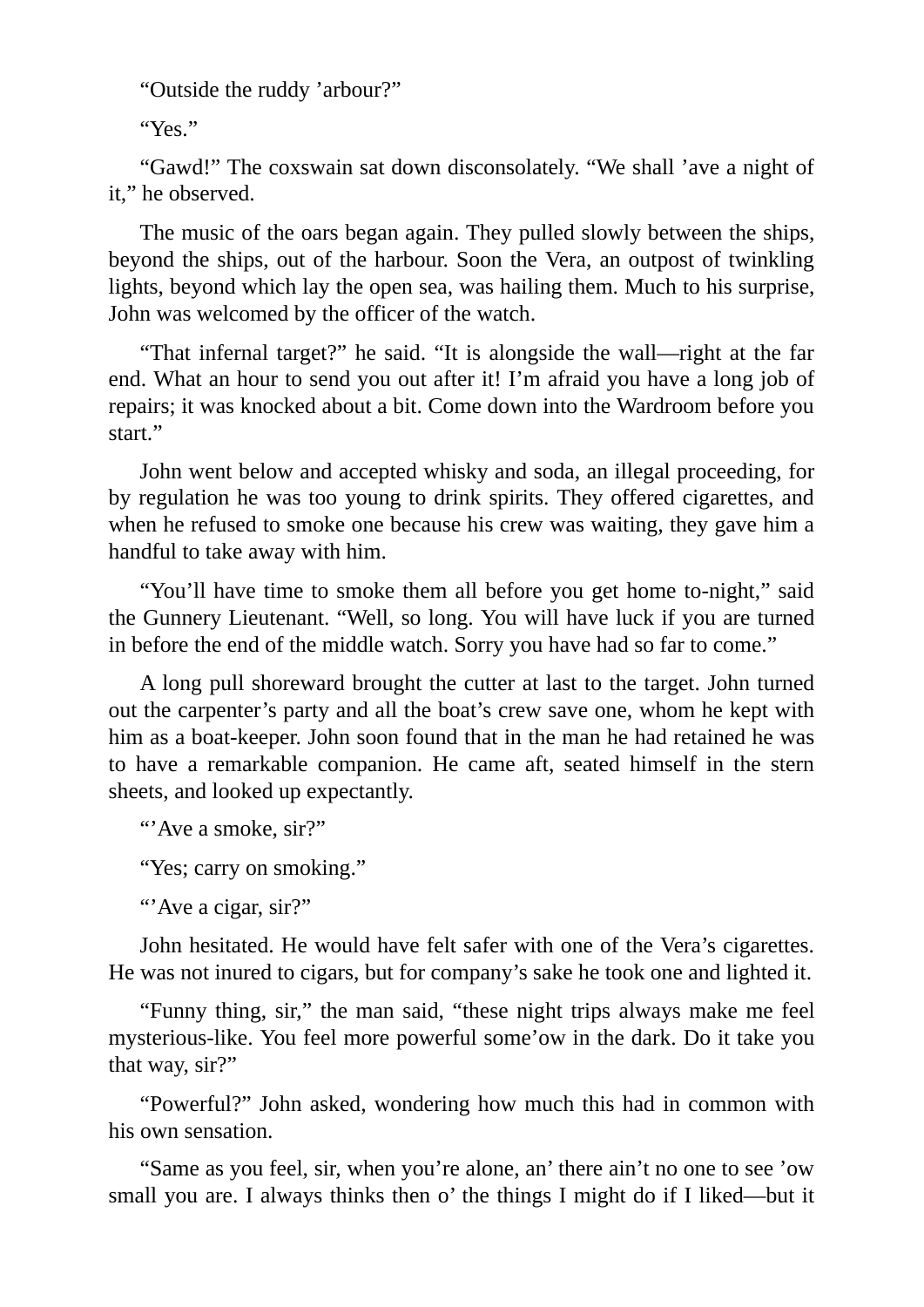don't seem a fair advantage to take o' folk what aren't made the same way."

"What do you mean?"

"It's this way, sir. You see, I can make people do things—anything. I don't rightly know what the name of it is—'ypnotism, or mesmerism, or the like. It don't make much odds what they call it. But I can make people do things all right, I can, an' 'ere they are makin' me do things all day. I'm a proper bad 'at, I am—always on the carpet. I get to feel angry like, knowin' the power I 'ave. I did a turn at a ship's concert once—afore you young gen'lemen joined—an' the Commander, 'e won't 'ave me doin' it no more."

"Could you make me do things now?"

The man held up a finger. "I could make you 'op into the water, sir." John looked over the side, and the voice went on. "An' if I went up close to 'em, I could make the ruddy carpenter's party stand on their ruddy 'eads an' stop there. An' if I stepped out in front of 'em, an' the ship's police kep' their 'ands off, I could make the Captain an' the Commander do a cake-walk at Sunday Divisions, I could."

"Why on earth don't you?" said John.

"Oh, it wouldn't never do, sir. That ain't Service, sir—the orficers cakewalkin'. I should be doin' detention for the rest o' me mortal.... Besides, that ain't what I likes doin'—sing-song turns, an' funny stunts, an' the like." He looked away, and his words drifted into vagueness, being no longer addressed to an audience. "I likes talkin' to a crowd an' seein' 'em all comin' round, comin' round gradual-like, not knowin' 'ow or why, all of 'em comin' round to my way o' thinkin'. They don't agree to start off, but soon I sees 'em noddin' their 'eads, an' smilin' an' smilin', an' sayin' 'Aye, aye,' an' ''Ere, 'ere.' An' their faces looks strange some'ow till they douse the glim." He paused, shot out both hands in an expansive gesture, and let them fall again to his sides. "'Ere I be, Able Seaman, 'undredth class for conduck, 'undredth class for leaf, an', Gawd Almighty! I might 'a bin Prime Minister of All England, wi' the Albert 'All risin' up to me, jus' as if I 'ad 'em on strings...."

Together they sat there, dreaming vast dreams. Above them the carpenter's party was driving in nails. John held his cigar close to the water, and watched the diffused red of its reflection. When he dropped it, as if by accident, it fizzled sharply.

```
"Dropped yer cigar, sir?"
```
"Yes."

```
"'Ave another, sir?"
```
"No, thanks."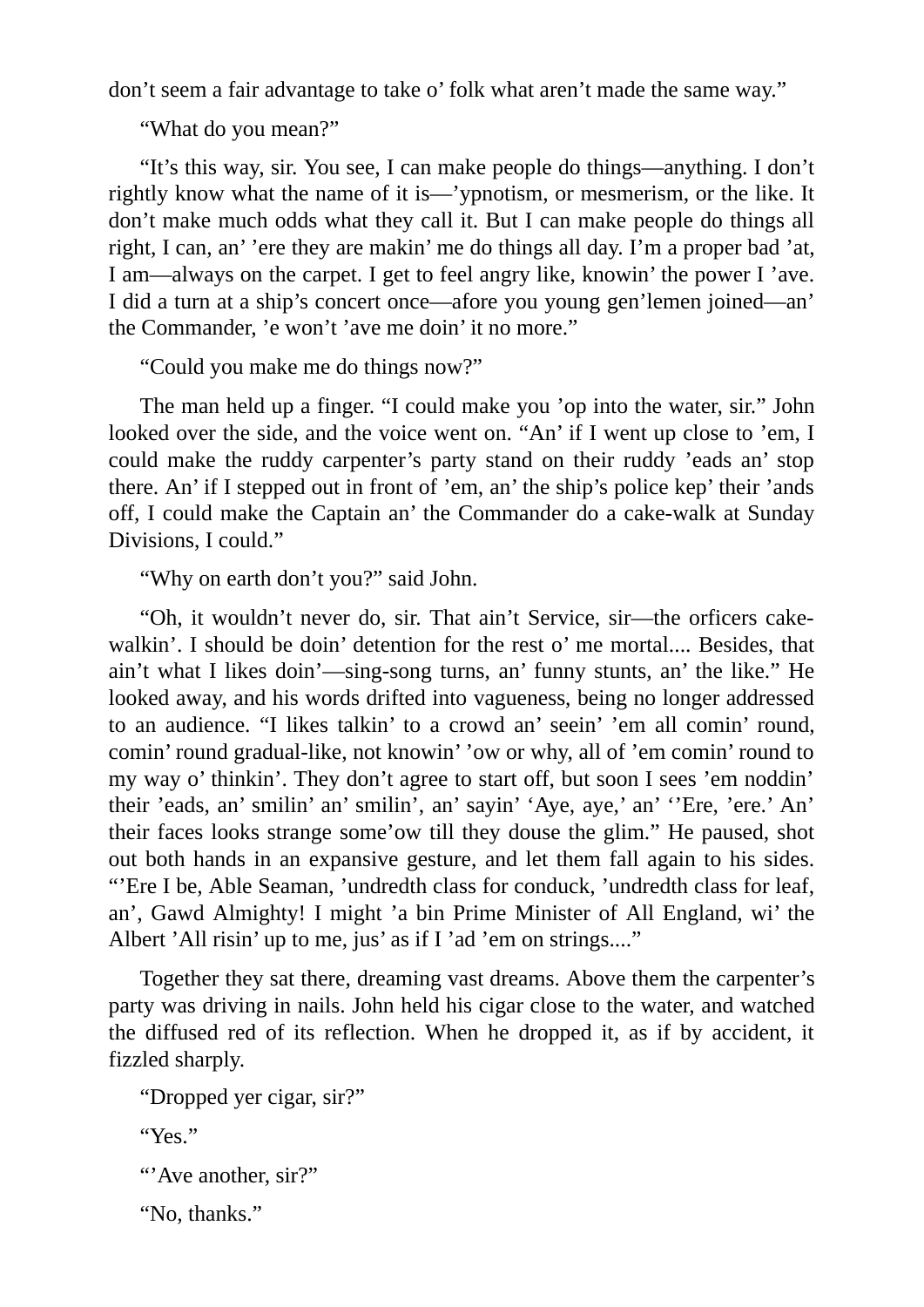Silence again.... The work on the target was at last completed. Tired men climbed back into the boat. Oars were got out lazily. It was five in the morning when they reached the King Arthur. A bugle was calling the hands to coal ship.

The year dragged towards its end. The novelty of night firing wore off. John was soon to cease watchkeeping on the upper deck and to join the engineering staff for a period of training. He wrote to his mother, asking her to send him a pipe, for among the boilers even midshipmen under eighteen can console themselves with tobacco. Once, with Gunroom Evolutions in his mind, he wrote: "I think we may have had the worst of our time in this ship. For a whole week now we have been left pretty well alone." But the next evening his hopes were shattered, and the old business began again. The need of leave, of an interval, however brief, in which there would be no Krame and no Commander, became imperative. When they went ashore the junior midshipmen found a place of refuge in the Garrison Library. There, having paid a small monthly subscription, they could read the newspapers without fear that Krame would enter suddenly, and, because one of them was reading The Times, exclaim: "Who has The Times? I want The Times." There they could sit in comfortable chairs, and enjoy teas marvellously inexpensive, certain—quite certain—that, until the clock told them they must go, their time was their own. No one would shout at them to pick up paper. Howdray would not make them put away their letters and write out his Division List for him. Elstone would not tell them that he wanted a sketch for his log-book done immediately. In the Garrison Library there was peace. They could talk without continually glancing over their shoulders lest someone should enter by the Gunroom door.

They did talk to their great relief. It was good to plan rebellion, though they knew nothing could ever spring from their plans. It was satisfactory to hear, from midshipmen of other ships, that these things went on not in the King Arthur alone. It was amusing to compare method and detail, and to congratulate themselves because certain Evolutions usual in H.M.S —— and H.M.S. —— had not yet been devised by Krame's inventive mind.

One afternoon someone brought in news that what was happening in a Home Fleet ship had leaked out. A complaint had been made to the Admiralty. A Court of Enquiry had been ordered. Great things were expected to result from this—perhaps a general reformation.

"No," said Fane-Herbert. "Probably they will keep it out of the papers. And anyhow, people will say: 'Oh, it's all an exceptional case. How terrible! but it's just an exceptional case.' There may be a court-martial. The Sub or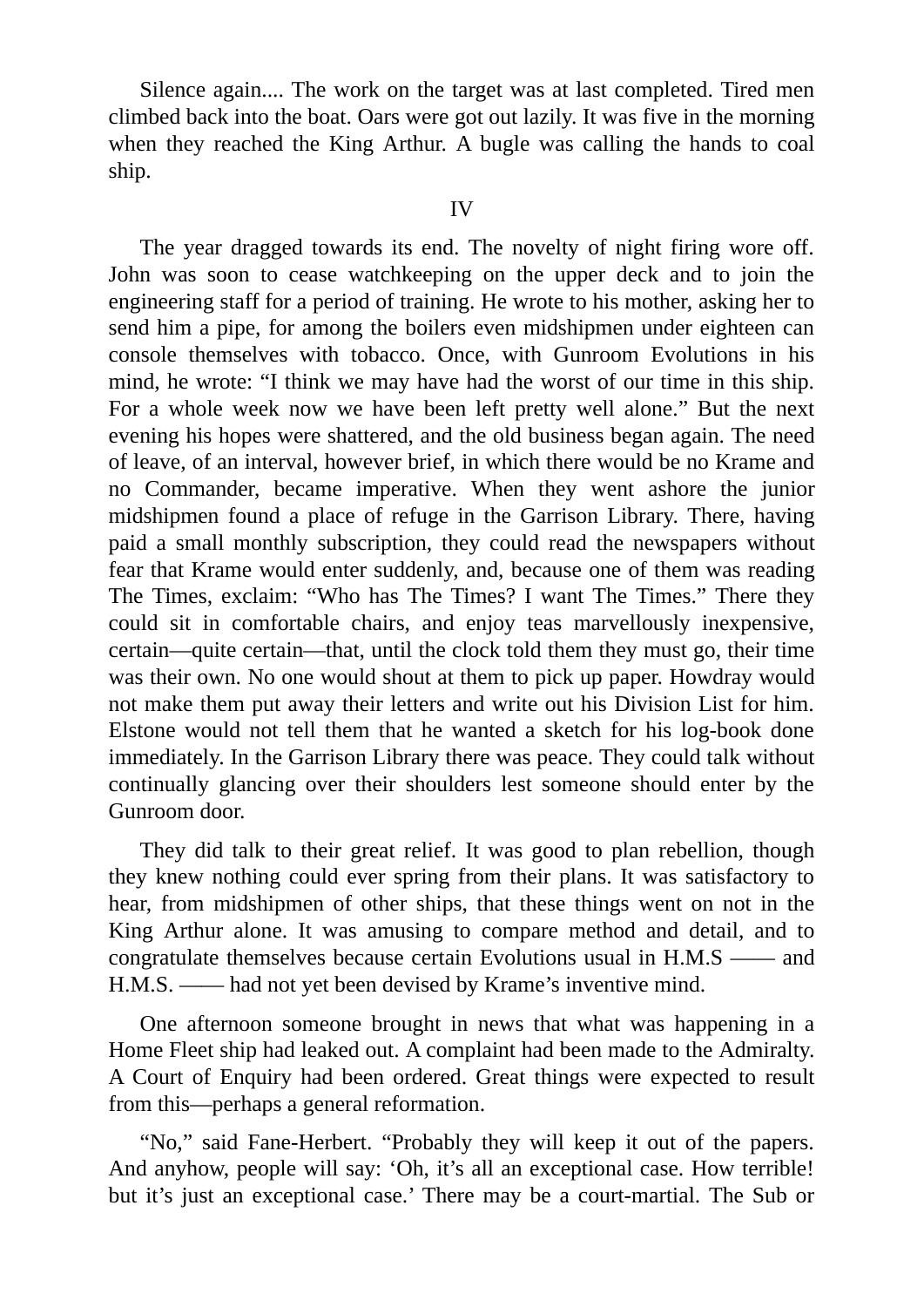someone may get dipped. And then it will blow over and be forgotten. It won't make any difference to us."

The great day came at last. "This time to-morrow we shall be on our way home."

"They will give us hell going across the Bay. It's always worse at sea. No one is away on late leave."

"Oh, what does it matter now? Next week we shall be out of it. Think, sleeping in a bed, and people who don't shout, and no tidying up the Gunroom, and no Krame for days on end!"

"And London...."

"And pictures, and carpets, and flowers...."

"And think of meeting a lady again!" said Fane-Herbert.

They laughed at him for that. "Aren't there ladies at Gib.?"

"Yes; but they know the difference between a Lieutenant and a Wart. I mean a—a civilian lady.... By the way, Lynwood, you must come round and see my mother and sister. Why not stay with us in Town the first night of leave, and go down to your own home the next day?"

John nodded. "Thanks, I should like to.... Think of a day with no routine!"

And they laughed again.

V

On that first night of leave for which they had been laying innumerable and contradictory plans, Fane-Herbert came into John's room while he was dressing. He sat down on the bed.

"Do you know we are to have a great man to dinner to-night?"

"I thought you insisted that there should be no dinner-party?"

"So I did. This isn't a party. He's the only guest. My mother knows him very well, and, strangely enough, he appears to be an old friend of your mother's. He heard you were going to be here to-night, and invited himself."

"Who is he?"

"A novelist, a poet, a writer of biography; a very important person indeed. Can you guess? He has the Order of Merit, the only literary one except Thomas Hardy's."

"Wingfield Alter, of course. That's rather terrifying. What is he like?"

"I haven't met him for a long time. He used to give me shillings when I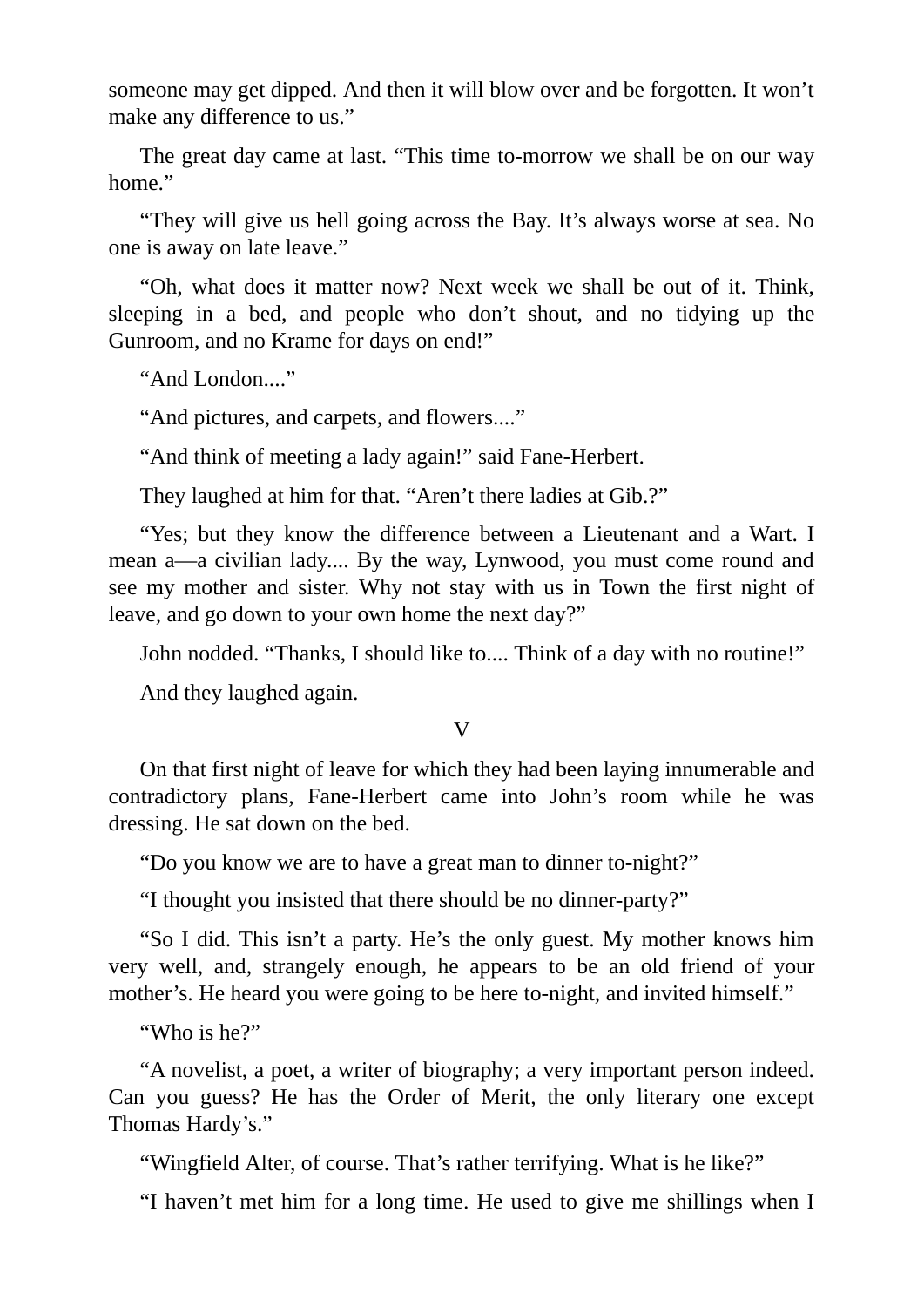was a small boy, and tell me stories. But that was ten years ago; he may have changed since then. Margaret likes him, though, so I expect he is all right." Fane-Herbert went to the door. "Shall I tell him you write poetry?" he asked laughingly as he went out.

"No; for the Lord's sake don't be a fool!"

On his way downstairs John met Margaret.

"Have you heard of our guest?" she asked.

"Alter? Yes. Is it an ordeal?"

"Oh no. He is really a delightful person—tremendously interested in everything. The only people he can't endure are old ladies with salons who pat the lion. Mr. Alter won't be patted."

"Of course he is pleasant to you," said John. "But, if he knows anything of the Navy, he won't have much use for junior midshipmen."

"Why not?"

John did not wish to explain. "Oh," he said vaguely, "junior midshipmen are rather looked down on in the Service."

"Only by senior midshipmen or their equivalent," she answered. "You will find that Mr. Alter doesn't take much notice of rank—rank of any kind, I mean, except that of ability."

At the foot of the stairs John's attention was arrested by a portrait in oils that hung there.

"Who is that?" he asked.

"My great-grandmother—on my mother's side."

"She is extraordinarily like you. Is there a portrait of her when she was your age?"

"No, I'm afraid not. That was done some time after her marriage. She was about twenty-six, I believe."

The subject of the portrait looked younger. She had Margaret's wide-set grey eyes, her dark hair, her clear skin, to which colour flowed richly only in emotion. And the resemblance went further than the physical, for John saw above him that expression, so remarkable for its vitality and yet so comforting in its repose, with which, when he turned his head, he found Margaret regarding him. In her eyes, though, was the brightness of laughter, and her great-grandmother had been a grave sitter.

"Is it so astonishing?"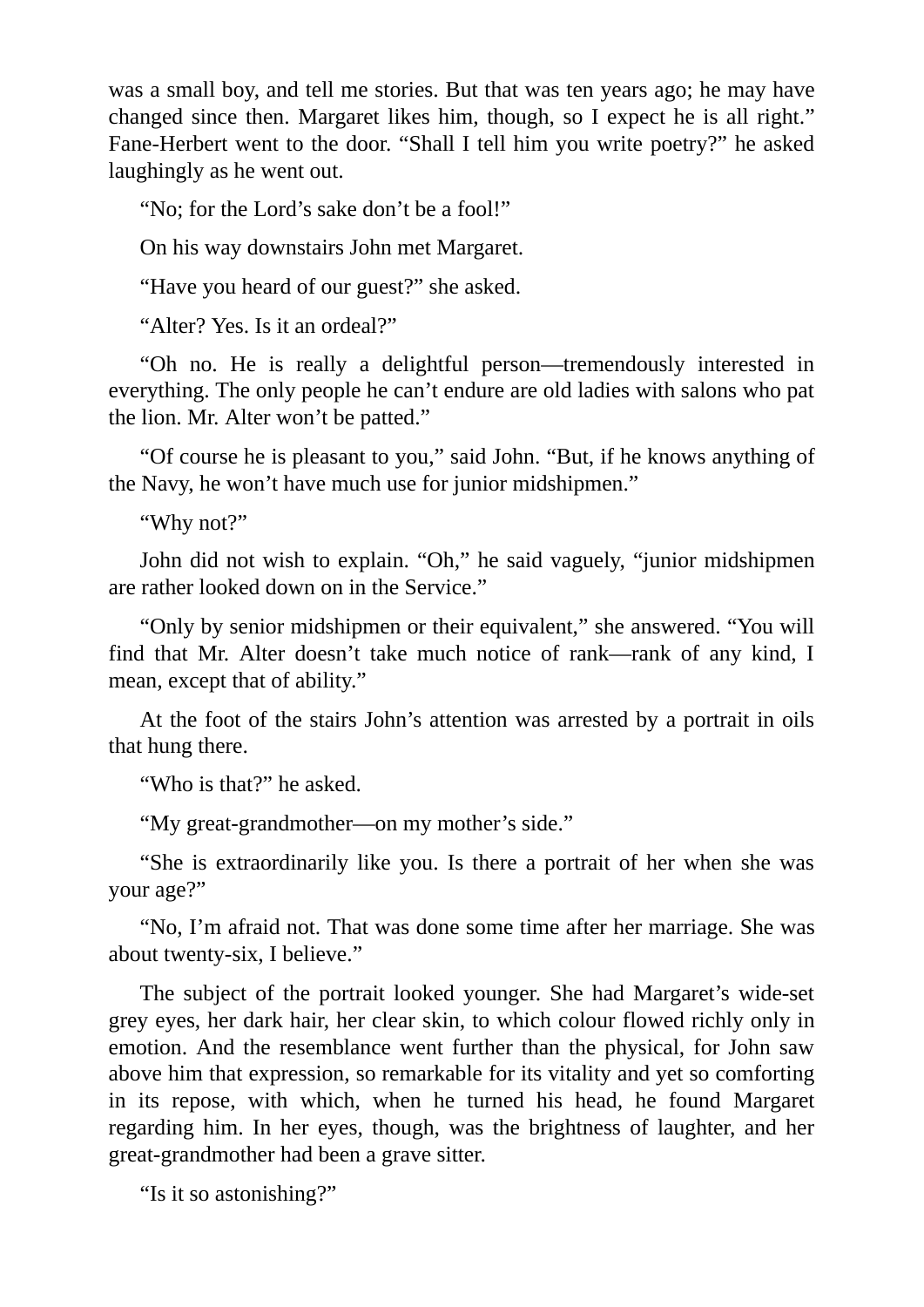"It is a wonderful portrait. You are sound evidence for the artist."

"I had her hung there," Margaret said, the light of laughter flickering out —"I had her hung there, at the foot of the stairs, so that I might see her whenever I came down to a dance or a dinner, and each morning before the day began. She looks so extraordinarily alive—so interested in all the world. And now—well, now, so far as the world is concerned, she's a picture on the wall and a name in a genealogical table."

"And so you use her as a text?"

"Not that. I don't attempt to weave philosophies around her. I suppose it's an odd form of superstition—at any rate, you can call it that, if you like. She seems to keep a certain balance——" Margaret paused suddenly.

"Isn't that morbid?" Not till the question was out did he realize that he had spoken to test her.

"Morbid?" she repeated. "That's an easy word with which to dismiss the things you are afraid of. I'm not in the least afraid of great-grandmother.... Besides, I don't think of her as dead. She is the best of great-grandmothers extremely practical. She makes compliments transparent—on her stairs, at any rate." Margaret laid her hand on the panels. "And she makes me glad I can feel the grain in this oak." She turned away and walked to the bottom of the flight. Then she glanced up at John with a quick smile. "And sometimes, when I have been lazy, she sends me up to my room again to change my dress."

She took him to admire a lacquer cabinet that stood in the hall.

"I expect you like looking at and touching these things? I know I should, if I had been long in a warship."

John rejoiced in her understanding. "Carpets," he said, "are the unceasing wonders; and the sound of dresses, and candles!"

"Candles? Do you remember that phrase in a poem of yours—'the spearhead flames'?"

"Yes. How did you see it?"

"Hugh sent home the copy you gave him. And—do you mind?—I showed it and other poems of yours, without your name, of course, to a friend of ours, a man whose judgment people believe in."

"I'm very glad. What did he say?"

"Good things. I'll tell you when there is more time."

"Who was he?"

"I'll get you to meet him some day—if you are not for ever out of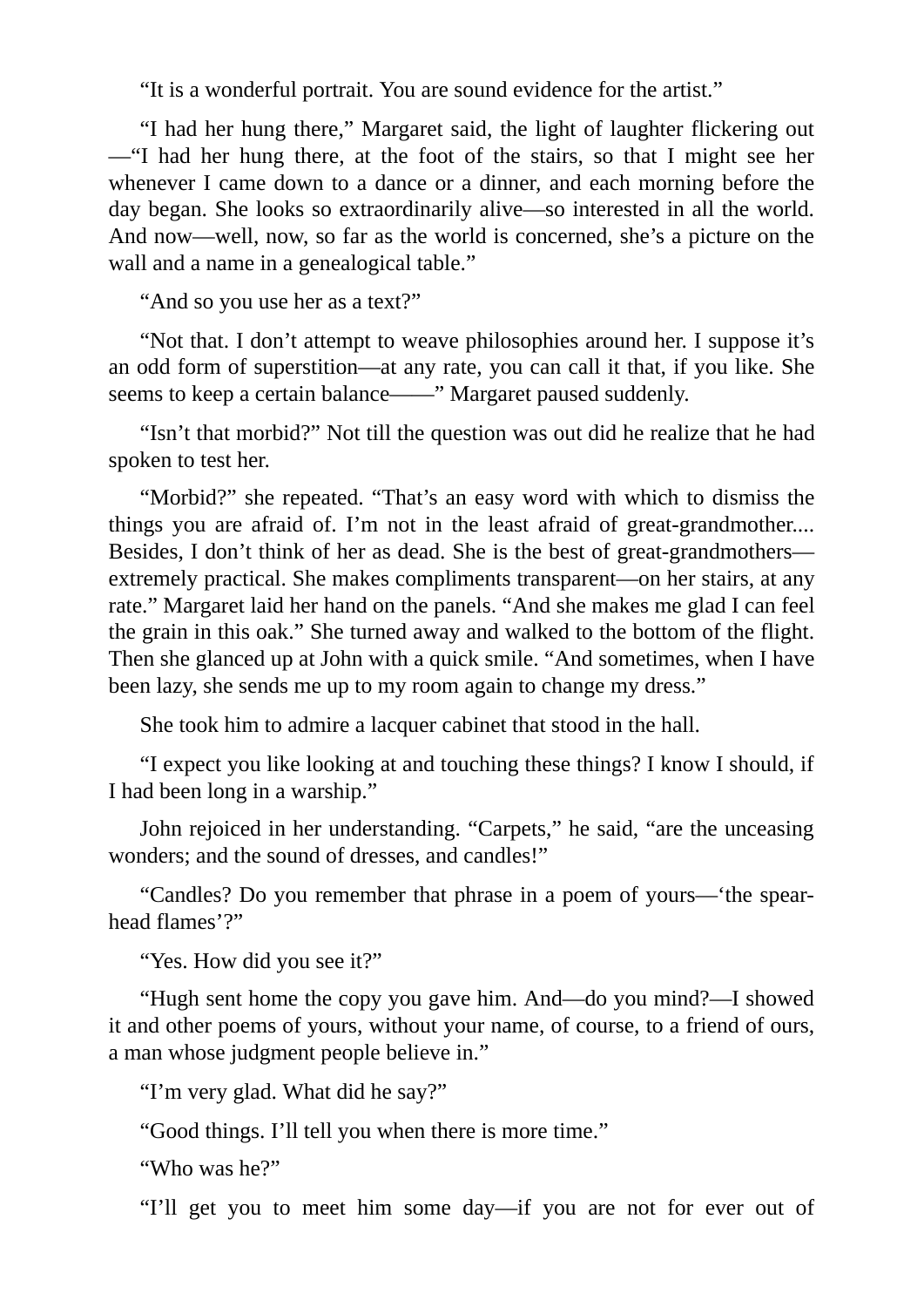England.... Why didn't you ask me what I thought of the poems myself?"

"I thought you would tell me."

"I'm scarcely a year older than you."

"Does that matter? It depends on what you were born and what you have read."

"I have read——" She broke off suddenly. "But no; I am sure poetry depends very much on what you have been through."

There was a pause.

"Mr. Alter, if he heard us, would say we were very young," John said.

Margaret looked back over their conversation and laughed.

"Have we been taking ourselves so seriously? Look at my greatgrandmother. She is telling us to get along with us into the drawing-room."

There they found Wingfield Alter and Mrs. Fane-Herbert. Hugh came in a moment later. Alter had his back to the door as they entered, a square, broad back, full of determination. When he turned his head there were legible in the deeply lined face, with its high forehead and proudly carried chin, a selfconfidence and directness of purpose which made it almost unnoticeable that Alter was a short, ungainly man. He wore a spare moustache and a pointed beard which began so far down his chin that his lips were unobscured by it. He waited for no introduction, but took John's hands at once, welcoming him as his mother's son, and looking at him closely.

Even at dinner John felt those deep-set eyes turned continually upon him, searching, he supposed, for points of resemblance to his mother. Mrs. Fane-Herbert, tall and slim at the end of the table, was a clever woman and Alter an eager listener. She turned the conversation to the Navy, and for long he was a willing and appreciative pupil. Hugh instructed him with great zest.

"How long is it, sir, since you were in a warship?"

"It must be four or five years. I have been in Russia since, and have lost touch. I see I must renew my acquaintance. I want to see what I can of the officers produced by the New Scheme—all my friends were Britannia cadets. Your education has been broader, less rigidly specialized than theirs. What is the effect on efficiency?"

"There must be a danger," said Mrs. Fane-Herbert, "of encouraging ideas and tastes, good in themselves, but ill-suited to the naval officer as such."

"I often wonder about that," Alter answered. "The Service is very exacting, very highly specialized, narrow in a sense. And boys enter it very early,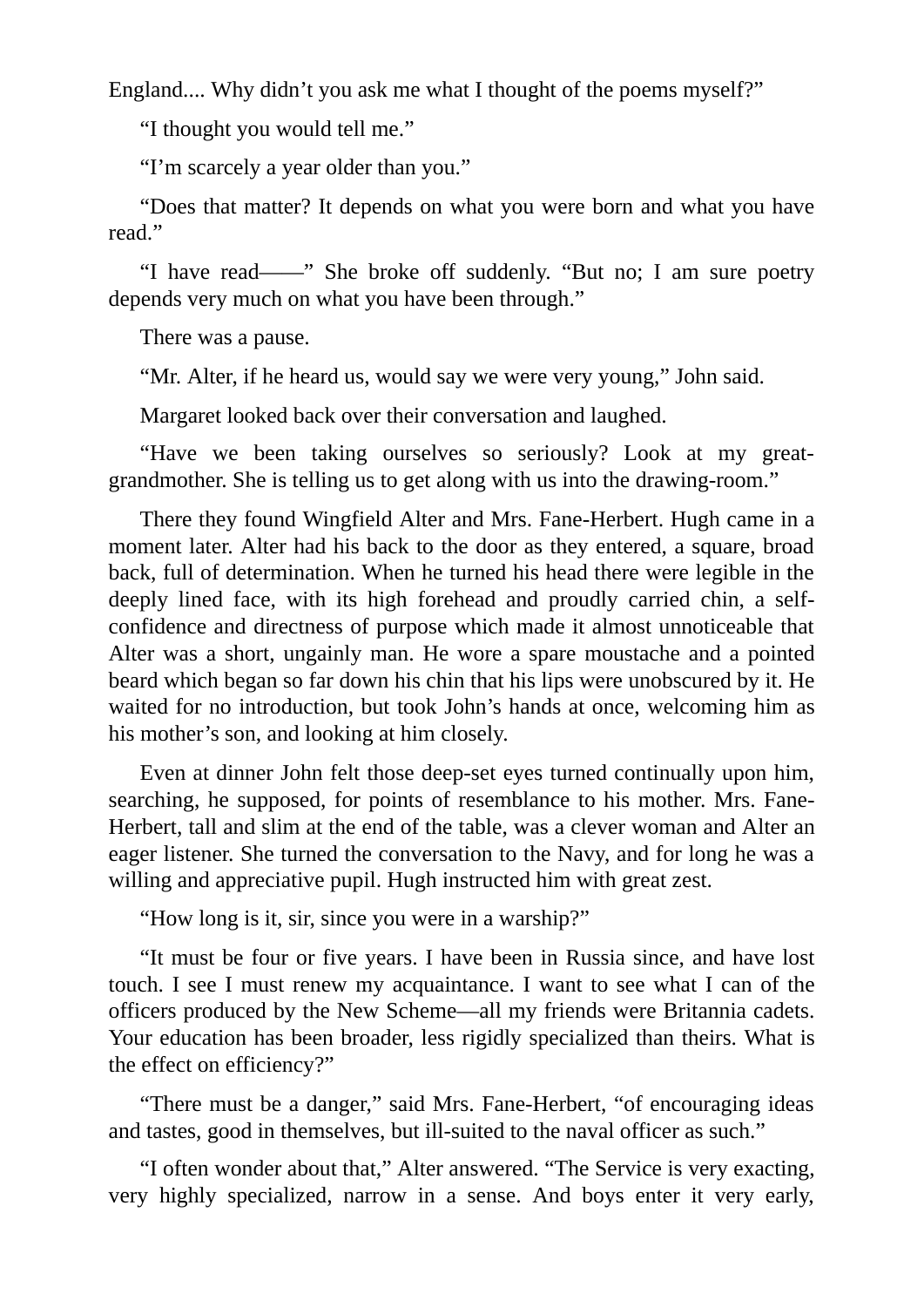knowing nothing of what they are or what they will become. They enter it in much the same spirit as that in which they choose the career of an enginedriver. Tendencies undreamed of then are bound to develop later—diverse tendencies, probably opposed in a thousand ways to Service requirements. Am I right?"

"Every word," said John, leaning forward a little.

"For example," Alter continued, "what on earth would have become of that young man whose work you showed me, Margaret, if he had committed himself to the Navy at the age of thirteen? Of course, any critic would say those poems were immature. So they were; the technique of the sonnet was awry; the scansion was often loose; here and there they were too sonorous, too strained for the sake of effect. But so many of the essentials of poetry were there—real feeling, real imagination, and observation of the kind that's worth having. Never an adjective that he had not thought out with his eyes tight shut or wide open. If he can write like that before he is twenty—why, given a chance to develop, he might do anything. But if he were shut up in the Navy, burdened with the sameness of routine, brought into contact only with men whose minds are highly specialized for one purpose, war——" He interrupted himself with a gesture. "And there must be people of that kind in the Fleet not poets necessarily, but men who, for one reason or another, need—need desperately—intellectual space. Most of us need it, unless our minds are very limited—that's the worst of the tragedy, most of us need it. And in the Navy, so far as I can judge, it must be almost impossible to obtain—at any rate, it is probably to be purchased only at the price of resignation or professional failure."

John did not hear the conversation that followed. His thoughts were proceeding by strange paths, now of pride and gladness, now so steep and dark that he could neither see nor imagine any end to them. Later in the evening Alter spoke to him alone.

"I'm unspeakably sorry," he said. "It was stupid of me not to have guessed; but Margaret ought to have warned me—she, with her mysterious poet whose name she would conceal in order to tantalize me. It's of no use to ask you not to let my words unsettle you; they are said, and I meant them, and there's an end of it. But I shall feel responsible now. Will you let me help you, if I can? I don't mean with master-keys to editors' rooms—you must win them for yourself. But I can give advice and criticism for what they are worth. I should want to help in any case now, but the more because you are my old friend's son. Will you remember?"

John thanked him as well as he could. When Alter had gone Margaret came to him.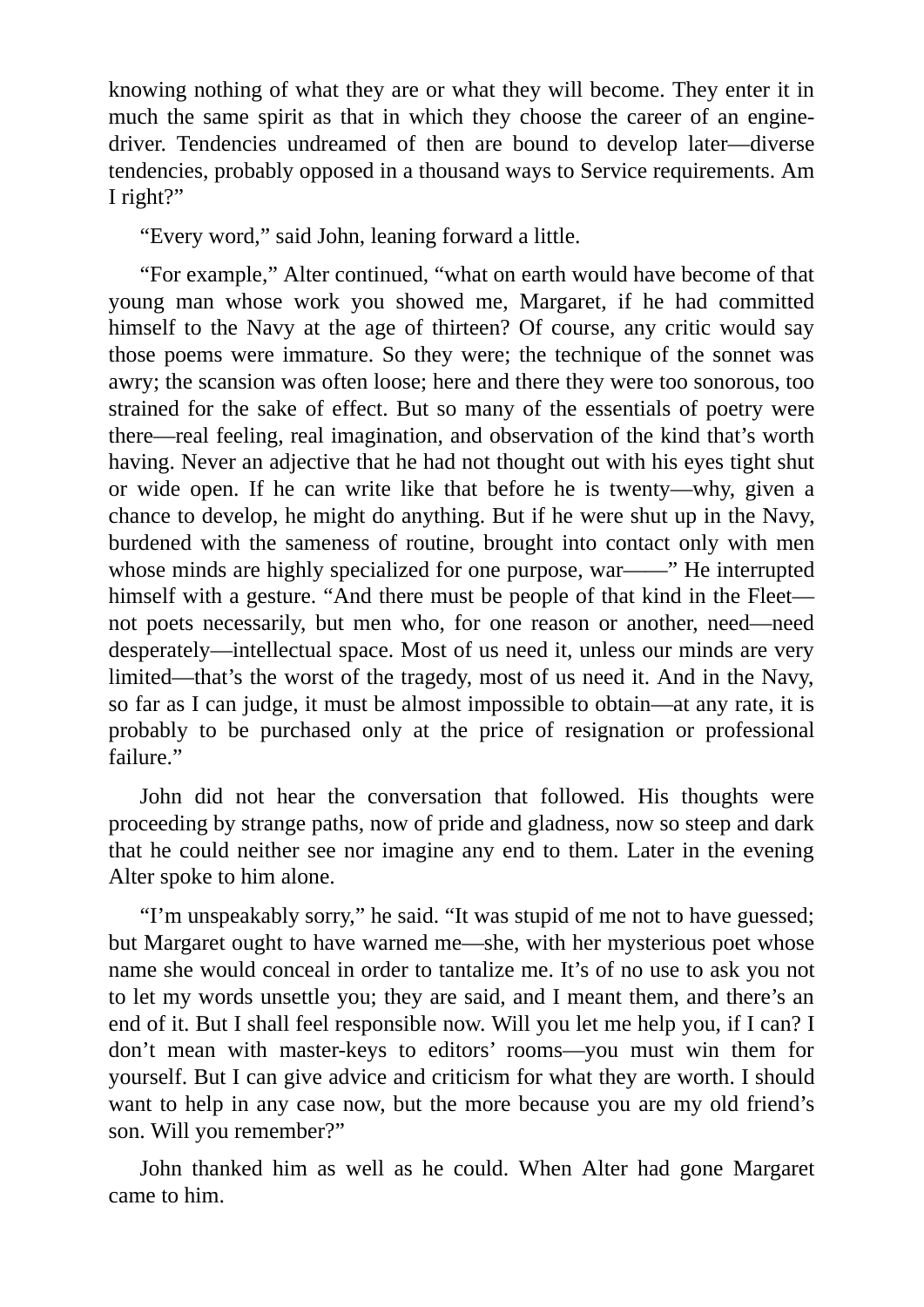"I never guessed that he might talk of it to-night," she said. "But you have heard his opinion yourself, and I am glad of that. Was the rest of what he said true?"

"Yes—in a way. I never thought of it in those terms before."

"And now you will go on thinking of it. You mustn't, you mustn't—but I know you will. And if it hurts, I am the cause of every hurt. I made you see clearly." She looked straight into his eyes, her own eyes glistening. "Whatever comes of it all, will you try to forgive me?"

"Perhaps I shall thank you some day," he answered. "After all, it is better to see clearly, isn't it?"

"Great-grandmother would say so. But it's the bravest thing of all."

She gave him her hand and said good-night. Presently he was sitting in the smoking-room with Hugh, still conscious of her touch and hearing her voice, still seeing her dress flicker between the banisters as she went upstairs.

The next morning he went into the country to his own home. He told his mother that he had met Wingfield Alter.

"He is a very dear friend of mine," she said. "I knew him before I met your father. He was married then, and poor, with no literary reputation. I saw him last soon after your father's death."

"But you never mentioned him?"

"London is so far away."

With a little sigh, she returned to her embroidery.

### **CHAPTER V**

#### **TWO WORLDS**

A few days after John had rejoined his ship at Portsmouth, Mr. Baring, who was keeping the first dog watch, turned his telescope on to a shore-boat of shabby appearance which seemed to be approaching the King Arthur. Reedham, who was midshipman of the watch, likewise inspected the craft, which seemed to have the impudent intention of boarding the ship, not by the port gangway, which was, as it were, a back-door for the use of all and sundry, but by the starboard gangway, which, with its elaborate handrail of mahogany and brass, was the front-door of the exalted.

Though an officer less reserved might have said, "Who the devil is this?"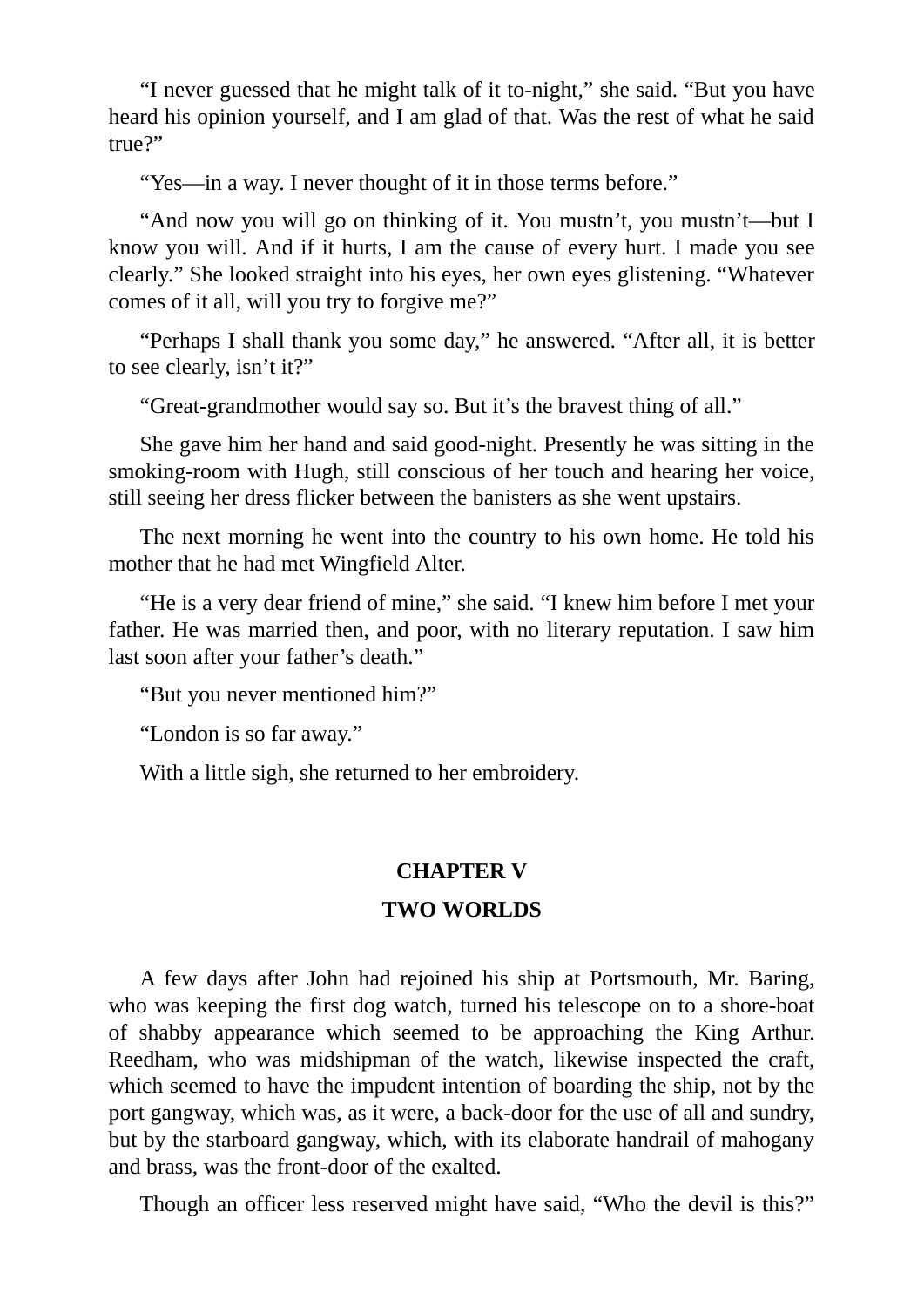Mr. Baring contented himself with looking from Reedham to the shore-boat and from the shore-boat to Reedham, for all the world as if Reedham were responsible for the incursion and for the unseamanlike appearance of the boat itself. And Reedham looked at the Quartermaster as if to say, "Well, what are you going to do about it?" And the Quartermaster did nothing but finger his boatswain's pipe.

There was, in truth, nothing to be done. It is possible to shout at a Service boat that is committing a breach of etiquette, but a shore-boat, though it lack varnish and leave lanyards and fenders hanging over the stern, cannot be so readily reproved. If it is known to contain a tradesman or some other dependent of the ship, then the megaphone may be called into use, but where a doubt exists caution is advisable. Who knows that it is not an admiral's guest who approaches? Admirals have queer guests.

This boat, as it drew near, was seen to contain, in addition to the oarsman, a small person wearing a bowler hat and a grey overcoat. There was no attempt at smartness. The hat was old and the coat older, though both were neat and respectable—so neat and so respectable, in fact, that Mr. Baring dismissed the idea that this might be an eccentric, and yet worthy, visitor.

"You had better lie off for the time being," said the small person to his boatman, when the craft had reached the gangway, and he, with a small bag in his hand, had disembarked. "I may need you to take me back. More probably I shall return in a ship's boat. If so, I will call you alongside and pay you."

"Return in a ship's boat, will he?" thought Mr. Baring. "We'll see about that.... Some commercial, I suppose."

The small person climbed the ladder slowly. As he stepped on to the quarter-deck he raised his hat in obedience to a Service custom well known to him. Mr. Baring, incredulous of such knowledge in a "commercial," accepted the salute as if it had been addressed to himself.

"Well," he said, "what can we do for you?"

"My name is Alter," said the small person, "and——"

"Indeed!" Mr. Baring interrupted, determined to enliven an uneventful watch at the expense of this innocent. "And what is your line?"

A few moments passed before Mr. Alter understood this question. Then, as he realized that he was a "commercial," his eyes twinkled.

"Books," he replied.

"Oh, what kind?"

"Various kinds—novels, biography, poetry."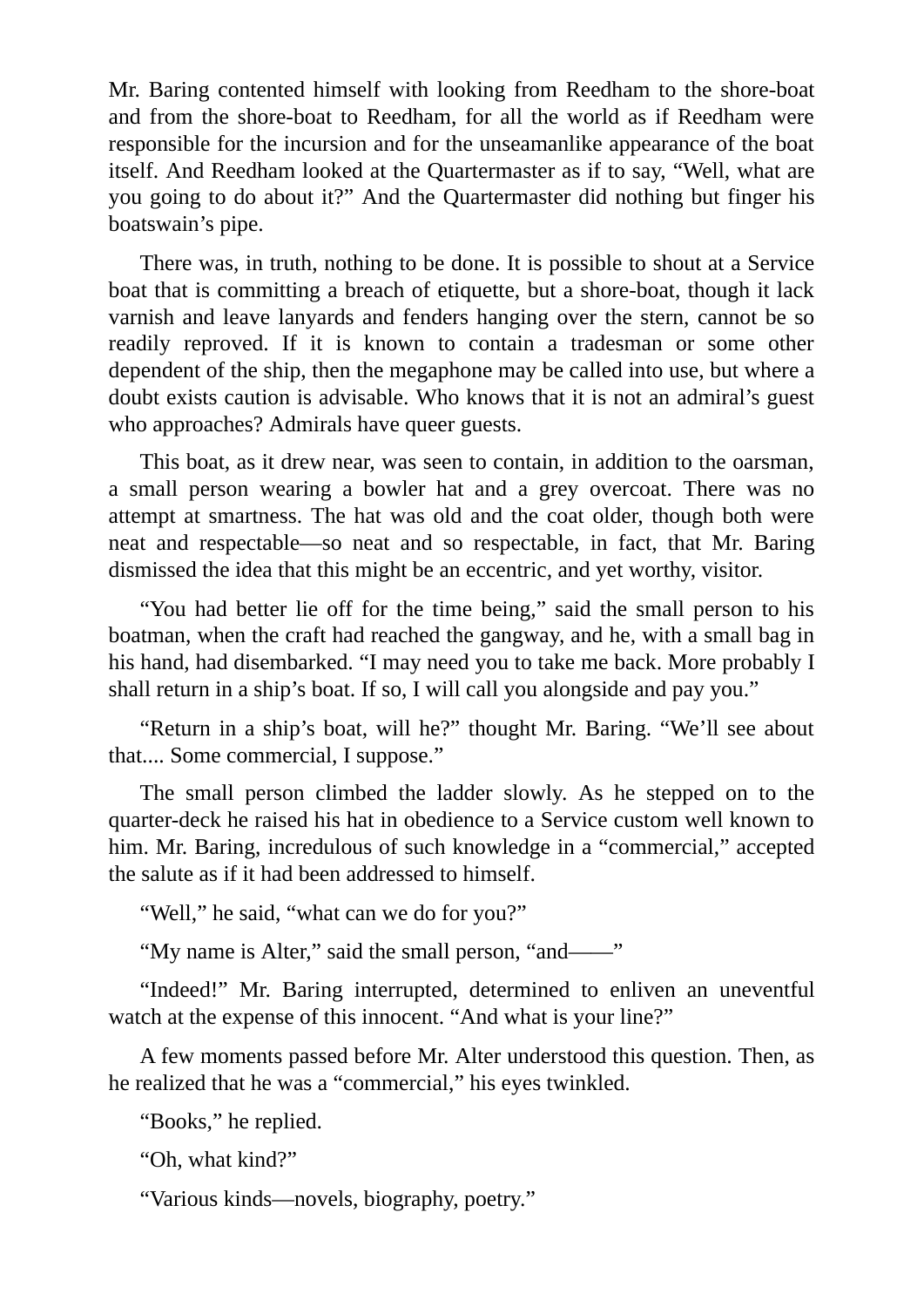"I'm afraid there won't be much sale for them on the Lower Deck. Have you a card?"

"Yes.... But it wasn't the Lower Deck that I was seeking."

"The Wardroom? The Gunroom?"

"The Gunroom, as a matter of fact. I wanted to see——"

"But the Gunroom officers, as well as the Lower Deck, use the Ship's Library. We have a Ship's Library, you know."

"Yes, I know. I'm very glad of it."

Mr. Baring extended his telescope in the direction of Mr. Alter's bag. "Where is your stock? Not in that little bag?"

"No; as a matter of fact some of my stock is already in the Ship's Library."

"Come, come," Mr. Baring exclaimed, "that won't do; that won't wash at all. The Ship's Library isn't bought from casual booksellers, you know; it is a Service issue."

"Dear me," answered Mr. Alter, putting down his bag on the deck, and selecting a visiting-card from his case, "but I don't think I have made a mistake."

"Then I must have made a mistake," Mr. Baring remarked with sarcasm. This was a persistent little fellow, he thought.

"Well," said Mr. Alter, "perhaps we have both made mistakes. I should have told you my full name and my business at once—in truth, I intended to do so, but you didn't give me much chance. I haven't come to sell. I should like to pay a call, if you will allow me. There are friends of mine in the Gunroom—Fane-Herbert and Lynwood. I am Wingfield Alter. I write books, you know. That's the card you asked for."

It was as if some visitor, unknown by the name of Bennett, had added, "Arnold Bennett; I write books, you know." Mr. Baring knew now only too well. So this odd creature, with a bowler hat and a hand-bag and a pointed beard, was Wingfield Alter, the friend of many admirals, an honoured guest in times past at combined manœuvres. Mr. Baring had an unpleasant vision of great men telling this tale to one another in the corridors at Whitehall. "And Baring took him for a commercial traveller. Baring must be an ass!"

"I am very sorry, Mr. Alter," he said quickly, still feeling that it was Mr. Alter's fault—as perhaps it was. "It was your little bag that deceived me. However, it will make a good tale for you to tell."

"But I never tell tales against myself," Mr. Alter answered.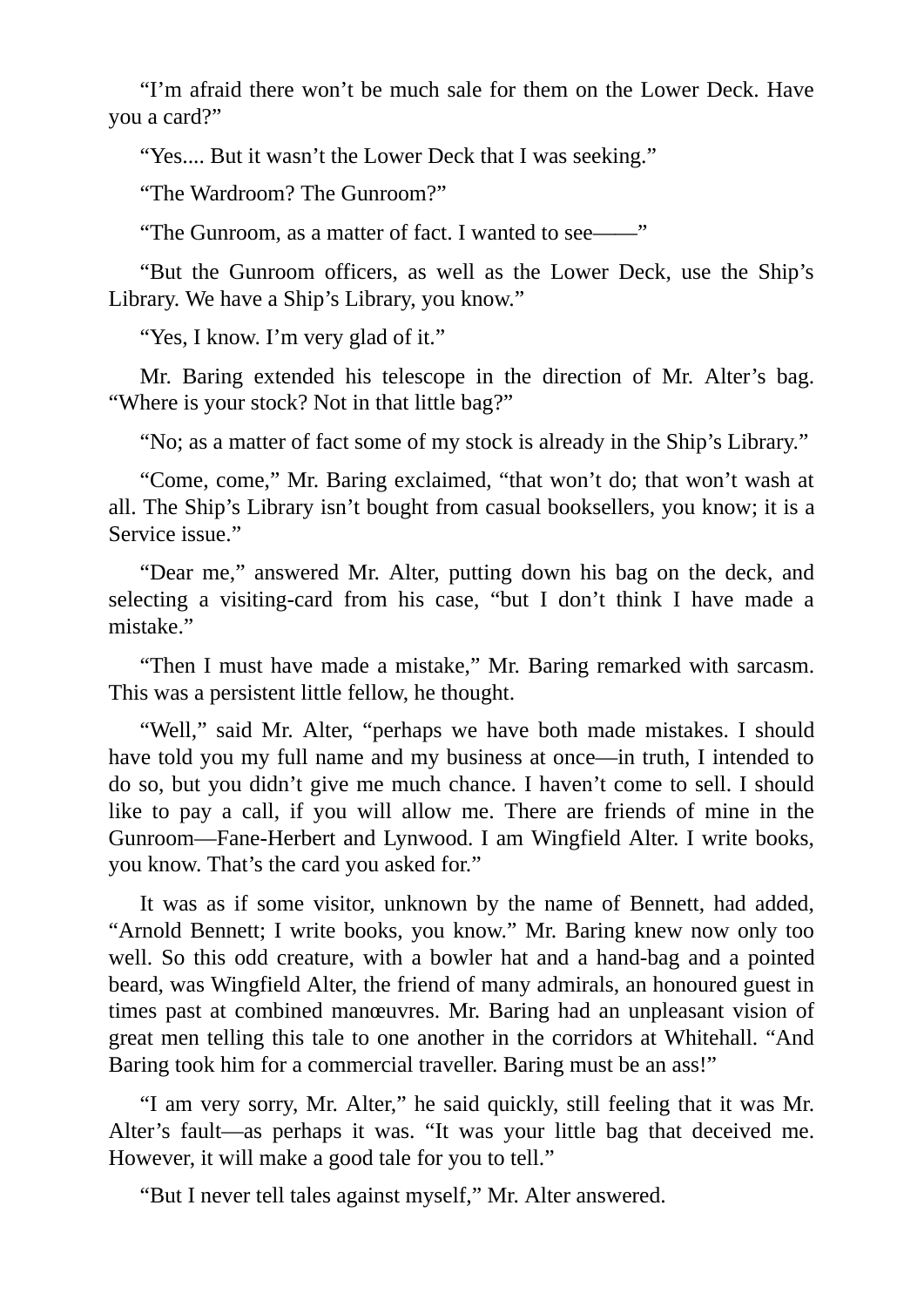At this moment, Reedham, who had disappeared quickly and discreetly when Mr. Alter handed his card to the officer of the watch, and who had been engaged meanwhile in awakening a somnolent Gunroom, and urging its occupants to "clear up some of the mess and stow away the Winning Post" before the arrival of a literary Order of Merit—Reedham returned panting to the quarter-deck, and gazed over the side while he attempted to regain his breath and to look as if he had never been absent. His face was still pink as a result of his exertion when he was ordered, as he had known he would be, to escort Mr. Alter to the Gunroom.

But they had not gone far together when Mr. Baring called him back.

"Reedham!... One moment. Excuse me, Mr. Alter.... Look here Reedham," Mr. Baring continued, while Mr. Alter waited out of earshot in the starboard tunnel, "have you warned the snotties down below?"

"Yes, sir."

"Gunroom tidy? Look decent?"

"Pretty tidy, sir. Hadn't much time, sir."

"That's all right. The best way with the British Public is to let them see what's good for them, you know.... And, Reedham, just drop a hint to some of the snotties to—er—moderate their language a bit, and not to offer him too many drinks. It might create a bad impression. You can never tell with these writing chaps—even the most respectable of them."

"I imagine," said Mr. Alter slowly, as he and Reedham went down into the Chest Flat, "that the officer of the watch is also the officer in charge of midshipmen?"

"Yes," Reedham answered, "he is. But what made you think so?"

The Gunroom had been transformed to greet the Almighty Pen and the gold-laced visitors who might be expected to accompany it. No one was asleep. There were no glasses on the table. Howdray was reading, in the second volume of a Manual of Seamanship, the eighty-seventh page—the page at which he had happened to open it. Elstone was working industriously, with a pen which he dipped from time to time into an empty Indian ink bottle, at a log-sketch which Dyce had completed for him a week ago.

The seemliness of the place was the seemliness of a schoolboy, who, being dressed for a midnight escapade, jumps into bed boots and all as he hears the master's step near the dormitory door. The newspapers and magazines were thrust together into a pile, from which, as specimens of the whole, the titlepieces of Punch and the Morning Post had been made to protrude. The Winning Post, which was not hidden even for the Captain's Sunday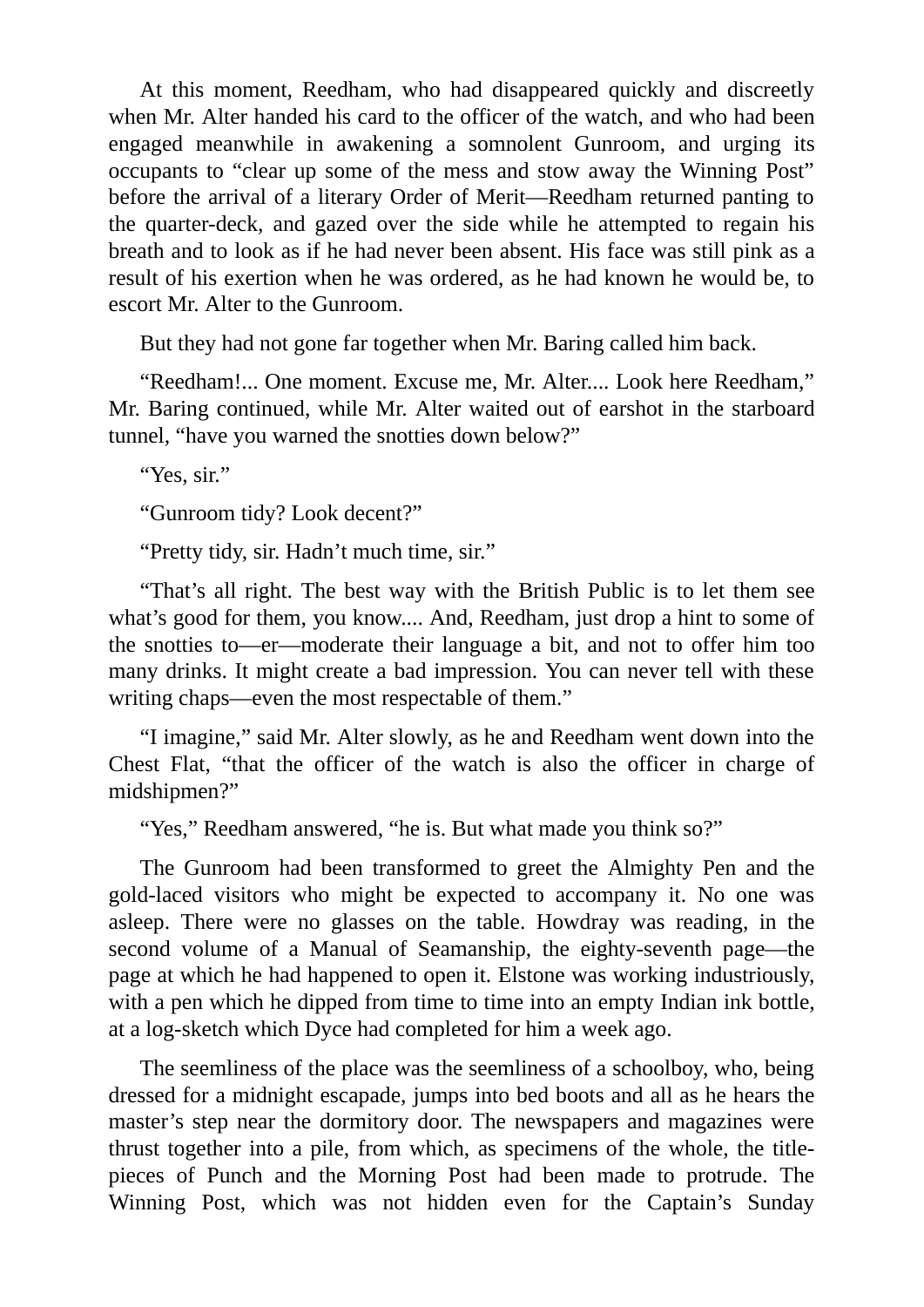inspections, and La Vie Parisienne and Le Rire, which were decently covered on such occasions, were now not to be seen—unless the inquisitive eye perceived one of them poking out its thumbed edges from beneath the leather cushions of the settee. And on the pile's summit, chosen to occupy so conspicuous a position by Krame's quick spirit, lay the Hibbert Journal that Elstone had long ago received from a kinswoman who "thought, my dear, you might care to pass your long watches with some magazines," and a copy of the Daily Chronicle, which had been hastily borrowed from Wickham, the messman, in case, as Krame remarked, old Alter had Radical tendencies.

"This is Mr. Wingfield Alter," said Reedham. "He has come to see Lynwood and Fane-Herbert."

"How d'you do?" said the senior midshipman. "My name is Krame. This is Elstone—Howdray—Driss. I'm afraid Fane-Herbert is ashore on leave, and won't be back till dinner. Lynwood is in the Dockyard with the Engineer Commander. They were expected back before Quarters. They may be here at any moment now.... Will you sit down and wait?"

"Thanks.... There's one thing, though." He turned to Reedham. "Perhaps you would manage it for me? Would you ask the officer of the watch if I may go ashore in the officers' boat, and if he says I may, will you pay off my boatman with this?"

Reedham took the money. After a moment's hesitation, seeing no opportunity to convey Mr. Baring's warning, and, indeed, feeling no inclination to do so, he went out of the Gunroom, not a little envious of those who might remain. It is exciting to see the Name that for years has stared at you from advertisements, and has twinkled at you from the gilt-lettered backs of books, come suddenly to life, take off its hat, put down its bag, and seat itself in your chair. The Name, by coming to life, assumes responsibility for many illusions.

But Mr. Alter, seated in the chair Krame had offered him, and explaining that he had had tea and would not have a whisky-and-soda just at present, was not conscious of being an idol, good or bad, or of being responsible, however indirectly, for another's self-respect. He wondered, with a puckering of his eyes, whether he were wiser to apologize for having disturbed his hosts, or to pretend that, within his experience at any rate, midshipmen had always sat, during the dog watches, in Gunrooms tidy almost to primness, reading Manuals of Seamanship. It would be pleasant if they would all go to sleep again and not worry about him. He was an old man, he thought, forgetting to count his three-and-fifty years, an old man and a restraining presence. He had broken in upon an hour peculiarly their own. He felt a nuisance, in fact, as age so often feels in the presence of youth, and did not realize that youth, in this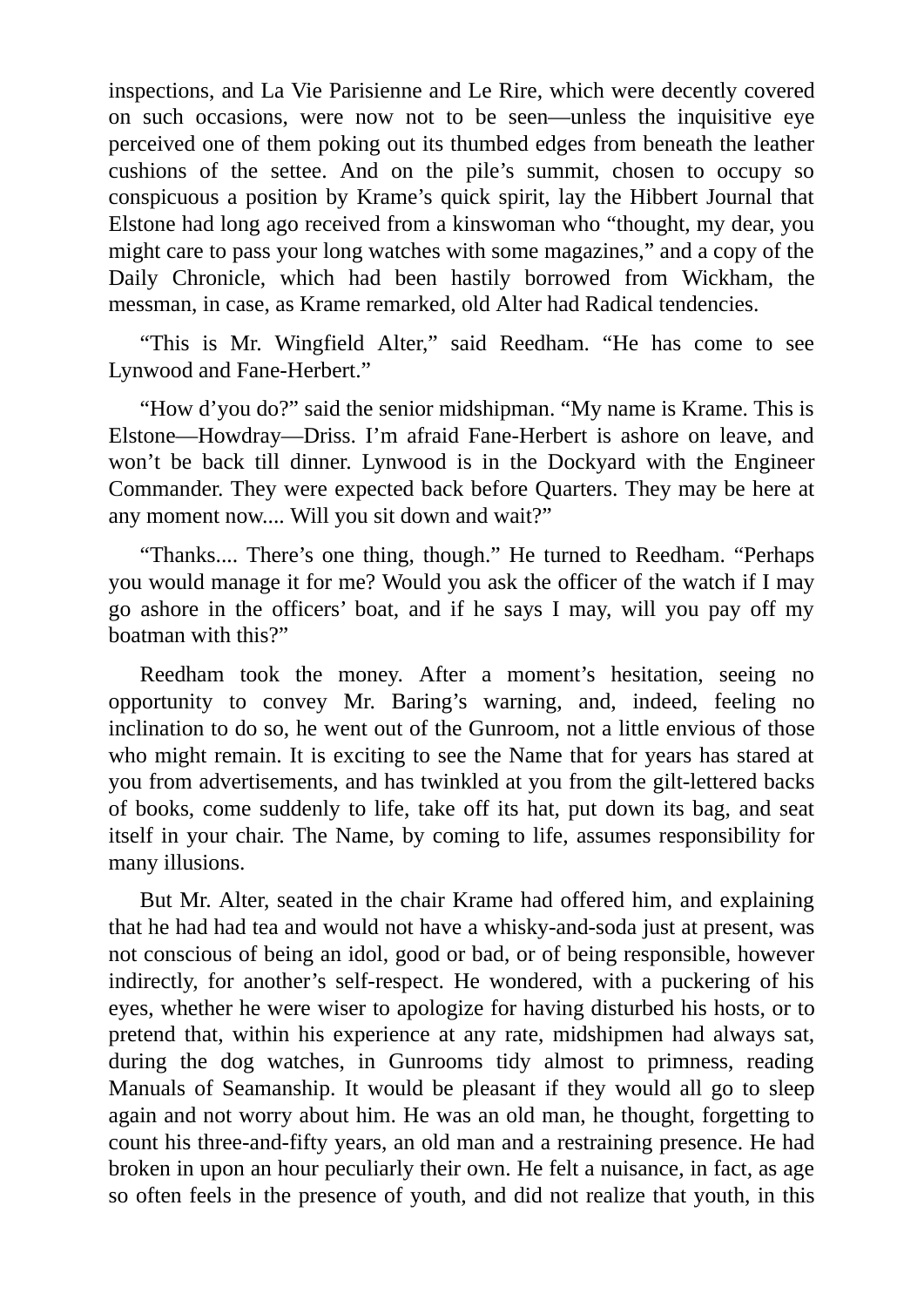instance, was tremendously interested in him. And so, while he hesitated, and while their tongues were momentarily paralyzed by the thought of his great works and of the thousands of words they contained—all wiser, no doubt, than any they could speak—a little wall of silence grew up, over which, so soon as he perceived it, Mr. Alter leaped at a venture.

"Wondering about that bag of mine?" he demanded. "Others have wondered. Feel its weight—books and papers. I brought them here for Lynwood, who is a friend of mine, and they shall revert to the Gunroom when he has done with them. Do you read much?"

"Nothing very solid, I'm afraid," said Krame.

"But these aren't solid—at least, I hope not. Some of them are my own. Now, I wonder if you could find time to read one or two of them—the naval ones, for instance?"

"I think we have all read those time and again," said Krame.

Mr. Alter smiled—pleased as he could never now be pleased by a column in a newspaper. "I'd dearly love to have your criticism, if ever you care to go over any of them again. My publisher's address will always find me. Look, here's The Lower Deck. That was an early effort."

Howdray turned it over.

"Are you going to write another book about the Service, sir—the Service as it is now?"

"I don't know. It attracts me as the impossible always attracts. I shall never get the essence of it though. Of course, it is not necessary as a general rule to live a life in order to describe it. But still...."

"The Service doesn't like being described," said Krame.

"The Service is like no community on earth. Its members have two distinct natures, one when they are inside the naval boundary, the other when they are outside it; one when they are in contact with Service people, the other when they are in contact with Non-Service people. Very, very seldom, for all my watchfulness, have I gained any real insight into the essentials of the Navy from words addressed to me by any officer ashore or afloat."

"But," Krame remarked, with a smile that confirmed Mr. Alter's declaration, "you have lived in ships?"

"As a visitor."

"Even as a visitor you must be able to see—well, how we live, what work we do, and things of that kind."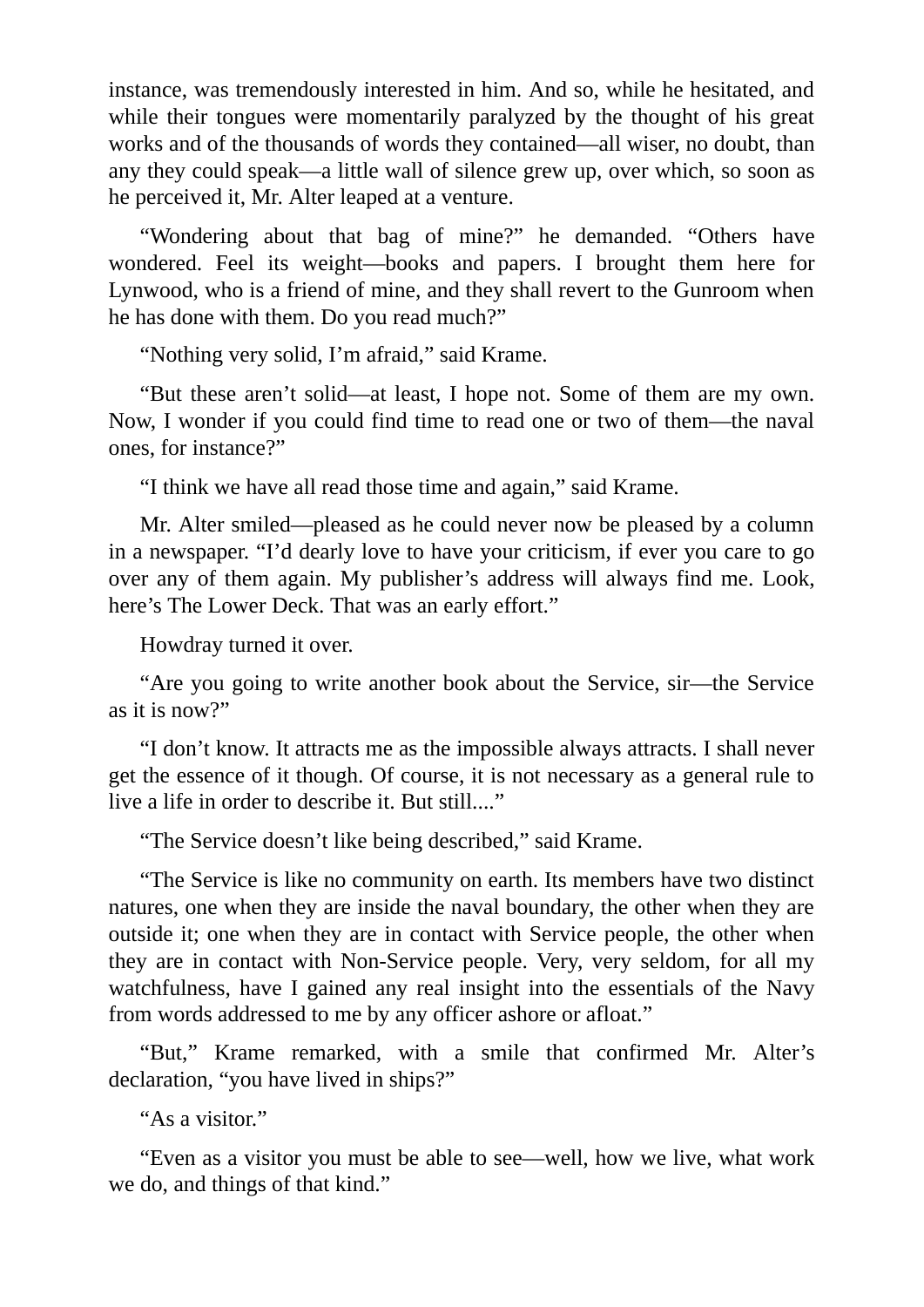"But not how you think, and not how you would act if there were no spectators from the world outside. That's what any writer has to discover about the persons of his drama—not what they do before the footlights, but what they were thinking before the curtain went up. Otherwise he can't make them live."

All the world loves to hear itself discussed as a mystery, and Mr. Alter's mysteriousness produced at least a part of the result for which he had hoped. Howdray and Elstone were awake now; Krame was delighted to find a whetstone on which to sharpen his wits; and Driss—Mr. Alter felt the glow of his personality for the first time, saw him lean forward and listen intently, though, in the presence of his seniors, he hesitated to speak. Mr. Alter wanted him to speak, wanted them all to come out of their shells; but he saw that as yet they were not ready. He, by talking himself, must give them material they might afterwards care to pull to pieces.

"Have you ever noticed," he said, "how Portsmouth and other naval ports differ from the rest of the world?"

"Lord Almighty! have we not!" Howdray exclaimed in his great voice. "Pompey, Queensferry, Gib., Sheerness—they are all the same, curse them."

"And even Arosa Bay and Vigo?"

"Just the same."

"Although they are south of the Bay and Pompey north of it? Doesn't that strike you as strange?"

"I believe," said Driss, "that if you could drop the Fleet into the middle of County Carlow it would bring its own atmosphere with it."

"That's what I mean," Mr. Alter exclaimed, pulling out a pipe. "Its own atmosphere—it has a definite atmosphere of its own, enveloping it, hiding it from outsiders. And the atmosphere they breathe changes naval officers only so long as they breathe it. Once outside it—once in the train from Portsmouth to London, for instance—they are so much like the ordinary civilian that he fails to recognize them as visitors from another world. He notices something a little strange about them—something he can't define, something that, in nine cases out of ten, he dismisses with the catchword 'breezy.'"

"Breezy!" groaned Elstone. "Don't we look breezy?"

"No, you don't—not here and now, because you are within the atmosphere, though my presence disturbs it somewhat, I dare say. But if you went ashore to-night, outside Portsmouth, away from naval people—what then?"

"Ask Krame. He is the poodle-faker."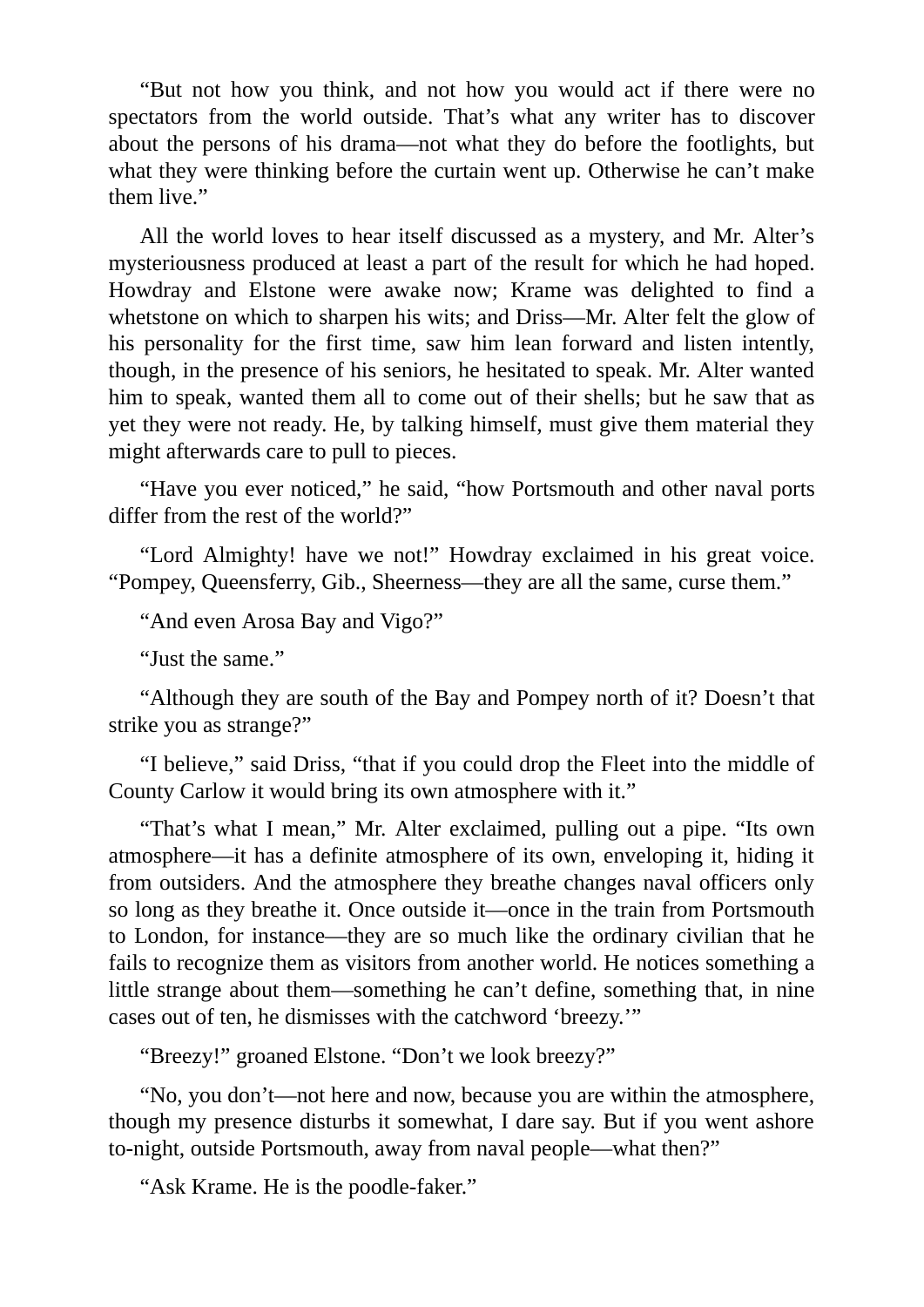"Poodle-faker?"

"A payer of polite calls," Howdray explained. "A balancer of teacups. An opener of doors. An eater of small morsels. A maker of small talk—in short, a specialist in drawing-room duties."

"But poodle-faking is quite different," said Krame.

"That's the whole point," cried Mr. Alter, encouraged by this admission. "A man who works in an office all the morning and goes into polite society in the afternoon preserves the same nature throughout the day. He may alter his manners a bit, just as he puts on a clean shirt, but he doesn't change essentially. You people do. And why? Isn't it because in the Service circle, within the Service atmosphere, you have standards of life that are unrecognized elsewhere?"

Krame smiled. "I suppose we do see things differently from other people. But doesn't that apply to almost any profession?"

"No; take the Bar—as distinctive and self-contained as any civilian profession, surely. You hear men talk of the Legal Mind as if it were a thing apart. What does it mean, after all? A little added precision of thought, a yearning after precedent, a reluctance to change—certainly nothing necessarily foreign to unlegal minds. But the naval officer's attitude towards the essentials of life—so long as he remains within the atmosphere—is altogether different from the attitude of other human beings. Isn't that so? In a ship and in a naval port, don't you think of women, for instance, in one way, and when you are at home, don't you think of them in a way quite different?"

"Oh, I don't know," said Krame. "Of course, one meets here a different kind of woman. One treats her differently. She doesn't fill the same part of the horizon as the women one meets at home."

"You are side-tracking," Mr. Alter objected. He let the pages of a book run through his fingers. "I am not comparing your treatment of harlots with your treatment of women who are not harlots. That contrast is obvious among men in every path of life. Put it this way: A naval officer in London; his mother, his sisters, all his womenfolk in Scotland—out of the way; he spends an evening with an old and intimate friend—a Cambridge man, let us say. Then—for the contrast—the same naval officer spends an evening in London with a naval friend. He goes to the same places, let's imagine, sees the same people, speaks to the same women as when with his Cambridge friend. Now, isn't it true that, though the outside circumstances are the same in each case, the naval officer's outlook upon them changes completely? In one instance, his companion is another naval officer, and the Service atmosphere is undisturbed; in the other, he is with a civilian, and the atmosphere is entirely altered. Not only his action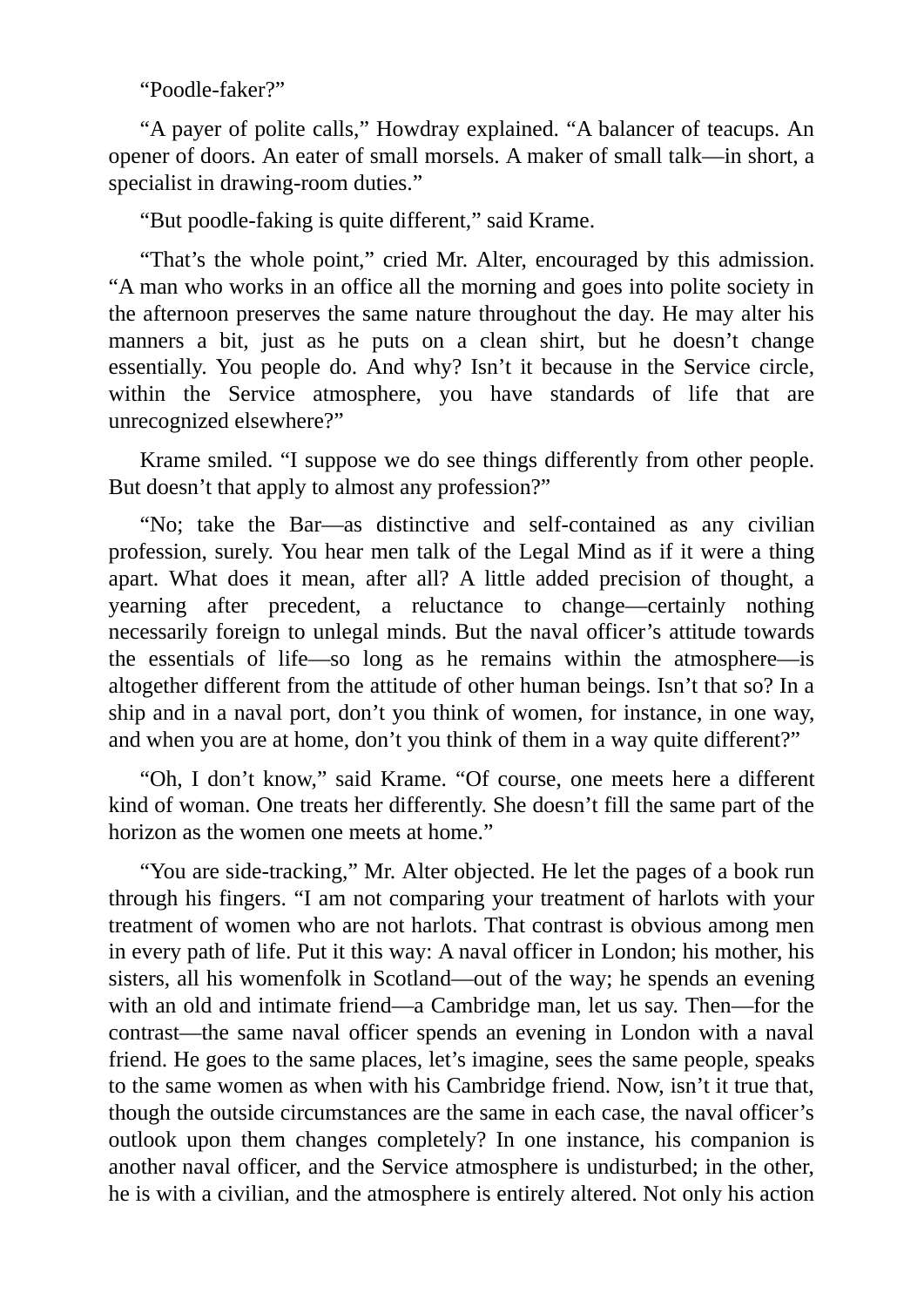or his speech concerning women, but his inmost thought of them, his whole attitude towards them, undergoes a change. And it's the same with Religion, with Charity, with Ambition—with all the constituent parts of life itself."

"I suppose that's true," Krame answered. "We go out of one world into another."

"And all the rules and customs of citizenship change."

"Yes. You see, in ships we are in a strange position—monks with no vows."

"The rigours of a severe Order and none of its spiritual support?"

Krame thought over this in silence. Then, from behind him, Driss broke in suddenly: "Isn't that rather like prison? Don't men deteriorate in prison?"

Mr. Alter brushed aside a suggestion so dangerous, though it revealed to him much that had hitherto been obscure. "At any rate," he said, "it is not a natural condition, and is bound to produce phenomena of which we outside have no knowledge, no understanding. Men speak of the Silent Service because they cannot understand the language it speaks.... And there's one fact more amazing than any other in this connection—that men who are living the Service life, who ought to be able to tell the truth of it, when they sit down to write, write—not the truth as it appears to their naval minds—but the truth as it appears to their minds adapted to civilian conditions. They feel they are talking to civilians. The atmosphere is disturbed. They write what the civilians expect to hear—'breezy' stories. Their sailors are, figuratively speaking, for ever hitching up their trousers by the back, in accordance with the civilian music-hall tradition. Have you ever seen a sailor hitch up his trousers by the back? Usually what they do with regard to these particular garments is to curse them because they are so tight and uncomfortable. Why don't the naval writers say so?"

"Well," said Howdray, "I was shipmates with one of the fellows that write these magazine yarns, and he said——"

"Yes? What did he say?"

"I remember he had just finished one of them, and chucked it across the table for me to read. When I had read it, I said, 'Yes, I think that ought to go down well. But why are all your Lieuts. R.N. of the kind that sings at breakfast and plays the banjo in its bath? And why, when your snotties have their leave stopped, are they such infernally cheery devils that they regard it as a joke? In fact,' I said, 'why do you lay on the pretty colours so blazing thick?' 'My dear old thing,' he answered, 'the people who read me like the banjo-playing. You have just said yourself that the tale ought to go down well. That's the main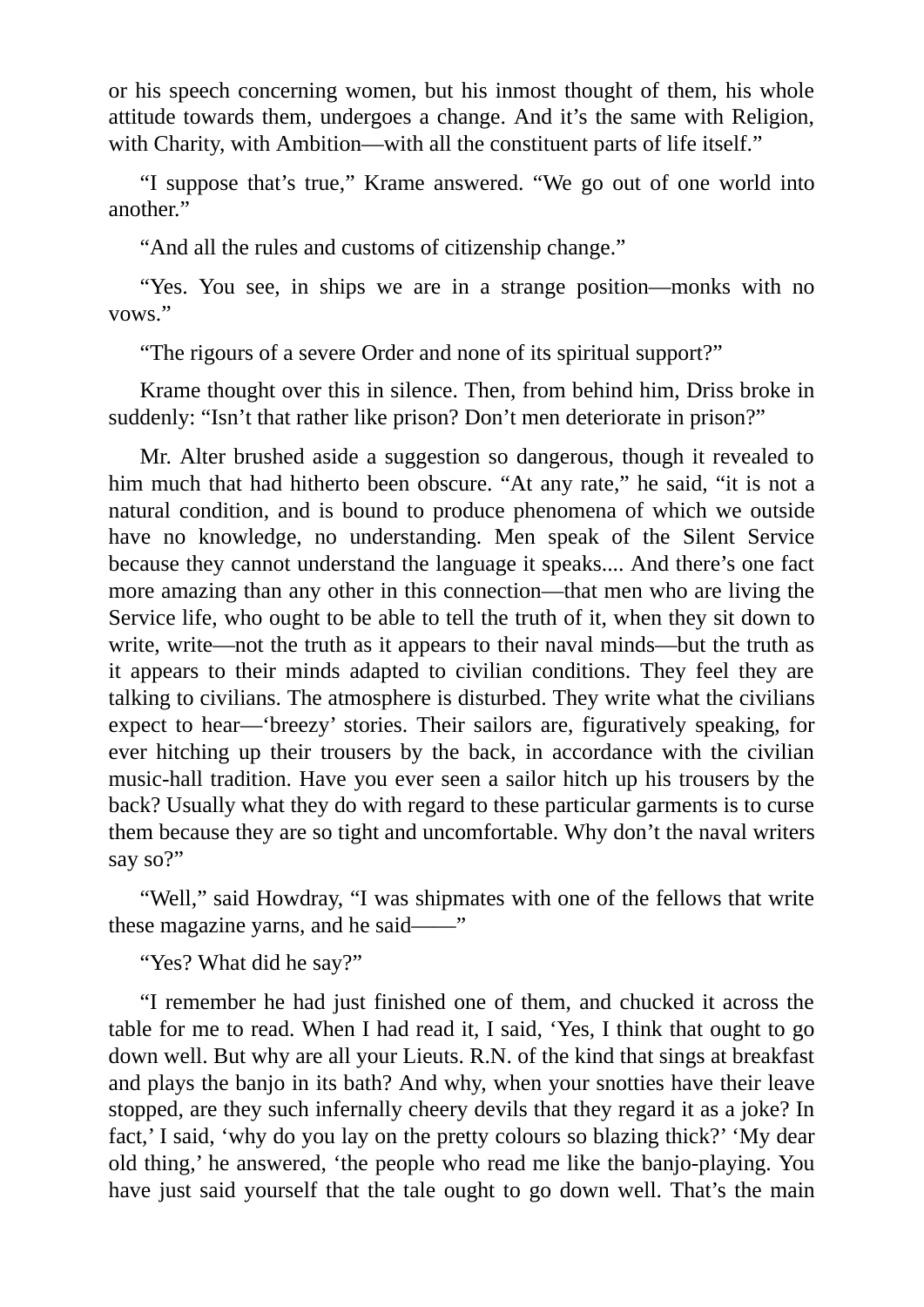point, seeing it is going to pay my mess-bill this month. Besides, the public has been taught to picture indomitably cheery "middies" with blue eyes and pink cheeks. It's no good to tell them about bleary eyes and safety-razors. It doesn't pay to foist one thing on to them when they are expecting another.'"

"But why shouldn't the public be asked to admire what is really admirable in the Service? Heaven knows, there's enough of it," Mr. Alter said. "Your friend's attitude, if I may say so, was the attitude of the young journalist who despises art, and he is a man even more intolerable than the young artist who despises journalism. Moreover, being confessedly a journalist, he appears to have despised the public—which is absurd. I'm afraid I shouldn't like your friend.... There's fineness in the Service that would amaze the world if it were known. Englishmen are eager about the Service, it's a part of their national life, it's their proudest tradition—incidentally, they pay for it. They are entitled to know about it. But they will never discover the real good in it so long as you people blind them with the magazine tradition. You must destroy that first. You must stop putting sugar into the wine if you want the vintage to be appreciated."

"You mustn't blame us, sir," said Krame, laughing at Mr. Alter's vehemence. "We don't write stories; that's your job."

"Yes; but I live outside the atmosphere. I am no good. But, to be sure, as you say, you don't write stories, and here am I attacking my hosts. It reminds me of how——"

And the conversation drifted into stories of East and West, of land and sea, Mr. Alter being carefully silent when any midshipman showed a disposition to talk. Darkness fell, lights were switched on, and near the time of gin and bitters and the departure of the officers' boat, John returned. He explained that the Engineer Commander had kept him in the Dockyard.

"So I shan't have a chance to talk to you," said Mr. Alter. "I must go to London to-night. I have been staying with some Hampshire friends, and thought I would look you up on my way home."

They went out on to the after shelter-deck.

"What do you think of the Gunroom, sir?" John asked; "and of the people you met there?"

"As for the Gunroom," Mr. Alter replied, "I have lived in worse quarters but of my own free will, which makes a difference. The Hibbert lends it dignity and repose.... And I liked Krame and the rest."

"I knew you would."

"Because I'm a civilian?"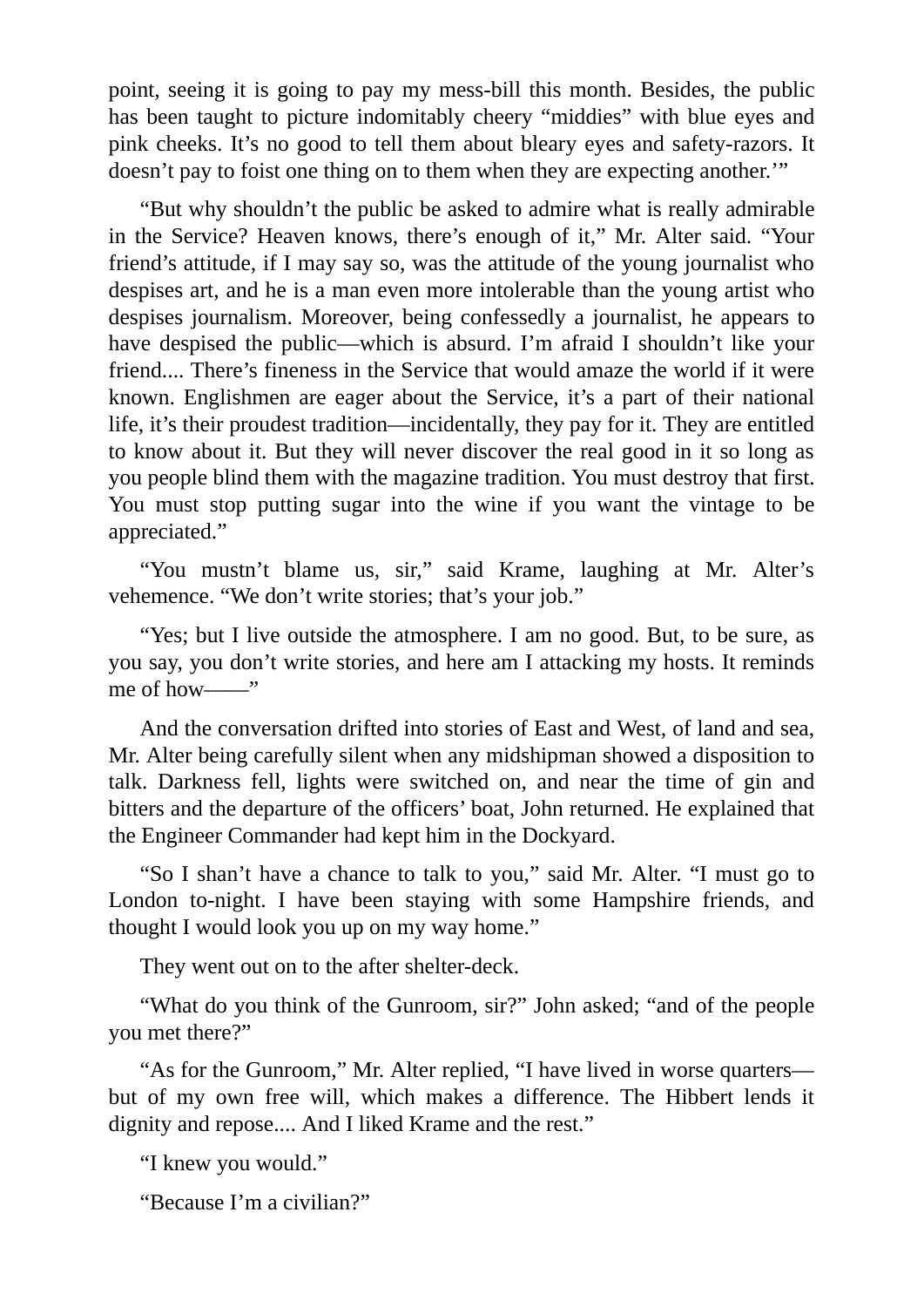"For a variety of reasons. I like them myself, oddly enough.... How are Hugh's people?"

"They are going East. I believe that's fixed."

"And is——"

Mr. Alter took no notice of the interruption. "Margaret is going with her mother," he said.

"Oh—I see.... There's your boat called away. You will have to be going soon. Thanks for coming, and thanks for the books. I wanted them—very badly."

#### **CHAPTER VI**

#### **STRAIN AND RELIEF**

I

In a ship there is neither bud nor fallen leaf. There is no ploughing of furrows, no scattering of seed. The winds are never sweet with the fragrance of broken earth. Fingers of sunshine touch no grass to vivid green when a shower is over and the clouds have blown away. Rain does not whisper among trees or press the dust of long, white roads into little pits of darkness; it lashes at grey steel, hangs in beads on the metal rims of scuttles, envelops topmasts in an unsteady mist. The seasons are marked by the Navigator's instruments and by variation in the colour of the waves. On a fixed date white cap-covers are taken out, on a fixed date they are put away again; and thus does summer begin and end. When snow falls the Watch for Exercise banishes it with squeegees. Christmas Day comes when the December wine bills are nearly exhausted. Nothing flowers and goes to rest; nothing is ever born again.

Spring, when the calendar bids her come, comes obediently, but to ships of war she brings few gifts. Even that essence of her which makes men ashore lift their heads and say that spring is in the air, reaches ships changed by the tang of salt, or often, in port, corrupted by the smell of harbour scum. By no visible or tangible promise of her future glory does she give to seamen credit with which they may tide over the lean, harsh months of the early year.

Through January and part of February John struggled hard and honestly to settle down, to convert the inevitable into the desired. Long years ago he himself had chosen to enter the Navy, and now, though he wondered at the decision, he knew he must abide by it. His mother's means, he felt sure, were too small to re-educate him as he would need to be re-educated if he left the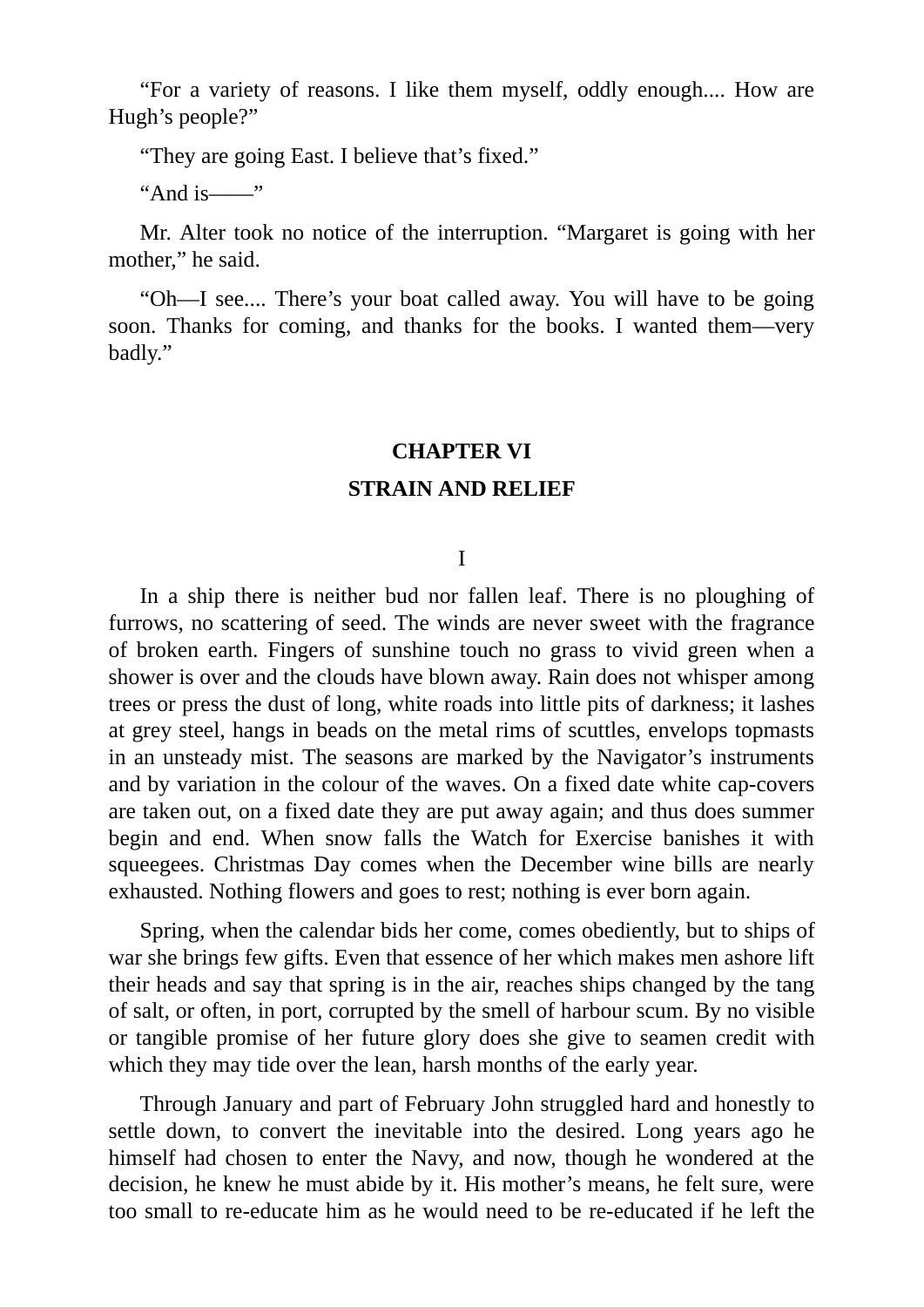Service. He must put away from him the thought of change. He must make the best of things as he found them. He must work, work and forget, work at naval subjects, and awaken somehow new ambitions, new enthusiasms, new desires, which should stand between him and the old. He would put no pen to paper save the pen of a naval officer. He would banish poetry from him as men banished a drug. Rosebery's Pitt, Morley's Gladstone and Walpole, Lecky's Democracy and Liberty, all should go back to the Chaplain's cabin; for were not the lives and dreams of statesmen a part of that old world which was to be left behind? Keats, too, should go; and Blake, and Milton's prose, and Burke's speeches. One afternoon of resolution he piled them together and carried them off. Still Mr. Alter's books remained, and these he lent, urging the borrowers to keep them as long as they wished. From his sea-chest he disinterred battered notebooks on Mechanics and Heat and Steam. From the Gunroom shelf he dragged down Sennett and Oram's standard work on the Marine Steam Engine. This was, indeed, to be a grand burning of boats.

But the boats would not burn; the memory of the abandoned country would not perish; the new enthusiasms, like a constitution hastily formulated, never broke the bonds that their own artificiality imposed upon them. The strength of materials and their curves of elasticity; the names and properties of lubricants; the hundred and one "little dodges" by which the Engineer Commander hoped to save a few pounds of coal—none of these things interested John. He did his utmost to interest himself in them. He even reached a point at which he could say that he liked engineering and believe that this was true. Nor was it altogether untrue. Engine-room watches were less troublous than those on deck. The Commander was out of the way. But these advantages were powerless to awaken in him the saving enthusiasm he desired. The engineer officers for the most part treated New Scheme midshipmen with good-humoured tolerance, convinced that, as they had not received the old-fashioned training, they could not be made into efficient engineers. "I don't know what the hell's the good of those Upper Deck snotties wasting their time down here," they would say. "As soon as they're beginning to learn something they are whisked away to their seamanship again." No one except the Engineer Commander himself—and he was too busy to see much of them—took any interest in the engineering midshipmen, and their work resolved itself, partly through their own fault, into a wearisome keeping of watches, a writing-up of notebooks, an uninspired observance of rules. Sennett and Oram returned whence they came.

Then John made a second attempt to sever himself from the past and to engross himself in a naval future; but this, partly because it was a compromise and partly for other reasons, failed as the first had done. He turned to Voluntary Subjects, to French and Naval History. He tried to persuade himself that he was carrying out his original intention to devote himself to Service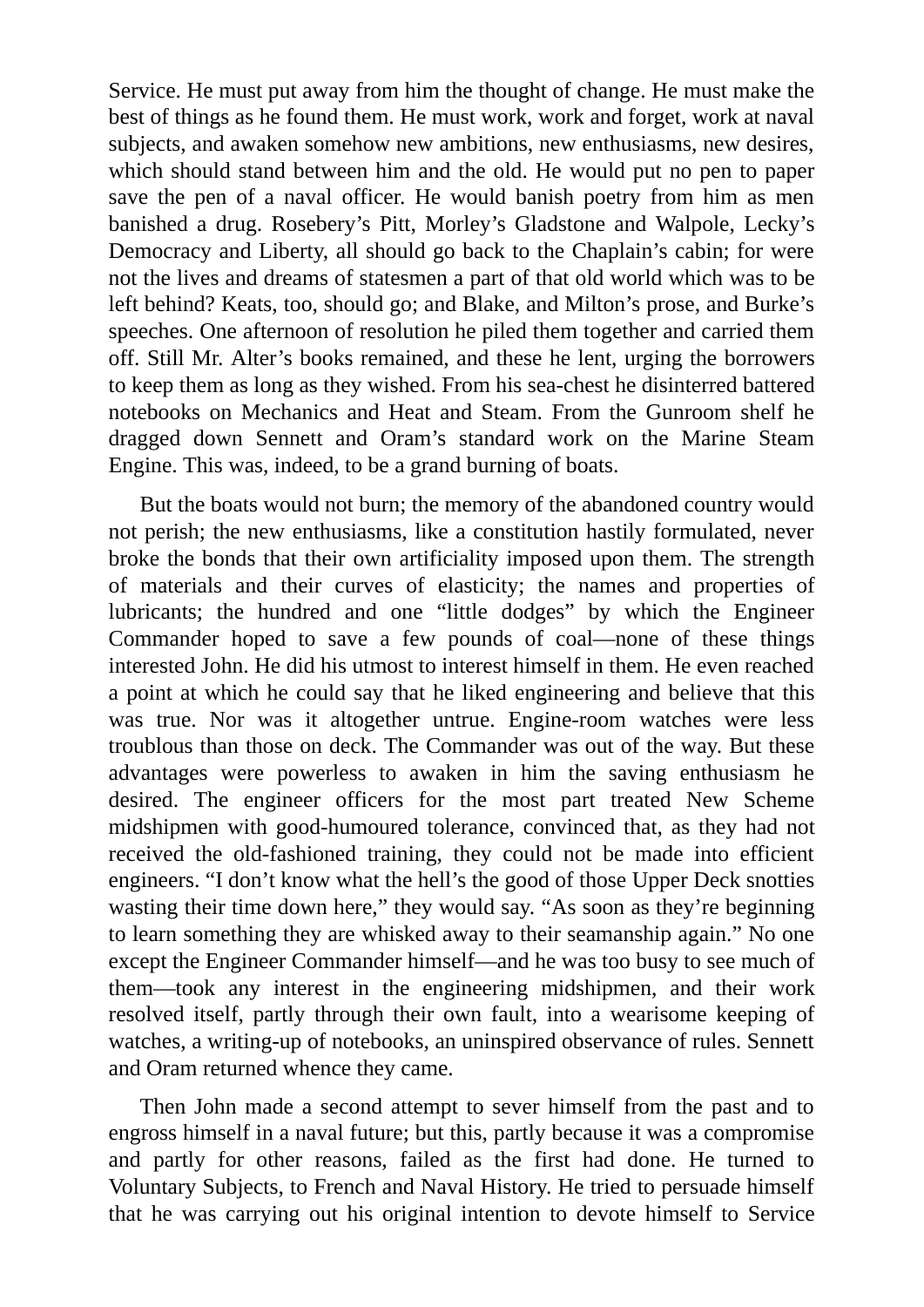subjects. If French and Naval History were subjects for a Service examination, surely they were within the limits he had prescribed? That they were also, by reason of the literary aspect they presented, without those limits, John would not allow himself to recognize. He shirked that issue. He quieted his conscience by telling himself that French and Naval History appeared in the official syllabus. He would not admit, what was indeed the truth, that he read Balzac, not because the reading would help him to pass the examinations for the rank of lieutenant, but because Balzac was an artist. He concealed from himself the fact that his love of Naval History centred in the noun rather than in the adjective, and he refused to acknowledge, even to himself, that he cared more for the prose than for the substance of his essay on the Dutch Wars, more for the writing of it than for the examination marks which were to be his ostensible reward.

The result of this, as of all self-deception and confusion of motives, was disaster. As it were a stimulant, it strengthened John for a time, but left him weaker than it had found him. Balzac, Corbett, and Mahan temporarily filled the gap which, by denying himself all but Service books, he had created. Then the Home Fleet came south to carry out combined manœuvres. The King Arthur was much at sea. The pressure of Engine-room watches became so great that French and Naval History had to be abandoned. The drug was taken away. The whole deception was suddenly exposed. During the long hours in the Engine-room John stared at the pounding piston-rods, or at the greasy steel floor on which he was standing, or at the iron bars of the gratings that lay tier upon tier above his head. He listened to the talk of stokers, and to the unending tales of drink and harlots with which the artificer-engineers tried to lessen the tedium of the watch. He liked the stokers; he liked the artificerengineers who were, he knew, doing their utmost to be pleasant and entertaining. But he grew very tired of steel and oil, and drink and harlots. He revolted against them, not in anger or contempt, or anything like a spirit of righteousness, but because they were unavoidable, because they were ever at hand, because those sights and that conversation were all that, for hours at a time, life had to offer him. And in the intervals there were Gunroom Evolutions and Krame.

Of all the junior midshipmen Sentley alone had settled down. He was not happy, but he looked forward to the satisfaction promotion would bring him. He lived by rules, and was tempted neither by strong emotions nor by a strong imagination to break them. They were too well suited to his placid, dogged temperament. He would never be a great naval officer, but he had no desire to be great. If very reasonable expectations were fulfilled by his becoming a captain he would not be disappointed by failure to fly his admiral's flag. He was by nature contented, hard-working, moderate in his somewhat formal religion, moderate in his vanity, moderate in all things. His life in the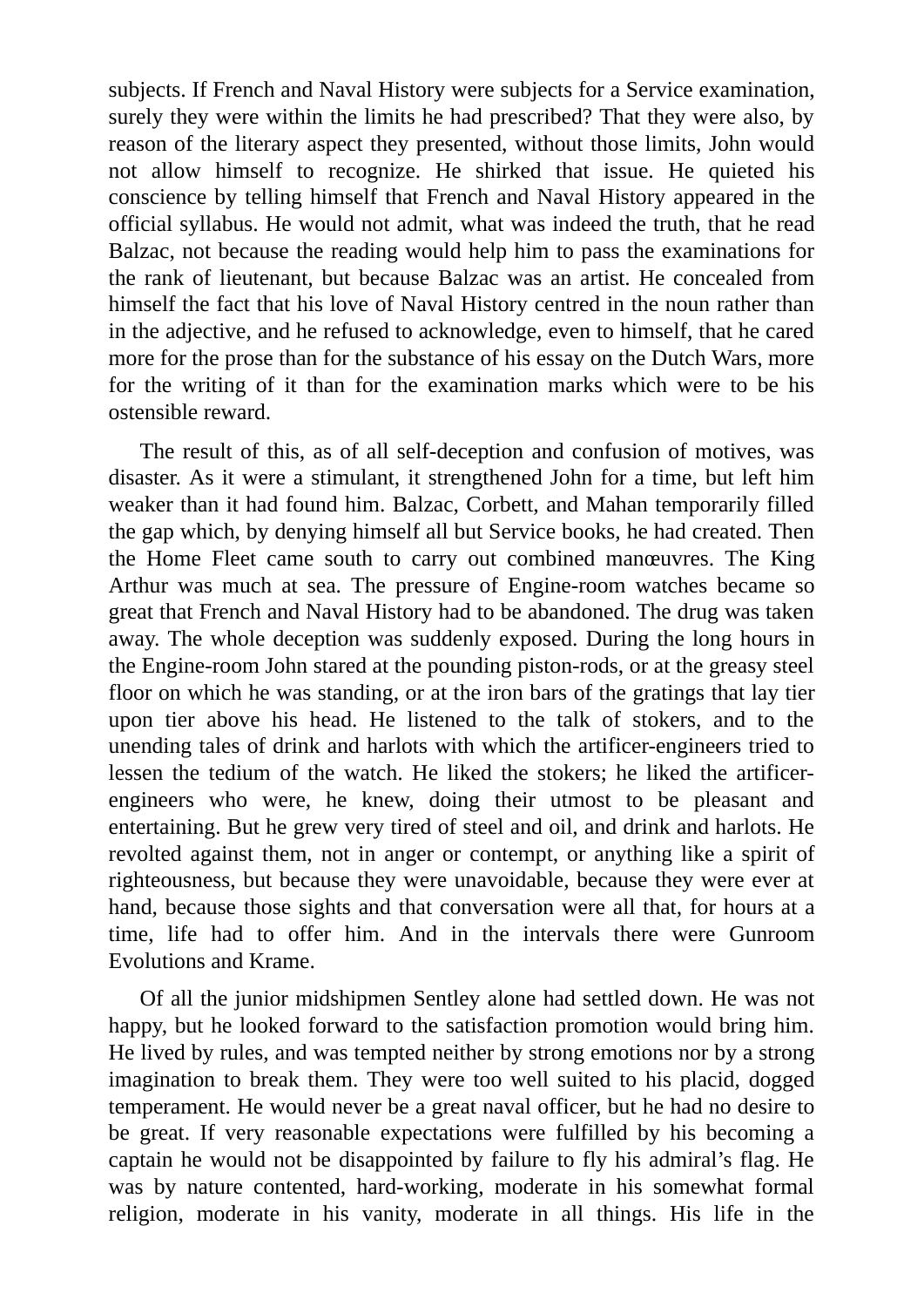Gunroom was unpleasant; but when he was flogged, it was the pain that troubled him—not the humiliation, and his resentment vanished with the pain. In speaking, even in thinking of his superiors in rank, he never used the expression "ought not." He seldom used it at all except in a formally religious sense, and then his condemnation ended when his conscience had been stilled by a mild utterance of protest. It was not in keeping with his policy, nor was it within his power, to stand out in opposition to anything. He drifted easily with the tide.

Driss was very calm. It was impossible to pierce his reserve or to tell what course his mind had taken. Dyce was frittering away his soul, now resisting, now yielding, now seeking the easy consolations, now dragging himself away from them, knowing that very soon he must return. He laid no plans, and deliberately avoided looking into the future. His duties were performed perfunctorily, and to no one's satisfaction, least of all to his own. Sometimes a chance remark, a flash of wit in his conversation, would display the true worth of a mind that was fast becoming dulled. He was a generous friend, a bitter but ineffectual enemy, and an amusing companion. If he had had money, and leisure, and independence he would have ended his days at the head of a country-house dinner-table, passing port to numerous and frequent guests.

The senior midshipmen had absorbed Cunwell. He did his best to please them. On Sunday mornings he produced a polishing pad, which he had bought ashore for this very purpose, and offered to give Krame's boots "just a rub over before Divisions, as I am doing my own, you know." Then, when he had finished rubbing and breathing from a broad mouth, he would look round apprehensively to see what the junior midshipmen had been thinking of him. As a reward for these attentions Krame spared him a little and patronized him much. Sometimes he would say at dinner, "My old friend Cunwell will have a glass of port with me?" and Cunwell, glowing in the joys of privileged familiarity, would shout back, "Thanks, old Krame, don't mind if I do." Krame would keep his lip from curling, but his eyes flickered his laughing contempt.

Cunwell did not like Krame, who, he said, sneered because he thought himself clever. As a model he chose Howdray, whose doings were chronicled and laughed over throughout the Fleet. But the imitation was not successful. It was as a ragtime played laboriously, for Howdray imparted to his vice a certain glitter that Cunwell could not reproduce. Cunwell, when he drank, became immediately dull and sick. He had no pleasure in risk, no spirit of adventure. His dealings with women were usually ridiculous, so that the women themselves sniggered at him behind his back. Soiled collars and a dimness of eye were the outward signs of the change in him.

Manœuvres, contact with the Home Fleet, and a rumour that the King Arthur might not return to England to refit, depressed the spirits of the whole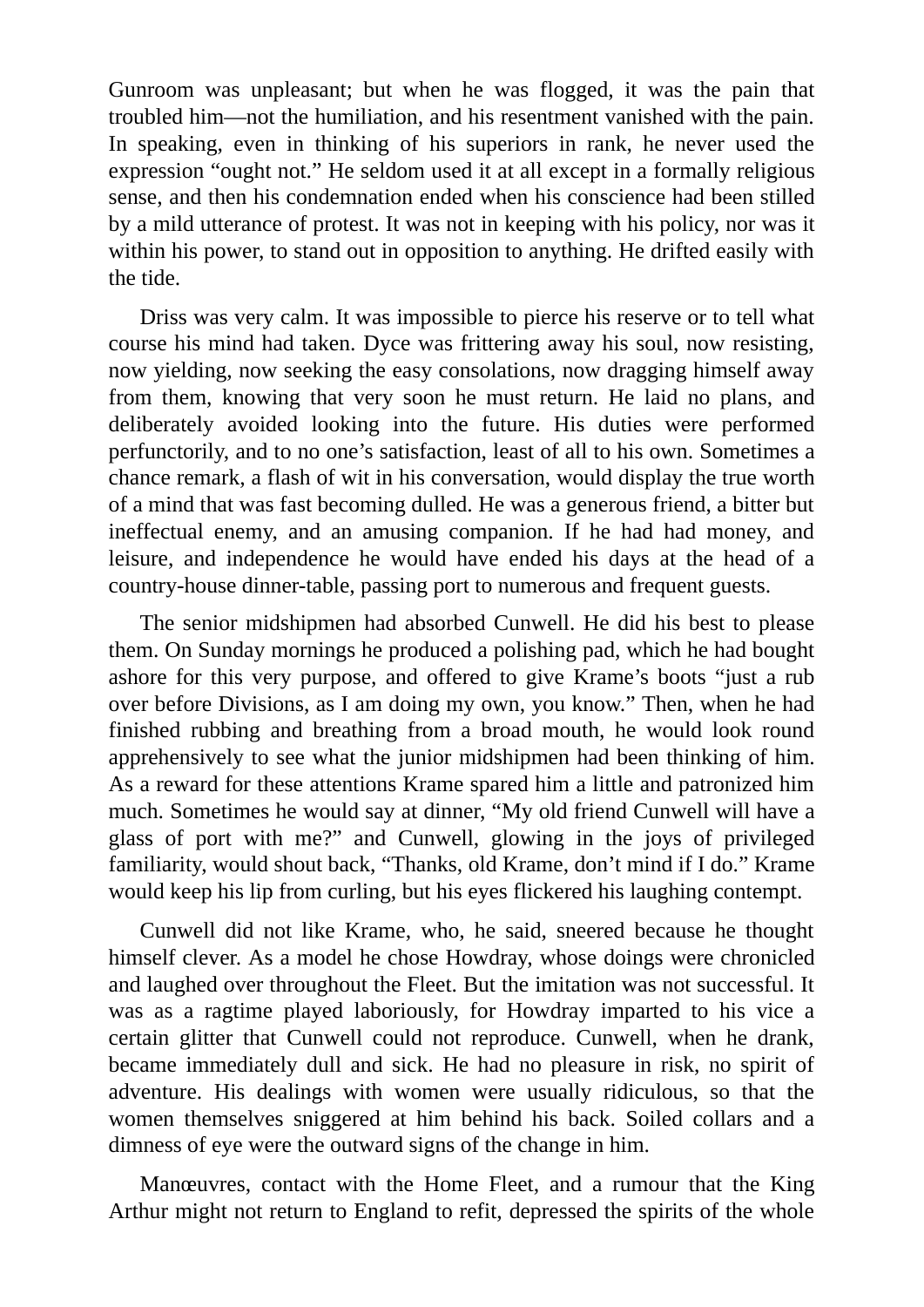ship's company. The Commander was impossible to please. The defaulters were numerous. The relations between Wardroom and Gunroom, never cordial, became more than usually strained. The Chaplain preached a bitter sermon on the virtue of contentment. The Captain, who was a kindly man, regretfully sent more prisoners to cells in a fortnight than he had condemned to that punishment in the previous two months. Gunroom Evolutions and floggings became more frequent and severe. When the men went to physical drill after Divisions, and were commanded, in accordance with custom, to double round the batteries and quarter-deck, they ran, not eagerly and goodhumouredly as when paying-off time is near, but at a Service double such as discipline demanded. And the speed and spirit of this morning procession is generally a good indication of the temper of a ship's company. The Commander wrote to his wife that the commission was stale. The men needed general leave, he said. And Tintern paused suddenly one night in his playing of the Alphabet—

"With a Glory Allelujah in the morning,

In the morning by the gaslight,

 $See$ <sup>"</sup>

"I'm not going to play any more," he wailed, in imitation of a spoilt child.

"Oh, come on, Tintern; there's no one else to play but you. You'll stop the whole sing-song. Why won't you play?"

"Why? Because the poor old Konk"—he was referring to the monarch after whom the ship was named—"because the poor old Konk is bloodyminded, and so am I."

It was when affairs had reached this stage that, to the junior midshipmen, relief came, sudden and unexpected.

II

One forenoon the Captain's messenger came to the Gunroom to say that the Captain wished to see Mr. Sentley. After an absence of ten minutes, Sentley returned. They read in his face that he had good news. In his hand he carried a sheet from a signal pad.

"We are all to return to England immediately," he said. "We shall have about a fortnight or three weeks of leave. Then we are to join the Colonsay for passage to Colombo, where we are to recommission the Pathshire, China Station."

"All of us?" said Howdray. "What do you mean?"

"We junior snotties."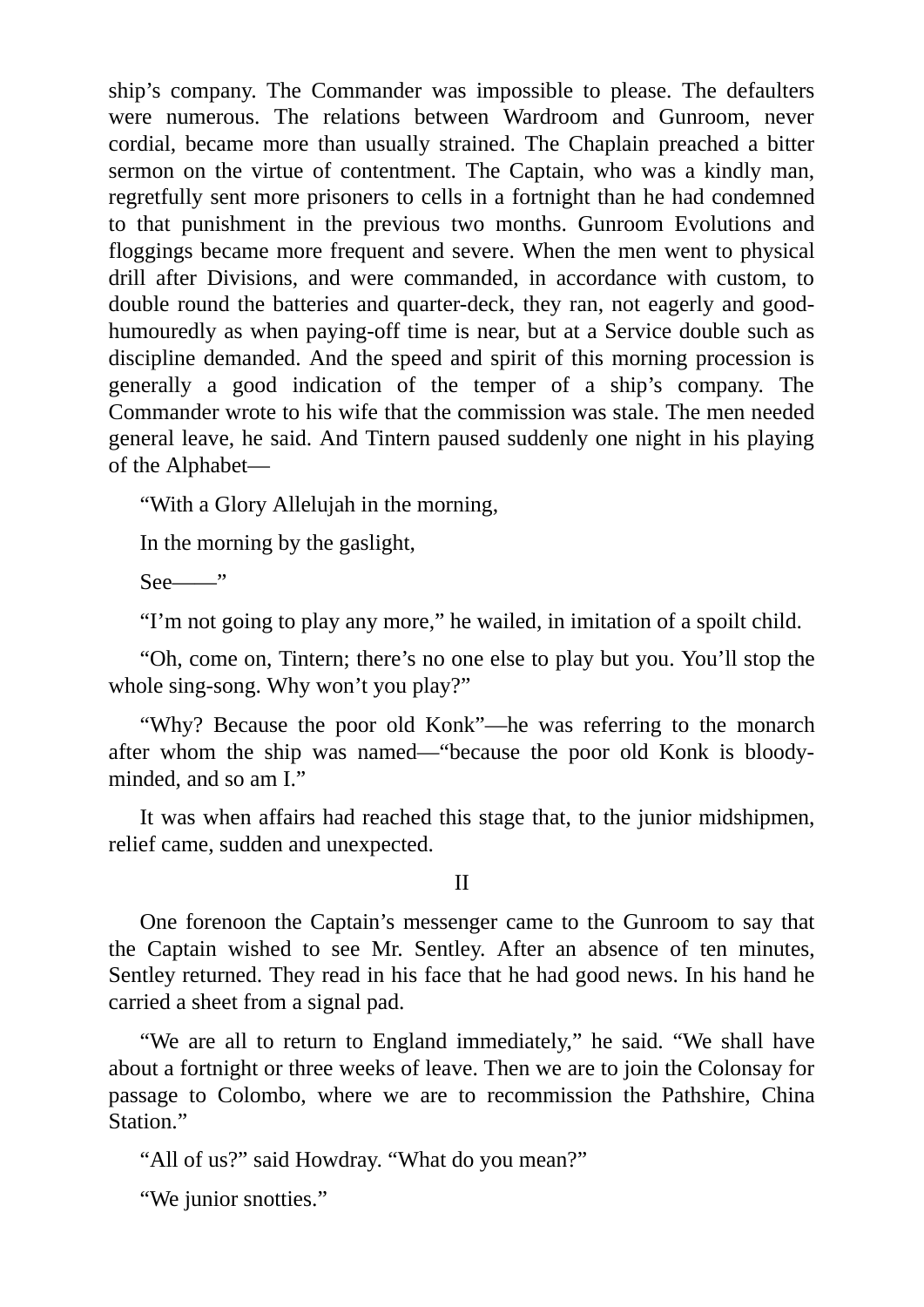"Not the others?"

"No."

"Oh, damn! You lucky, lucky little devils!"

That night the Mess dined the junior midshipmen. As the Gunroom had been drawn together once before by the hope of battle, so was it now united by the prospect of parting. Wrongs were forgiven, enmities forgotten. Soon they would be saying of one another: "I was shipmates with him once." If an association is to end, let it end sweetly.

Speeches were made. Tintern said, "I've always thought it odd that the Service should have a special name for a ship that isn't mouldy and at crosspurposes. It sounds as if such ships were rare. And so they are nowadays, west of Suez. But the China Birds say that there are still Happy Ships on the China Station. A Happy Ship is a ship in which all the Messes get on with one another—a ship in which, among other things, there isn't bad blood between Wardroom and Gunroom. And I hope the young gentlemen will get one. I ask you to drink to the health of the Pathshire, and may she be a Happy Ship!"

When the toast had been honoured and the wine passed once more, the Mess shouted at Krame for a speech. He rose slowly, and looked round him.

"As Tintern has been talking about a Happy Ship in the future," he said, "I suppose the young gentlemen think it's up to me to say something about their somewhat lurid past. There's not much to be said—no excuses, or apologies, or that kind of thing. But there is this: a Happy Ship is a happy ship right through, and contrariwise. Nothing that has happened here has happened because of personal ill-will. It has happened because—because—Lynwood, what was that line I picked out of some stuff you were reading? I remember now. It has happened because we are 'in the fell clutch of circumstance.' I hope that in the better land to which they are going the young gentlemen will have more leave—not a few hours at a time, pub-loafing at Pompey or Gib., but real leave, clear away from the ship, and long enough to give them a chance not to be bloody-minded. Long leave is what the Service wants, gentlemen, says I, beatin' the tub! Long leave is what we wishes the young gen'lemen, says us, liftin' our glasses."

Krame sits down amid a roar of applause. Presently Tintern goes to the piano and plays all the familiar songs. To-morrow this sing-song party will break up, never to reassemble again. Every tune is made richer by wine and sentiment—the Alphabet, Napoleon, Farewell and Adieu, Screw-Guns.

"If a man doesn't work, why, we drills 'im and teaches 'im 'ow to behave;

If a beggar can't march, why, we kills 'im an' rattles 'im into 'is grave.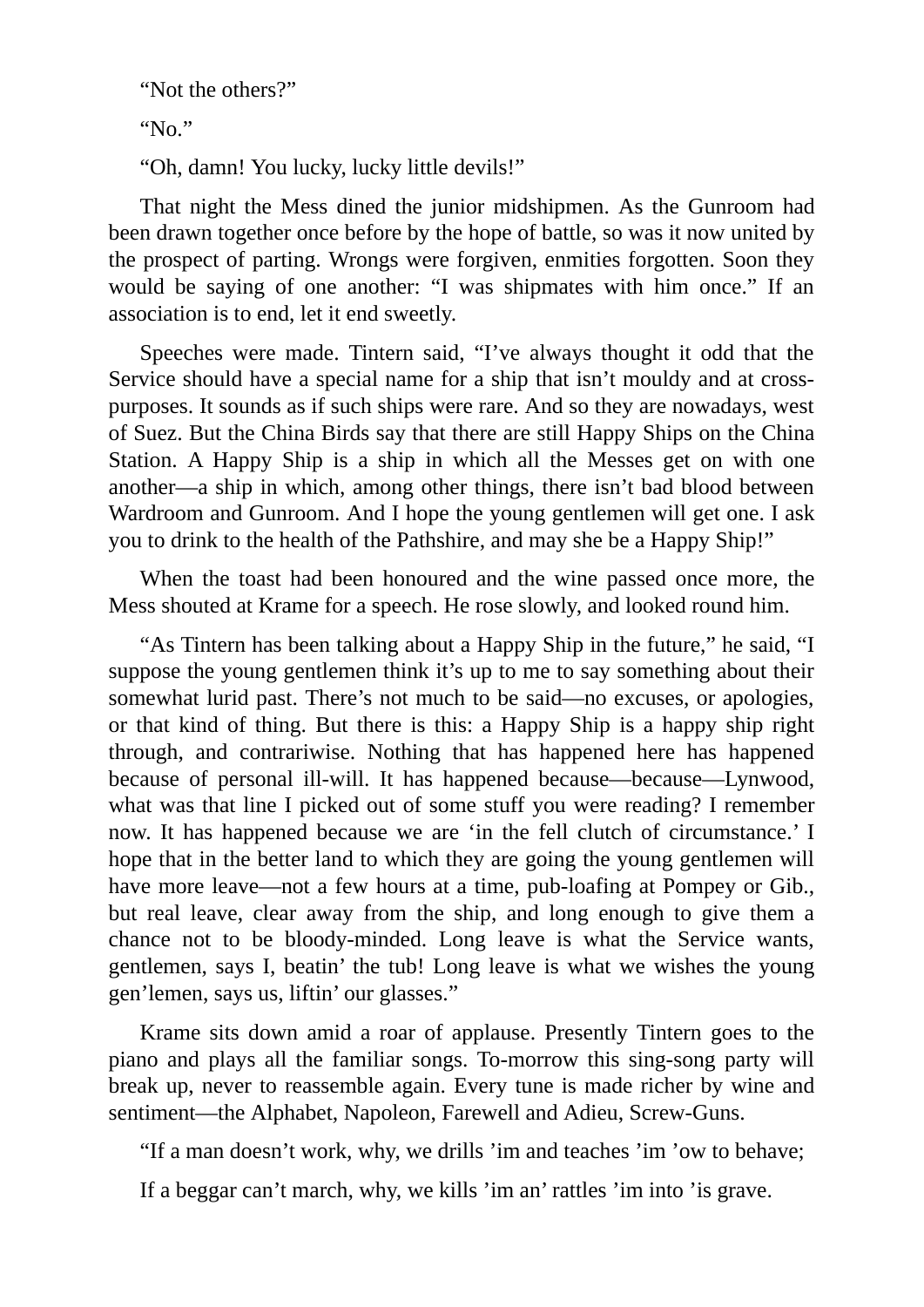You've got to stand up to our business an'spring without snatchin' or fuss.

D'you say that you sweat with the field-guns? By God, you must lather with us. 'Tss! 'Tss!

For you all love the screw-guns...."

Thus Mr. Kipling to the tune of the Eton Boating Song. And now a round of drinks, and song again—a song whose immortal words are unpublished, whose tunes are various, whose name is the Barrack-Gate.

"... Then the wily Gym. Instructor ...

Just outside the Barrack-Gate."

There follows a swift catalogue of the merits of a certain Princess whose home is in a few manuscripts of an Opera, rhymed wonderfully by the hand of a master, and sung to music by Sullivan. From this obscurity a swift return is made to the simplicity of The Wives, in which it is told how the Parson's wife, strangely clad, decorated her hat with the midshipmen's astronomical observations—

"And in one corner of her hat

She carried the Yearly Sights.

She carried the Yearly Sights, my boys,

And every one was there;

And in the other corner

Was the Book of Common Prayer."

The evening wears on. Mandalay is sung as a tribute to the East. The room is heavy with smoke. The yellow lamp-shades that swung to and fro on those nights of Evolution seem to be swinging now, though the ship does not roll. The ship seems to roll though the sea is calm. The past is receding. Voices are loud. The rosy flush of wine takes all the sadness from farewell....

The Gunroom is being closed. The group that was leaning over Tintern's shoulder has scattered. In the Chest Flat Ollenor's voice is heard repeating the last chorus, and at the piano Tintern, almost alone now, is singing to himself a song that is not a Gunroom song:

"Home is the sailor, home from sea,

And the hunter home from the hill."

# **CHAPTER VII**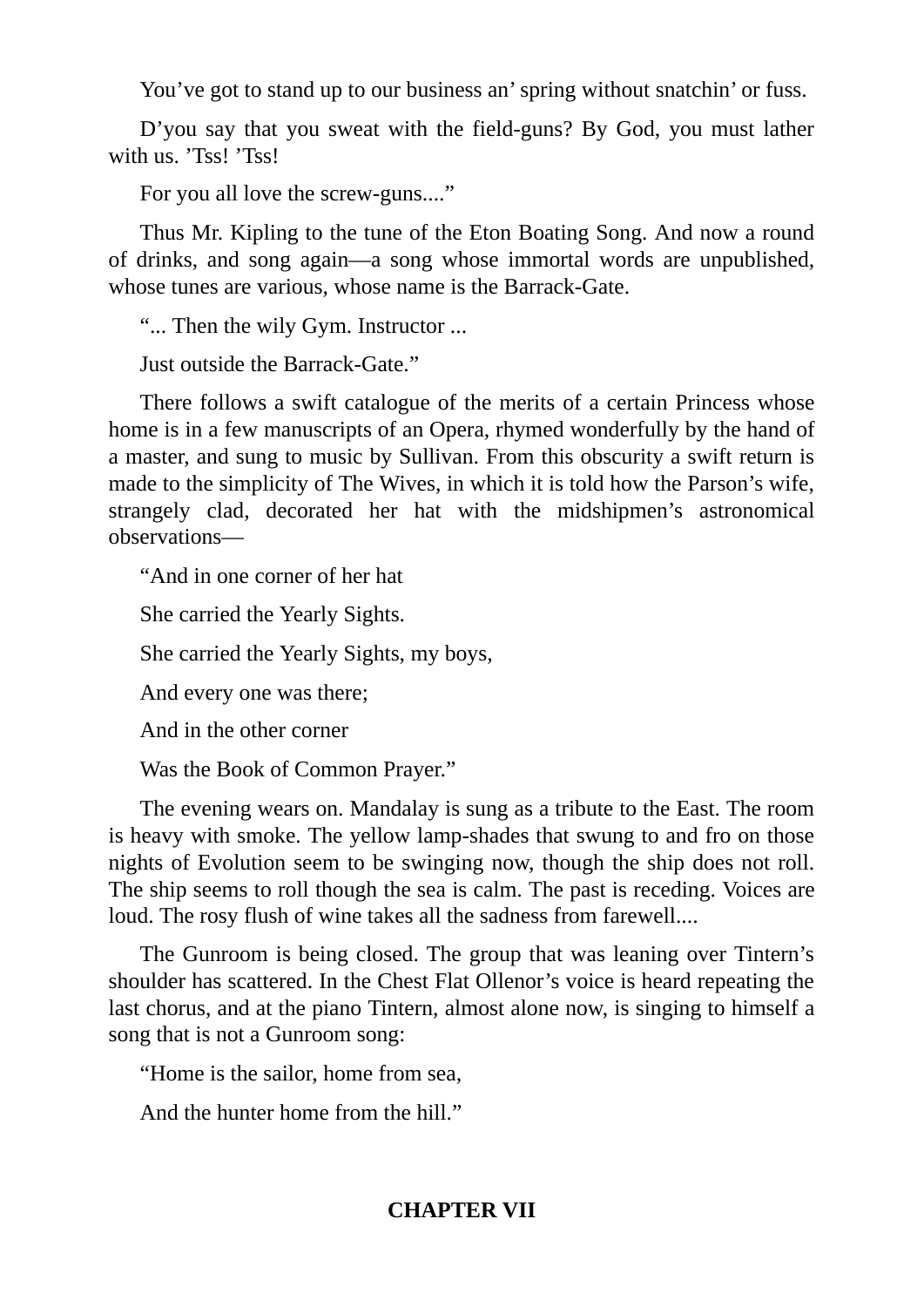#### **MARGARET**

I

During their passage to England, John and Hugh heard many golden legends of the East, but, apart from these, they had a reason of their own for looking eagerly towards the future. Mr. Alter had said that Mrs. Fane-Herbert and Margaret were going to China. This news, which, while he himself expected to remain west of the Straits, had promised Hugh nothing but that he would spend in strangers' houses what little leave he might obtain, now made his good fortune seem more fortunate. It meant that his own people would be often accessible to him. And into John's imaginings of the East Margaret persistently entered. Though his acquaintance with her was so short, he never thought of her as of a stranger. The very brevity of their contact made vivid his memory of her. Her personality appeared to him as a thing apart, strangely complete, and significant on account of its completeness and its independence of the rest of his life. The impression she had made upon him was an impression of contrast. His own existence was set about with a wall of steel. A door had opened for a moment, and he had seen her. When the door was closed, still he saw her, an occupant of another world, the citizenship of which was denied him. For all the interdicts he had laid upon himself in his attempt to settle down where Fate had cast him, he made from time to time dreamsorties into that other world, and on these occasions of secret adventure it was Margaret whom he encountered. But the country in which he found her was strange to him. He was conscious always of having overstepped his boundaries. To stray, even in dreams, beyond his steel wall was to expose himself to forces outside his experience, and now life seemed indefinably dangerous as it had never seemed before.

It is this sense of danger, experienced by all natures neither utterly animal nor merely trivial, that gives to love both its dignity and its finest colour. It is never more acute than in minds that have been isolated or confined, for to these the new world is new indeed. John was so much a stranger to the perilous country that as yet he did not call it by any name. In childhood his shy reserve had withheld him from close friendship. His mother had been an invalid—"too frail to be hugged"—and it was not until circumstances had placed her beyond his reach that her strength had in some measure returned to her. His nurse, unusually free from a mistress's supervision, had been too occupied with her own affairs to accept the devotion which John would have given so eagerly. He had no sister upon whom to expend his affection. For lack of outlet, emotion had accumulated within him until its force could no longer be resisted.

Margaret had seemed so inaccessible, by reason of her own position and of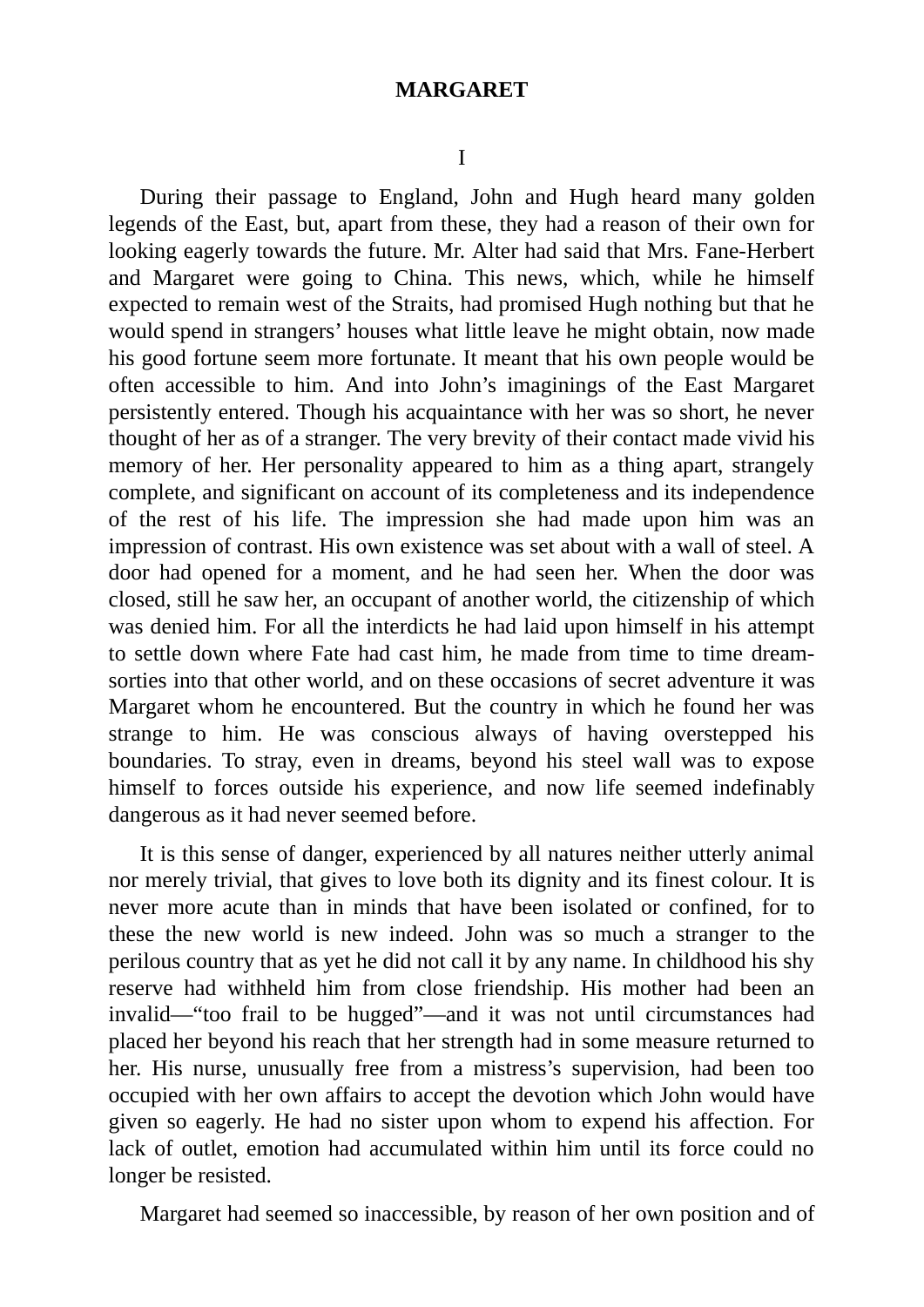the distances which must always divide him from her, that John had never regarded her as a prize he might hope to win. The thought of her was as a clear bugle awakening the finest legions of his mind—thoughts which had slept long, and, being aroused, were masters of the evil in him, masters of sorrow and loneliness and pain, as faith is master of us all while faith endures.

And now, though the difficulty of her position remained, the miles between them were to be swept away. For on the China Station ships remained long in one port, and leave was more generously given than elsewhere. John listened gladly to the tales that were told of Yokohama and Tokio, of Hong Kong and Shanghai, but repeated to himself, happy in the possession of his secret, "She will be there, and there will be no London to absorb her." It was almost incredible that the news which, when it was given, had seemed disastrous should have become the substance of his happiness.

Then doubt arose. The first letters Margaret wrote to Hugh on the subject had confirmed Mr. Alter's tale; both her father and mother had been in favour of her going. Then her tone had become less assured.

"I don't know whether I shall go to China after all," she wrote. "Father is discovering difficulties—or, rather, Mr. Ordith, who has been to China, is discovering them for him; and now he talks of taking mother with him, and leaving me in the charge of some aunt—I don't know which aunt."

And in a later letter:

"Father seems to have decided now that I am to stay in England. I am horribly disappointed. It may be the only chance I shall ever have of seeing the East—and the East is changing so fast. Mother is still on my side, I think, though she doesn't like to say very much. It is so difficult for her and for me to argue, because neither of us knows anything about China, and Mr. Ordith, who has been staying with us again, is full of facts and figures. I wonder why he is so much against my going? He is always pointing out difficulties. He has a mind like a blue-book, all tabulated and accurate. You can almost hear him saying, 'Section Two, Sub-section Four—so-and-so; Sub-section Five—soand-so.' What can an ordinary human being do in face of that? Of course, father is tremendously impressed. He says it is so refreshing to meet a young man with an orderly mind. There's no doubt that Mr. Ordith is clever, and very attractive—in a way. I dare say he is right about the Chinese horrors, but, even if he is, there's no need to tell the truth so often. But I still have hopes. Nothing is definite yet. Perhaps if I light enough of father's cigarettes and warm his Times for him every morning, he may relent. Or perhaps all the aunts will refuse to have me, if I get my word in first."

When these letters arrived Hugh paid little attention to them. He had made up his mind that his family was leaving England, and he refused to be deluded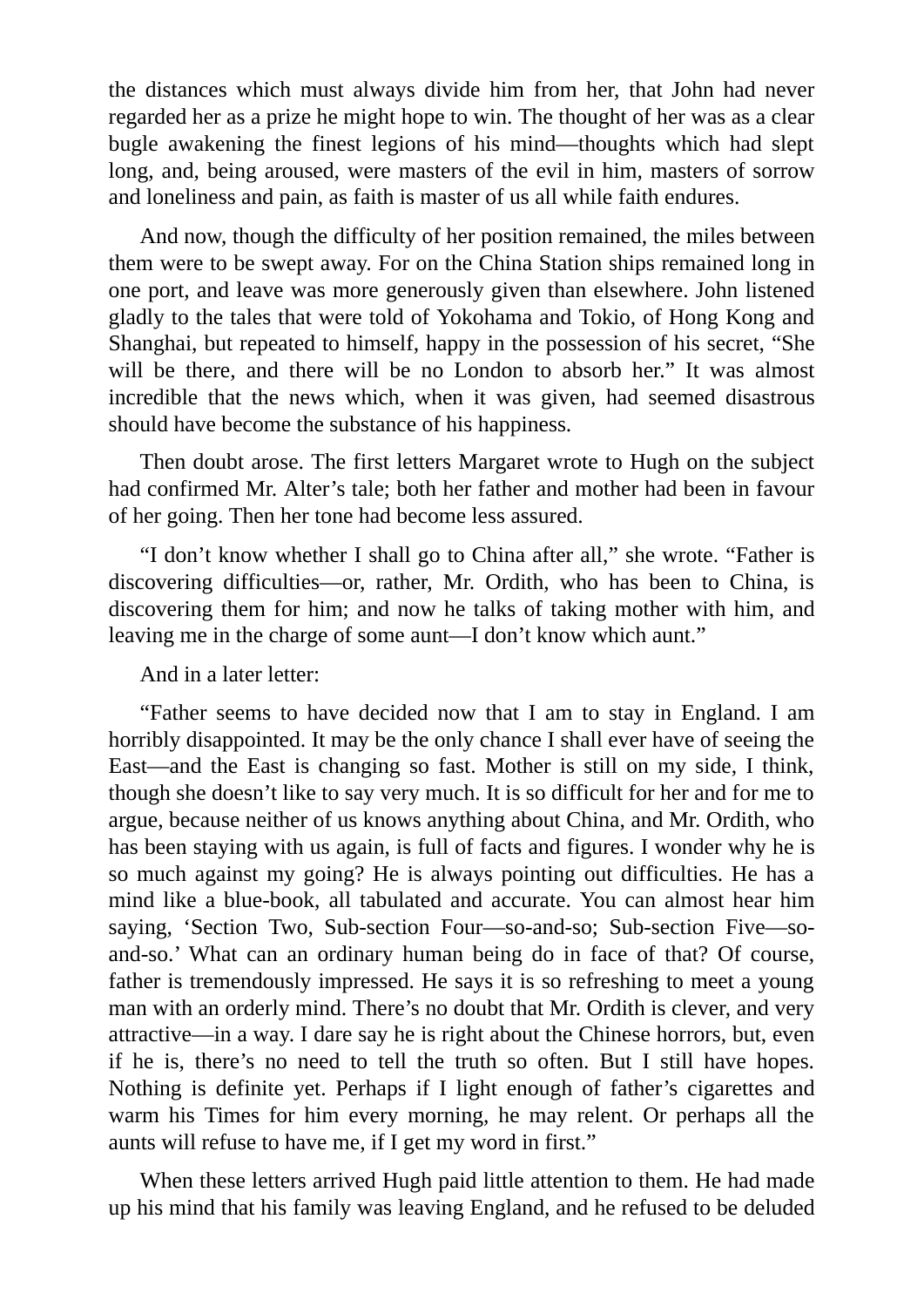by false hopes. But now, when his attitude towards the matter had been changed, he read over with real anxiety such of Margaret's letters as he had not destroyed.

"This fellow Ordith," he said to John, when the extracts had been read aloud, "seems likely to be an infernal nuisance. He is a Gunnery Lieut. R.N. a star-turn at Whaley, an inventor and that kind of thing. My father's firm, Ibble and Company, has a lot of Admiralty contracts. I suppose that's how they met."

"What has your sister said about it since?"

"I tore up the letters before we left the King Arthur. I kept these only by chance—mixed up with some books. But, so far as I can remember, she hasn't said anything—certainly nothing definite. And she hasn't mentioned Ordith, I'm sure. It's odd, isn't it?"

"I don't know."

"Do you think she has had a row with him?"

"No; but—— Anyway, we shan't know anything until we get home to England."

Hugh laughed. "I believe you are just as keen as I am that my—that my people should go to China."

John answered quickly: "You see, I am counting on your invitations to give me an excuse for leave."

II

After spending nearly a week at home, John came up to London on the first Friday of his leave. He was to stay with the Fane-Herberts, who were giving a dance on the following day, and before he returned to the country he and Hugh were to go together to Mr. Reeve's London branch and order the clothes they would need in China.

"I am afraid it is no good," Hugh told him. "It seems to be definitely fixed that Margaret is to remain in England."

But at dinner that night they were thrown once more into perplexity. Mr. Fane-Herbert was away in the North, and was not expected home until Saturday afternoon, when he would bring Mr. Ordith with him.

"I believe Mr. Ordith is a wonderful dancer," Mrs. Fane-Herbert said.

"From all accounts," Hugh replied, "he must be wonderful at everything."

"My dear Hugh, you speak as if you disliked him already, without ever having seen him."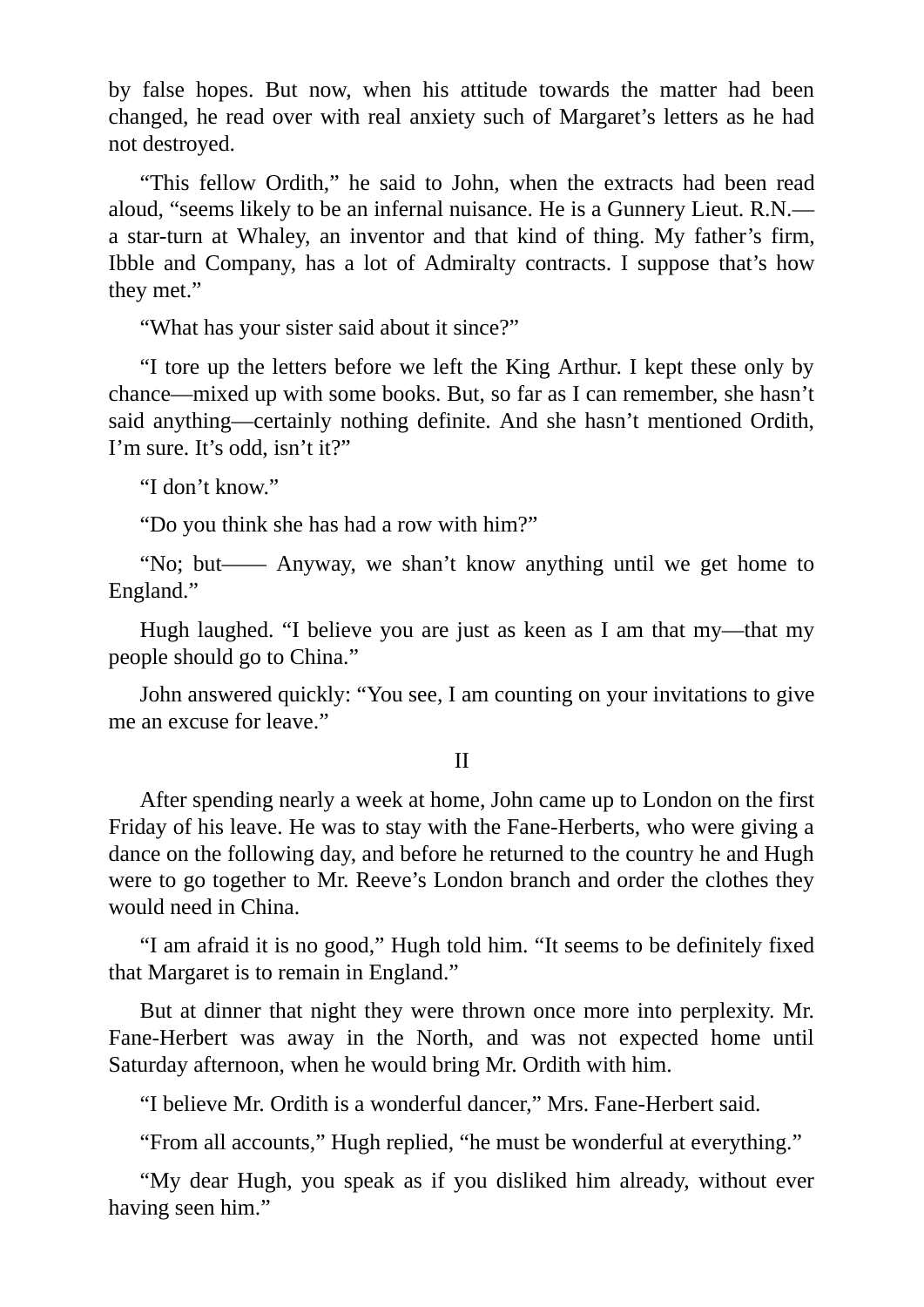"I don't dislike him, but I can't see what he has to do with our affairs."

"Our affairs?"

"Margaret's going to China. It was all fixed up before Ordith came on the scene."

Mrs. Fane-Herbert smiled. This was a chance better than she had hoped for. "Now," she said, "shall I show you how wrong you are? I had a letter from father this afternoon, and, so far as I can judge, for he is not at all definite, he has been thinking it all over, and has come to the conclusion——"

"That I am to go after all, mother?" Margaret interrupted. "Do say I am to go!"

"Well, dear, I don't want you to be disappointed again, but I must say that father seems to incline more towards taking you.... So you see, Hugh, how little Mr. Ordith had to do with the matter. It is very foolish to make rash judgments."

"But why has father changed his mind?"

"It doesn't matter why," said Margaret. "The point is that he has changed it."

Hugh shrugged his shoulders. "It beats me, I confess."

His mother allowed Hugh's suspicion to fade into silence. To have attempted to remove it would have been to emphasize it, and this she wished to avoid. Her husband's letter had given her two pieces of information, the last of which explained the first. "I think," he had written, "that, after all, Margaret had better come with us when we leave England. Edith might not wish to be burdened with her. I know you would like to have her with you, and that she herself is anxious to come. There are many obstacles, but, if you have really set your heart on taking her, none that I am not prepared to overcome if I can. We will talk it over when I reach home." Mrs. Fane-Herbert, when she read this, was as astonished as Hugh had been when he heard of it; but at the end of the letter, separated from her husband's decision by more pages than he usually troubled to write to her, was a brief announcement which made all clear: "Ordith has been appointed to the Pathshire as an additional Gunnery Lieutenant. Isn't it a strange coincidence in connection with Hugh?" To Mrs. Fane-Herbert it was an illumination uncomfortably brilliant.

She established at once the connection between her husband's change of mind and Mr. Ordith's change of plan. But would Margaret establish it? If possible, that must be prevented. Mrs. Fane-Herbert was tempted to say nothing of the contents of her letter, to leave her husband to make the best of it on his return. But his best, in this instance, would, she knew, be bad indeed.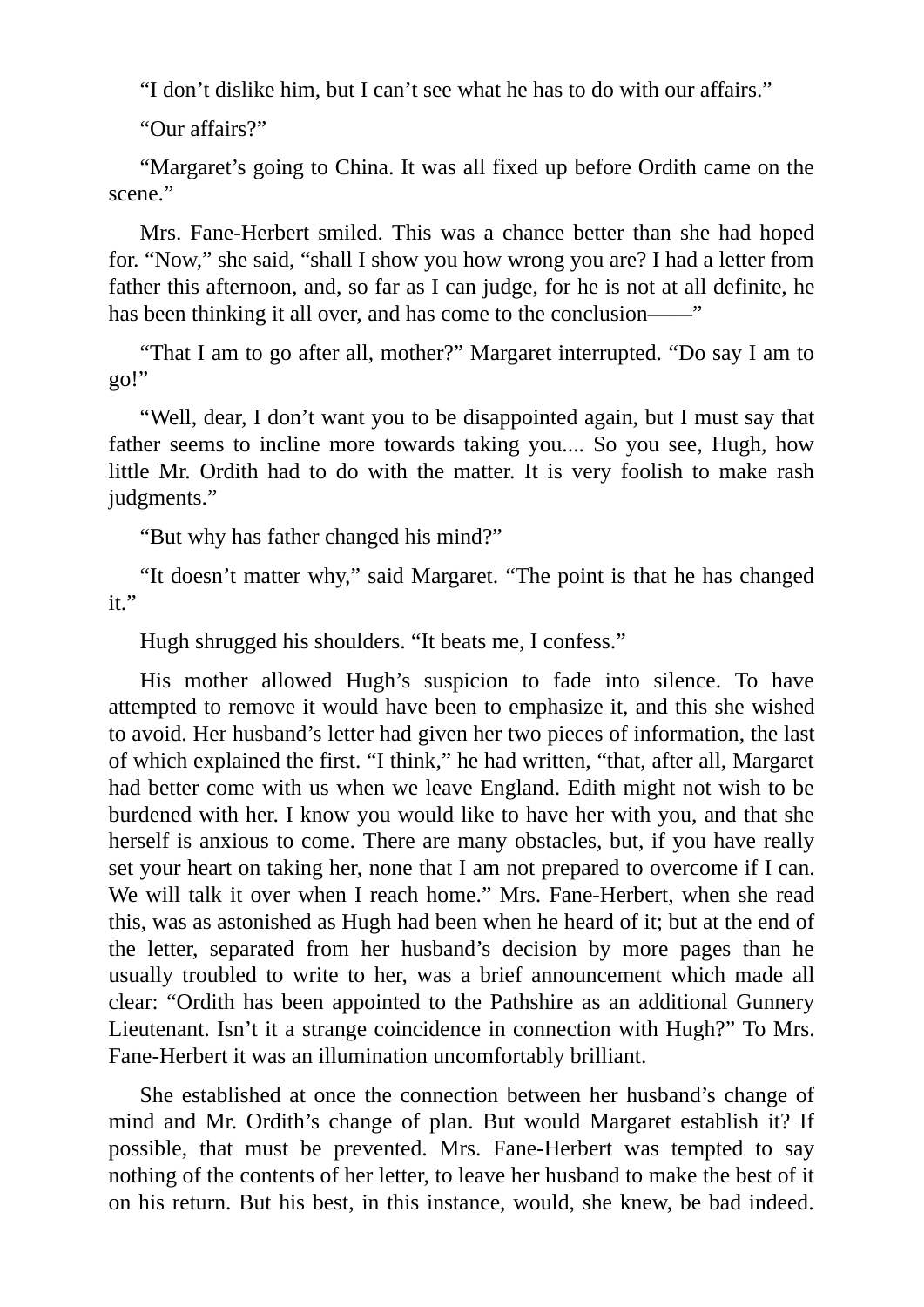He thought of Margaret as of a child without perception. He would not trouble to deceive her.

Mrs. Fane-Herbert realized that she herself must give these two pieces of information to Margaret in such a manner as might prevent their being connected with each other. The responsibility and the chance of failure made her nervous and troubled. Dinner was to be an ordeal. She wished that her husband was not so successful a man—at any rate, that success had not blinded him to so many things she would have liked him to see and value. She wished that Mr. Ordith had not so much ability and charm; that she could bring herself to dislike him frankly, and so to form a clear policy with regard to him. He might make an admirable husband. She did not think so. But what was there against him? Nothing but her instinct and Mr. Alter's saying that the young man had a systematized soul. Her husband wanted him in Ibble and Company. She had seen, scribbled on a blotting-pad in the writing that, years ago, had filled her love-letters, the words "Ibble and Ordith—Ordith and Ibble," as if the amalgamation was already accomplished and a dispute about the nomenclature had begun. Mr. Ordith would leave the Service and succeed his father, Sir George Ordith, as head of Ordith and Co. The plan was cut and dried, as were all Mr. Fane-Herbert's plans. But she hated the whole project. Even if the result were excellent, she hated this involving of Margaret in the affairs of Ibble and Co., for Ibble and Co. had already robbed her husband of the qualities she had loved best in him. She disliked it the more because her husband had never dared speak openly of it, and because she had never dared mention it to him. She knew how he would answer. Was he trying to force the girl? Absurd! He was trying to give a fair chance to a young man whom he liked—surely a reasonable and proper course? Oh yes, reasonable and proper! Mrs. Fane-Herbert thought helplessly. But wrong, she felt—wrong in motive and bad in effect. If it were not wrong, why did it already compel her to fence with her own children?

Hugh had helped her at the beginning of dinner. The first piece of information had been naturally given, she thought. Now for the second, which was the test. She led the conversation into new channels, and talked much and well—just as Mr. Fane-Herbert had written those intermediate pages in his letter. But too long a delay would draw attention to itself. Margaret would wonder why she had put off speaking of Mr. Ordith. When should she speak?

She waited until dinner was ended. Then she paused in the open doorway.

"Oh, and Hugh, father said in his letter something of Mr. Ordith's being appointed as additional Gunnery Lieutenant to the Pathshire. Isn't that an odd chance?"

"Ordith, too, going to China?"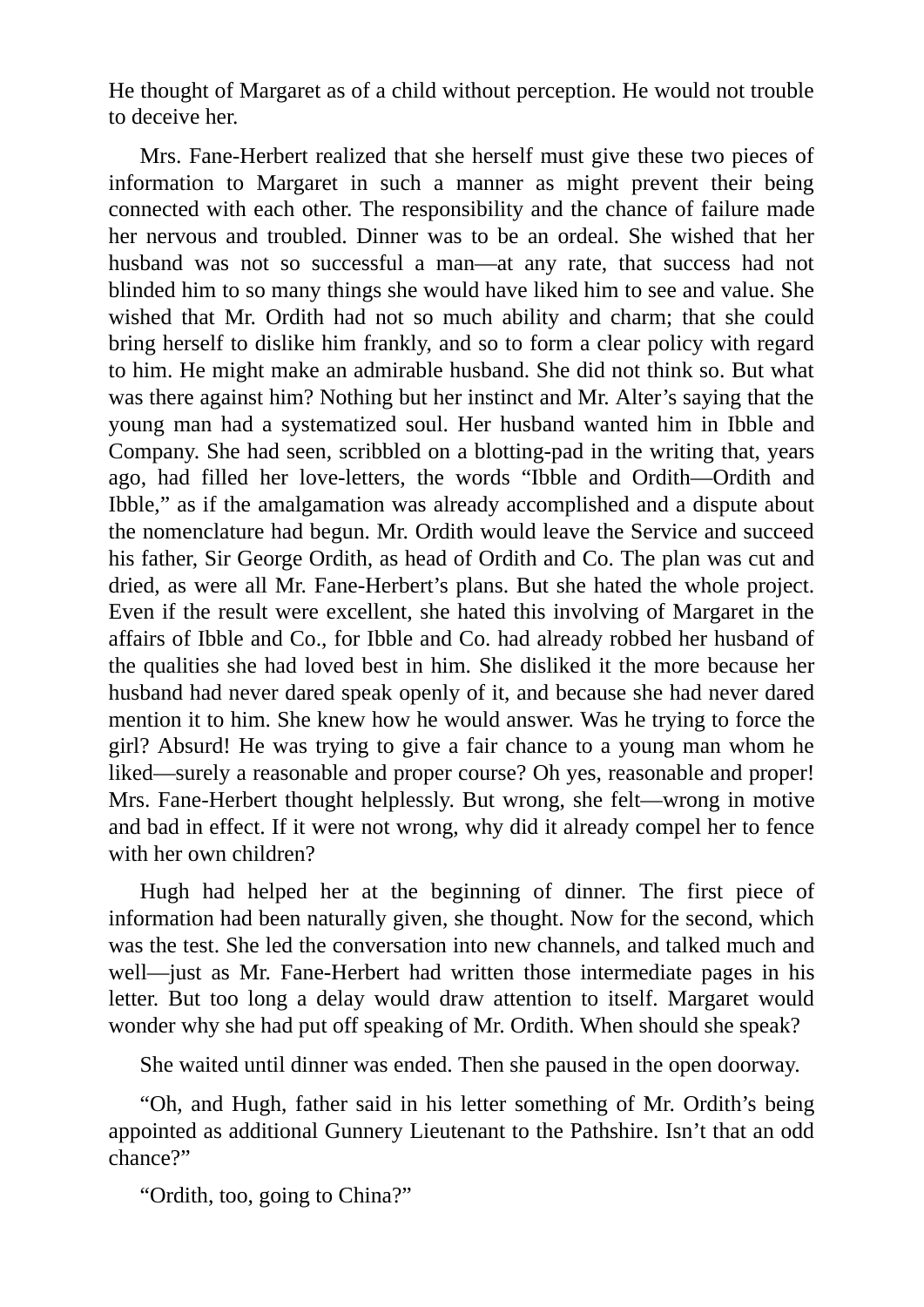"I suppose so."

Mrs. Fane-Herbert made her way towards the drawing-room. She knew Margaret was watching her. Why, oh why, had Hugh said, "Ordith too?" Or was it her imagination and not his voice that had so laid the emphasis? She did not look round to search Margaret's face, though her desire to do so was almost too strong for her. In a moment Margaret would speak, and her tone, even more clearly than her words, would indicate how much she had guessed.

But as they entered the drawing-room Margaret said: "If I am to go East, mother, I shall want dozens of new frocks, shan't I?"

And Mrs. Fane-Herbert was left without enlightenment.

III

Mr. George Ordith, later a baronet, and head of the great armament firm honoured by the serious jealousy of Ibble and Co., had trained his son Nicholas with extraordinary care and consistency. He had been terrified lest Nick, who was to inherit all that a life's toil had accumulated, should value it little and dissipate it rashly. Therefore, almost as soon as Nick's fingers were able to close about the coin, a penny had been thrust into his palm, and, when he had held it a little while, been taken from him and dropped loudly into a money-box bearing his name. Nick enjoyed the tinkle, and crowed in accompaniment. The process was repeated every Saturday morning, until at last, because he was never allowed to play with them, Nick came to have a respect for pence. The money-box was cleared annually, its contents supplemented by a sovereign, which was George Ordith's Christmas gift to his baby (for it was left to womenfolk to present what were described as "baubles and gewgaws"), and the whole was added to Nick's deposit in the Post Office Savings Bank. By the time he was out of dresses he was a capitalist. Only Mrs. Ordith's earnest entreaties saved her son from being taught to read from the financial columns of the newspapers. At school, Stocks and Shares were to Nick an exciting reality, and, at the age of fifteen, he withdrew from the Post Office all his money except half a crown, gave it to his father in return for a cheque drawn in favour of the parental broker, and instructed this gentleman to purchase on his behalf certain Meat Shares in the Argentine.

From this it must not be deduced either that George Ordith was a miser or that he wished his son to become one. He said a thousand times that money was not everything; that it could not purchase happiness; that, though it was a blessing to wise men, it was a curse to fools. And Nick said, "Yes, father," and asked, as other children might ask for a coveted toy, when he might have some of those coupons that were cut off with scissors. George Ordith had acted upon a theory that the sons of hard-working, careful men are often wasters. He had wished to nip in the bud any natural tendency in Nick to become a waster. And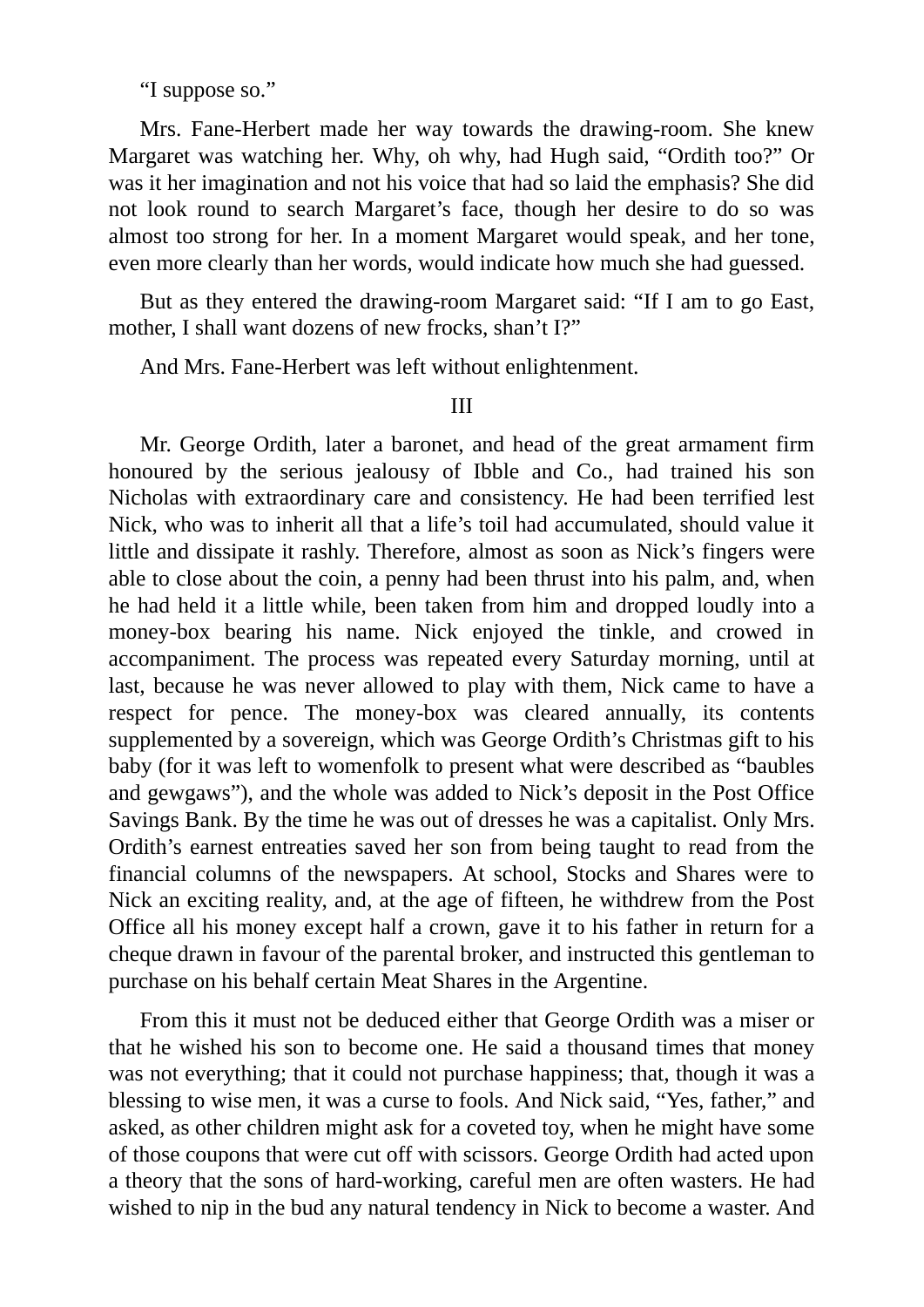he erred in this, that Nick had been so made that waste would in any case have been repugnant to him. If George had not provided a money-box, Nick would have been impelled by instinct to manufacture one out of the first empty tobacco-tin whose lid he could pierce. If George had not built up the firm of Ordith, Nick would probably have established it.

Thus had nature and training, instead of counteracting each other's effects, as Sir George Ordith had intended, been allies in the production of the young Gunnery Lieutenant in whom Mr. Fane-Herbert found so much to admire. He had taken firsts in every examination in which it had been possible for him to take firsts; he had created a reputation for himself at Whale Island; he had played cricket and Rugby football for the Navy; he had smiled and danced himself into the favour of innumerable hostesses; he had a nice taste in wines, a beautiful touch in billiards, a safe seat on any horse, and an inexhaustible supply of words, which flowed like oil from his lips. He was tall, dark, and technically handsome. Moreover, he had a level head—a head so level that business men, while they admired him, looked back sometimes to the days of their own youth, and reflected that, after all, young Ordith must be missing a great deal. They would have liked an opportunity to raise their eyebrows now and then, and to say, "Ah well, boys will be boys!"

But Nick never gave them a chance. He condescended so far as to appear gallant and rash in the presence of women who he thought would like that kind of thing; but in the presence of men from whom something might be expected he gave no judgment which was not a considered judgment, offered no opinion without quoting his authority for the facts upon which it was based, relapsed into thoughtful silence when he had no opinion to offer, and added little by little to his reputation for soundness.

In a book to which he made frequent reference he wrote down such details concerning his friends' habits and tastes as might aid him in his dealings with them. A glance into this volume reveals much of the writer.

"Fane-Herbert, Walter.—Proud of cellar. Always offers to pay for things don't let him. Likes to be taken aside from large company as if conversation private and important. Sharp business man—try no tricks. Wants me in Ibble's —obviously with view to amalgamation. Be dense about this. Probably fond of daughter when it comes to the pinch. Personalty (authority, K.S.K.), over 700 thou. One son in addition to daughter. Pleased with his feet—ask size of boots occasionally. Eton best school in the world. Expectancy of life, 15 yrs.

"Fane-Herbert, Mrs.—Avoid cynicism. Ask her advice often. Points for flattery: upbringing of children; fineness of bed and table linen; acquaintance with Parnell—touch this carefully; Irish descent, rather remote. Keep off subject of husband's success. Keep business in the background. Money not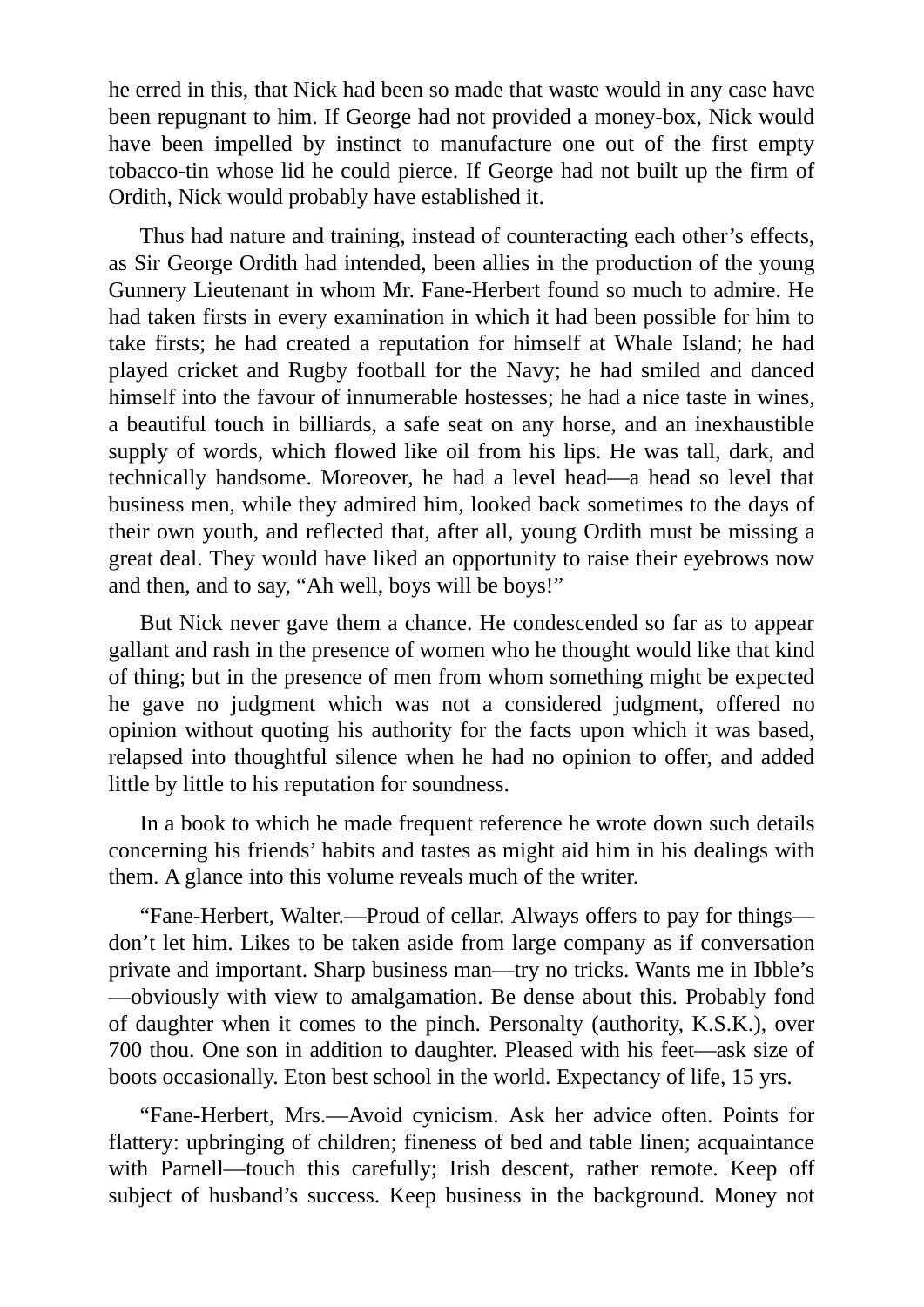mentioned—except in connection charitable purposes. Acute woman. Guesses about Ibble and Ordith, and about daughter. Private income probably small. Ought to die well first.

"Fane-Herbert, Margaret.—Exceptional, requiring exceptional treatment. Flattery must be restrained and veiled. Probable points for flattery: shape of fingers; piano; knowledge of books; power to see through pretences. Certain points for flattery: imperviousness to it—and ability to keep secret. Necessary to cultivate literary conversation. (Literature Primers, Edited by J. H. Green, and English Lit. by Stopford Brooke, Macmillan and Co.; for contemporary lit. try Bookman—? something more advanced.) Be careful not to split infinitives; also use singular after none—e.g., 'none of them is....' Introduce ideals into all talk of the future. Might talk of improving the conditions of Ordith's workpeople, and thus establish secret between her and me—but make quite sure bunkum of that kind doesn't spread and make things awkward at Ordith's. Probably make good hostess. Not extravagant, but might develop philanthropic tendencies. To me very attractive: keep this clear in mind, as it may be dangerous. Don't touch her too much; guard eyes. Go slow. Impulsiveness would probably be effective, but I am not good at this, so better act judiciously."

Nick Ordith clearly perceived his own weakness. He wished that Margaret, the girl, were less important to him, and that he could regard her as no more than a link with Ibble's and a beneficiary under her father's will. This amalgamation was to be a big affair, and he would have preferred to approach it with a cool head—with a head, that is, not inflamed by any passion that disputed his customarily perfect control. But, though you bind the Devil hand and foot, he will lash you with his tail. All Nick's care to restrict every tendency in him that might interfere with his material success could not prevent him from losing command a little in Margaret's presence, and he knew that some day, at a moment when he least expected it, that command might break down altogether. He thrilled at her touch; he thought of her at night when he ought to have been thinking of fire-control instruments. And he knew he stood in danger of revealing all this. Women, a few women, had so twisted him before. He had no confidence in his ability to handle Margaret as if she were built of the cool ivory of a chess-piece. She was young—ten years his junior, and she was unspoiled. Youth and the unspoiled had for him an attraction more powerful than his will. There might come a time when he would lose the game as a result of his reluctance to sacrifice his Queen. Certainly she would exercise an undue influence upon his strategy.

He determined to dance with her that Saturday night as often as he dared neglect more urgent business, and at dinner primed himself for brilliance. Mr. Hartfeld of the Foreign Office and Mr. Street of the Admiralty were present,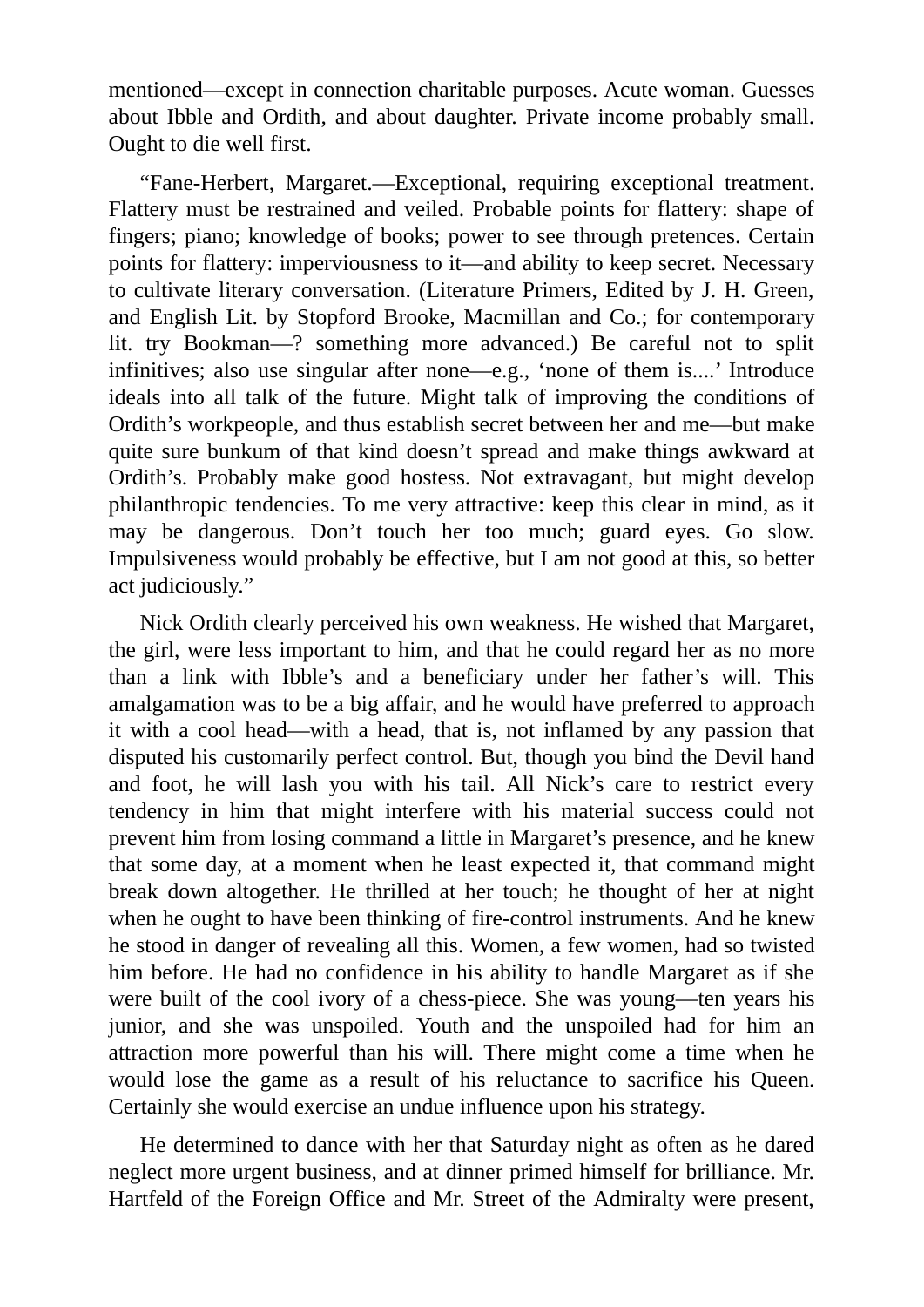and treated him with more deference than the ordinary naval officer has a right to expect from Government Departments. Mr. Fane-Herbert established himself with his back to the smoking-room fire when dinner was over, smiling at Street, Hartfeld, and Ordith, and glaring at Hugh until he suggested that he and John should go and play billiards. At last the four great men were left alone to discuss the prospects of the Empire overseas.

The detail of their conversation is not for the ears of the less fortunate who hold no stock in armament firms, but the spirit of it may be revealed in its conclusion.

"Of course," said Mr. Fane-Herbert, "it is understood that we shall act with the greatest reserve. Ordith's presence out there will appear accidental—or at any rate, whatever they may think, no one will dare to say that it is otherwise. He will be my friend and personal adviser—in no way personally interested."

"The Foreign Office has nothing to do with it," said Hartfeld.

"Nor the Admiralty," Street echoed.

Street flicked the ash from his cigarette. "It is of the utmost importance that we should be committed to nothing."

"But we can rely upon your support?"

Hartfeld nodded. "Speaking for myself alone; I can't answer for others."

"Isn't that a little nebulous?" Ordith asked.

"We can do no more than promise to do our utmost," said Street, in the pained voice of one whose offer of his life's blood has been scorned.

"We shall be grateful," said Ordith.

"Most grateful," Mr. Fane-Herbert added solemnly. He knew how foolish it was to ruffle officials. "Another brandy, Street? A cigar?"

"But, apart from the question of gratitude and the gentlemanly preamble," Ordith continued, "let's see exactly how we stand. As I see it——"

"My dear fellow," Hartfeld exclaimed, flourishing a delicate hand, "why this passion for black and white? Everything depends upon the fluctuations of circumstance——"

"Lord help us! Why not say of 'Change'?"

Mr. Fane-Herbert gave him a glance which advised that, since these were not business men, they should not be treated as such. They must be allowed to talk if they wanted to. "You were saying, Hartfeld—the fluctuations of circumstance?"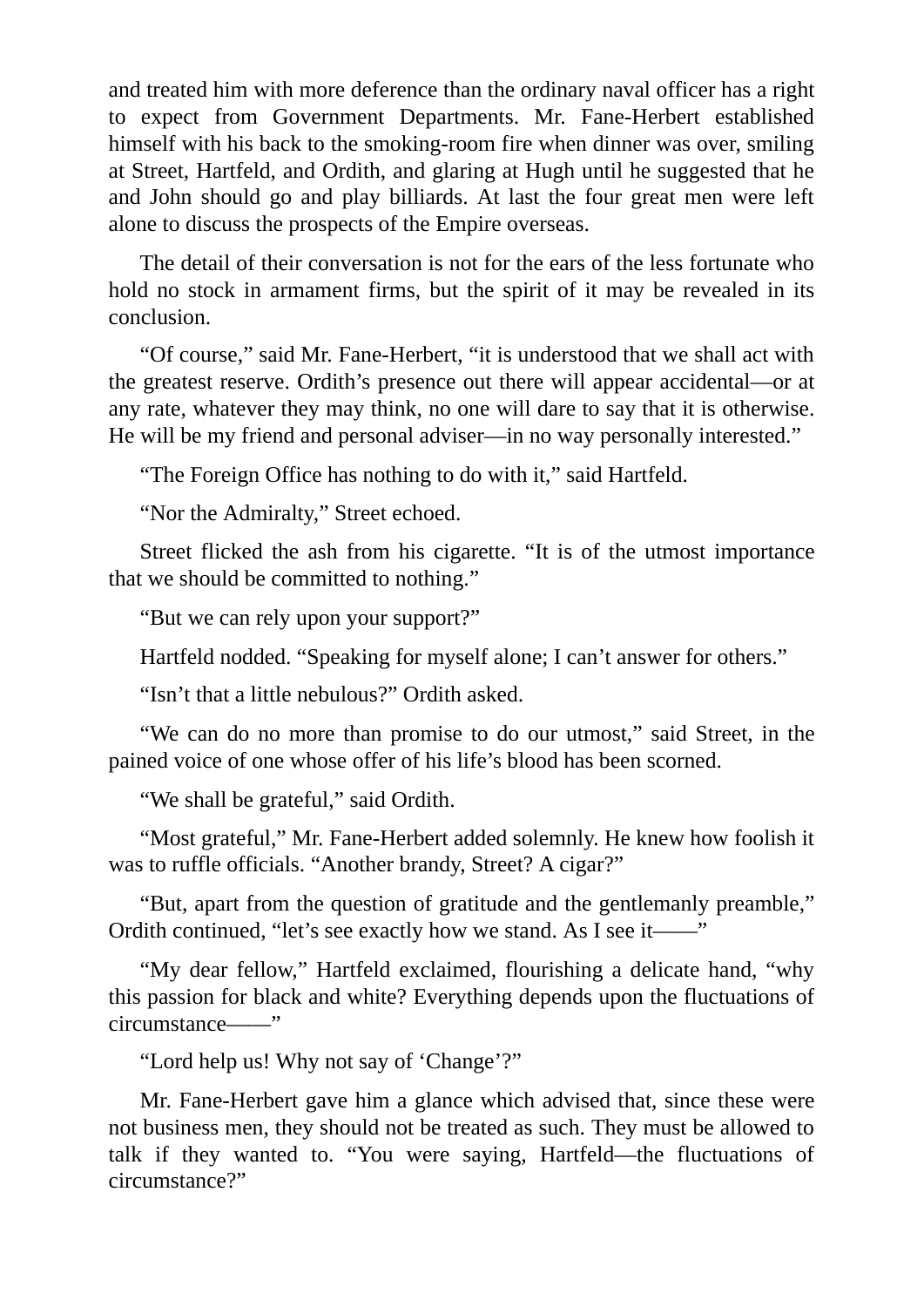"Upon the fluctuations of circumstance and the—er—signs of the times. Definite commitments in affairs of this kind are always dangerous, and are only to be obtained at the price of elasticity."

"In other words," said Street, "we want to give you the freest possible hand."

Three of them nodded wisely. Ordith's fingers moved lightly on the arms of his chair. He had not wanted these people brought into it. "They can't help," he had said. But Mr. Fane-Herbert had taken him by the shoulder; "No, they can't help—granted. But they can hinder. Look on their talk as the price you pay for a retainer, see?"

"Then what it comes to," Ordith said, "is that you are concerned in these contracts that we hope to obtain simply from the point of view of the national interest, eh?" So far as he knew the question was meaningless, but he felt that it would please them.

"Exactly," they answered together.

"And you afford facilities?—a diplomatic phrase, surely?"

"Every facility."

Mr. Fane-Herbert's approving eye was upon him. "Then success ought to be assured so long as there are no competitors." That was the point.

"Competitors?" said Hartfeld. "We can't answer for foreign competition."

"No; I was thinking of competition from home. Ibble's is not the only firm in the British Isles."

"By no means," said Street gracefully.

"Oh, I can answer for Ordith's; we have arranged that. There are others."

"I'm afraid we couldn't possibly interfere with legitimate commercial competition."

"No one would ask it of you. But your attitude towards us will be at least benevolent?" Ordith said.

"Certainly," Hartfeld answered.

"Good."

"It will be a brilliant success!" Street exclaimed.

"Success," said Ordith, "depends less upon genius than upon an adequate appreciation of the platitudes."

This faith, so authoritatively expressed by a successful young man, was put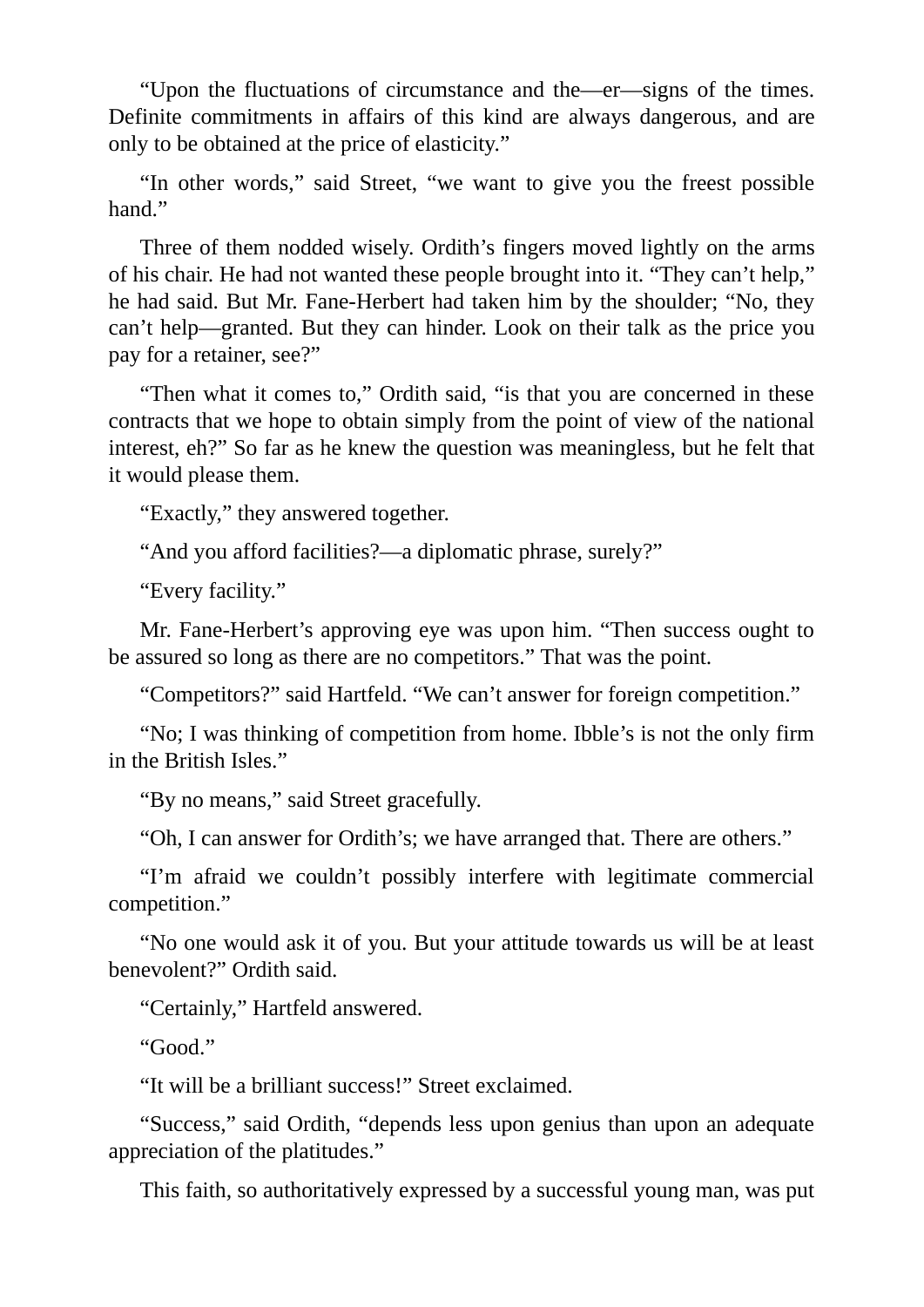to the test soon after the dance had begun. He saw Margaret dancing with John —her eyes shining with happiness in a manner that might have caused another lover a little uneasiness. But Ordith did not for a moment feel insecure. He could see that John had gained ground, that the first ramparts of reserve had been overpassed; but he had no fear. "Unlike poles attract," he repeated, choosing his platitude, and confident of his power to carry attack upon that line to a successful issue. So, before seeking out the important lady he had seen among the crowd and had chosen for his immediate favour, he stood gazing at Margaret's neck and shoulders and admiring her movement with the eye of an anatomist.

He did not know that John had advanced farther than the first ramparts. In the morning, when he and Hugh had gone together to buy their China equipment, Margaret had come to offer feminine advice on materials. She had watched them turning over shirts, and hesitating, and retracting decisions in the manner of men at the counter. Women and their shopping? Oh, but men were infinitely worse! They had so small a field of choice, and yet they got lost in it. She laughed at this and a thousand trifles, and laughter is the truest ranging-arrow in love's quiver. London, too, with its bright sun and sky, and the cool wind that stirred up the sweet scent of her furs, had conspired to bring them together. Hugh joined the conspiracy by accepting an invitation to lunch with an old friend whom he met in Mr. Reeve's shop. John and Margaret came home by way of Marble Arch and a diagonal cut through the Park. The dying winter was old and weak—so weak that he could not gather up and hide away in his dark box the coins of gold scattered beneath the trees by the sunshine or the strands woven among the grasses. And, as they went, they talked of all the things on earth they held most dear—their nurseries and old toys, terra-cotta flower-pots, the summer sound of lawns being mown, firelight in mirrors, books, the silky touch of dogs' ears—each as the centre of some tale which seemed peculiar to their own autobiographies, though, at that moment, it was being remembered afresh, in one form or another, by every young creature and every old one, too, who wasn't too stupid to value such things—from Kensington Palace to the western pavement of Park Lane.

John and Margaret, like all the other young creatures, had no idea of this. They felt as if they were telling each other secrets—which is the best known of love's tricks. In truth, they were but beginning to discover the secrets of themselves, and had not yet had time to become so confused as the rest of us in life's attempt to draw a boundary between the soul and the body. Dust to dust, ashes to ashes! There was no dust, there were no ashes, their hearts argued; therefore all—her lips and the colour the wind had whipped into her cheeks, his frank eyes, and brown, fine-cut hands—all must have something of the soul in them. What reason had they to doubt? They were not afraid, and fear goes hand in hand with the Devil. Their happiness was of the clean kind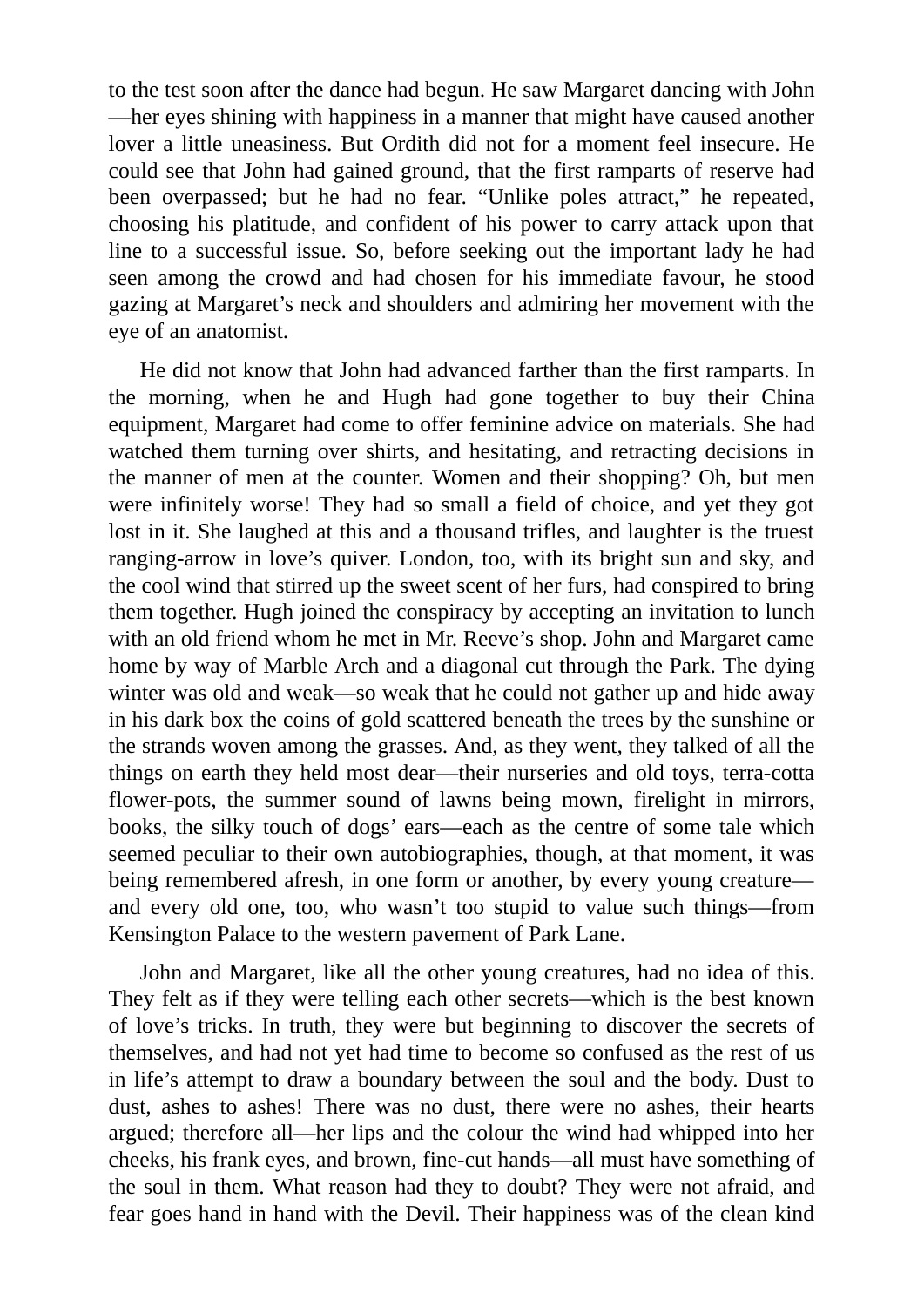they would have liked to sing about to all the world.

So it happened that they danced together that evening with all the memories of daylight and keen air to lend magic to the flowers and the sparkling lamps and the murmur of stringed instruments.

"I love the little pointed shadows under everybody's feet," she said, "and the vague pools of light in the polished floor. It's better than fairies on the village green."

"That's not an absolute opinion," he answered, laughing. "Shouldn't we be on the side of the fairies if we were dancing on green grass now?"

To him it mattered only that they were dancing together, and her silence acquiesced in his mood.

"There's any number of people," he exclaimed, "who are wishing the music would stop. It's strange to think of other people being tired and bored."

"Perhaps this isn't the music they care for."

"The old people?"

"Yes; probably they remember other tunes. Shall I ask the orchestra to play something that was heard all over London thirty—forty—fifty years ago? Shall I?"

They are for ever asking each other questions.

"Do you think anyone would dance to it?"

"I don't know. Would we dance to this—fifty years on?"

He brushed aside the unimaginable future. At this moment she was his, her voice speaking close to him, the curve of her cheek and forehead clear beneath his eyes. He imagined suddenly that he would remember this instant, that his future would be full of it; and it took to itself already some of the glamour of history.

"Oh," said she, "there's Mr. Ordith watching us!"

The charm was lifted. He could not endure that another should peer over his shoulder into the history-book of fancy, or that a stranger's eye should witness the building of this magic temple in which the moment was to be preserved against the assaults of all time. Soon the music faded into silence. A few feet slid on, and then stopped. The room filled with human voices.

"That's the end," she said softly, and he did not find the remark unnecessary. They sat down somewhere and talked little, each aware of anticlimax. John was almost glad when Ordith, graceful and self-confident, came up and took her away.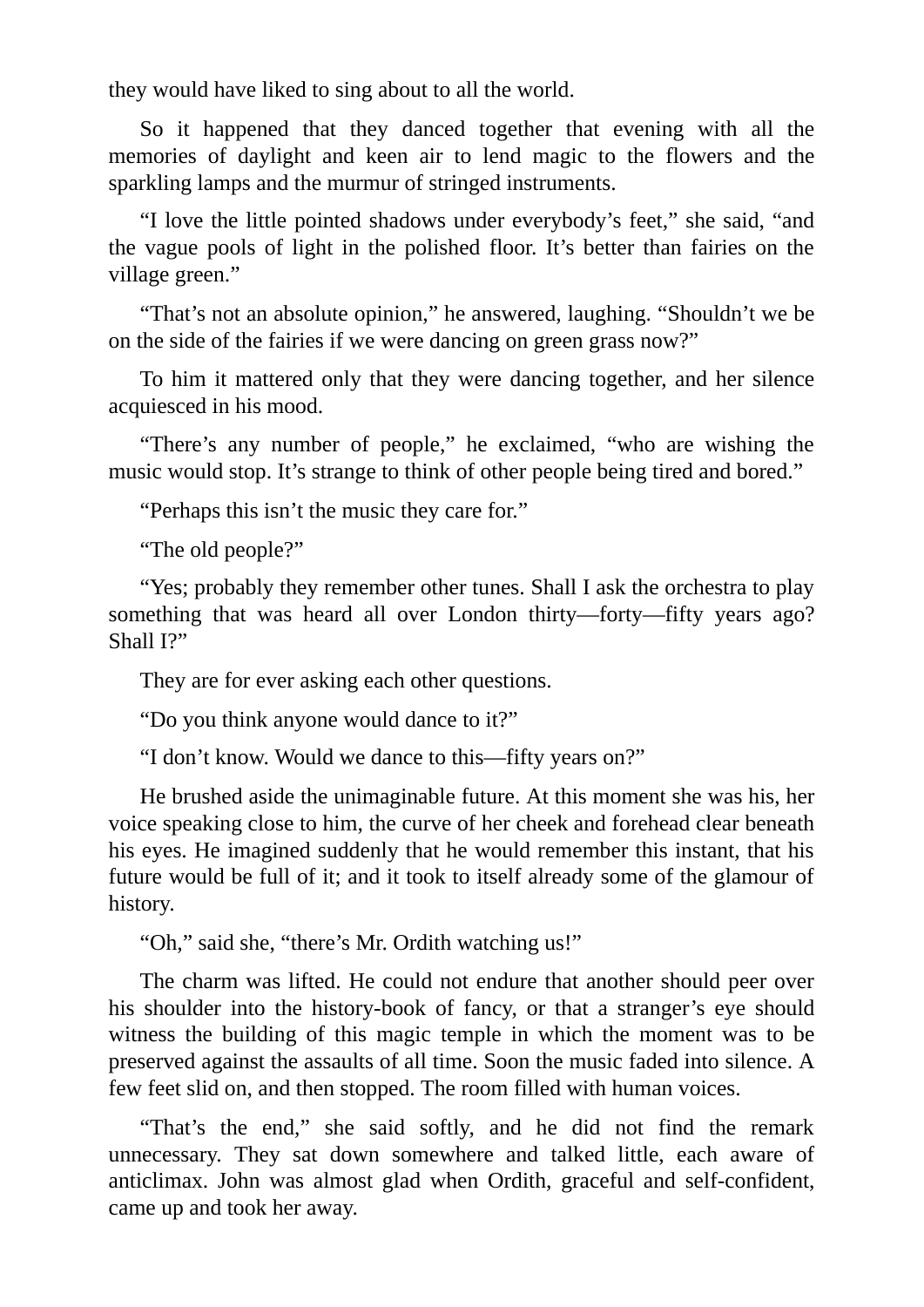Perhaps her own emotion was communicated to Ordith; perhaps he, perceiving it in her, realizing—as she did not—from what source it flowed, and trying to take advantage of it, was himself entrapped. He pursued a policy of what he described to himself as "talking big"; he played upon an imagination already excited.

"I can't bear to leave London," he said. "And you are actually eager to go! Life centres here. The people in this room have their fingers on the pulse of the world."

"The politicians?"

He smiled over her shoulder. "Yes. I know it is a middle-class fashion to despise them. I can't despise men with power and knowledge. And not the politicians only. Everybody is here—the artists who matter, the thinkers who are in touch. And at this moment, a crisis in the history of the world, I am to go away."

He made it sound a tragedy.

He knew that to Twenty Years the present is always the opportunity of mankind—and an unpromising Twenty Years it would be if it thought otherwise. He knew, too—for his shrewdness went deeper than the surface that Twenty Years has an understanding of many truths that Disappointment, not Philosophy, describes subsequently as illusions. But, so far as his immediate purpose was concerned, it mattered nothing whether the ideas that dominated Margaret were illusory or not. Only the fact of their domination was of importance to him, for they were to be a means to his own dominion. He spun a web of dreams that he might entangle her in it. His voice, which he could tune to the very ring of sincerity, told her how the future was to be glorious. There was to be battle against all the powers of evil—a new political outlook, new relations between state and state, and between governors and governed. That was the mission of their generation.

"We must grip the essentials," he said. "We must permit no compromise. And, above all, we mustn't lose ourselves in mere talk—we must act temperately, and according to a clearly-conceived plan.... And women!" he exclaimed. "What a tremendous chance! Your influence is growing every day; soon it will be direct as well as indirect. And then the best of you will not be content to manipulate the party strings at dinner-tables. You will be cutting them where they are obstructive. You will come with free hands—no stale tradition—no fear of precedent—no corruption of ideals."

He felt proud when he had delivered himself of this. It would win him laurels, he thought, among the forward young men, with their pamphlets and loose collars, their carpet-slippers and their political ikons. And Margaret was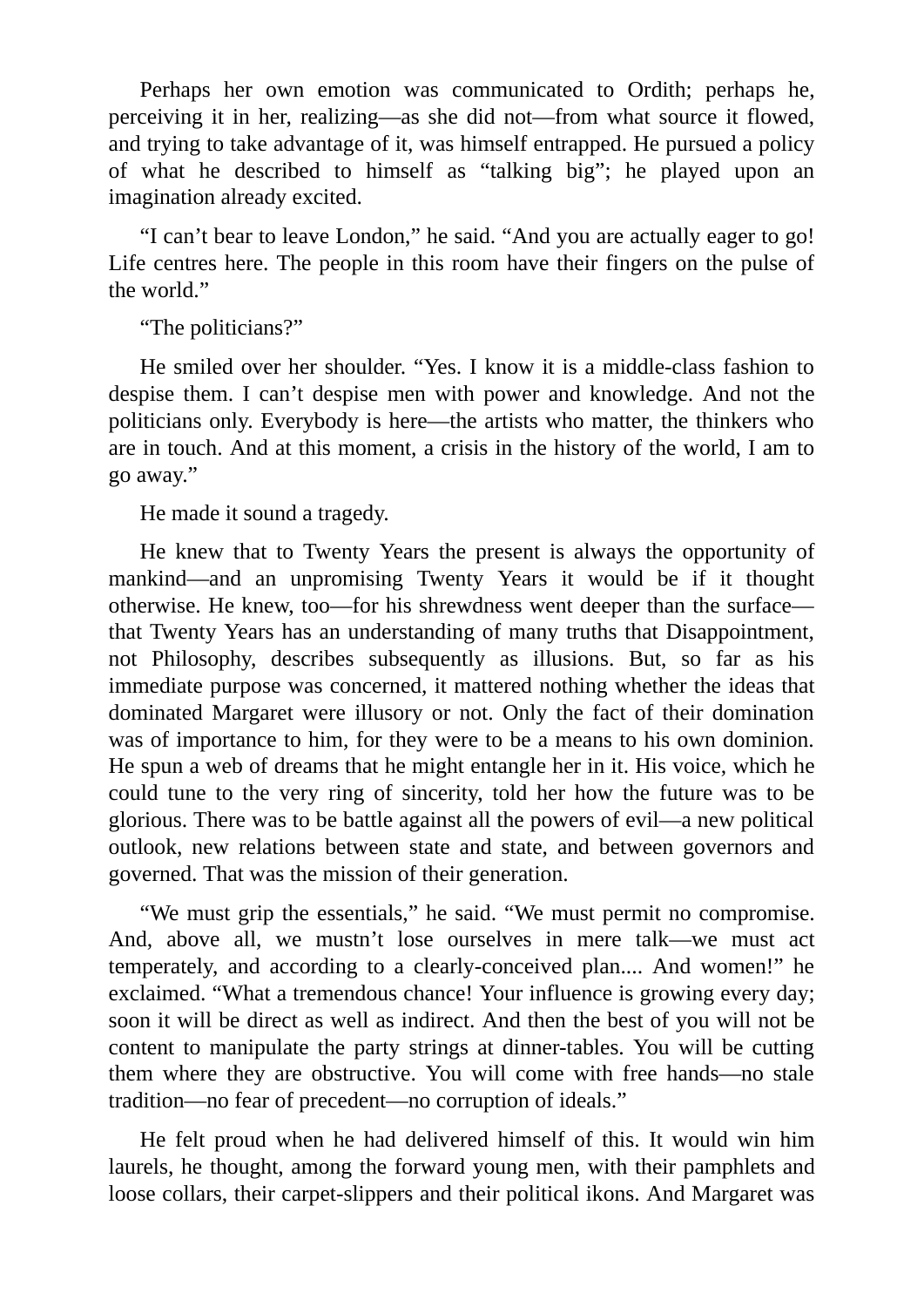in a mood to question little. Cynicism and doubt had small influence over her that night. Was not Mr. Ordith her father's friend?—and, Heaven knew! he was no vague idealist. And had not Mr. Ordith a reputation for soundness and level-headedness where such a reputation was most difficult to win? She paused neither to doubt nor to believe. It was enough that his enthusiasm awakened in her a sensation of warmth and brilliance, of assurance and power. And, though she danced with him a second and a third time, and though intervals elapsed between the dances, the sensation endured, and grew in intensity, grew until—so inflammatory are wine, ideals, and the contact of dancing—Ordith, too, became aware of its heat, and flamed amazingly, so that he was cool-headed no more. The conflagration, he found, gave him greater power over her—though power of a new kind. He was too wise to speak personal endearments to her, even the lightest, but his voice assumed a lower, more intimate tone, and vibrated now with a passion that was not artificial. He spoke of the foolishness and selfishness of other women, their blindness to ideals—how he loved that word!—their fear of sacrifice, their failure to understand the real needs of the world. It was implied that she was wonderfully different from them all. How many and far-reaching were the victories within the scope of a mind inspired by her motives! Somehow he was to be her ally in these victories. "We," he said, and "I," but never "You," thereby binding her to him without emphasizing her submission to the bond. The reality of triumph is in an opponent's ignorance of his own defeat.

But control was slipping from Ordith. After a brief struggle he let it go, and rejoiced in his freedom. His eyes, looking down on her, lost their breadth of vision, and saw none of her surroundings. Her proximity obscured all else; his touch on her overwhelmed every other sensation. His muscles tightened his grip, but it seemed to him only that her body was laying a heavier and heavier weight upon his arm. He danced faster, but was aware only of greater rapidity of movement and breathing close to his heart.

Slowly this extraordinary concentration of his mind produced its effect upon her. First she became conscious of having, in his view, lost individuality, of having been relegated somehow to the position of an instrument. Her will was to revolt against that, but revolt was contrary to her inclination. She found a certain pleasure in the strength of the current that was bearing her away, even while she feared it. She said something; he did not answer. She repeated it; and from his silence understood that his mind would not receive her words. It was as if a wave, sweeping over her head and robbing her voice of its effect, had roused her to resistance. His arm had grown firmer about her. Her feet were scarce touching the ground. She wanted breath and foothold. She became frightened, active, determined to break free.

"Why are you dancing so fast?" was all she contrived to say.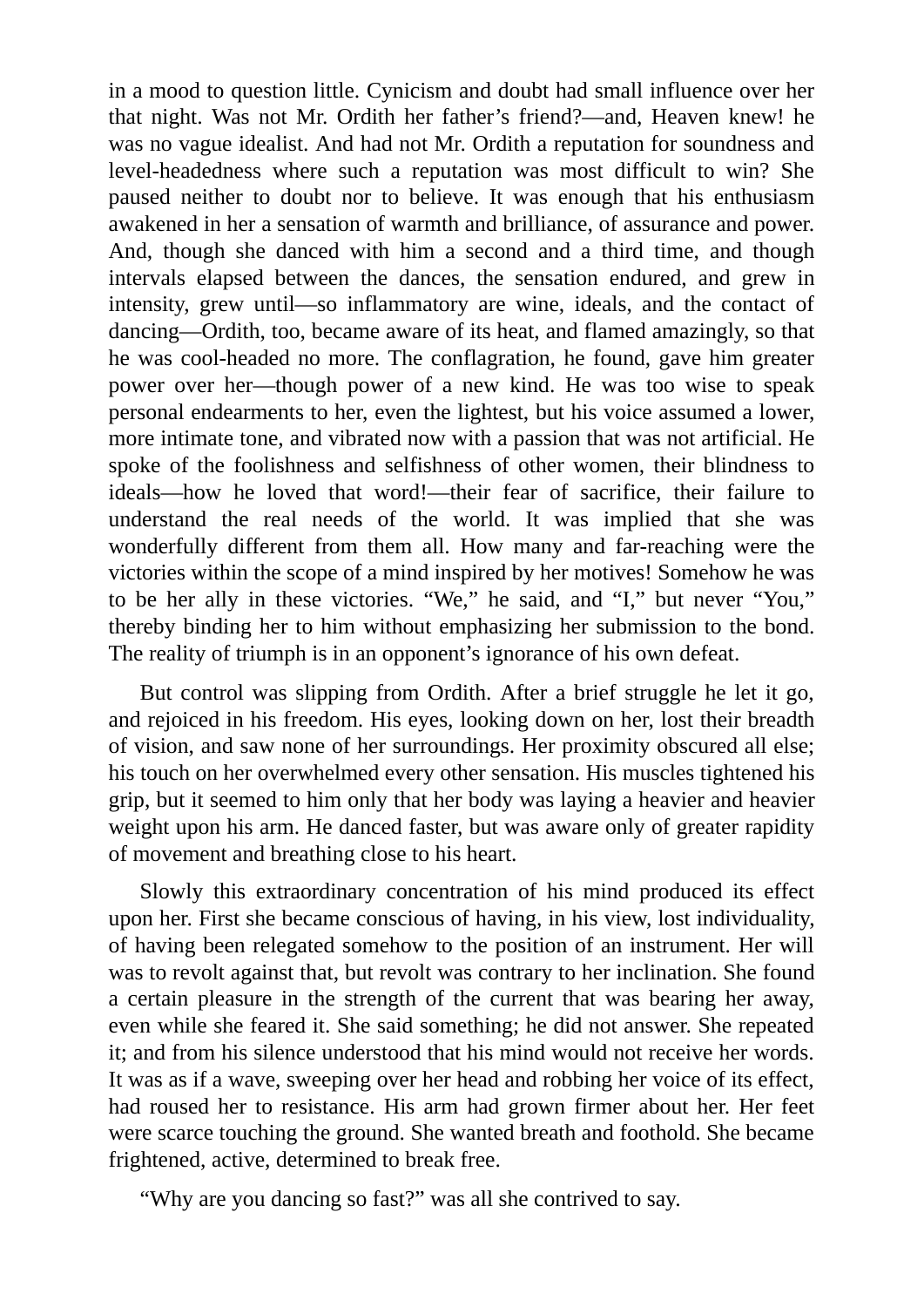But he heard, and looked down to drink in her powerlessness, to exult in his own power, to strengthen his grip again. He could not talk. His imagination was running on and on, dragging him with it. His thoughts, which had no traceable sequence, were presenting to him pictures of such vividness that he screwed up his eyes as if he might physically see them.

"I am tired," Margaret said, shrinking into the conventional. "Shall we stop?" Then, a moment later, with a flash of determination that compelled his attention: "I want to stop."

He let her go suddenly—too suddenly. Her eyes were raised questioningly for an instant, and, as he met them, were abruptly turned away. He took her out of the crowd. He wanted to get beyond the range of the many eyes that he imagined were turned upon him. She sat down where he told her to sit.

"Listen," he said. "I told you just now that I was sorry to leave England. I want to tell you why. There's so much to do here—so much danger to be warded off. And this going away is"—he paused feelingly—"is somehow shirking the fight. My father and I don't agree on all points. I should like to see Ordith's run differently—the position of our labour improved. I am on their side.... They know it.... Further, the whole attitude of armament firms must be changed. As matters stand their ambitions are warlike; their influence on political action is—well, you can understand that. And my chance to change all this is unique. No other young man has my opportunities. But I stand alone, absolutely alone. I——"

"But why are you telling this to me?"

"Because—oh, don't you feel as I do? Don't you——"

"But why are you telling it to me now?"

He was seized by an impulse to put away even this rattling imitation of reason, to make his spring now. All the world was moving so swiftly about him that he felt only force and sensation could keep pace with it. It pleased him to see that her eyes were frightened, and that, though she wanted to go away, she could not move. This was power; but he would not use it yet; he must not use it for months to come. Now he would go on saying something while he watched her.

"Can't you understand why I am telling it to you?"

"You talk so fast," she said, her hand travelling to her forehead.

"Then I'll talk slower."

"No," she said, under her breath; but he paid no attention. His voice continued—to her ears as inexplicit as music.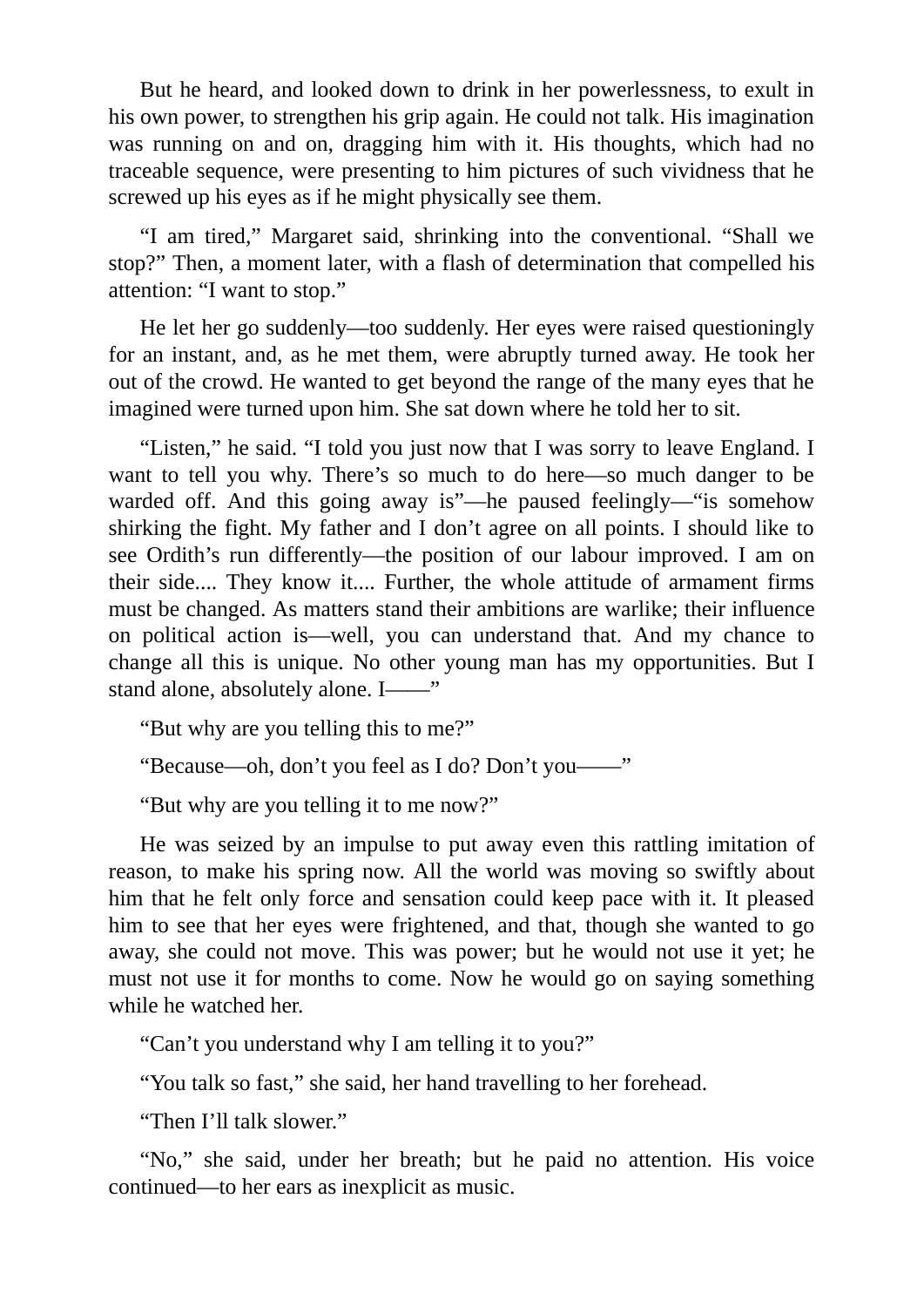"Between us we will lay great plans," she heard him say presently, and her protest against being thus included was never uttered. "Out in the East—the home of all philosophy—we shall have time to think. Margaret, you will help me to get all this clear in my mind?"

All what? He didn't know or care. It sufficed that he had bound her to him by some tie, the more difficult to break because it was so vague. Moreover, his use of her name had been resisted only by a quick intaking of breath.

"You will help me?" he repeated. "You must—you must." Then, too confident, he stooped over her and reached with his hands for hers. By his lightest touch the spell he had laid upon her was broken. She started up, the blood tingling in her. She knew that she had acquiesced in something she had not considered, as if she had spoken in her sleep. His ascendancy was revealed as menacing—a cloud that overshadowed her, and, while it held her attention, warned her to take shelter.

"I can hear the music again."

"But the next dance is ours."

" $N_0$ "

"You promised. Look—your name." He offered his programme, sure that she would not examine it or remember the number of the dance.

And she said without looking, "I can't dance now."

He answered as if he were stroking her. "Ah, you are trembling. What is the matter? Have I frightened you?"

"Frightened?" The sound of her own laugh restored her calmness. "What is there to be frightened of? But see," she went on, holding out her programme, "I am sure you have made a mistake. This dance is Mr. Lynwood's."

John was coming up the stairs towards them. "Then I will find you again a little later," said Ordith, and disappeared.

"What has happened?" John asked, looking into her face, which had now grown pale.

"Happened? Nothing—oh, nothing. I was a little tired, that's all."

And, in truth, Margaret knew of no cause for an effect so overwhelming. Looking back, she wondered how so strong an emotion had taken hold of her. Why had she been afraid? and why now was she conscious of having escaped, of having awakened—of having lost something, too?

"Let's go and dance," she said.

"No, not now," John answered, "not if you are tired." He led her away, and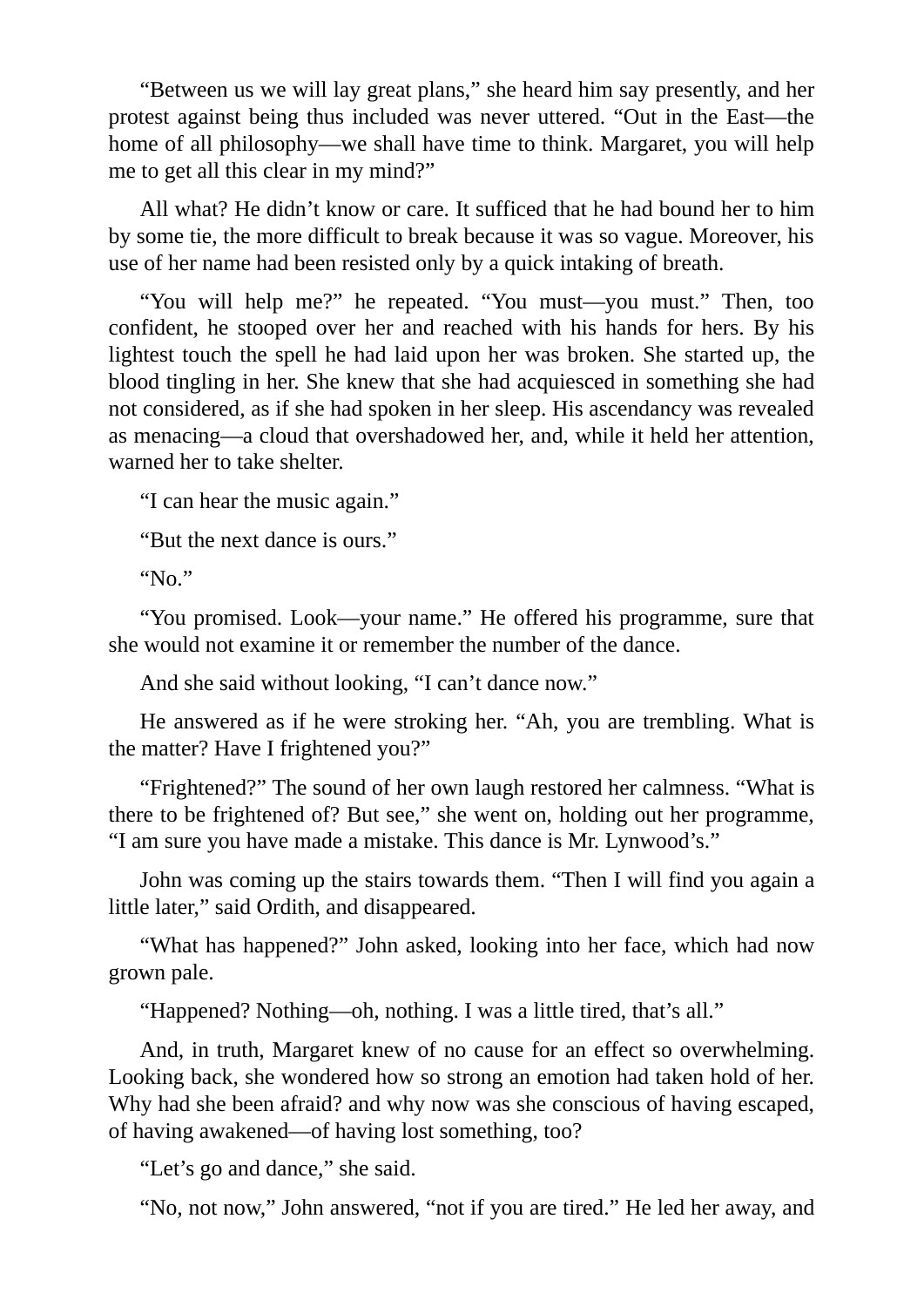stopped opposite two chairs. "There," he said, "sit there for a little while where it is cool. Don't talk or worry."

When she was seated he moved away a few yards, wishing to give her the time she needed. Gradually she realized that the cloud charged with so much power over her was indeed gone. The atmosphere seemed less stifling. Freedom of thought and action was returning. Presently she remembered John and was grateful because he had taken her away from the place where she had been with Ordith; and grateful, with warmth of gratitude, because he had known how to be silent. Her look summoned him.

"You don't know how good you have been," she said.

"I hated to see you hurt, to-night of all nights."

"To-night?"

"Because everything seemed so good. I was looking forward to China and seeing you there. To-night seemed a kind of celebration of the future."

"But that remains," she said, as if the recollection of the fact surprised her. She could not forget Ordith's power, or, for the time, think of any part of her existence as being altogether free from his influence. Where was he now? Was he near her? Involuntarily her hand went out to John's sleeve.

She tried to thank him for what he had done. Her sense of relief, of safety after danger, made his chance intervention seem the result of his kindness of heart; and every word she spoke, hesitating and tremulous, between tears and laughter, was marvellous to him.

"Tell me," he said, "what can I do? You haven't told me the facts. Do you trust me a little?"

"There are no facts."

"But he——"

"Oh, leave him!" she exclaimed. "Let's go down to where all the people are. What time is it?" she added suddenly, as if awaking from a wild dream to the surer business of the day.

He told her, but was certain she did not hear, her thoughts having fled great distances by then. As he followed her, he realized dimly with how great a force he had to contend, but he did not understand how indirectly this force could act. He felt sure that Ordith must have been in some manner definitely violent—have tried to kiss her, he angrily imagined. Then her "Oh, leave him!" echoed in his ears.

"Margaret," he said, "I haven't been trying—to find things out. I wanted to help if I could."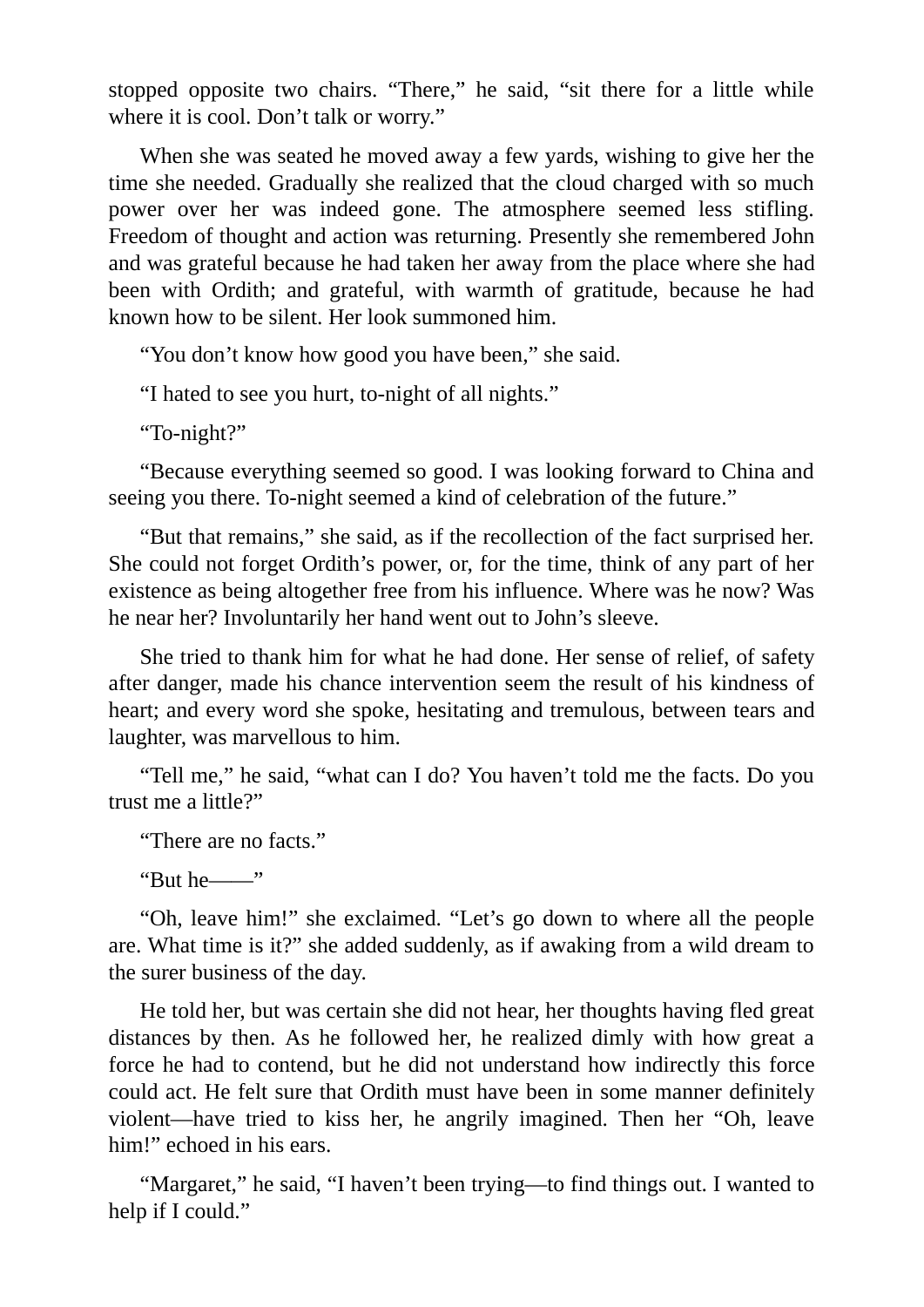She turned to him with a little movement of confidence which was a full reward. "I know. Don't think I am ungrateful. I shan't ever forget. Your coming made everything different—and secure again. I would tell you about it if I could—if there was anything to tell; I think telling would help. But there's nothing—nothing tangible, at least." She shivered, as if something cold and flat had touched her. "Only a feeling of having been caught and of having broken free again."

Together they went into the ball-room, where faces, still smiling their response to some jest spoken a moment earlier, seemed out of touch with reality. This colour, this light on chin and throat, this flash of jewels and gleaming of shirt-fronts, was as a picture in oils that had hung unnoticed while life pursued its course swiftly, and to which, now there was breathing space, attention had reluctantly returned.

#### **CHAPTER VIII**

### **THE NET**

On Sunday, John and Ordith were much with Margaret, and even when she contrived to be alone she found she could not exclude them from her mind. To think of either was disquieting, and she needed peace. She felt that John was watching her. He knew how she needed help and was eager to render it would she but indicate a means. Her failure to indicate it was being interpreted by him as a lack of trust for which he blamed himself. He could not understand, his eyes said continually, what he had done or left undone that repelled her confidence. And that he should attribute her silence to a fault in himself added to her uneasiness. She could not speak her mind to him; she could not ask him to help her with a problem the terms of which were not yet clear to herself. She felt that he was waiting for her to speak, and reproaching himself with some dullness or hardness that, as he imagined, was sealing her lips. Several times she tried to speak—if only to tell him that she was aware of his sympathy; but words would not come.

Moreover—and this itself was an element in her difficulty—was not John weak with her own weakness? Together they were set about by forces stronger, infinitely stronger, than themselves. There was comradeship in that, but not help. It was as if they were two children side by side in a darkness that contained a menace, of which both were in different measures conscious, but which neither was able to grapple or even to define.

For a time, while she was in church, her trouble had been less. The air of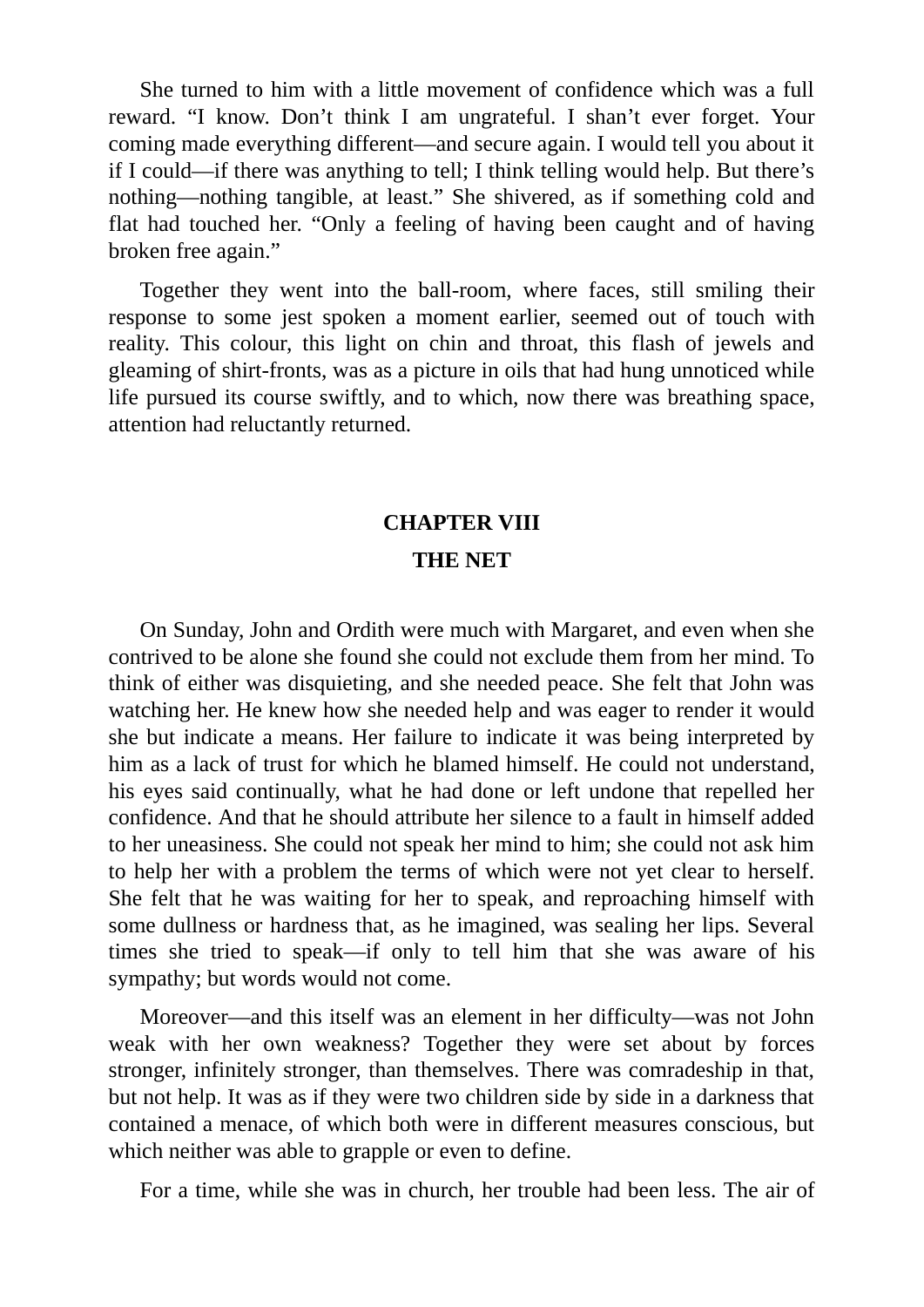security, of permanence, of prosperity about the place, and the absence of any kind of tumult within it had lulled and comforted. "The peace of God which passeth all understanding...." She had bowed her head with the rest, mistaking the decorous silence for peace indeed. But, as she rose from her knees, her eyes encountered Ordith's which seemed half-laughingly to search and accuse her; and, as if following a suggestion of his, she began to think that the support she had received from the service had been based, not upon faith, but upon the extraordinary beauty of its prose. The hymns, with their redundancies and bad rhymes, had meant nothing to her, despite their devotion, and to the modern prayers on contemporary subjects she had given no heed. The balance and completeness of the Litany, the Lessons' direct beauty, the Collects' vigorous restraint—upon these her attention had been concentrated. Though the matter of the Benediction had remained unchanged, it would have brought no comfort to her if it had been expressed differently—by the Archbishops, for example.

"Hadn't old man Cranmer a wonderful ear for words?" Ordith said lightly, cutting Margaret to the quick. She felt that he read her thoughts, or—and this with a pang of fear that was reflected in the eyes she suddenly raised—that he had imposed his thoughts upon her.

"You don't like my saying that?" he asked, looking into her face. And even as she moved her lips to reply, to express somehow the resentment that was burning in her, his power asserted itself and drove her back to say, scarcely of her own will:

"Yes; it's quite true."

Like a pleasing, habitual vice, Ordith frightened and controlled her. Her father had chosen him as her husband, and her mother seemed to acquiesce in the choice. She pictured herself saying "No" to Ordith, and "No" to her father and mother. She would be very calm, very determined, and then all would be over, the battle fought and won. Surely it would be easy to say "No." One word to be spoken, one definite resolve to be kept—that was all. Nowadays coercion was impossible; the time of starvation, and imprisonment, and whips was long past. What she had to do was to look Ordith in the face, say "No," and stand by her decision. It sounded easy.

And, on the other side, was the tradition of obedience to her father, hard to break she knew, for she had failed often to break it, but not unbreakable; and there was one thing more. Of this she thought, as men think of all things that are too vast for their imagination's canvas, in a concrete, limited manner: so are we compelled to picture God in the form of man. She thought of it as Ibble's works and yards as she had seen them when she had gone with her mother to the launching of ships—bare tracts of granite setts, buildings in common stock brick that had the motley appearance of disease, sheds of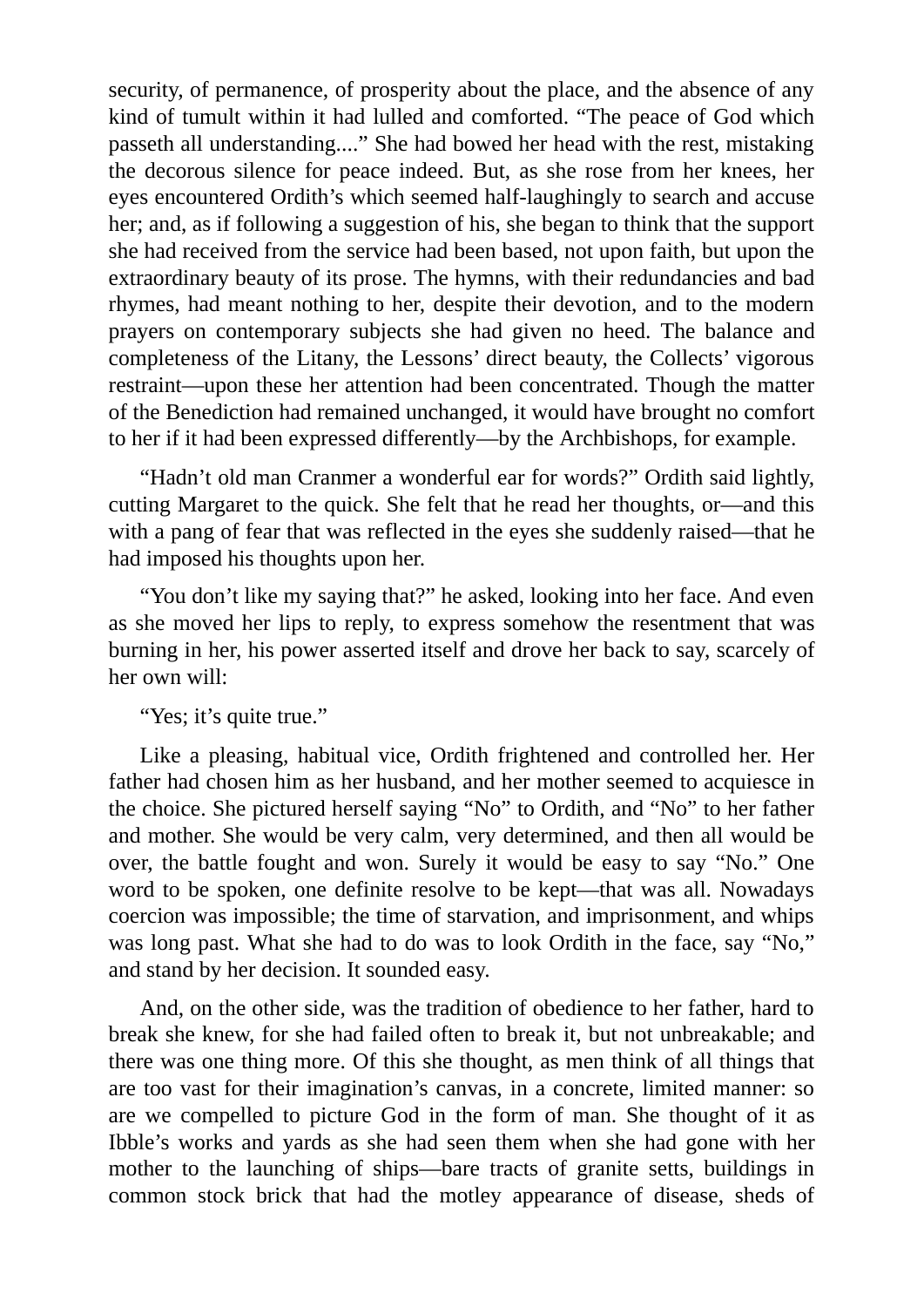corrugated iron, cranes that groped above her head, railway-lines that tripped her feet, cables coiled up like gigantic snakes, flames from darkness, the mutter of machinery and the creaking of belts, the glass roofs through which the light came blurred and thin. The foundries, where the molten metal grumbled and spat and threw up scum on the runner-cups, had been her childhood's conception of hell. The whole place filled her with terror. She had seen the workmen, with their sullen, yellow faces streaked with machine-oil, and eyes dulled by labour into which imagination had never entered. Her life had been overshadowed by Ibble's, and not her life only, but her father's and mother's lives. Her parents had been omnipotent in her nursery. What power was this, then, that stood behind them and dominated them? She learned to think of Ibble's as a tyrant inexorable because unapproachable; an immovable background against which alone the movements of life were visible, and in contrast to whose darkness life's colours shone out. As she grew older she discovered that Ibble's did not stand alone, but was a unit in a complex system, a string in a universal net. The nature and extent of the net itself were not clear. These facts stood out: that nearly all the world was in its meshes; that somehow inclusion in it was profitable; that those who thought to break it were fools and dreamers; that at any rate, though it was delicate and fragile so that the winds of fate blew it hither and thither, it was impossible to break. That was the first article in a traditional faith—impossible to break. Margaret had seen her own mother fight to get out of it, and seen her fail. This acquiescence in the matter of Ordith was the seal upon her failure.

This intangible, this invincible force, that swayed all she knew, swayed Margaret also. Though she denied it to herself, saying that she was young and her life her own, she believed it in her heart. All her experience contributed to this belief—the house with the wonderful attics and passages which she and her mother had wanted to buy, but which her father had rejected because its reception-rooms were not magnificent enough to receive the guests of Ibble and Co.; the sending of Hugh into the Navy because, since his intellect seemed unlikely to qualify him for inclusion in the firm, it would be as well to have a representative among the customers of Ibble and Co. Ibble's was their God. Even her father, who was said to have the controlling interest, was himself controlled, working in sickness and health, growing tired and hollow-eyed and nervous, all for the sake of Ibble and Co. Once he had been seriously ill.

"I wish you would retire, Walter," her mother had said. "Surely we have money enough? Haven't we every material thing we want? Couldn't you come out of it now? Couldn't we go back to the old days before Ibble's——"

"Come out of it!" her father had answered. "My dear, I can't give in yet. Besides, I have my duty to do by Ibble and Co."

They had thought Margaret too young to understand, but she had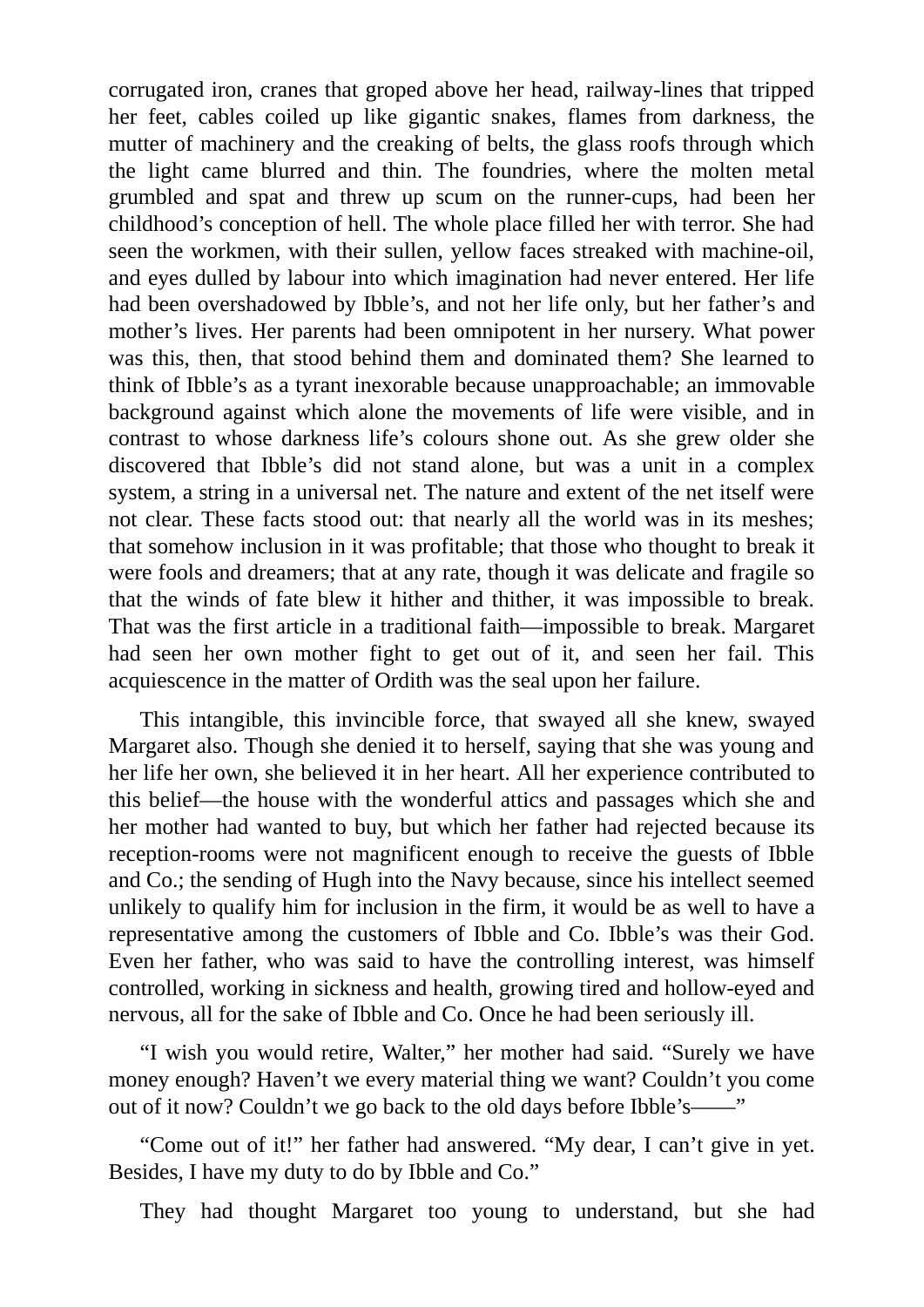understood something of the tragedy, for already Ibble's foundries were her Hell; and now she remembered it. And she was to play it out with Nick Ordith. Some day he would be, not Ordith the individual, but Ordith's, the firm and the tradition. Ibble and Ordith, Ordith and Ibble.... She had read in her mother's mind concerning the amalgamation, and knew what was planned but not spoken of. Her marriage likewise was planned but not spoken of.

After all, she asked herself, making a little kick within the mesh, what had her marriage to do with Ibble's? But what, too, had the attics and passages in which she would have liked to play had to do with Ibble's? She had but to say "No" to Ordith, she repeated—one word, one resolve. Often, when her thoughts returned to this point, she would laugh at herself as we laugh when we know we have uttered an empty boast; and sometimes while she laughed there were tears in her eyes.

### **CHAPTER IX**

#### **QUARTERED ON THE KINGDOM**

I

After leave which extended longer than any of them had hoped, the junior midshipmen, who had parted at the King Arthur's gangway, joined the Colonsay. In the sense that in their new ship there was none senior to them they were junior midshipmen no longer. The Gunroom would still have to be tidied by them, but, instead of Clearing-up Stations at Krame's command, there would be organization based upon common consent. When the atmosphere became foul at sea, they would have to open and shut the scuttles if they wanted fresh air, but this would not be Scuttle Drill. Between them and an emancipation essential to what happiness they might find in the Colonsay and Pathshire there stood only one doubt. Of the Sub-Lieutenant they knew nothing but that his name was Hartington. He was not on board when they joined, and all the questions concerning him that they put to one another remained unanswered.

"Anyhow," said Cunwell, "if he kicks up a dust it will be easy enough for us—there are six of us—to keep him steady."

It sounded easy; but the Service tradition was against it.

"That's bluff," John answered. "We might be able to stave off obstacle races and Angostura hunts if we were prepared to make a Gunroom Revolution of it, but, as a matter of fact, we shouldn't try. You know we shouldn't when it came to the point. If Hartington wants to make it Hell for us,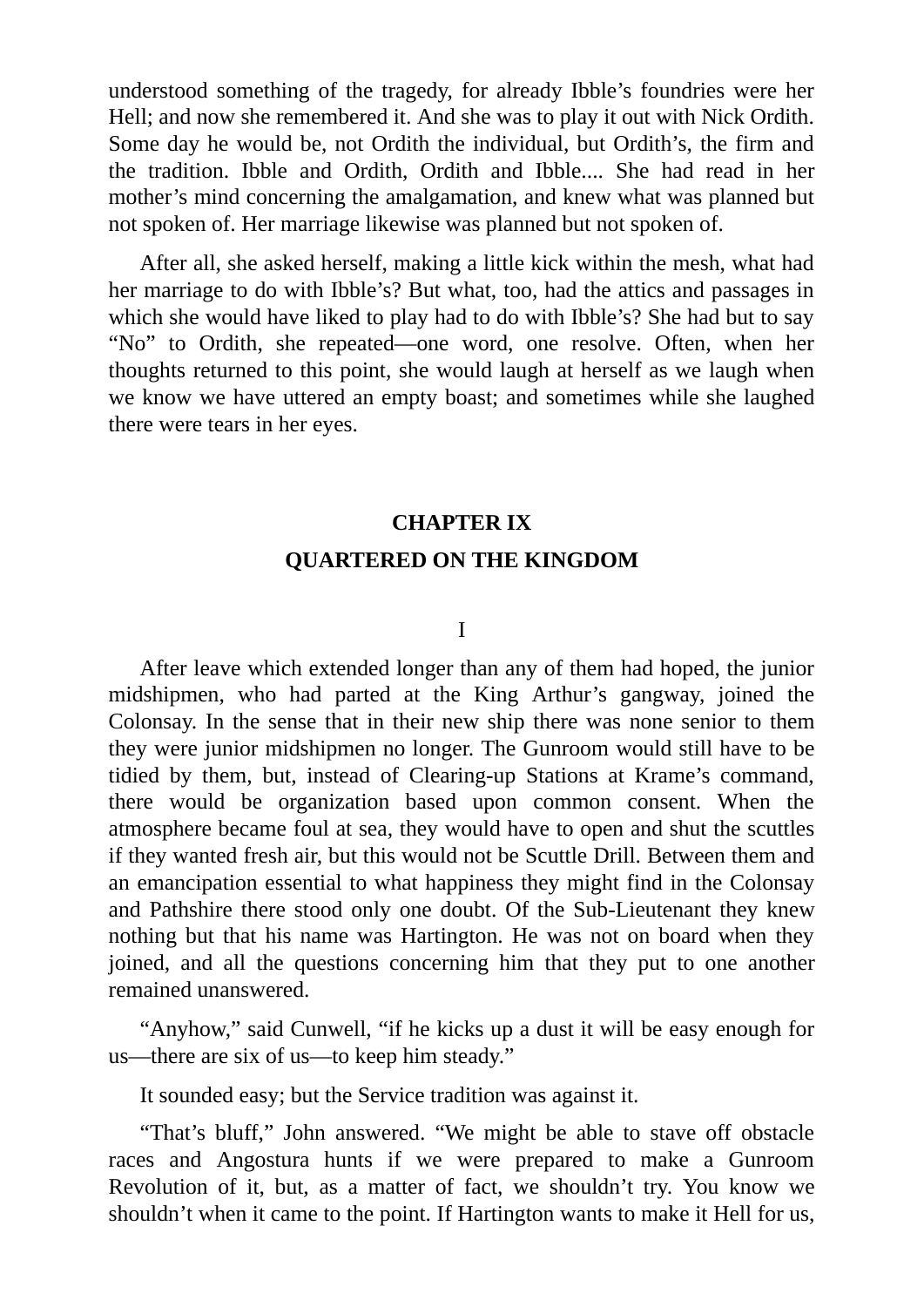he can, though he is alone. But if he wants to live in love and charity with his neighbours, we ought to have the best time of any snotties in the Service."

Hartington came on board late that evening, and, after an appearance in the Gunroom too brief to give any indication of his character, disappeared into his cabin. On his way thither he had passed John and Hugh in the Chest Flat.

"I wonder if he realizes what an immense difference he can make to us all," John said. "Think, a two years' commission in China, with no one in the Gunroom but ourselves and a Sub we get on with! I don't believe he could spoil it all, if he knew."

"I dare say we shall shake along, anyway," Hugh answered. "But it would be good—even if he were just neutral and didn't go out of his way to worry us."

The anxiety was universal. All the midshipmen were discussing him in whose hands their future lay. Then came Driss.

"I think Hartington's going to be all right," he said. "You know that, for some reason, they have put my chest down outside his cabin—it will have to be moved in the morning. Well, Sentley was standing by my chest while I was looking to see if I had some pyjamas there—I came later than the rest of you, so my trunk and tin case are still on deck. I left them there, thinking I had in my hand-bag all I should want for to-night. And, while I was cursing because I couldn't find my pyjamas, Hartington put his head out of his cabin. I had clean forgotten he was inside, and I thought he was going to let me have it for making a noise. But he just asked what was the matter—quite civilly, you know."

Driss paused to allow the others to be sufficiently impressed by the fact that the Sub in such circumstances had been quite civil.

"So I told him I should have to go up on deck and get my trunk down. 'What do you want?' he said. 'Pyjamas? Come in here and choose a pair of mine. Blue silk or white silk? They are rather attractive, don't you think?'"

"He lent you some?"

"So might dozens of Subs!" Cunwell exclaimed scornfully.

"Yes," said Driss eagerly, "so they might; but not in that way. I swear he treated me as—as, an ordinary human being in a country house might treat another ordinary human being who was short of a pair of pyjamas. None of the being-generous-to-junior-snotties touch. You wouldn't have thought there was such a thing as seniority. I believe he must come from the South of Ireland though I've never heard the name there," he added solemnly.

"That sounds promising," Hugh said. "I wonder.... Oh, wouldn't it be great,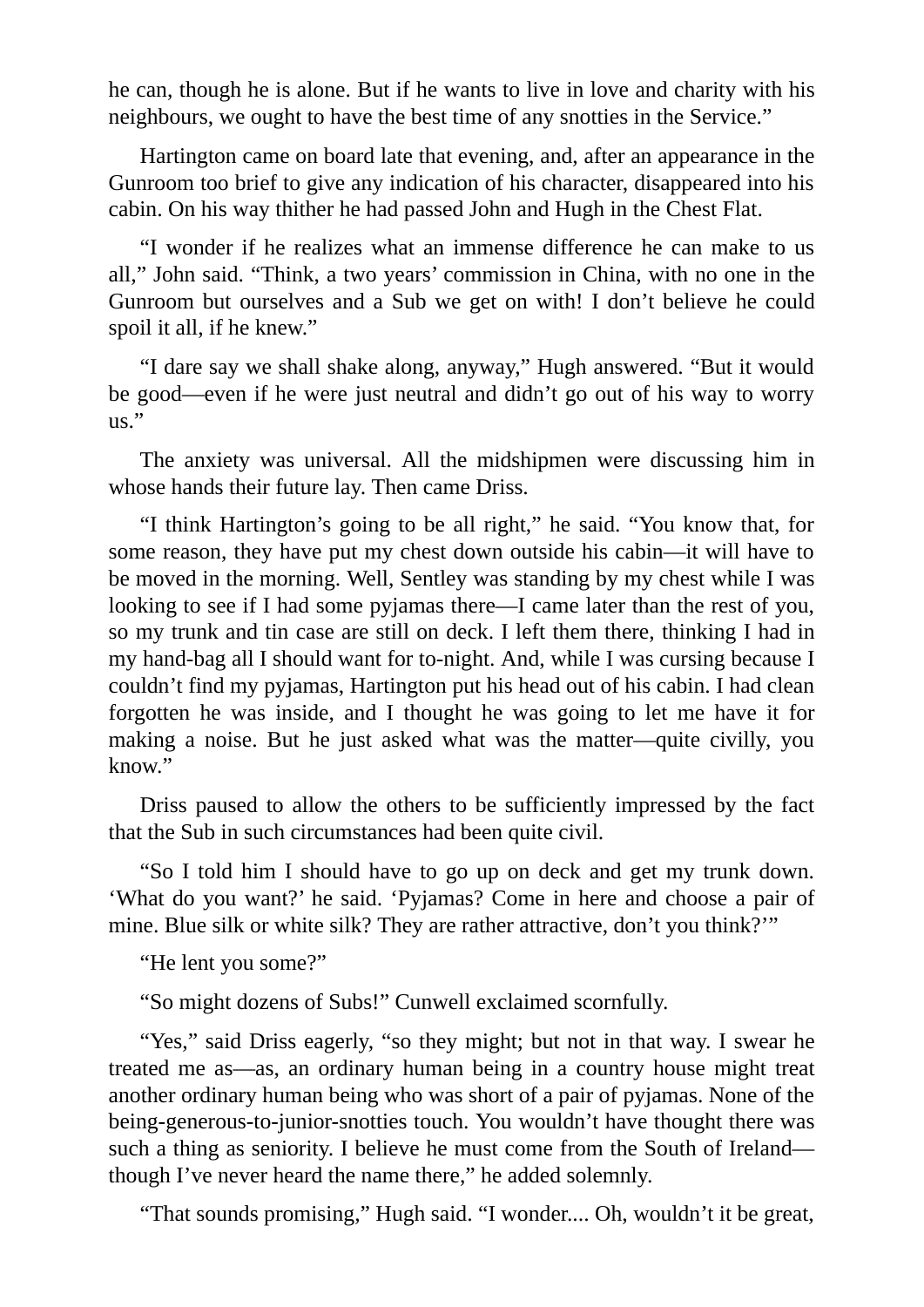Driss, if Hartington were like that all through!"

"I believe he will be," Driss answered. "I'm almost sure he will be. He didn't even give me the pyjamas and have done with it. We talked for quite a long time—about where we should put his photographs, and pictures, and writing-desk—he has an old writing-desk that he's very keen on, and an odd taste in pictures. And we talked about other things as well, all off the ordinary track, just as if there wasn't any Service at all."

But even then they could not believe that nothing aggressive lay beneath this apparently pleasing exterior. Driss, who had seen and heard, found it impossible to carry conviction in face of the others' deep-rooted scepticism. The next day routine was irregular. Hartington went ashore soon after breakfast and did not return until the dog watches, when he took over the duties of the officer who had been keeping the Day On with John as his midshipman.

"Have you been keeping watch all day?" Hartington asked.

"Yes, sir, on and off. I've been below a good deal when there was nothing doing on deck."

"Tired?"

"No, not very; I'd much rather keep Days On than the regular four-hour watches."

"Is anyone coming up to take over from you?"

"I don't think so."

"Well, you may as well go below. I'll look out up here. I'll send down a side-boy if I want you."

In the Gunroom John found everyone busy appropriating lockers and bringing in their books and papers from their chests.

"There's enough room for two lockers each, and three for Hartington," Dyce said. "Those are your two, Lynwood, in the corner—the worst billet of the lot.... No, we didn't just push you into them because you were away. We cut round—someone cut for you—and you were lurked."

"I don't mind," John said. "Two lockers anywhere are luxury. I'll get my books in. By the way, Driss, I think you were right about Hartington. He took over the watch just now; asked if I was tired, and sent me down."

"Of course I was right," Driss answered, smiling. "Did you happen to discover where he lives?"

"No; we aren't on a personal footing yet. I called him 'sir,' being on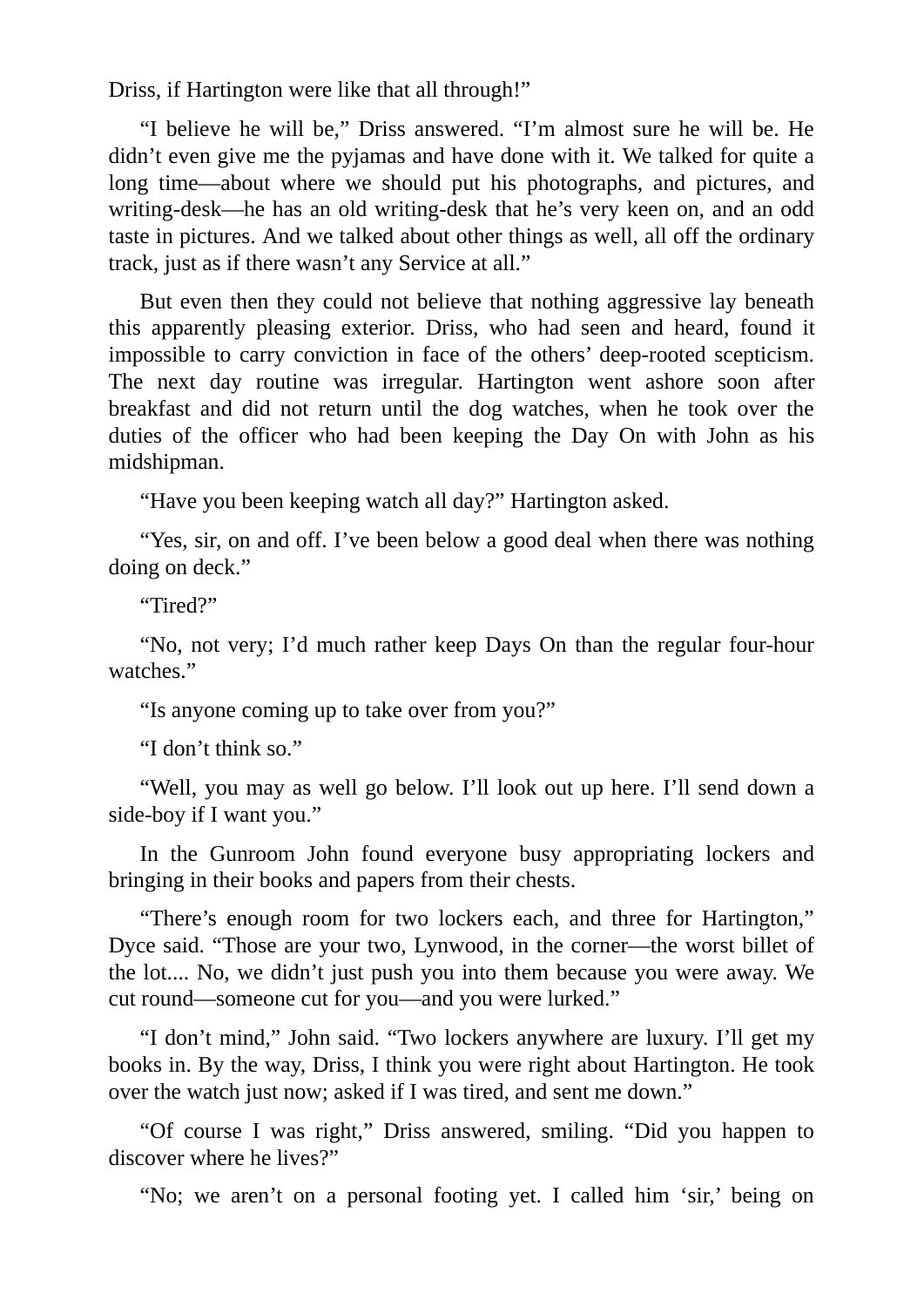watch."

They unpacked slowly, pausing often to sit on the table and discuss the most suitable stowage places for sextants and Inman's Tables and Seamanship Manuals. They had a feeling of spaciousness and independence that was altogether delightful—so glorious did it seem to dispose their own dwellingplace in their own way, instead of availing themselves of whatever odd corners were left over by Krame and Howdray. On the table was a pile of John's possessions—books, instruments, and innumerable manuscripts which, though he had no hope of being able to shake them into publishable form, he had not the heart to destroy. There was a foolscap book with marble covers into which he had copied such poems as he had completed; there were penny exercisebooks in which novels had been sketched and begun; there were bundles of papers tied together with tape; and sheets of all colours and sizes, some of them but half covered with writing, upon which he had set down pieces of description, scraps of narrative and dialogue, and sentences from imaginary political speeches—fragmentary records of fiery and ambitious dreams. How little his best friends in that Gunroom knew of the things that were written there! How they would laugh if they read them, for many were evidence of absurd imaginings! John turned them over. Here was the peroration by which the King Arthur's able seaman, "'undredth class for conduck, 'undredth class for leave," was to bring the Albert Hall to its feet—"jes' as if I 'ad 'em on strings." And here was John's own speech to the House of Commons on Home Rule; here his reply to the Foreign Secretary's pronouncement on the imminence of war with Germany—and in the corner of the manuscript he had written the great sentence from John Bright's speech on the Crimean War. On the back of an old Torpedo Sketchbook he found his notes on Lawrence's Principles of International Law—part of the equipment of a Foreign Secretary's critic, he remembered with a smile, and among the notes was a passionately eulogistic review of Mrs. Lynn Lynton's True History of Joshua Davidson. Some of his essays had progressed no further than their motto perhaps the fire within him had dried up his pen, perhaps a boat had been called away....

"Midshipman o' the Watch 'ere, sir?" said the voice of an invisible sideboy.

"Yes."

"Orficer o' the Watch wants you on deck, sir."

"All right."

"I'm going down to have a cigarette," Hartington said when John reached him. "Let me know if there's a panic."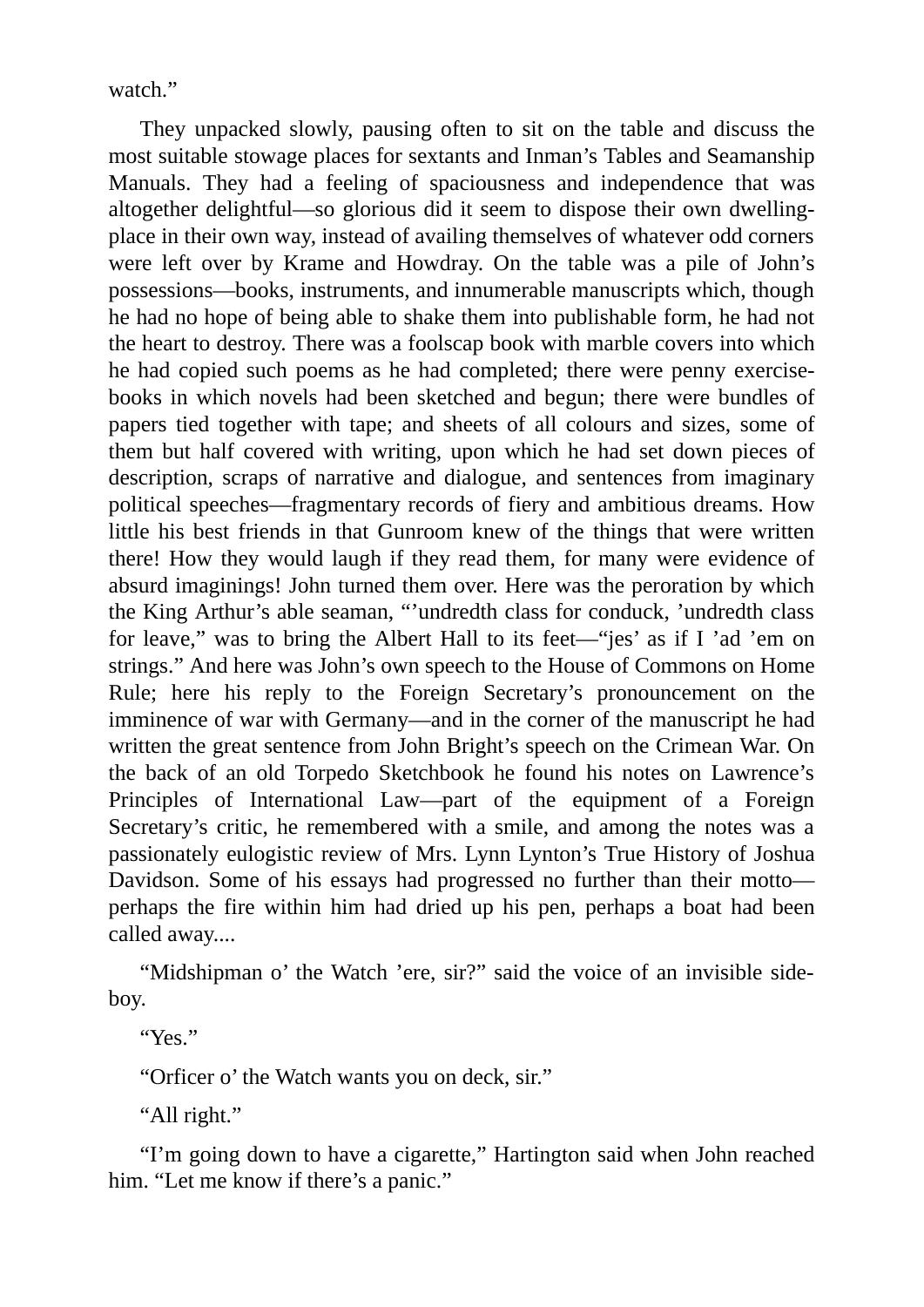For an uneventful hour John walked up and down at the top of the gangway. A hand touched his arm, and he turned to find Hugh beside him.

"John, what do you think has happened?"

"What? Something to do with Hartington?"

"Hartington has been reading some of your stuff."

"Lord Almighty! How did he get hold of it?"

"Found it on the deck in the Gunroom. He picked it up to see what it was. Then he asked if it was private. Cunwell said No, you often let people read it."

"Some of it," said John, "and some people."

"I know. But we couldn't do anything. Hartington smiled, and said that, seeing it wasn't letters and was sculling about the deck of his Gunroom, he thought he had a right. We couldn't do anything," Hugh repeated. "But I thought I'd better come and tell you."

John thought for a moment.

"What was he reading?" he asked.

"I don't know—verse, I think."

"In a marble-covered book?"

"Yes, he had that. He said it looked more like a formal volume for the public service than the odd bits of paper."

"Well, I'd rather he read the volume than the odd bits.... But isn't it perfectly damnable—the Sub's getting hold of that right at the beginning! What comments?—the usual remarks about long hair?"

"He hasn't spoken a word."

"Oh well," John said, "it can't be helped now. It was my own fault leaving it on the table. I suppose I shall hear about it from Hartington for ever and ever, Amen. I wonder why it is regarded as an almost criminal offence to try to write verse?"

Left alone, John tried to think out smooth answers to the remarks the Sub would make when he came on deck. So far as the Sub himself was concerned, the damage was done, but it might still be possible to prevent him from sharing his intelligence with the Wardroom. Of course, the news was certain to spread sooner or later. If Hartington had not made his discovery now, he would have made it in a week's time, and if the fact of there being a poet in the ship were not laughed over in the Wardroom to-day it would be laughed over to-morrow. But John knew it was important to gain time. If the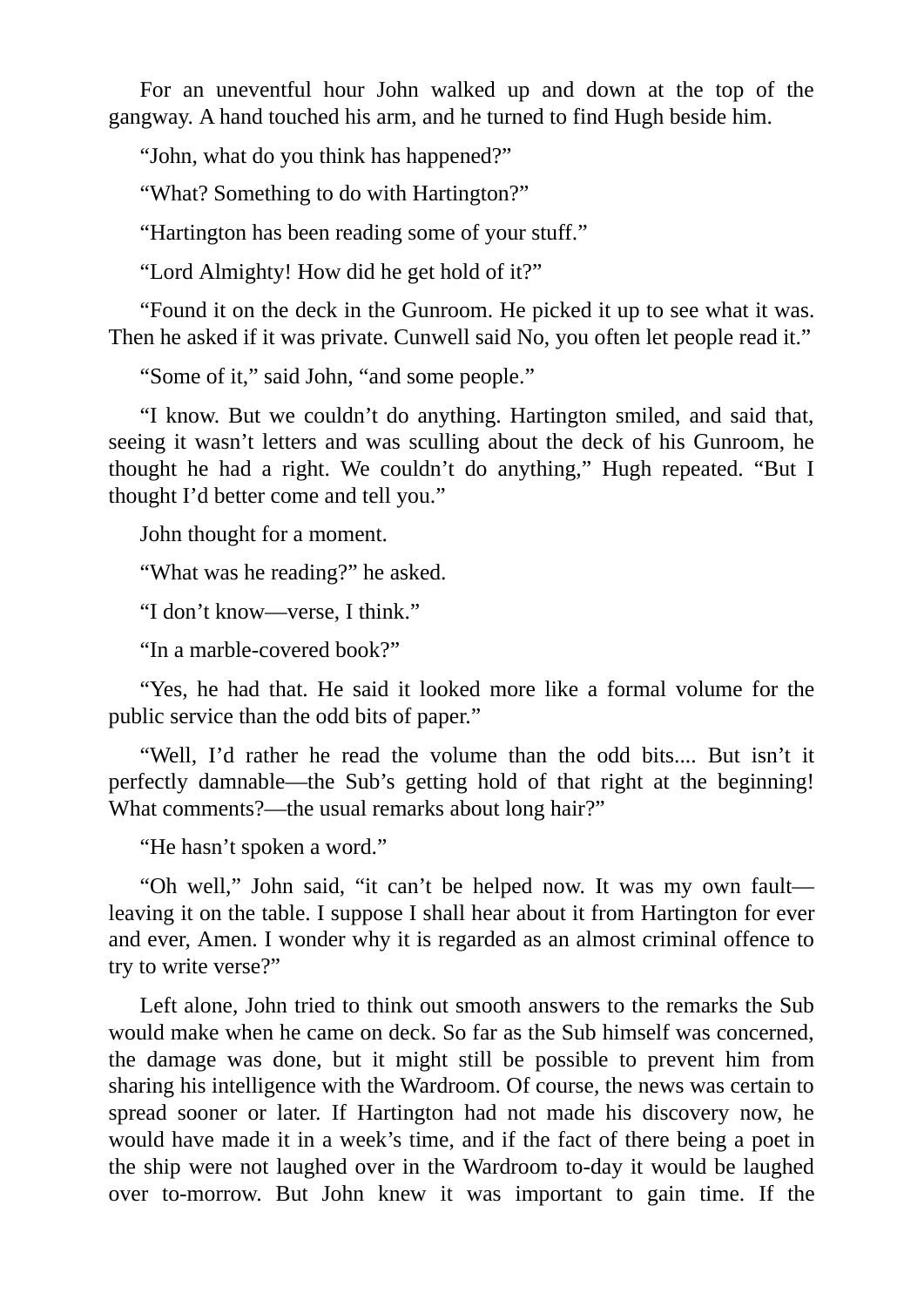Colonsay's officers learned first to think of him as an ordinary midshipman who discharged his duties with reasonable efficiency, they would tolerate his writing of poetry as a superficial eccentricity. If, on the other hand, he was made known to them primarily as a poet, it would be extraordinarily difficult to rid himself of the stigma and to win back his good name.

When at last Hartington reappeared he spoke only of Service matters. John wondered what was coming. Perhaps he had not realized that his midshipman of the watch was the author of the verse he had been reading. Perhaps he thought the whole affair so unimportant that he would not trouble to refer to it. John clung to this last possibility as long as he could, but from time to time he noticed that Hartington regarded him curiously, with eyes that seemed to laugh at his apprehension and discomfiture.

"Lynwood," he said suddenly, "I shouldn't leave my manuscript sculling about the deck, if I were you."

"It was all on the table," John answered quickly. "I hadn't time to put it away when you sent for me. I'm sorry it made a litter. If I may go down for a moment, I'll get Fane-Herbert to put it into my locker for me—I should be back almost at once. Then everything will be tidy——" He stopped helplessly.

"I wasn't objecting to the untidiness," Hartington said.

The silence seemed unending. John had never felt so uncomfortable, so utterly at a loss. He knew the contemptuous thoughts that must be passing through Hartington's mind. He tried haltingly to minimize his error.

"I do it only—only in my spare time," he said, "just as other people do do other things." He wanted to explain that he meant no harm by his poetry, but he could find no words. The poetry itself was the harm, he knew. There was no explaining it away. "Do you mind very much?" he asked nervously.

Hartington smiled. "Mind?" he said. And then he added, "Why should I mind? Is it contrary to the King's Regulations and Admiralty Instructions to write verse?"

"No, but——"

"The point is, that most Subs would have made you read it to the Mess after dinner, and very probably beaten you at the end of it—if not on that pretext, then on some other. So it wasn't very discreet of you to leave it about, do you think?"

" $N_0$ "

"And there must be a penalty," said Hartington, taking John by the arm. "I suppose I must be a very bad Sub in some respects—at any rate, not in accordance with pattern: you'll find that out, I expect. But there must be a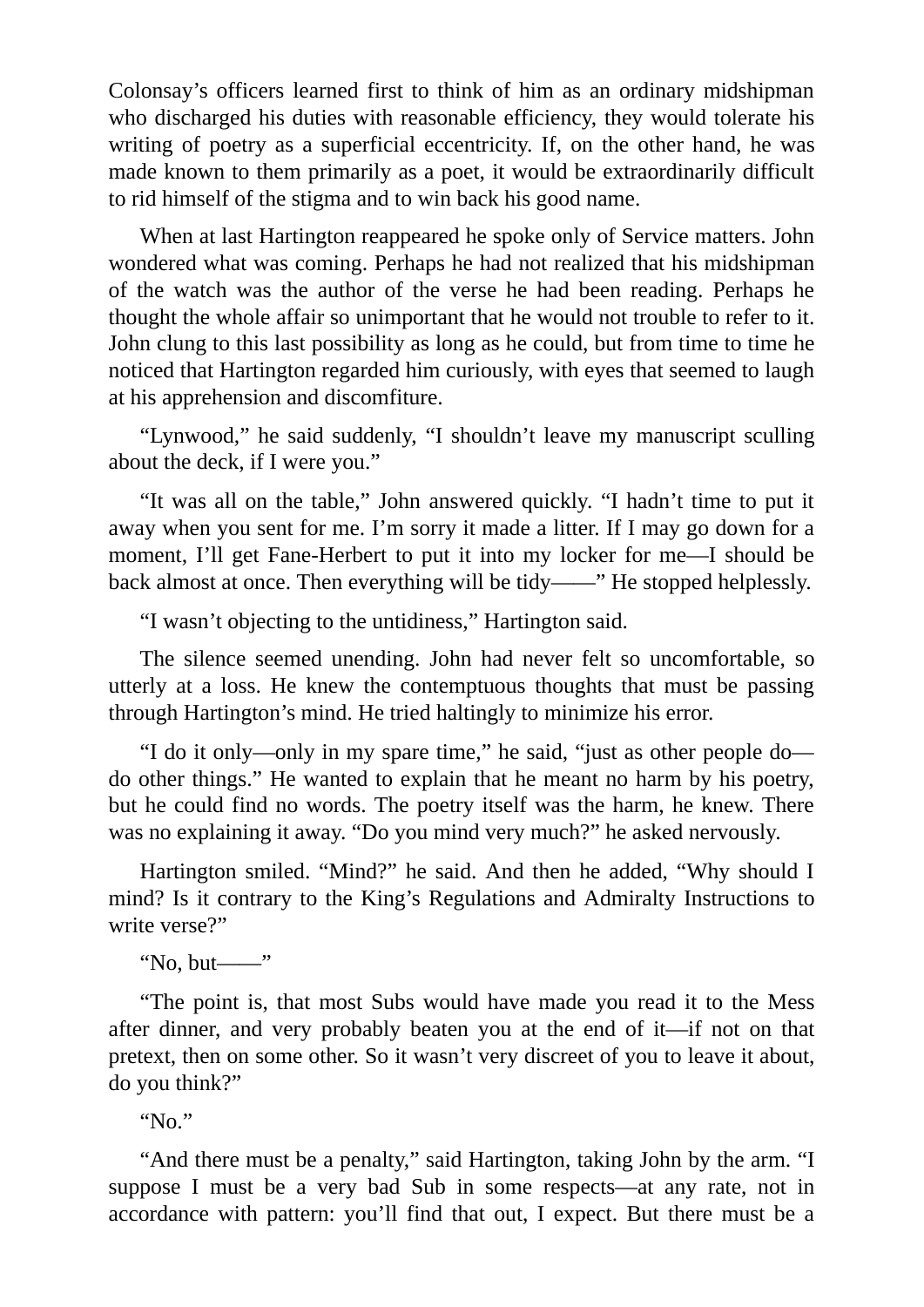penalty. So after dinner, when we have turned over to the Officer of the Night, you will report yourself in my cabin with the manuscript you are going to read to me, and two whiskies-and-sodas.... Do you mind reading to me?"

"Of course not," said John, amazed. "I should like to."

"And I want to hear more of it. So that's settled."

### II

That evening John went to Hartington's cabin for the first of many times; but the first, because it was so unexpected and so full of promise for the future, was perhaps the most marvellous evening of all. It did not end until long after the Gunroom had been closed and the other midshipmen were turned in. By then the ship had become very silent and peaceful. As he climbed into his hammock, after a glance at the curtain behind which Hartington's cabin-light was still shining, John's thoughts returned to the King Arthur, and to the nights when he had turned in bruised, bleeding, and covered with the filth of the Gunroom deck. He remembered the hopelessness of his outlook then, the sense he had had of confinement worse than physical confinement, of being surrounded and shut in by a wall which he could never, never break. And now—he thrust his face deep into his pillow—now he had found at last one living soul in and of the profession to which he was bound, in whose eyes the things he cared for were not all dust and ashes.

Upon youth the mass of men's opinion lies heavily. He who stands alone in faith doubts at last; but two in faith are a sufficient army. And John had begun to doubt. His central beliefs were these: firstly, he believed that Art was a fine thing, a major force in life, not merely a slave to fan merchants or naval officers when they came, hot and tired, from their business in the City or on the bridge; secondly, he believed—to use a term as unrestrictive as his own opinion upon this matter—in political unselfishness. He had found the phrase once when driven into a corner during a trivial Gunroom argument about a newspaper article. Do you believe this? do you believe that? they had shouted at him; and he, because he could not accept all the implications of unqualified assent, and because he knew they would not listen to qualifications, had answered "No" and "No" and "No" again. Are you a Unionist? Are you a Liberal? No. Are you a Socialist? How could he tell them when he had never read Marx or opened one book written by a Russian. They hurled all the old arguments at him. If they sent ashore a naval landing-party, that would soon settle the strikers. Surely a man like the Duke of Westminster, with a real stake in the country, was entitled to more votes than his butler, who had no stake at all? If women were given votes, soon they would sit in Parliament, soon they would be running battleships. Once give way and you always gave way. What was wanted was a firm hand.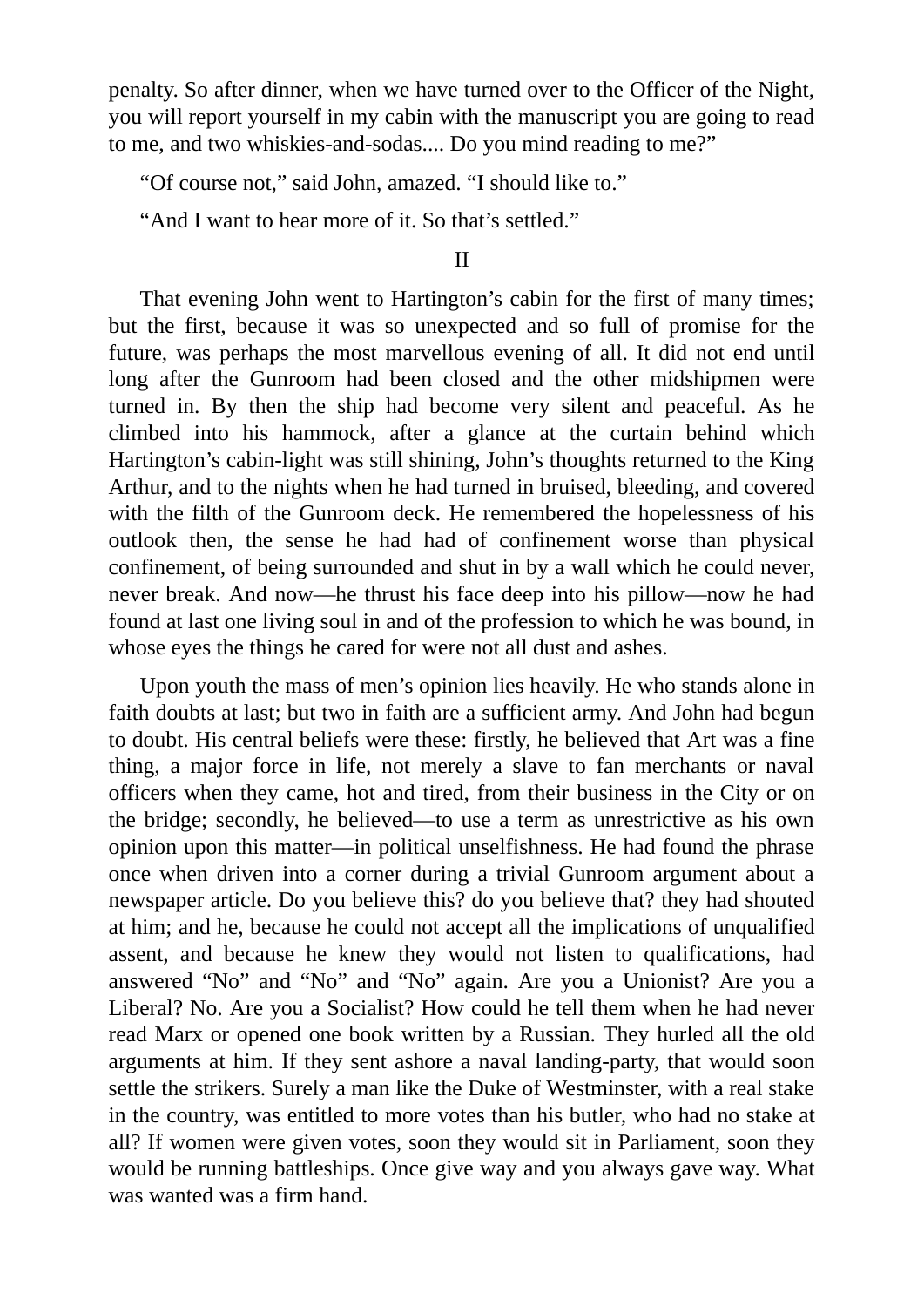"I don't believe it," John said.

"Then what on earth do you believe in?"

The question was more searching than they knew—extraordinarily difficult to answer. Yet it had to be answered. Then John had struck upon his phrase. "I believe," he had said, "in a certain political unselfishness at home and abroad. At least, that's the spirit of the thing. I can't explain it any better. It's of no use to ask me what I should do if I were Prime Minister. I haven't his experience. I don't know how he is placed. But I don't believe in your firm hand and landing-parties. All the blind destroyers have worshipped them.... I can't go any further than that now—just political unselfishness."

"That's all very well as talk, but what would you do?" asked Cunwell, the man of action.

"I don't know. I admit I don't know. When I've had a chance—if ever—to read History and Economics, and—oh a dozen things I never shall read, then perhaps I shall have a more definite creed."

And as to the other part of his belief: they didn't laugh at Shakespeare—he had been a school subject, and was a tradition. They didn't laugh at him any more than at the crests on their family note-paper. But, they asked, where would Shakespeare have been without Drake and Howard of Effingham? It was a question of values. To them, Art was the camp-follower of Action; to John it was Action's equal and honourable ally. They thought of books as ministers to the tired warrior in his leisure hours, worthy only if they soothed him. And they liked poetry whose rhythm they could mark with their feet.

The effect of unanimous opposition had been to make John doubt himself. People so far divided by circumstance and experience as Cunwell and Mr. Fane-Herbert agreed on these points at least—that political unselfishness was the talk of ignorant agitators, and that Art was an handmaiden. Were they right after all? They said: "Wherever you look in the world to-day Physical Force rules us. Can you reject universal Evidence? Isn't it just stubborn and foolish to refuse to do homage to a Force which, if you don't bow your head, will cut it off? Isn't it wiser to support the side that has already won?" John had begun to think that this victory must indeed be final. All his friends acclaimed it; scarcely a book he had read, except the New Testament, seemed to challenge it. Many of the poets sang it: not Blake—but Blake was accounted mad.

And now, though they had spent the evening in all the happiness of vigorous disagreement, John had found in Hartington one who denied the finality of this victory. He had been introduced, moreover, to authors who denied it uncompromisingly. Hitherto, such authors had been, within his experience, few, and these few had failed and were dead. They had seemed to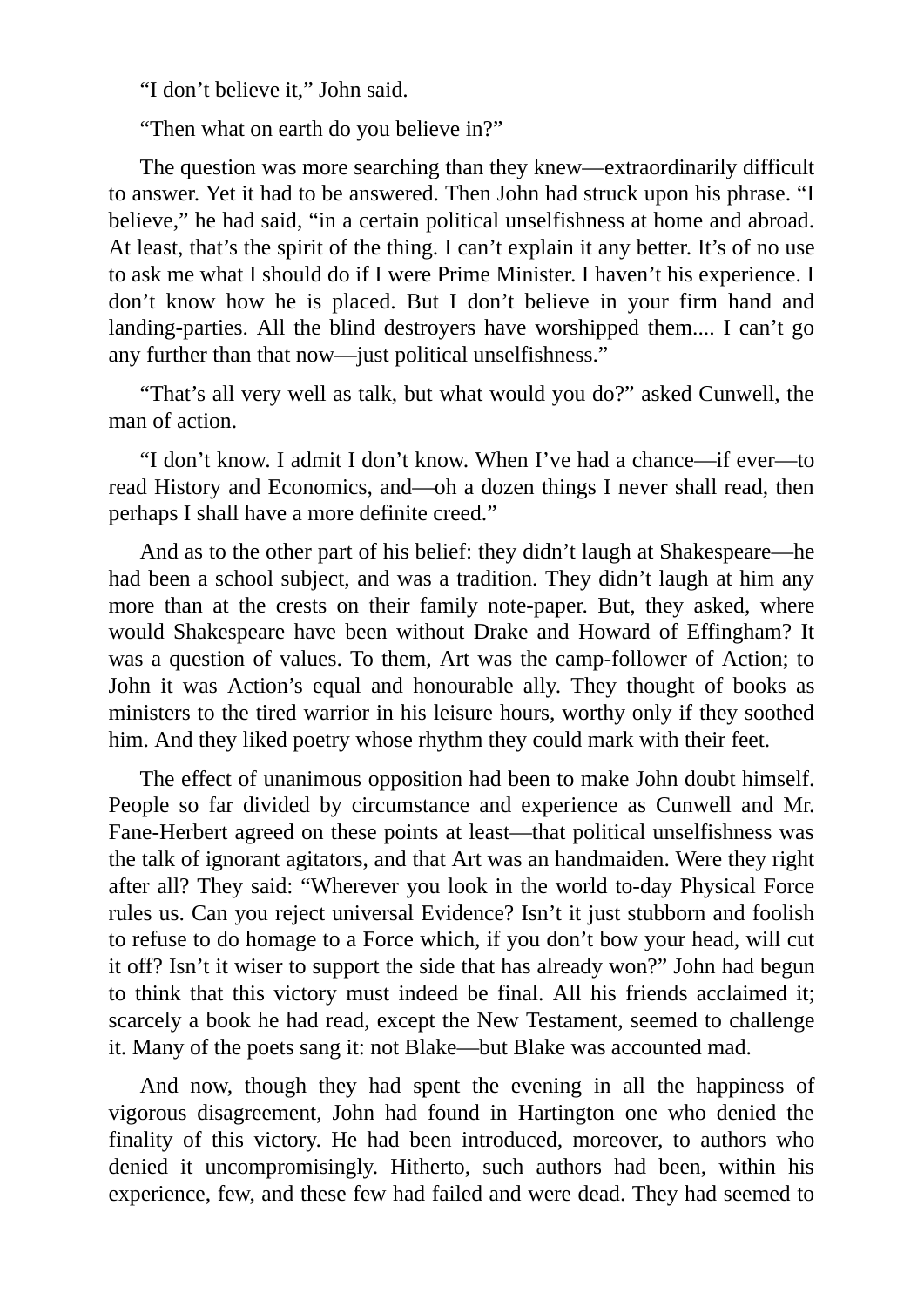have no heirs. That night he discovered that their flame was still guarded and honoured and fed. He had turned over pages, written by living men, that were lit with it. In France, in England, in Germany there were eyes that saw by it. In Russia the sky was red—perhaps with its light.

So, after all, the whole world did not believe that an Army of Occupation must be quartered for ever on the Kingdom of God.

### **CHAPTER X**

## **EASTERN SEAS**

It was not long after they sailed from England that the midshipmen decided that many of their dreams were coming true. The Colonsay, though she was a poor ship to look at, passed the great lowering battleships of the Home Fleet proudly, almost with a little toss of her head. They might frown contemptuously at her, but soon they would be buried in the Northern mists, ploughing up and down eternally, keeping station on the Flag, the bondservants of the wireless at Whitehall; and she would be away for a holiday. True, the wireless could reach her too, but it would not take the trouble. To Colombo and back she would be her own mistress, bound to drop a curtesy only now and then to other people's admirals whom she might meet at ports of call.

And those who sailed in her might look further than Colombo. There they would take over the Pathshire from her homeward bound crew, and depart towards the freedom of the East. A small ship with its implied intimacy and informality; long cruises independent of even the ladylike China Squadron flagship; few fleet exercises; coaling with shore-labour; new countries, new faces, new interests—this was their prospect. It changed them all, and put new life and hope into them. For two years they were to be outside the vice whose jaws were Gibraltar Straits and the Shetland Isles. It was the release of their lives, a visit of slum children to the open fields. From the Home Fleet they came, and to the Home Fleet they would return, and they were all determined to make the best of the time that was to intervene.

"It's extraordinary," John wrote to his mother, "the contrast between this ship and the King Arthur. Ordith is odd to me—but nothing on earth to complain of; and the other two-stripers treat the Gunroom almost as equals off duty. Even on duty they are always polite, except when they let fly in moments of justifiable excitement, and that does no harm. And often they yield points of strict etiquette in a way that makes four hours on the bridge pass like two. I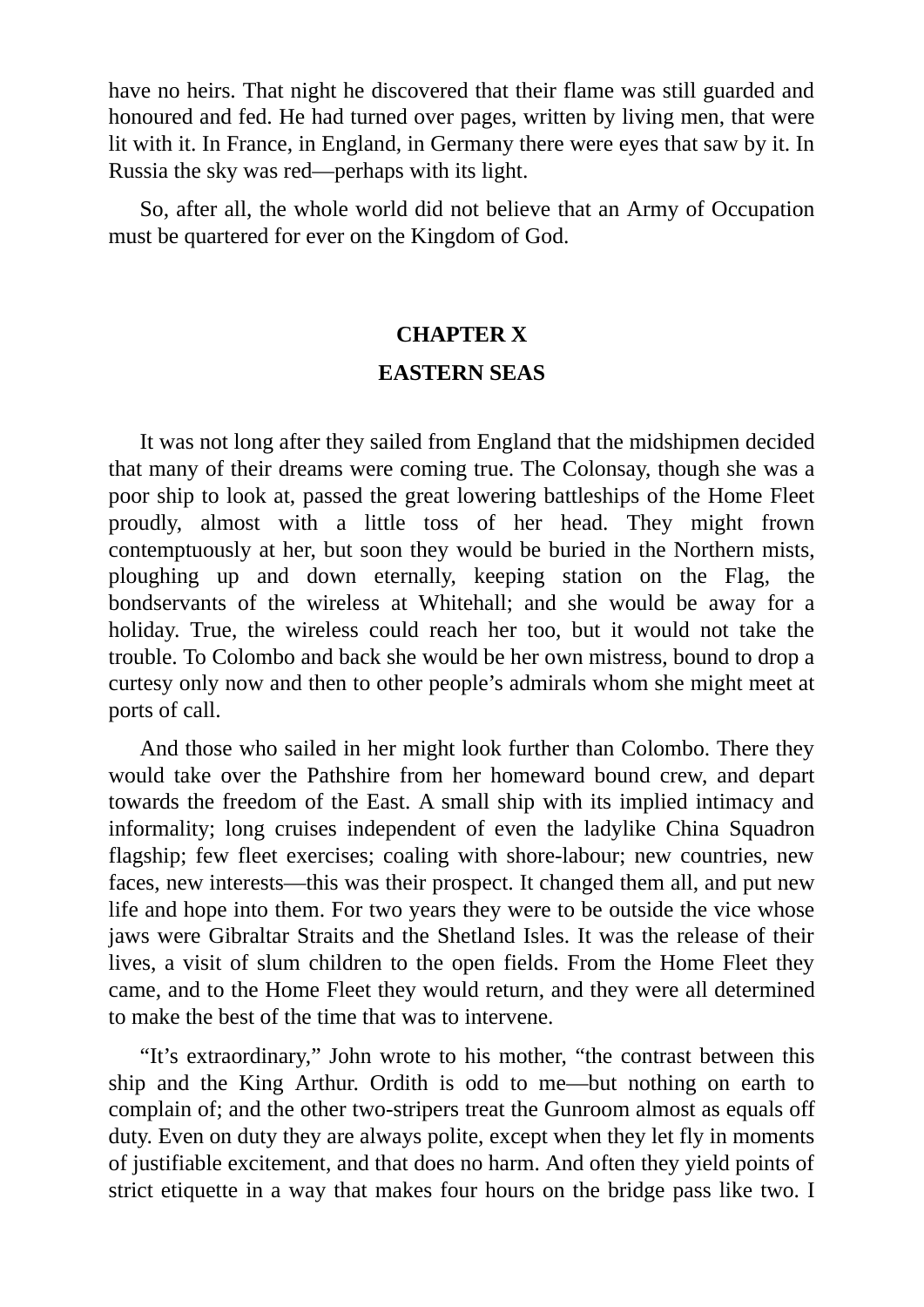don't know how long all this will last. I dare say that as the end of good things draws near, the good things themselves will deteriorate. But now everyone is so pleased with life that all goes well. Hartington, the Sub, I like immensely. You don't know how much happier I am. There's always something to which to look forward. I think the absence of that was the trouble of the King Arthur, and the trouble of all the unfortunates in home waters."

The Colonsay put in to Arosa Bay to drop ratings who were taking passage to other ships, and of these the ship's company took farewell with the air of schoolboys who, going out into the playing-fields, leave comrades to do impositions in class-rooms. At Gibraltar they did not tarry long. Soon after the Rock had gone down over the western horizon they were overtaken by a storm, which continued with extraordinary violence until they were within a few hours of Valetta. To reach the bridge was a formidable task. In the batteries, where the fo'c'sle gave shelter against the head wind, progress was comparatively easy, but, once over the break of the fo'c'sle, the trouble began. There was a space of several yards between the head of the battery ladder and the foot of the ladder that led to the bridge. Across this space had been stretched a rope, by clinging to which it was possible to avoid being whisked off the deck and blown, but for the friendly intervention of a davit or a sighting-hood, into the mountainous sea. John, heavy with sea-boots, and with skirts of oilskins clinging to his legs, held this rope and tried to advance, but the combined strength of legs and arms could not move him. While the boatswain's-mate, secure under the lee of the bridge ladder, smiled at his attempts, John pulled and pulled but went forward not an inch. Then, suddenly realizing how ridiculous he must look, he burst out laughing, and swiftly choked because he had opened his mouth to the gale. And it was not until the boatswain's-mate—himself securely lashed to a stanchion—came to his assistance, that John could move at all.

"Is this an official hurricane?" he said to Dyce, whom he was relieving.

"No, not yet. We are logging the wind as eleven. A hurricane is twelve." He turned over the details of his watch. "Which battery did you come up?"

"Port."

"Is that the driest to go down?"

John laughed. "There's devilish little to choose. I think the port's the better."

Dyce ran his fingers over his face. "I'm sticky all over with it," he said. "I feel as if I should crack if I grinned. It stings after a time. All the same, it's exciting on watch. You never know when the foretopmast will go over the side.... Well, d'you know everything you want to know? Will you take over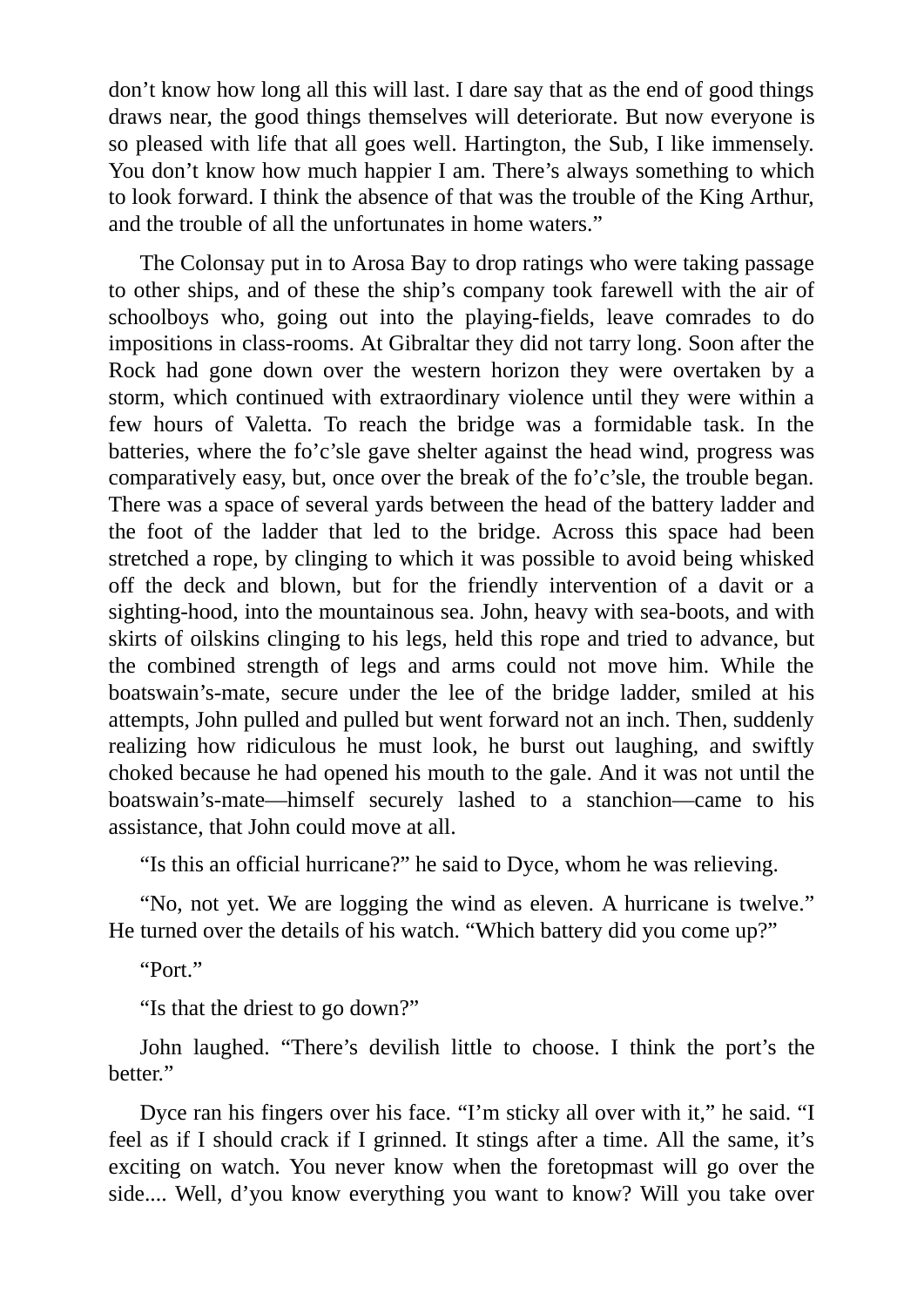now? I'm going to the Gunroom to fug."

"We've just had a green sea in there," said John, "so the fug is considerable."

The Colonsay entered Valetta white with salt. Ashore there, after coaling, John met Reedham and Ollenor, whose joy in having got so far East was overshadowed by the thought that, when their old shipmates had sailed for Port Said, they themselves would go westward again. "I'd give a year's seniority to be coming out with you," said Reedham. "Come and have a drink."

An ankle twisted while playing grommet hockey on the quarter-deck prevented John from going ashore at Port Said, Suez, or Aden, and his knowledge of these places extended no further than the tales told by other midshipmen of the marvellous things they saw there. Already they had entered the atmosphere of the East. Colours had grown brighter, near outlines more distinct. In the Canal they went into half-whites, and as they entered the Red Sea blue monkey-jackets were discarded altogether, and for the first time they wore white tunics as well as white trousers and boots. The heat made the outboard wall of the Gunroom too hot to lean against. The midshipmen who were working in the Engine-room came up from the watches, not red with heat, but white and trembling with exhaustion.

"This ship," said Hugh, "may have a thousand advantages, but its engines are not among them. The Tiffeys say they are the hottest they have ever served with—and the Lord defend them from hotter!"

"What watches do you have to keep?" John asked.

"Now only one four-hour watch each day. It doesn't sound much. You try it. The indicator diagrams are the worst business—one set to be taken every watch. I suppose I'm slow, but I can't take a set—allowing for mishaps—in much less than half an hour; and the temperature up there, on the top of the cylinders, is anything from 135° to 160°. It's a real relief to get away into the boiler-rooms for a spell. And the more warm and sooty lime-juice you drink the faster you sweat, so that's no good. But, barring odd jobs, we have to ourselves twenty hours out of the twenty-four, which is a recompense for most evils."

There were tales, too, of the stokers on duty on the evaporators, of how they worked in a temperature of 126°, and how they had fainted at their posts within three-quarters of an hour.

From Aden across the Indian Ocean the way was calm and blue. The sea was an enormous, flat, highly-polished sapphire, and its surface was so still by day and so luminous by night that it seemed hard like a jewel. Astern, the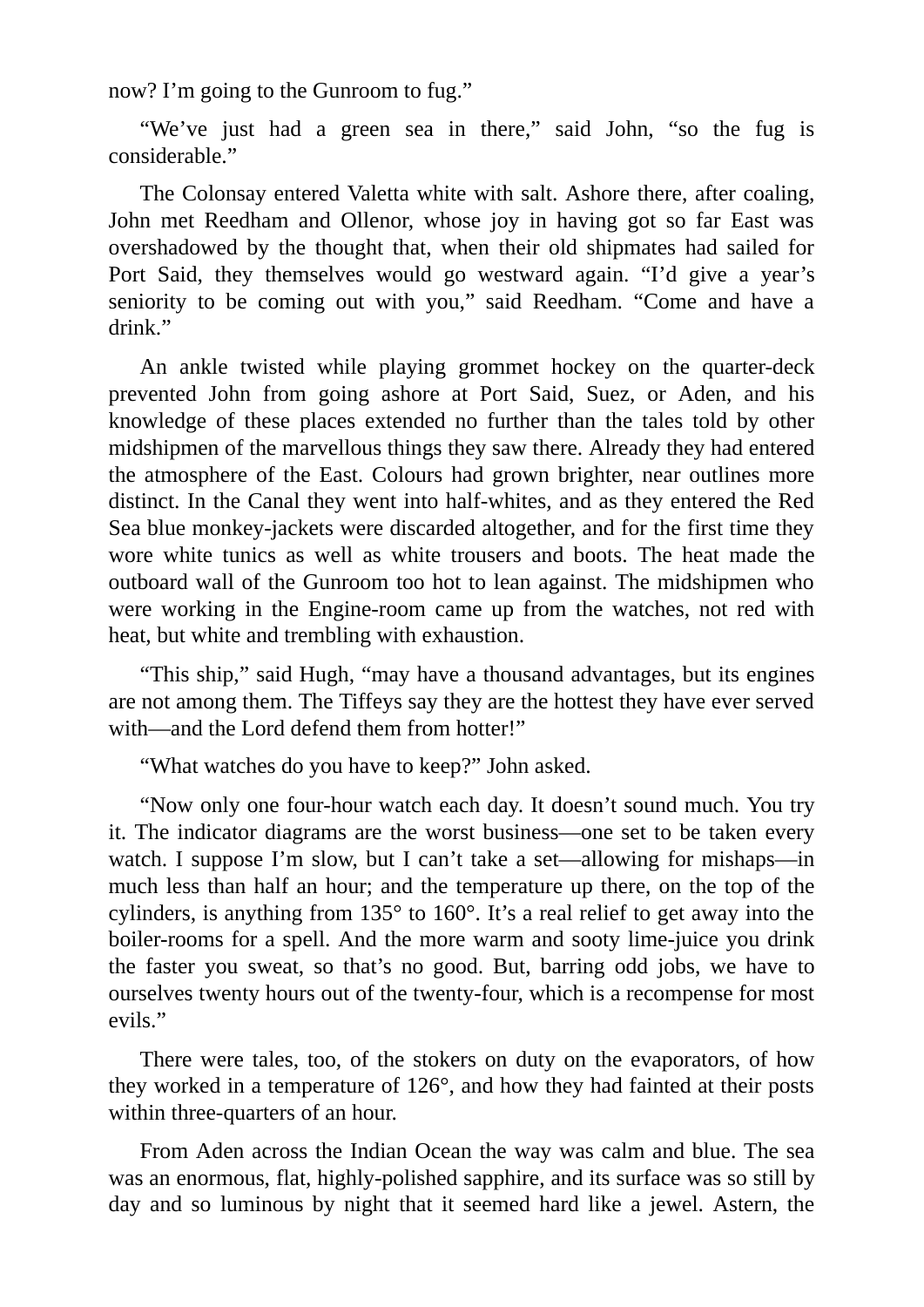wake was thin and regular, and visible almost to the horizon. The ship, and all life in the ship, seemed to John somehow theatrical. The brilliance of colour, the flash of white uniforms in the sun, the absence of most of those Service activities that ordinarily distinguish a warship from a yacht, contributed to this effect. Superficially this life corresponded closely to that led by puppet naval officers on the civilian stage. Here were sea and blue sky, white ducks still new, the gleam of sun on gold-laced shoulder-straps and gilded buttons. It was all pleasant and unreal.

"This," said Hartington, "is very like a poster advertising for naval recruits. It catches the eye but doesn't convince the mind."

"It gives one the idea of the stage, or of toys," John answered. "The ship goes through the water like a toy boat that you pull by a string across a bath nothing to interrupt quite regular bow-waves that go oiling on and on to the very edge."

Hartington leaned across his bunk towards his cabin scuttle. "Listen, now," he said. "Down there—by the water-line—not a muffled swish of waves, but, clear and distinct, the touch of particles of water on steel. Almost you can hear each bubble split and scatter.... You seem, as you go East, to be able to look at everything very close, every detail like a minutely accurate miniature—or, as you said, a toy that you can pick up and hold under your eye. I remember, when I was a small boy, I loved to pick up a toy horse and cart, or an engine or a house—just for the fun of feeling like a god. I was Destiny brooding over the nursery! I could throw a divine boot at my sister's dolls' tea-party—but I didn't, because of the crockery. But often, when one of her dolls was ill, and the doctor had failed, and the bottles were empty of physic, I used to remove the roof of the house—my dramatic mode of entry—and take the patient from her bed, and cure her, and put her out in the garden. Nine times out of ten my sister approved the miracle; but now and then, when she had had ideas of her own about that cure—probably a journey round the world from the nightnursery to the school-room—she used to weep because I had spoilt everything. I remember her nurse asked me what I meant by interfering, and I said solemnly that I had meant well—which was quite true—but that I had been 'playing at God.' I shall never forget the effect of that remark."

"And here and now," John said, "one has a feeling of being in the doll's house one's self."

"And a horrible idea that someone is 'playing at God' not very far off— Someone whose Hand might come suddenly out of nothing and pick the painted ship up out of the painted ocean and—and drop it into the nursery fire. I used to send tin soldiers to Hell that way."

John smiled. "Is that the 'fatalism of the East?'"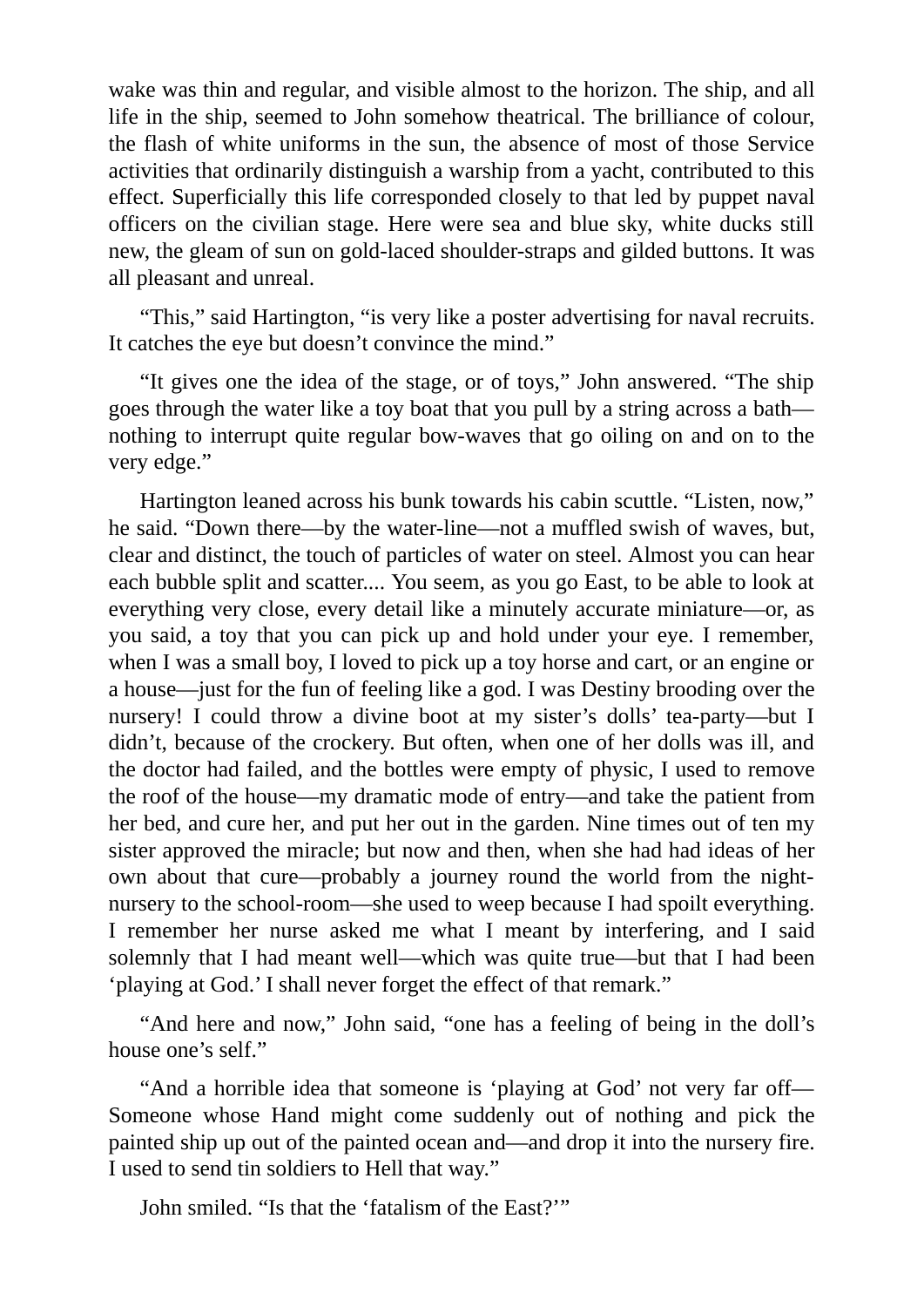"No: it's a Cockney picking up an idea of Time and Space and the other capital letters. 'O Time and Change they range and range From sunshine round to thunder.'... Have you written more verse?"

" $N<sub>0</sub>$ "

"What have you written?"

"Nothing. It's too hot."

They sipped Irish whisky and lemon beneath the electric fan whizzing and vibrating in its cage.

### **CHAPTER XI**

## **AWAY FROM THE SHIP**

At Colombo the exchange of crews between Pathshire and Colonsay was effected as an evolution. With the exception of a few hands left behind for indispensable duties, both ships were simultaneously emptied into their boats. As they met and passed the men tried to cheer, but silence was immediately restored. There would be time for cheering, perhaps, when, with her new freight, the Colonsay left for home.

To John, who was too junior to have seen anything of the traditional "spit and polish" in the old Channel Fleet, the Pathshire was a revelation. In China, where time was less precious than in the North Sea, and where the menace of Wilhelmshaven was more remote, Gunnery, Torpedo Practice, and Fleet Exercises had not made good their claim to undivided attention. The Pathshire was full of bright work, which in home waters would have been obscured by Service grey. Her paint and enamel glistened in the sunlight so that her afterturret was a mirror; her stanchions were burnished like a knight's armour; her dull metal was overlaid with silver gilt; everywhere were decorative turk'sheads and whitened lanyards; her upper deck was spotless as a yacht's.

"Think of Cleaning Stations in this packet!" said Sentley. "It must have cost her Commander and Number One about a third of their pay to provide all the paint and enamel in excess of the Service allowance."

The Gunroom, they discovered, was but half a Gunroom, their quarters having been cut into two parts by a temporary bulkhead. One part was given over to the Warrant Officers, but, in compensation for this, Hartington obtained permission from the Commander to use as a smoking-room the after main-deck casemate on the starboard side. There had been no midshipmen in the previous commission, so that all furniture other than the scanty Service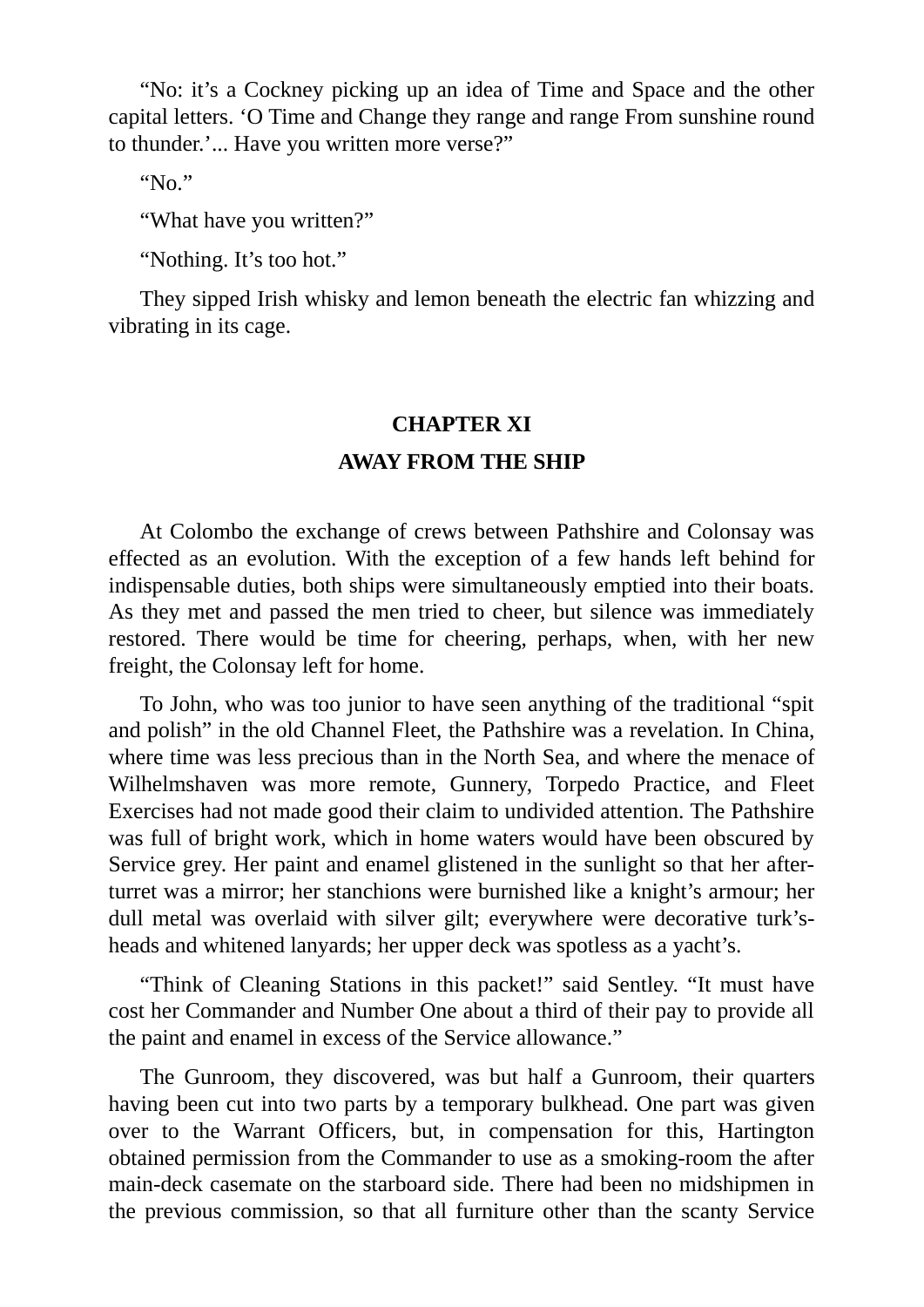fittings had to be bought with the Mess Fund. A few wicker armchairs, a couple of cheap card-tables, and several ash-trays—these things being regarded as essentials—were obtained at Colombo, and all else was left, at Hartington's suggestion, until they should reach the wider market of Hong Kong.

Nearly a week was to pass before they sailed again, and the midshipmen were given leave. John and Hugh went together to Kandi. They avoided the obvious hotel which other officers were likely to visit, and chose a place that consisted of three small bungalows, almost hidden among the trees that covered the hill on the less popular side of the lake. Here came men whose experience of the "best hotels" in the East did not tempt them to strain their finances—quiet folk, who were chiefly remarkable, in John's eyes, for the matter-of-fact way in which they regarded what to him was novel and amazing. And the hotel itself, save when a breath of wind stirred the branches that overhung it or the sound of gong or bell came up from the lake below, was deeply silent.

After dinner on the evening of their arrival, sitting together in the verandah that ran the whole length of the three bungalows, and watching their cigarette smoke twist and disappear against a sky of so heavy a purple that the stars seemed to be embedded in it, they discussed their plans for the morrow discussed them happily and at leisure, knowing that their time was their own, and that any decision made to-night might be freely reversed in the morning. As they were on the point of leaving the Pathshire an English mail—the first to reach them since they left home—had been distributed, and each had brought his share to Kandi unread. "Let's keep them," John had suggested, "until after dinner to-night, when we shall be alone and quiet, and clear away from the ship." And now they brought out their letters from their pockets and began the reading they had so long postponed. Soon there was little sound but that of pages being turned. From far down the verandah came the murmur of indistinguishable voices, and from time to time the hiss of a match or the sharp tinkle of a liqueur glass.

Among John's letters was one from Margaret, which he did not open until all the others had been returned to their envelopes. Then he read it slowly. When he began he was content with the moment. This evening's beauty and quietness, so wonderful a contrast to the nights he had spent in the King Arthur, seemed a satisfaction of all his desires. For two days he was independent of routine—free to control his own movements, to read, to sleep, to go in and out according to his will. He and Hugh were filled with the spirit of content that visits all men at the beginning of their holiday. There had seemed no need to look further, to question motives or consequences. The night was pleasant; this letter of Margaret's would add pleasure to the night.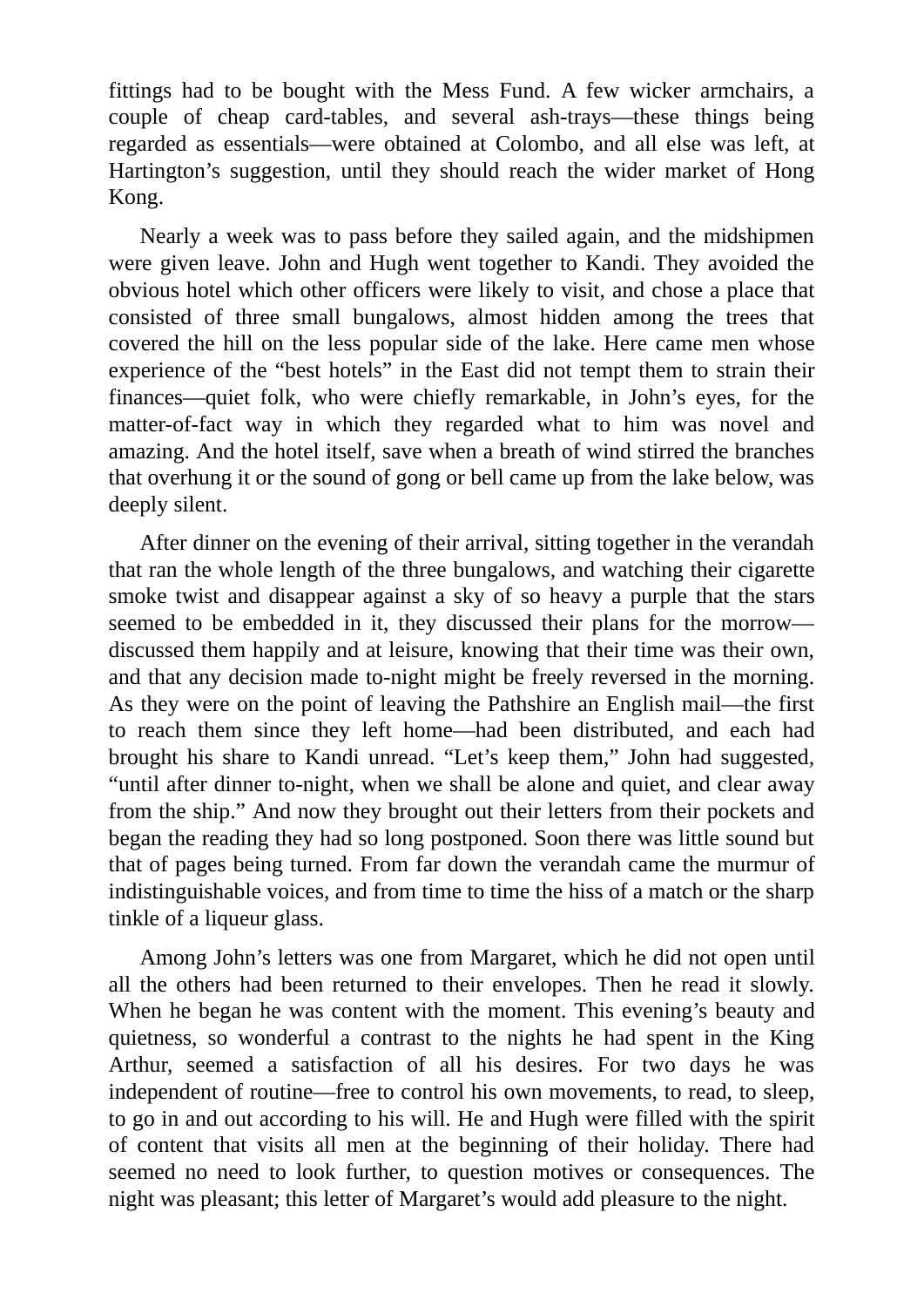But, as he read, he began to remember many things which the freedom of his new life from persecution had caused him to forget. She spoke of London, of political plots and rumours, of the strength or weakness of new movements, of the expansion of new ideas. New books, new expressions of opinion; the words of men who had been her father's guests; fears of a strike at Ibble's her letter was extraordinarily suggestive of keenness and activity. Much had happened, more was about to happen—and this in a London many weeks away. What, Margaret asked, had he been doing? What had he written? He looked back over weeks of inactivity. He had done nothing but talk to Hartington. Days had slipped by—precious days. Since he left England he had read little, had created nothing, had not tried to create. The storm of the King Arthur being over he had relapsed into lazy content. Time had sped.

To youth, consciousness of the passage of time comes seldom, but coming, it brings with it pain by which age is not affected—pain unsoftened by any acceptance of the inevitable. Still the chance; still the opportunity to make good; still the feverish casting about for means! And middle-age growing nearer—a vision of the insignificant man going to and fro between his home and office, of the two-and-a-half stripe lieutenant many, many times passed over! John saw that he had been wasting his life.

Then he saw, in a flash that left him blind, that, unless its whole course were changed, he would continue to waste his life. Waste—and at the end old age, looking back upon years empty of achievement. "If only I had my time again! If I were but eighteen once more!" It was as if this foreseen wish had been uttered and fulfilled. He was eighteen now. The future was still his.

The letter fell with his hand on to his knees.

"Finished?" Hugh asked. John looked up to encounter his laughing eyes. "I have been watching your face," he went on. "It seems to have been a disturbing letter."

"It was," John answered. "It reminds me how far we are out of the world and how infernally slack I have been."

He held out the envelope that the writing might be seen.

"Margaret!" Hugh exclaimed. "What has she been saying?"

"She has made me think, thrown me back on things I had forgotten. It was so good to be free of the King Arthur that, during the whole passage out, the world has seemed the best of all possible worlds. It isn't—or it won't be long. Oh, Hugh, it's all very well—a happy ship, a good Wardroom, a good Sub, and no Gunroom persecution; but what does it all lead to? I want to do other things—things I shall never be able to do—and to meet other people."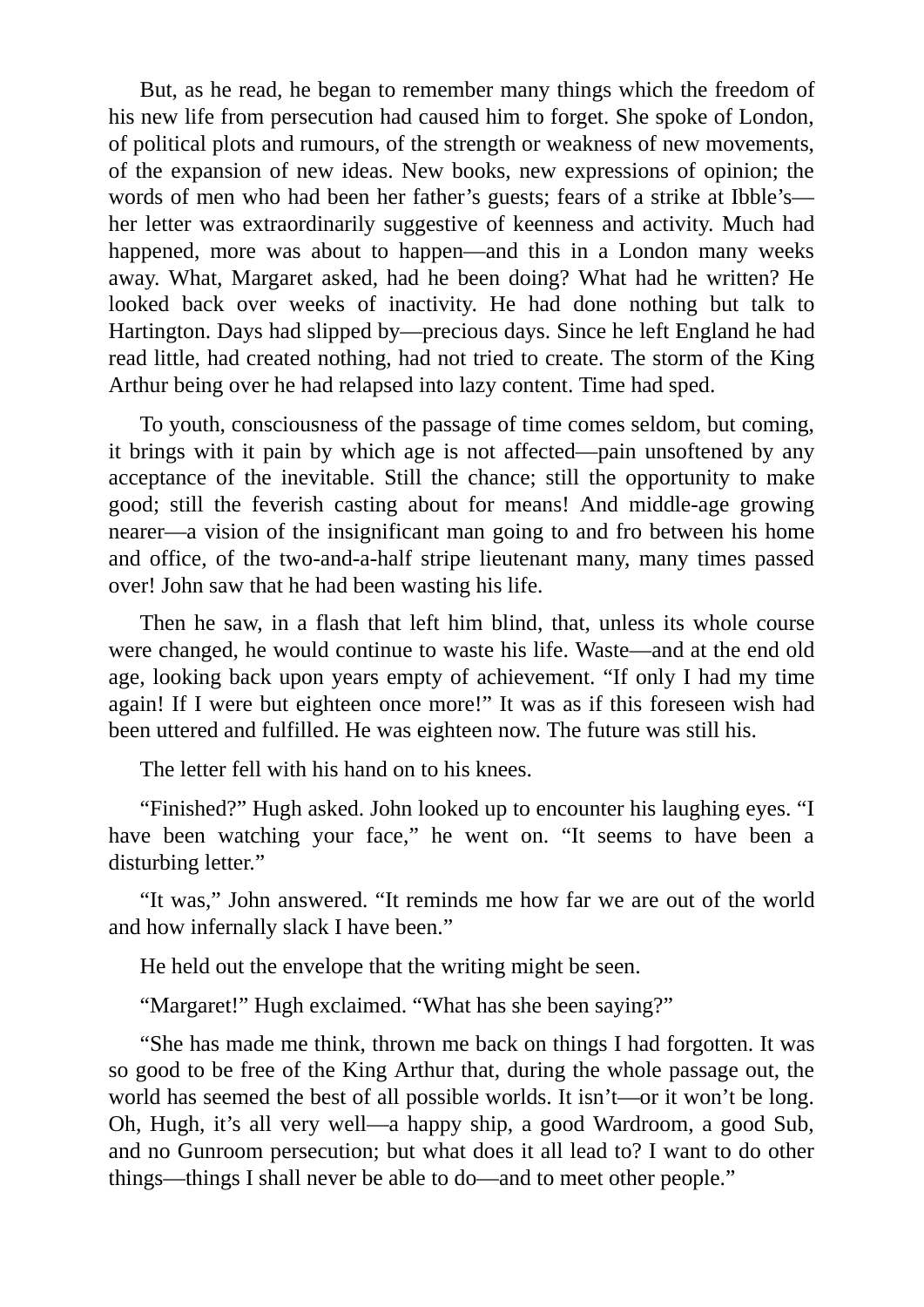Hugh, believing that John was thinking particularly of Margaret, said: "At any rate, some of the 'other people' will be out East before long."

"You dear old fool!" John exclaimed. "That isn't what I meant.... No; it's just restlessness, I suppose. I feel that all the work we do is so like a housemaid's—to-day's routine the same as to-morrow's. We never build or make anything. For all our work we leave nothing behind."

"I don't see your trouble," Hugh said. "So long as life is pleasant I don't want to leave anything behind."

"We are missing so much. We get out of touch. In whatever progress there is we have no part."

"I know we are missing a great deal. Every letter I get from outside makes me jealous of the people at home. They can go about and see things, and we are shut up day in and day out."

"How they would shout if they heard you say that!" John broke in. "Mostly they imagine that it is they who are shut in and we who go about—as they say —seeing the world. It's all wrong. The world doesn't consist in places but in people. And the only boundaries are boundaries of thought. Think of the people your sister listens to, the books she reads, the opinions that count coming to her first hand. Men and women from abroad—Germans, French, Americans—she is beginning to be in touch with them all. But the Service boundaries are desperately close-drawn."

Hugh leaned back in his chair and yawned. "I suppose we are all much the same," he said. "We all feel shut in—or shut out, rather—though perhaps for reasons different from yours. Sentley wants plants and birds—being a naturalist; and there's not a plant or a bird in H.M.'s ships. Driss wants Ireland; Driss is almost sick for Ireland sometimes and he can't go there. And do you remember Tintern?—he was starved for music. He said to me once dead serious—that if he could get music he would never get drunk. He used to dream about going to Germany and being educated—'start life all over again with the five-finger exercise,' he used to say.... And the strange thing is that officers of the Old Navy didn't feel like that. I suppose they were made of harder stuff. Last leave I asked an old retired Admiral about his snotty days, and he said, 'No, we didn't hanker after shore life as you young fellows do. Of course, we were keen enough to get ashore when we could—better food and beds—but I think we were all of us glad in a way to get back to the ship.'"

"But the Navy was smaller then, and more independent of the outside world," John said. "I dare say your old Admiral felt an almost personal affection for it. But you can't have affection for a vast machine that is itself only a unit in a greater system of machinery; you can feel loyalty, perhaps, but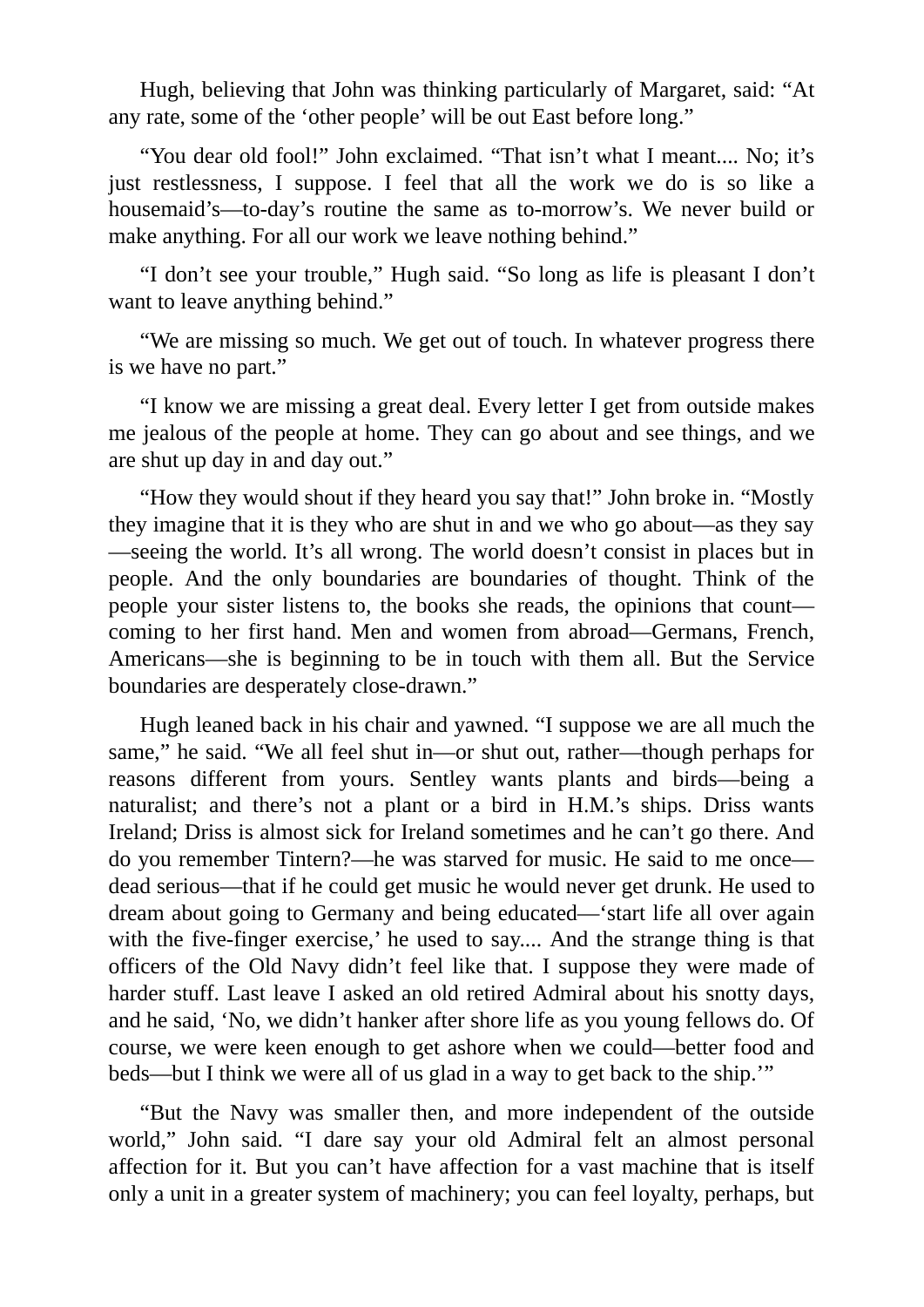not affection. It's like trying to fall in love with a Board of Directors. The Service is too big and impersonal to love. Moreover, it isn't a free agent. You know as well as anyone what lies behind it."

"Ibble's?"

"And more."

"And Ordith's?"

"More than Ibble and Ordith's, more even than the whole armament ring. Behind the armament firms are the mines, behind the mines is shipping, behind shipping—oh, it goes on for ever expanding and expanding. It goes out in every direction, and drags in every individual in the world—shareholders, banks, the financial houses at home, international finance—there it is, fully expanded again. Your sister, viewing it from her own angle, sums it up as a Net. We are all shut up inside it, and everyone who thinks is swimming round and round trying to find a way out. Discontented devils—so we are! Every novel that says anything is full of protest, and every speech—public or private. The papers call it Industrial Unrest, the Foreign Correspondents European Unrest. The whole world's affected as it was not in your Admiral's time.... And in the Service we are shut up in a corner pocket of the Net; we haven't the chance even to swim round and round."

"Margaret will never accept anything," Hugh commented. "Father is always telling her that if only she would watch the world as it is instead of thinking of the world as it might be she would get on much better."

"You wouldn't care much for a sister who sat down placidly to watch the world as it is," John observed.

"No—it wouldn't be attractive. I don't mind so long as she doesn't go to hopeless extremes," added her cautious brother. "But she won't do any good. The net is there, and the net will remain."

"Until it breaks," John said.

Two men and a woman with a shrivelled face passed along the verandah into the hotel. One of the men was chinking the coins in his pocket. A dog rose sleepily from under the table by which they had been sitting, stretched himself, sniffed the warm air, and pattered after his master.

# **CHAPTER XII THE CAPTAIN IN CONFIDENCE**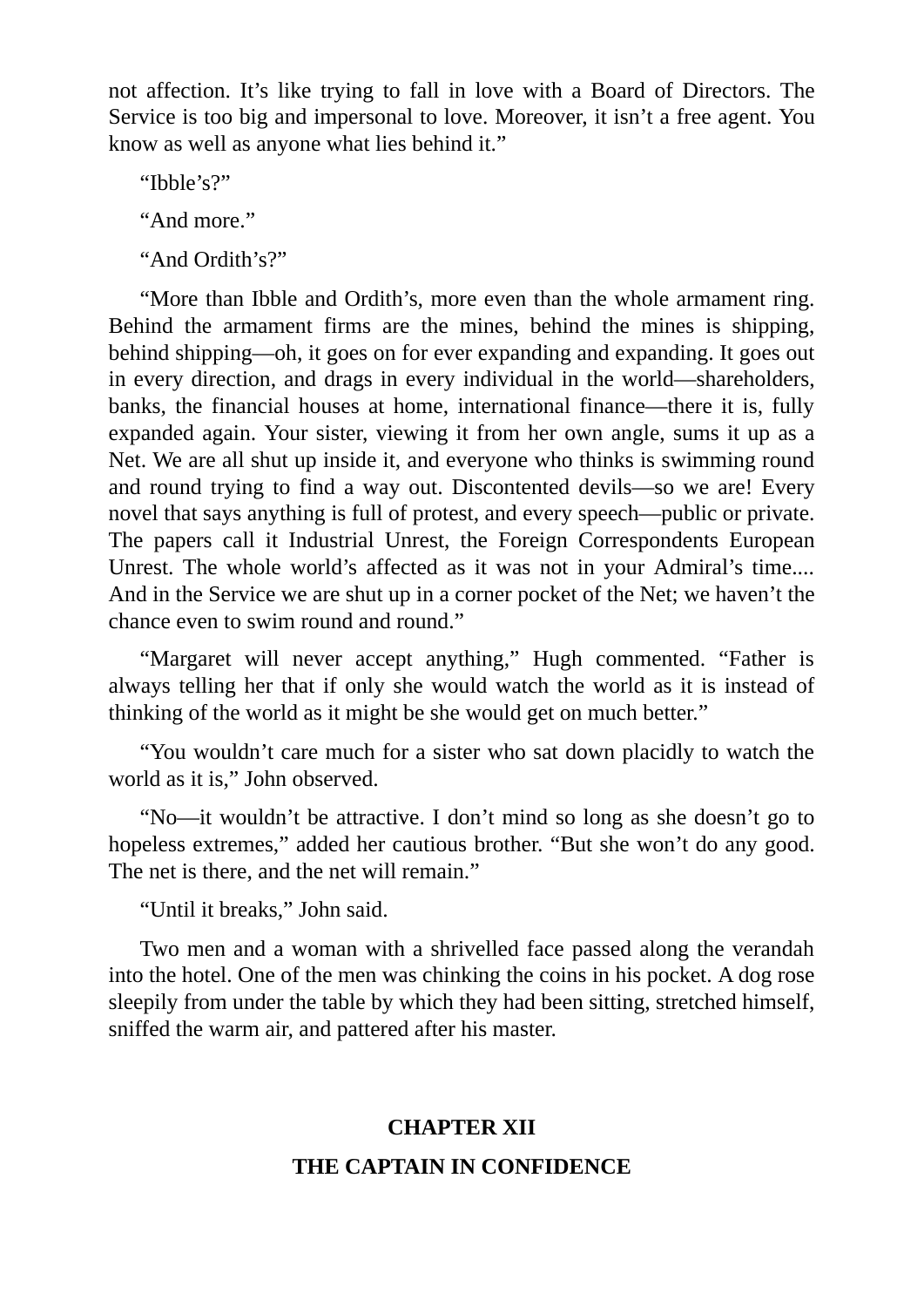On the afternoon of the first Sunday after the Pathshire sailed from Colombo for Singapore, Hartington was sitting alone in his cabin when a double knock sounded at the door and the curtains were drawn aside. A pale face, with thin lips, watery, protuberant eyes, and a pitted forehead fringed with straight, clipped hair, was thrust into the cabin.

"Hullo, Aggett! Come in."

Aggett smiled, exposing the gaps in his teeth, and entered awkwardly. He was an Engineer-Lieutenant of the older, rougher school. Round his neck, instead of a collar, he wore a white scarf that was not clean. The creases in his fingers and the thick cuticles which grew high on his nails were stained with oil and dirt. But that scarred forehead and those strange eyes which had the extraordinary opaque appearance of great age—almost as if they had done service once before to some other being now dead—proclaimed their owner's intelligence. A flabby vicious little man, but no fool, this Aggett appeared. And, to one who cared to seek further, to contrast the darting movements of his hands with the cumbrousness of his feet, or to remark how strong and decided a voice proceeded from that poor body, Aggett seemed more than intelligent. He possessed force and wariness, a rare power to stake all at need, combined with a distrust of his fellows, which was valuable because it was discriminating. He was a man whom it was impossible to imagine as a child. No lasting affection of wife or mother could be easily thought of as connected with him. He could have no home, no ties. He passed, surely, from ship to hotel, from hotel to ship, making hundreds of acquaintances but not a friend, despising and using all he met, never introspective or lonely, sufficient unto himself.

He threw over the cabin a quick glance of disapproval. It irritated him that anyone should take trouble to decorate his habitation; and he was the more irritated in this instance because Hartington's taste, unlike that of many officers who tried to make their cabins "tiddley," could not be easily scorned as effeminate. The few photographs, in the simplest of wooden or silver frames; the books, with their appearance of dignity and quietness; the pictures —here a Medici reproduction of a Dürer drawing, there a water-colour landscape of the hills about Fiesole—were such as no woman was likely to have chosen. Aggett wanted to say what he said usually to officers whose walls were not so bare as his own, "This place is like a whore's boudoir;" but his sense of the appropriate overcame him, and he said:

"Well, Hartington-me-lad, sittin' in your country residence, eh? Let's ring for the family butler."

"Which means you want a cocktail? Put your head out and ask one of the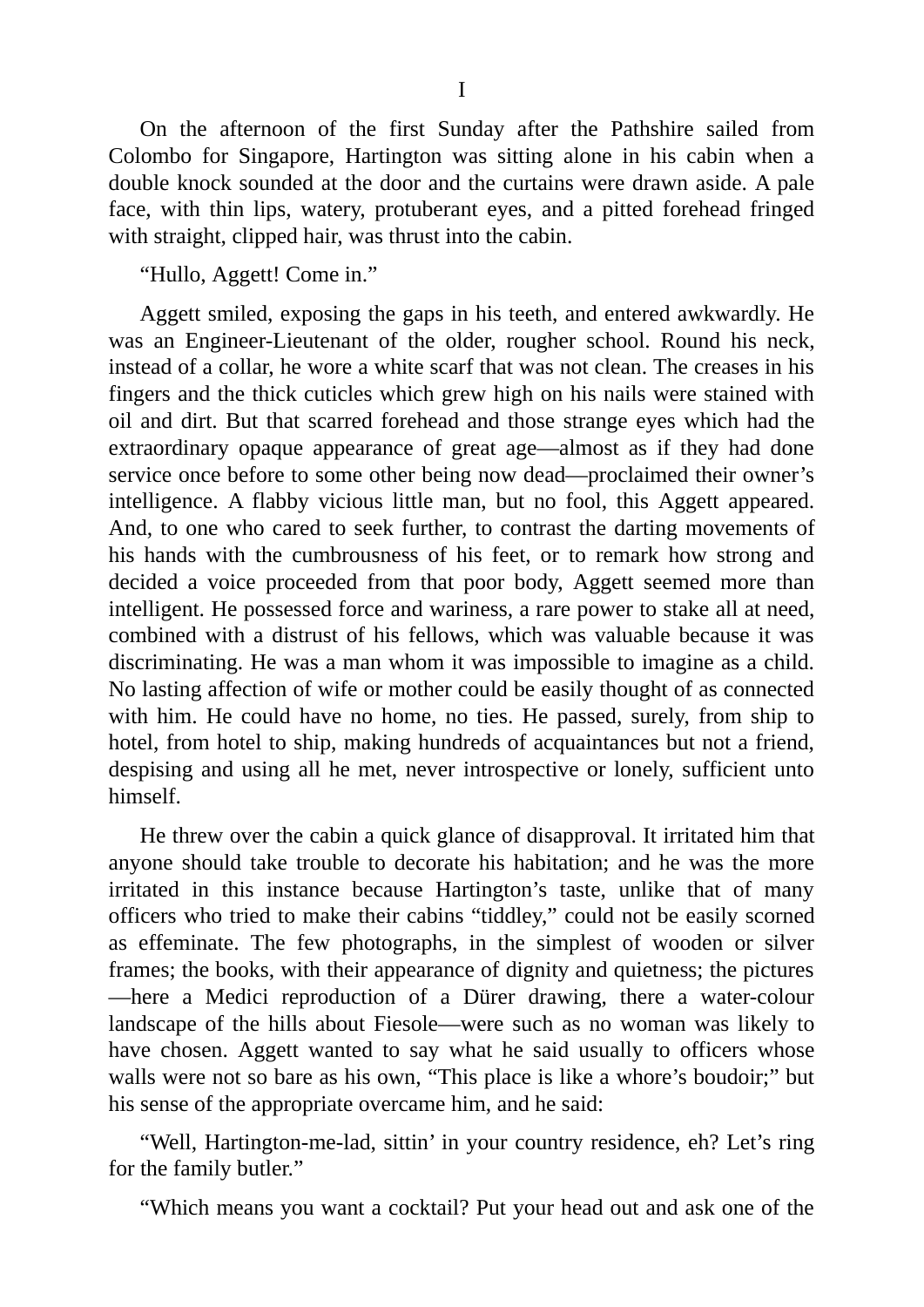snotties in the casemate to send for Ah Foo."

Aggett did as he was bid, sat down on the edge of a chair, and took a cigarette from a paper packet concealed in his breast-pocket.

"Ordith wants you to come in to supper to-night in the Wardroom. Can do?"

"Yes. I shall have to leave you early, though. I've got the Middle. I shall want some sleep first."

"Right.... Ordith asked me to come with the invite. He's workin'—always workin'"

"Gunnery?"

"Yes. Fellows in the Wardroom don't know how much work he puts in. I know him better than most. I do know. They think he's slack 'cause he only takes a watch now and then. But I give you my word"—he leaned forward and smacked Hartington's knee—"I give you my word there's not a man in this ship or any other damned ship who does more work than Ordith."

"I believe it. And he has brains."

"Brains!" Aggett exclaimed. "I should jus' say he has. One o' the smartest men alive. And no slop or sentiment. On and on like a well-lubricated engine. And an eye to the main chance—why, I'll tell you." He hitched up his chair closer to Hartington's, and continued with slow emphasis: "Ordith's a man worth watchin'. Head an' shoulders above the Service truck. All the powers have an eye on him. Ordith and Co.? Why, you mark my words, Ordith's goin' to control more 'n that some day.... Good fellow, too. Think so?"

"I like him," Hartington answered, "though I don't know him well. None of us knows him well, so far as I can see. He keeps to himself."

"He keeps to himself where the blamed fools are concerned. An' he looks round slow, an' takes his pick o' the best."

Hartington laughed. "So it's a particular compliment to be asked to supper?"

"Well," said Aggett slowly, "I wasn't thinkin' o' that. But I dare say you're right. He's not a friend to be sniffed at."

Ah Foo, light-footed and blue-clad, came in with cocktails.

"Rum crowd of snotties in your Gunroom," Aggett said, when he had sipped his drink and thrown a slice of lemon-peel into the wastepaper basket. "They want shakin', I think."

"Why? What have they done wrong?"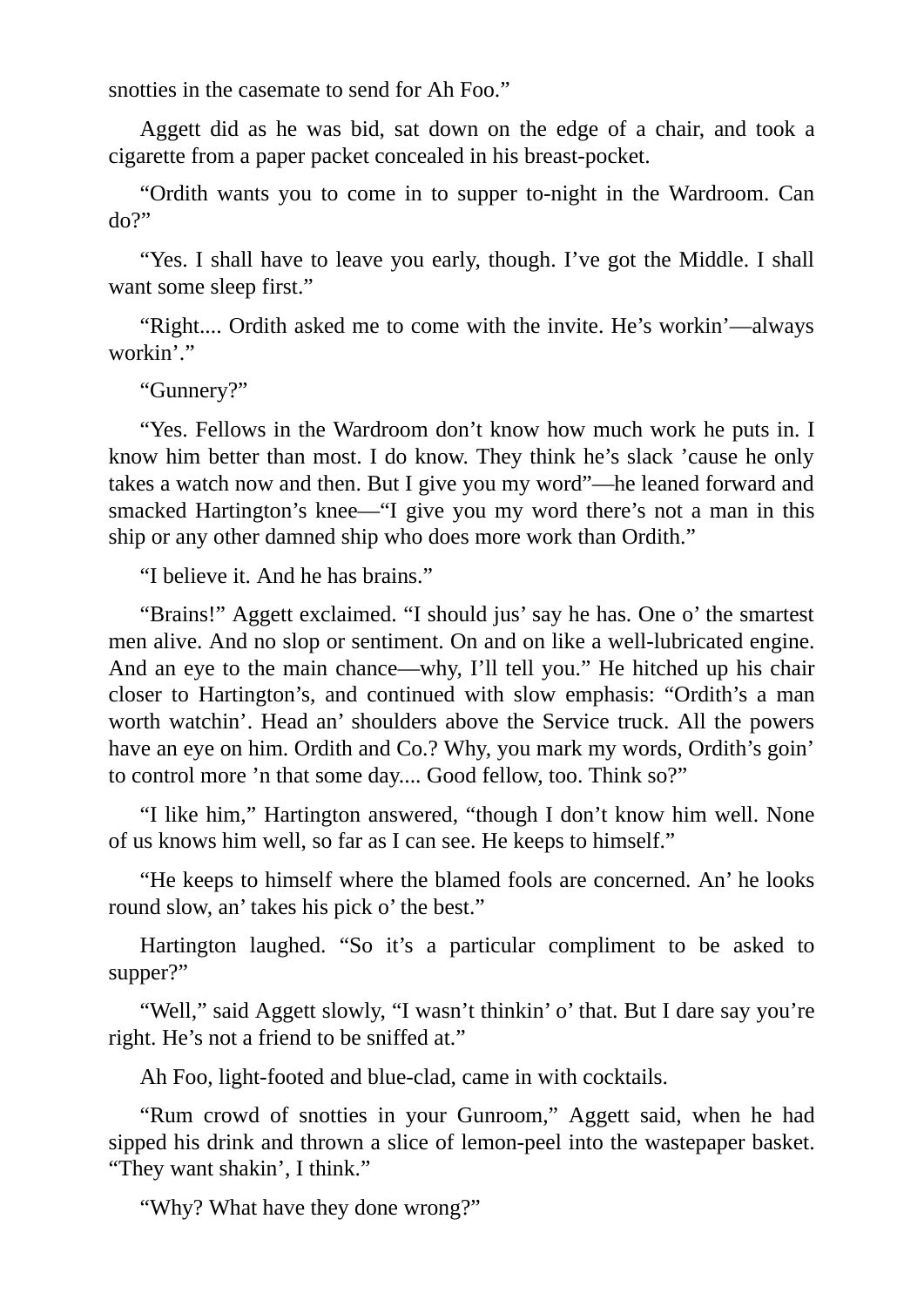"Oh, nothing in particular; but they seem to take life too easy to my way of thinkin'. Got a nice, thick stick? A taste o' that would do 'em good."

"Well, you look after them in the Engine-room," Hartington said, "and I'll see about the Gunroom; then we shan't quarrel."

Aggett emptied his glass and rose. "Don't think I'm tryin' to poke my finger into your pie. You can mollycoddle the young gents to your heart's content, for all I care. But you'll find it doesn't pay in the long run. You mark my words."

And he went out of the cabin, leaving Hartington to wonder what lay behind this visit and this invitation. He had noticed that Aggett was much in Ordith's company, and had marvelled that one so uncouth should be so well received in that quarter. What was now afoot? What reason had Ordith to cultivate the acquaintance of the Sub of the Gunroom? And why had Aggett been sent—for it was plain that he had been sent—to sing Ordith's abilities and importance.

When he left Hartington, Aggett went immediately to Ordith's cabin. He found Nick in white trousers and a singlet, mopping his forehead so that sweat should not run down on to the drawings over which he was bending. At Aggett's entry Nick looked up, a pair of dividers held between his fingers.

"Well?" he said.

"O.K. He'll come."

"Get a drink?"

"One cocktail."

"Seem well disposed?"

"Fair to moderate. Likes you; doesn't like me. Thinks I'm a coarse brute."

Nick smiled. "Well, you're not a fairy, Aggett. He's a delicately nurtured young man, you must remember. Old county family, and God knows what!"

"I know about that," Aggett answered. "I don't go much by the fruit that grows on the family tree."

"That's where you are at fault."

"Fault be damned. Then is that what you are at—makin' the most of the Hartington family connection?"

Nick laid down his dividers and turned to face Aggett. "No," he said. "That particular connection doesn't happen to be of any use to me."

"Well, what is it then? Look here, Ordith, I'm in with you in all your pretty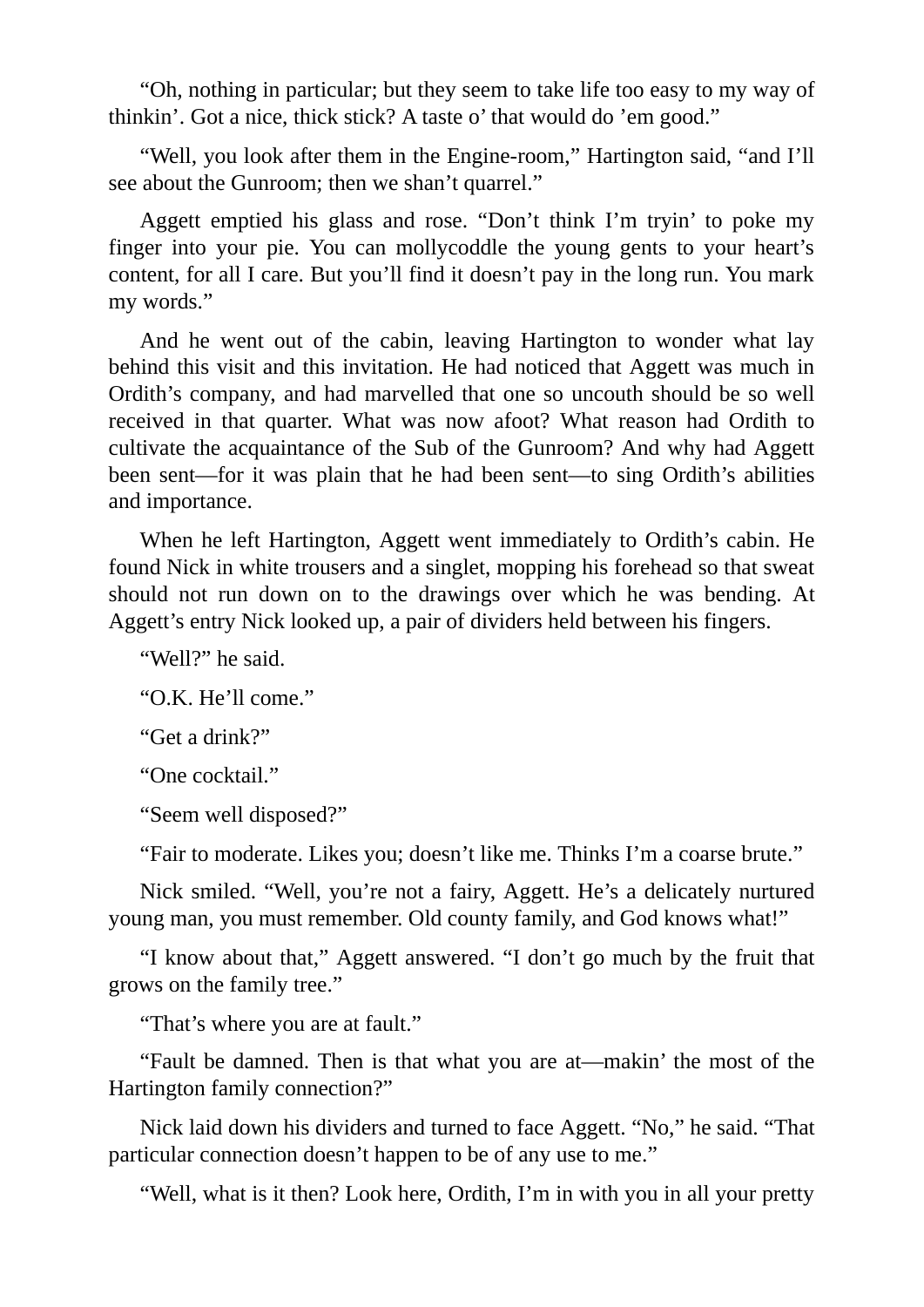little schemes—or am I wrong? No? Very good, then. I give you expert engineering advice—and you won't find a better combination of theory and practice than there is in me. I help you all I can. Probably I get nothing out of it. I'm prepared to risk that. I'll chance your caring to remember me when you are Ordith and Co. But I want to know right now what you are up to. Why are you bringing in this Sub? What the hell use is he to be? Tell me straight."

"I will tell you straight, although, so far as you are concerned, it's a side issue. Haven't you observed that Hartington's popular with the snotties? Haven't you seen young Lynwood go into Hartington's cabin evening after evening?"

"I dare say. Well?"

"Lynwood's friend is Fane-Herbert. I foresee that when old Fane-Herbert and his wife and daughter come out East we shall see much of Lynwood, Hartington, and, of course, the son himself. Now Hartington may not appeal too strongly to old Fane-Herbert, but unless I'm much mistaken the women will take to him. He talks well. He may be persuasive and have influence. And I'd rather have him a friend than—the other thing. That's the long and short of it."

Aggett shot out a glance of suspicion; then covered it with a smile. He felt that even the cautious Ordith was looking uncommonly far ahead. Hartington to Fane-Herbert the snotty; the snotty to the women; the women to Fane-Herbert the father—it was a circuitous approach. He did not know that Ordith was now thinking, not of contracts but of personalities, not of the father but of the daughter. Aggett knew nothing of Margaret. His partnership with Ordith was a business partnership—loose and informal at that.

"I suppose you're right," he said. "Anyhow, I leave it to you."

Nick turned to his drawings when Aggett had gone, but did not immediately begin to work. Aggett—what a dirty little man he was! But full of knowledge and energy which was useful now, which might be even more useful some day. It went against the grain that he should be even remotely connected with Margaret. He didn't know; he should never know. And yet those searching eyes would see, that alert brain form its conclusions. Probably Aggett would come and make his oily jokes about love and women and masculine weakness. They would be hard to endure. Nick thought for a moment that he would banish Aggett from his confidence, do without him. He was a mean creature; why not break with him? Then Aggett's virtues rose up in his defence. He was a wonderful fellow to pick holes in an idea, to expose the impracticable in a theory—a destructive critic of great ability. And Nick knew how much he stood in need of informed destructive criticism. At night he would discover some improvement in breech mechanism, or a perfected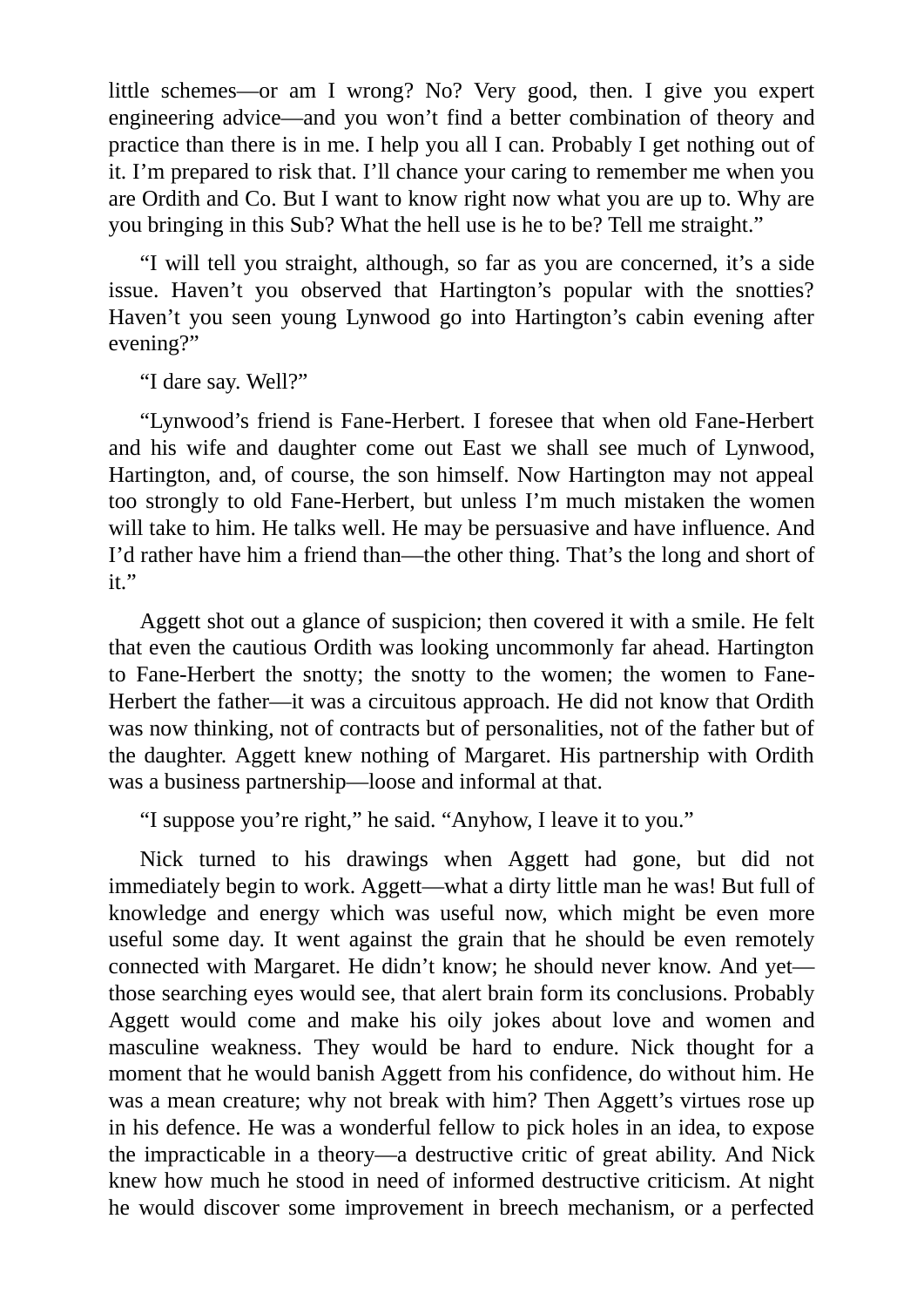driving-band or a brilliant new system of fire-control. When he rose in the morning he would be blind with enthusiasm, aware only of the excellence of his own idea. But the thing would need to be threshed out. Talk was the only method, so poor a critic was he of himself. And Aggett could talk admirably. He could put his finger instantly on a weak spot.... Yes, Aggett was indispensable. Sly jokes and indecencies, those unpleasant teeth, that grating laugh—they must be borne. Margaret or no Margaret, Aggett was necessary.

"Don't be a fool," Nick said aloud. "Don't give way to your prejudices."

He dipped his head into cold water and dried himself vigorously with a rough towel. Then he picked up his dividers, and, commanding concentration as others switch on an electric light, began to work quickly.

II

After supper, in a corner of the Wardroom Casemate, Nick and Hartington sat drinking whisky-and-soda. In front of them was a vacant chair, from which Aggett, ten minutes earlier, had been summoned to the Engineer's Office. Now he returned.

"Just had a star-turn in Number Four stoke-hold," he remarked. "Stoker off his chump."

"Mad?" Nick said.

"Fightin' mad. Up with his shovel and started layin' about him. But they brought him down all right—no damage, except to him. He's unconscious. They've got him in the Sick Bay, but they can't bring him round. All over with him, I'm told. Only a question of hours now."

"That means a funeral," said Nick gloomily. "Burials at sea are depressing affairs."

"Don't wonder he went mad. The heat's fierce, an' four hours in every twelve isn't a kid's job. Hope it don't take the others the same way. We're short enough o' stokers as it is, without 'em dyin' off."

"You can hardly blame them for dying, Aggett," the Commander put in from his distant seat.

"You stand rebuked," Nick said.

Aggett drained his glass. "The Commander hasn't got to run the boilerrooms," he observed. "It would be different, wouldn't it, sir, if the Chief Boatswain's-mate kicked the bucket?"

"Nothing to jest about."

"No, indeed."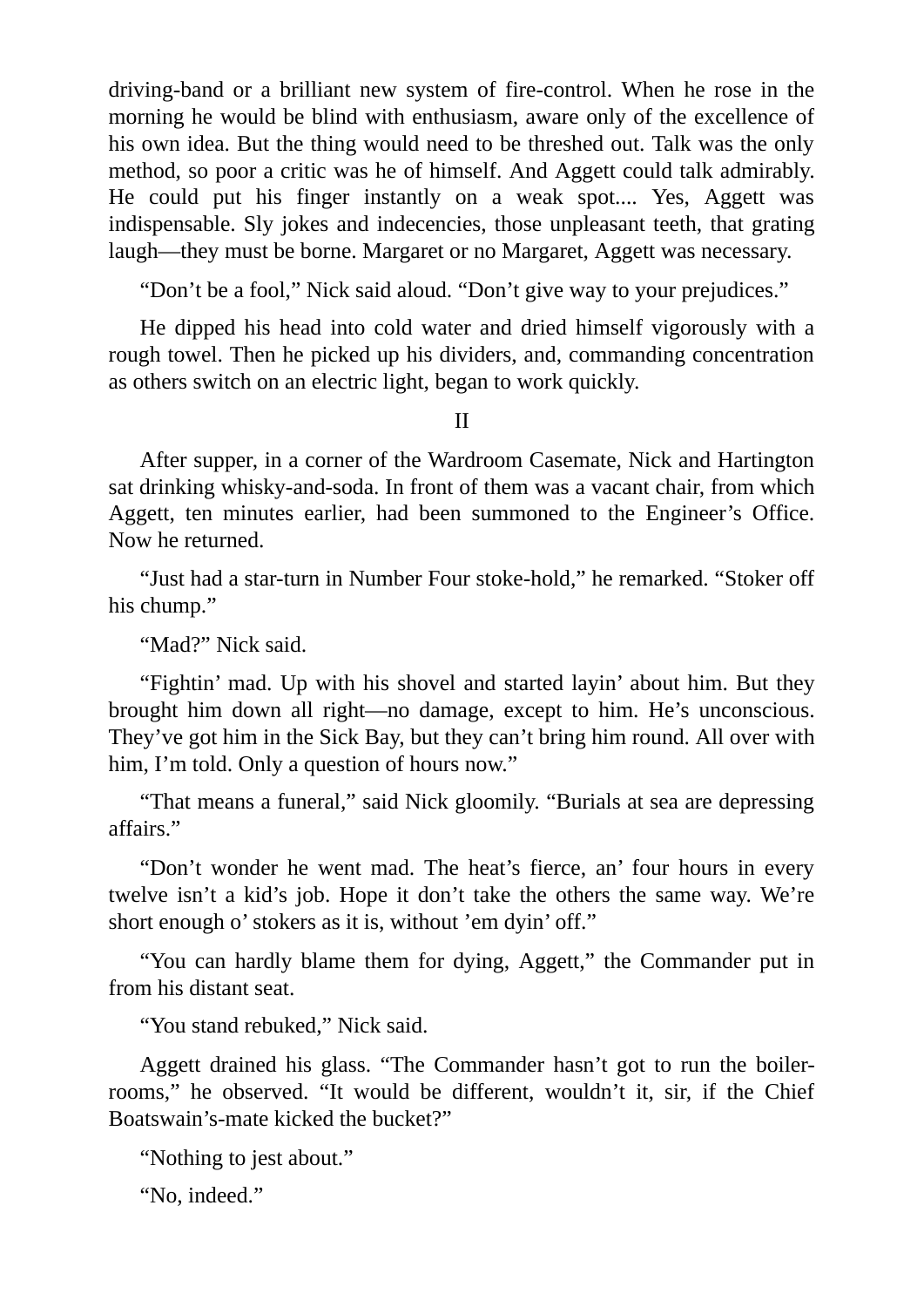"No, indeed," the Commander repeated, and, picking up an illustrated paper, rattled his shirt-cuffs as he turned its pages angrily.

A man appeared at the Casemate door.

"Mr. Hartington 'ere, sir?"

"Yes."

"Captain wishes to speak to you, sir, in the after-cabin."

Hartington rose. "Sorry, Ordith."

"All right, my dear fellow."

The Commander threw aside his paper. "Hold on a minute Hartington.... You say this stoker is going to die, Aggett?"

"Probable."

"What's his name?"

"Hammond, Zachariah Peter, Stoker First Class."

"Right. I'll just go in and tell the Captain, Hartington, before you begin your pow-wow. I shan't be a second. Come along with me."

They went aft together, and, while Hartington waited, the Commander passed into the Captain's quarters, and presently reappeared.

"All right, Hartington. He's waiting for you."

Hartington entered. The Captain, a tall, grave man, who, but for his beard and moustache, might well have been taken for a judge, was leaning back in an armchair, his feet thrown up on to the fender that surrounded the empty fireplace.

"Ah, come in, Hartington, and sit down. You will find cigarettes on the small table."

Hartington offered him the silver box.

"Will you have one, sir?"

"Thanks, no; I never smoke. You light up, though. I want a few words with you."

An uncomfortable silence followed while Hartington lighted his cigarette, took an ashtray from the mantelpiece, and sat down.

"Now," the Captain said, "I want to talk to you about the Gunroom. I don't know what your own views may be upon the treatment of midshipmen. I hope you have views. I hope you have thought the matter out. The Sub of a Gunroom, you know, holds a position of responsibility."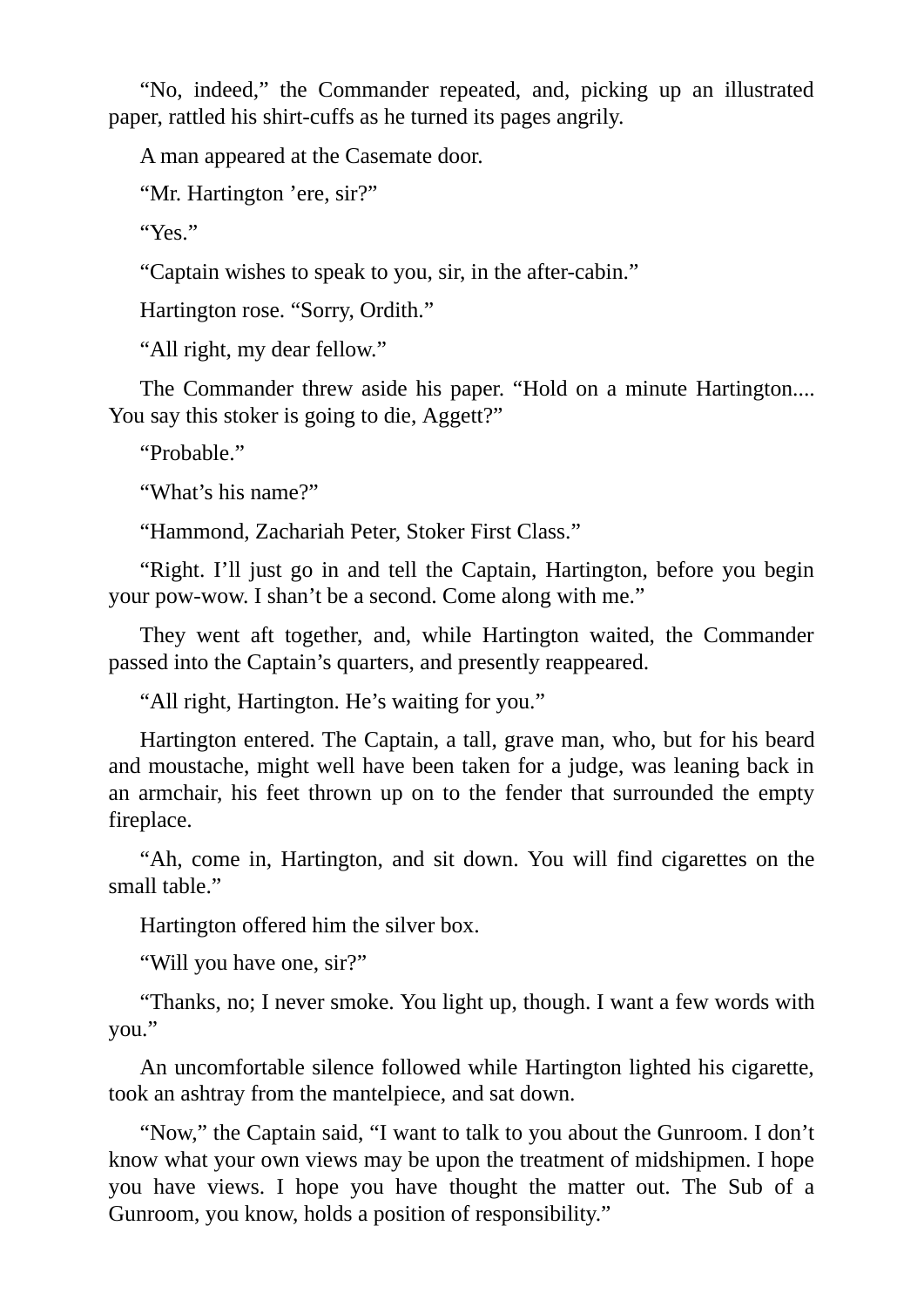"Yes, sir."

"Well, what is your policy?"

"Put shortly, sir, my idea is to make the Gunroom tolerable."

"You think it likely to be intolerable?"

Hartington paused before he answered. He had no knowledge of the Captain's own views on this matter. Was he of opinion that midshipmen should be shaken? Was this interview to be an intimation that the Pathshire's midshipmen were not being shaken enough? It would be dangerous to cross him. The Old School was strong, wonderfully tenacious, intolerant of heresy. It would be easy not to commit himself until the Captain's attitude was made plain.

Then he saw the Captain's eyes watching him, but their expression conveyed nothing save enquiry and interest. He decided to take the risk. Many and many a time he had wanted to test his views by laying them before a man with long experience of the Service. He said:

"A Gunroom can easily be an intolerable place, sir."

"Still? I suppose the Service doesn't change very fast."

"There was a case before a Court of Enquiry only a few months ago, sir. I have heard that was pretty bad. The junior snotties in that ship were in the same Term as ours, so I have heard a good deal of it indirectly."

"But perhaps that was an isolated case."

"I don't think so, sir. The Home and Atlantic Fleets——"

"Stop a minute." The Captain took his feet from the fender, and raised himself in his chair. "That's what I want to get at. I want to be quite frank, and I expect frankness from you. I know—of course I know—that this chasing of midshipmen goes on. But it is very difficult for one in my position—a Captain of a ship is more isolated than, perhaps, many of you imagine—it's difficult to find out the exact extent of the evil. How much of it is genuine? How much exaggeration? And, more difficult still, what is the cause of it? Young officers nowadays are different from the old—differently educated. Osborne and Dartmouth aren't the mill that the old Britannia was. They come to sea less prepared for—for whatever harsh treatment they may receive. You mentioned the Home and Atlantic Fleets. I'm afraid I interrupted you, but I think you were going to limit the system—to a certain extent, at least—to those fleets. Isn't that so? Well—now, what's the cause of it all? What is there behind it? Is it the drive at home, or is it something—something more fundamental, something in the very veins and arteries of the Service."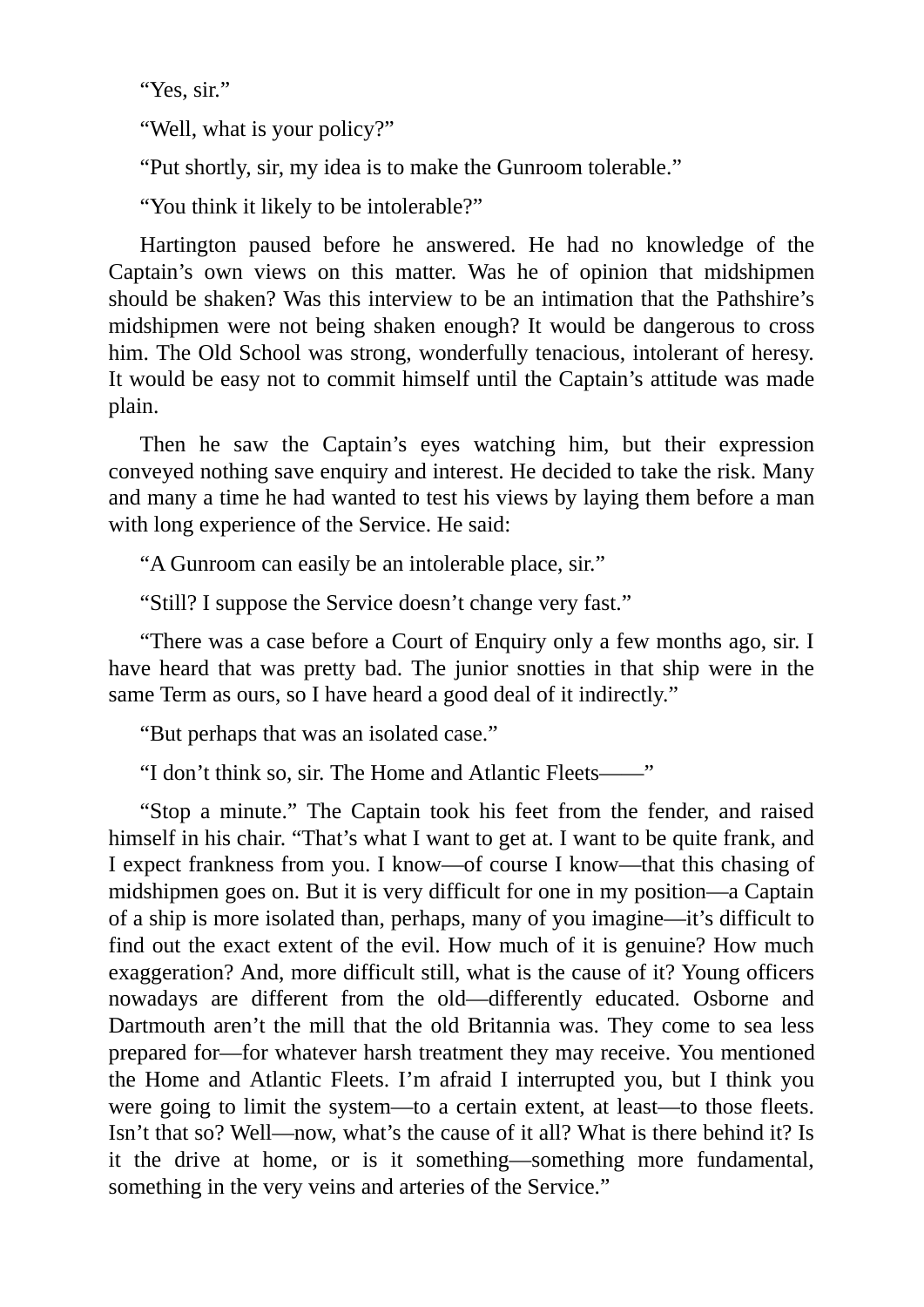"You are better able to judge of that than I am, sir."

The Captain leaned back. "I want your opinion."

"I think it goes on for three reasons, sir. First, it's the Service tradition. There are hundreds of officers who believe—honestly believe—that it is necessary to chase snotties in order to bring them to a right frame of mind, in order to produce efficiency. Second—the reason you suggested, sir—the pressure of work, the feeling one has of living from day to day until—until something happens to break the tension—that makes us not quite ourselves. We never trouble about the effect on the snotty. A long view is impossible there isn't time. And so we do without thinking what we should never do if we thought."

"And the third cause?"

"It's rather complicated, sir."

"Never mind."

"And I'm afraid you may think it fantastic—not quite a practical view to take."

"Let me have it, all the same. You seem to have thought out this matter, Hartington?"

"Yes, sir; I have. It struck me as important—even of first-rate importance. And the present state of affairs is so bad that there's bound to be an end to it soon, one way or another. It's better that the change should come from inside the Service than from outside."

"You think it's as bad as that? But no one outside knows anything about it."

"They will, sir. It is so bad that one day someone will wake up to it. The Press may get hold of it."

"We don't want the Press in the Service."

"No, sir. That's why I think this business ought to be stopped from inside."

"There are regulations on flogging.... However, what is your third cause? I think that is the right way to tackle the problem—see the causes, then root them out."

"The third cause, so far as I can see, sir, is that the Service is so isolated and so specialized. Put briefly, it's a government without opposition, with the usual result of tyranny. And in the Service we have no contact with any interests but our own—no books or pictures, no women, if you see what I mean, sir."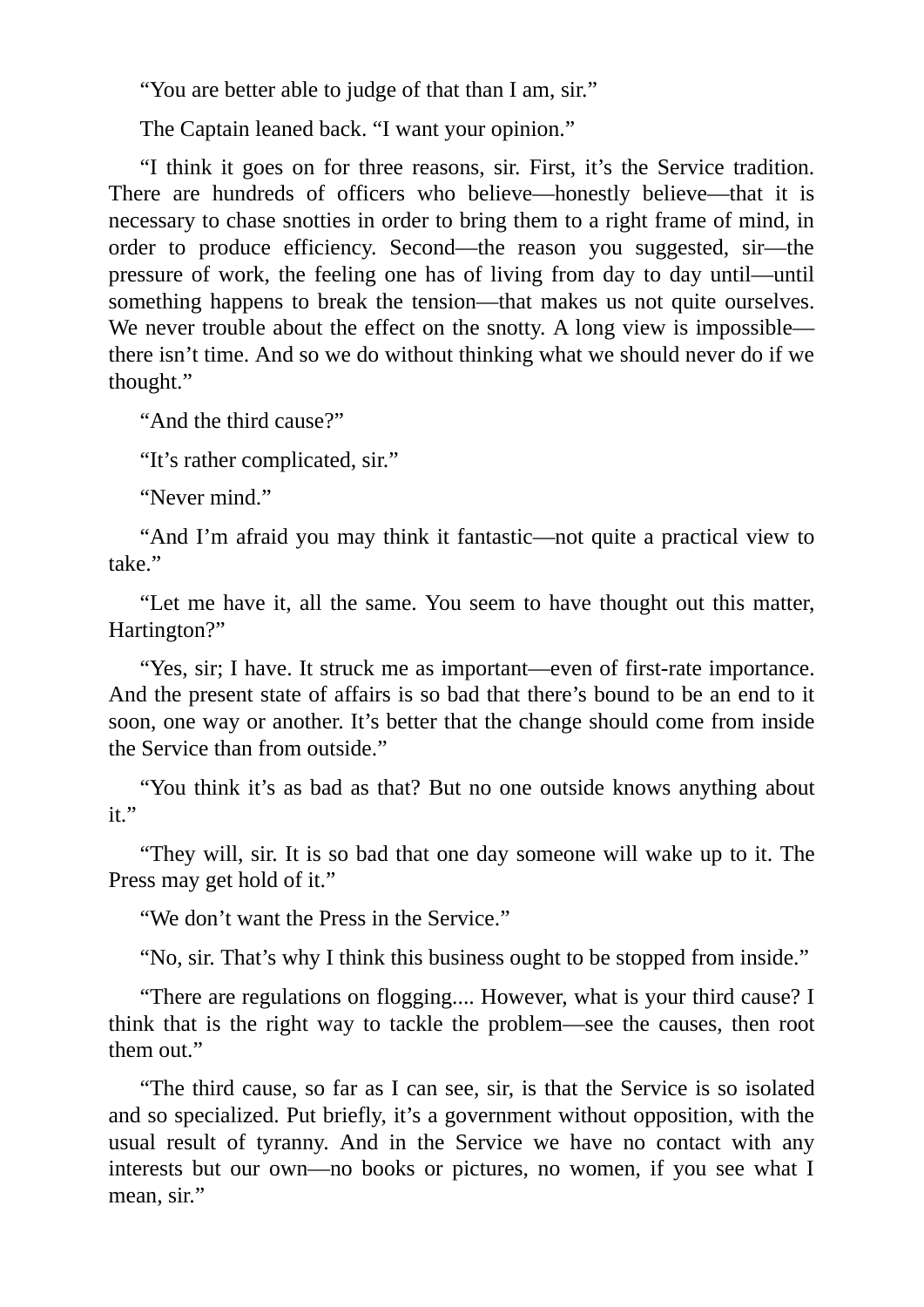"No women?"

"Only the physical."

"Ah! you mean we lack the refining influence!" The Captain smiled.

"I shouldn't have put it that way, sir. I mean that if men are left too long with men they are liable to become beasts." An illustration of his point flashed across Hartington's mind. "You know what it is, sir, after dinner in England, when the ladies are gone. It begins in talk almost at once. And, left together long enough, men become cruel."

"That's true." The Captain ran his tongue across his lips. "But you spoke of books and pictures."

"And plays and music, sir, and walks in the country, and games, and riding —but chiefly books and pictures, plays and music. They are the best products of civilization."

"And we live among the worst—guns, torpedoes? Is that the idea? But you can have books and pictures in the Service?"

"You can have a few of your own, sir; but that's not the same thing as meeting them at every turn, in every house. We are outside the atmosphere of ——" Hartington broke off suddenly. This was a senior naval officer to whom he was speaking. Almost he had forgotten that.

"Go on," the Captain said. "The atmosphere of——"?

"Outside the atmosphere of beauty," Hartington said reluctantly. One does not wisely speak of the atmosphere of beauty to post-captains.

But the Captain did not smile until he said: "You put it strangely, but I think I understand you. We are brutalized, in fact?"

"No, sir, I don't think so. If we were brutalized we should be brutes ashore and brutes consistently on board. We are neither one nor the other. It's this that one branch of us is starved, stunted, so that it can't grow, and consequently the other branch develops abnormally."

"And I can see no cure for that. We have our job to do. There is very little time for anything else. Of course," the Captain added, his words coming slowly, "when you come to think of it, our job itself is ethically indefensible."

They pondered that overwhelming statement in silence, each momently unconscious of the other's presence. When at last Hartington met the Captain's eyes he saw in them a strange expression, half guilty, half amused.

"I'm afraid that's true. We have probably struck bed-rock," the Captain said, with a smile. Then, suddenly serious, he added: "That goes no further,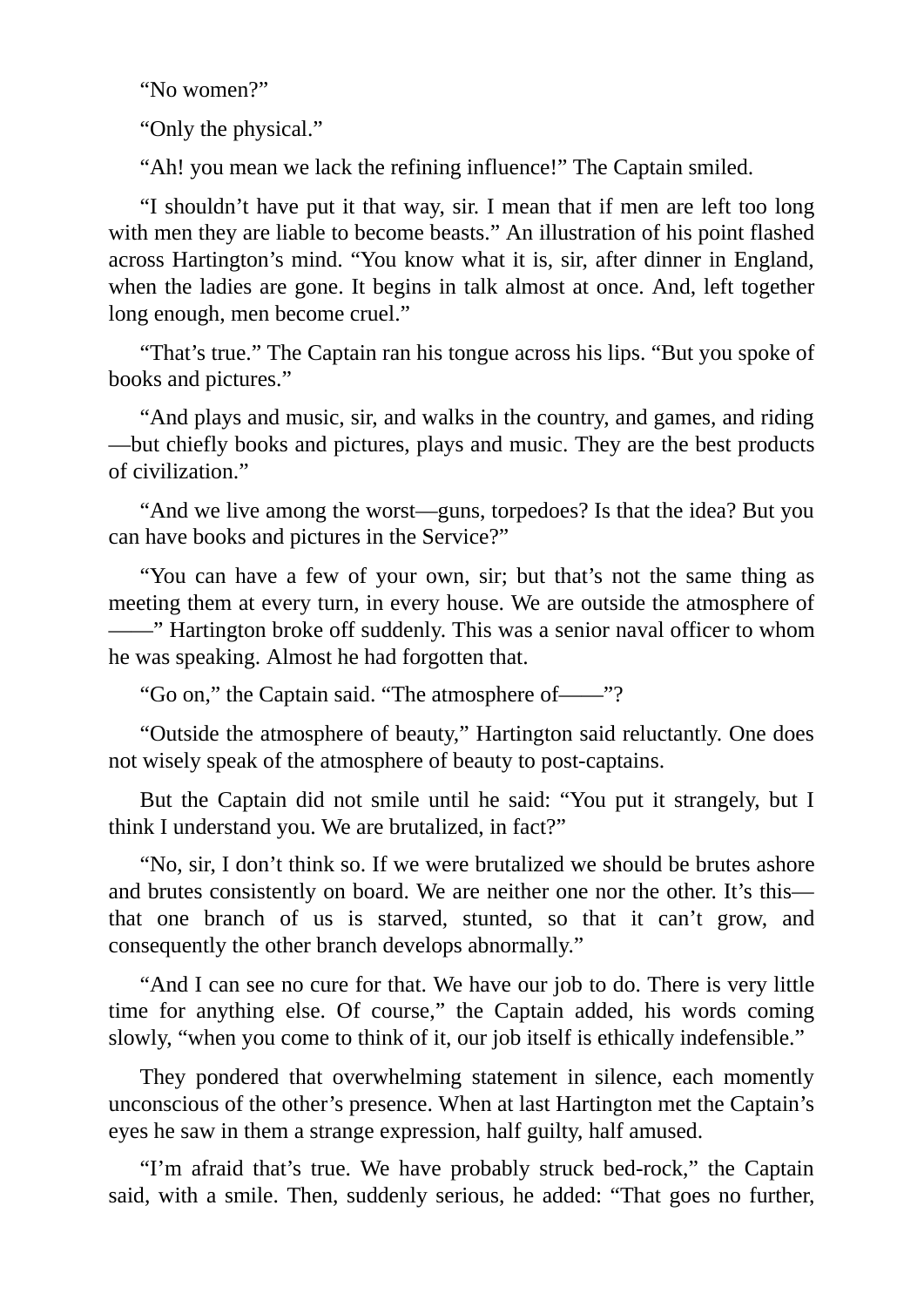Hartington."

"No, sir."

The Captain laughed—nervously, Hartington thought. "And since we can't abolish the Service, Hartington, or the forces behind that make it necessary, let us return to practical politics. Taking your causes in reverse order: We can but nibble at the third. You recommend that the Gunroom should be made tolerable. That's something. A decent place to live in, so far as its size permits —some of the amenities of life preserved—not utterly a bear-garden. Further, I propose to help, if I can, by having the snotties to dine in here, and talking books, or games, or travel, or the theory of cruiser screens—anything, in short, but everyday shop and everyday women, the Gunroom topics. A clean napkin, a smooth shirt-front, and bright glass and silver have an extraordinarily civilizing effect. Besides, to a snotty's mind, these quarters of mine seem spacious, and room to move is room to think. And your job consists in making your own personality felt; stop them talking and thinking filth eternally. But you are up against it, Hartington; the China Station, the naval officer's Mecca, because on the surface it seems slack and pleasant, is a test—but more of that later on. Your second cause—the pressure of work, the sense of war, and a break-up of all our lives being so close that the 'long view' is unattainable. Eat, drink, and be merry, for to-morrow we die; be cruel, brutal, at any rate, unheeding, for to-morrow—God knows what may happen! That's the attitude. Frankly, I don't know how to change it. Religion, any kind of religion, any quick sense of worlds outside our own and of time beyond our time, might change it. But that's hopeless in a Gunroom. There can be no God where there's no privacy. Do you realize that there is no place in this ship where midshipmen can pray? By their chests, in a public passage, with marines in hammocks blaspheming above their heads? Or they could pray on their backs in their own hammocks if they remembered. But they are tired and sleepy, and they forget—so the fact stands. I dare say they could do without formal prayers. But no one can do without occasional seclusion. They are for ever rubbing shoulders with their own sordidness, until at last they come to think they are all sordid, and care to be nothing else. That's the root of the snotty's tragedy, Hartington. I'm sure of it. He's never alone—never, from the moment he comes on board to the moment he gets ashore. His mind hasn't a chance to expand—to stray out into the vague purposelessness from which, if you can trace them back far enough, all right purposes spring."

"I've given two of them—Lynwood and Fane-Herbert—leave to use my cabin whenever I'm not there. There isn't room for more, sir."

"No, there isn't room for more," the Captain said. "I dare say some of the Wardroom would do likewise if I dropped a hint, but, though it is some gain, there's no real seclusion in another man's cabin. That problem's insoluble,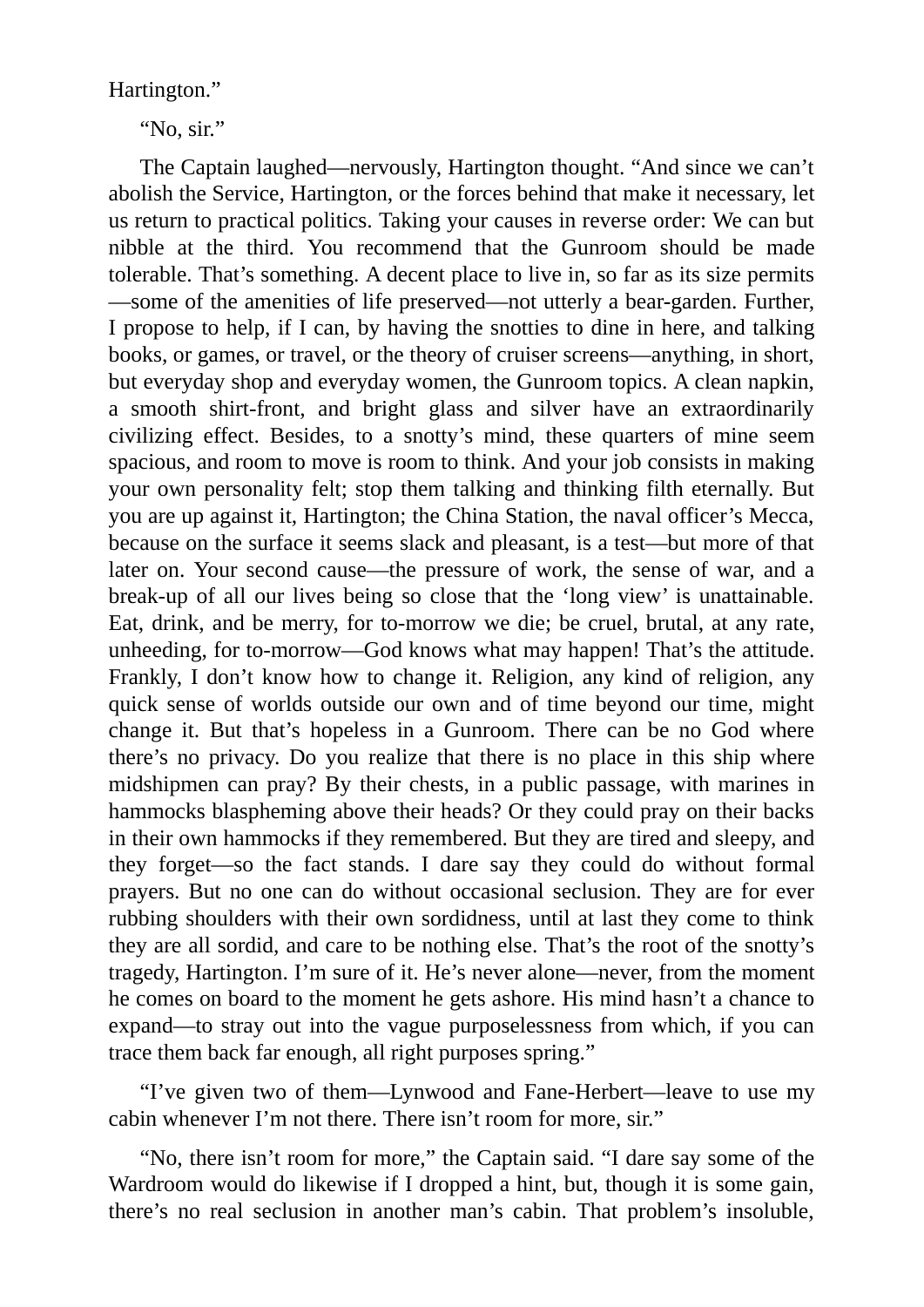Hartington, while ships are built as they are, and so they must be built if they are to be efficient fighting units. It brings us back again to the essential immorality of our calling, and—and to the forces behind that make our calling inevitable. Doesn't it?"

He broke off, smiling.

"There's the solution of leave, sir," Hartington said boldly.

"I know," the Captain answered. "I've thought of that. And I agree: the snotties must have all the leave we can manage to give them. But there are two difficulties. First, officers often stop snotties' leave—it's the recognized Service punishment, and the alternative is flogging. Second——You've never been on the China Station before, Hartington?"

"No, sir."

"I have; and I'm not sure that short leave is much better than no leave at all. I can give them four or five days now and then, but you know what happens—Hong-Kong, Shanghai, they are Hell. Japan's better; but even there unless by chance they go into the country, there's Yokohama and Number Nine, or Tokio and the Yoshiwara. The East's a bad atmosphere through which to see life for the first time. Let loose from the ship's confinement into a strange land with an unknown language—not even a comprehensible theatre what is there but bars and women? What's needed is long leave among their own people, their own women—sisters, mothers. In the Home Fleet where distance makes that possible the drive of work makes it impossible. What do they get—an average of fourteen days a year, or a bit more if they are lucky. And out here, England, Home, and Beauty are thousands of miles away."

The Captain stood up. "But, as for your first cause," he said, "as for the Service tradition and the chasing of midshipmen to produce efficiency, I can do something about that in my own ship. Fortunately all our snotties are of the same seniority, so that there can be no seniors trampling on juniors 'to get a bit of their own back.' And so far as you yourself are concerned—well, I know your somewhat unusual views. But other Subs may join us later on, or even the Wardroom may demand that the snotties be shaken. And I want you to understand that, no matter what may come—even if you get orders from the Commander himself, you are to stand out against anything that follows the principle of 'the young gentlemen must be broken.' The fact that these things were done in Nelson's day doesn't weigh with me. I will have none of it in my ship. Is that understood?"

"Quite, sir."

"I shall hold you personally responsible."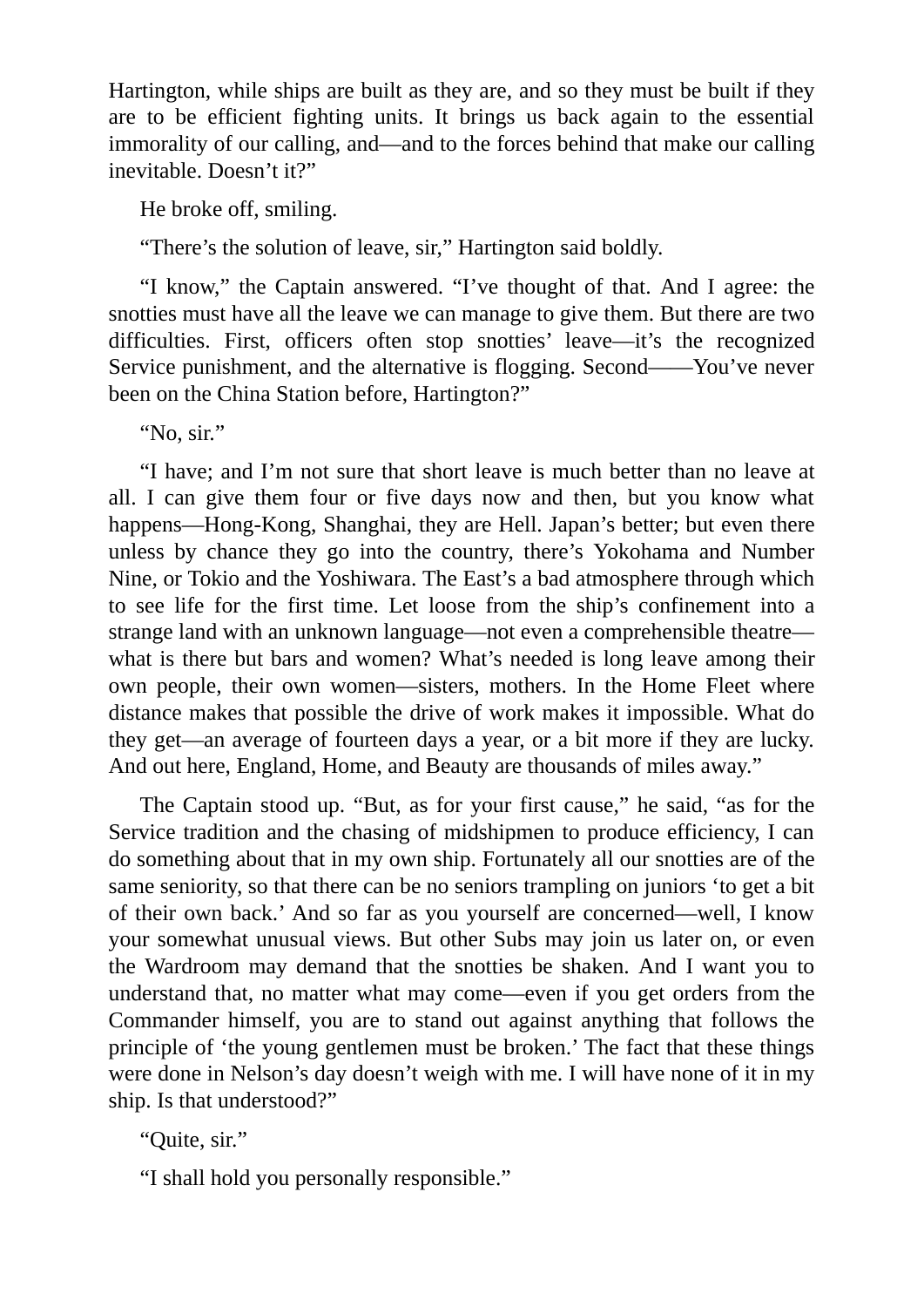"Yes, sir."

"And, apart from any order of mine considered as an order, I want your promise. You know as well as I do that the order is one I can't enforce from day to day. The Service etiquette keeps the Captain well aft. I can't see what goes on."

"I'm as strongly against the system as you are, sir."

"That settles the matter, then, for one ship among hundreds. Good-night."

"Good-night, sir."

Hartington walked towards the door. Because a question in his mind remained unanswered he hesitated visibly.

"What is it?" the Captain asked. "Another 'cause' to baffle us?"

"There was a question, sir."

"Yes?"

"You spoke—twice—of the forces behind the Service. I was wondering, sir ——"

The Captain shook his head. "No, Hartington; we haven't time to try to unravel that mesh. Besides, it savours of politics, which are not for naval officers. I have said enough already this evening—perhaps too much unless you are discreet. Good-night, again."

"Good-night, sir."

# **CHAPTER XIII**

## **LOOKING BEYOND**

I

Those streets at Singapore where the harlots of East and West sit at their doors and in their verandahs, stretching out their whitened arms towards the passers-by, were investigated and discussed by the Gunroom. They are investigated and discussed by most Europeans who pass through Singapore, and they remain and will remain. Cunwell thought them funny; Dyce was curious, and desired information; Sentley, who had entered them inadvertently, left them in haste, fearful and embarrassed. John and Hugh, who drove through them together in rickshaws, were glad when they were clear of them.

"My God!" John said, "isn't it amazing how beastliness spreads?"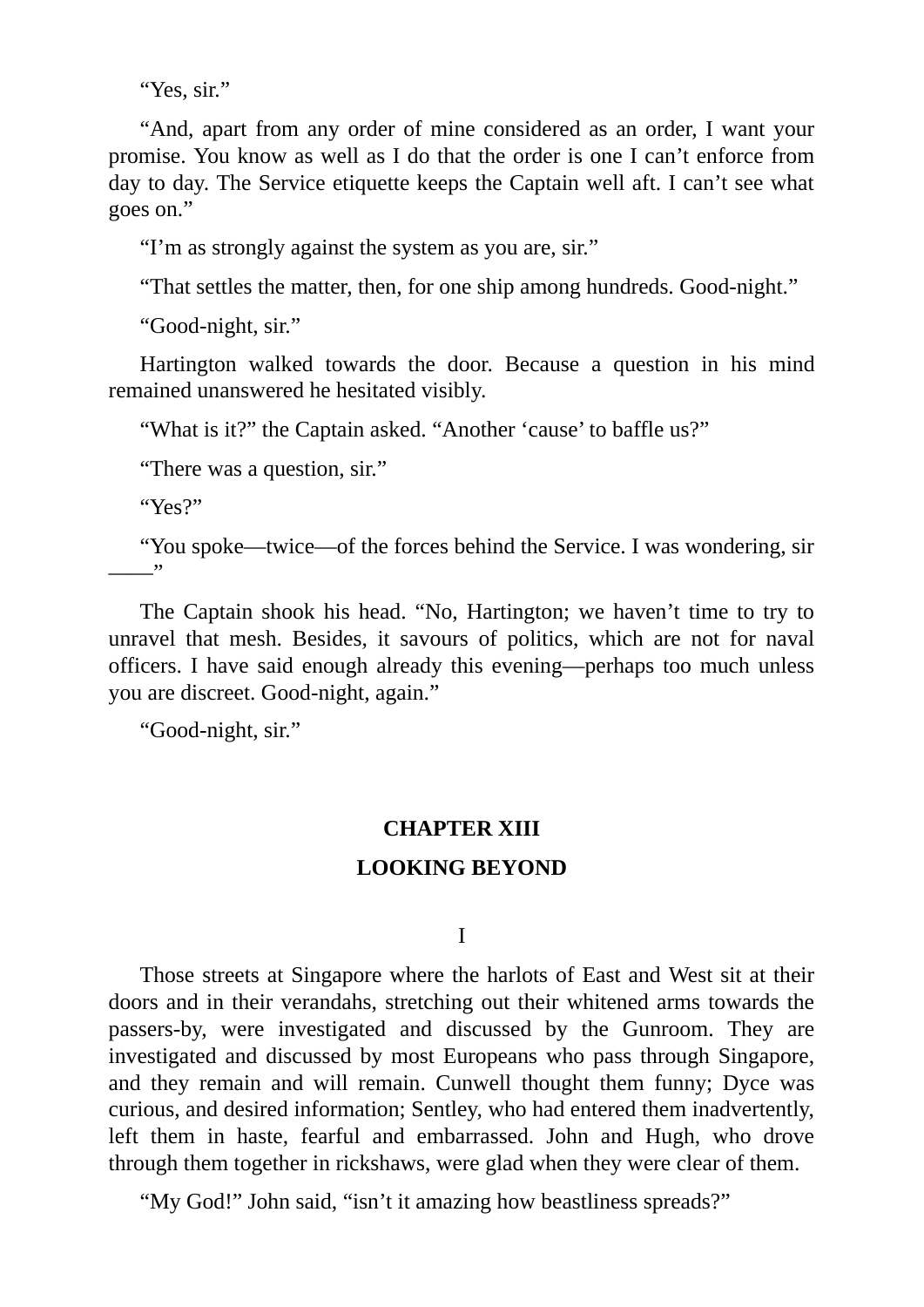"The women?" Hugh asked.

"No; at the moment I was thinking of Krame. But the women, too, if you like."

"Oh, be damned to Krame! We are free of him."

"Yes, we are, but others are not."

"I'd forgotten them."

"One does forget."

Hugh looked at him. "Cheer up, John," he said, "the sight of the women has made you miserable. It's no good being miserable about them. There's nothing to be done."

"I'm not miserable about them only. I'm angry because they are helpless, and we are helpless. I'm angry for all helpless things. They would probably tell you that they would never have come to this if they had had plenty of money. Sweated labour would tell you that what it wants is higher wages. And —though my reason tells me it's all a lie—I myself think that if only I had more money I could do the work I want to do and be happy. We all look to money for help—that's why we are helpless."

"Then it's our own fault."

"Oh, it starts higher than that. It's older than we are. The Golden Calf is the established creed. Put it wider than just money; call it gain—any material gain: temporal power, private land, national territory, influence; and those nights we had in the King Arthur, and what other snotties are going through now, and the streets with their harlots—they are just fragments of the result.... I'm looking forward to seeing your sister again. She is the only person I have met who, in her heart of hearts, seems not to care for wealth."

"But she has always had everything she wants," Hugh said.

II

Later in April they made Hong-Kong, where they joined the squadron. Being in time for the Japanese summer cruise, they sailed a fortnight later for Yokohama, whither the squadron had preceded them. Throughout the voyage the Pathshire was active in preparation for the time when she would be called upon to compete with other ships in Fleet Evolutions; and General Quarters, Fire and Collision Stations, and other exercises were continually practised.

The whole of May was spent out of China. In Tokio a party from the fleet was officially received and entertained. Each British officer was assigned to a Japanese officer of corresponding rank who remained close to him always, providing him with food, drink, and information. The arrangements were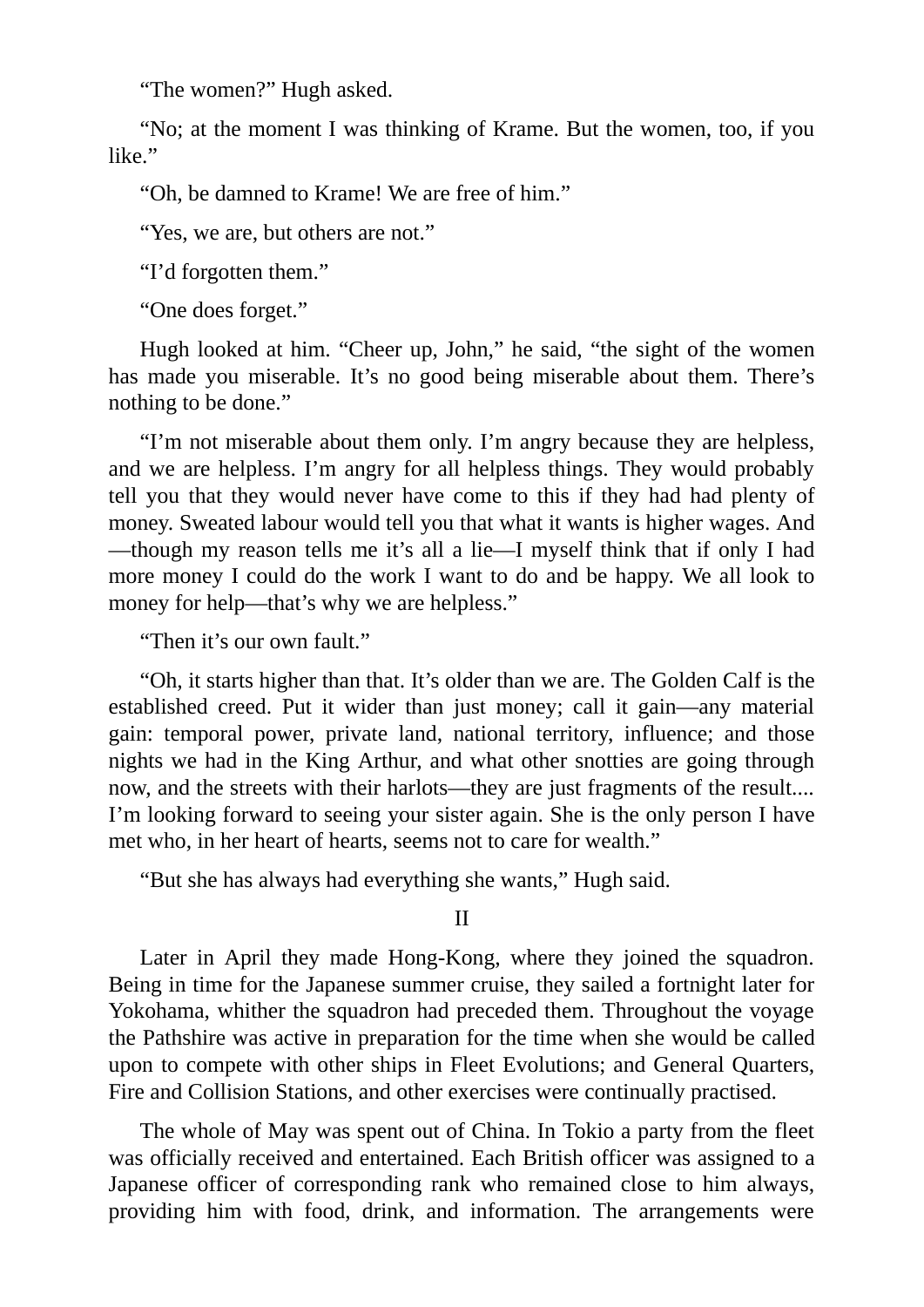perfect, and mathematically precise. The motor-cars were filled but not crowded. Much was shown, but not too much. The programme, of which every officer was given a copy typed in English, was accurately followed. Not a moment was lost. Dinner was taken between the acts at the Imperial Theatre.

Though, after the official reception, John went often to Tokio, and found that the Japanese citizen was peaceful enough, he could never shake off his first impression of a nation essentially military, encouraged by its recent victories over Russia, ready for further wars should they come. Far inland such an impression might have been contradicted; but in Tokio, the centre of official life, it was continually reinforced. It was remarkable and terrible that the Japanese military mind was not even choked, as were the minds of Western nations, by official pomposity. It seemed faultless. Salaries were small, offices unpretentious. The nation was as an athlete stripped.

"Just as well these fellows are our allies," said Aggett in the Wardroom.

Nick Ordith had much leave in Japan; indeed, from the day of the ship's arrival to the day of her departure his messmates saw little of him, save when he came on board for a few hours to deposit one bag of papers and to carry off another. Sometimes Aggett accompanied him; but Aggett, not being supernumerary, and having ship's duties, could not take all the leave he desired. Nick called at many important offices, and in all of them was amicably received. It was to be understood, of course, that he represented no one; but, nevertheless, the Japanese were aware of the existence of Ibble's and of Ordith's. In those days, Mr. Fane-Herbert being as yet far away, perhaps Nick allowed Ordith's to eclipse Ibble's, telling himself that, the understanding between the two firms being so cordial and complete, he could do so with an easy conscience. Further, he had prospects, sprung from his own inventive mind, which were but indirectly connected with either firm. He wanted experiments made, but these must be unofficial. He had ideas to sell, but, realizing the prior claims of his own nation's firms, he could not part with them unreservedly. All his negotiations, which involved so many conflicting interests, were complicated and slow, but before the Pathshire put to sea he felt that he had made preliminary progress, some of which he would report to Mr. Fane-Herbert.

## III

Sailing by way of Nagasaki, the squadron reached Wei-hai-wei on the first morning of June. The Fane-Herberts, who had travelled overland, were already established there, having taken a small house and equipped it with Chinese servants. Mr. Fane-Herbert had urged his wife not to settle down in a place so deserted. In the absence of the squadron, he told her, there would be little company but that of the somewhat distant regiment. But she had made up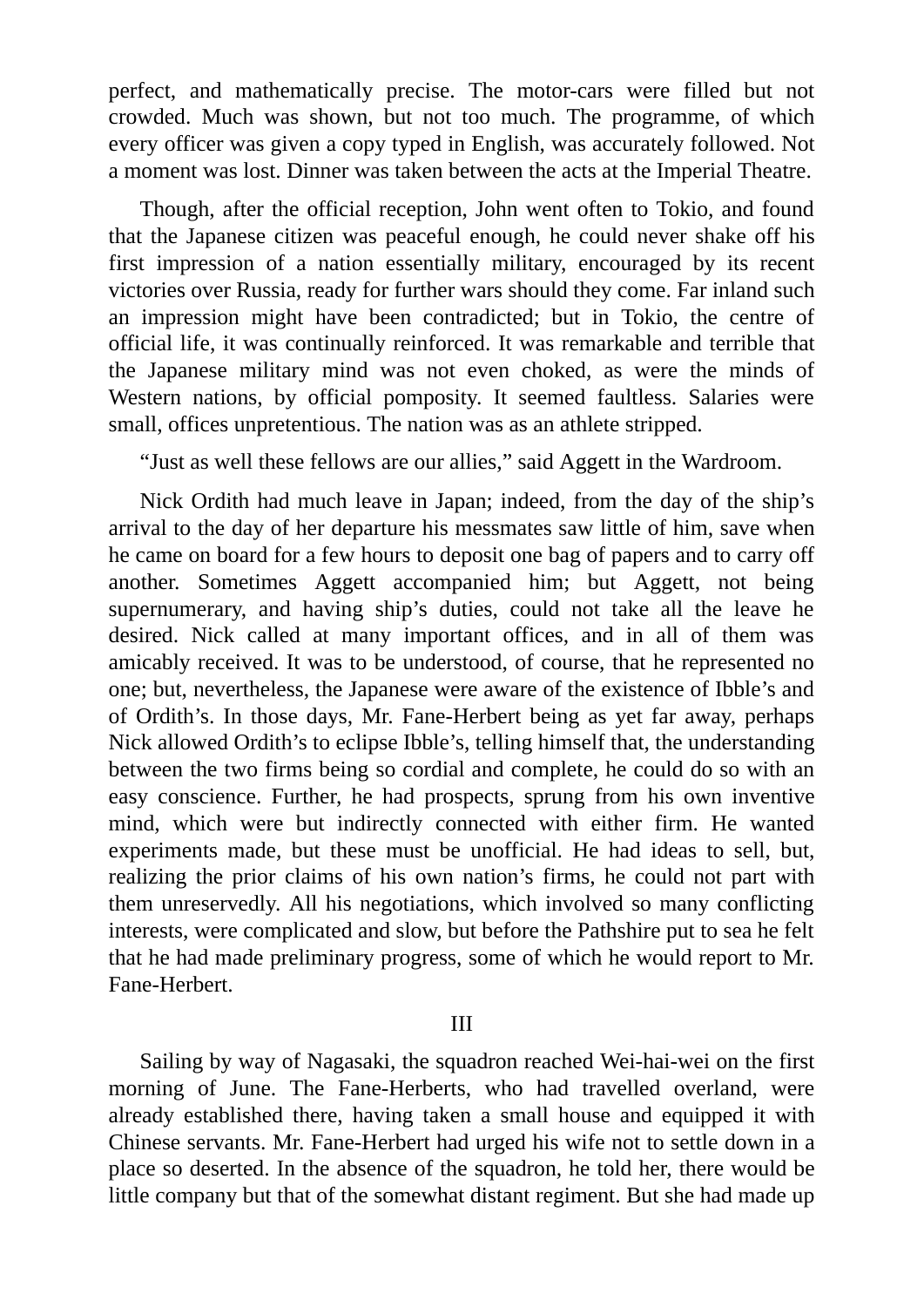her mind, and was not to be dissuaded. The squadron would be at Wei-hai during a part of the summer at least, and, if rumour spoke truly, the Pathshire was to winter there alone. Both she and Margaret wanted to be near Hugh, and taking into consideration the probabilities of the squadron's ever uncertain movements, they seemed likely to see more of him at Wei-hai than elsewhere.... But he couldn't do his business at Wei-hai, Mr. Fane-Herbert remonstrated; the boy was quite capable of looking after himself.

"You are quite free," Mrs. Fane-Herbert had said, "to move about independently of us. If the Pathshire leaves Wei-hai for long we will come anywhere you like, and return when the Pathshire returns. We shall have enough time in her absence to see Japan, and Hong-Kong, and Shanghai, or any other places you feel we ought to see. At present I want to see my son. Wild horses shall not move me."

She had had enough of travelling. She liked to be settled in a home, and did not intend to trail about the seas at her husband's heels.

Nick invited himself to dine, and John and Hugh, who would not ask for late leave that night, went ashore in the afternoon.

"Mr. Alter is always talking of you," Margaret told him when, after tea, he had her alone. "He wants more of your work, and he has given me this letter for you."

"I have done no more work," he confessed.

"None?"

"None."

"Didn't you get my letter. I addressed it to Colombo."

"Yes, I got that. I took it up to Kandi with me to read. I made wonderful resolutions that night."

"And haven't kept them?"

" $N_0$ "

"John, you are hopeless."

He defended himself as best he could. "I can't help it," he said; "I have tried to write and I have tried to read. I have read spasmodically. But it seems useless. I started this naval business too early. My education has been a naval education, and—what is more important—my life is a naval life. If you can't be alone you can't think; if you can't think you are a fool to try to write. Besides, to write you must read and read and read. You must see life from a thousand angles—not from one professional standpoint. And you must feel that, for better or for worse, you are master of yourself—not necessarily of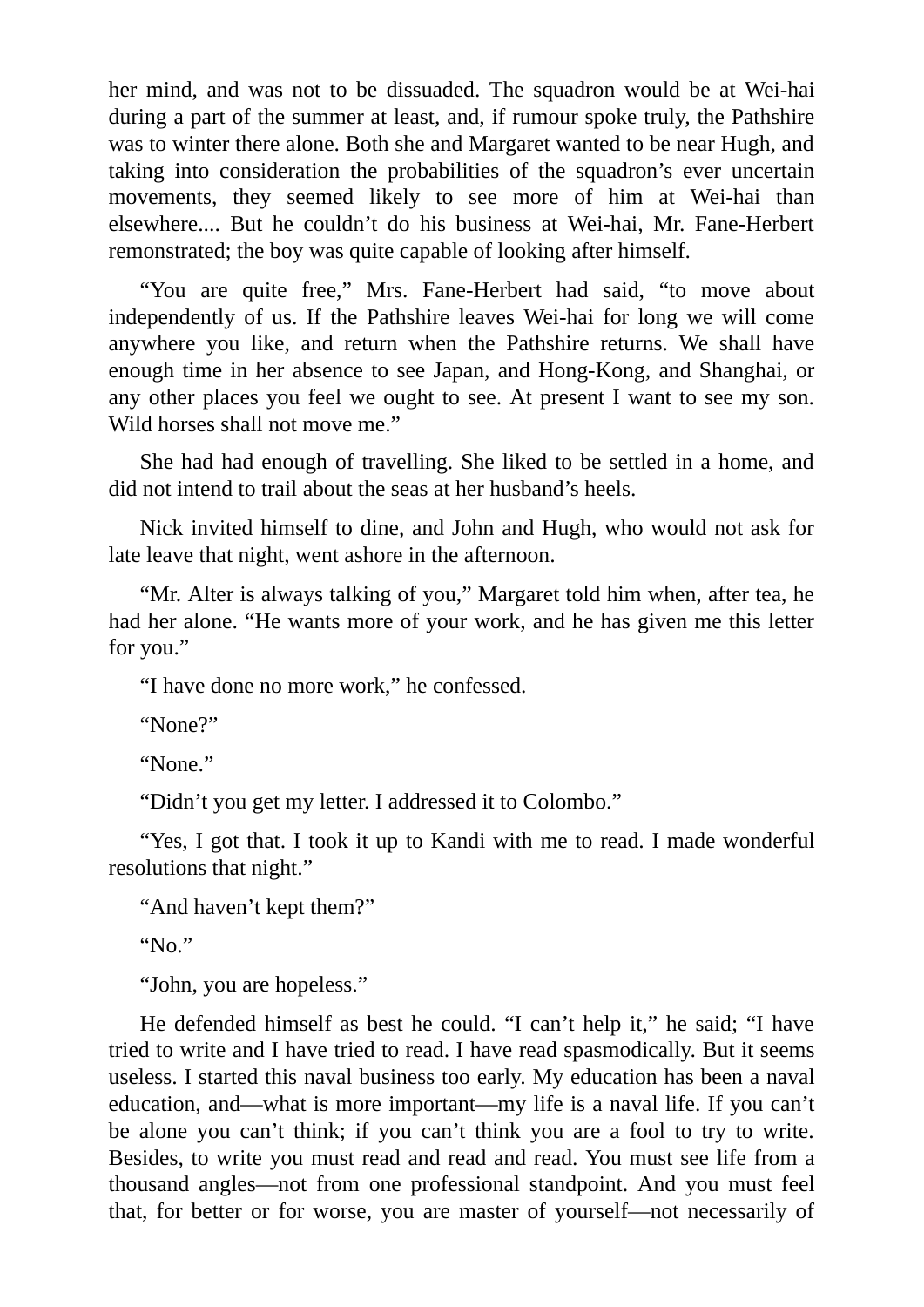your actions, but of your thinking."

"But you have written in these very circumstances. Why can't you write more?"

"For the same reason that a man who chances upon an occasional phrase can't write an epic. Literature isn't luck; it's the result of substantial effort."

"Others have written who had other things to do than write."

He wondered if, after all, he was overrating difficulties in order to shield a lack of courage. "Yes," he said, "but out of their office, or shop, or factory, their life was their own. They went home—to some kind of home. At any rate, it was theirs. A snotty's life is never his own. He lives in his office the whole twenty-four hours. He never 'goes home.'"

"Then what are you going to do?"

"Nothing."

"So you give up?" she asked.

"Yes. What can I do?"

"And you are not nineteen yet. What's your life going to be?"

"I may get to like it. Perhaps in the senior ranks it will be better."

"It won't."

"I know. Of course it won't."

She was tempted to be angry because he had so early abandoned hope, because he was not putting up a fight; but she saw that he was opposed to forces so much stronger than any he could command that by no courage could he unaided stand against them. Then she remembered a source whence help might come.

"John," she said, "I want you to fight this out."

"Fight?"

"Because I believe it's worth the fighting. You feel hopeless now, partly, I dare say, because your other work prevents your writing, but chiefly—isn't that true?—chiefly because you don't feel sure that you could ever write.... You can write, you know."

"What guarantee have you of that?" he asked, in a tone that was unusually hard, because he did not feel hard. Her presence, her voice, her repose above all, affected his uneasy mind profoundly. It was amazing that anyone should care two damns whether he wasted his life or not.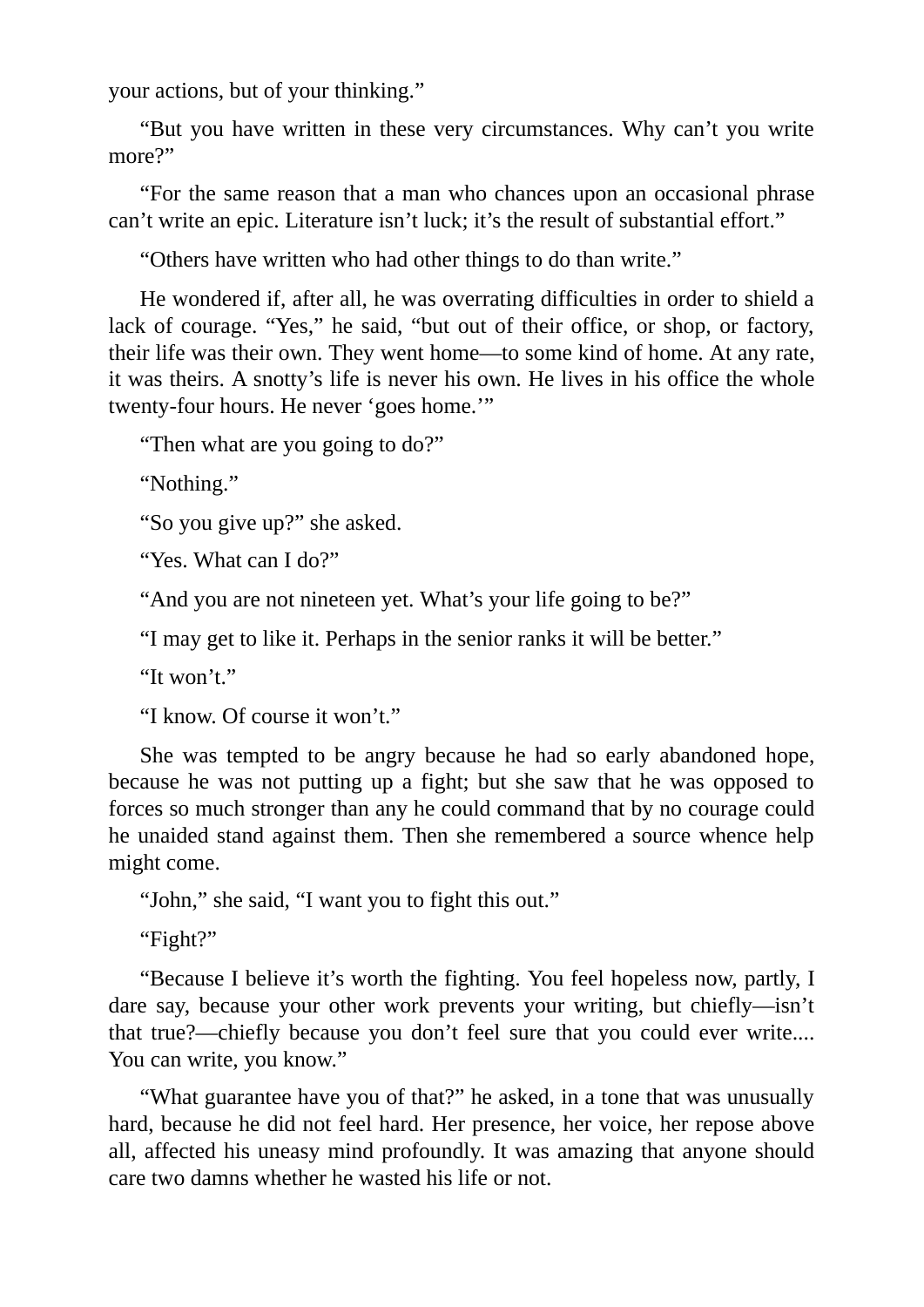"I think I had better tell you," she said. "I didn't intend to. There's a sort of convention that you mustn't tell people good of themselves, but I shall tell you this now. I have Mr. Alter's guarantee."

"Because he said he liked my work? It's so easy to say that."

"No—more than that. He said you were an example of godless waste."

"Good heavens!" John exclaimed with a laugh.

"And he said," she went on, "that he believed you could, if you would, be a great man. I asked him at once what reasons he had for saying that. He gave me certain points in your work: I shan't repeat them or you will strain after them and exaggerate them. But he thought them decisive. He showed your work to other men whose opinions confirmed his own.... What now?"

"It's wonderfully good to hear," John said unsteadily. "Margaret, tell me the special points he hit on. I don't see how it is possible to be sure at this stage."

"I'll tell you one point—too general for you to exaggerate and spoil. He said that you wrote naturally, established a curious intimacy with your audience, and that yet what you said was momentous—the rarest of combinations. And he repeated what you heard him say that night at dinner that your images were chosen with the eyes tight shut or wide open—the full vision, inward or outward. He gave instances."

"What instances?"

"Those I can't tell you. If I did you would be bound to imitate them."

He thought over this in silence. "Margaret," he said, "may not this be mere talk? You know how great men love an occasional enthusiasm. Mr. Alter is in no way bound by what he says."

"He acts on it, at any rate. He went to see your mother about it."

"She wrote that he had called."

"He has called often," Margaret said. She smiled as she remembered his words, spoken after one of those expeditions to the country. "Mrs. Lynwood is delightful," he had said. "She understands everything except her son. She wishes he would settle down to the Navy—a fixed income and an open-air life. She smiles at his poetry, and says, 'Yes, I dare say it is good, Wing, and I'm glad he does it so well; but there's no money in it. And we are dreadfully poor, you know.'"

Margaret told John nothing of this. If Mrs. Lynwood did not see fit to mention to her son that she had known Wingfield Alter long enough and intimately enough to call him "Wing," she had probably good reasons for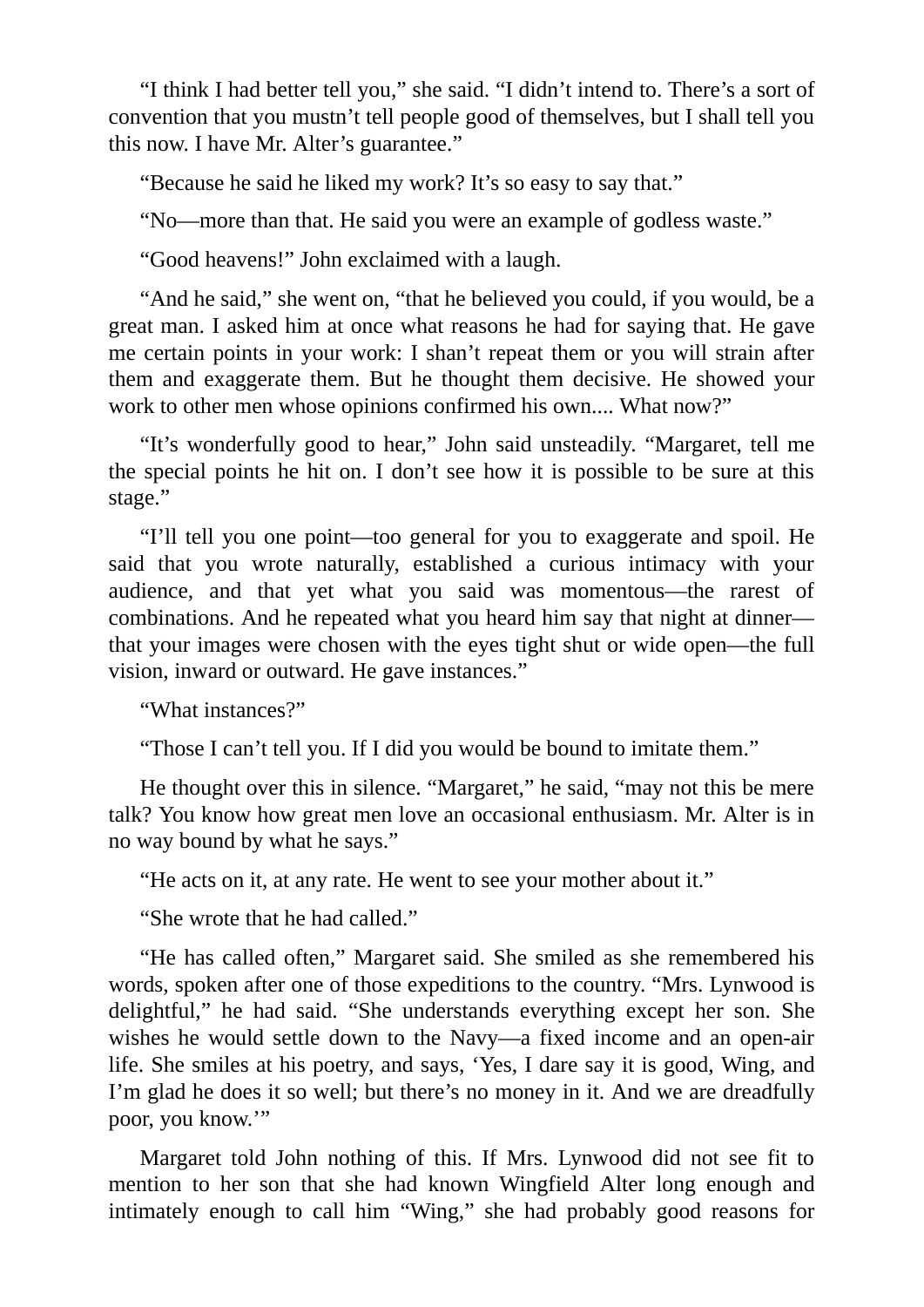concealing the fact.

"I must think over all this," John said. "I want to tell Hartington about it. Hartington is the Sub."

"The Sub?" she said in surprise. "Does the Sub listen kindly to poetry?"

"Yes, thank Heaven. You must meet him soon.... And I'll try to write tonight, Margaret."

"No; don't try."

"But I want to write now. I am so suddenly happy. I have been longing and longing to see you. And when you come you bring this wonderful news."

Near at hand the gulls were crying, and sampan men crooning to themselves as they rocked their bodies over their stern oars.

"Come and tell me about England," he said; "the Thames, the bridges, the lights, the trains; and pictures and music, and books and plays, and carpets and rugs; and little narrow country lanes, and hills, and being free, and——"

"But I can't tell you everything at once!"

"Oh, splendid!" he exclaimed. "I guessed you would say that. I have guessed it every night for weeks and weeks. 'But I can't tell you everything at once!' Now it's coming true. You see," he explained, "I have been looking forward to this."

A tremor of joy passed through her because she had made him happy. She began to talk eagerly, so that, for a time at least, he might forget the ship, and might not remember, what she understood now, that "for weeks and weeks" there had been nothing but this meeting to which he might look forward.

From the bridge of the Pathshire Nick Ordith was surveying the shore through a telescope.

"Dull spot, Yeoman," he said.

The Yeoman of Signals rubbed his hands. "Precious cold in the winter, sir."

IV

John returned to the ship in a spirit of exultation, intoxicated, not so much by the heady wine of praise as by the discovery that he was not altogether alone in his difficult world. Margaret cared what became of him; apparently Mr. Alter also cared. But it was Margaret's interest and her personality that filled his thoughts to the exclusion of the colder critic. He sought out Hartington, and laid the matter before him, reading aloud Mr. Alter's letter, and repeating the passages in it which seemed to him unusually important.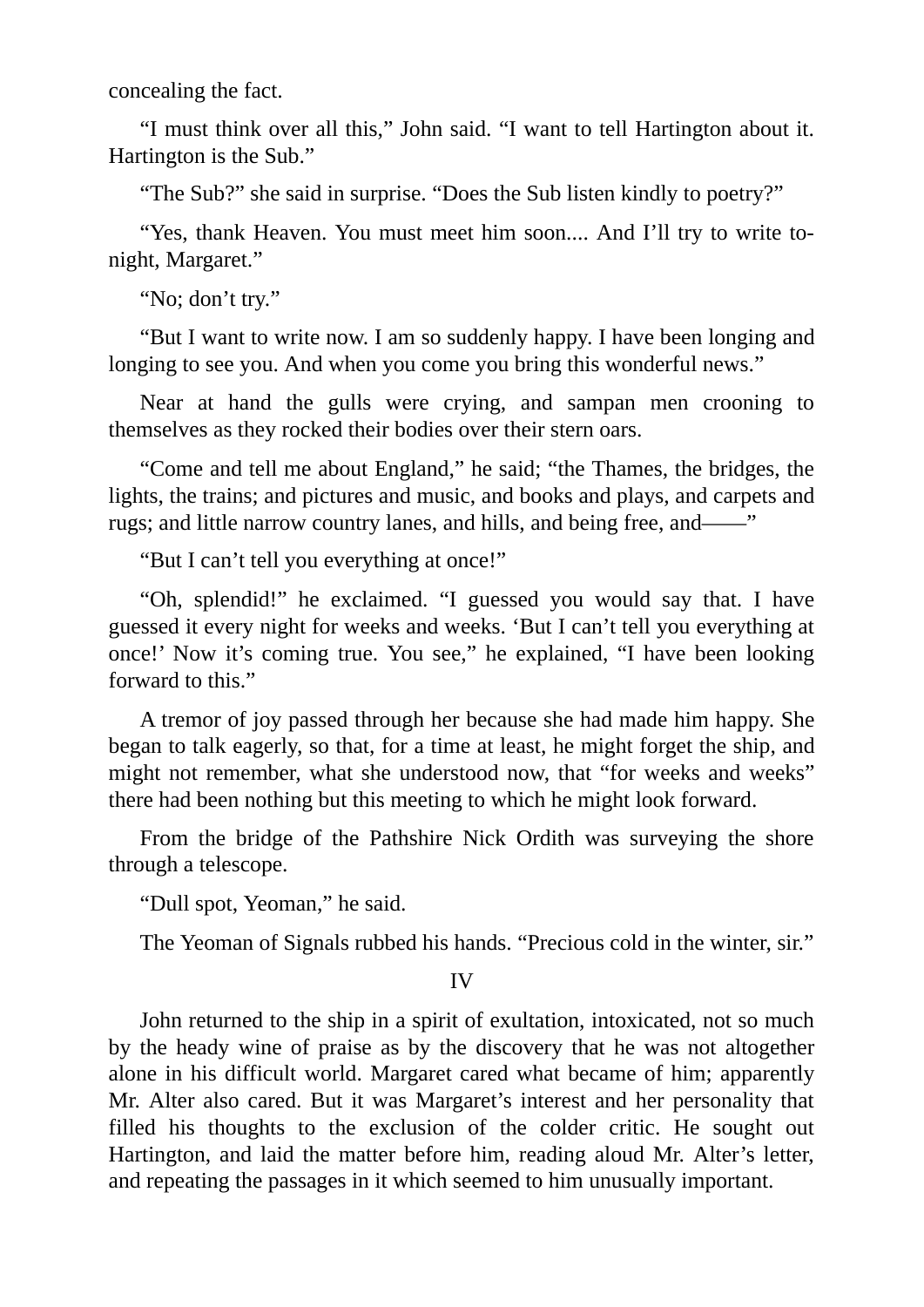"Dear Lynwood,

"I am sending this letter by Margaret lest it follow you from sea to sea. If she does not meet you at once, she can at least discover your whereabouts.

"I have shown your work to several friends—all creative artists, not critics only. Their opinions support my own. Probably in your present situation you have no one to whom you can go for counsel, so I have taken upon myself the duties of adviser. You must read. I don't care about the quantity, but your reading must be regular and sound. The modern men are excellent when you have found your own feet, but before you are twenty you are prone to imitation of their extremes—probably the worst of them. So go back to men whom you will not be tempted to imitate. Read the Actes and Monuments, Swift, Addison, Walton, Goldsmith. Burton's Anatomy of Melancholy has been an inexhaustible quarry for later essayists. If you must have the living, try Mrs. Meynell for her prose. Go to De Quincey for speed and amazement, Poe for short stories, Fielding for action—Fielding, in fact, for most things. In poetry, take Shakespeare—enough, believe me, for your present needs.

"As for a method of writing—whatever I tell you, a thousand others will tell you I am wrong. Fast or slow? Rough-hewn or polished? That you must find out for yourself. I believe le mot juste is well worth long seeking in chilly, critical moments. But if you feel excited about what you are writing it's best to use a slack rein. Never be afraid of the whip—it's very good to write a 'portion' every day, if you have the courage to destroy it when necessary in the evening. The wastepaper-basket is a good, silent friend whom it is folly to despise.

"Write to me whenever you care to, and send me the little that the wastepaper-basket does not swallow up. I have been seeing much of your mother lately, talking of old times and of you.

"Yours,

"Wingfield Alter.

"P.S.—If you can find a place to do it in, read your work aloud to yourself —especially verse. I should have told you to read the Bible and Thomas Hardy and Murray's translations of the Greek. Robert Bridges will teach you much of metre. Try Clutton Brock for scholarly prose. Margaret is taking out a supply of my books for you. Talk to her when you can, but don't believe all she tells you about literature—and don't accept what I tell you as anything but a foundation upon which to build up your own tastes. I think you might read Conrad, too, if you will promise to stop when Marlow begins to dominate you completely.—W.A."

Hartington who thought that by this time he had a fairly accurate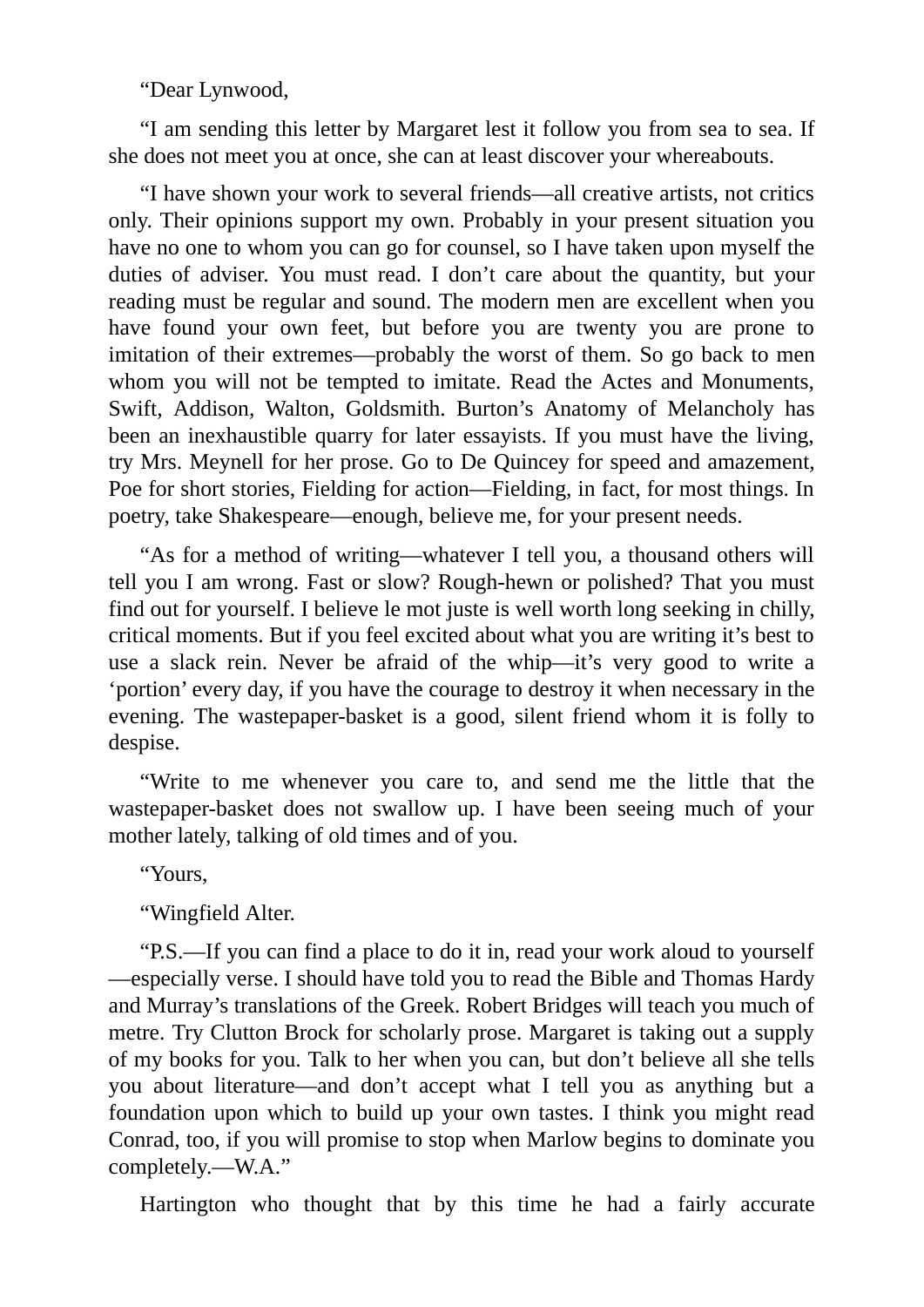understanding of the working of John's mind, was at first astonished by the extraordinary elation of which this letter was the only apparent cause. It was natural that John should be pleased by the approval and interest of a man of Alter's standing, but his changed mood, the laughter, the quickened speech, the heightened colour, called for an explanation more personal. John spoke of Margaret as "Fane-Herbert's sister" when he spoke of her at all.

"So Alter advises you to talk to Miss Fane-Herbert when you can?" Hartington said. "What's the exact meaning of that?"

"She knows a good deal of books," said John easily.

"But he doesn't suggest that you should be tutored by her?"

"Oh, no."

"Then it's her talk that's to do you good?"

"Yes."

"Because it is her talk—not for the sake of her knowledge?"

"I suppose so."

Hartington smiled. Between them as they sat in the small cabin hung a large red-paper lantern, lighted by an electric lead. Hartington touched it with his foot, and set the light and shadows chasing each other round the Fiesole paintings and Dürer's Hare.

"Do you think I might ask you an extremely rude question?" he said. "It's important. I think it's relevant."

"I know what you are going to ask," John answered. "About Fane-Herbert's sister? I suppose you think I am a fool to be in love with her."

"It makes the whole business more complicated. It means that half the time when you think you are wanting one thing you are really wanting another. Now any consideration of the future will be hopelessly entangled with consideration of her."

John explained that, in truth, Margaret simplified the issue, because, as he said, her own ideas were so very like his own. He elaborated this theory until he could elaborate it no more. Then he stopped suddenly.

"It's so exciting," he said, after a pause. "Everything is so exciting."

The excitement of it took his breath away. He steadied the red lamp, and watched its light glow through the tips of his fingers. Obviously he had forgotten that his life did not consist entirely in Margaret and literature. Of what use was it to remind him now that he was a midshipman, very young and altogether unknown, who earned one shilling and ninepence a day? of what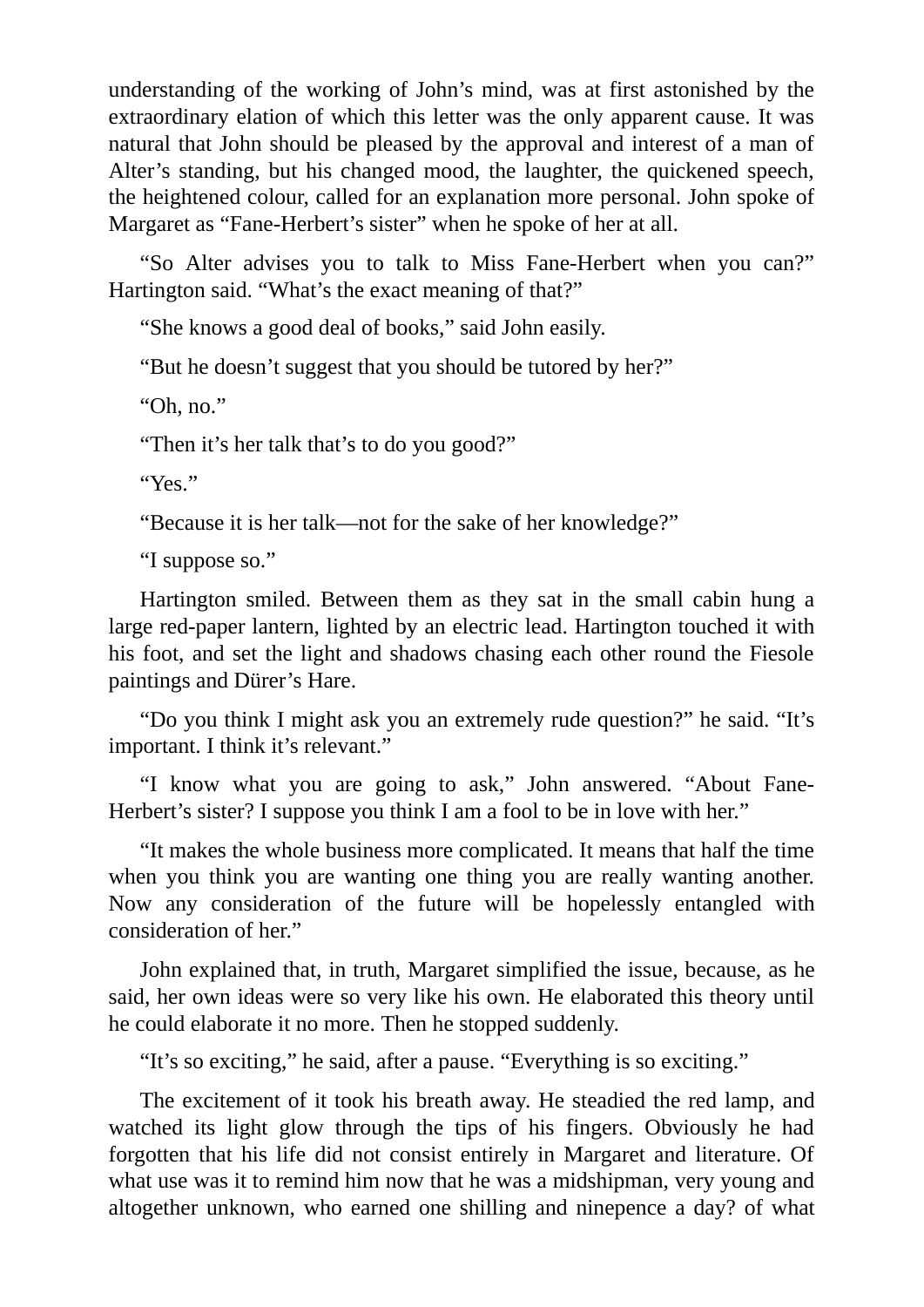use to speak of Ibble's and Ibble's wealth? Hartington decided not to trouble him that night, to leave unshattered so long as they would endure his vain, happy dreams.

"Do you think," John said, "that Mr. Alter would put in a word with a publisher about a novel?"

"Probably. Have you written one? Have you a great work stored away secretly underneath your private till?"

"No," said John seriously; "but I could write one. A hundred thousand words. Suppose I did a thousand a day—or even five hundred—a couple of quarto pages.... There might be money in that."

He turned into his hammock that night to lie long awake, dreaming of title pages, bindings, and press-cuttings, and calculating royalties. He was generous to himself in the matter of royalties, for so much money would be needed before—perhaps a play would be better, after all.... Very carefully, mindful of Hartington's warning, he excluded Margaret from his consideration of these practical matters. But when at last he fell asleep and could no longer deceive himself, he dreamed of Margaret only. He dreamed that she kissed him, not that he kissed her; of a hundred tendernesses of word and deed that were outside his experience. They had a house in Westminster.... She looked down from behind the grille on to the floor of the House of Commons.

 $\rm{V}$ 

Margaret sat very still on the edge of her bed. The last word she had heard her father speak that evening came back to her like a tawdry tune.

"The most steel-like mind I know."

That was Mr. Ordith's. Steel-like: strong, supple, elastic, highly finished. He had, too, some of the splendour, even the poetry, of machinery: accurate, clean, with no uncertain edges, without misgiving. And he had power.

He was a man to whom one might go confidently in any worldly difficulty. He would know what ought to be done, and would do it at once. He would see quite clearly one side of every question. In a way, she supposed, it was a compliment that one who had so wide a field of choice should have chosen her.

Then she remembered how he had watched her. She saw again, as if they were watching her now, those large dark eyes, with their lower lids slightly raised and puckered. It gave one a sense of being a specimen, of being exposed. She shivered, stood up, walked to the window and closed it. The night was hot, so she opened the window again.

"Anyhow," she said, "he doesn't want help from anyone." She blew out the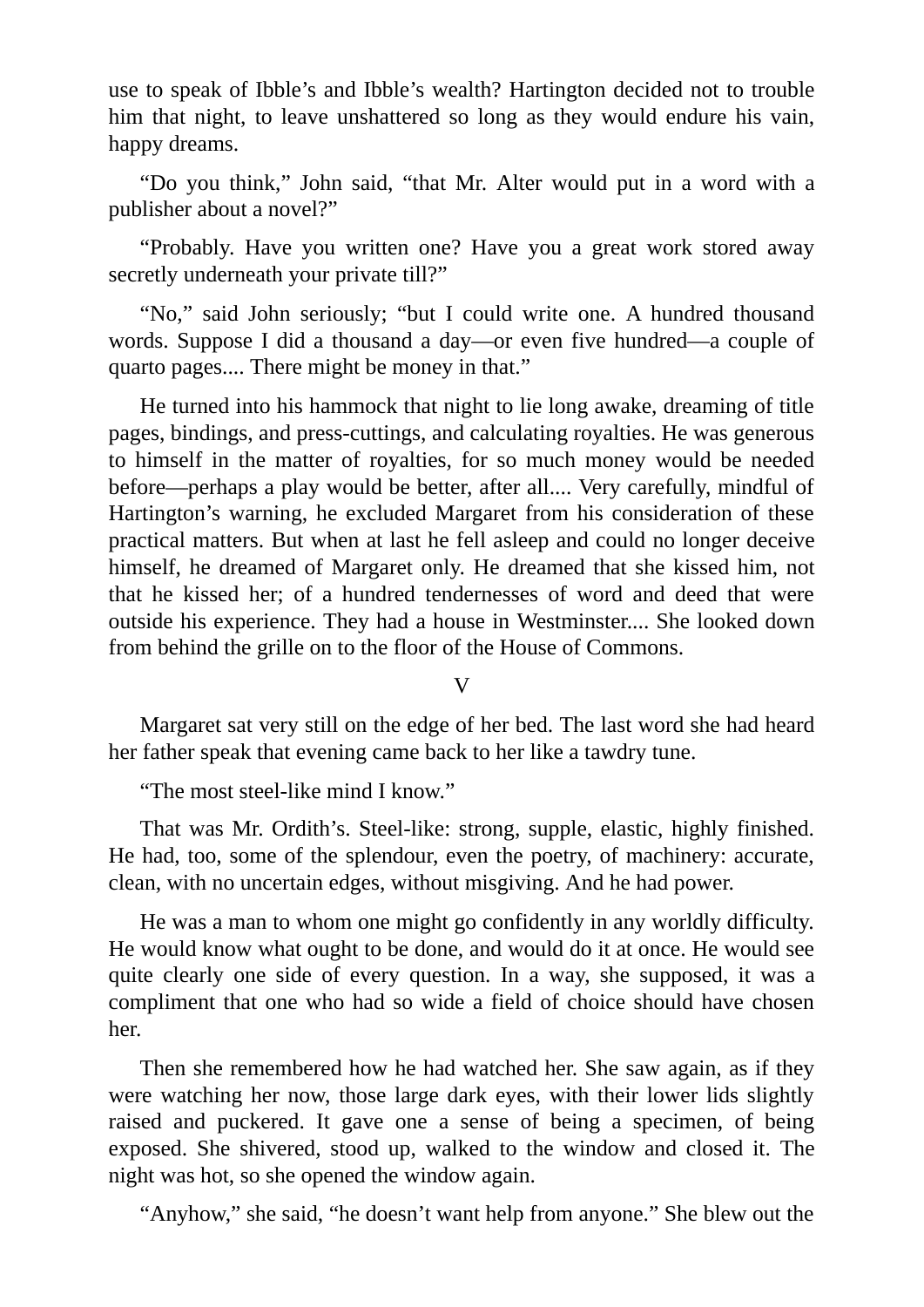candle and got into bed. There were so many people who wanted help—John among them; so many, that one might as well give up trying to help them. With Ordith it would be an easy passage in a comfortable ship that he would steer.

The bedclothes were tucked into place with a little jerk. She pushed back a wisp of hair from her face as if she were angry with it. Then she shut her eyes —tight. No need to think. No need to worry yet. Sleep.

But she opened her eyes again, and stared at the little white mountain of her pillow.

#### **CHAPTER XIV**

### **WASTE AND WONDER**

There is something in physical drill before breakfast that dissolves the fabric of dreams. This John had discovered long ago, turning out of a hammock in whose warm comfort all things had been possible, and becoming, in the twinkling of an eye, a bare-footed, sleepy midshipman, in dirty flannels; and this he realized afresh on that June morning when his meeting Margaret, his letter from Mr. Alter, and his lamp-lit talk with Hartington had become affairs of yesterday. He went into the Gunroom, drank cocoa, smoked as much of a cigarette as time allowed him, and went with the others on to the Upper Deck. Here all was hosepipes and holystone—gritty to the foot. Ordith, in new sea-boots, was walking up and down the quarter-deck sniffing the morning air. When the midshipmen began their drill, he watched them for a moment, and then turned away.

"Stoop-fallin'—place!" commanded the Instructor. "Feet placin' forwards and backwards. One—two! One—two! One—two!" The midshipmen, on all fours, moved their legs in and out lazily, reflecting that their anatomy was remarkably unlike that of a frog. In any case—and this, perhaps, was one of the more subtle reasons which inspired the authorities to order physical drill it was impossible while so engaged to imagine one's self addressing the House of Commons, or falling in love, or writing a book, or, indeed, doing anything but sprawl on the deck to the accompaniment of the Instructor's unceasing "One—two! One—two!" At Osborne and Dartmouth, of course, where physical drill had been properly done, it had not been unattractive; moreover, they were healthier in those days. But now drink, tobacco, and lack of exercise had made drill an uncomfortable process. It was useless, too, for they "sloped" through it, and none cared so long as the young gentlemen obeyed regulations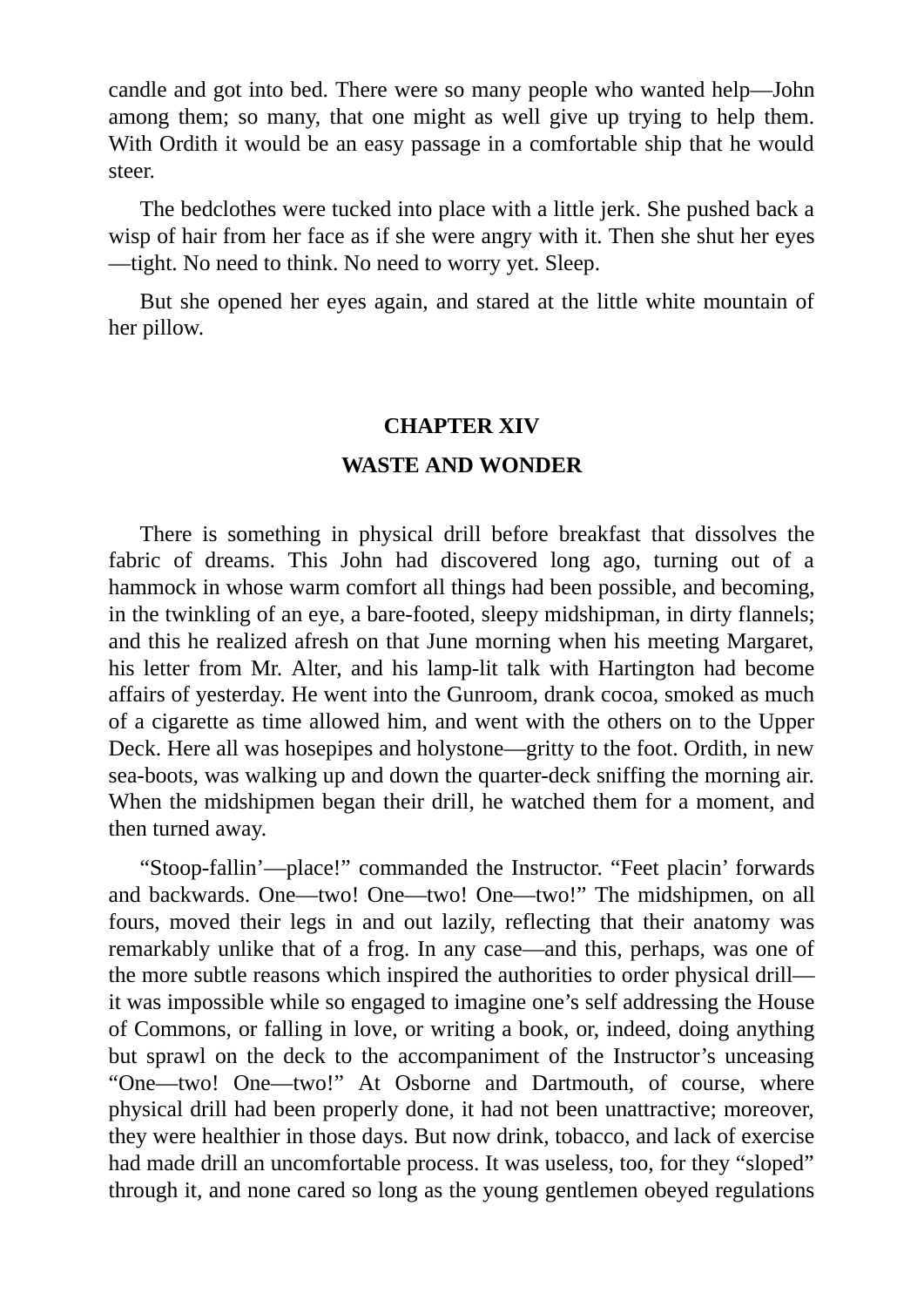by being on the quarter-deck in flannels for a stated number of minutes every morning. The fact that they "sloped" was the young gentlemen's fault; but not theirs alone.

None cared. The senior officers had other things to do than dry-nurse the young gentlemen. If they eluded the regulations concerning wine bills, whose fault was it? Whose fault if they were so bored and had so lost interest in themselves that in their spare hours they nipped, and smoked "chains," and talked women? At Osborne and Dartmouth they had been educated. At the age of seventeen and a half they had come to sea, and their education had ceased. The senior officers had other things to do than worry about the young gentlemen's education. From time to time the Gunnery-Lieutenant would dictate obscure notes about guns that the midshipmen had never seen; or the Torpedo-Lieutenant would mumble over again lectures on Balance Chamber Mechanism and War Heads, of just such a kind as had been given in the training cruiser. There was no system, no syllabus, no timetable, no programme. Sometimes, to the active irritation of all concerned, there was a lecture; more often there was not. There were the yearly sights to be worked out; but these were accomplished on the communal system, and were usually worked backwards, for reasons that will be clear to seamen. Life was a haphazard business, in which the only regular intellectual process was deterioration. One day John discovered that he had forgotten how to integrate, and that all his mathematics was slipping from him. Mechanics, too, was a thing of the past; even the elementary formulæ were forgotten now. Electricity had gone; German had gone utterly; French was going; Chemistry was no more than a vague recollection of apparatus and of the red tie worn by the master who had taught him.

"I've forgotten everything we ever learnt at Dartmouth," he confessed.

"So have we all," Dyce answered.

Borne in the flagship was one Naval Instructor, who was responsible for all the midshipmen in the squadron. Perhaps he taught the flagship's midshipmen; but his visits to the other ships were so rare that he was unexpectedly popular. Because it was impossible for him to be in two places at once, it happened that, when the flagship was in one port of the Station and the Pathshire in another, the Pathshire's midshipmen were delightfully free from his ministrations. Outwardly they rejoiced at this emancipation, complaining only that threepence a day was deducted from the pay of each one of them in order that, in accordance with regulation, the Naval Instructor might be fittingly rewarded for being at Hong-Kong while his paying pupils were at Nagasaki. This seemed unjust.

"Our pay from a grateful Admiralty is twenty-one pence a day," Dyce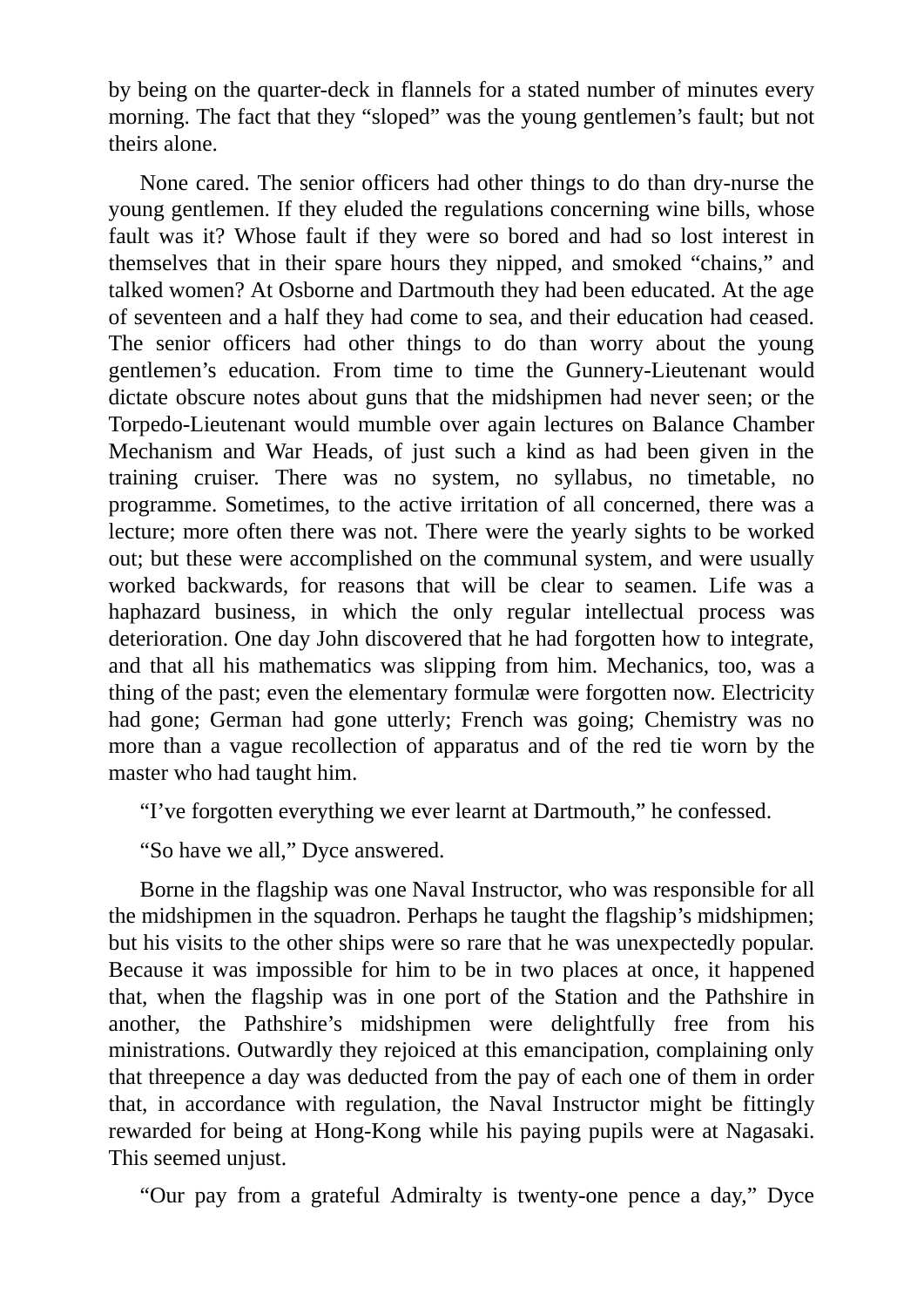remarked, "on which, apart from what our people provide, we live like officers and gentlemen. And out of the twenty-one pence three go every day to the upkeep of this N.I., who comes near us about one morning in three months. Now, why the hell should I pay one-seventh of my total income for an education I never receive?"

"Lord Almighty!" Cunwell exclaimed; "you don't want the damned N.I., do you?"

"No. But threepence nearly buys a glass of port."

"Well, let's put in a moan," Fane-Herbert said.

"Moan!" Dyce laughed. "We shan't get much change."

However, after further discussion, their complaint seemed so justifiable that they laid it before the powers. The powers considered it, and decided that midshipmen in ships other than the flagship should pay the Naval Instructor only when they were in company with the Flag. This change was certainly an improvement; but still, when the squadron was at sea, John paid threepence a day for the education he did not receive from a man who sailed in a ship onefifth of a mile away.

The apparent charm of the China Station was that there was nothing to do; its disadvantage, discovered by experience, was that the whole day was spent doing nothing. Occasionally there occurred "spasms"—periods of remarkable gunnery activity, when the midshipmen spent hour after hour on watch or at their guns, waiting for the watch to end or for the deliverance of the next meal. One of these "spasms" took place soon after the Pathshire's arrival at Wei-haiwei. The ship cruised all the week in the neighbourhood of Waterwitch and Four Funnel Bays, and returned to Wei-hai-wei on Friday nights. But even this activity was powerless to check the growth of the conviction which was finding a place in John's mind that all his preparation at Dartmouth was to be wasted, and that, so far as the Service was concerned, his intellectual development had come to an end. And from this conviction proceeded a feeling that his youth and all the energies of youth were purposeless and useless. Day after day went by and he was never called upon to use his brains. There was routine to be followed—so many hours on duty, so many hours standing about, so many hours of waiting. And in the intervals there was the Gunroom, where one slept, or threw dice for sixpences, or listened to lurid tales.

As time went on the aspect of the Gunroom became more strange and more terrible. Usually John was not aware that anything was wrong. Life seemed slack and easy, and he did not complain. But there were moments when he realized suddenly that young men not yet twenty do not naturally sleep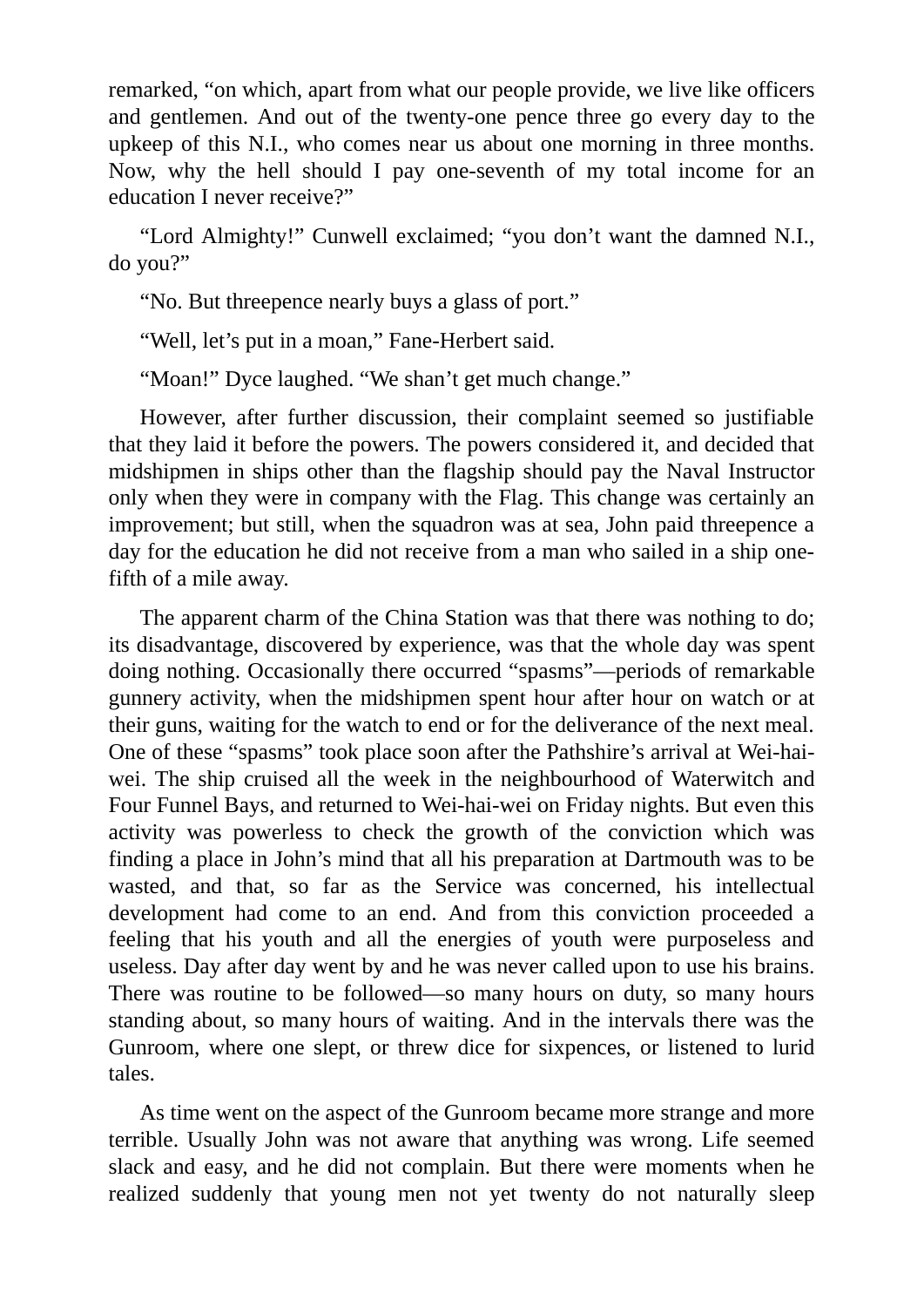through the daylight hours. Dice for sixpences became poor sport; poker began; the stakes rose; a card-book was started in which were recorded debts a midshipman's income could not discharge. The defaulters satisfied their creditors by keeping their watches and running their boats for them.

Conversation became incredibly filthy. Even the elements of wit disappeared from its indecency. The intelligence of the midshipmen was applied to the invention of new blasphemies, the foulness of which was the measure of the audience's applause. There came moments when even that Gunroom was stricken to silence; and, for a day or two, certain expressions had to be paid for by a democratically imposed fine.

"I'm sick of it all," Hugh said. "There's no earthly point in it."

"This isn't a Mess of women," Cunwell protested, though that was not the expression he used.

"I dare say it isn't. But the fact is that our pretty language wouldn't pass muster in a room full of men. We are miles outside any possible limit."

Driss opened sleepy eyes. "There's nothing else to talk about," he observed, "so we talk like this. We are all sick of it—the same as you, Fane-Herbert. But we shan't stop. We can't stop. It's a habit now." And he rang the bell for cigarettes.

Hartington was powerless; the causes of change in the Gunroom were such as his influence could not affect. A hot climate, monotony of labour, and the absence of any kind of intellectual exercise or stimulus brought the midshipmen to such a pass that first they described their own minds as being "like cesspools"—stagnant and foul—and then ceased to care whether their minds were like cesspools or not. From this it was a short step to carelessness about those things for which in other circumstances, they would have been greatly concerned—their hair, their hands, the linen they wore, and the sheets in their hammocks. Their health suffered, and they did not care. In body and mind they became flabby and slack; and still they did not care. Rapidly they were losing their self-respect.

When they were ashore the deterioration seemed to have gone not so far, and yet far enough. There were in those parts no women with whom they could go, but at the Club were armchairs, and a bar where cocktails had nothing to do with their wine bills. When John went to see the Fane-Herberts the change in him was remarkable. He would wash, shave, and dress himself more carefully. For a couple of hours, perhaps, his speech would be clean. But consciousness of the ship's life never left him, and he felt in Margaret's presence always at a disadvantage, as if he had entered a drawing-room in dirty boots. Self-respect is not to be laid aside and instantly reassumed, and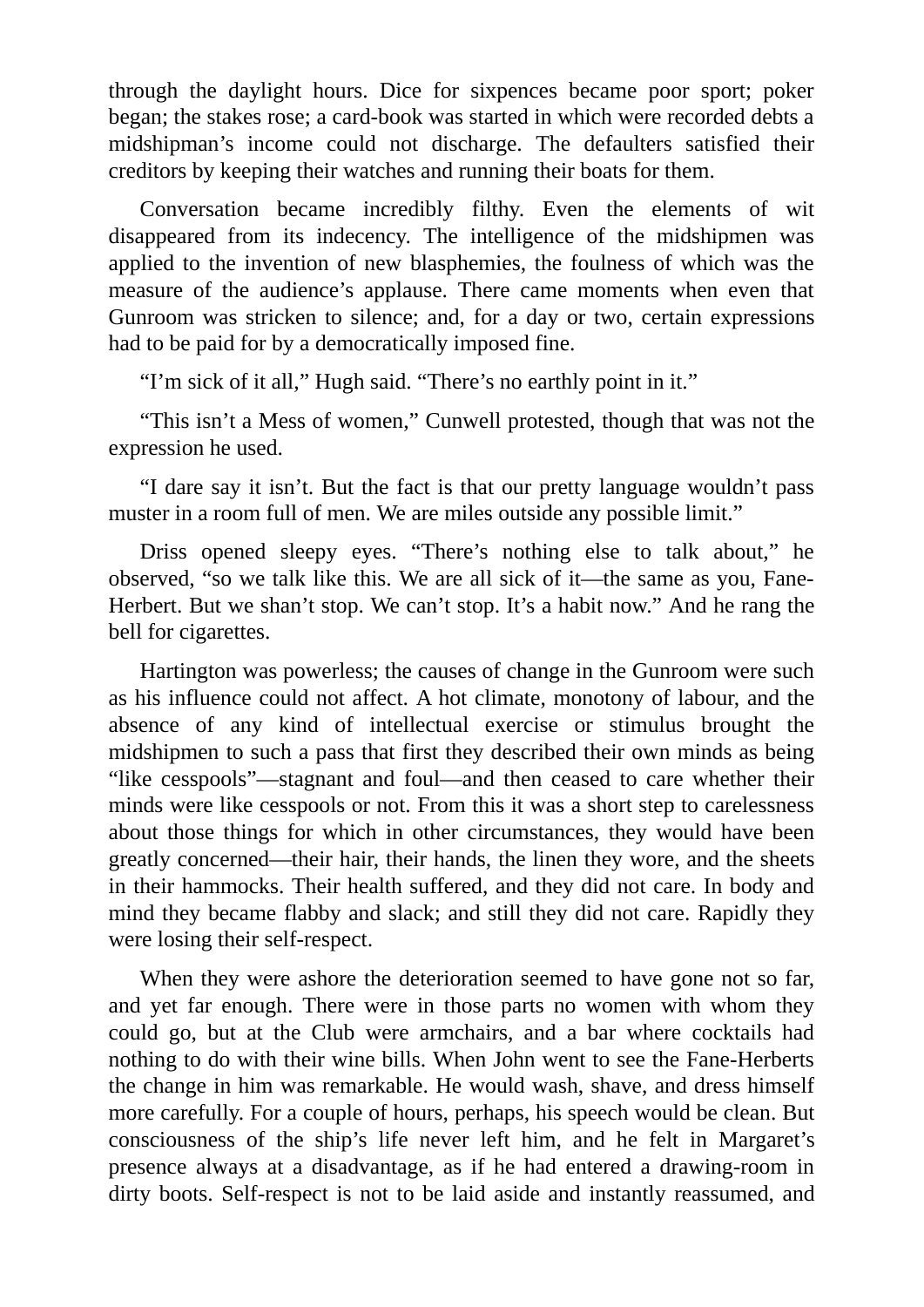John was for ever sensible of a kind of inferiority to which he could not believe others were blind. As a result he became abnormally sensitive, interpreting a momentary silence as purposeful neglect of himself, and imagining deliberate coldness whenever Margaret was less responsive than he desired.

When Ordith, too, was there, John found it impossible to meet him on even ground. Ordith was a Wardroom officer, and aware of the conditions of life in the Pathshire's Gunroom. No doubt he looked upon the midshipmen with contempt, and smiled to think that one of them presumed to be his rival. Little by little John fell into the background. Margaret, wondering at his lack of enterprise, and not understanding its true cause, was led to imagine that he had ceased to care. His conversation with her became colourless, his manner nervous and embarrassed. As the weeks passed they fell further and further apart.

To this estrangement between himself and Margaret John ascribed a false cause. He regarded it as a consequence of his own insignificant position as a midshipman without money. He was not cynical and foolish enough to imagine that Margaret deliberately excluded him from her consideration because he was poor. Rather, it seemed, the practical hopelessness of any love for him prevented its growth as naturally as darkness stifles a flower. How should she learn to love him when every circumstance of her own life and of his association with her was evidence that such love must be vain? The sight of Mr. Fane-Herbert was enough to shatter any dreams. Never was a man a more loyal citizen of the "world as it is." To look at his gold watch-chain was to remember your poverty; to hear him speak of success, of the men who "got there," of the "youths who were likely to do something in the world," was to become vividly aware that you had neither succeeded, nor got there, nor were likely to do anything in the world. When Mr. Fane-Herbert's business gave him a short respite, which he spent at Wei-hai-wei, Margaret seemed more than ever unapproachable and Ordith's position more than ever assured.

Confronted for the first time by the problem of a woman's mind, and having no woman to whom he could go for counsel, John was guilty of an error in judgment almost as often as he and Margaret met. To him, in his present mood, every sign seemed a sign of ill-omen. If she went out of the room when he was there he thought she wished to avoid him. If she was not at home when he called he imagined that she had foreseen his coming. To his ears she seemed never to speak of Ordith save with approval.

In the meantime, Ordith made regular, methodical, and carefully recorded progress. Margaret could not understand John. At a time when she had been most eager to help him he had become suddenly uncommunicative, and lately, without any kind of explanation, he had ceased to come to the house more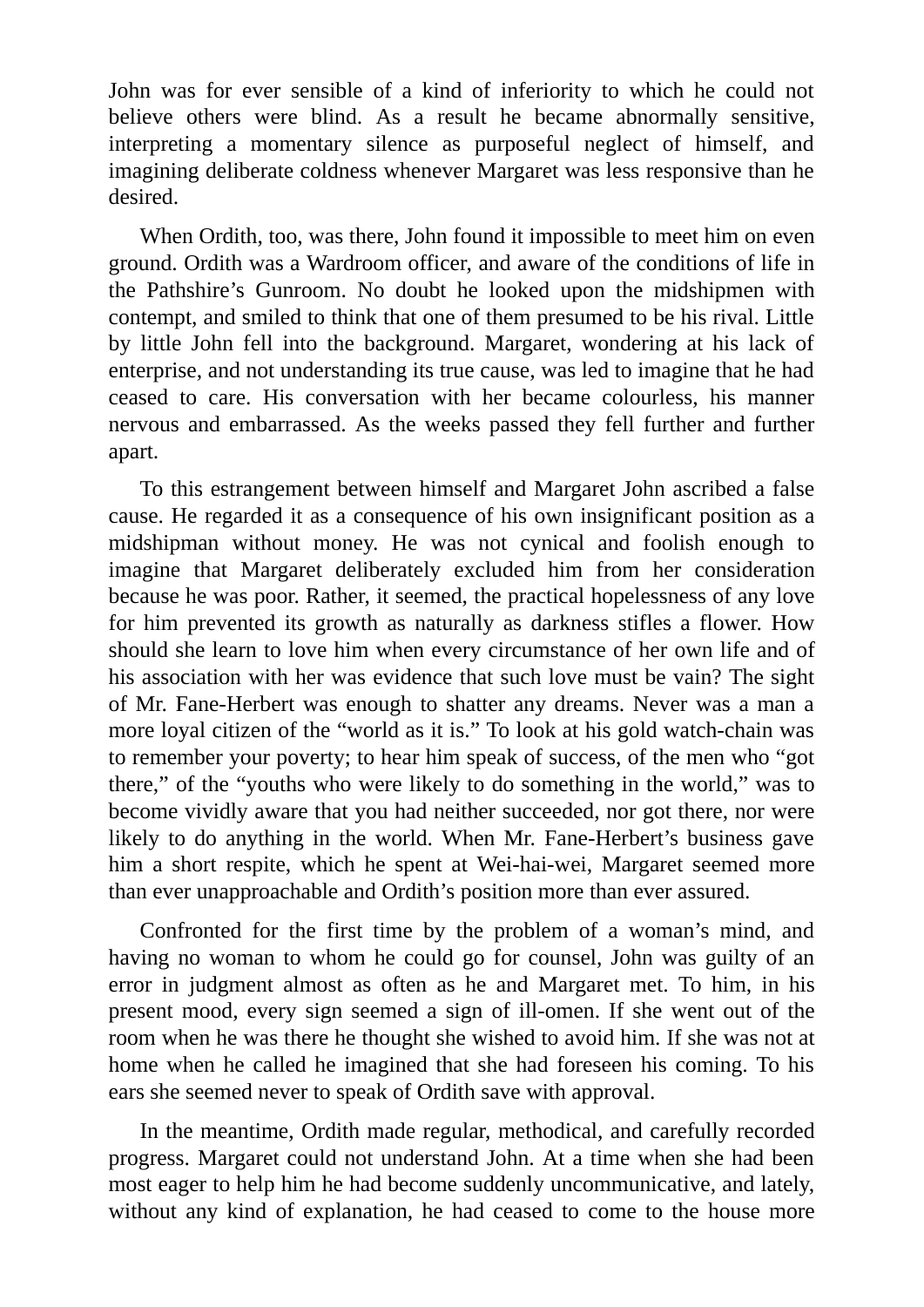often than mere politeness demanded. Her father regarded him "as one of those snotties," no more and no less. And Ordith never missed an opportunity.

He would come continually to the house. He would talk to Margaret throughout the long summer afternoons, talk about himself, his future, his ambitions—just such talk as, modestly spoken, flatters any woman into interest. He would ask her advice, making her feel that her decision was indeed of importance to him. He had an air of letting her share his secrets, and a power, that amounted almost to genius, of making his secrets not only important but amusing.

At the dance which the Admiral gave in his flagship he took entire charge of her. She could not help noticing that in the flagship the personality of Ordith had made itself felt. And he was in excellent form that night, laughing, dancing with extraordinary swing and rhythm, awakening in her an excitement that brightened her eyes and brought a hot flush to her cheeks. Through many of the long hours in which she danced John was in charge of the Pathshire's picket-boat, lying alongside the flagship, waiting until, the guests being ready to leave, the boats should be called to the gangway. He had undertaken this duty, which was not properly his own, in order that he might avoid a direct decision as to whether he should attend the dance or deliberately absent himself from it. He had lacked courage either to compete with Ordith, or, without some excuse of "duty," to leave the field clear for him.

"Not going to the dance?" Hartington had said.

"No."

"Why on earth not? You are a dancing man, aren't you?"

"I am running the picket-boat," John had answered.

But Hartington had seen deeper than this poor excuse.

"Couldn't you have got someone to run it for you—if you want to go to the dance?"

"I am taking it for someone else."

"Oh! Not your own job?"

"No."

"You are an uncourageous fellow."

For a moment John had remained silent. Then he had burst out: "Oh, it's no good. You don't know Ordith. You don't know old Fane-Herbert. The odds are too big."

Hartington had shrugged his shoulders.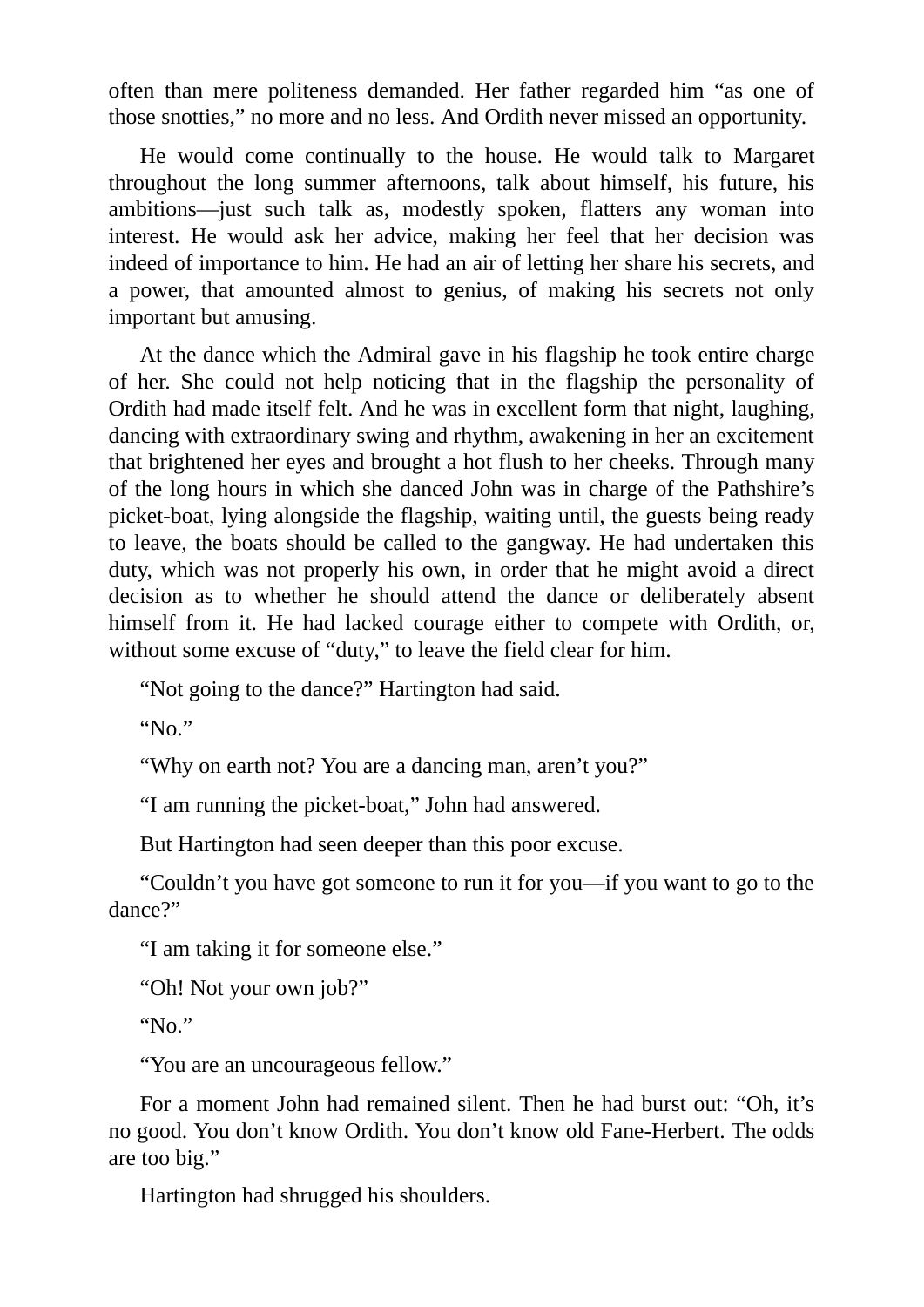"That's for you to decide."

So John waited in the darkness at the flagship's side. Above him the quarter-deck was gay with red and white bunting, and brilliant with electric lights. John wondered if coachmen and chauffeurs felt as he did. The colour and music were close to him, but he had no part in them. He saw shadows move to and fro on the decorative flags, and wondered if that shadow were Margaret's, and what she was saying and doing at that instant. Certainly, he reflected, he could not be entering into her thoughts; and yet it seemed strange, almost incredible, that she, of whom he thought so insistently, should occupy her mind with other things—an experiment in a new dance-step, perhaps, or the effect of her dress, or the excellence of supper. This thought, as it were an arm that thrust him back into the darkness from which he desired to issue, quickened his sense of remoteness. He saw all his hopes and desires objectively, as if he looked down from a barred window on to a world he could not enter. There, on the quarter-deck, within a few yards of him, was Margaret; he could not attain to her, he could not make her hear; she was dancing and laughing, eating and drinking, unconscious of his proximity, forgetful of his existence.

He did not see her until the dance ended with an abruptness peculiar to entertainments on board His Majesty's ships. At once the sea, which through the hours had lapped quietly against the steel plates, was thrashed to foam by the propellers of the waiting steamboats. It happened, as John had scarcely doubted it would happen, that Margaret and her mother went ashore in the Pathshire's picket-boat. John, who stood where the light fell on him, watched Ordith escort them down the gangway. He saw that Margaret's eyes were tired, as if she had undergone some strain, but this appearance he attributed to physical weariness. She said nothing to Ordith but a short "Good-night" scarcely audible. Then, as she stepped on to the deck of John's boat, she looked directly at him where he stood beside the engine-room casing. She looked at and beyond him as if he were not there, and disappeared into the cabin.

He drove the boat angrily, using too much helm, and brought up by the landing-stage, not by slowing and then stopping his engines, but by a sudden stoppage and immediate reversal at full speed. All went well, as if the Devil were directing his judgment. The stem swung inaccurately, the engines stopped, and the boat came to rest with the foam boiling around her. The passengers clambered out with the extraordinary nervous clumsiness of landfolk in boats.

For a moment John was tempted to draw attention to himself by saying good-night to Mrs. Fane-Herbert and Margaret. Then he changed his mind, and kept his place by the wheel, where the brass funnel hid him. Margaret had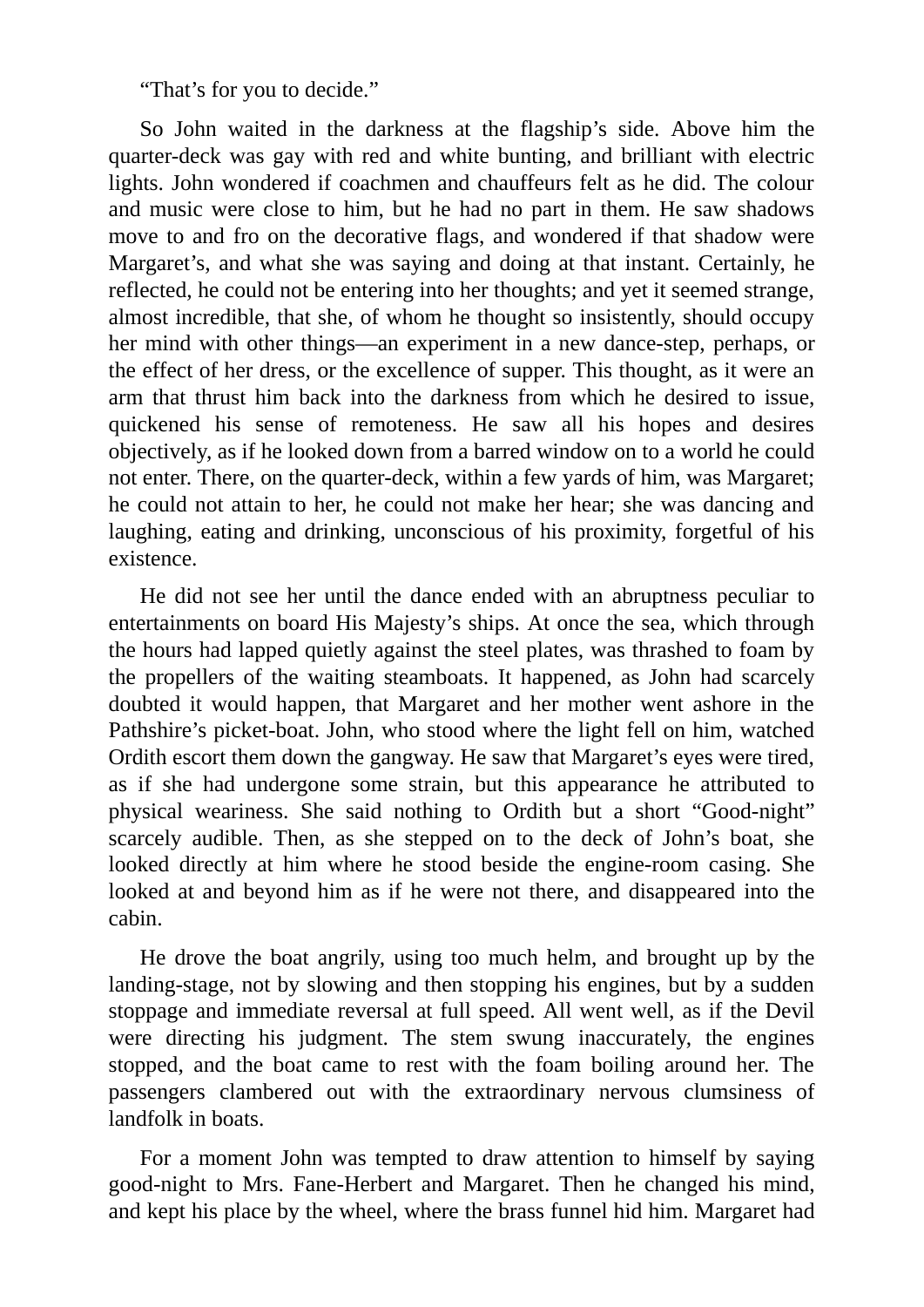seen him alongside the flagship. She must have recognized him, and she had given no sign of recognition. He would not press the matter further.

He had other boat-trips that night, but he remembered nothing of them afterwards except a vague irritation because he could not shout at the shrill, silly women in his cabin to keep silence in the boat. When he returned finally to the Pathshire he was conscious of that odd despair and misery that sometimes attacked him with irresistible force if he awoke in his hammock in the dark of the early morning. He seemed to have no reserve of will with which to combat it. The Gunroom was closed, and he went into the Smoking Casemate, where he sat down on an upright wooden chair. The room was dirty with the litter of the day. Cards and newspapers lay on the deck and on the chairs. Cigarette-ends exuded their juice among the dregs at the bottom of wine-glasses. From the half-deck, where the midshipmen's hammocks were slung, came the sound of regular breathing, and once the cry—almost the cry of a child, John fancied—of one who dreamed unhappily. He sat staring at the six-inch gun that gleamed beneath the yellow beam of an imperfect policelight. What, in God's name, was this leading to? From the cruelty and degradation of the King Arthur he seemed now to be degraded through his own fault. No need to sink into slackness of mind and body; no need to drink rot-gut liqueurs in the forenoon; no need to gamble for stakes he could not afford, or to let his thought and speech be filled with beastliness. His own fault, he supposed; his own fault, he tried to confess in his eagerness to avoid the finding of excuses for himself. And yet—he glanced through the halfcurtained door beyond which the others were sleeping—were not they similarly affected? In other ships were the same Gunroom conditions. There must be a reason for it, outside and beyond them all; a force greater than their wills, bearing them down, stifling and slowly destroying the instincts for cleanness and energy which had once been lively within them.

And suddenly John perceived that his stream of life had become stagnant and foul because it was dammed, having no outlet in hope. His care for Margaret, his desire for poetry, his longing for progressive intellectual work which had been allowed to develop at the training colleges, were checked now. In his present life, and, so far as he could see, in the future life the Service promised him, there could be no spiritual or intellectual expansion. Day after day routine would repeat itself. The end towards which all effort was directed was war. War—and what then?

He could not face the questions that were crying unanswered through the passages of his mind. He began to reckon his gains and losses at cards, and frowned because the card-book, into which he would have liked to look, was inaccessible within the locked Gunroom. And presently he began to ask himself what offence of his had caused Margaret wilfully to disregard him that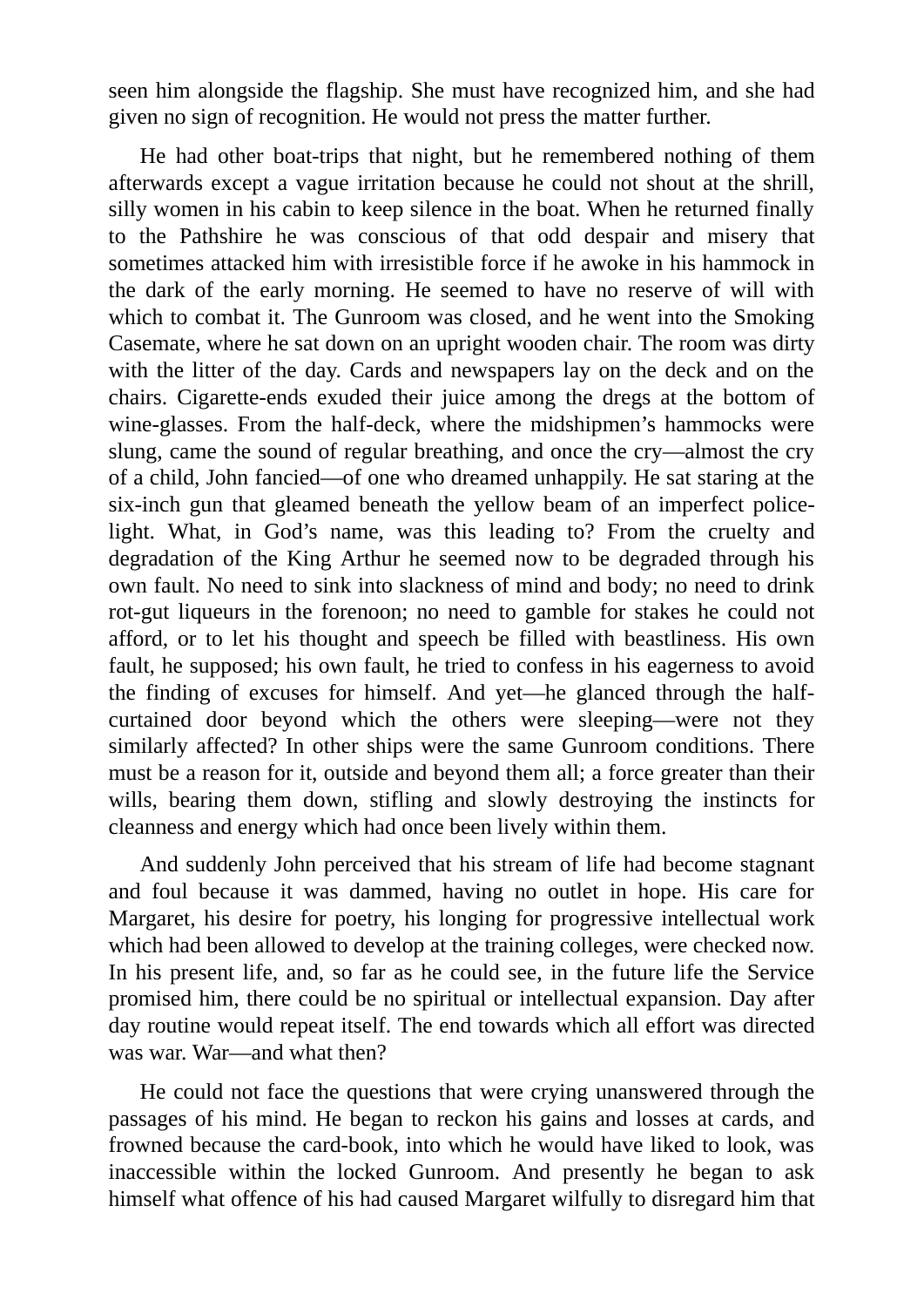night.

Perhaps for ten minutes, perhaps for an hour or more, he had sat thus, thinking with desperate rapidity, when he looked up to find Hugh, bare-footed, and clothed in torn pyjamas, standing at the Casemate door.

"I saw you from my hammock," Hugh said. "You look pretty miserable, sitting there."

"I've been running the picket-boat," John answered, as if this were sufficient explanation. "You were at the dance, weren't you?"

"Yes. I had to go because my people were going. A flagship dance is no place for a snotty—too much gold lace and aiglettes."

"I took your people ashore."

"I know. I saw them go down into the Pathshire's boat."

"Did you notice anything?"

"Notice anything?"

"About Margaret?"

"No. What of her?"

"Merely that she looked straight at me, saw me, and wouldn't recognize me." John laughed shortly. "I wonder what crime I've committed."

"I think she was excited to-night. Sometimes when I spoke to her she answered me in that vague way of hers, as if her thoughts were far away. Do you remember how strange she was that Sunday after our dance in town? It was the same thing to-night."

"Ordith?"

"Perhaps. She danced with him. I remember, as they passed me, I heard her laugh—higher pitched than usual." And Hugh added, with a touch of embarrassment: "Almost as if she was afraid."

John paused to consider. He saw her in Ordith's arms, moving to the music, her head thrown back a little, laughing. Then, with directness that surprised himself, he asked suddenly the question he had long desired and never dared to ask:

"Hugh, do you think she is in love with Ordith?"

"He is with her."

"I know. That wasn't my question, though. You know why I ask it."

"She has never said a word to me about it."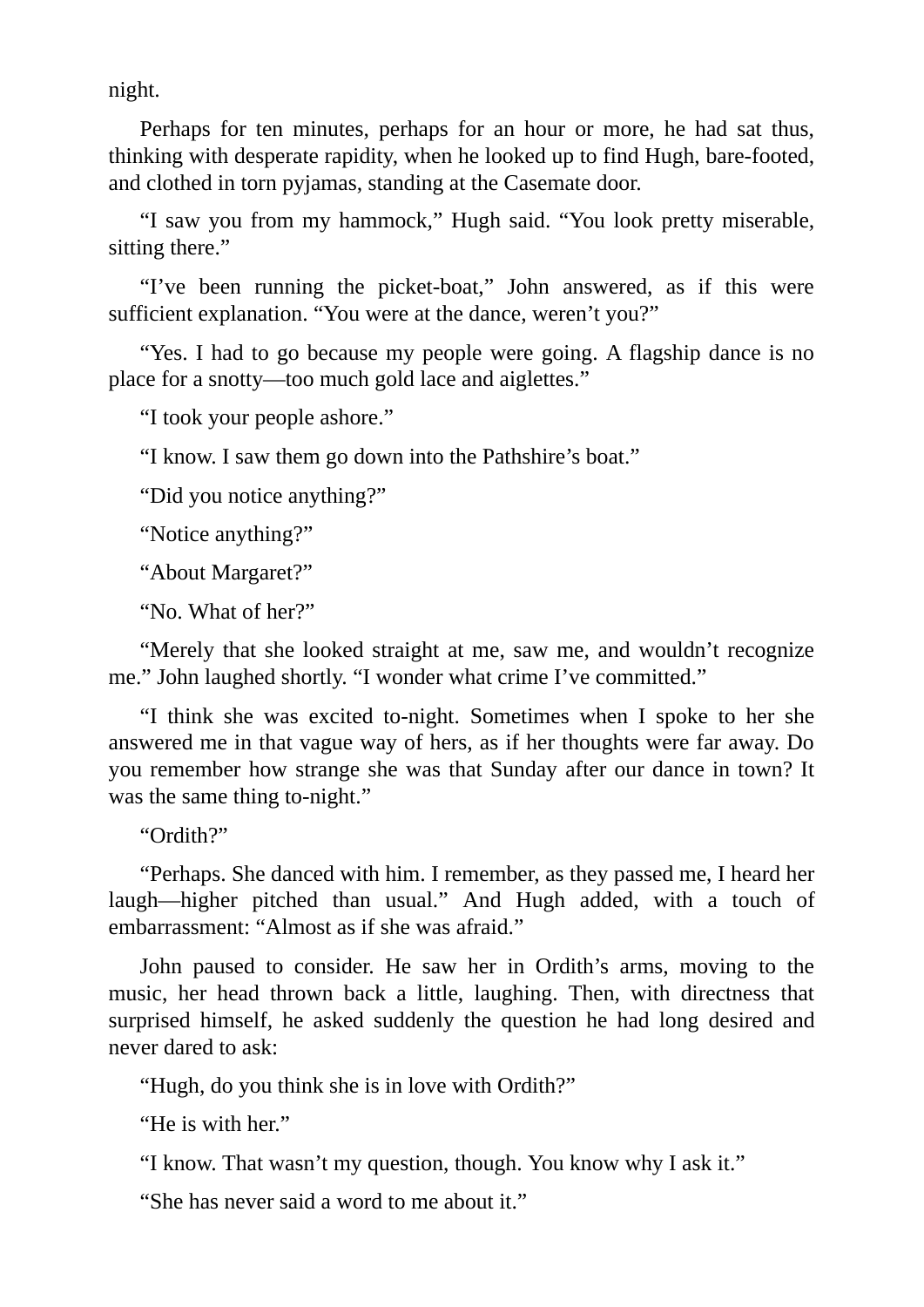"She's not likely to.... But what is your opinion, based on what you've seen and heard?"

"My dear old fellow, how should I know? It does no good to make yourself wretched."

"But you think there's cause?"

"Well, there's a kind of glamour about Ordith, you know. And Margaret is very young as yet. I don't suppose her mind is made up in any way."

John rose and shivered. "We had better turn in," he said. "The half-deck sentry thinks we are mad. I saw him look round the edge of the curtain just now."

## **CHAPTER XV**

## **TRAFALGAR AND THE RED LAMP**

Though assuredly not with fear, nor with any sense of impending dissolution, the officers and men of the Pathshire—and, perhaps, of the whole Navy—regarded war with Germany, in more than one respect, as they regarded death, and assumed that the same certitude existed in their shipmates' minds; so that the end of peace was no more questioned than the end of life, but only the manner of that end and the hour of its coming. Moreover, as from men's ordinary speech speculation concerning the after-life is excluded, so these seamen did not speak, and seldom thought, of the time that would come when the war was over. The tale that German officers toasted "The Day" produced in the British Navy sentiments altogether different from those with which it inspired British civilians. In Service messes they smiled the national smile at this effusiveness of foreigners, just as they would have smiled at the gesticulations of Frenchmen or the exceeding politeness of Japanese. To them it seemed pompous and laughable to drink solemnly to War; they would as soon have been ceremonious concerning a Gunlayers' Test. But this German proceeding aroused in them neither fear nor the resentment that springs from fear. They regarded the Germans who were said to drink this toast, not as wicked men rejoicing in the prospect of wickedness, but as professional men who overstepped somewhat the boundaries of "good form" in their too dramatic attitude towards their profession.

So long as they remained in or near their ships—that is, within the atmosphere of which Mr. Alter had spoken, and beyond the influence of their civilian friends—naval officers saw the coming war with such concentration on its professional aspect that observant visitors were amazed and sometimes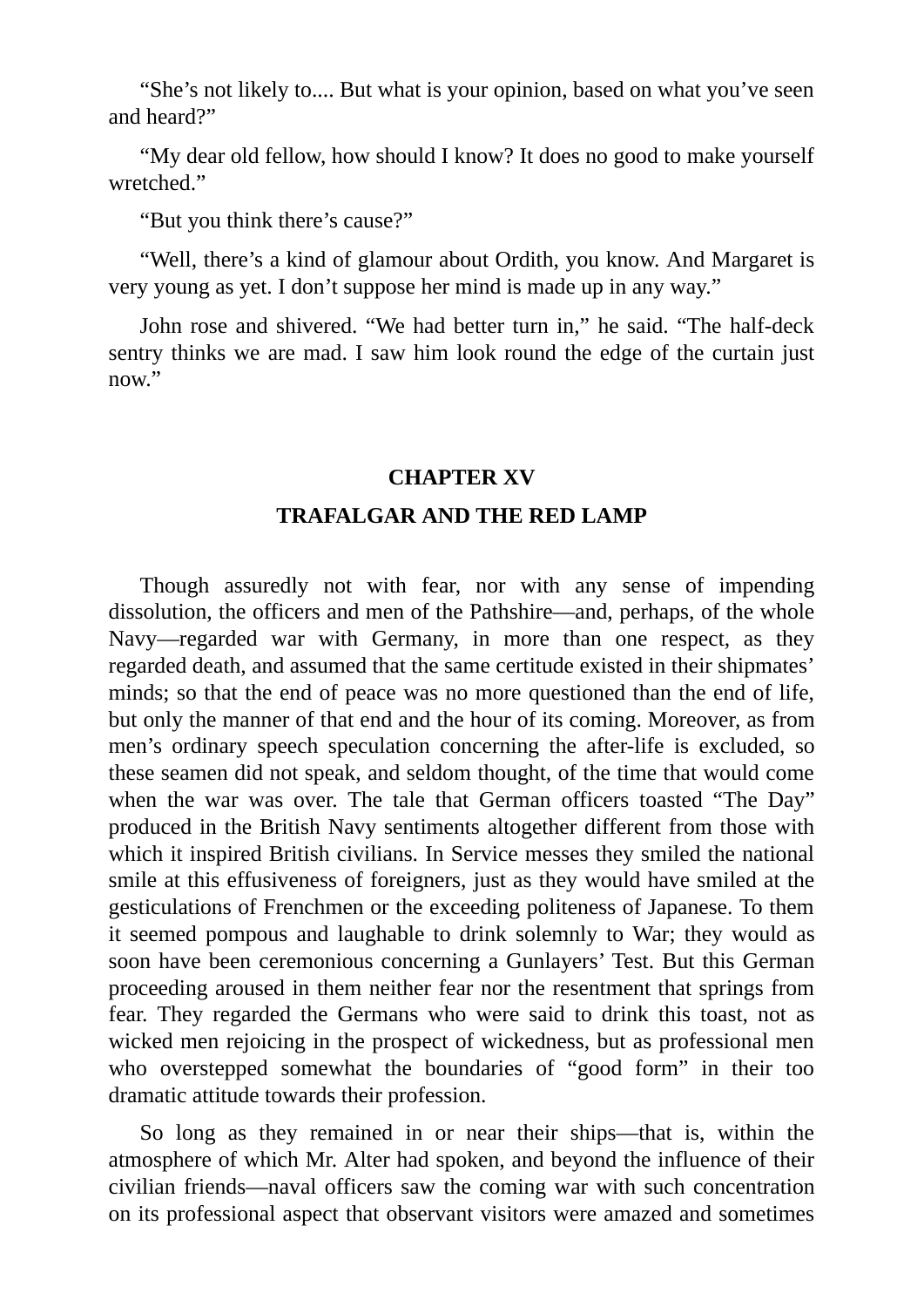shocked. War would come; Germany would be the enemy and the aggressor; but the certainty of this aggression seemed no better reason for bitterness than a chess opponent's initial move of his King's Pawn. It was attractive to wonder whether the King's Pawn would be moved or whether some other opening would be selected. It was delightful to suggest the defence that Jellicoe and Prince Louis would adopt. But, just as chess players are careful for the game's intricacies and not for stakes, so naval officers thought of the war in terms of manœuvred battle squadrons and destroyer flotillas rather than of the destinies of nations. And they assumed that German officers, being likewise professional men, were no more interested than they were in those aspects of war that were not strictly professional. They imputed to the Ober-Leutnant as he stood, wine-glass in hand, no motive more sinister than a desire to prove professional superiority; and, being themselves convinced that they could outmanœuvre and out-gun him, they were unperturbed that he should drink to his sentimental heart's content.

On the China Station the naval officer's concern with war was, perhaps, more exclusively technical than elsewhere. In home waters the Germans were as unfamiliar as bogey-men, and the English newspapers were near at hand. A speech or leading article was potent to awake, even in the naval mind, some of those vague misgivings concerning Wilhelmshaven upon which vulgar opinion on foreign affairs was at that time based. But the newspapers that reached China were stale and little read; and—most powerful antidote for political animosity—the German Fleet was a familiar sight, and its officers were frequent guests.

The field of thought concerning war was thus circumscribed. When the time came, the China Squadron would fight its own independent battle in its own waters. The chess-board was set. The opposing force was known and visible. Many a time in Wardroom and Gunroom were the Scharnhorst, Gneisenau, Leipzig, and Nürnberg compared, knot for knot, gun for gun, armour for armour, torpedo-tube for torpedo-tube, with the Pathshire and her comrade ships. No doubt the Germans made similar calculations; no doubt they, too, cast their eyes sometimes towards Japan. But, in a subtle manner, the very closeness of the association of those who were ultimately to be enemies robbed that association of bitterness. The Germans were excellent seamen, and pleasant companions at dinner. They danced well, drank well, laughed well, and could sing a good song. When Fate ended both dance and song the ensuing duel would be a gentlemanly trial of skill, intensely interesting, a settling of knotty arguments, a test, for instance, of what the Engineer-Commander could do with his main engines. The gun-fire silent at last, the survivors would be picked up and given whisky, or, if the weather was cold, sloe gin. The battle, important to civilians for its effects upon trade-routes, Eastern prestige, and a vast complexity of political issues, would be to those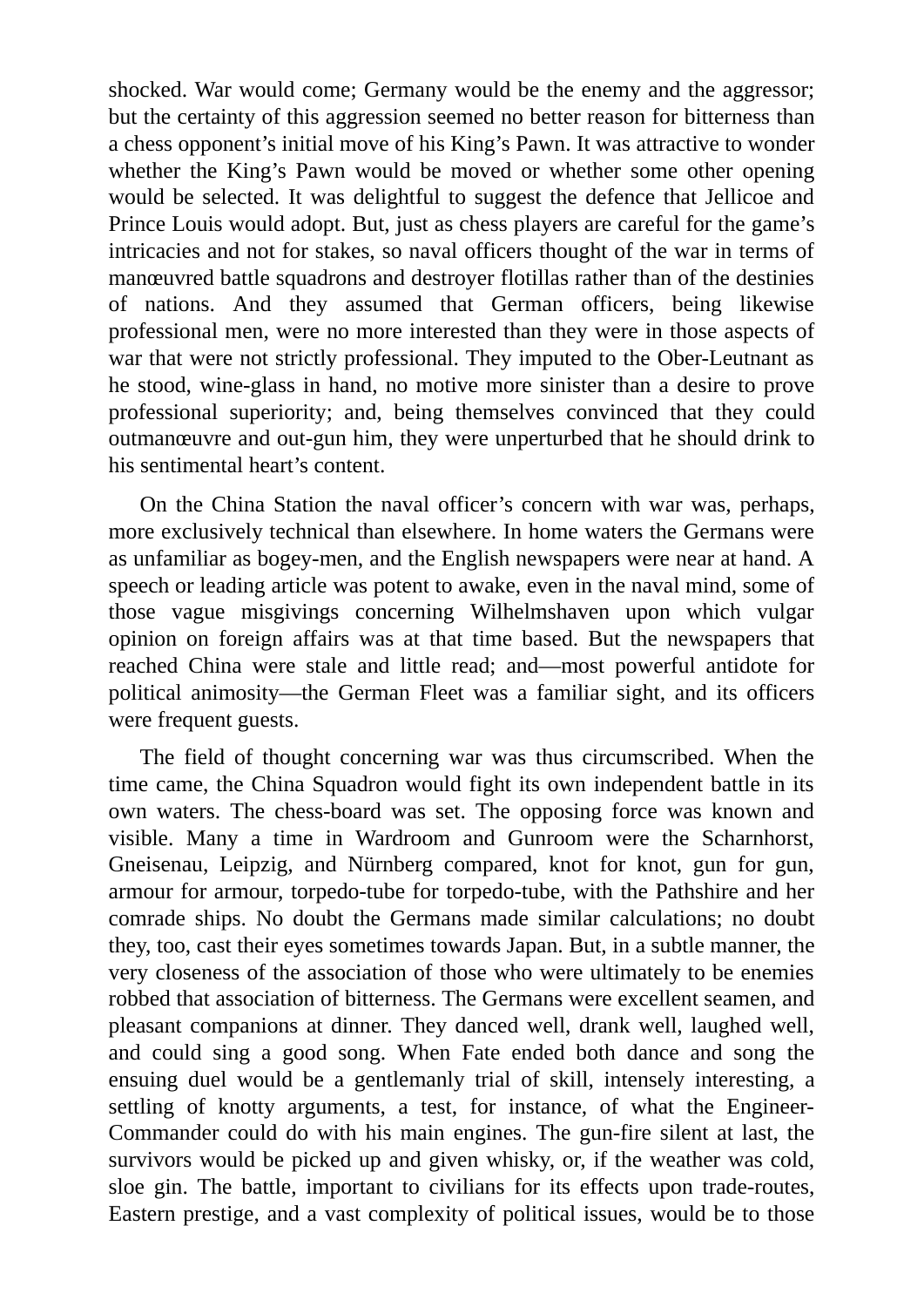who took part in it a thrilling conclusion to a technical work which for many weary years had been hard reading.

It would be a conclusion, an end of a book to which no sequel had been planned. After it, as after death, would be but that blank fly-leaf whose whiteness is more emphatic than the written word Finis. A man whose whole life has been devoted to one object scarce dares to look beyond its attainment. The business man speaks uneasily of the years that are to follow his retirement; the historian wonders how he will occupy his time when his great work has gone to press; the mother turns from contemplation of the hour in which her child, made man by her pain and endeavour, goes from her into the world. And the naval officer looked infrequently and with reluctance beyond the crowning of his work.

But there were moments when it was difficult so conveniently to restrict the vision of the future. Rumours of war were continual reminders of war's imminence, and, therefore, pointers towards the years of undefined purpose that would succeed it. As each rumour was proved false, it was impossible, in the days of reaction, to avoid some speculation as to the results which would have ensued had the rumour been well-founded; just as it is impossible for a man who has survived an attack of that disease by which he knows his end must come not to look a little wistfully beyond the gates of death. And soon after that night on which John had, for other reasons, asked himself to what end his present life was directed, there came whisperings of war to make the question more insistent. Once again the rumour was seen to lack foundation; a leaf in the great technical volume was turned excitedly; but not yet had that page been reached upon which was written Chapter the Last. But John knew, as did they all, that they were near the end now—very near the end.

"I hope it comes," he said to Hartington, "before we leave China. Out here it will be on a smaller scale. We shall be able to see the whole battle at once, and it will be our battle. It will be simpler, more clearly cut than that vast affair in the North Sea."

"Do you look forward to war?"

"What else is there to which we can look forward? It's our training. It's what we are here for."

"It means untold suffering—mourning, poverty, bitterness for years to come."

"That may be," said John, "but it's our job."

"You are a queer fellow—an idealist one moment and a shouting militarist the next."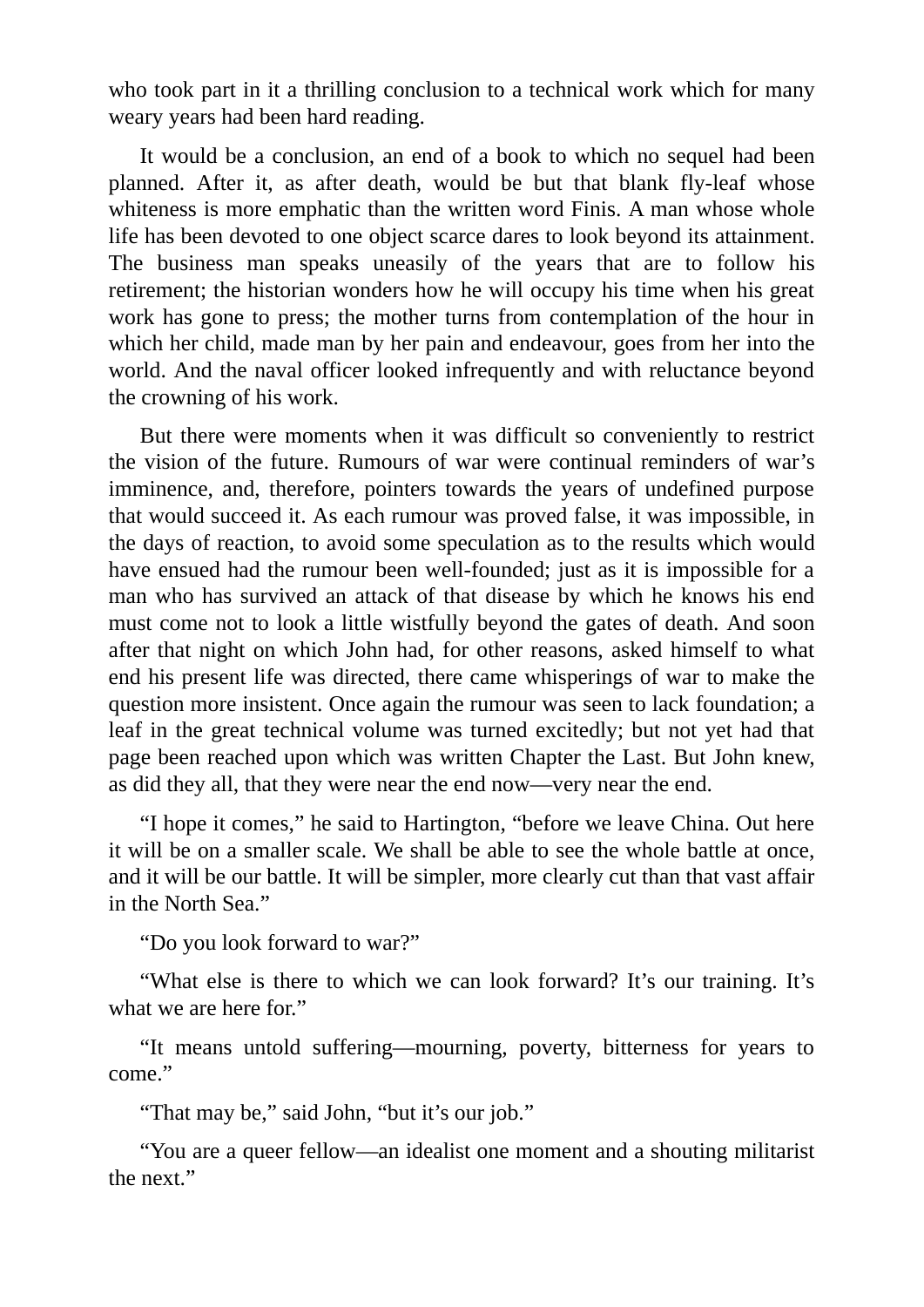"No, I'm not a militarist, though I do say I want war. I shouldn't want war if there was anything else on God's earth that I could want with a reasonable hope of obtaining it. I should take no pleasure in war itself apart from the momentary excitement of the thing; and certainly I'm not dreaming of political gains through war, which is the part of the genuine militarist. I want it just as one wants a thunderstorm to break quickly that one knows must break some time. I'm sick of the tension, of wasting precious years in preparing and waiting. If the end of all our work is to be 'mourning, poverty, and bitterness for years to come,' if that's what we are living for, I want an end of it. I don't know what is beyond. I don't care. But, at any rate, it will be a clean sheet—a clean sheet to spoil may be, but a chance to make a fresh start."

"A chance for you to make a fresh start?"

"I mean—I mean the world in general."

"But you?"

"Oh, I'm a naval officer for good and all. It's different for me."

"Our trade's going to be an odd one after the war. It may become more or less superfluous. There may be a great pensioning-off."

"I've thought about that—'after the war.' But I dare say there'll be work for us to do."

"Yes," said Hartington, "but work with what object? Think of it: the work we do from day to day gives precious little satisfaction in itself. I suppose everyone—no matter in what line of business—has one supreme ambition that overshadows all other ambitions. But in most lives, while a man waits for his Great Attainment he is kept going by smaller successes, intermediate achievements that have at least some of the qualities of permanence. The statesman waiting to pass his Great Reform passes smaller measures that are something—something that stands. Or the novelist writing his intermediate novels, or the architect designing the houses that are to precede his Great Design, or the shopkeeper, even, opening a new branch here and a new branch there, stepping-stones to the Great Store of his dream, but each a substantial achievement in itself; all these people know that, even if the Great Dream comes to naught, they have constructed something more durable than themselves. But the naval officer accomplishes nothing by the way. I suppose Guns is glad if a battle practice goes well, but it all ends in a round of drinks; no one is the happier for it. No one is a whit the happier for anything we do."

"The practical economists would tell you that we are indirectly constructive because we protect commerce," John said.

"The boy who frightens birds with his clacker is constructive in that sense.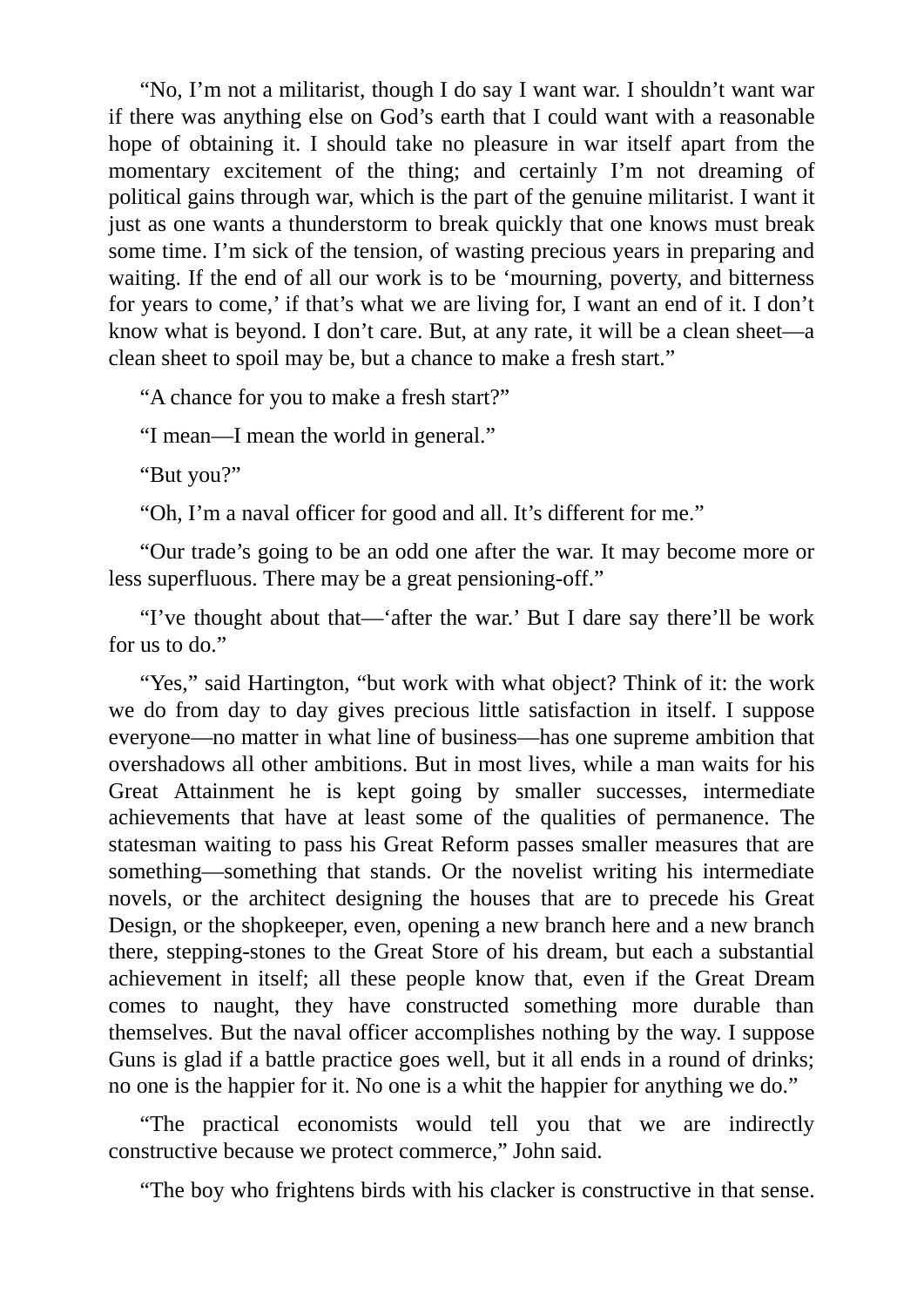So is the hangman with his rope. No, that's too shallow a foundation on which to build comfort. All our eggs are in one basket. War is everything to us. And when the war is over and we can say there will not be another war for fifty years, perhaps a hundred years—certainly not in our time, what then? How are we going to live through routine? What heart shall we put into preparation for a remote possibility?"

"And we shall still be young men."

"We shall have all our lives before us."

John rested his head on his hand as if he were tired. "And even now," he said, "when at least this wonderful achievement of ours is in the future and not in the past, it seems a poor thing to me. I may be a Sub when it comes, or I may be a Lieutenant—anyhow, a cog in the machine."

"The Lord knows when it's coming. We may be Admirals by then."

John thought. He was perceiving a revealing truth. "I don't want to be an Admiral," he said.

"But that, in a naval officer, is heresy and disaster," Hartington answered, with a hidden smile. "You ought to want to be an Admiral. At the age of twelve you promised, as it were, to love, honour, and obey."

"I did want to be an Admiral—then."

"But you must want it now. You must make yourself want it."

"Because there's nothing else to want?"

"Just that." Hartington was determined that, for his own sake, John must be made to see his position with perfect clearness. "But in time of war," he went on, "an Admiral's position is different from his position now."

"The chances are heavily against his having a command."

"Oh, for that matter, the chances are heavily against success in anything. To reckon on that basis is hopeless. It's no good to count on failure.... Imagine you have absolute success, and reckon backwards from that, if you like. Imagine that there is war. You are the Admiral commanding the Home Fleet. You have—you have the destinies of the world in your hands: it would be little less than that. Doesn't there seem something fine——"

"Assuming, for the sake of comparison, an equivalent success elsewhere, I'd rather shape destiny with other tools."

"As Prime Minister?"

John smiled for a moment. Then he said seriously: "Or write a great book. Or—oh, there are dozens of better implements."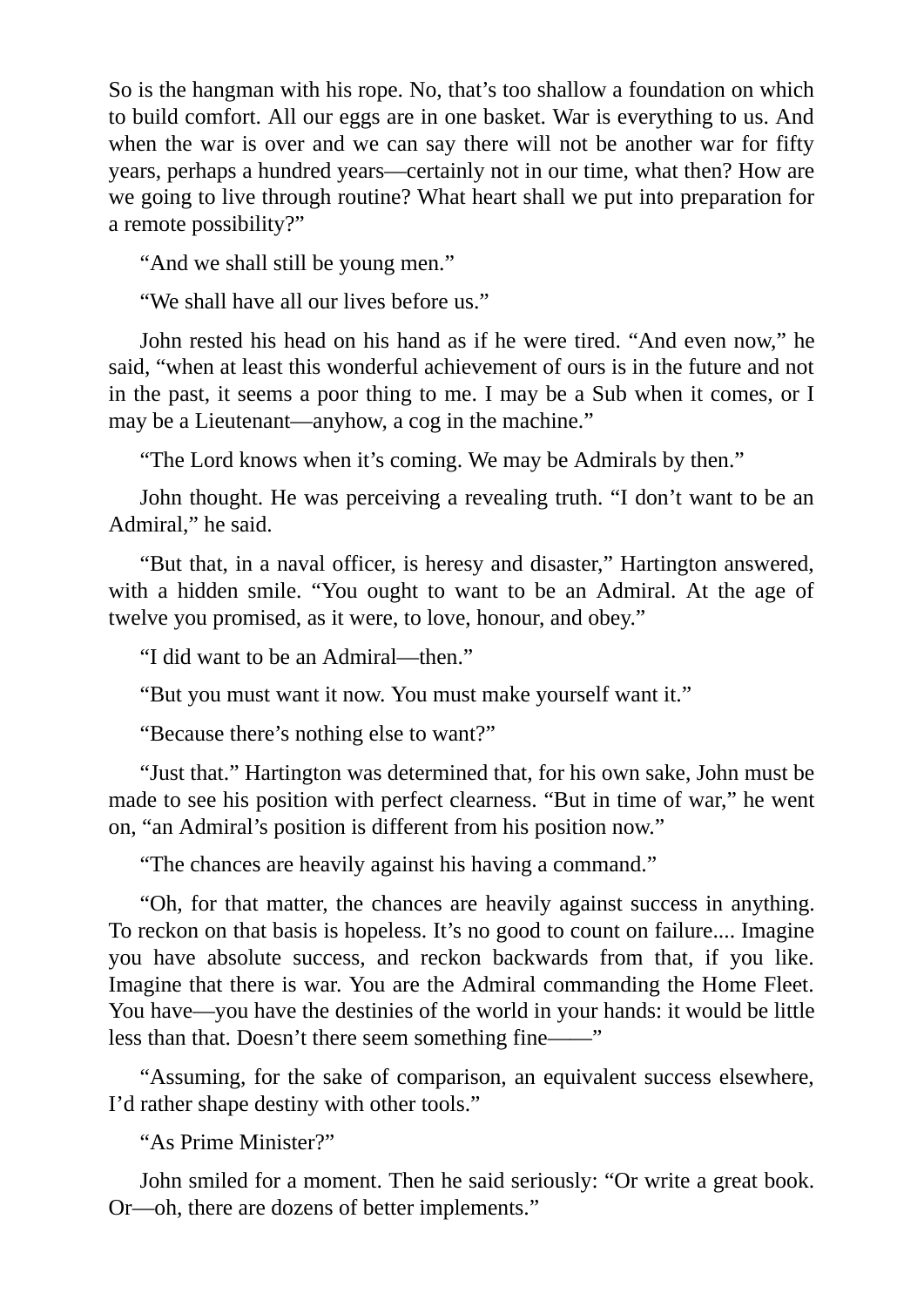"But suppose—and this is the ultimate test—suppose you won a Trafalgar?"

John looked up quickly, realizing whither he had been led. Their eyes met. "I don't think Trafalgar would make me happy," he said.

He picked up the red lamp that was swinging within a few inches of the cabin floor and placed it on his knees. Hartington settled himself deeply in his great wicker chair.

"If that's so," he said, "you ought not to be in the Service. You ought to get out of it, and try to write that great book."

John put the lantern from him hurriedly and rose. "Do you think I don't know that?" he demanded, with a tremor in his voice.

"You didn't know it sixty seconds ago."

"I did. Good-night."

"Good-night."

John paused with one foot outside the cabin door.

"Do you want to be an Admiral yourself?" he challenged.

"That question does not arise," Hartington answered.

Because he could not trust himself to speak again John went out, his eyes aching as before a storm of tears.

#### **CHAPTER XVI**

## **THE ENGINES**

I

About the middle of July the squadron left Wei-hai-wei to visit Chemulpo and Seoul. John was now attached to the Engine-room staff. He kept no more watches on the Upper Deck, attended no lectures, and ran no boats. His connection with the executive branch was limited to the writing up of his logbook, the taking and working out of sights, and to certain gunnery duties of which more shall be said. The executive officers, who objected strongly to the system under which midshipmen were withdrawn periodically from the Upper Deck, and by which they were thus deprived of a full complement of messengers, boat-runners, cocoa-makers, and general assistants, had contrived on this occasion that no more than two, John and Driss, should go below. This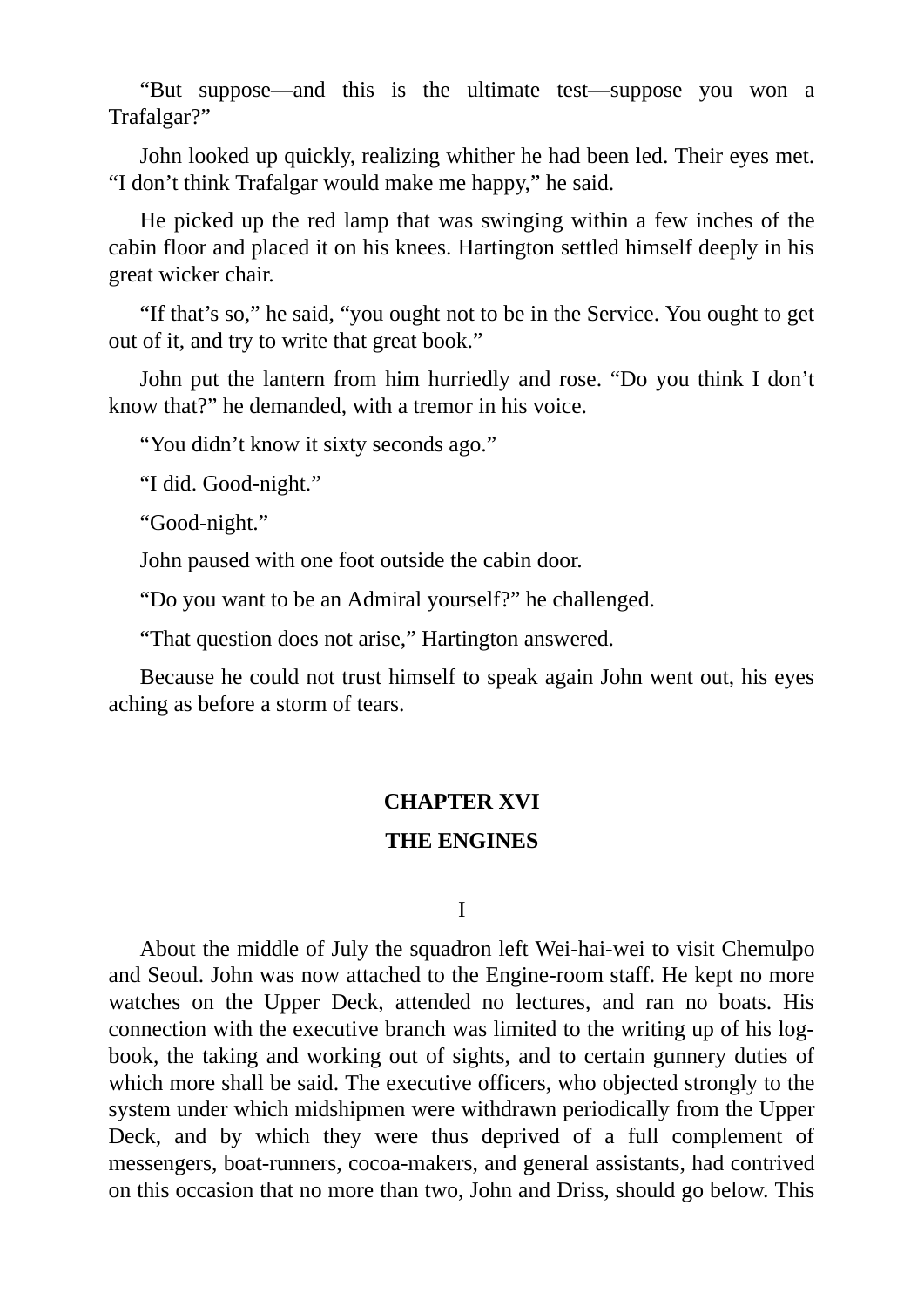arrangement, which John had at first welcomed, was soon found to be less advantageous than he had supposed.

The control of engineering midshipmen had passed into the hands of Aggett. He disliked all midshipmen trained under the New Scheme with the instinctive dislike of a small-minded man for those who, in their education and upbringing, have been more fortunate than he. He objected to these "young gentlemen"—the phrase sounded unusually venomous and scornful as he pronounced it—he objected to their very presence in his Engine-room. They were intruders. At heart they were executive officers. Their interest—if, indeed, this Lynwood had interest in anything but his stuffy books—was in Gunnery, Torpedo, and Seamanship. It was more than likely that, in their own Mess, they referred to engineers as "greasers." Damned insolence! he thought. Damned insolence! He'd teach them.... To them, of course, the Engine-room was attractive only as a shelter from the fury of the Commander, a place in which they might smoke on duty. Aggett was under no delusion on that point. They thought they could loaf while they were engineers, and get ashore more often in harbour because they would have no boats to run. Not one in twenty of the New Scheme midshipmen was keen on engineering. They looked down upon it, they dared to turn up their noses at his profession. Aggett had an uncomfortable feeling that they despised him—that they gave him salutes which were somehow less respectful than those they accorded to officers of his rank on the Upper Deck.

Moreover, Hartington pampered the little pigs. Midshipmen ought to be flogged; flogging, sound and frequent, was the only way to break them. This, in Aggett, was not mere brutality but an article of faith. He saw in the Pathshire's midshipmen, several of whom seemed likely in any case to be strangely hindered by temperament from conforming easily to his ideal, young men handicapped by faulty training. He did not believe that a sound officer could be produced unless in his days of apprenticeship he was broken in.

He remembered how he had asked Hartington, early in the commission, for an introduction to Little Benjamin, this being the name given to the stick kept by most Subs for the flogging of midshipmen. Little Benjamin, our Ruler, it was customarily called by midshipmen themselves, or, with familiar affection, Benjy. Within Aggett's experience Subs had been proud of this implement. They chose it with care, fed it with oil, put whipping on its end to prevent it from splitting, and exhibited to all comers its balance, flexibility, and other attributes. Aggett had seen a tea-party of lady visitors excited to gurgling laughter by one Sub's scientific application of Benjy to a dusty armchair, and by the historical anecdotes with which he had coloured his performance. One lady had collaborated by providing with her own shrill voice the cries of the imaginary victim. And the other ladies, somewhat shocked perhaps by this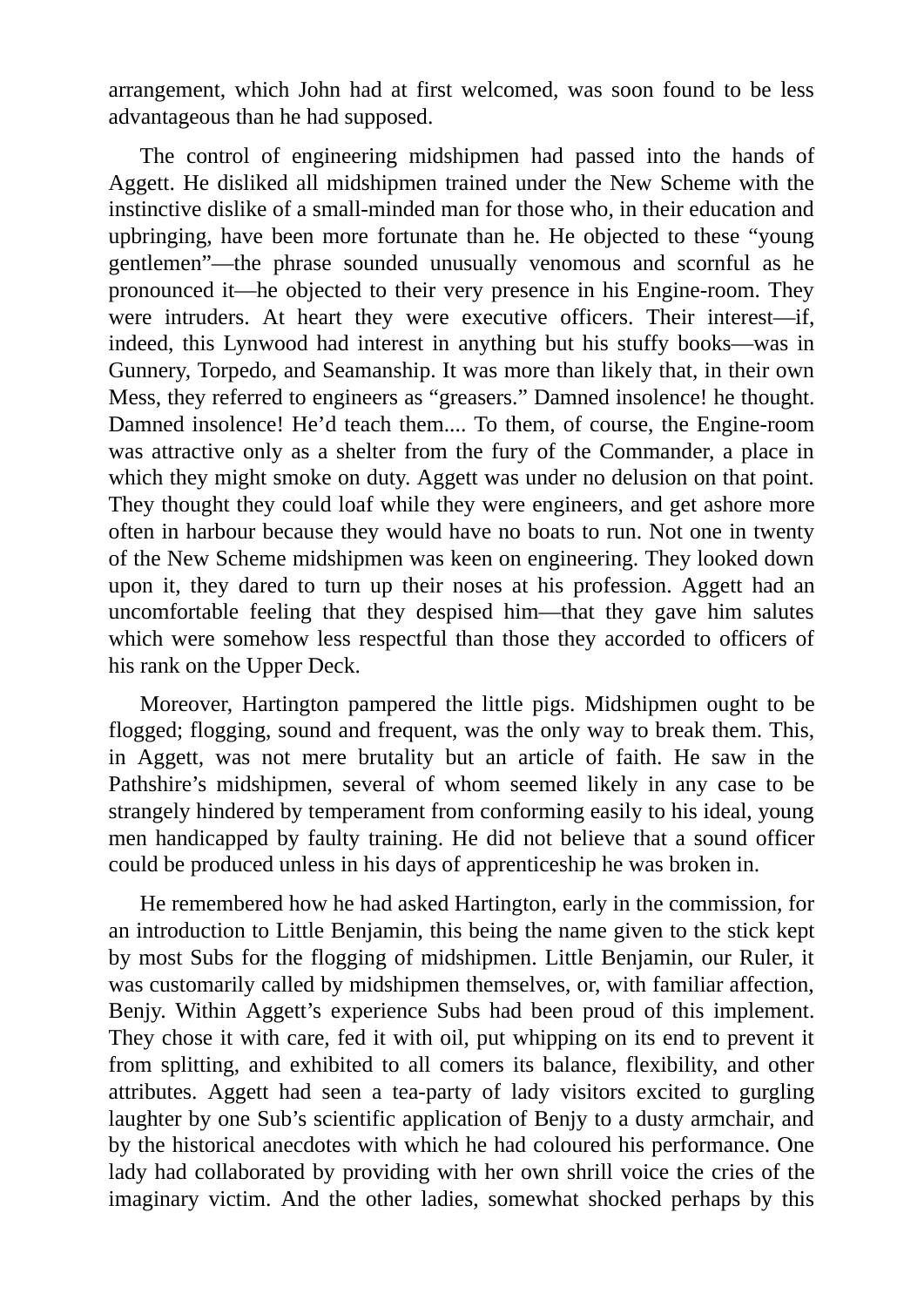uproariousness, had smiled, nevertheless, behind the teacups above the handles of which they crooked such genteel white fingers. It had amused them to think that the young men, ranging in age from eighteen to twenty, who came into the Gunroom now and then and went out quickly that they might not interrupt the Sub's party, were treated as the dusty armchair was being treated then. They had seemed to think it right, Aggett reflected, and they were thoroughly respectable women.

Aggett had asked to see Hartington's Benjy, intending only to offer advice as to its treatment and care. Besides, as a point of politeness, one asked to see a Sub's Benjy just as one asked to see a woman's last-born babe. And Hartington had said curtly: "I haven't got one."

"Then what do you beat the young gents with?"

"I don't beat them."

"Never?"

"Never yet."

"Why not?"

Hartington had wanted to say, "Because it makes me feel sick," but, realizing in time how odd Aggett could make such an answer seem in the Wardroom, he substituted, "Because I have seen no need for it."

"Easy enough to find a need, ain't it?"

"Perhaps."

"Well, why don't you? It does 'em good. You're not doin' your duty by them."

"Thanks."

"But," Aggett had persisted, unable to restrain the curiosity which the discovery of so eccentric a Sub had aroused in him, "but suppose the officer of the watch or the Commander sends a snotty down to you to have a dozen what then?"

"It hasn't happened yet."

"But it licks 'em into shape," Aggett had suggested good-humouredly, believing what he said. "Spare the rod and spoil the child, you know."

"I disagree absolutely.... Besides, they are not children. They are out in the world. My help is scarcely needed in the hurting of them."

Once again, in a scene that has already been recorded, Aggett had returned to the attack, frankly amazed that any attack should be needed. Couldn't this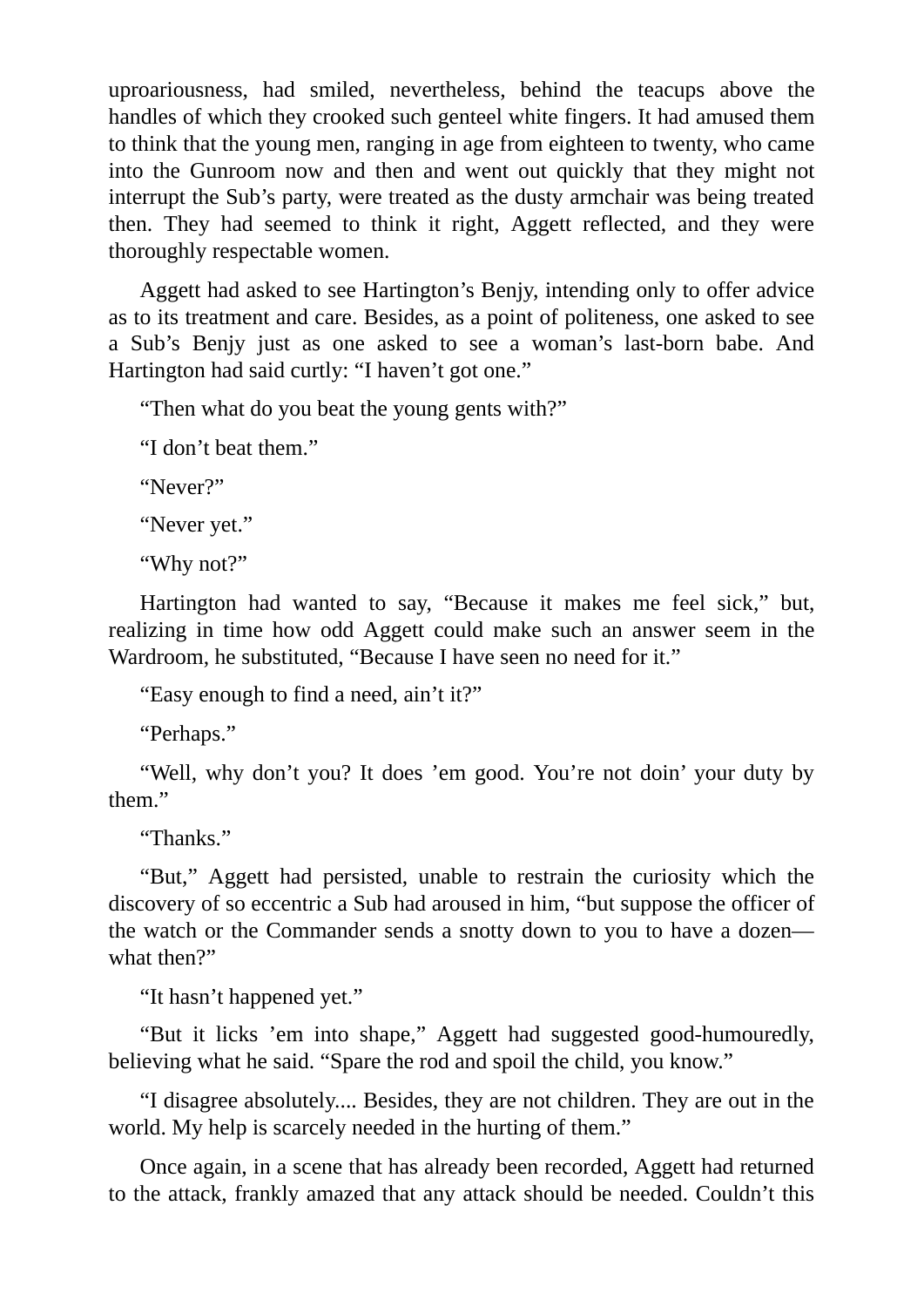fellow Hartington see for himself that what midshipmen needed was firm treatment? It seemed so obvious.... And now the engineering midshipmen had been placed under Aggett's control. Lynwood, Hartington's friend, and Driss —that chin-tilting Irishman—were his to train. He'd train 'em! He'd show 'em! And if they weren't more tractable when he'd done with 'em, well——

So John and Driss were ordered, while at sea, "to keep watch and watch, the Afternoon kept"—that is, they were to be on duty in alternate watches day and night, with this relief, that in the afternoon, from noon to 4 p.m., neither went below. In these circumstances, to suit their own convenience, and to vary the rotation of labour, they regarded the two Dog Watches as a single watch of four hours. By Service custom they were excused early morning physical drill, one being on watch at the time and the other not having come off watch until 4 a.m.

They made out a table of their watches for forty-eight hours thus obtaining a graphic representation of a routine which, while they were at sea, repeated itself every two days.

"Keeping the First and Morning," said Driss, "will be hell."

"After all," John said, to encourage himself, "it means only twenty hours on duty in forty-eight. Average of ten in twenty-four. Not so bad."

Driss smiled. "Now let's make a summary. First, how many hours are we going to get in our hammocks? Don't forget that one has to have a bath to get the filth off after every watch. Follow through your case on the timetable from 8 a.m. on the 14th. After your first watch you come off at midnight, turn in at twelve-thirty, and sleep till you are called at ten-to-four—three hours and twenty minutes. On the 15th you finish the Dogs at eight p.m.; dinner at eightthirty; asleep, with luck, at ten-thirty; sleep till ten minutes before midnight one hour and twenty minutes. On the 16th you finish your Middle at four a.m.; asleep by four-thirty; sleep till hammocks are made up at seven-fifteen—two hours and forty-five minutes."

They added together the three periods of sleep, and wrote down as a beginning of their summary:

Time in hammock during 48 hours = 7 hrs. 25 mins.

They stared at that.

Then John said, rather hopelessly, "Oh, well, it's getting on for four hours' sleep a day. I believe some K.C.'s, when the House and the Courts are sitting, do with less than that."

"But when they are on duty they are not in an engine-room or a boilerroom—not in that temperature—not standing all the time."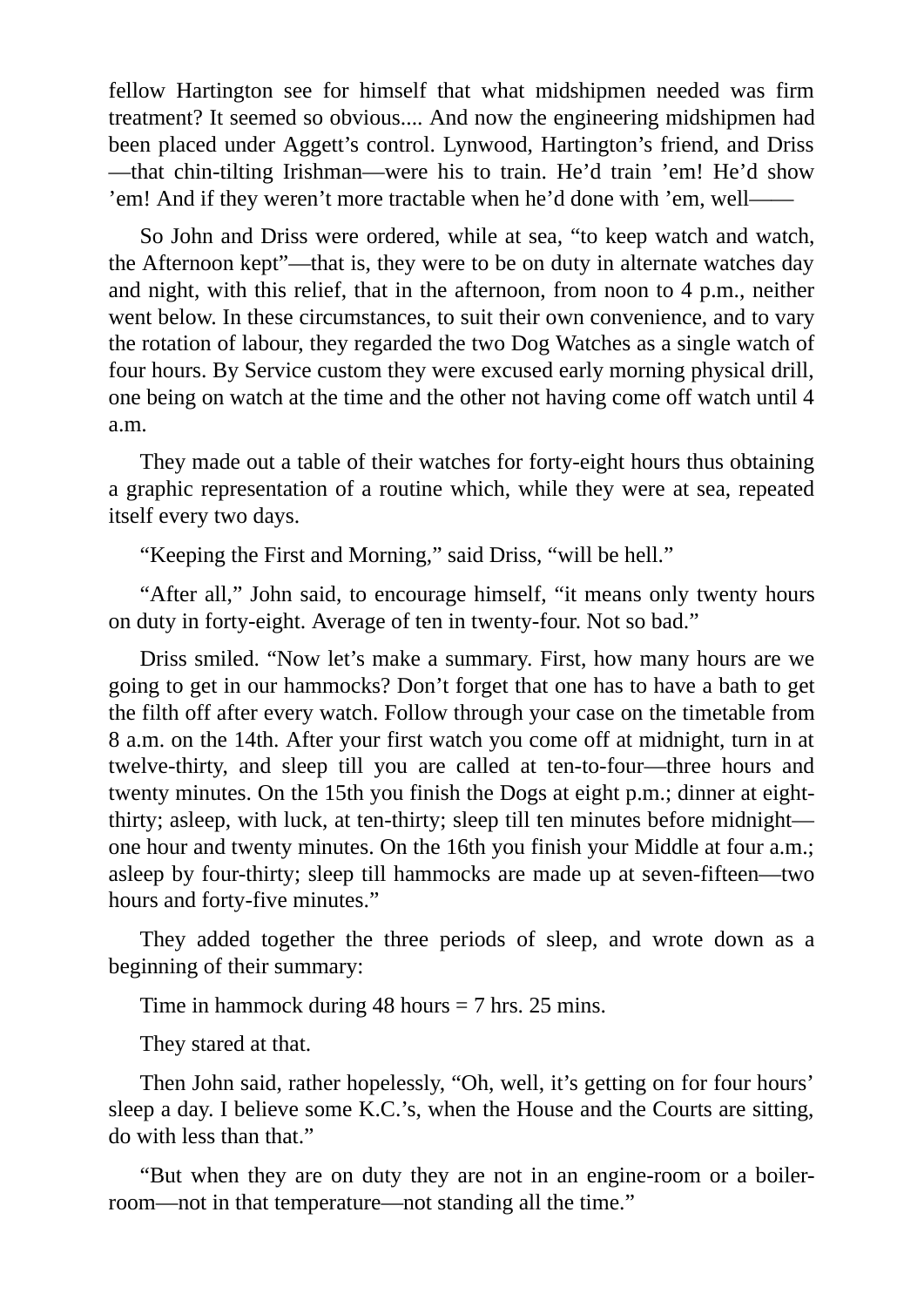"No.... I dare say we shall get some sleep in between—in the Smoking Casemate or on the Gunroom settee. I can sleep through any noise."

Ten hours of watch-keeping in twenty-four seems not terrible, but two facts throw light upon its meaning. First: the Service, which does not pamper, allotted eight hours in twenty-four to stokers—trained men, inured to the task. Second: "Watch and watch"—twelve hours in twenty-four—was ordered as a severe punishment to midshipmen on the Upper Deck in harbour, not in the Engine-room depths at sea.

Moreover, ten hours of watch-keeping did not mean only ten hours of work. The engineering midshipman not on watch at the time attended Divisions and Quarters. He took charge of the stokers during Dog Watch Evolutions. He wrote up his log-book, a slight task; worked sights from time to time; and each week completed an Engineering sketch.

Aggett was careful that the sketches should not be too easy. He demanded scale-drawings of machines in pen and ink, coloured, and with dimensions. Perfect accuracy was essential. It was necessary to know every detail of construction and working, and to be prepared to support Aggett's searching cross-examination. John's first weekly sketch occupied thirty-two of his spare hours.

They found, too, that in addition to their engineering duties they were required to attend the guns. The four midshipmen remaining on the Upper Deck were not enough, the executive officers declared. So, whenever "General Quarters" was sounded—and at that time it was sounded once and sometimes twice a day—John or Driss, whichever was not in the Engine-room, went to a gun for the long hours of the gun-practices. Time after time the hours which were theirs for rest or sketching were occupied in this manner; they standing and they seemed now always to be standing—not in the Engine-room but on the sighting platform.

In the Engine-room from breakfast to lunch; at his gun from lunch to tea; Quarters and Evolution from four to nearly five; Engineering sketch from five to seven; dinner from seven to seven forty-five, when he put on dirty clothes; in the Engine-room from eight to midnight, and again from four to eight—that was an example of such a day as came to John three days in six while the ship was at sea. On the alternate days he was less below and more at his gun. There was little difference in effect.

The effect was dull, unspeaking misery; eyelids that closed, and, being forced open, closed again; limbs gnawed by weariness; a weakness of control that brought hysterical tears and laughter very near. The mind strayed back to childhood and leapt out in jagged flashes towards licentiousness. Aggett could do what he liked with them. No insult could provoke now any desire to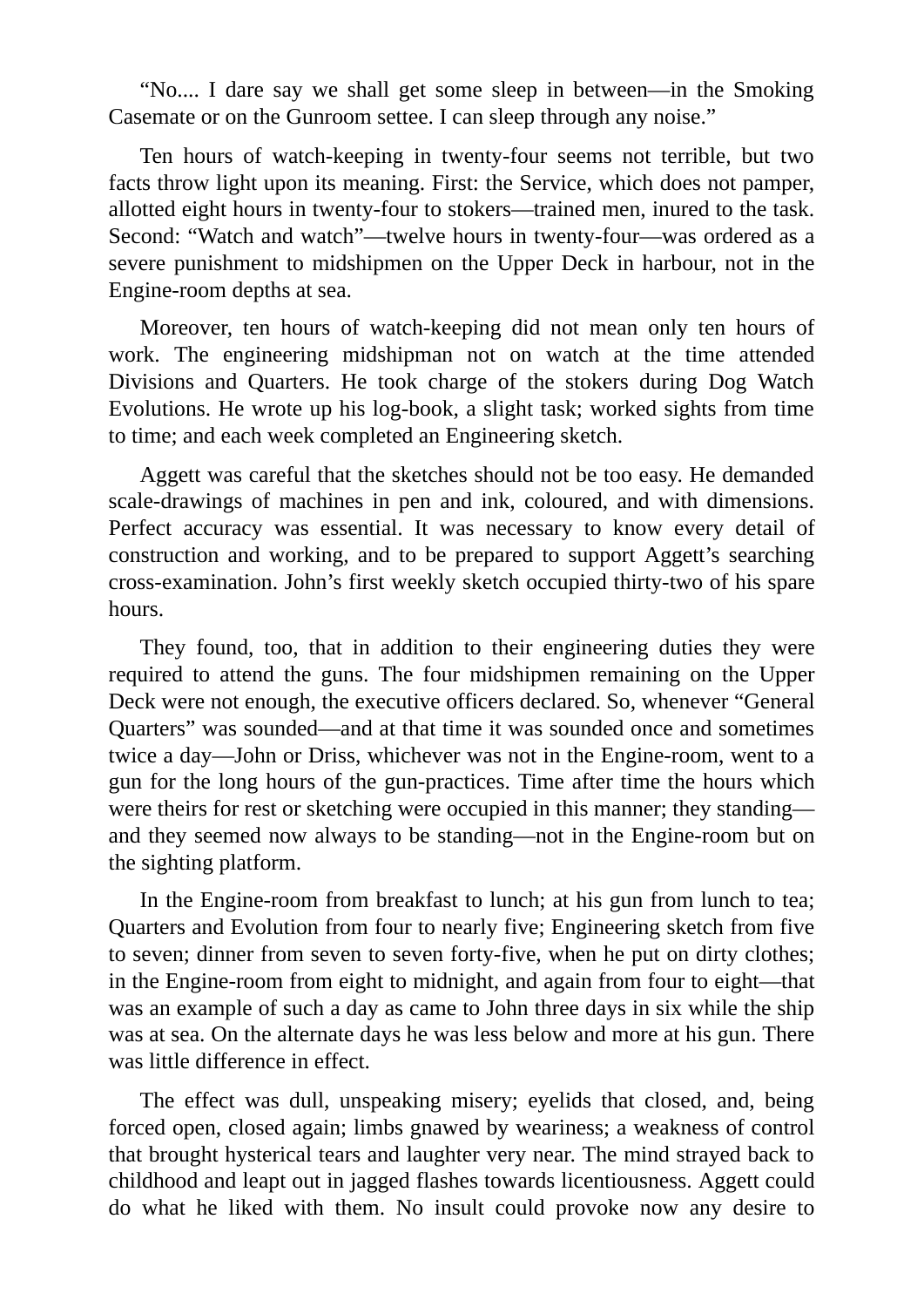protest. They obeyed like whipped curs. "Yes, sir.... No, sir.... I'm sorry, sir."

"It's taming 'em," said Aggett.

Nervous exhaustion, so potent to produce obsessions, urged John to the reading of books in snatches and Driss to interminable calculations of minutes. Driss analyzed his day with pitiless accuracy. He would confront John with pieces of paper on which he had written in his neat round-hand the number of minutes he spent in sleep, in watch-keeping, in standing by his gun, in drawing his sketch, in eating his meals. And John, seeing from these tables that there was no time for reading, became, for that reason, the more determined to read. He read at meals until Hartington, who, when he was present, insisted that the Gunroom should observe at least some of the conventions, told him to put his book away.

"It's the only time I can read," John exclaimed. "You know it is the only time I have."

"I'm sorry," Hartington answered; "but I'm not responsible for your routine. I can't have reading at Mess."

And John, made unreasonably angry by this excellent rule, read at odd moments for five or ten minutes at a time, crouching on his sea-chest when he came off watch at midnight, wasting the precious interval before he went below again at 4 a.m. He read, too, between breakfast and Divisions, between tea and Quarters, between Sunday Divisions and Church. He turned to his book with almost fierce devotion on occasions when no one else would have thought it worth while to open covers that would so soon have to be closed again. And he wrote—wild blank verse. The scansion missed sometimes, but he did not care. He would write no lyrics now; his indignation would not pause for rhymes. Never had his mind been so full of themes demanding expression; never had words come to him like this unsummoned. Tremendous phrases woke him in the night, so that he lay in his hammock, his head a little raised, listening. He heard nothing but the engine's throbbing and the far-away clashing of the revolution-telegraph. And he would lie down again and hide his face, wondering how, even for a moment, he had been amazed and excited by a phrase which, as he considered it, he saw to be without shape or meaning.

It was not safe, he knew, to take any book he was reading into the Engineroom. Its cover would betray him to the Warrant Officer who kept the watch, to the stokers who worked near him, and to Aggett should he enter suddenly. It was impossible to read on watch.... But he found that he could write with impunity. He took with him a small, marble-covered notebook of the pattern customarily used by midshipmen for rough engineering sketches—diagrams of the lead of pipes, plans of the boiler-rooms showing the feed system, and the like. To make these sketches during the idle stretches of a watch was regarded,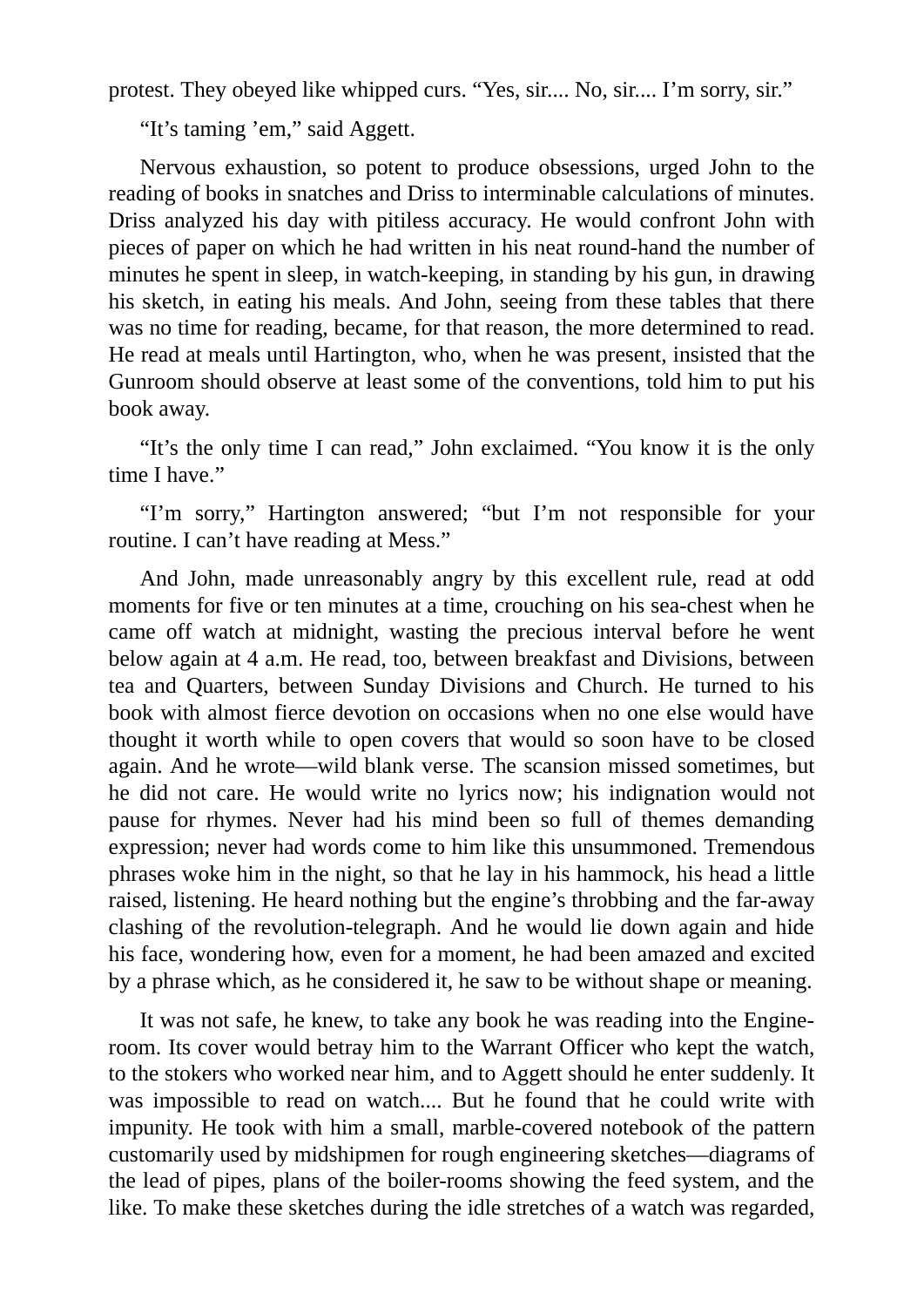not as an offence, but as a sign of laudable enthusiasm. So long as the usual pattern of notebook was used everyone assumed that only professional matter was entered in it; and John encouraged this belief when he was writing by moving his position from time to time, by stooping with an air of curiosity and interest over auxiliary engines that his eyes scarcely saw, and by gazing upward occasionally in the direction of the pipes that he might have been sketching.

Everyone was not deceived. After the performance had been repeated through many watches a Warrant Officer said suddenly:

"You'll be gettin' the hang o' them pipes before long, Mr. Lynwood?"

"Yes," said John. "Just a few sketches in case Aggett asks questions."

"But always the same pipes?"

"Oh no."

The Warrant Officer seemed to smile. "Makin' a speciality like o' the condenser connections?"

"No. Why?"

"You've been payin' 'em partickler attention these last watches you've had with me."

John wondered how much was known. He went away to feel the crankhead bearings, leaning far over the guard-rail, his hand stretched out so that the warm, revolving brasses swept against his fingers. As his eyes stared down into the crank-pit, where a dark liquid slushed to and fro with the rolling of the ship, he wondered how many men, engaged as he now was, had slipped, lost their hold on the guard-rail, and fallen below the crank to be mashed instantly to death. Would a man so falling have time to cry out? The engines would be stopped, not because the stopping of them was of any use, but because some drastic unusual action is demanded by the sudden entry of death. There would be momentary commotion. Stokers would stare, their shiny, sweating faces lurid beneath the electric light; and, as they recovered from stupefaction, a wave of pity would pass over them all as they stood transfixed among the steel. The auxiliary engines would rattle more loudly in the main engines' silence. Water would trickle down the gleaming rods from the piston glands. And presently the engines, with a little hiss and groan, would start again, and the blood be pumped out with the bilge.

Overpowered by this dreadful vision, John screwed up his eyes as if to shut it out. He walked towards the Warrant Officer, intending to ask if ever in his experience this thing had happened.

"Have you ever——" he began; but the roar of engines drowned his words,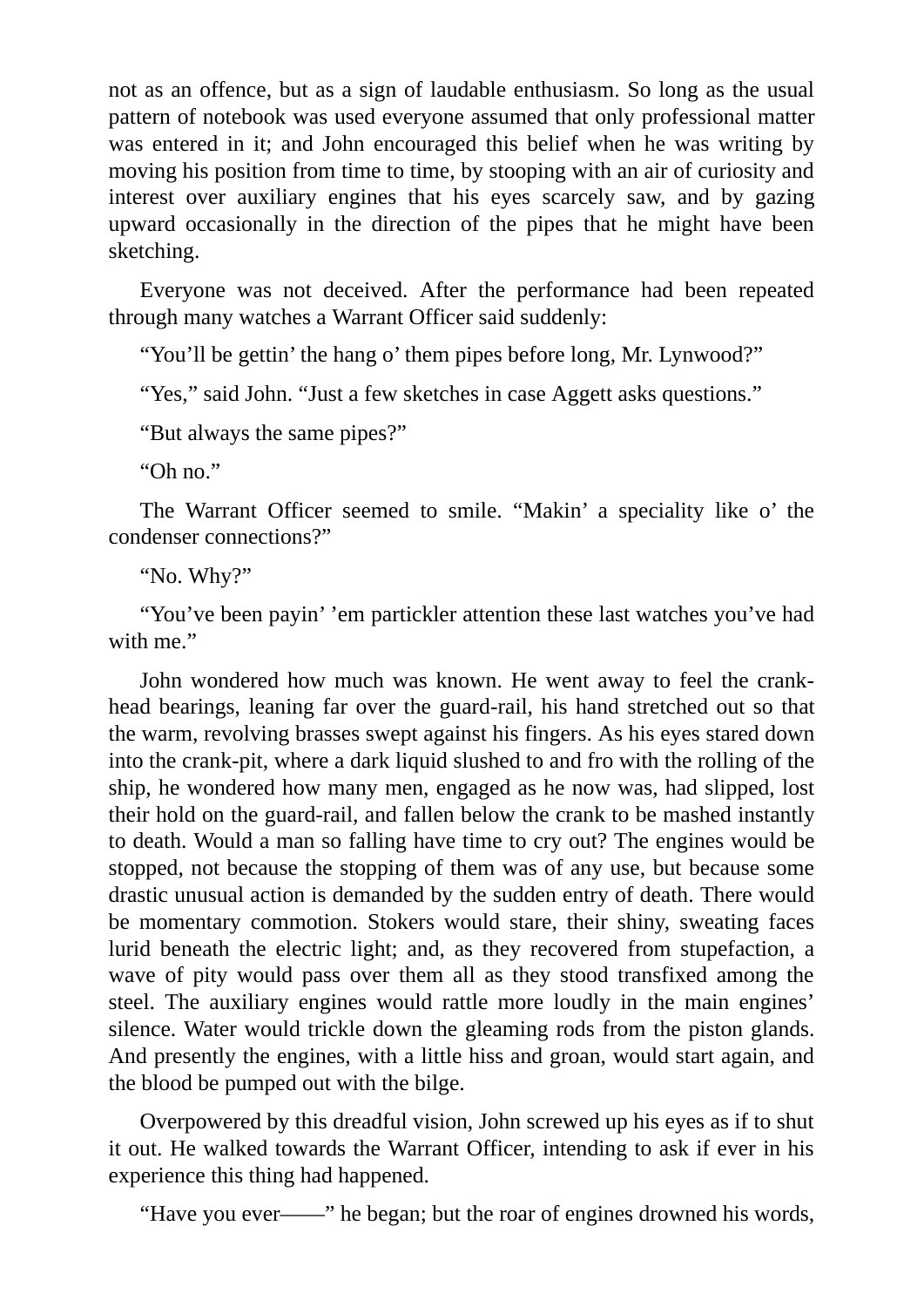so that the Warrant Officer did not know he had spoken.

"How's the poitry progressin', Mr. Lynwood?"

"Poetry?"

"That you writes down here."

With a queer wrench John established the connection with their previous conversation, but his mind was now so full of what he had seen in the crankpit that he cared not how much had been discovered.

"Yes," he said simply. "I do write poetry down here. What are you going to do about it?"

"Do?" The Warrant Officer regarded the defiance in the weary, drawn face raised to his—a face, he reflected, almost comically like those of the halfstarved urchins in the back streets of Portsmouth who had looked up at him often enough with just this expression of defiance that was a thin cloak for a spirit near to breaking. "Do? What d'you think I'm goin' to do? Go to Aggett and give him another chance to have at you?" His voice dropped to as confidential a tone as the noise allowed. John felt his breath upon his cheek. "I served my time on the Lower Deck as a youngster, Mr. Lynwood, an' I knows how it is with midshipmen. The Lower Deck sees a lot that the Gold Lace don't care to see. And it ain't against midshipmen. Them that suffer ain't against them that suffer. And—if I may say so, by the way—don't you forget that when you get to the Wardroom. It's the men who don't forget that the hands'll run for.... And as for our Mr. Aggett," he went on, "as good an engineer he is as I've ever known—smart as they make 'em—but not a nice man, not a gentlemanly man, to my way o' thinkin'. I wouldn't deliver a midshipman into 'is 'ands, nor any human bein'—not a puppy, even. No, Mr. Lynwood, you needn't have fear o' me. You write your poitry and so long as your job's done an' you enters up the log at the end o' the watch there won't be no complaints from me. But don't let the stokers catch on. An' don't you let Mr. Aggett find you at it."

John gave indistinct thanks.

"Are you feelin' poorly?" the Warrant Officer asked.

"N—no."

"Well you looks precious bad, an' Mr. Driss too. It's a shame this watch an' watch. We in the Warrant Officers' Mess wouldn't stand it—unless the Service had special need. The stokers wouldn't stand it; they'd be fallin' in before the Captain in two ranks. Only the midshipmen stand it. He wouldn't try it on with no one else. Last night we was sayin' at Mess we wondered the midshipmen didn't take it before the Captain."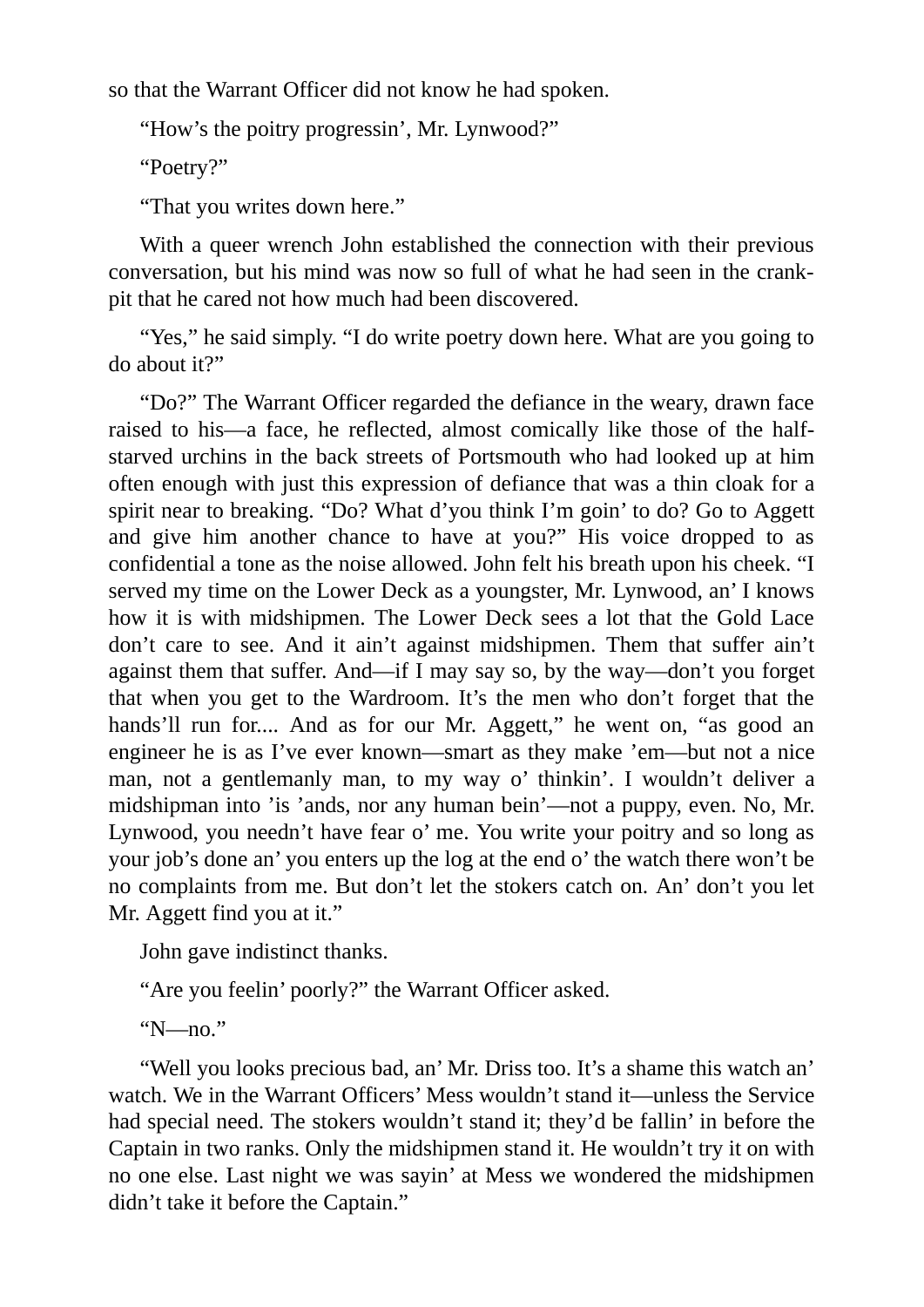"We couldn't."

"Couldn't?" said the Warrant Officer, not realizing that John had meant "wouldn't." "Why there's not a man or boy in this ship that hasn't a legal right to take his complaints to the Captain. Couldn't? How d'you mean?"

"It can't be done in our case."

"Well, I agree in part; I don't hold with officers comin' up with complaints. It's bad for discipline.... But there is a limit to what any man can stand. This very mornin', when I came down here at 4 a.m., I found Mr. Driss goin' to keep the watch with me. 'When did you come off your last watch?' I asks. 'I kept the First,' says he. 'I turned in at twenty-five minutes after midnight. I've been asleep for three hours and twenty-five minutes'—all spoken cold and thin, like someone sleep-walkin'. It ain't natural, Mr. Lynwood. I don't like to see him—or you—white as ghosts, ready to drop, stumblin' half blind round an' round my Engine-room. It makes me feel a brute for keepin' you here. But if I sent you up, the first thing Aggett would say, if he came down, would be, 'Where's the midshipman o' the watch?'"

He paused dramatically.

"It's too much," he said, "to keep eight hours below between eight in the evenin' and eight in the mornin'. An' you at your guns when you are off watch. The Captain wouldn't have it, if he knew."

Looking at John's hollow cheeks, he thought, "There'll be an end to it soon."

But before the end came disaster. Two days later, John, in a corner by the evaporators, was writing in that marble-covered book. The mood in which he wrote held him captive. He was conscious neither of the engines' beat nor of the ringing of the telegraph. He saw with intense vision, only the scene he described.

"Makin' notes?"

Aggett, with low waistcoat and bulging shirt-front, stood there, his hands thrust in his pockets, his chin pushed forward over a choker collar. He must have come down as soon as dinner was finished and the wine passed.

"Gettin' keen on engineerin'? Let's see."

He held out a hand into which, without hesitation, John put his book. There was a long pause.

"Often write this balderdash on watch?"

"Two books full, sir, and what you see."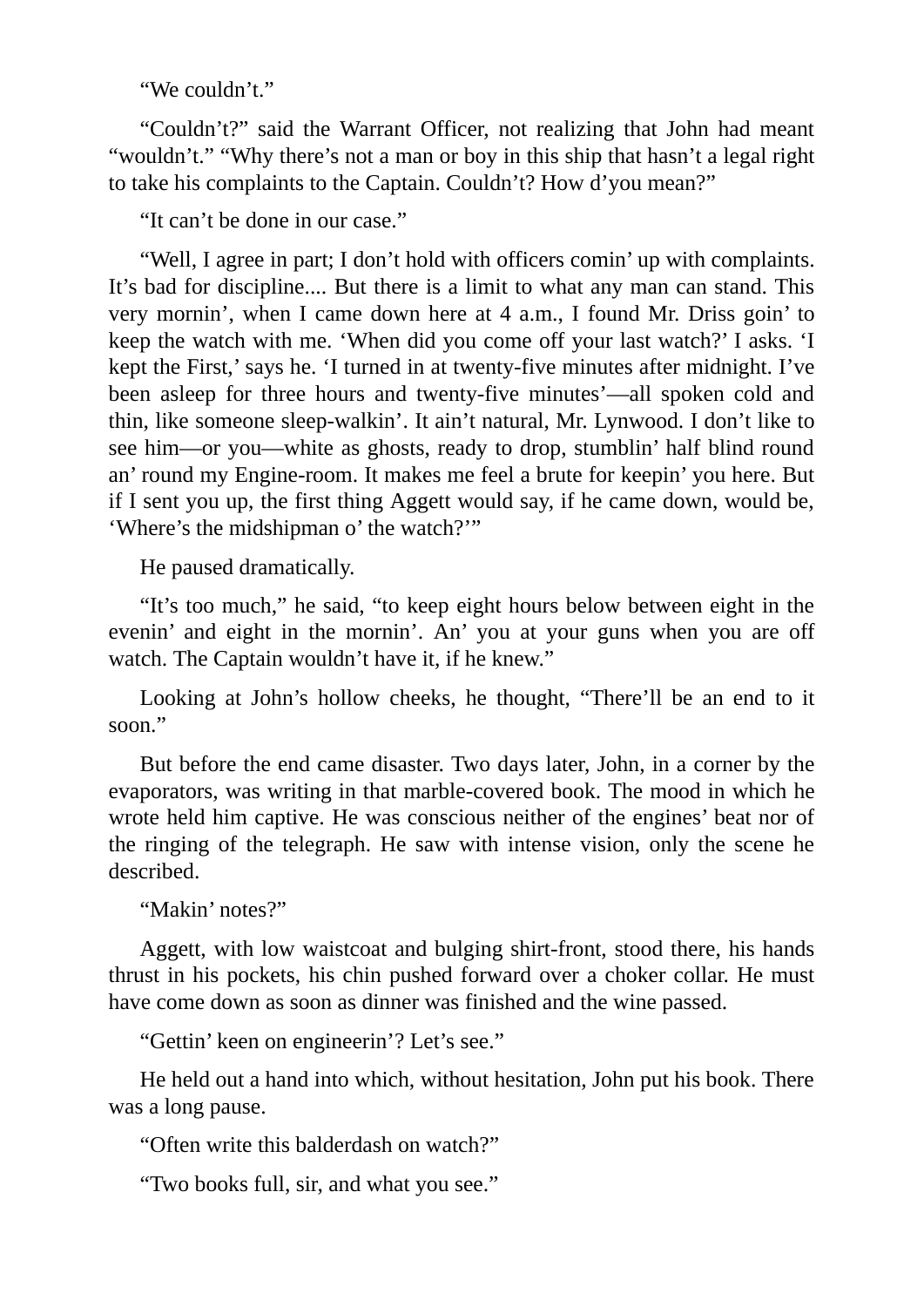"Why?"

"I get an idea and I write it down, sir."

This was Aggett's chance. At last he had caught one of them committing a really serious offence. Officers were required when on watch to give continuous attention to duty. Hartington could not get out of this, Aggett reflected. He tore out a blank sheet from the notebook.

"Pencil," he said, stretching out his hand.

He wrote on, and folded, the paper.

"Take this to Hartington. When he's finished with you, report down here again. I'll wait."

John climbed the steel-runged ladder and, passing through the great heat above the cylinders, scrambled on to the grating which the windows of the Engineers' Office overlooked. In the Chest Flat he found Driss beginning to undress before turning in.

"Do you know where Hartington is?"

"In his cabin, I think. Aggett's below, isn't he?"

"Yes. He has just bowled me out writing verse on watch. Sent me up with this chit for Hartington."

"To be beaten?"

"I suppose so. Good-night."

"Good-night.... I say, Lynwood, it's rotten luck. Come to my hammock before you go below again and tell me what happens. Will you?"

"All right. Personally, I don't care very much what happens."

John went to his chest, changed his boiler suit and dirty shoes for a monkey-jacket, a scarf, and pumps. While he was thus engaged Driss reappeared.

"Hartington hasn't beaten any of us yet," he said hopefully.

"No; but he must this time."

"I suppose so. I should put some padding in, if I were you, Lynwood."

John smiled. "It isn't the pain I care for," he said. "Besides, I've made up my mind."

"Made up your mind?"

But John offered no explanation. With a towel thrown over his arm he was already on his way to the bathroom to wash his hands. Presently he was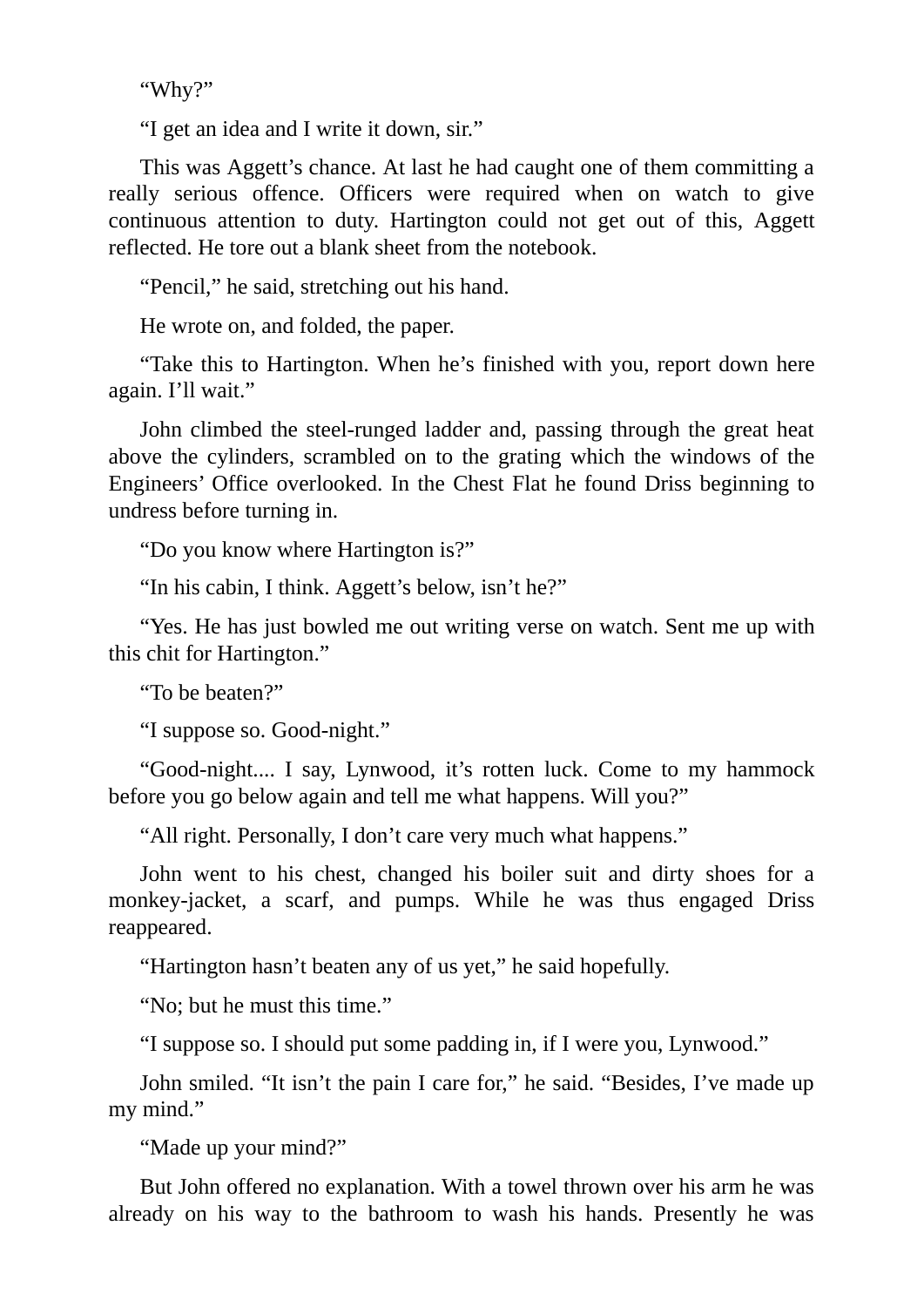tapping at Hartington's door.

"Hullo! I thought you were keeping the First below?"

"I am. Aggett has sent me up with this message for you."

Hartington unfolded the paper and read:

"I have just found Mr. Lynwood neglecting his watch-keeping duties. He has been writing verse in an engineering notebook, obviously for the purpose of deception. He tells me that he has two more books stowed away somewhere, so this writing on watch is a practice of his. I do not wish to harm him by making an official report. A dozen cuts would meet the case.

"W. Aggett."

"Why did you give him this chance?" Hartington asked. "It's what he has been waiting for, you know."

"I'm sorry," John said.

"But why did you do it? Why did you take the risk?"

Feeling dizzy, as if he were about to fall, John said: "Do you mind if I sit down?" and, without waiting for an answer, fell heavily into a chair. Leaning across the table, he let his head fall on his arms. Then, fearful lest Hartington should think he was acting in order to win sympathy, he overcame his exhaustion with an effort that sent a tremor through his body, and sat up. "I don't think I can argue it. I'd rather you got it over. We can talk about it some time—some time later."

"May I see the book?"

John fetched it from his chest, where it lay in the pocket of his boiler suit, and, having handed it over, waited listlessly. The emotion of the last quarter of an hour had so added to his fatigue that, as if a high fever were upon him, he desired nothing now but to be alone where he could lie down and sleep. He was not thinking of the flogging; it would be a flogging in dream. He was altogether careless of consequences, of the future that seemed so far away, tomorrow morning—beyond the infinite reaches of that night. There were yet two hours of his watch. Twice the slow hand of the Engine-room clock must creep round the dial....

"What is the sequence of this?" Hartington asked.

"There are different tales, jumbled up. A bit of one and a bit of another. I dare say they could be pieced together. But there are gaps in all of them. I write down any scene—just as I see it."

"Some of it is bad—incoherent."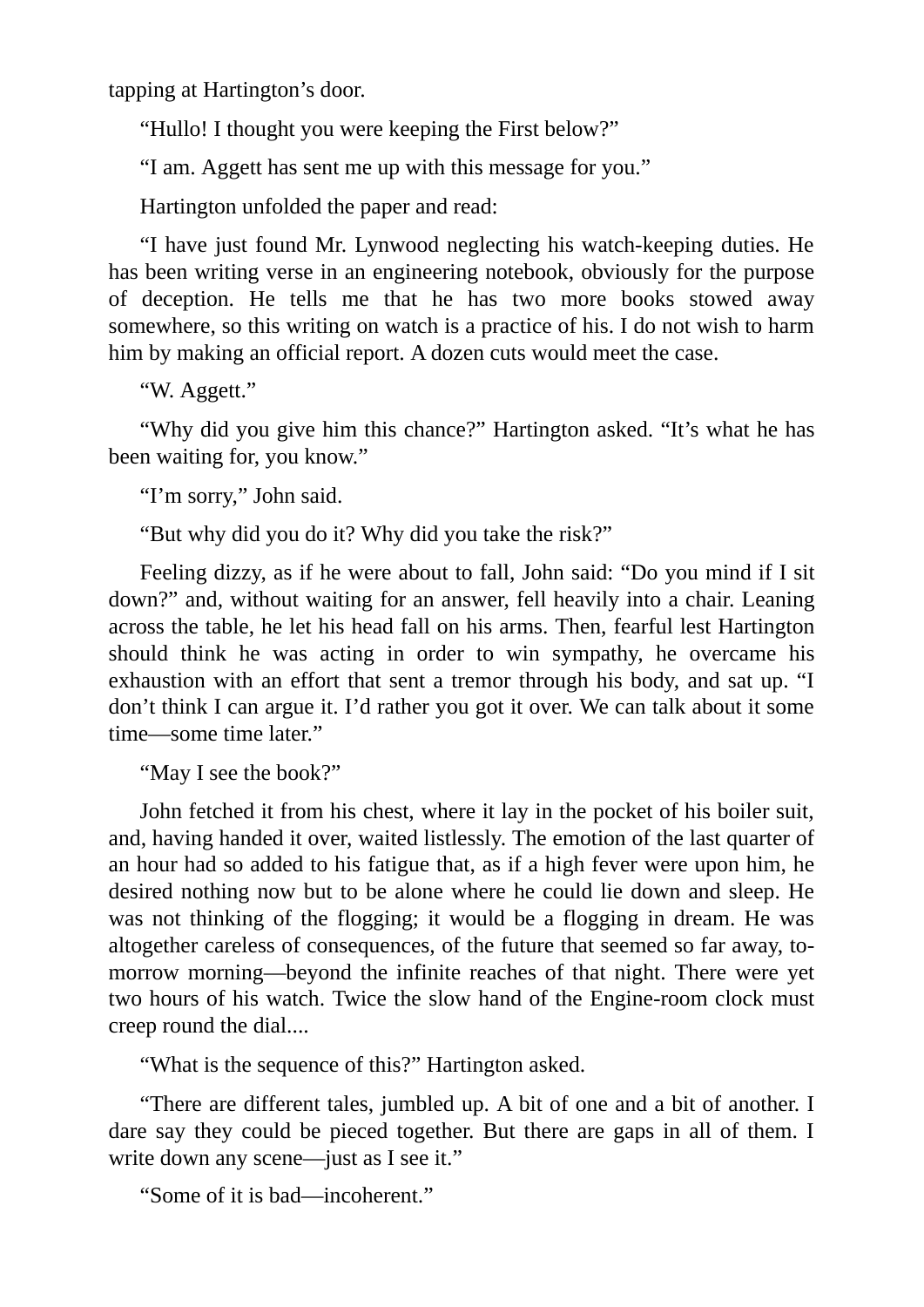"Yes."

"And some of it is filthy."

"You needn't read that. One writes anything—anything that's vivid enough to swamp the moment."

"And some of it is——Lynwood, why didn't you tell me you wrote this? Why haven't you read it to me? I judged you only by the gentler stuff. And now, here are passages flaming with vision: the speed and pause, the song and shock of blank verse. Do you realize——"

"Yes—yes; I realize."

"And you didn't show it me?"

"It was my own; a kind of sanctuary. Peace there ... everyone shut out by flames."

John was huddled in his chair, his feet drawn up, his eyes gazing out above his knees. Hartington looked at the lines the writing of which had been interrupted by Aggett's arrival.

"Could you go on from here?" he asked, and read them aloud.

"No; not now. But don't read them. Aggett's waiting."

Hartington stooped over the table and picked up a pen.

"I am afraid it is inevitable that you should make an official report," he wrote.

"Take that to Aggett."

"You are not going to beat me?"

"No."

John delivered this reply, and Aggett immediately left the Engine-room. He jerked back the curtain of Hartington's cabin so that the rings clashed on the rod.

"What's the meaning of this?"

"Surely the meaning is clear."

"You won't beat him?"

" $No.$ "

"Why?"

"My reasons are my own."

"You'll be made to give them."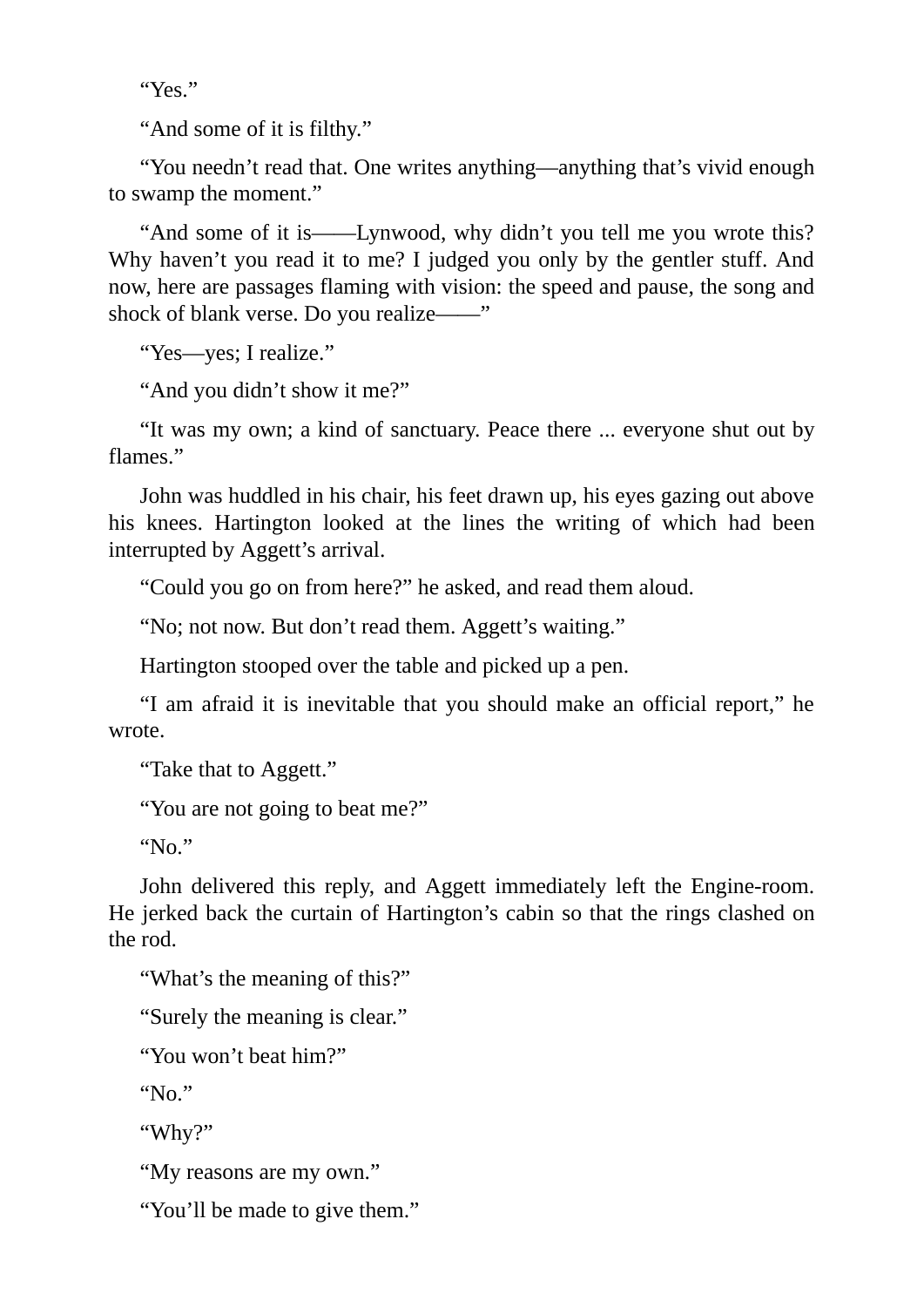"Oh!"

"By the Commander."

"You intended to take this to the Commander?"

"Certainly I do; and a pretty fool you'll look, young man. This obviously is an offence that can't be passed over. There's nothing for it but beatin'. The Commander will send you his orders.... Wouldn't it be easier to give way now than then?"

"I shall not give way then."

"Refuse to obey the Commander's orders?"

"In this case—yes."

"On what grounds?"

"That depends. If it is to be in any way a personal matter I have my explanation. If the Commander makes it a Service point—strictly a question of discipline—his definite orders refused: well then, Aggett, I take it to the Captain."

"A real sea-lawyer, eh?" said Aggett. "It's pig-headed drivel. And, you mark my words—it won't do any good. If you take that stand you may avoid this beatin', but the Commander won't forget it, and the Captain won't forget it."

"As a point of fact," Hartington said, "this is all heroics. The contingency won't arise. This matter will not be taken to the Commander."

Aggett grinned. "Then I send Lynwood to you again?"

"No. That isn't what I meant. I am not giving way. But I think it's as well we should understand each other. Sit down, will you?"

"I prefer to stand. And no sort of compromise'll do for me—see?"

"All right.... Now this is not going to the Commander because you won't take it to him."

"That's all you know!"

"You won't take it to him because you know that, if you do, I force it to the Captain. And that brings me to the other point. I don't pretend to minimize Lynwood's offence. He is altogether wrong to do what he has done on watch. And I don't wish to argue with you about the life snotties lead under your orders: that's your affair, not mine. But I do refuse definitely to be your accomplice in producing their misery. They are ill; they are overworked to a degree you dare not make public; it is preying on their minds. If they don't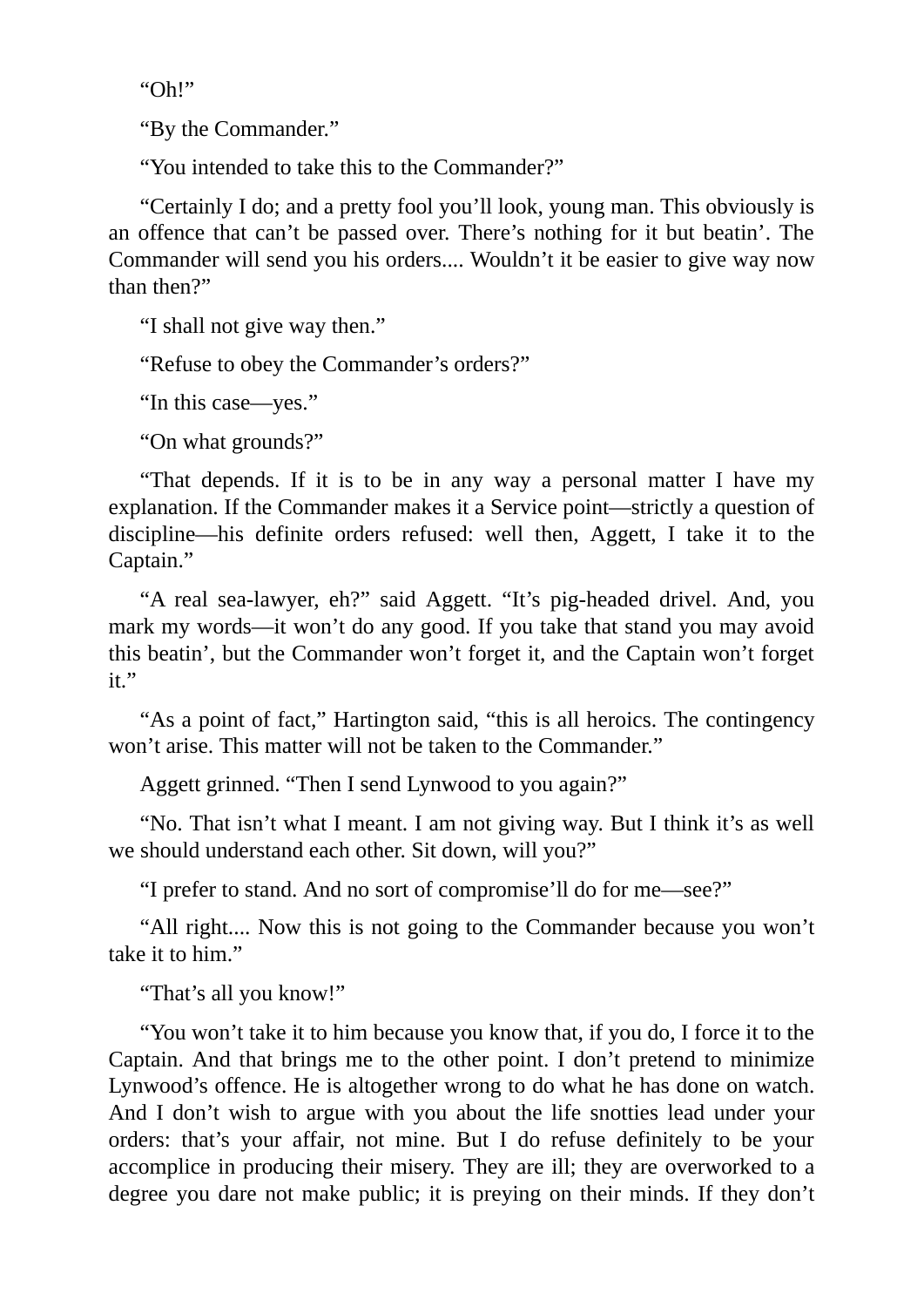collapse physically and go on the sick list they will go mad."

"It's not for you to interfere in my routine."

"I know. That is why—although I think it's an open question whether a Sub, who is in some measure responsible for the snotties, ought not to interfere in these circumstances—that is why I have kept my mouth shut hitherto. But beating is within my province——"

"I've a damned good mind to beat him myself."

"If you try that I go straight to the Captain."

Aggett shrugged his shoulders. "You're an obstinate mule, aren't you?" Then he allowed his anger to take charge of him. "You're an obstinate mule, aren't you?" he shouted. "Don't you see that what I'm doin' is bein' done for the boy's good?"

"That's for you to judge. I judge about beating. If you take this matter to the Commander, I take everything—everything, remember—to the Captain. If the snotties were being treated reasonably I should have beaten Lynwood for this—much as I dislike beating my friends."

"You admit the crime, and you won't punish it. I didn't think you were a fool."

Hartington drew his finger across his chin. "Why don't you mete out a Service punishment yourself?"

"Beatin' is the proper punishment for this kind of trash."

"Trash? The poetry? It's not that, Aggett."

"That be as it may. I don't care if he's writin' bloody Keats. What I care about is that a snotty should be a scribbler at all. The sooner he's broken o' that, the better for himself and everyone else."

"You and I seem likely to disagree on every subject," Hartington said. "But you haven't answered my question: why not a Service punishment?"

"What?"

"Well, on the Upper Deck we give more watch-keeping."

"They are keepin' watch and watch already, as near as may be; you know that."

"Yes," said Hartington, "I knew that. It is difficult to punish them more than they are being punished already."

"If I chose that they should keep watch and watch," Aggett cried, perceiving that Hartington was amused, "it's none o' your business. This goes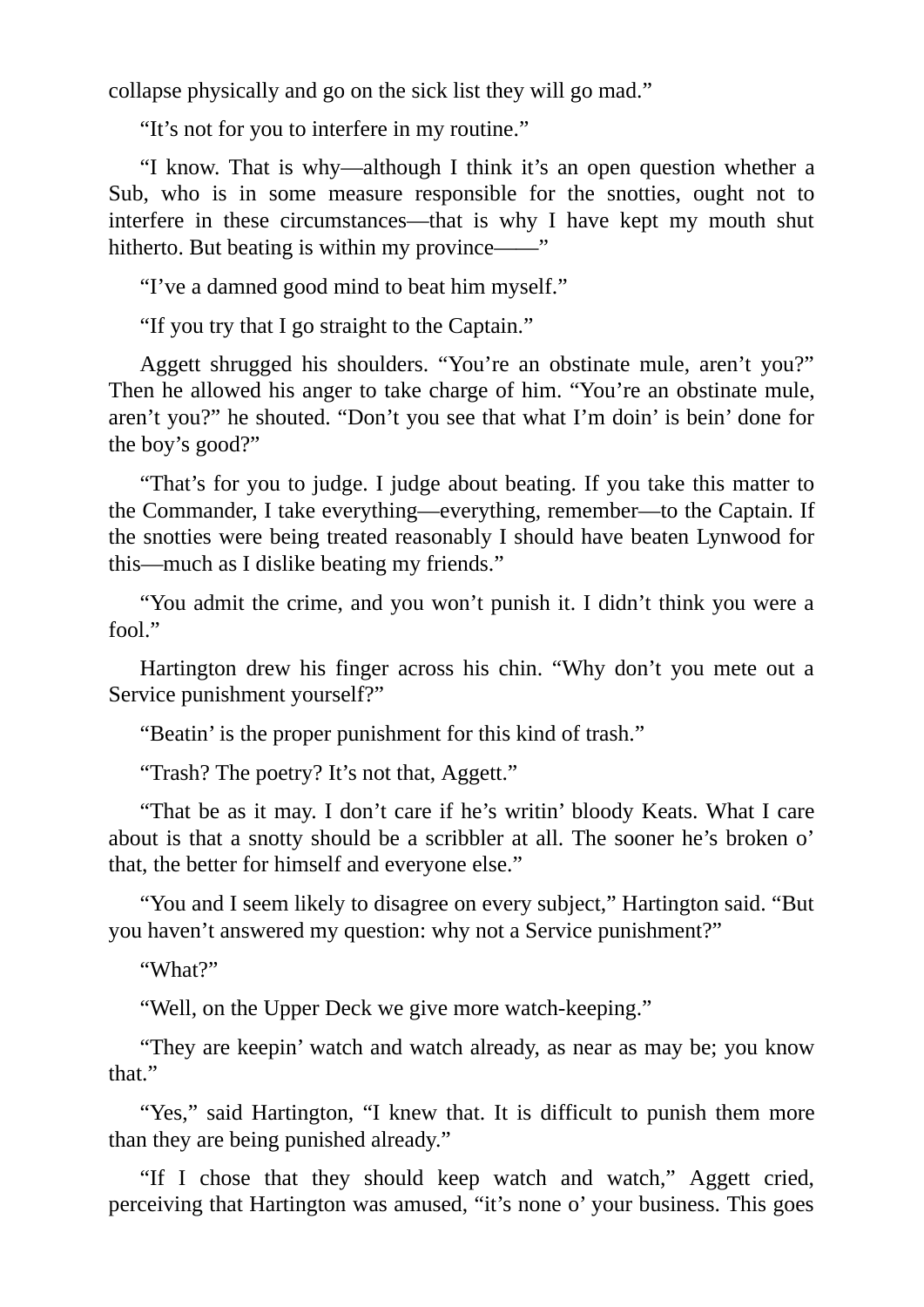to the Commander." And he went out of the cabin, purposely leaving the curtain undrawn.

Hartington rose and drew it quietly. He undressed, curled himself up in his wicker chair, and began to read the marble-covered notebook.

The Commander heard nothing officially of John's behaviour. Ordith's advice was sought.

"My dear Aggett." Ordith said, when the situation had been explained to him, "you will forgive my saying that you have made an ass of yourself."

"I asked you what I should do."

"You seem to be somewhat disarmed. Why not stop his shore leave?"

"Then he'll sit on board and write more drivel. Besides, the punishment is inadequate."

Ordith spread out his hands. "It is all you have left."

So the leave which John might have had when the ship reached harbour was stopped indefinitely. Ordith promised himself that he would make a pretty story of the occasion of the stoppage when next he met Margaret. It would be good to make Lynwood and his poetry appear ridiculous.

Then, partly in generosity, and partly with a desire to irritate Aggett, Ordith said one day to John:

"If you want a quiet place to write in, and Hartington is using his cabin, you can sit in mine, Lynwood, any time I'm not there."

II

The end to Aggett's persecution, which the Warrant Officer had said must soon come, came unexpectedly. The ship was out of sight of land. Divisions and Prayers were over, and, there being no Gunnery that day, the hands had been told off for their forenoon duties. Driss, who had kept the First Watch and the Morning, came up from the Gunroom at about ten o'clock. He stood on the quarter-deck, drinking in the fresh air, and wondering how many minutes he might thus spend away from the Engineering drawing which he had deserted. Because he was very tired and thought himself unobserved he was unseamanlike enough to lean on the quarter-deck rails.

"Mr. Driss!"

He turned to see the Captain standing a few yards away from him. He sprang to attention, and saluted.

"Have you nothing to do this forenoon except lean on the quarter-deck rails?"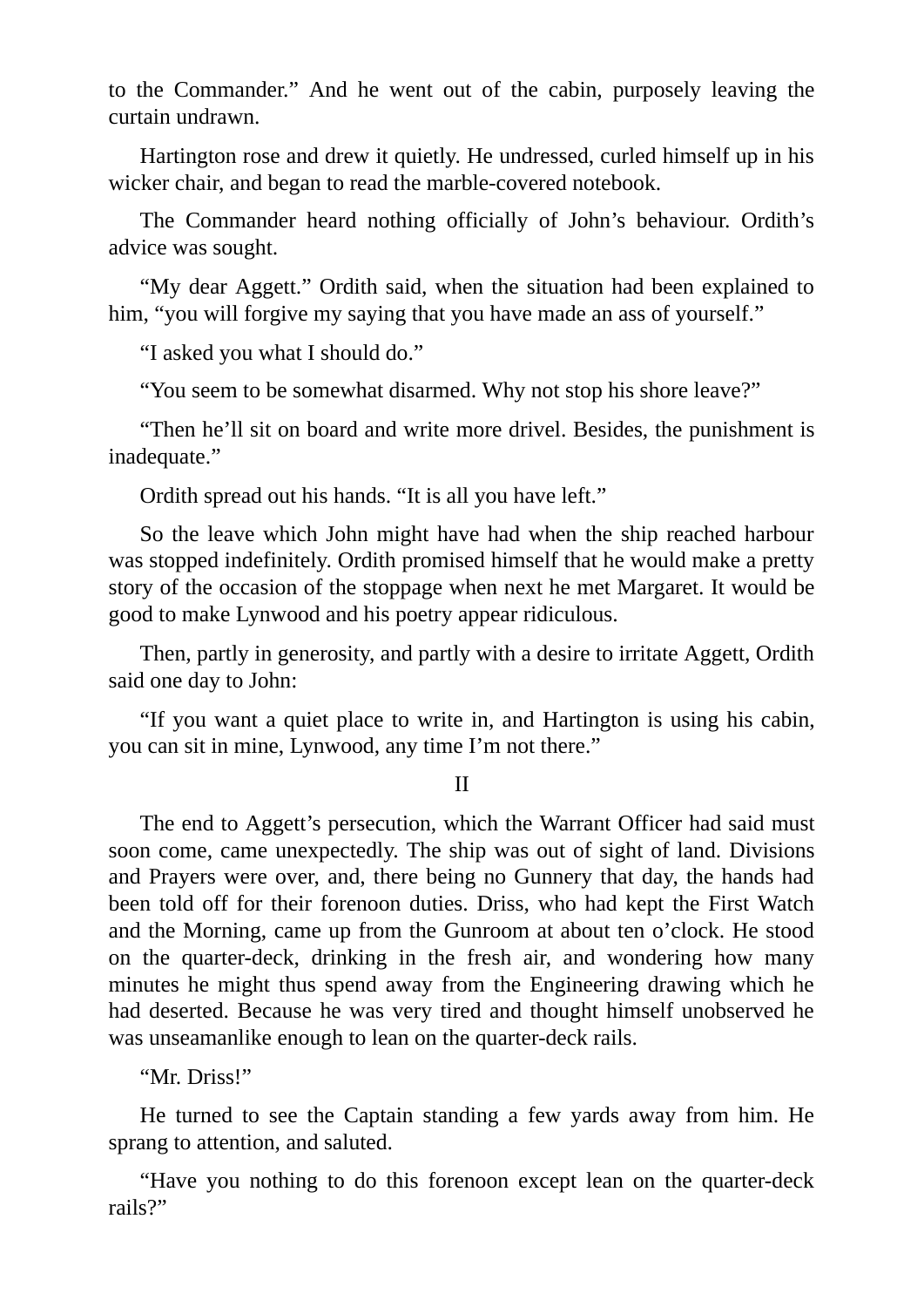But Driss was not afraid of the Captain. "I have nothing to do this forenoon, sir, except an Engineering sketch. I came up for a minute to get some air."

"No lecture?"

"No, sir. Midshipmen engineering don't do School. We do the sketch in our own time, sir, working it in as we like."

"So you came up to get some air?" the Captain said, looking steadily into Driss's face. "Don't you feel well?"

But one does not betray anyone to the Captain—not even Aggett.

"Yes, sir," said Driss in such a tone of surprise as he might have used had his cheeks been rosy.

"Quite well?"

"Quite, sir."

"Sure?"

"Yes, sir."

"When did you come off watch?"

"Eight bells, sir."

"You kept the Morning?"

"Yes, sir."

"And your watch previous to that?"

"The First, sir."

"First and Morning? Are you making no mistake?"

"No mistake, sir."

"How many midshipmen are doing Engineering duties?"

"Two, sir."

"And you keep watch and watch?"

"We both stand off the Afternoon, sir."

"But haven't I seen you at a gun in the Afternoon?"

"Yes, sir. The midshipman not on watch attends his gun when there is Gunnery."

"I see.... Are you undergoing any kind of—er—punishment at present, or is this the customary routine?"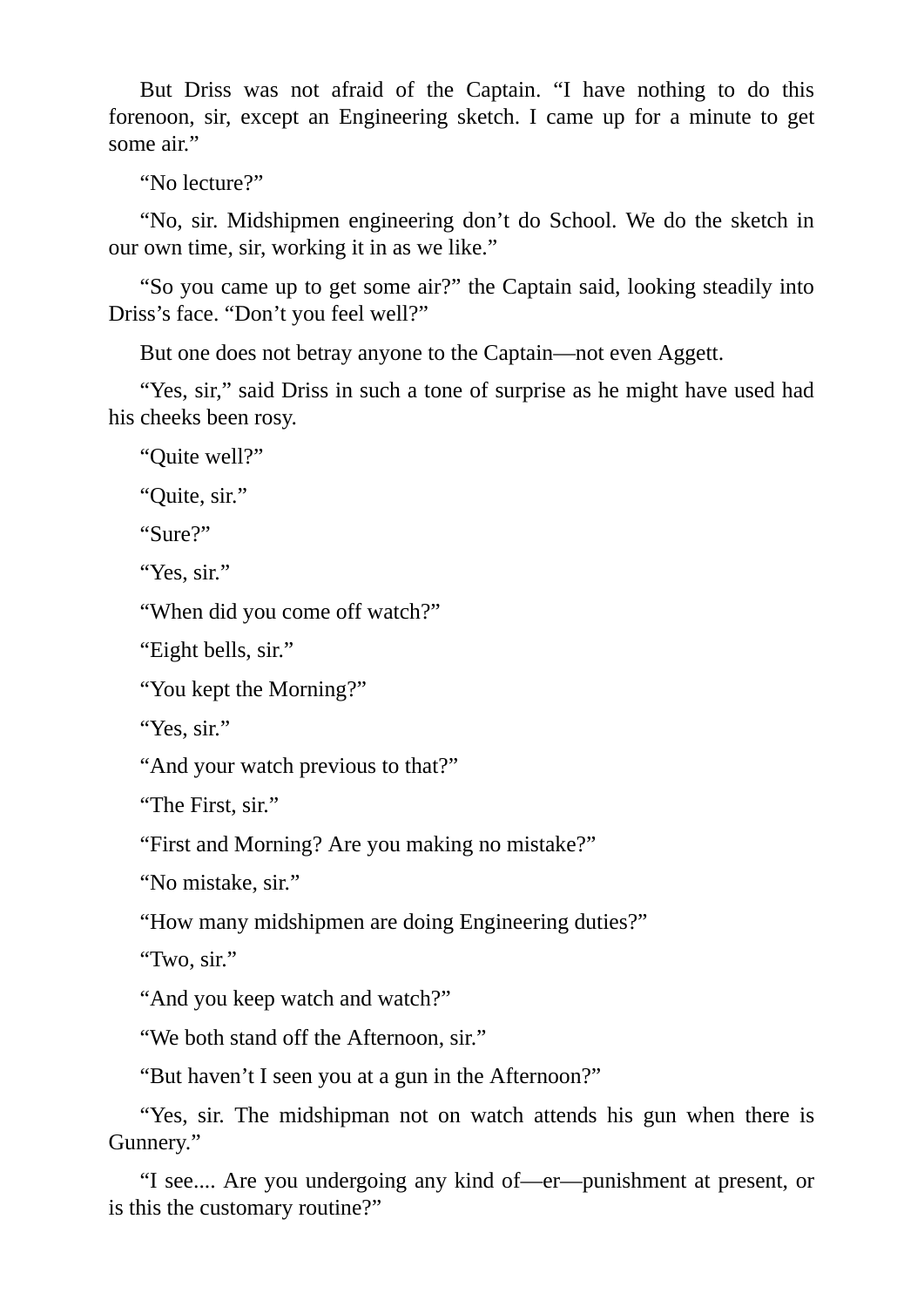"We are not under punishment, sir."

"And you feel fit?"

"Yes, sir."

"And happy?"

Driss, genuinely surprised, looked up at him, and after an instant's pause answered, "Yes, sir," in a voice which was somehow not so steady as he could have wished.

"I see. That will do."

The Captain swung round on his heel and went below to his cabin.

"Messenger!... Tell the Engineer-Commander to speak to me."

The messenger fled like the wind. He knew the Captain, but failed to recognize this mood. Ordinarily the Captain would have said, "Ask the Engineer-Commander...."

The Engineer-Commander, stirred to unwonted activity by the boy's breathlessness, came quickly.

"You sent for me, sir?"

"Engineer-Commander, are you personally responsible for the routine of midshipmen performing Engine-room duties?"

"Mr. Aggett is directly responsible, sir—under me, of course."

"They are keeping watch and watch night and day. Are you aware of that?"

"The Afternoon is regarded as kept, sir."

"So I am told.... In addition to their watch-keeping they do an Engineering sketch each week?"

"Almost inconsiderable, sir."

"You forget that they come to me for initials every week. They are elaborate drawings."

"A few hours, sir...."

"Let that pass.... They attend Divisions and Quarters. They are in charge of the stokers at Upper Deck Evolutions. And they attend their guns. All this in their watch off."

"I am not responsible for their Upper Deck duties, sir."

The Captain's eyes flashed. "That was unnecessary, Engineer-Commander. It is your duty to make your orders conform to circumstances. Have you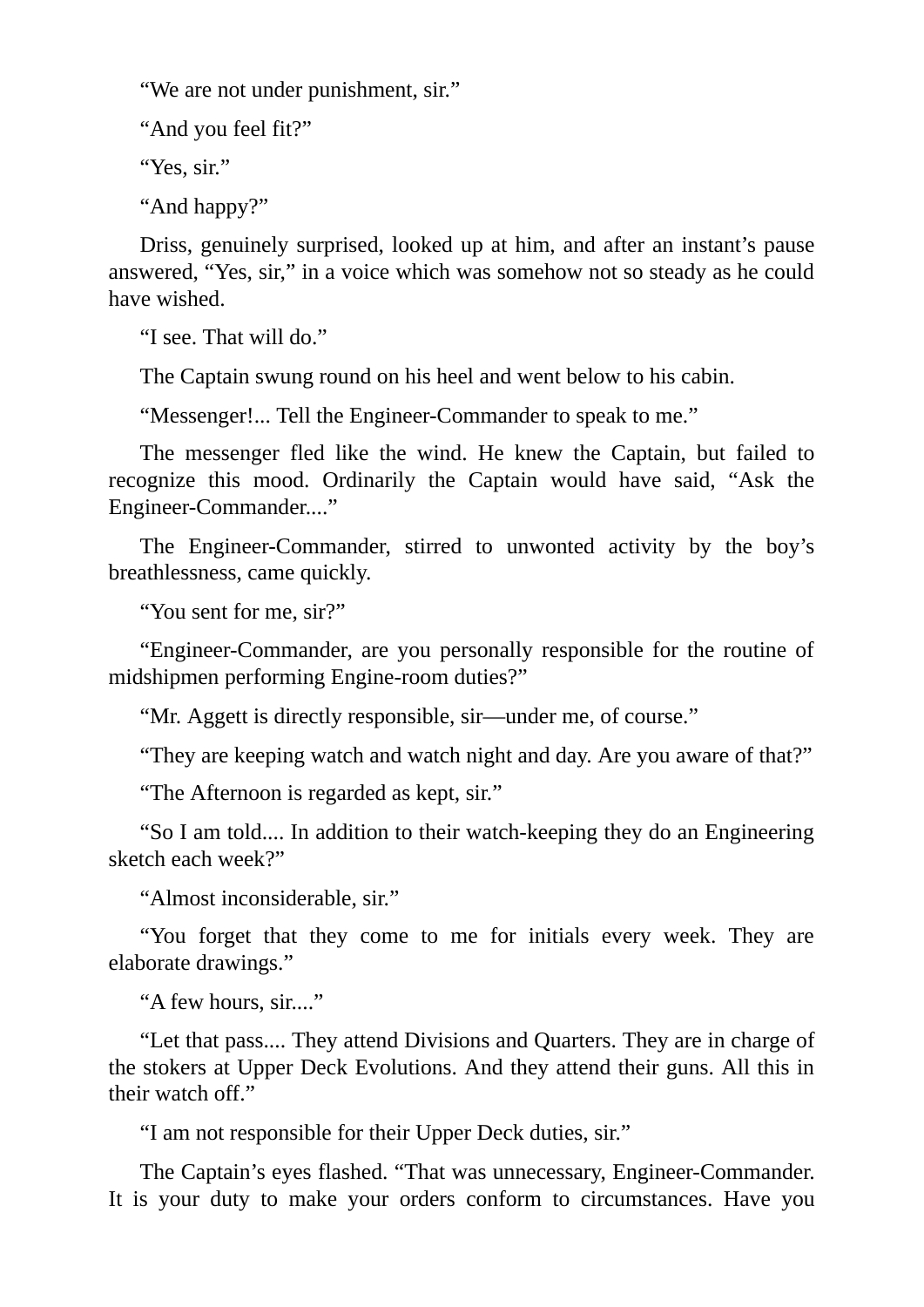realized that these young officers get less than eight hours sleep in fortyeight?"

"Surely, sir——"

"I worked it out while I waited. There are the figures."

"I didn't think, sir——"

"It is extraordinarily necessary to think when you have young lives in your hands."

"I will instruct Mr. Aggett at once to make some modification, sir."

The Captain took back the paper on which his figures were written. "These officers are ill," he said. "I may as well tell you that I was led to make enquiries entirely by the astonishing appearance of a midshipman I found standing on the quarter-deck. He was whiter than I care to see my midshipmen."

"I will make a change, sir."

"Yes.... In future, midshipmen will do duty in three watches, and they will not be below after 10 p.m. or before 5 a.m. That will ensure that they get a night's sleep every other night."

"I will give your instructions, sir."

"And take the control of midshipmen entirely out of Mr. Aggett's hands. Take charge of them yourself."

"Yes, sir."

"That is all then, Engineer-Commander."

The Engineer-Commander hesitated. Then he gathered courage. "If I might make a suggestion, sir: in the circumstances, you having spoken to a midshipman—probably the Gunroom is talking about it—would it be wise to make this change at once? And from the disciplinary point of view, sir, to take the midshipmen so suddenly out of Mr. Aggett's hands might look like—like an aspersion, in the circumstances. A little delay, sir?"

The Captain shook his head.

"In the circumstances, Engineer-Commander—no delay."

# CHAPTER XVII DECISION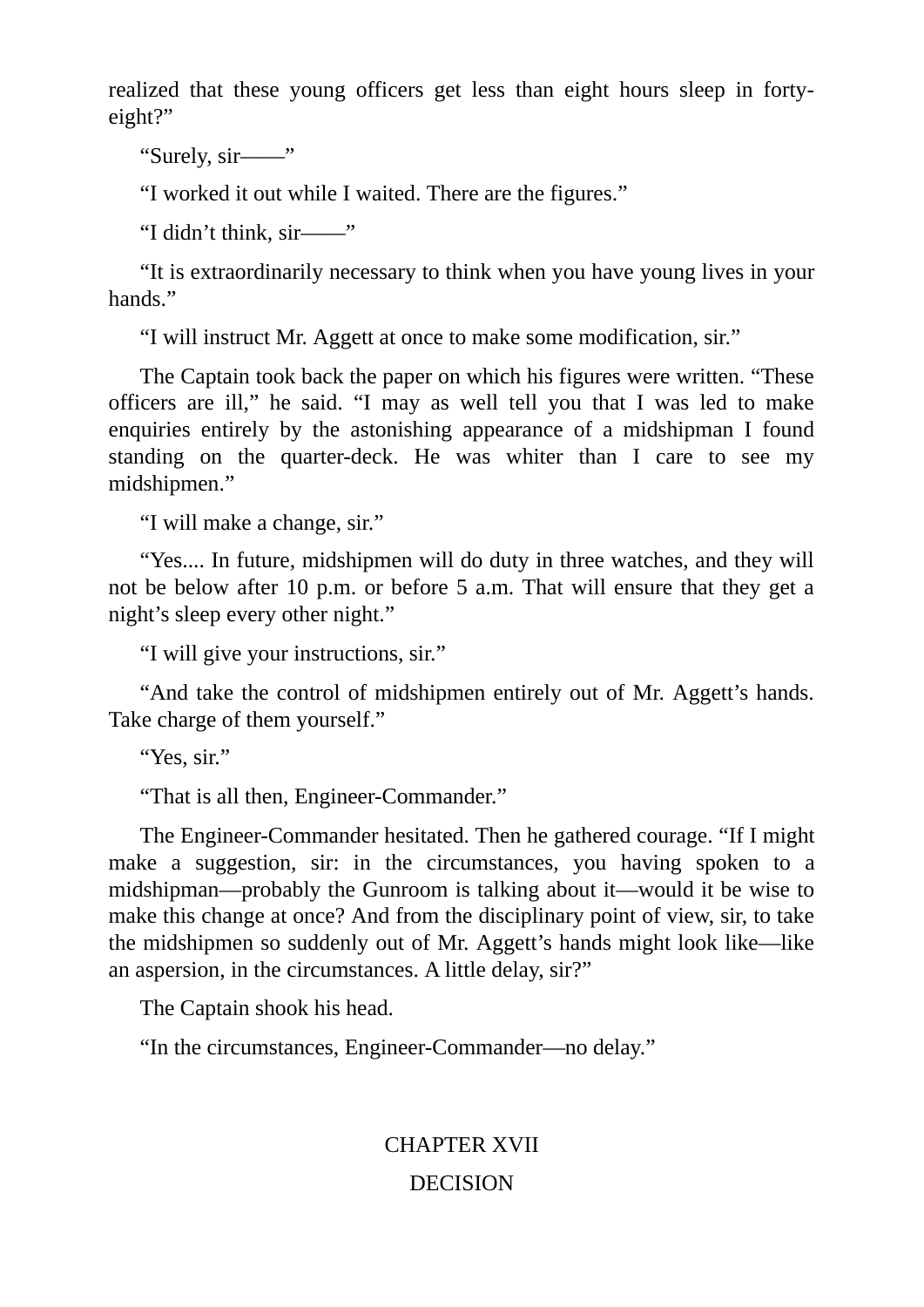When John said to Driss that he had made up his mind, he thought that the decision at which he had arrived was unalterable. If it were possible, he would leave the Service. The resentment he felt against Aggett coloured his dreams of an impossible future, in which he was to be free to learn and to write, free to build, free to love, free to fight at no permanent disadvantage for the possession of whom and what he loved—free as no one of his generation could ever be. But even before relief came by the Captain's orders he had begun to reconsider his decision, determined that a step so momentous and irretrievable should not be taken in hot blood. By the rules of the Service he, a midshipman, was unable to resign. Midshipmen must be withdrawn by their parents, and this implied that John could act only through his mother. If the responsibility had been his own he would have accepted it at once; for his own needs, and, he thought, the price he would have to pay for their satisfaction, were indeed clear to him. A price, however, would be demanded not of him only. His mother was glad that he was in the Navy, settled in a profession that would provide him with shelter and clothing, food and drink; and now so far advanced in it that in less than two years she would cease to pay the annual fifty pounds demanded by the Admiralty of the parents of midshipmen, and John, receiving the daily five shillings that was the pay of sub-lieutenants, would be able to keep himself. His mother had been so generous to him, had given him so much of the little she possessed, that John could not bear to demand more of her. The education received by him at Osborne and Dartmouth had cost the State more than his mother had paid. If he left the Service before the Service had had time to reap in his labour an interest on its outlay, the Admiralty would justly require of his mother that she should make good at least some part of its loss. She would be forced at last to draw upon that small capital which, for all her need, she had never touched. John knew

This preliminary cost of freedom it would, however, be possible, though inconvenient, to pay. Beyond it lay a problem not easily soluble—perhaps impossible to solve. By leaving the Service he would cut himself off from the only profession for which his specialized training had fitted him. He would have to be educated again, apprenticed again. At a time when he might have been earning enough money for his own support more money would have to be invested in his career. It was probable that, for all his mother's good-will,

saying that. It gave him pause.

that the Admiralty, a stern, and yet on occasion a strangely generous department, was sometimes disposed to waive its rights; but he could not imagine his proud mother in the part of the suppliant widow. She would make no appeal for sympathy or exceptional treatment. "They have a right to this money," she would say, "and they shall have it in full." And she would add: "I'm glad to pay it, John, if it makes for your happiness." John could hear her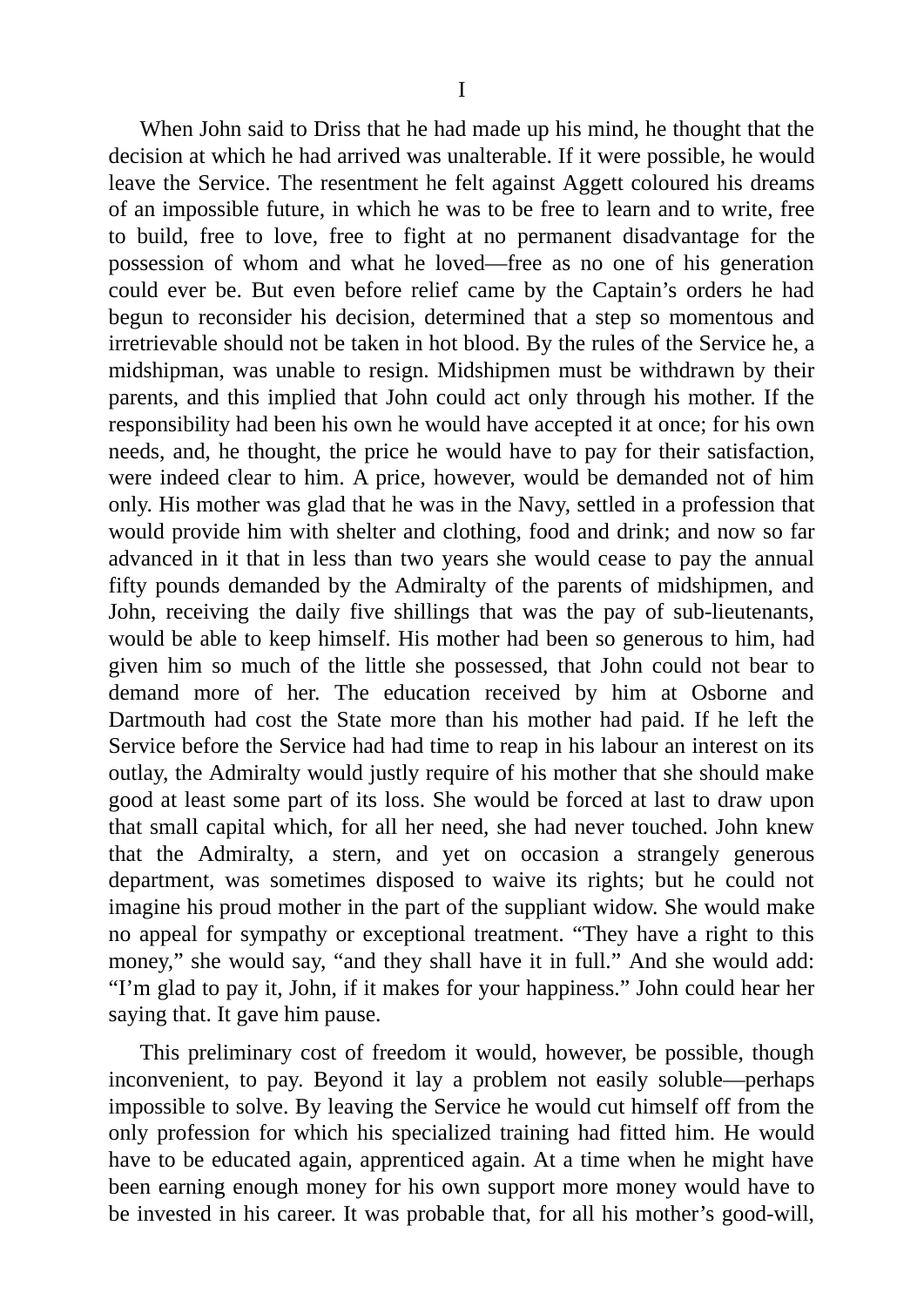the money could not be produced. The meshes of the net were close and strong.

So John fought to reverse his decision and succeeded at least in postponing the letter by which his mother should be made aware of it. Delay was easy, almost pleasant; for he dreaded above all else the answer, which despite his hopes he felt was inevitable, that her financial position made his second apprenticeship, and therefore his withdrawal, impracticable. Such an answer would shatter in a moment the dreams by which he now lived. Until it came hope would endure; by its arrival hope would be definitely banished. He dared not think of his life after that. He must leave the Service soon or not at all, for every year would make a fresh start more difficult. If he was forced to realize that he could not be withdrawn as a midshipman it would be made plain to him—so plain that he would not be able to deceive himself—that he must be a naval officer so long as he lived. His visions of Oxford, of the House, of miraculous literary success, extravagant though he knew them to be, were yet based upon possibility. This possibility once removed, as it would be by his mother's negative, the visions themselves must perish and their consolation pass away.

Not till August was nearly over did the time come when action could no longer be delayed. An incident entirely unconnected with John's desire to leave the Service impelled him to write the letter in which his desire was expressed. The squadron had been carrying out Commander-in-Chief's firing. It had fallen to an elevation party from the Pathshire to board the tug which towed the target, and to spot the fall of the flagship's shot. John and Cunwell had gone with Ordith. It was their duty to sit aft in the tug so that they were in line with the target, and to record by means of a stop-watch and the Rake instrument the time and effect of each salvo. Ordith was to observe, calling to John, who would write them down, the errors over or short in yards. Cunwell was to keep his eyes on the flagship, and, as the guns flashed, say "Fire," John pressing the knob of the stop-watch and entering the time on his sheet.

Rain fell so fast during the forenoon that it had the effect of fog and made firing impossible. The elevation party went to the Pathshire for lunch, and, the rain having by then ceased, returned in the afternoon to the tug. The target was towed by a wire hawser, which was intended to ride from side to side over the great hoop-shaped girders with which the tug was fitted. It had been found, however, that if the wire were given free play, instead of passing evenly over the riding-hoops as the tug altered course and the target shifted from one quarter to the other, it held up momentarily in the centre, swung across at high speed, and was thus subjected continually to sudden stresses that threatened to break it. To prevent this, the wire was secured by port and starboard steadyinglines, and, no longer free to travel over the riding-hoops, was kept rigidly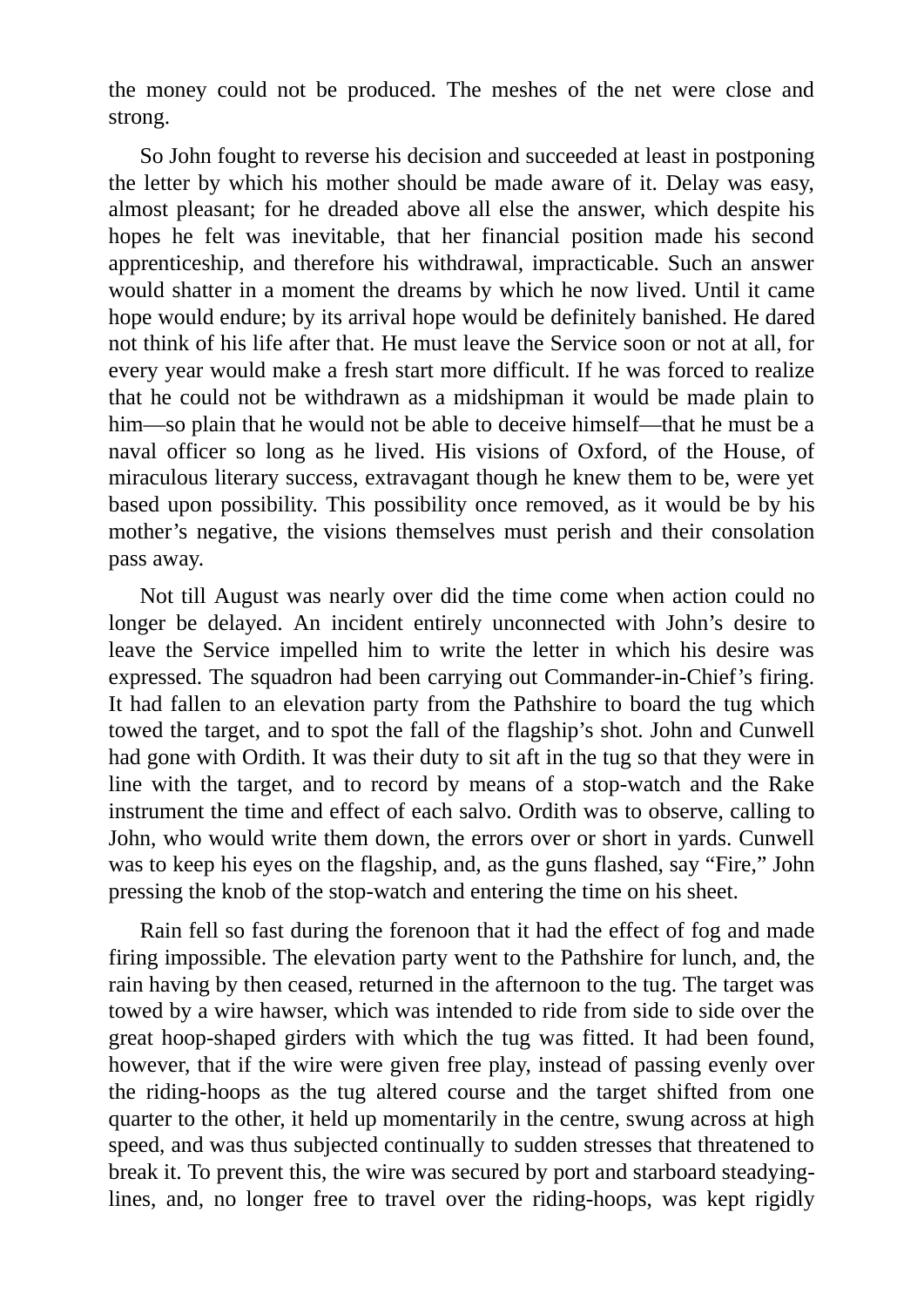amidships. This arrangement was itself dangerous, and the tug's crew were warned that in no circumstances were they to go aft of the point of attachment of the steadying lines.

When the elevation party reached the tug there was still some time before the firing was due to begin and they spent it with the lieutenant in command whom Ordith knew as Toby—sitting in deck-chairs and smoking cigarettes. The sun had broken through a stormy sky, so that there was golden lace on the rim of each dark hollow in the sea, and the rigging was fringed with glistening drops that, as the vessel rolled, fell in showers on to the deck.

Presently the "Preparative" was hoisted by the flagship.

"Time to begin," said Ordith, and stretched himself. "Everything ready, Lynwood—paper, pencil, stop-watch? We'd better be moving aft."

"There's plenty of time," said Toby, "time to finish your cigarettes."

Ordith drew slowly at his, and watched the smoke swept aft on the wind. Like a cat he lay contented in the sun.

"I'm not keen on you fellows sitting aft of those steadying lines," Toby said. "If one of them parts, the wire will move like—like the blade of a guillotine."

"I confess the position is not one I should have chosen," Ordith answered. "But where else can we work the Rake? I don't want my valuable head removed."

"I think it might be possible—God! there goes the tow!"

Toby sprang up as a tremor passed through the tug. No sound had been audible. John, who had caught a glimpse of Toby's suddenly white face, moved to follow him. Cunwell, too, was on his feet.

"Unnecessary panic," said Ordith. "It's only one of his damned steadying lines."

The Engine-room telegraph had clanged, and, the engines being stopped, the tug rolled heavily. Through the silence came a voice that contained a suggestion of doubt: "Man overboard!" Then a moment later, loud and clear:

"Man overboard!"

Toby, whom they could not see, shouted: "Away lifeboat's crew—no, not all of you—blast your eyes!... Make a signal to Flag for boats and doctor. Keep a look-out from the bridge.... Find out who's missing, Hogge."

Ordith, moved at last, went aft, followed by John and Cunwell. Toby, standing near a blood-soaked body that lay on the deck, was questioning a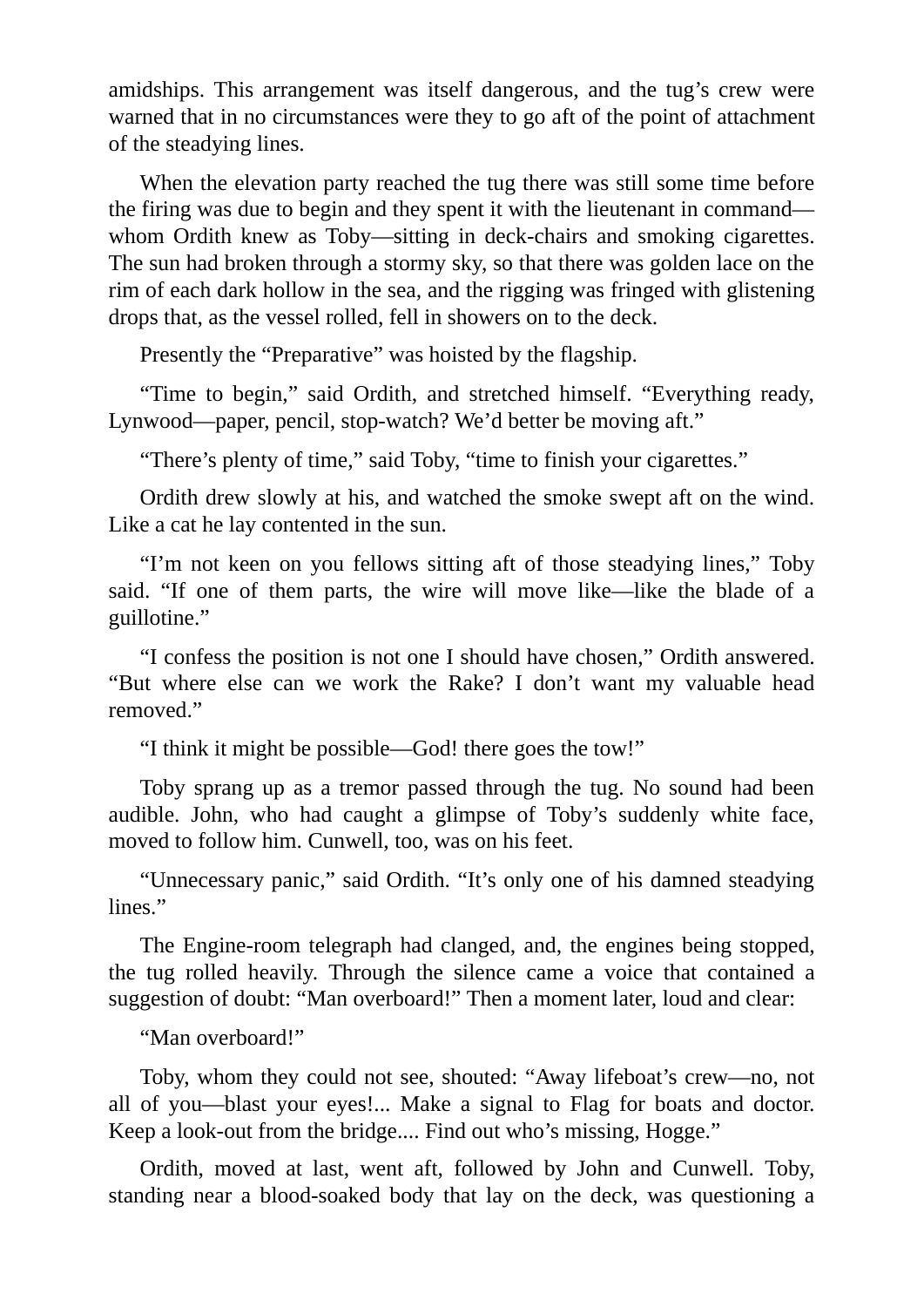seaman whose nerves had gone.

"You shouted 'Man overboard!' didn't you?"

"Yessir."

"Did you see him go over?"

"Not see 'im, sir, as you might say. Thought I saw a splash, sir."

"Splash—in this sea?"

"Well, sir—seemed a splash like."

Toby resisted a desire to stamp his foot and shake his fist.

"Did you hear anything?"

"Wouldn't 'ear no splash in this sea, sir."

"No," said Toby, "quite right; you wouldn't." Then, taking breath, he continued more calmly. "There's nothing more to be done—the boat's away; this man's dead; take your time: I want to find out if there's a man overboard or not. What made you think there was? What made you shout 'Man overboard'?"

"Well, sir, there was two standin' there talkin'. I seed 'em on'y a few minutes gone. An' when the accid'nt 'appened, sir, 'an I looked again, there was on'y one"—he glanced at the body, and finished lamely—"on'y one, as you might say, sir."

"Then one's gone, unless he moved away. Did you see who they were?"

"There was Skidd, sir—that's Skidd, lyin' there."

"I know. The other?"

"Didn't see no face, sir. Didn't notice."

Toby ran a handkerchief over his forehead. Hogge had come up.

"Well? Mustered the hands?"

"Owlett's gone, sir."

"Owlett? Sure he's not away in the boat?"

"No, sir; 'e's not in the boat, sir."

"Right.... Was every man warned not to go aft of the steadying lines?"

"Yes, sir. Accordin' to your orders, sir."

"You could swear to that, if need be?"

"Swear't on the Bible, sir. Warned this Owlett meself, sir. Never was one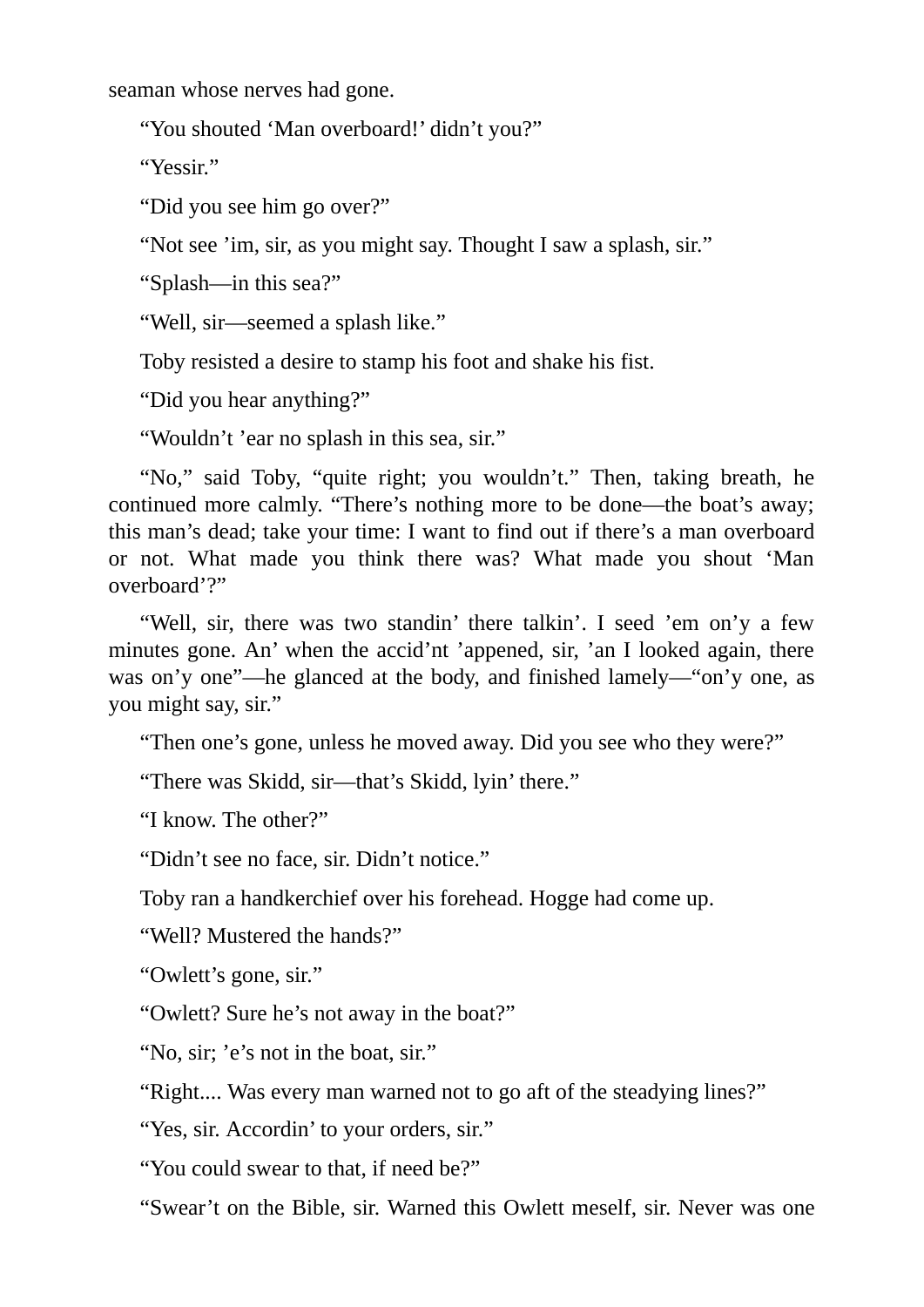to take 'eed."

"Very good." Toby saw Ordith, and greeted him as if almost surprised by his presence. "Hullo Ordith.... Poor fellow! gone down like a stone. They'll never find him.... Fool to stand there—damned fool! Oh well!"

"Head off?" said Ordith, pointing to the now covered body.

"Nearly.... Good seaman, that. Wife and three children."

Ordith turned for'ard as Toby left him on his way to the bridge. "Five minutes later, might have been me.... This valuable head," he added, a little shaken. "And Aggett rummaging my cabin." He patted his pockets. "By Jove! left the keys, too." Then, suddenly perceiving Cunwell, he gripped his arm. "Don't care for Aggett," he said confidentially; "do you?"

He returned to his deck-chair.

"Wonder if we can help Toby at all?... No."

He moved his shoulders as if adjusting the set of a coat, opened his cigarette-case and shut it again with a snap.

"Oh well!" He sighed, leaned back, interlaced his fingers behind his valuable head, and, because the sun was strong, tilted his cap over his eyes.

II

That evening two Wardroom Officers came into the Gunroom to play poker. At the end of the table which the game left free, John sat down to write his letter. He had been too near to death that afternoon to waste more time.

He wrote the date and

"H.M.S. 'Pathshire.'

"China Station,

"At Wei-hai-wei.

"Dear Mother,—"

(Then he paused. Usually he wrote "Darling Mother," but after consideration he decided not to change what he had written.)

"I have just had your letter telling me of your work, and your holiday, and your talks with Mr. Alter. It was such a plain, interesting letter full of news that I hate myself for writing any other kind."

(That was a poor sentence—but let it stand.)

"But I don't honestly think it would be fair either to you or to myself to postpone writing about what I have to say this evening. The facts are plainly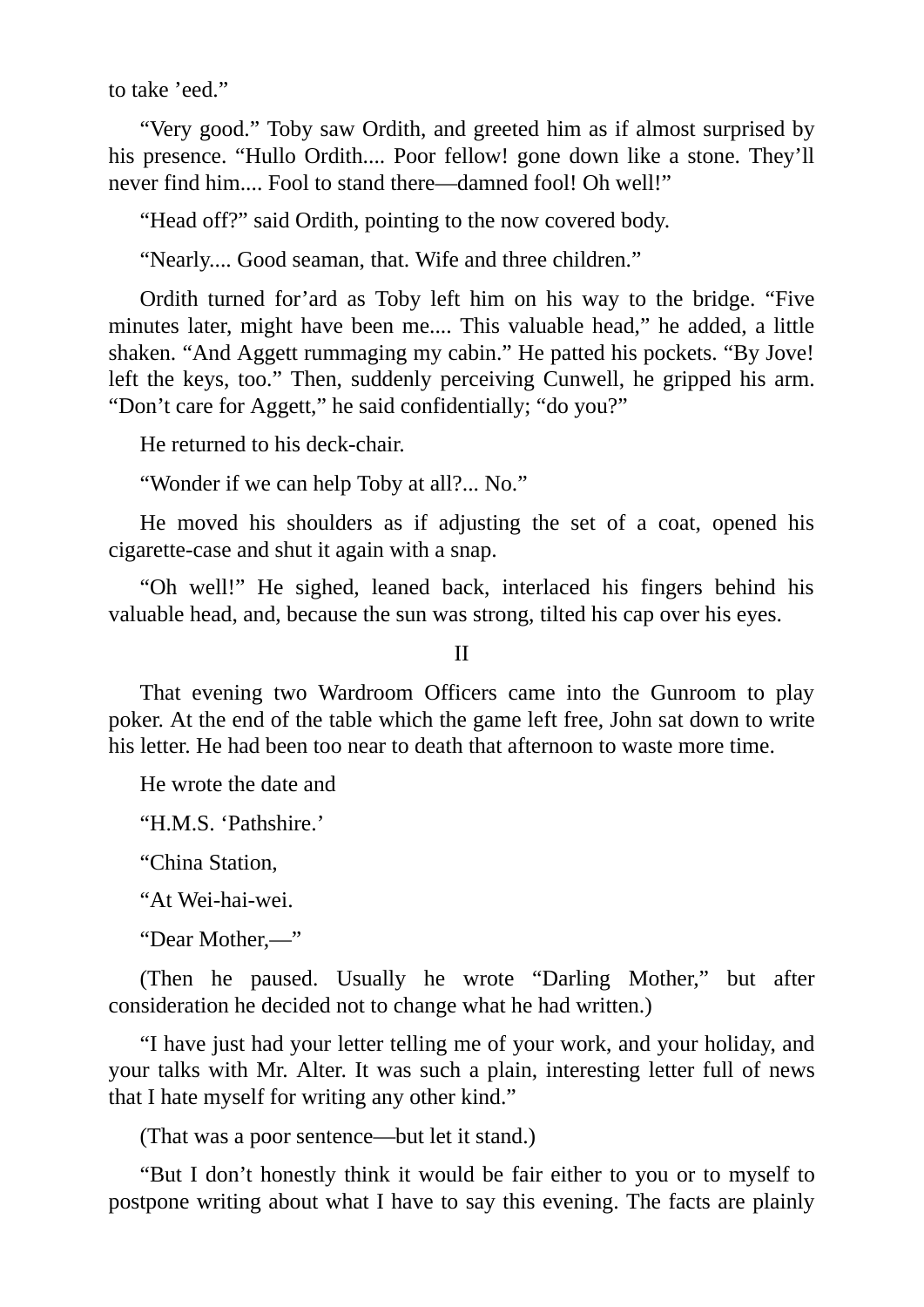these, and I suppose I may as well come to the point at once."

(It was time to turn a page, and John saw his mother's face as she turned it.)

"I am writing to ask you if I may take the very serious step of leaving the Service. My reasons for asking this are chiefly these: I am not keen on the Navy. I don't want to succeed in it—that is to say, the prospect of becoming an admiral doesn't attract me. If I became an admiral I shouldn't be very glad or very happy. If I won a Trafalgar I shouldn't be very proud. And I think the sooner one leaves a profession one doesn't want to rise in, the better.

"It is not a case of sudden impulse—I have felt very much the same about it, though I haven't always been quite so explicit with myself, ever since I came to sea, or, at least, ever since I began to realize what this job leads to. If I have stood it so long, why not longer? I have tried to fight it down. But, although I might make myself do a great deal of work, I can't make myself care for it, and, after very long and careful consideration, I have come to the conclusion that the end must inevitably come.

"The great problem is that of money. I have always realized how much trouble you have taken, and how much money you have spent, in starting me in a profession, and I know that throwing it over now means a great sacrifice for you. First, there's the cost of getting me out—the Admiralty will want something; then, if I am to enter almost any formal profession, the cost of training and educating me all over again; and lastly, there's the uncertainty instead of the present certainty—as to how much money I shall ultimately earn, and when I shall begin to earn it. It seems all money.

"Of course, what I want to do is to write—you have known of that fatal desire ever since I could hold a pen. And I want to be free—but let that pass now, since this is almost a business letter. I should like to go to Oxford, but I'm afraid that's impossible. So I think the best thing is to get out first—that's the essential. And then, with a little help from you as a start, I could take rooms in a far corner of London and start in journalism. The future would take care of itself. I think Mr. Alter would help with advice as regards journalism.

"I am very, very sorry for all this. I know the trouble and worry I must be causing you. If I tried to explain in detail what has led up to this I should never end: the causes go back further than I can trace them. It may be quite impossible for reasons of money that I should leave. If so, tell me, and I shall manage to settle down as I am. But I had to ask in case, just for lack of asking, I was letting slip the one chance of another start.

"I will send some little news very soon.

"J.  $\left[\right]$ ."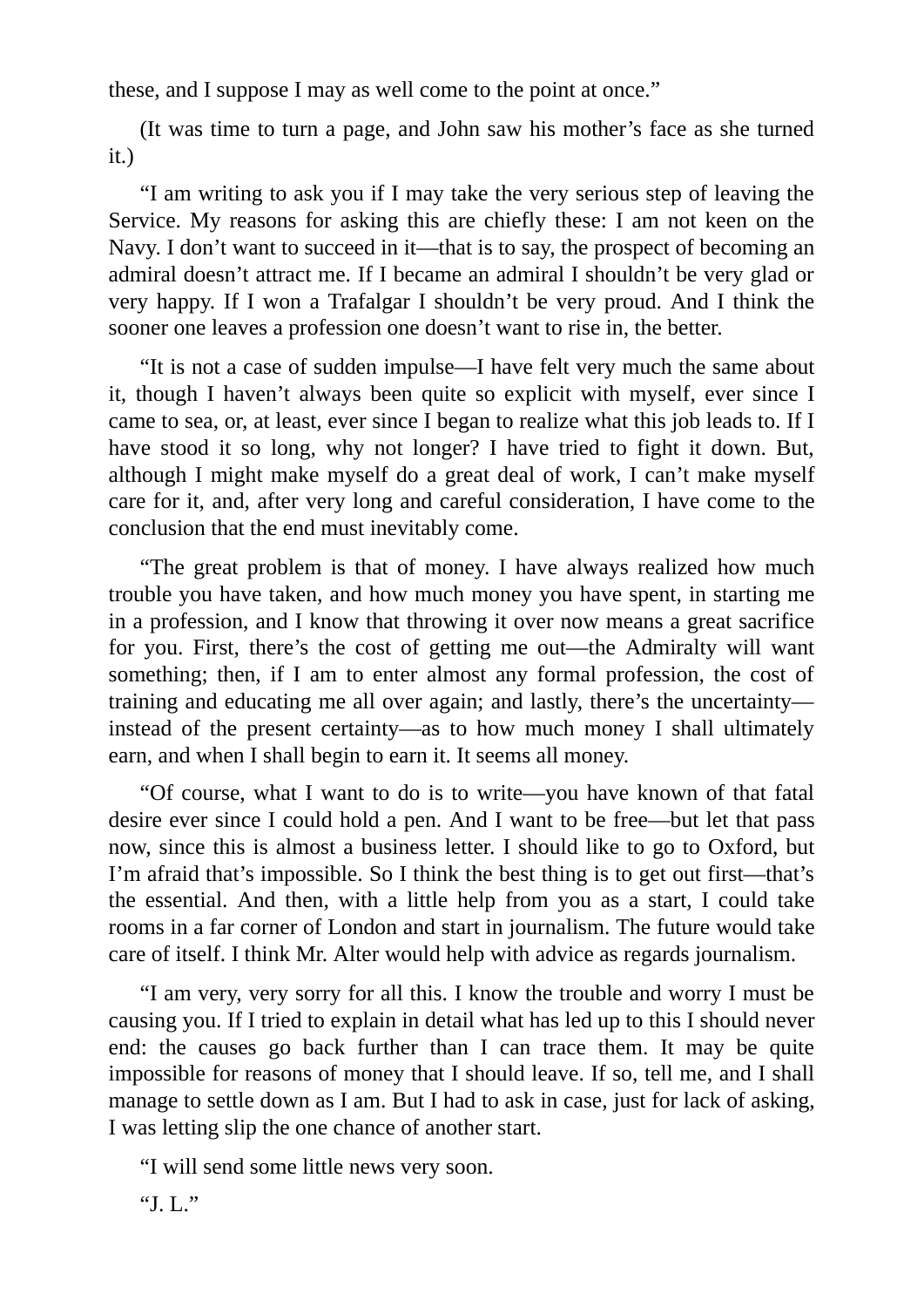"Jack Pots!" cried a poker player. The chips rattled into a saucer. "What about some drinks?... Drink for you, Lynwood?"

"No, thanks very much."

He put his letter into an envelope, stamped and addressed it, and scribbled "Via Siberia" across its corner. Then, having dropped it into a hollow-voiced letter-box, he left the Gunroom. The decision being now inevitable, he dared discuss it with Hartington.

"Can I come in, Hartington? or—or are you reading?"

"I was. But come in and talk. Move those things from your chair on to the bunk."

After a short silence, John said: "I've written to my mother, asking her to take me out."

Hartington moved suddenly, his eyes shining. "Oh, splendid!" he cried. "I am glad. I wondered if you'd ever have the guts to do that. Which is it to be— Balliol or Univ.?"

Never had John felt more gratitude than he did for this enthusiasm.

"You think I'm right?" he asked, for the pleasure of hearing Hartington answer: "Yes, of course you are right. Go and order some drinks, and then come back and tell me what you are going to do—all your plans. And we'll drink to Oxford and the Great Work. We'll drink to all our dreams—yours, coming true—and mine, very like yours once."

The drinks were ordered, and John returned.

"Probably my mother won't take me out," he said.

"Yes, she will. She's bound to if you've made her understand—she wouldn't be your mother otherwise."

"It's a question of money."

"Oh!..."

"Oxford's impossible, anyhow."

"Then, damn Oxford!... Lynwood, you must get out. I didn't. Something interfered—never mind what. And now I know.... You must escape somehow."

Then slowly John explained much that, even to Hartington, he had never spoken of before—how little money there was, and how little influence. He talked of his mother and of Mr. Alter.

"I believe Alter would help but I don't like to ask him."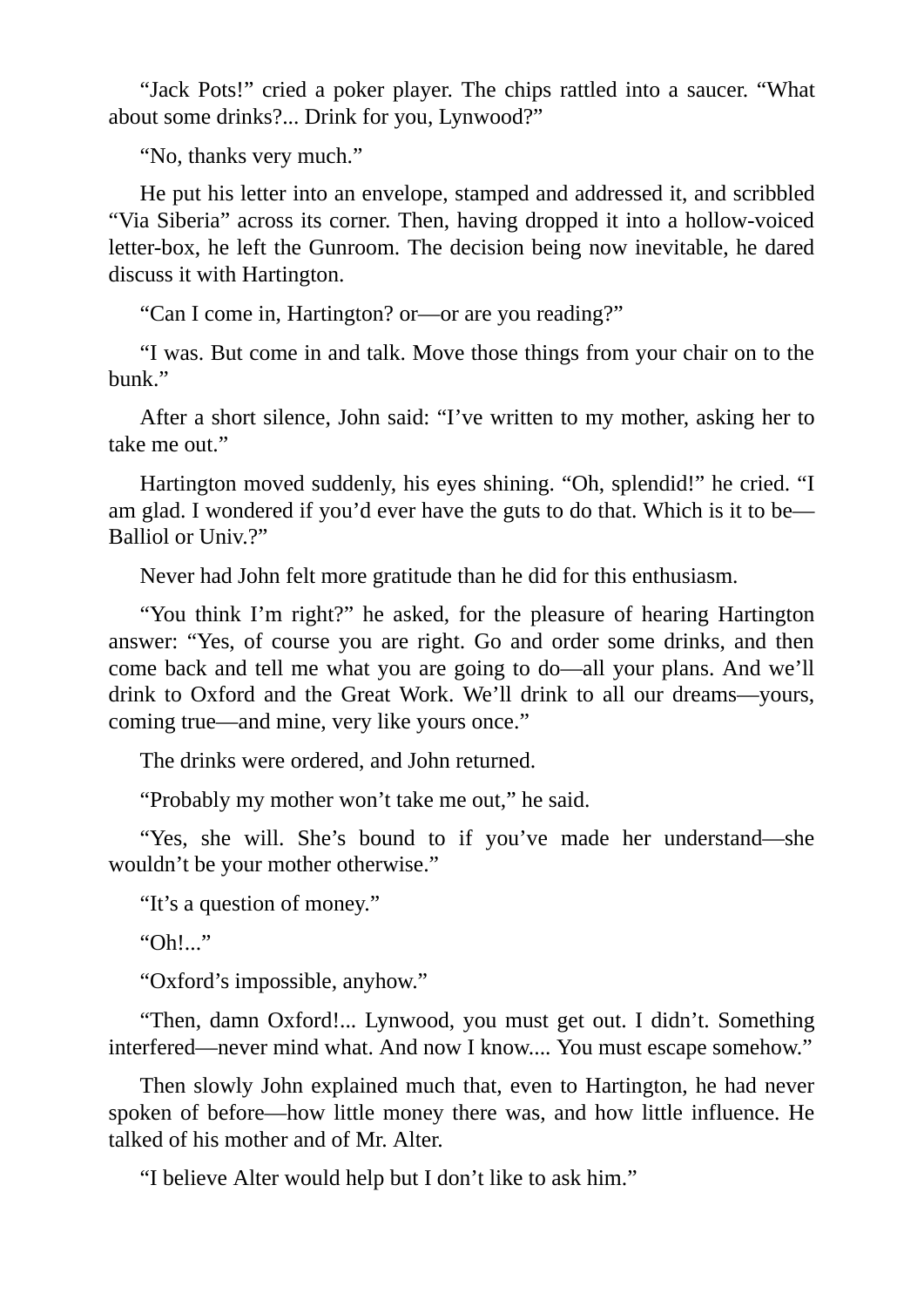"Why not—if you're going into journalism?"

"I know; but, you see," John said, with hesitation, "I think Alter was in love with my mother at one time. I'm not sure he doesn't love her still. One can't ask favours."

They talked until near midnight, when John rose to go.

"Even if I do get out soon," he said, "I have a horrible feeling that one doesn't escape very far." And, blind to Hartington's questioning eyes, he went on, speaking a part of his thought. "The powers that encompass us are devilish strong: the Service, Fane-Herbert's father, Ordith—all the ring. One doesn't defy them easily. One gets caught again ... in the net."

Hartington dragged from his shelf a book that John had never before seen in his hands. He opened it where an envelope marked a place.

"Read that—from the second verse—'They all lie in wait.'"

"'They all lie in wait for blood; they hunt every man his brother with a net. That they may do evil with both hands earnestly, the prince asketh, and the judge asketh for a reward; and the great man, he uttereth his mischievous desire: so they wrap it up.'"

"Go on, it's most important to go on."

"'The best of them is as a brier: the most upright is sharper than a thorn hedge: the day of thy watchmen and thy visitation cometh; now shall be their perplexity.'"

"That's where you stop," said Hartington. "And you are going to get out, Lynwood. Good luck!—and dreams of Oxford."

When John had left him, Hartington sat down by his writing-table, and, in his capacity as "Lynwood's Sub," wrote a long letter to a man he had never seen.

"I'm probably making a fool of myself," he thought; "but it's a chance and the need's pretty desperate."

## **CHAPTER XVIII**

## **IN THE CROSS-PASSAGE**

There was no Gunnery after the first days of September, and on the fifth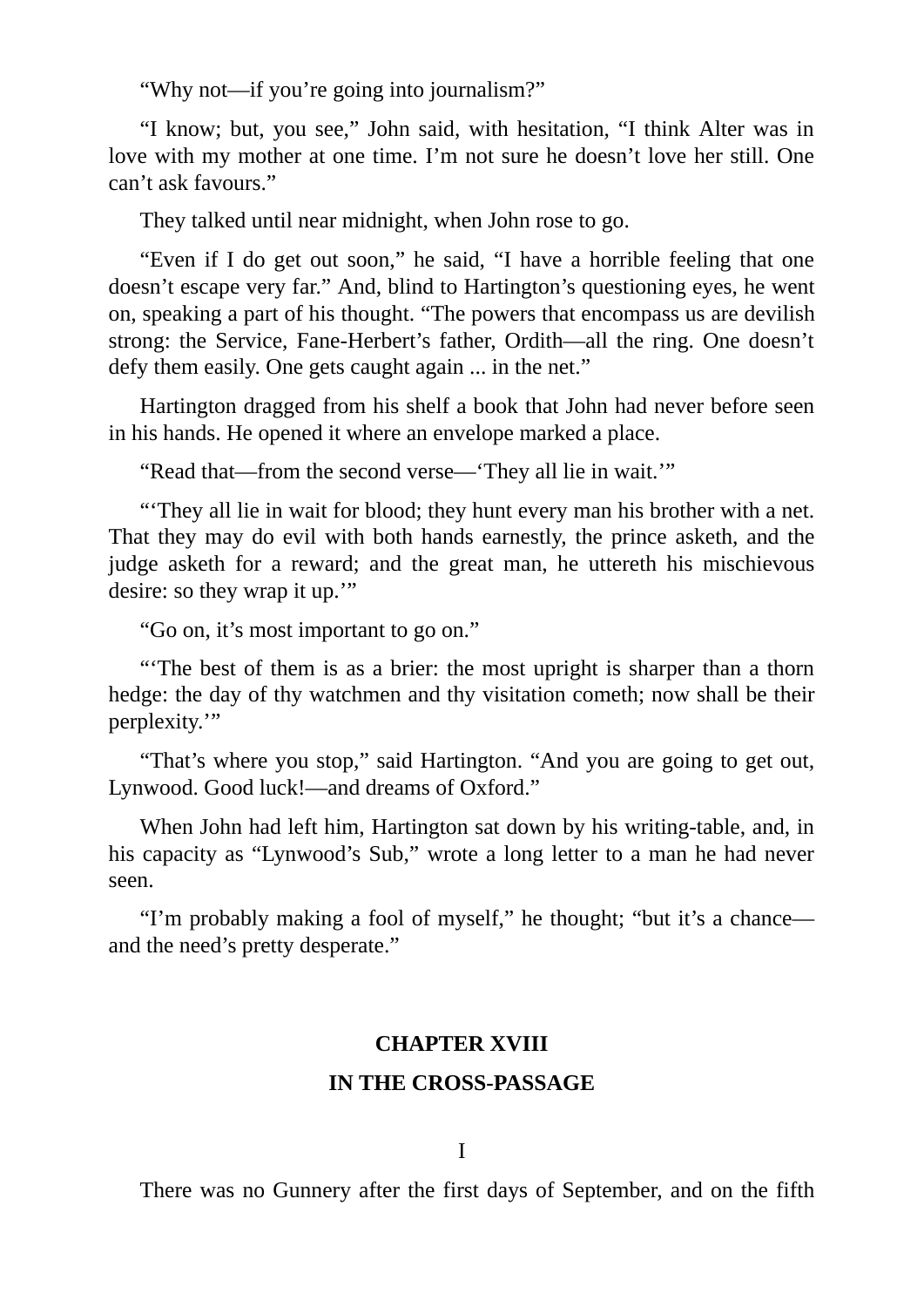the squadron sailed for Yokohama in order that it might send representatives to the Mikado's funeral. The Gunroom was cheered by the prospect, though the enthusiasm of the midshipmen who were then attached to the Engine-room staff was somewhat damped by the thought of so many days continuously at sea. John, however, had by now returned to the Upper Deck, and to him watch-keeping on the fore-bridge had ever been the most attractive of his duties. By night it was even pleasanter than by day; for then the bridge's isolation was accentuated; there was no routine, no hurrying to and fro of the hands; no Commander, no Captain, no Navigator, save in exceptional circumstances. The Gold Lace, together with all that the Gold Lace implied, was securely packed away. The officer of the watch and his midshipman drew closer together, the barriers of Service were dissolved, and personality lived again. Sipping the cocoa that John had made, he and his officer would stoop over charts of strange regions and weave tales of the places whose names they found; or, together on monkey's island, they would exchange reminiscences of Dartmouth and the Britannia; or discuss books, women, politics, or spiritualism, according to the officer's taste.

In the Pathshire the relations between Wardroom and Gunroom were excellent—a circumstance which, as had been said at that last dinner in the King Arthur, went far towards the making of a Happy Ship. There was not one watch-keeping Lieutenant with whom John was reluctant to spend four hours on the bridge. It was necessary, when the watch began, to make a swift estimate of his officer's mood, and to regulate his conduct accordingly. Sometimes the four hours were allowed to pass almost in silence, and, in any case, it was not the midshipman's part to begin anything but a strictly Service conversation. Often it was cocoa that loosened the officer's tongue.

"Well, young fellah-me-lad," Dendy, the ship's rake, would begin. "I'm damned bored. I don't know about you?" This would open the way for tales of Dendy's invariably triumphant loves—tales which John had found he was required, not to comment upon, but to believe. Dendy had his moments of seriousness, too, when he would take hold of John's arm and explain that love could not always be lightly regarded....

Lanfell, a stolid salt-horse, was a less amusing companion. At times when other officers were more carefully dressed, Lanfell had a habit of appearing in a sweater and scarf, an incredibly old monkey-jacket and trousers, and a pair of sea-boots. When at sea he would ask his midshipman how he would moor ship, or rig sheers, or lay out a bower anchor, and the watch was liable to degenerate into a peripatetic seamanship lecture. If he could think of no more questions he would sometimes consent to be diverted into lighter paths; but even then his imagination led him with painful regularity to a football field. He was never tired of explaining that he was neither a mathematician nor a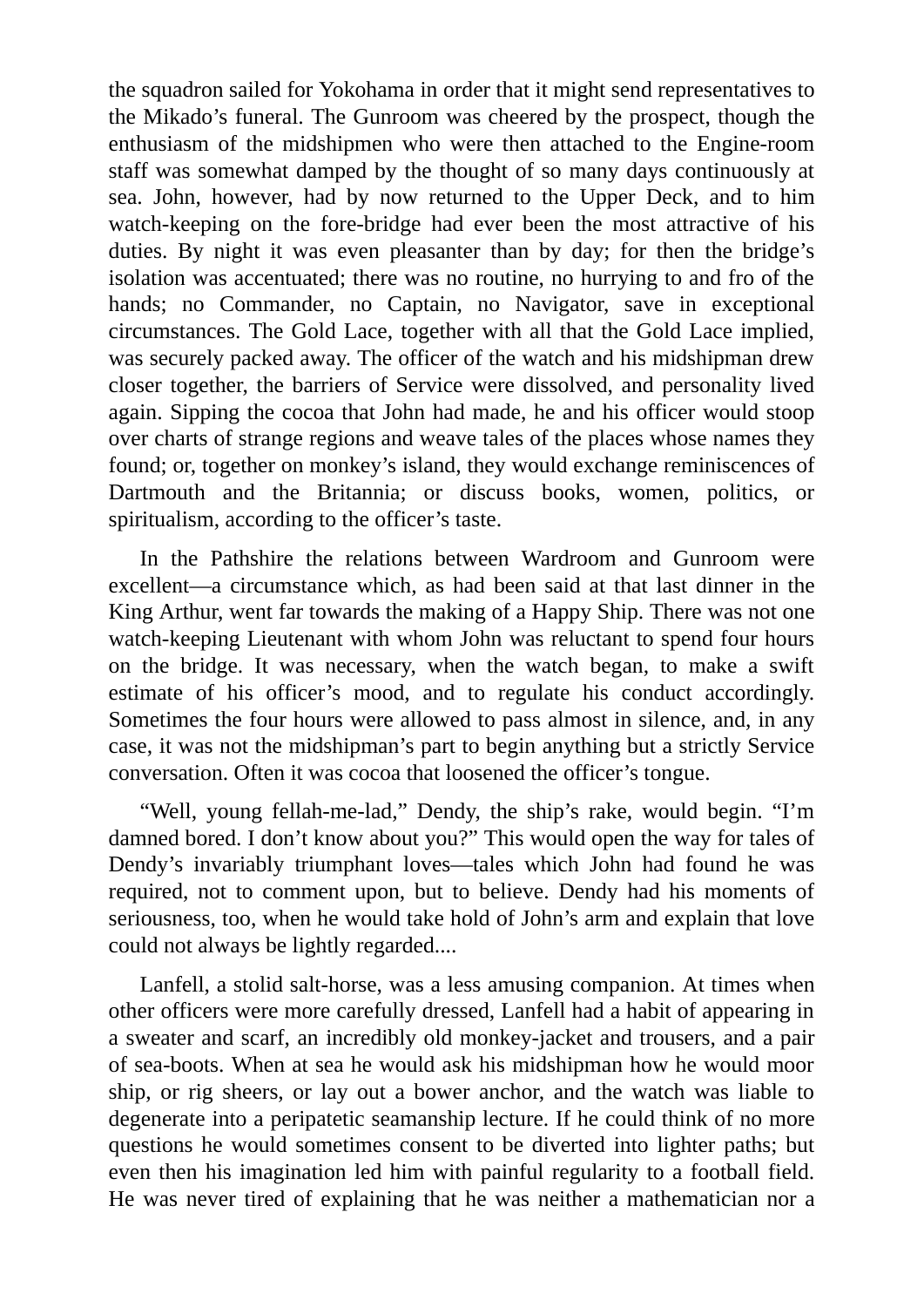theorist.

"I can't chase X—never could," he would say. "And in a destroyer with a sea running I'd rather have a drop o' rough seamanship than all your ballistics."

"Then you don't believe in specializing, sir?"

"Specializing? Oh, I don't know. I suppose the specialists have the pull. But there's still room for the seaman—more room than most fellows think."

There were times when Lanfell's faith failed him, and he saw himself as a salt-horse eternally waiting for promotion; but such misgivings he drowned quietly. His skin would become pasty and opaque, his eyes heavy, his movement cumbrous. Then, by taking violent exercise and cold baths, he would restore his health and hope. The Service suited him, and, save in those periods when his wine bill mounted prodigiously, he was happy.

The most exciting watch-keeping partner was undoubtedly the First Lieutenant; but his visits to the bridge were voluntary, and unfortunately few. He would appear at odd hours—usually at night when he had been unable to sleep. At first he would take no notice of anyone, but stand at the end of the bridge, staring down upon the chains. Then, rousing himself jerkily—every movement of his was a jerk—he would do breathing exercises, a performance so strange that the Quartermasters shook their heads and sometimes tapped their foreheads significantly.

When the breathing exercises were finished the First Lieutenant would turn swiftly, his cap over his eyes, and rattle up to monkey's island, where the officer of the watch and his midshipman were standing by the compass.

"Ee!" he began. This was a strange sound, peculiar to himself, which was forced from his throat—apparently in spite of some physical obstruction. "Ee! Finish your watch for you. You go below. Anything to turn over?"

"Can't you sleep, Number One?"

"No. Ee. Yes, I mean. You push off. Mm?"

One night, after such preliminaries, the First Lieutenant being left on watch, he rapped out at John:

"Ever seen a sea-monster?... Ought to see a sea-monster.... No, boy, don't look mazed. This isn't a Peter-Piper-Picked-a-Peck exercise. Common sense. Ought to see a sea-monster. Good for snotties. Mm?"

After a pause. "Seamen's fairies. Believe in fairies. Believe in fairies, believe in God. Look for sea-monster and you have your eye on the Devil. Catch sea-monster; catch Devil by tail."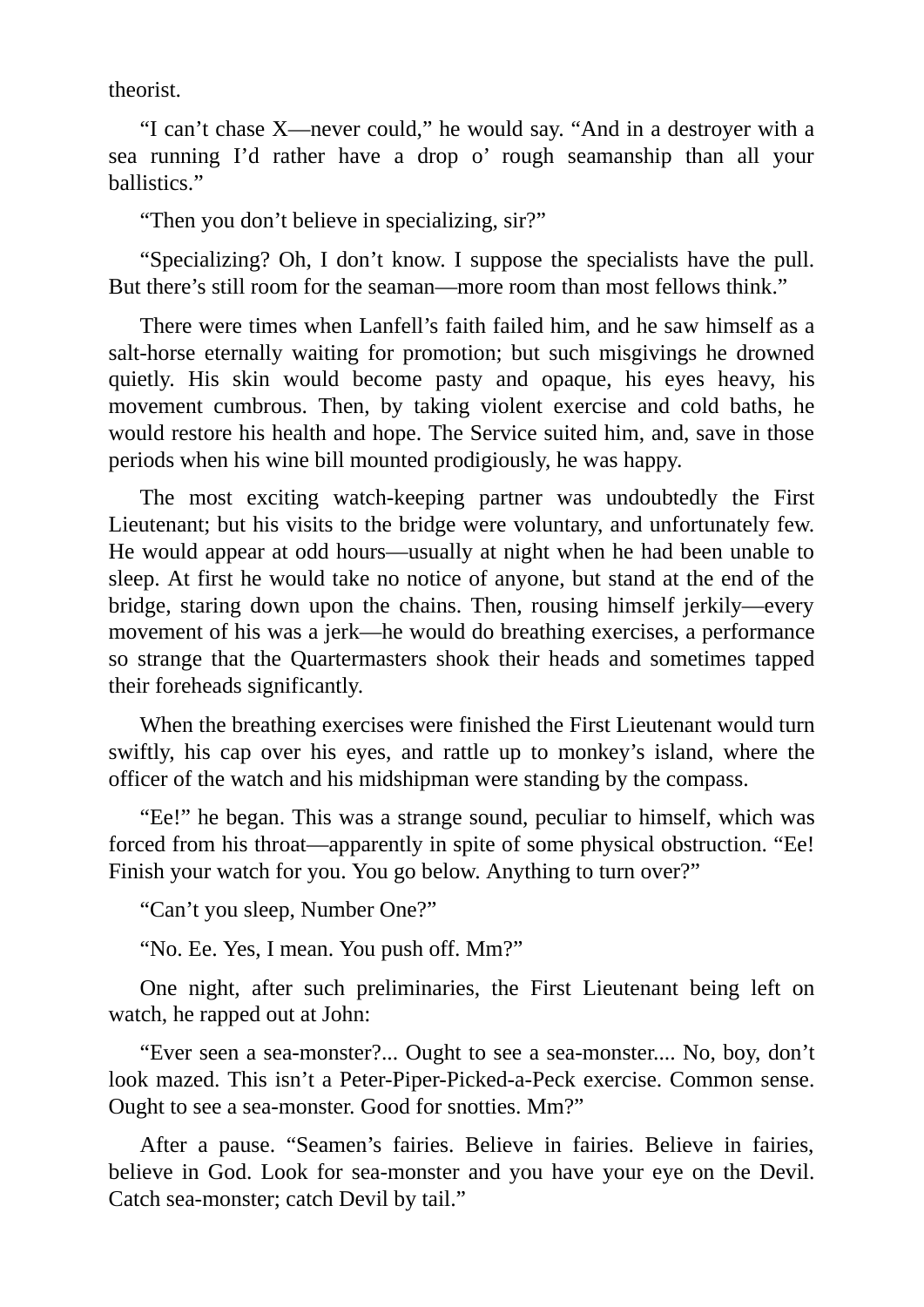Other midshipmen had been known to laugh, as they thought, politely; but John knew the First Lieutenant too well. Left alone he would presently become comprehensible and interesting. Interruption would drive him into silence.

Soon he began a rambling disquisition upon the probable anatomy, functions, and habits of sea-monsters. His talk was full of the technicalities of doctors and zoologists. The longer a word the more rapid his pronunciation of it.... From sea-monsters to prehistoric beasts, and thence to were-wolves and vampires was an easy progress. Of the supernatural he spoke with none of the nervous suggestion of one who visits séances. He did not persuade or argue, and his tales, frankly imaginary, seemed to be told to himself rather than to John. They were wonderful tales.

"D'you read Algernon Blackwood?... Ee.... More fun to spin the yarns yourself. Mm? Now, if ever you get writing, don't lose a sense of Eternity. That's what the modern people lack. Brilliant enough: dozens of women—acid mostly; brilliant like chandeliers, though—not stars. So taken up with their own few years they forget the rest. Scramble for the nuts; forget the tree; forget the forest; forget the hawk overhead. That's why Hardy sits in the inner parlour with the giants and all the others rattle their mugs in the taproom. Know Hardy? Every word a new link in chain from Adam; every kiss taught by Eve. Sense of Eternity.... Sense of Eternity makes a watch pass quicker. Read Gibbon, boy, when the Commander curses——"

"Light on the port bow, sir!" sang the look-out in the foretop.

"Aye, aye.... Take a bearing, boy." He took off his cap and flung it on to the bridge below. "Ee.... Signalman o' the Watch—my cap. Dropped it. Bring it." And when the Signalman had come and gone he added to John: "Must keep them awake. Must remind 'em I'm here. They like it. Bad for morals to stare too long at the sea. Breaks the morbid current if you bash things about. That's why Cabinet Ministers ought to have Jesters with balloons. Smack on the head with a balloon restores sense of proportion. Mm?... What was the bearing?... Take the Corporal of the Watch with you and go the Rounds."

Almost any occasion—especially the solemn and pompous—might be enlivened by the flight of the First Lieutenant's cap. Once he had hurled it, without explanatory comment, into the midst of the ship's company when they were engaged in prayer during quarter-deck Church.

"Sorry, padre," he said afterwards. "Forgot about you. Fellow talking. Had to stop him. No other means of communication."

After the Mikado's funeral the Pathshire visited Vladivostok and Nagasaki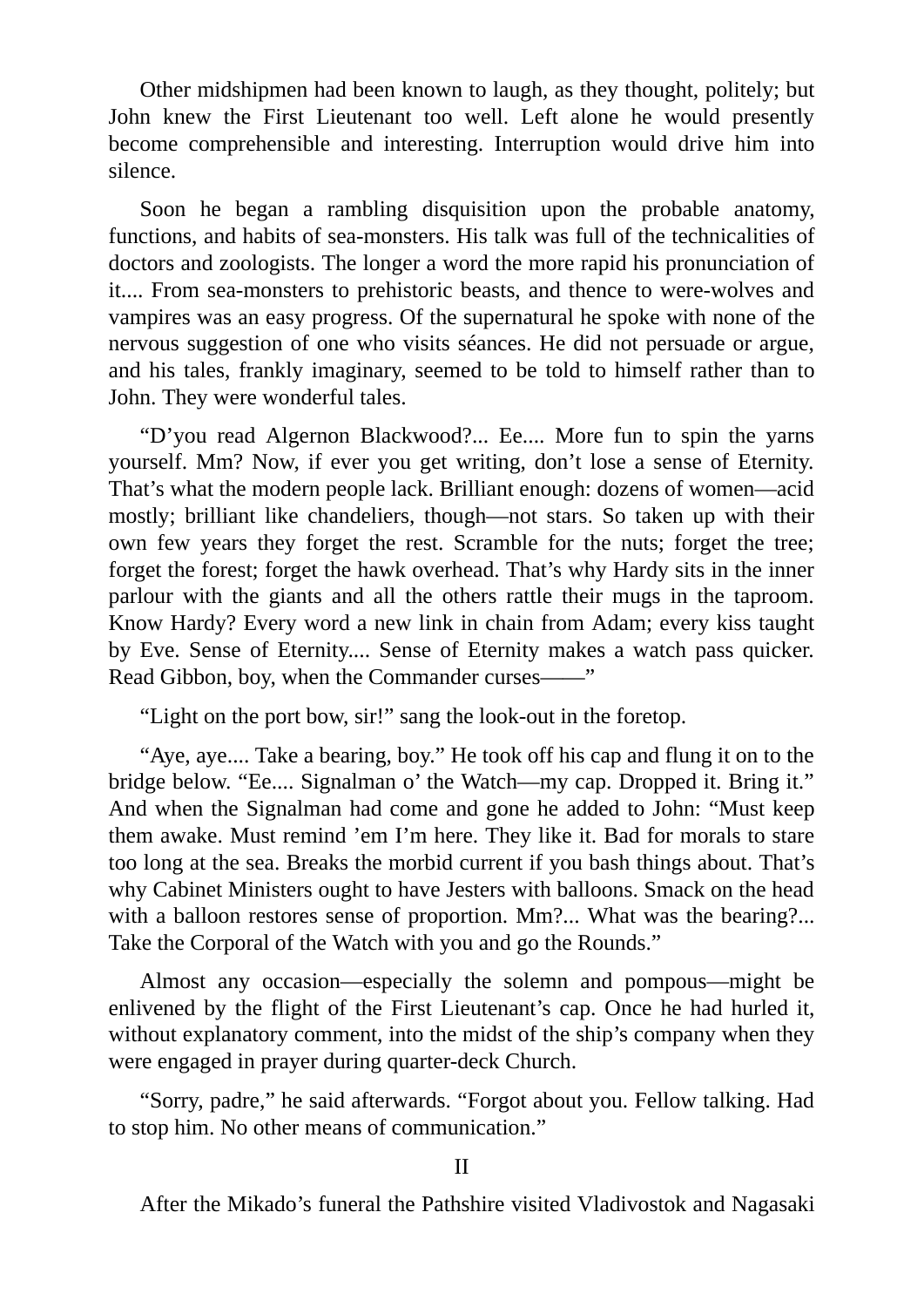before returning to Wei-hai-wei. The way of life ran smooth, and seemed to John to run the smoother because for him its direction might so soon be changed. His hope, at first so weak, of a favourable answer from his mother, had fed upon itself, until at last it had become almost a conviction. He had ceased to think of his future as that of a naval officer.

This sense of approaching emancipation and the thoughts of independence by which it was accompanied changed his attitude towards Margaret. His hope had so grown that now once more it included her. From a midshipman, from an officer who throughout his life would be dependent upon the pay of his rank, she was separated by impassable barriers of wealth, influence, and competition. But now, in the light of his new hope, the barriers between him and her seemed no longer impassable. He would at least have the chance to construct ladders of fame and money before it was too late. He would be able, too, to bring those ladders near. The Service etiquette and tradition would bind him no more. Ordith, for instance, would cease to be his superior officer. He would not be borne away to sea, nor would his shore leave be stopped at the moment when he most wanted to see Margaret. Mr. Fane-Herbert, whom it was impossible not to regard as some kind of naval chief with additional advantages of wealth and civilian freedom, could not continue to treat him as a junior officer of no account. The blind alley would open into a clear field. Opportunity would increase.

Or, at any rate, this is how John's sudden optimism led him to regard his future.

Margaret was one of a small party that came on board to tea with Hartington early in October. It was a Gunroom party, to which Ordith was not invited. Its beginning had been difficult because civilians seem always to require so much space that a warship cannot provide. The chairs, which had been comfortable enough until it was necessary to invite ladies to sit in them, appeared suddenly to be in a shocking state of disrepair. Never had Gunroom china seemed so thick or Gunroom fare, for all the preparations that had been made, so brutally masculine. The corticene, scarred with burnings of cigaretteends, cried out for rugs to hide it.

The ladies, however, were tactfully blind to these deficiencies. The tea had been a success. At Hartington's suggestion the party broke up so that the guests might "see over the ship," he having conveniently forgotten that they had "seen over" it many times before. He himself took charge of Mrs. Fane-Herbert. Margaret was left to John.

Having examined the Upper Deck twelve-pounders in the view of all the world, he took her into the ammunition and cross-passages, where he knew none other would be. The electric lights flared from polished metal and white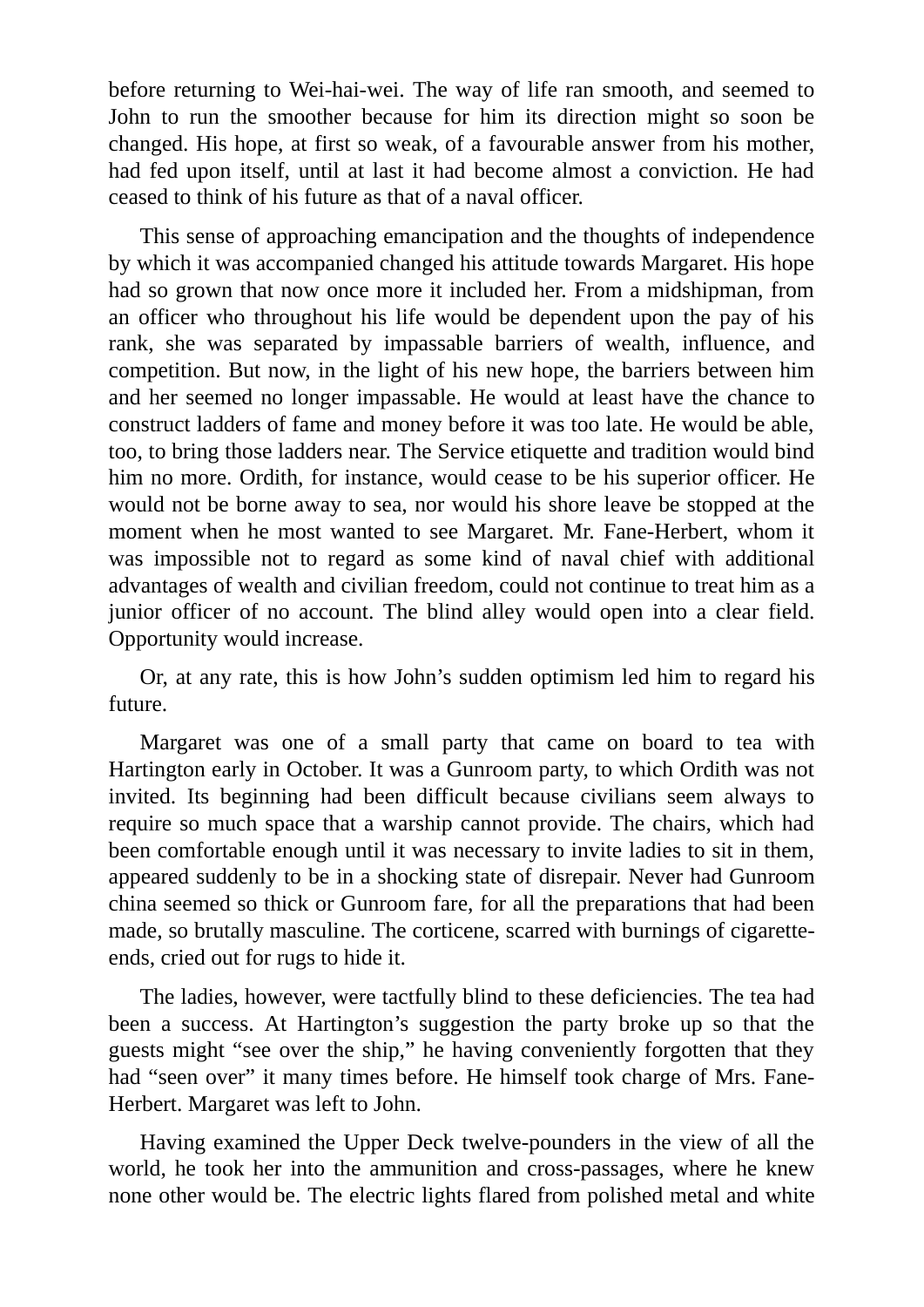enamel; the atmosphere was heavy; their lightest footsteps clattered and resounded. But John was oblivious to all this.

"I've never seen you in such good spirits," she said. "Tell me why."

"Because I am going to leave the Service."

"Leave it—for good?" She drew in her breath.

"Yes. I've never told you. I haven't had a chance to tell you. My leave was stopped for a time, and I never seemed to be able to get near you. You know why my leave was stopped?"

"Yes. Nick told me."

Nick! So it had gone thus far. "What did he say?" John asked.

"He said that what you did was a serious offence—technically."

"Technically?"

"I mean he seemed to sympathize in the circumstances. He told me about Mr. Aggett and the watches you were keeping. He told me everything."

"And he sympathized?"

"Yes. You needn't say it like that, John. I believe it was he who persuaded Mr. Aggett to stop your leave instead of taking it further."

"Did he tell you that too?"

"No; but I read between the lines."

 $"Ah!"$ 

"And father said he thought you had been lucky."

"So Nick told him?"

"I don't know who told him. Nick may have done. It's been the talk of the fleet."

John winced under that.

"I'm sorry," she said. "We oughtn't to have talked about it. I've made you wretched."

"No. I don't care now—now I'm going to get out."

"When is it to be?"

"I wrote home at the end of August. The mail takes just over a fortnight each way. I might get an answer—to-morrow."

She said after a moment's thought: "Oh, I am glad, tremendously glad ...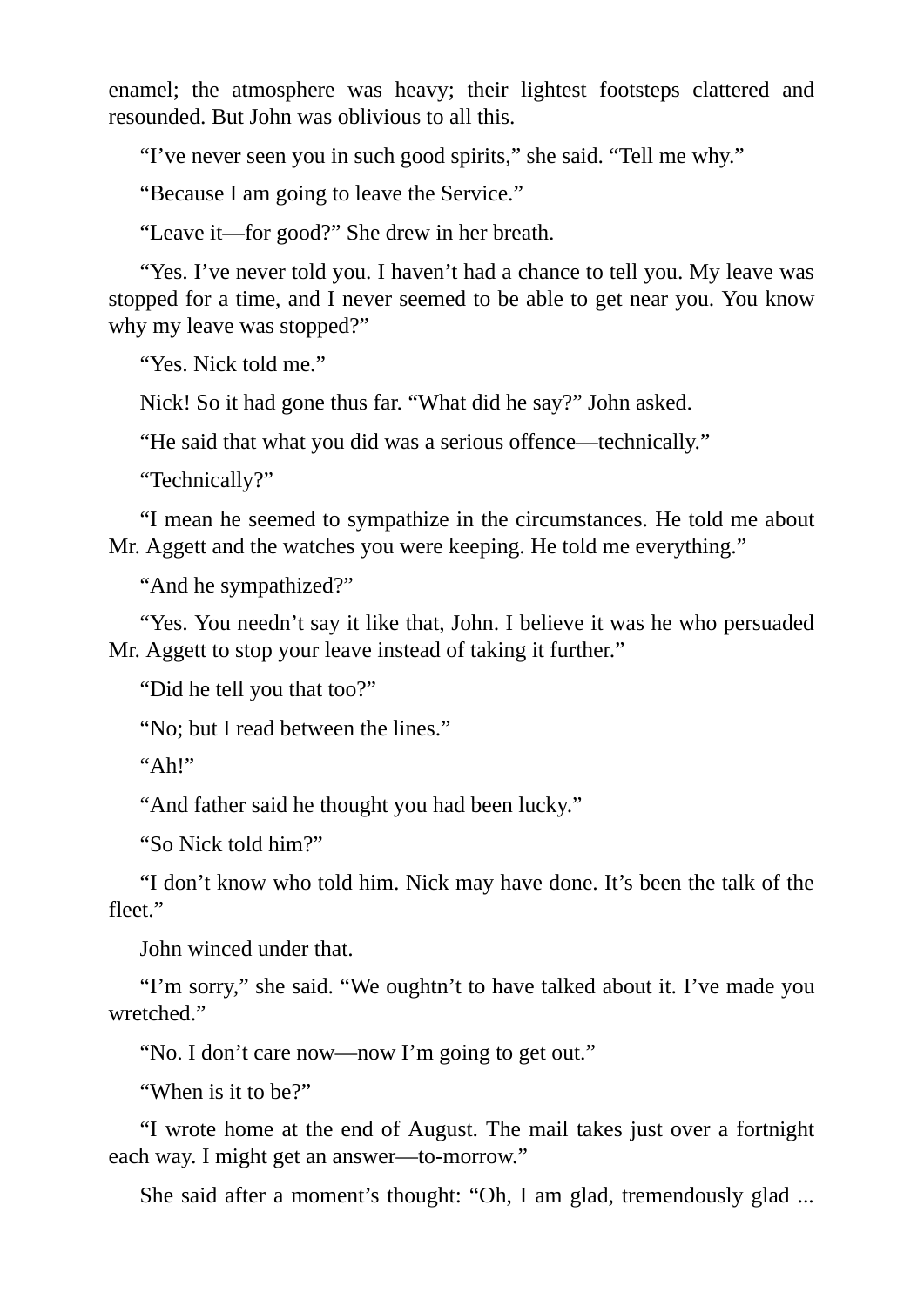for you."

The thought of John's leaving China, of his returning home, troubled her. It brought Ordith and the inevitable decision nearer. Somehow John's absence though lately his presence had meant so little to her—would weaken her own defences. Now that he was breaking free of his net, his company and the likeness of his situation to her own as she conceived it had become suddenly more valuable to her. A safeguard, she told herself.... And yet, more than a safeguard.... She looked at him nervously. She wanted him not to go. She would be alone when he had gone.

"You know," she said, "this—all this life—doesn't suit me better than you. We're together in that. And you are escaping."

"It's no good without you."

He had spoken on the instant. There was no going back. He said, before she could interrupt him:

"Margaret, you must listen. One can't go on alone. I can't. I don't believe you can. We are both caught the same way. I'm getting free. You must, too. Oh, you must, Margaret!"

"It's impossible."

"Now, yes. But couldn't we come to an understanding now? And later ——"

He was stricken by doubt for the meaning of her word "impossible." He tried and failed to read her face.

"Or did you mean——"

"You are not out of the Service yet, John," she said.

He was sure now that she had intended to check him. That reminder of the Service—which she had spoken partly to gain time, partly to drag back her own thoughts to realities—seemed to him a deliberate thrust, well aimed. He was still in the Service, still a snotty—powerless. It became a source of embarrassment that she was beautiful and wore beautiful things. His imagination drew for him a picture of her dressing-table, spread with silver; of her furs; of her soft dresses, orderly and exquisite; of her maid brushing that wonderful hair—and of the vast house in London, with its stone steps for ever in the twilight of a frowning porch, and its stern door, of which the handle was but an ornament not made to turn. In contrast were his barbarous sea-chest and hammock, his own small home tucked away in the country, and his one shilling and ninepence a day.

He had been a fool to think that she—oh, a thousand times a fool!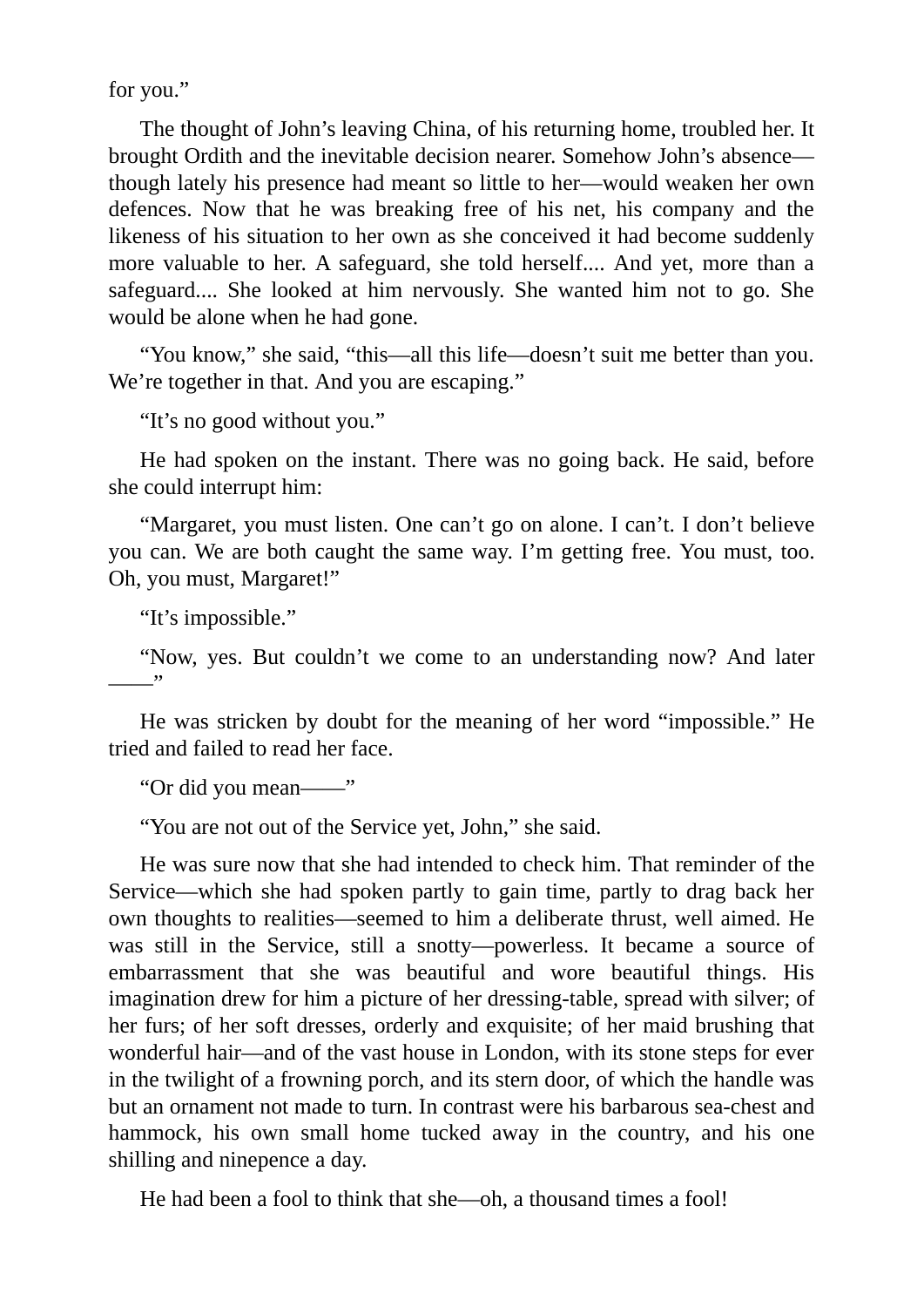Feeling that the moment and, above all, her cruel thrust had given him the right to say what for long years—until he was more than a snotty—he might not say again, he flashed out:

"Come what may, Margaret, you're the best I have on earth."

And he turned away, leaving her to follow him out of the ammunition passage. She, not knowing how she had wounded him, not realizing how her one word "impossible" had been misinterpreted, moved her lips to speak. His last phrase—a direct statement rather than an exclamation—thrilled her. He had meant every word of it. It was the finest tribute a woman could hear spoken; and he had given it finely—every syllable swift and clear-cut like sharp-edged flames. And yet——

She did not speak. She stood without moving. Already he was a few paces away—the nozzle of a fire-hose glinted between them: and he did not turn round. There would have been no need for speech had he turned. She would have run to him. They would have made great plans, too brave to be impossible.

But he did not turn, and in a moment she began to follow him.

### **CHAPTER XIX**

#### **CRISIS**

#### I

Mr. Fane-Herbert had recently returned to Wei-hai-wei after what his household was led to believe had been a prosperous absence. He bullied the Chinese boys with cheerful energy; he patted Margaret's hand, and chuckled at the jokes which he gave her to understand he would have made but for her innocent presence; he allowed his moustache to rest a little longer than usual on the forehead his wife raised to him each morning when, after entering the breakfast-room, he exclaimed, rubbing his hands, "Ah, nice hot coffee! Nice crinkly bacon! What more can a man want?... Well, well—good-morning, everyone. Morning, my dear"—all these being signs that the world was revolving as he wished it to revolve.

Ordith had immediately been in attendance. One morning soon after the Gunroom tea-party he and Mr. Fane-Herbert were shut up together for three hours.

"That dreadful business!" said Mrs. Fane-Herbert. "Why can't your father take a rest, I wonder?"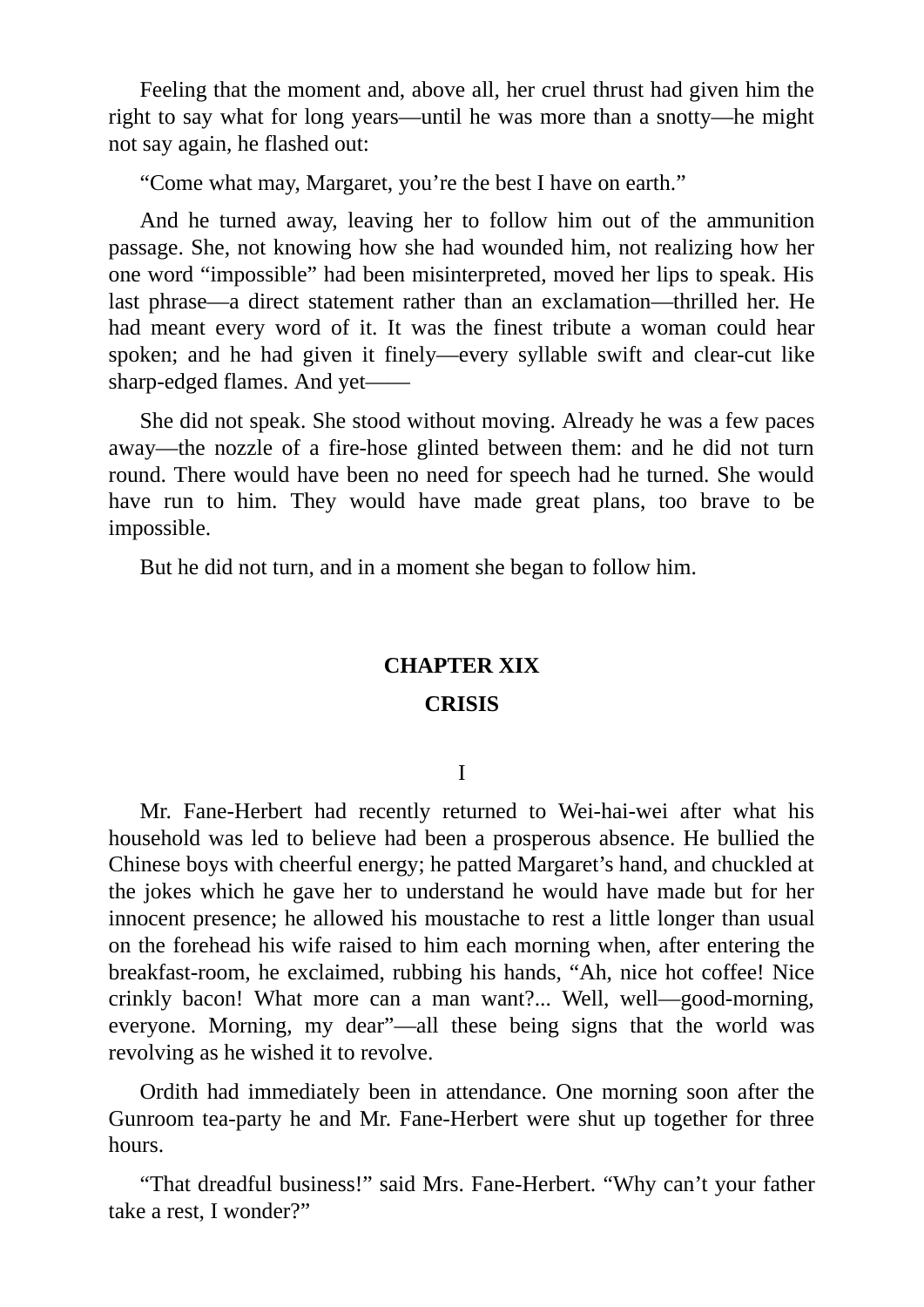"He likes it, mother."

"Yes, dear, I'm afraid he does. It seems odd—looking back. Times change. Things take a grip on one as one gets old."

"Not only when you get old, mother."

"No?... Oh, Margaret, darling, are you happy? I do so want you to be happy. If you let anything spoil your life it will be as if mine were spoiled a ——" She dared not say, "a second time"; but she went on quaveringly, determined to say now what she had in her heart lest afterwards she had not the courage to say it. "I'm not very strong, you know. I may not be able to do all I should wish for you."

"But, mother, you were strong enough in refusing to follow father from place to place when he came here. You put your foot down then, didn't you? And you won."

"Ah, yes. But that's like choosing furniture, or moving from place to place, or any of the small things. I can win because your father yields. He doesn't really mind. He is very kind about such things. But on matters of essential principle"—how often and often had she heard that ugly phrase, spoken as if by a dictatorial Chairman to a subservient Board?—"on matters of essential principle I don't oppose very firmly, not now. It only makes trouble, and does no good in the end.... He always makes me feel that perhaps I'm wrong, after all. He's a very clever man, you know, dear—your father; clever, and strong. He knows more than I do of the world."

"Dear mother!"

"So, Margaret," Mrs. Fane-Herbert went on, "you must fight your own battles. And be strong. And whatever I say afterwards—for I'm not often like this ... now—remember what I think.... And that I do love you.... And that compromise with truth is no good—ever. Once beaten, always beaten."

She rustled into a chair, her white fingers clasped on her lap.

"Fear is—oh, dreadful! like a foot in the door. You can never shut it out. You never seem to be—to be quite alone again." Then, with an expression of appeal and warning in her eyes, she added: "That's all I can say—I think that is all I can say."

There was more finality in her tone than was warranted by the closing of a conversation. When the door had shut softly on its latch and Margaret stood alone, she realized that her mother had spoken to her as she was not likely to speak again.

With a sensation of sadness creeping over her she went out into the garden —its cool air, its pale sunshine. As she passed the window of the room in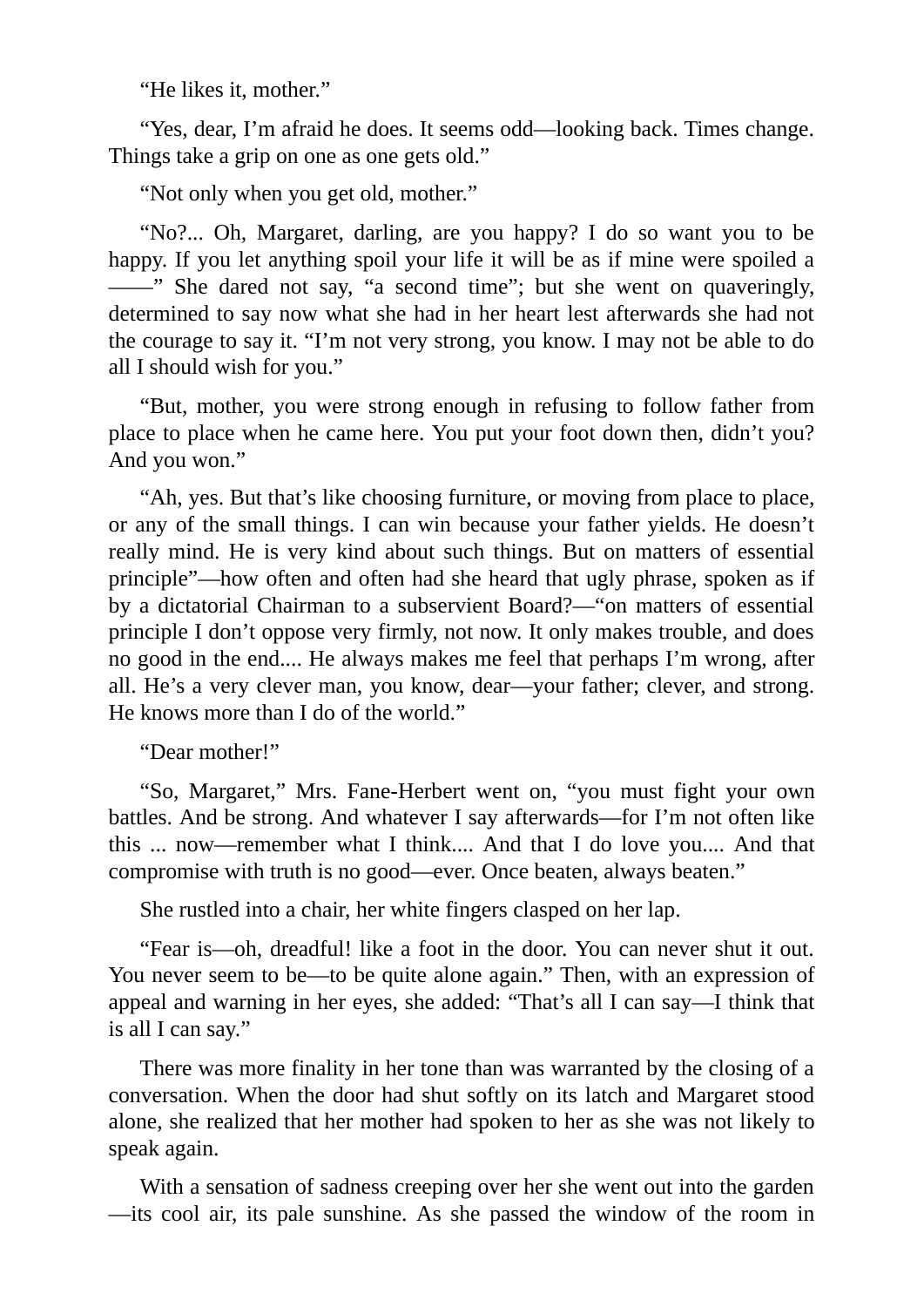which Ordith and her father were discussing business she thought she heard her own name—"Margaret." Why were they speaking of her? Perhaps her imagination had cheated her. Chance anyway!

With a little toss of her head she walked down the gritty path and paused, turning her face into the wind, which blew cool on her forehead and throat. The clouds were like great tigers springing up from behind the hills. The water was flecked. The ships' white ensigns were driven out on the wind so that they seemed stiff, like toy flags painted on tin.

II

When, after many congratulatory farewells and an exchange of confident good wishes for the future, Ordith had parted from Mr. Fane-Herbert, he saw Margaret in the garden. He paused with his hand on the outer door, which he forebore to close lest the sound of its catch should make her aware of his presence. Her right shoulder was turned to him, and she was looking seaward. He threw over the slim form, slightly inclined against the wind, a glance both critical and passionate; for it was a peculiarity of his mind that, unless he were in wine, its faculty of criticism was little affected by desire. Yet, even as he thought calmly of her beauty and the amazing excellence of her body's pose against that pale, tawny sky, the idea of possession—or, rather, an impulse towards such an idea, for there was nothing deliberate, no defined imagining in this—came to him, and passed over him like a cool hand, infinitely light of touch, causing him to shiver imperceptibly and his eyes to narrow as if they were about to close. His throat opened slightly to receive a breath quick drawn through the mouth. He became conscious of the solidity of the brass knob against his palm, and, as his fingers moved a little, of the chill of the metal they had not previously touched. Then he closed the door, and went forward.

"You, Nick! How long have you been standing there?"

"Standing?"

"I—I had an idea that you had been."

"No, this moment I shut the door. What made you think that?"

She moved her shoulders and smiled, dismissing the idea.

"You're not staying to lunch?"

"No, I'm lunching at the Club. I'm coming again in the afternoon."

III

He summoned Aggett by signal to share the meal, and when he arrived gave him cocktails and a carefully censored account of the business negotiations with Mr. Fane-Herbert. For several days, well aware that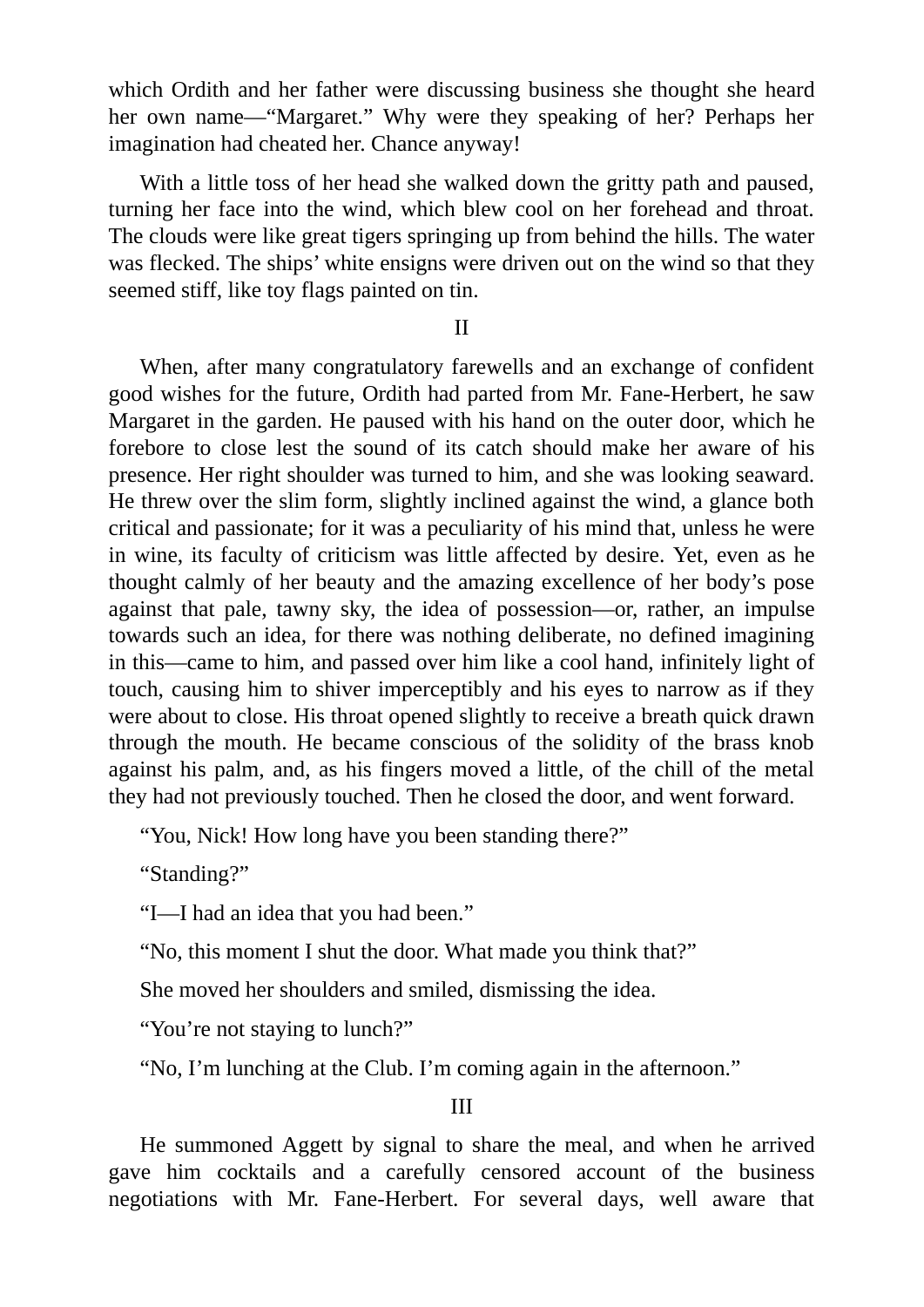negotiations were in progress, Aggett had pressed for information, only to be met by a shaking of Ordith's head.

"Not yet, my dear fellow. Honestly, I don't know how we stand. I'm not clear in my own mind how far Fane-Herbert has advanced. All in good time. As soon as I have anything definite to tell you, I shall let you know at once."

Aggett had waited impatiently, but with a show of patience. Upon Ordith's good-will depended his chances of leaving the Service and of obtaining a position on the technical staff of that imaginary firm, Ibble and Ordith. He had, therefore, a personal interest in the foreshadowed amalgamation. He knew, too, that until these arrangements for amalgamation reached their final stage Ordith and Mr. Fane-Herbert, though they were ostensibly allies with regard to the Eastern Contracts, would continue to provide for the competing interests of their respective firms, strengthening each one his own position in preparation for the ultimate settlement.

Aggett feared that this rivalry, conducted under the cloak of friendly cooperation, might cause a rupture. Ordith, confident of his own powers, might snap his fingers at Ibble's; or Mr. Fane-Herbert, relying upon Ibble's weightier establishment, might decide to remain independent of the younger firm. Amalgamation was almost certainly to the interests of both parties; without doubt it was to Aggett's interest. Breakdown now would be disastrous, and Ordith, he knew, was prepared to go far to prevent it. But could he be trusted?

Aggett was not without misgivings. A disagreement in detail, a slight on Ordith's pride, an angry word—Aggett imagined his friend gathering up his papers and walking out of Mr. Fane-Herbert's room, never to return. Moreover, Aggett perceived clearly by what personal, as distinct from commercial, motive Mr. Fane-Herbert was urged towards the amalgamation. He had no son worthy to receive his vast bequest of influence and wealth—for Hugh's powers were obviously inadequate. And the firm of Ibble was to him more than a business. It was his life's work. For its sake he had sacrificed many things that when he was young he would have sworn never to sacrifice. In it he had invested not only money, but an unrealizable capital of labour and affection, and his sentiment insisted that, when he was gone, Ibble's should continue to be identified with one of his own blood. Yet, if none of his own blood possessed the necessary ability, outside help must be accepted. There was but one way to compromise. His daughter must carry on the personal tradition; her husband must provide the administrative capacity. Also, because Mr. Fane-Herbert had learnt not to give without receiving, he was determined that the husband must bring with him more than brains. He must add like to like, possession to possession. And the choice had fallen on Ordith, who was qualified in youth, ability, and endowment.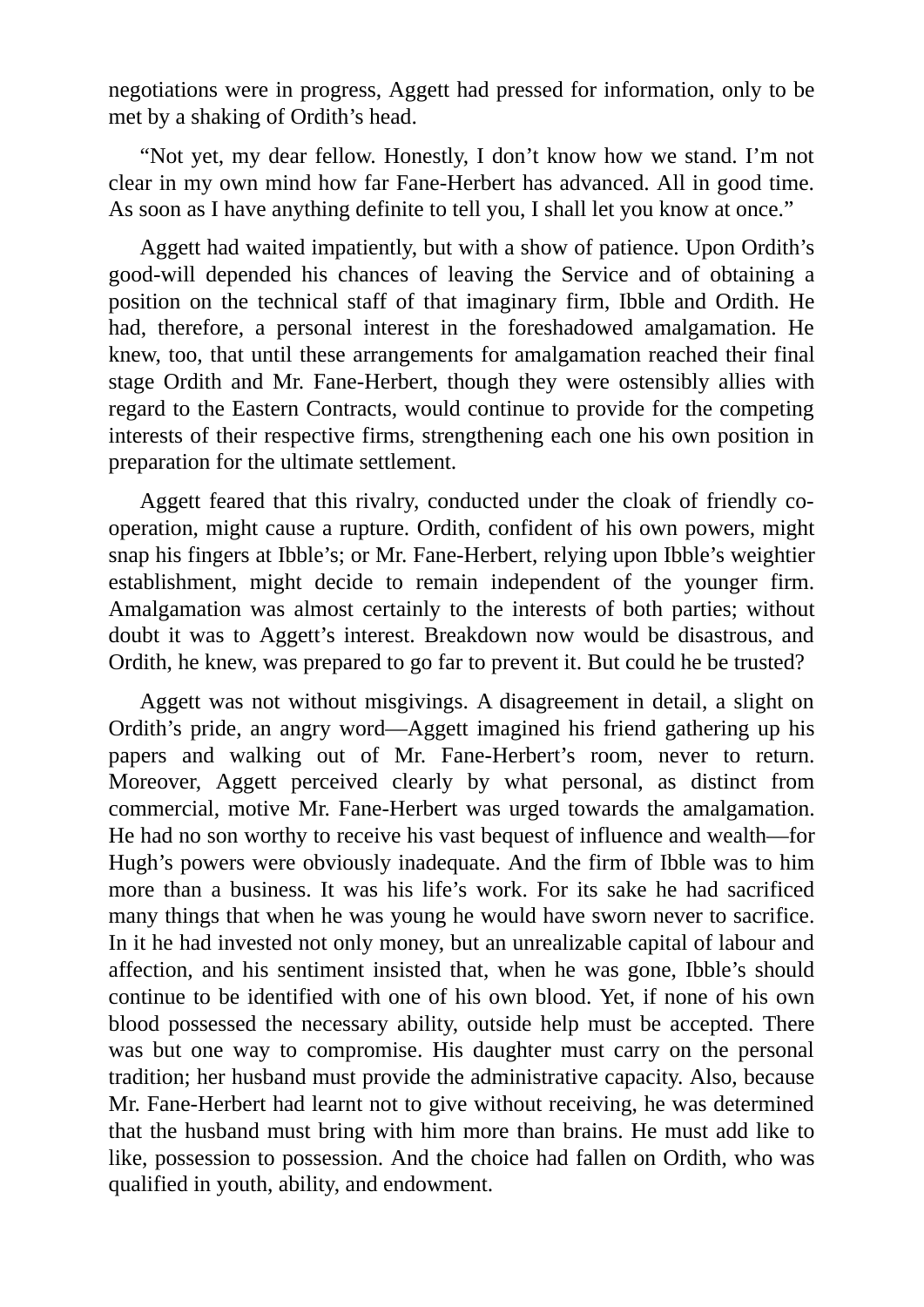But Mr. Fane-Herbert's view of the world led him to believe that the amalgamation without the marriage ought to be opposed. If she were not tied to Ordith, Margaret might marry any fool, and cease to exercise the influence on policy which her immense holding would place at her command. She might even sell out, and devote the proceeds to God knew what ridiculous frippery. The Fane-Herbert tradition might come to an end. He might lose his immortality.... The projects of marriage and amalgamation were therefore inseparable in Mr. Fane-Herbert's mind. This was the fact upon which Aggett dwelt. Ordith must act, must act immediately. Every moment of delay was dangerous, pregnant with discord. The marriage once effected, the settlement once made—the settlement was the point—there could be no retreat from amalgamation.

As Aggett came ashore he had decided, at the risk of unpleasantness, to draw Ordith's attention to this aspect of the matter; but he was soon to discover that the risk was unnecessary. Lunch was a tedious meal, at which conversation on engrossing topics was debarred by the presence of others, but when it was over, and the patron saints of armament firms had been invoked, in silence but with perfect understanding, over many a glass of wine, the two men returned to their quiet corner and were again at ease.

"It amounts to this," said Ordith presently. "Point one, the Eastern Contracts: he has been doing good work, so have I. There's much yet to be done, but the outlook is excellent."

"Does he know that you have been squaring your own yard-arm when he wasn't looking?"

"He does. I know as much of him. That cancels out."

"Right. I don't like it—I'll tell ye why in a shake. But go on."

"Point Two, the Amalgamation: we have both agreed to support it—I, of course, on my father's behalf—but on one condition. Point Three, Yourself: your billet is fixed. You go on the permanent staff. Start at fifteen hundred— I'll get seventeen-fifty for you when it comes to the point. Rises after that by agreement. As for those plans and gadgets in my cabin, there's nothing said yet. Nothing can safely be said of them till the amalgamation's completed. But you stand in with me there. You'll have to trust me.... Satisfied?"

"Yes," said Aggett, "though I fancied two thousand.... But what about Point Two and that condition? You skidded over that, sonny."

Ordith laughed—perhaps with embarrassment. "Simply a—er—personal matter," he said, and stopped.

Aggett glanced sidelong without moving his head, and winked. "What's up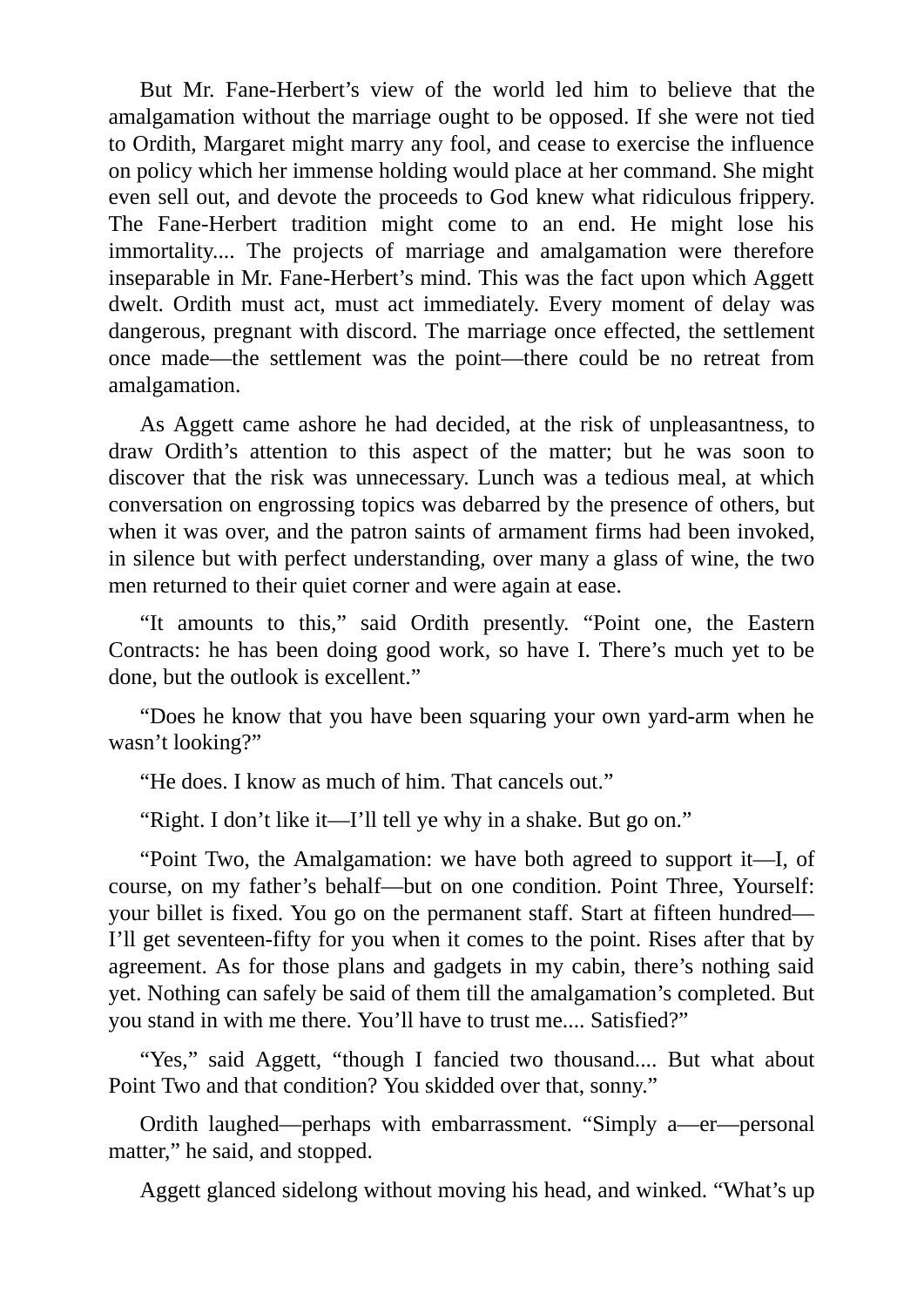with ye, Ordith? Think I don't know? Stammering lover, eh? The part don't suit ye.... Bo-oy! Couple o' cocktails.... Yes, you son of a ——, two piece, two peecee! Chop chop!" He held up two fingers at the blinking Chinese waiter. Then to Ordith: "That's to celebrate."

Ordith smiled. It wasn't worth while to get angry with Aggett. "It was rather odd," he said, "I didn't care to be too direct about the—about my personal point. It's devilish difficult to introduce your own marriage into a business discussion without making it sound too business-like. Oh yes, you may grin. It's damned easy for you to be cynical at long range.... But to me, although you may choose to think otherwise, and although I may at times have given you reason to think otherwise, to me this marriage is something more than a business proposition. I nearly left it out for decency's sake; very nearly decided to take my chance without preliminary safeguards."

"But you didn't leave it out, after all," said Aggett drily.

"No, Aggett; as you observe, with such sympathetic understanding of my character, I didn't, after all. You never know; the most callous father may be touched by sentiment and drive a hellish hard bargain at the last moment. Then I should have looked a pretty fool. Besides——"

"Besides, I've always read in the pretty story-books that all the best brought up young gents approached the parents first. So you're in good company." Aggett drained his glass and shouted for more cocktails. "Drink up, ol' man, and come to the point."

"Well, I was infinitely tactful—screwed up my courage and shied off again half a dozen times. Then, thank Heaven! Fane-Herbert opened the subject himself. I thought he had been keeping something back. 'Ordith,' he said, 'you must pardon my questioning you on a side-issue. I shouldn't venture to do so if I was not reasonably certain of being able correctly to anticipate your answer.'"

"Sounds like a lecture," said Aggett.

"Probably he had thought it out. He was talking at the picture above my head. 'I think we'd better be frank,' he went on. 'I think you ought to know that I regard your marriage with Margaret as an essential adjunct to any scheme of amalgamation.' Then he explained why. He as good as told me but polite as the Devil himself, mind you—that he wouldn't associate Ibble's with Ordith's unless he had guarantees that I should look after the Fane-Herbert interest. And, where I am concerned, he regards a husband's selfinterest as the only reliable guarantee."

"D'ye blame him?"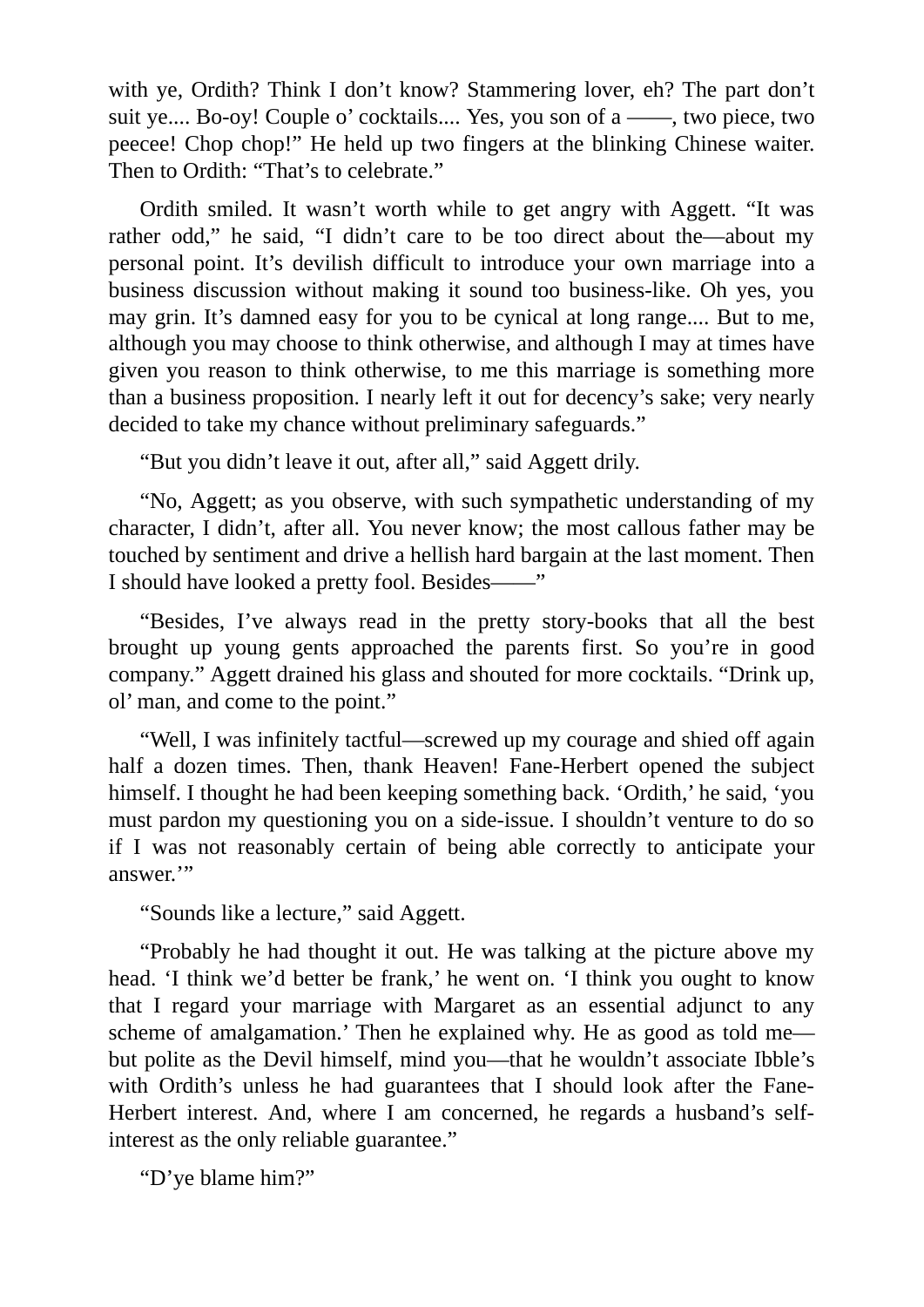"No," said Ordith, with faint irritation.

"Then the thing's fixed."

"You think so? There's another person concerned, you know."

"The girl? She's as keen as mustard. Besides, she'll do as she's told."

"The last statement may be true," Ordith said, with his trick of formality. "The first is, unfortunately, a lie."

"I've watched her dance with ye."

"But dancing is not marriage."

Aggett exposed his teeth. "Less difference than ye think," he rapped out.

Having reached a stage of mental development at which virginity seemed an unjustifiable defiance of manhood, he delighted in the marriage of any woman he had known unmarried. He was satisfied by it as numberless people, who had no interest in legislation or in the constitution, were satisfied when the House of Lords had its wings clipped. He never refused an invitation to a wedding unless it was that of a widow.

Margaret was a girl the prospect of whose taming particularly pleased him.

"You mark my words," he said. "She may jib the first time. But you stick to it—it won't last long. If she tries to stand out, she's got no one to talk to, not a soul to plot her little rebellion with. Ye soon get fed with rebellin' alone. The girl don't stand a chance."

"Very pleasantly put to the prospective husband.... Incidentally, the father isn't a brute."

"How d'ye mean? Surely he's fixed? You said he was fixed."

"He might conceivably unfix. He can't exert pressure beyond a certain point. What's more, Aggett, I don't want him to."

"Now that's generous of ye, that is—not 'beyond a certain point.' God! Ordith, old man, that's you all over. But don't ye see that there's no goin' back for Fane-Herbert now? It ain't jus' a pers'nal question. He's got Ibble's behind him."

Ordith nodded. He reflected that he himself might have conducted this affair differently if Ordith's had not been behind him.... And yet—well, it was no damned good to sentimentalize now. He called for more drink as a set-off to Aggett's frequent generosity, settled himself in his chair, and, banishing misgiving as only the greatly successful men of this world can banish misgiving, allowed Aggett to talk.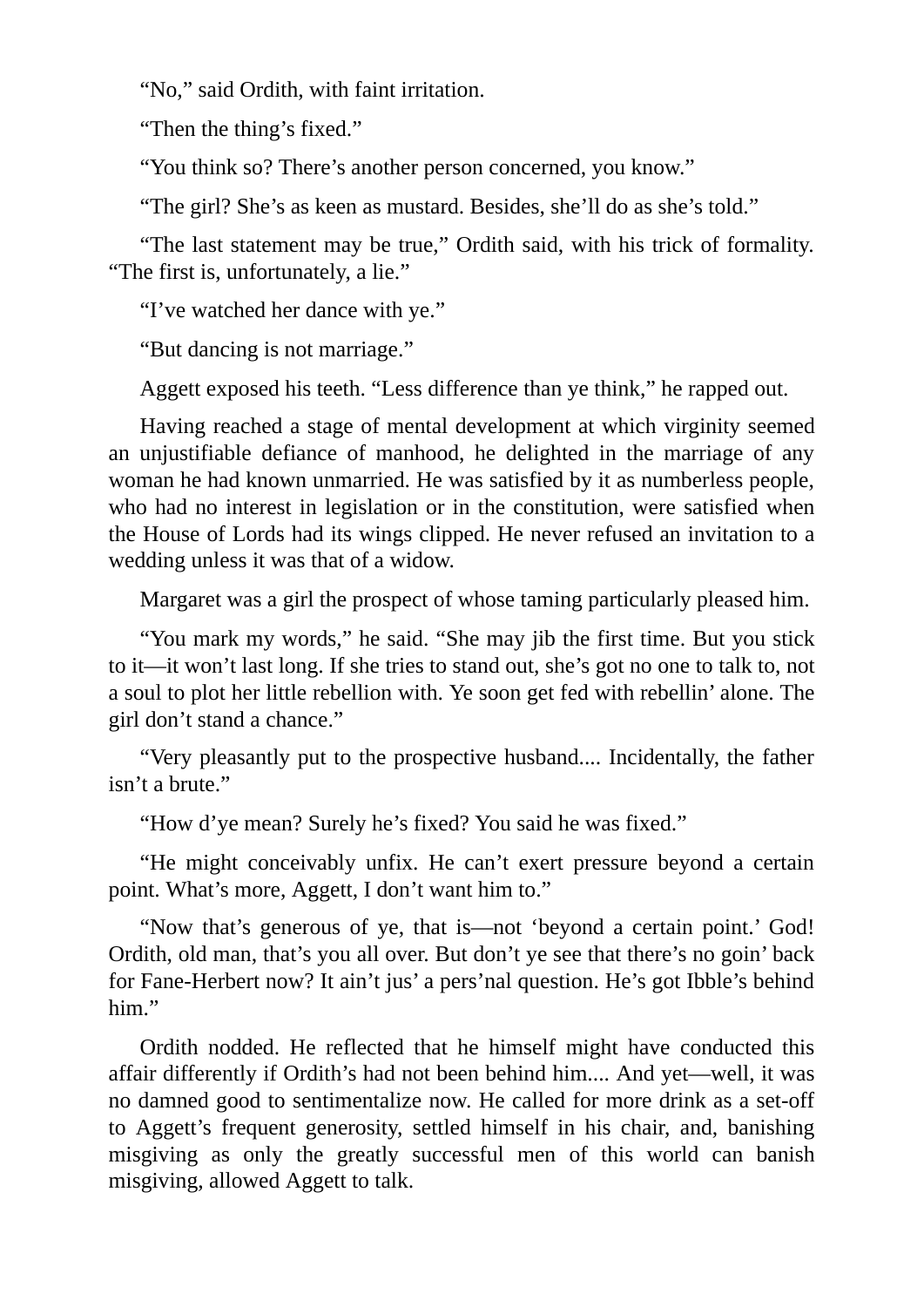Aggett liked to generalize on this his favourite subject. His aids to the imagination and the care he took that his friend's glass should not long remain empty produced in Ordith a brightening of the eyes and a certain fixity of smile. From the state of mind of which these were the outward signs Aggett drew vicarious pleasure. He explained, with careful avoidance of personalities which Ordith might have resented, his theory of the advantages to be obtained by impetuous attack upon girls of the difficult kind.

"No good hummin' and hawin' from t'other end of the room. They can hum and haw better than any of us. 'Engage the enemy more closely.' That's the signal. I always have a feelin' with the villain in the story-books. I like the breakin' of these proud young things."

Never a word of Margaret herself.

Ordith was scarcely listening now, but, as the speaker intended, his thoughts followed Aggett's, though with change of phrase and manner followed them through the succeeding talk until at last he rose to go.

"Go an' prosper, sonny," Aggett said; "an' Ibble an' Ordith's and all thy gods go with thee."

Ordith started on his way to the Fane-Herbert's. It was irritating to one on his quest to be reminded of the assistance of these gods. He didn't like to think of Margaret in their net—compelled. "She's got no one to talk to," Aggett had said. "It ain't jus' a pers'nal question. He's got Ibble's behind him.... The girl don't stand a chance." Poor little Margaret! Poor little-

But Ordith dragged himself out of that slough.

"Ass!" he said. "No good whining that drivel. Too many cocktails."

He took off his hat, stood still, and gathered self-control. Then, looking at his hat, he thought it a pity that he was not in uniform. Even upon Margaret, used to it as she was, the blue and gold would have produced effect. As he approached the house his mind was clear and calm.

#### IV

Margaret knew in an instant for what purpose he was come. As he crossed the room and placed himself on the hearthrug she knew that the crisis she had so long expected was upon her at last. Though he spoke of a dozen trivial things of which he had spoken many times before, there was no doubt in her mind that this speech was but preparative to attack. There was a stiffness in his pose like that of an actor who is ill at ease. His feet were apart; his body was inclined slightly towards her; his hands were behind his back. She found that, despite herself, she acted and thought defensively—and in the bottom of her heart was a feeling that even her defence must ultimately prove of no avail.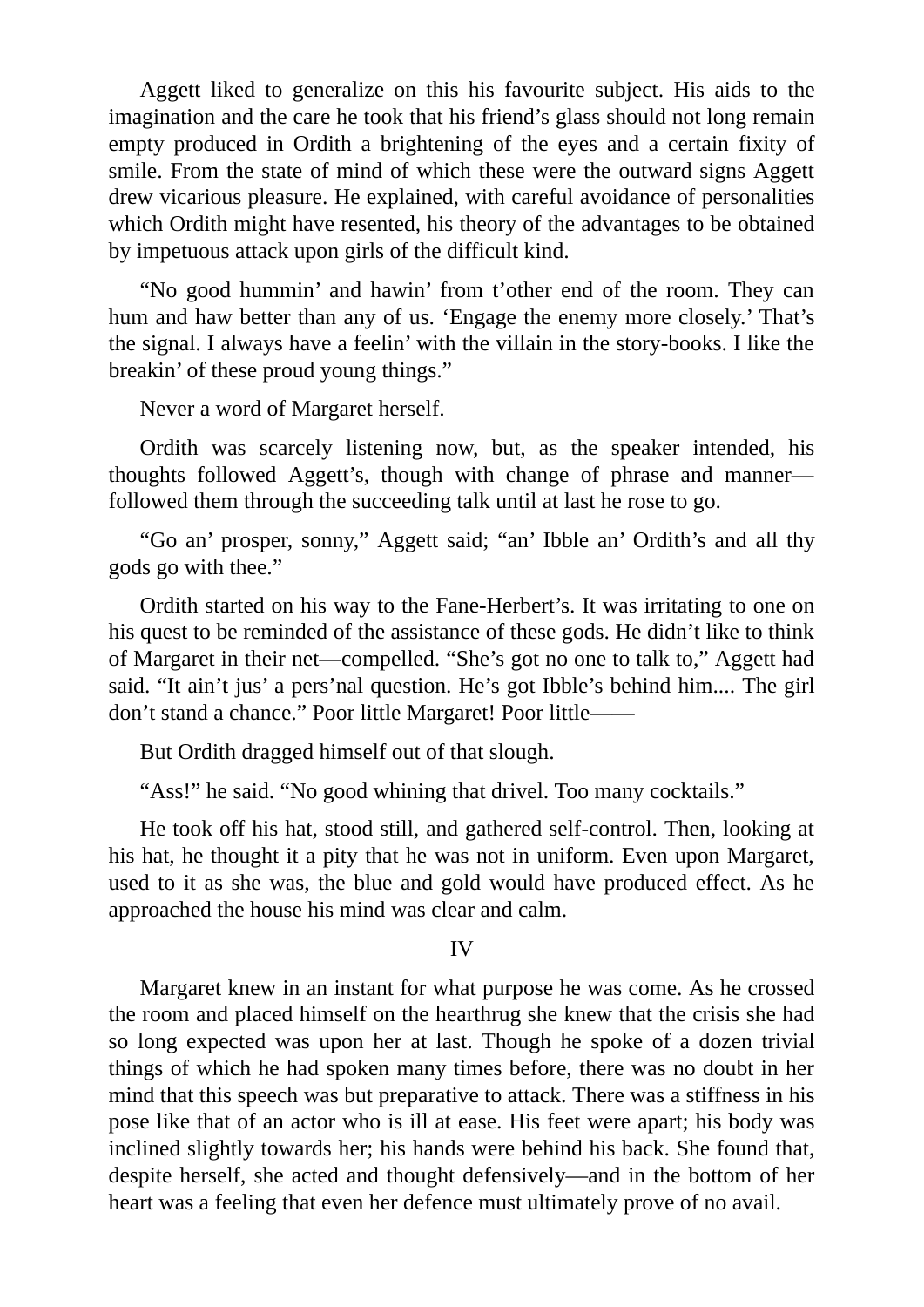She heard him telling her calmly that he loved her and wished to marry her. Then she heard him giving reasons, outlining the future, speaking at last as if she had given her consent. His eyes were fixed on her and held her; but, with an effort that was a physical shock, she broke free of his gaze. At least he should not assume consent. She would not be edged by this slow process into compliance. She would say something—anything to break the intolerable evenness of his speech. She let go of the back of the chair by which she had been standing.

"No.... Wait, Nick.... I——"

He waited not an instant, knowing that he must give her no opportunity to recover herself or to reorganize her defence. He put his arms outside hers, and swept her to him. Mind and body, she seemed enveloped, borne down. The strength, the impetus of him overwhelmed her as flames and smoke, bursting suddenly forth, overwhelm the opener of a door in a burning house. She was too sick and faint to do more than force her head a little backwards, and, catching sight of the black and white notes of the piano, attach to them the strange significance which belongs to things far, far distant from us—the significance that the cool frosty stars possess in the mind of one who perceives them from the window of a room in which fire has trapped him. In the same second Ordith was aware that her body, become limp, reposed almost its whole weight on his arms.

And she heard him urging her with words that seemed to grow more and more musical until at last she was listening pleasurably to them. His nearness, his strength, his tenderness even—for where there was no struggle there seemed now no kind of brutality—were becoming sweet to her—just as the snow becomes warm and comforting to the wanderer who, sunk by the roadside, is about to cross the line of sleep and death beyond which is no waking, no resisting, no troubling any more. It was so good to yield, so easy to say the one word he was demanding with murmured reiteration.

But she did not say it. She knew she must hold out, as the lier in the snow knows he must keep awake. "Keep awake!" The words themselves seemed part of a dream. She tried to put up her hands to thrust him away, but the impulse led to no more than a faint movement of her fingers. Then, as she opened her lips and no sound came his kisses fell on her mouth and throat, and her poor little struggle flickered out. She had said no word, but the thought came to her, as of a thing accomplished, "That's over.... Of course ... I knew.... His wife—his wife. Always." Whereupon the consciousness that he was still holding her reasserted itself and filled her with sudden horror and fear.

Then miraculously—for she remembered nothing of the movement that released her—she found herself standing clear of Ordith. He had let her go. In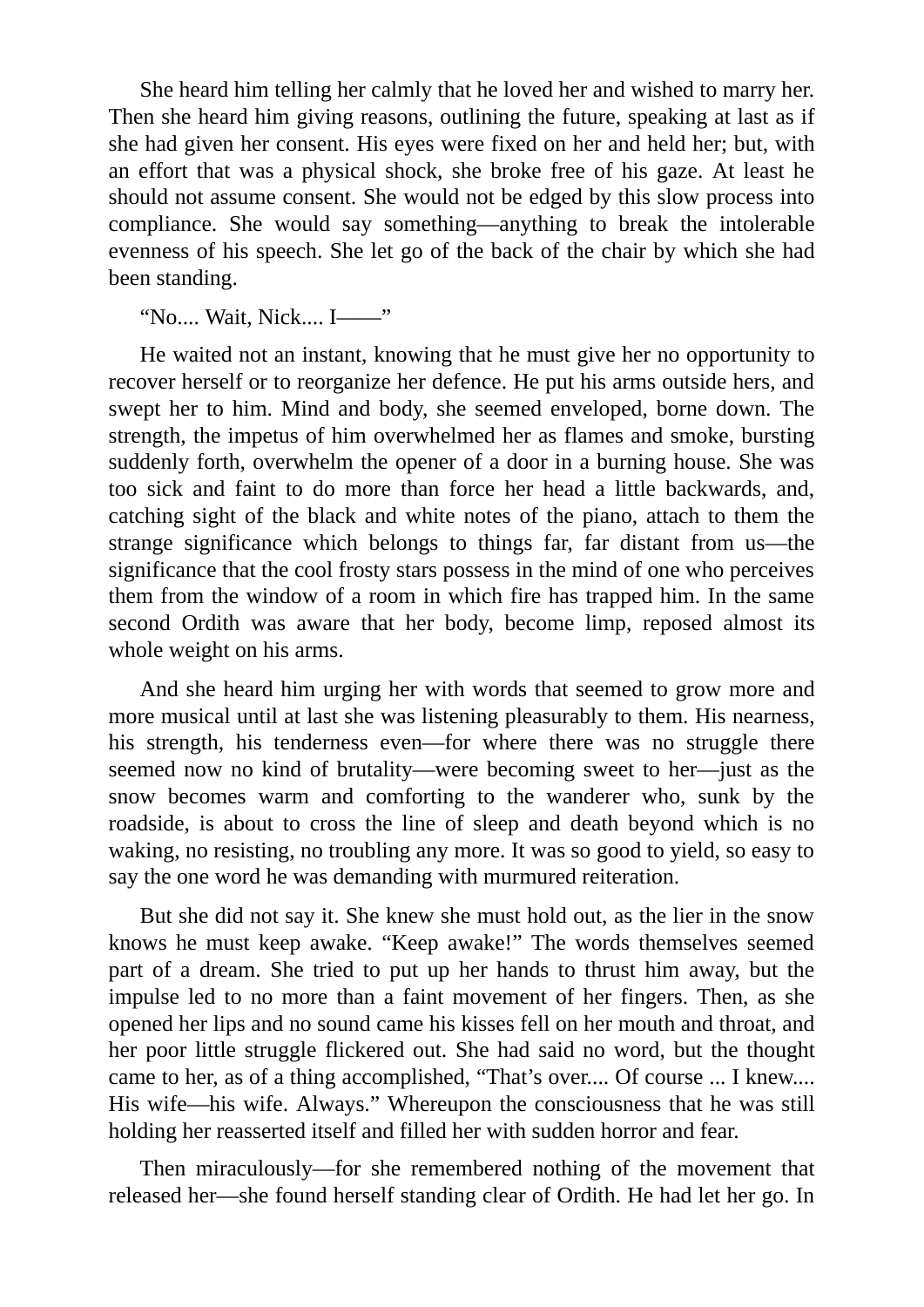the open doorway, upon which Ordith's eyes were turned, stood Hugh, an amazed, embarrassed Hugh, who was saying, "Heavens! I'm sorry. I didn't know ..." and hastily shutting the door.

For the first time Ordith was at a loss.

"Well?" he said.

She sank down in a chair.

"Please go away."

At his least movement towards her she sprang up, white and trembling, but calm of voice.

"No.... I can't bear it.... And please never come back—never."

"But you said——"

"I said nothing."

"No—not said, but——"

"Oh!" she exclaimed quickly; "I may have been wrong outwardly. But don't blame me for having deceived you. You were never deceived."

He smiled at her as at a child momentarily in a foolish mood, and went out of the room. On the stairs he met Hugh.

"I'm awfully sorry, sir. I had no idea."

Ordith laughed. "Nothing," he said, "nothing at all.... By the way, there's nothing official—no definite engagement as yet, so don't go and worry her about it. Better act as if you hadn't seen, unless she speaks to you of it.... You weren't meant to see."

So Hugh was bound. Ordith went on his way to report to Mr. Fane-Herbert the development of the campaign. Together they considered the position and reassembled their forces after the not unexpected reverse.

"The difficulty," said Ordith, "is that she forbade me to see her again. Having regard to the standard of honour by which we live, that's something of a tail-twister."

"You will, of course, continue to come to my house on my business. The rest follows in time."

Ordith turned the pages of a magazine. "The sad thing is that in five minutes or less she would have consented."

"You're a queer fellow, Ordith. But there, I suppose you are in love with her; I'm sure I hope so. Five minutes or five months, what does it matter?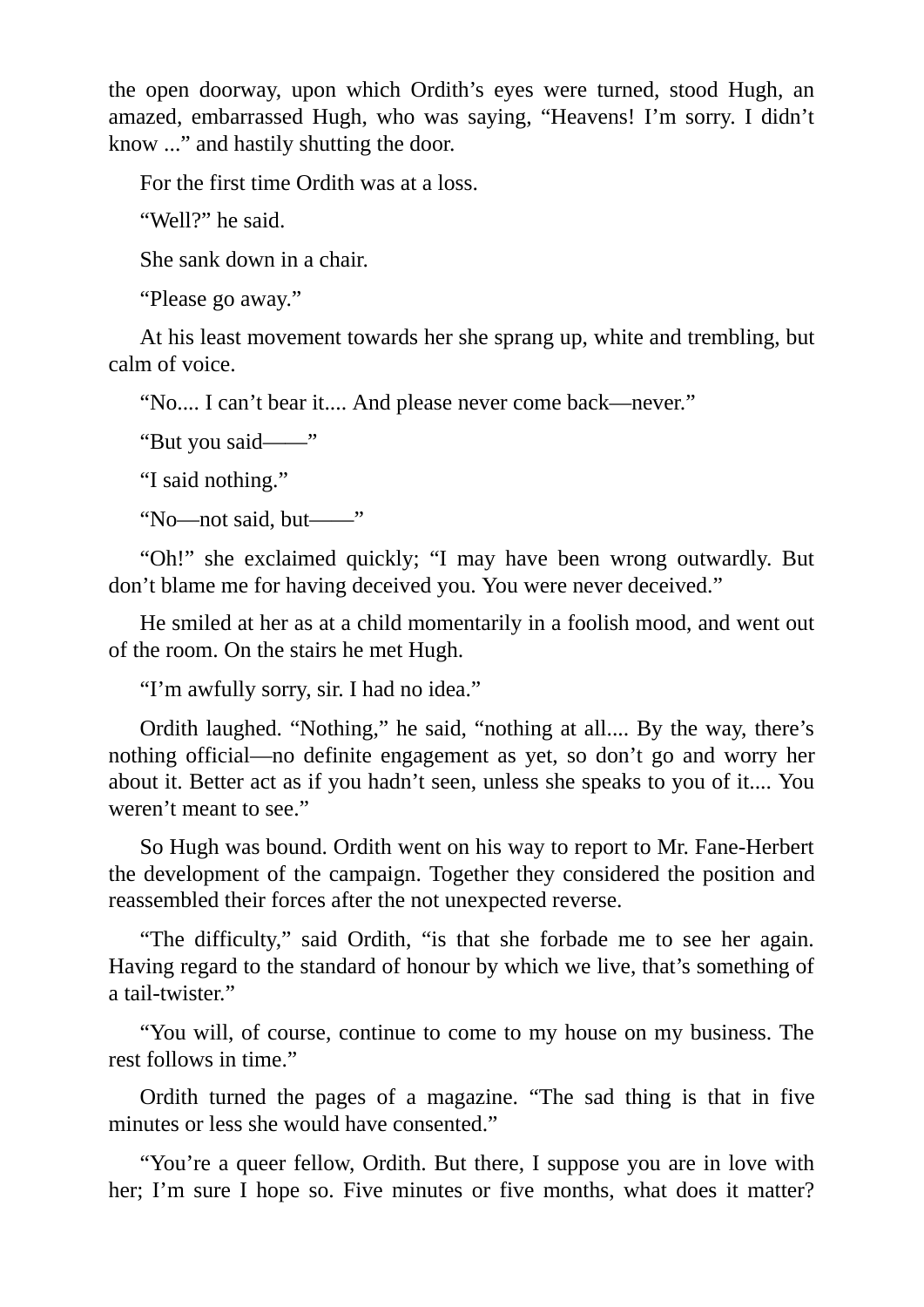Obviously she doesn't know her own mind. I'll talk to her this evening."

Ordith, his head bent over an illustration, looked up under his eyebrows. The most amazing trait in Fane-Herbert's character was his complacency. There he stood, unruffled, speaking of Margaret as of a baby who had been naughty but who would in time learn to distinguish between right and wrong.

"I'll talk to her this evening."

"Oh well," Ordith thought in excuse for himself, "she's got to live either with you or with me."

V

Margaret said nothing to Hugh of what he had seen, nor did he question her. She made no attempt to argue with her father, for there was no arguing against what he called his "plain statement of facts, spoken for her own good." By this she was given to understand that, in rejecting Ordith, she had acted with rash impetuosity which, on account of her youth, her father was ready to pardon. Next time—and she smiled at the authoritative tone in which he spoke of this second opportunity—next time, of course, she would revise her decision. As for her having forbidden Ordith to see her again—that was ridiculous, childish.

"In any case," Mr. Fane-Herbert said, "you understand that he is a friend of mine, and the business we are conducting is most important—of the utmost importance. Therefore he must come to my house. You do not intend to shut yourself in your room, I suppose?"

The incident of that afternoon was not afterwards mentioned. Mr. Fane-Herbert would neither himself remember that Margaret had refused Ordith nor would he allow others to take the fact into account. After a decent interval Ordith began to visit the house again. He met Margaret so often, and with such smiling tact, that some kind of reconciliation became inevitable. She met him first in her father's presence. The encounter was unexpected; there was no retreat; and it was impossible to pretend that she was unaware of Ordith's presence. Her choice was between a scene, in which her father's intervention was probable, and a recognition friendly enough to make complete estrangement impossible in future. And she shrank instinctively from such a scene.

The absence of any apparent breach in his sister's relations with Ordith caused Hugh to assume that, though some difficulty might have arisen, the incident he had witnessed was at least a prelude to the engagement of which Ordith had spoken. For long he said nothing of this to John, but at last the rumour which Aggett had put into circulation made an explanation inevitable.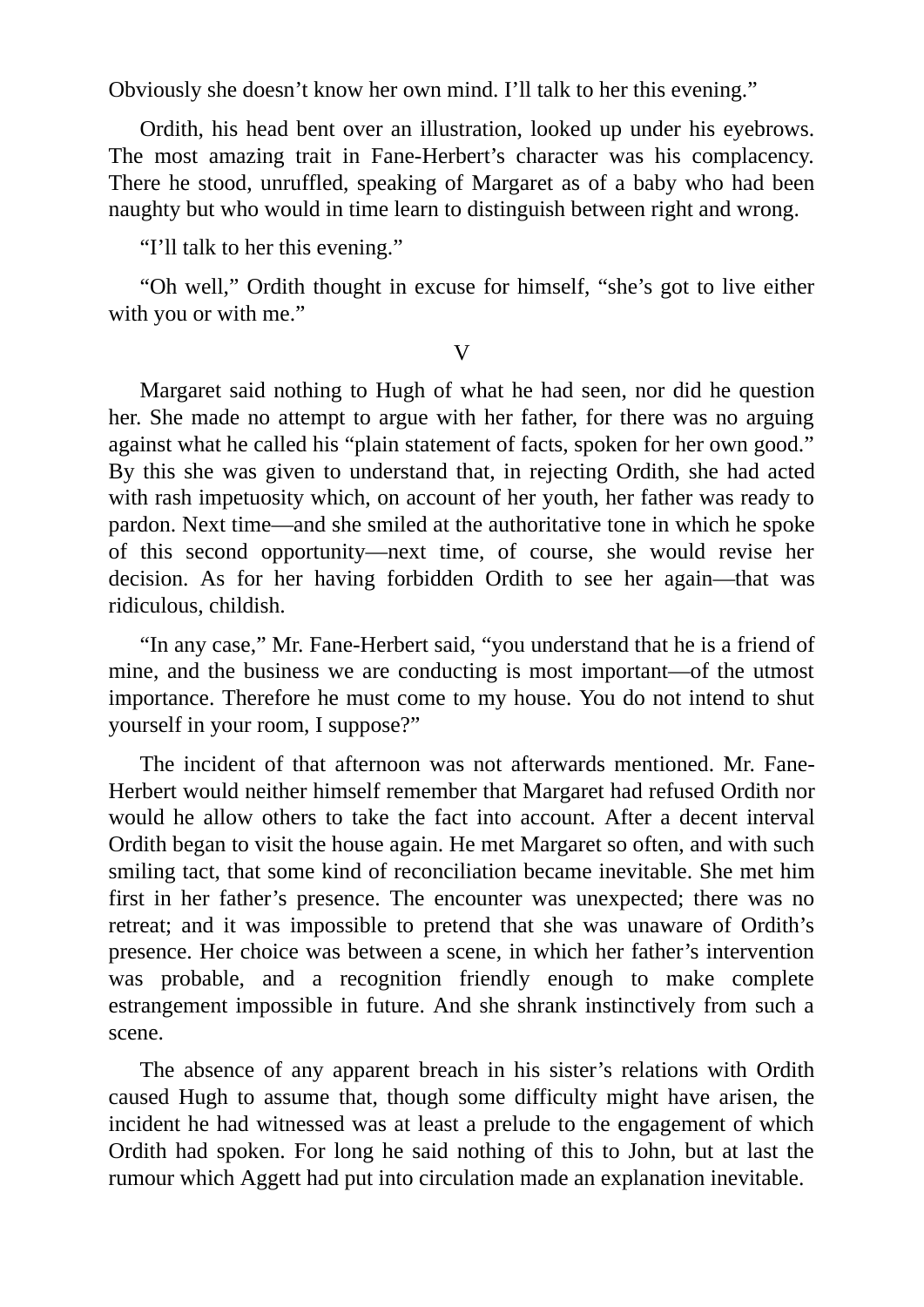"They say Ordith is engaged to Margaret," John said. "Is that true?"

"She has told me nothing of it," Hugh answered.

"But you know——?"

"I saw——"

"What? Tell me. There's no harm in telling me now. The whole ship's talking of it."

"So far as I know there's nothing definite. I haven't heard Margaret or my father or my mother say one word about it. All I have to go on is that I saw him kiss her, and he still comes to the house, and they seem friendly enough. There may be a hitch. Ordith said it was unofficial; and it's not for me to question Margaret. There it stands. You know all I can tell you, John. These good people may be beforehand with their rumour, but I'm afraid they're on the right track."

"Thanks," said John, after a pause; "now I know, anyhow."

## **CHAPTER XX**

## **WINGFIELD ALTER**

John's request to leave the Service did not find his mother wholly unprepared. Her realization of the mistake he had made had been earlier than his own, and for many months now she had considered the possibility of obtaining his release should he demand it. The difficulties were, as John knew, wholly financial. She could afford to pay the sum which the Admiralty would require as the price of his liberty, but she could not re-educate him as she felt it was essential he should be re-educated. If he abandoned the Service he would have to earn his living as an unqualified man. Journalism? She had heard enough from Wingfield Alter to teach her the meaning of life in the lower ranks of provincial journalism. And the alternatives for the unqualified were a clerkship in a City office or manual labour.

To Wingfield Alter, from whom she might have sought the advice and assistance she so badly needed, she would not go. On the evening after the arrival of John's letter her resolution on this point nearly gave way. The need was imperative. It was her son's need, not her own. And Wingfield Alter would help abundantly and willingly—she knew that. Yet, it was impossible to approach him. If it had been no more than advice she needed she might not have hesitated; but it was money—money. No fair words, no tact of his or hers could disguise that fact. And before he helped her son he would ask her to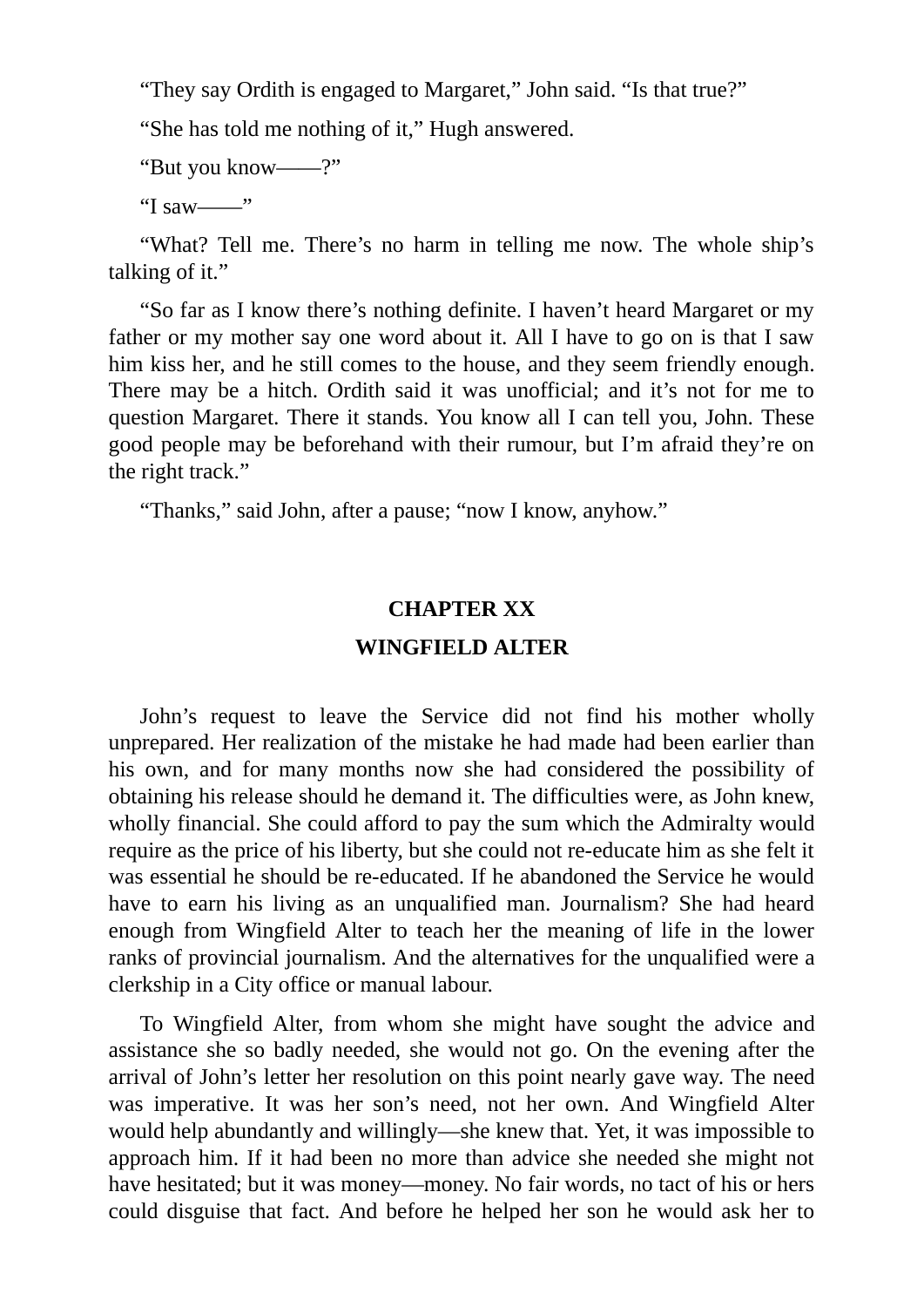marry him. She foresaw that quite clearly. Her request for help would, in effect, be a request for a proposal.

She closed her eyes, pressing the lids tightly together.

When she opened them her mind was made up. Years ago, when it was impossible that they should marry, she and Alter had cared for each other too well and with too much silent restraint for her to spoil it all now. Because she had been married no word of love had passed between them. When the strain became unendurable, he had gone away with his wife, leaving her to dream through a few months, and then to marry John's father. And now, John's father being dead and Alter's wife too, they met again. She knew he loved her still, but he had said nothing. Why she could not imagine. He must know; he must have seen. She had no doubt of him—why should he have doubt of her? Why? Heaven knew! She would do no more. She would not go to him.

She could not go to him.

Meanwhile, Alter was waiting for signs and failing to recognize them. He was not, he told himself, the man he had once been, and to his eye she seemed to have changed very little in all the years. Moreover, the fact that there had been real affection between her and her husband made her seem difficult to approach. He was by no means convinced that her old love for himself had survived. It was natural that their present friendship should have taken its place, and any attempt on his part to insist upon love might sever the friendship for which now he chiefly lived.

Then came Hartington's letter. John needed help. It gave Alter his chance, his opening. But he could not be blind to the fact that, if he offered to help the son, the mother, in accepting, would feel that she had placed herself under some obligation; and, whether the offer of marriage were coincident with or subsequent to the offer of assistance, the acceptance of one would at least be a powerful argument for the acceptance of the other. And he wanted her choice to be free. He wanted her to accept him for his own sake, not for that of her son. Yet, apart from all other considerations, he was eager to help John because he felt that John was worth assistance. Alter had reached the point in the lives of successful men at which the highest good and the most intense personal satisfaction seem to spring from the help it is possible to give to others.

Far into the night he sat with Hartington's letter on his knee, considering how best to help, and cursing the impossibility of frankness in this instance. It would have been so easy could he have gone to John's mother and have said: "You can count on me. Have the boy out. I'll see him through Oxford. I'll give him the start which, as I understand him, is all he needs. And all this you will please regard as a side issue. It has nothing whatever to do with our relations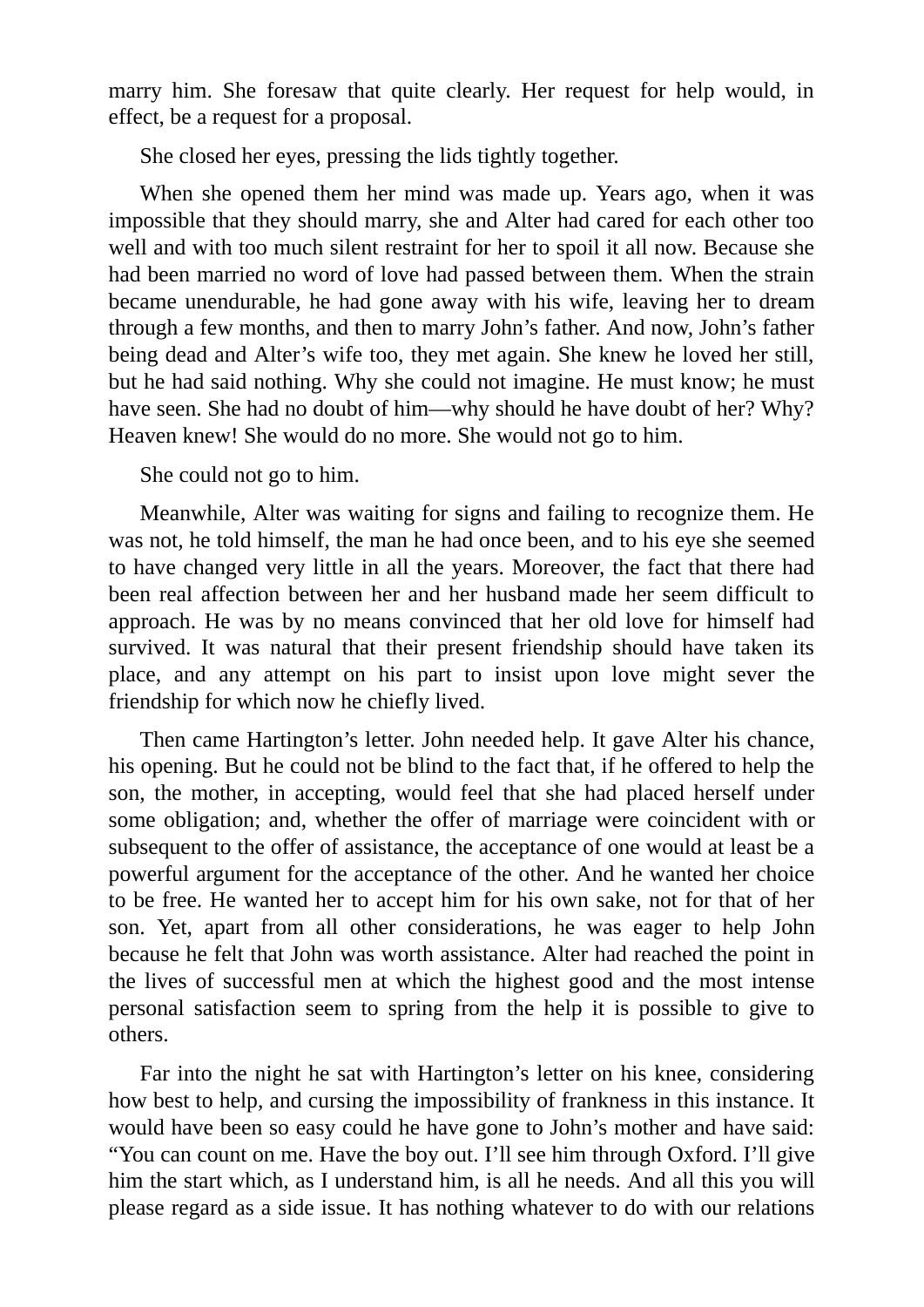with each other. There's no kind of obligation on you." But that was impossible. This, by the evil decree of Fate, was a question of money, and money set up an obligation which, where man and woman were concerned, no good-will or friendship could nullify. Hartington said that John had written home. The letter must have arrived. If he went straight to her now, making no mention of his knowledge, she would inevitably look upon him as the man who was able to solve the problem with which her son had confronted her. Her decision would be influenced one way or the other. And, what was more, she would tell him about John; she would feel bound to tell him. He would have to confess foreknowledge, and unending complications would ensue.

No; there was one thing to be done, one thing only. He went to his table and wrote to Hartington.

"His mother cannot possibly afford to re-educate him. Therefore, she will certainly refuse to apply for his withdrawal from the Service, and she will persist in this refusal unless extreme pressure from him forces her to act at last against her better judgment. You and I, Mr. Hartington, must pull together in this matter. I am interested in Lynwood; I am sure he has real ability; and I am willing and eager to take full responsibility for giving him a fresh start. But, for reasons of my own, I cannot at present approach his mother on the subject. Before I go to her it is necessary that the prospect of her son's leaving the Service should be banished from her mind. She must feel that a decision has been taken in which Lynwood himself has acquiesced, and that the whole matter is over and done with. Then, and not till then, I can go to her.

"Your job is to obtain Lynwood's complete acquiescence. You must say nothing of my intent to help him. You must persuade him to bow to the inevitable with the best grace possible. In other words, when his mother's refusal arrives—and it should reach the ship in the same mail with this letter of mine—he must write again to her, accepting her decision, and—for the sake of her peace of mind—accepting it willingly....

"It is not necessary for me to give in detail my reasons for requiring this of you. I suspect that you have already guessed them. It is enough for me to say that I wish Mrs. Lynwood to be under no obligation to me. Also, when I go to her, I want her not to be thinking of her son's future. She must feel that that is settled, and that young Lynwood himself is satisfied with the settlement. Then, knowing her to be a free agent, I shall be able to act more easily....

"Write to me at once and tell me what Lynwood does. Give me, too, your considered opinion upon the question of his leaving the Service. It may be a little difficult, when the time comes, to persuade Mrs. Lynwood that her son's acquiescence was not indeed the result of a change of mind. Like most women, she thinks the Navy an ideal profession for men. A letter from you,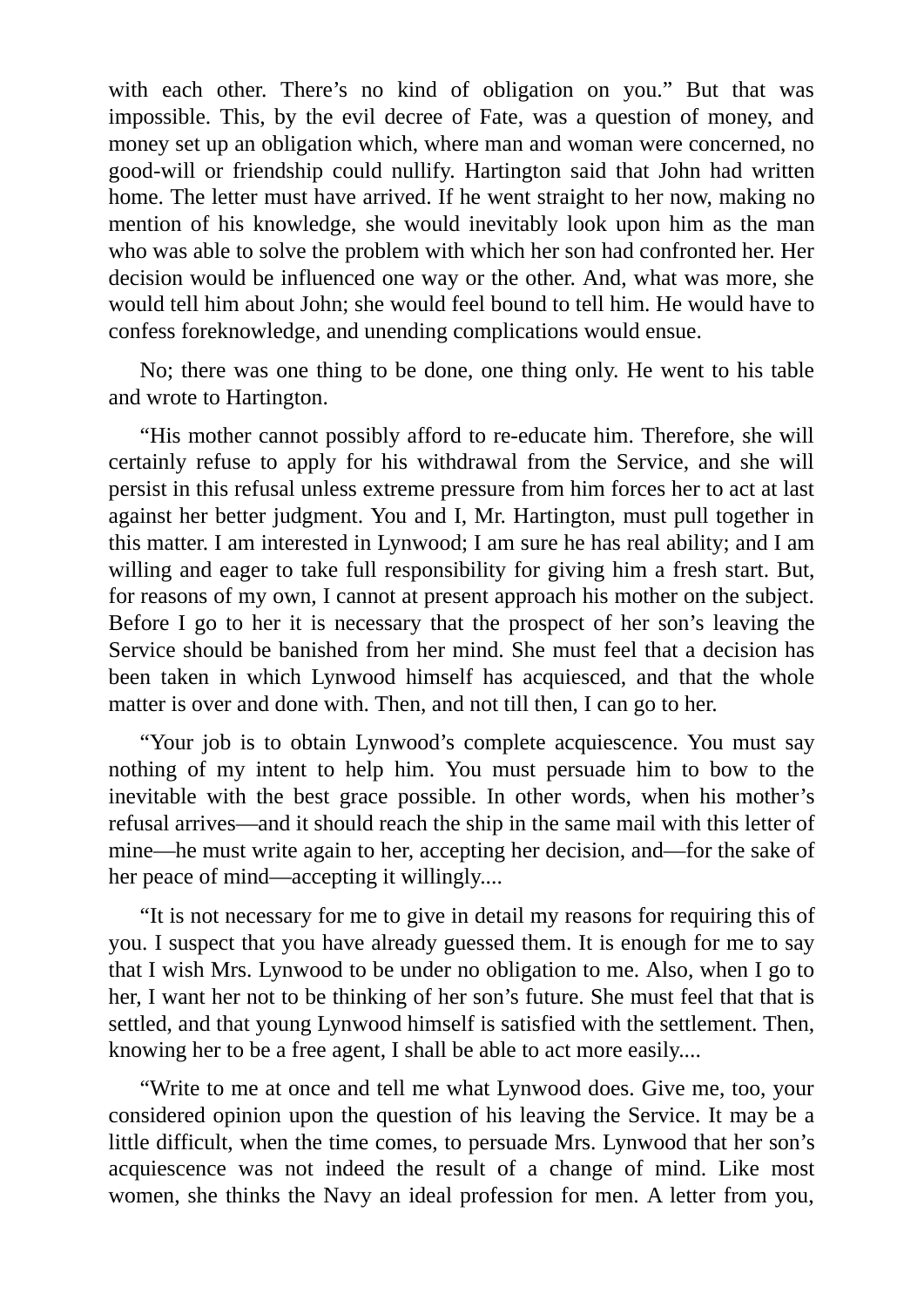telling me of the circumstances in which Lynwood was persuaded to accept his mother's decision, and giving a definite assurance—supported, if possible, by his own words spoken privately to you—as to his real inclination, might be needed to persuade her that, for all his apparent consent, he is still at heart eager to break free...."

Having finished his letter, Wingfield Alter returned to those words he had written, "break free." They implied more than he had meant to imply; but, as he considered them, he had no desire to weaken his phrase.

"My God!" he said aloud, "the younger generation is in a hell of a mess!"

He picked up an envelope and laid it face downwards on the mantelpiece. On its back he wrote:

"Children of Capital; Children of Labour. They suffer in the transition. They pay for the bitter triumphs. They are weighed down by the pride. If the young men could but learn that gain is without profit they would know that force is barren. When all the world has that knowledge"....

He tore up the envelope.

"But that's the coming of the Kingdom," he thought. Did he himself believe, with absolute belief, that force was barren? It was easier to compromise, to risk nothing, to wait; safer to go slowly. Everything would right itself in time. That was a comfortable thought—but a lie.

He shifted his feet on the carpet, and, turning, peered beyond the soft blur of his reading-lamp into the dark room. And a phrase came upon him suddenly, like galloping hoofs ringing close in the dark against a frost-bit road. Its strange rhythm startled him as if it had been the clatter of horses riding him down.

"... Finally to beat down Satan under our feet ... finally to beat down Satan under our feet...."

### **CHAPTER XXI**

### **THE CURRENCY**

I

It happened that his mother's reply, reaching the Pathshire in the middle of October, came to John soon after he had learnt of what he believed to be his irretrievable loss of Margaret. With her loss his need for her became more instant. While she had belonged to none other, and his own future had been at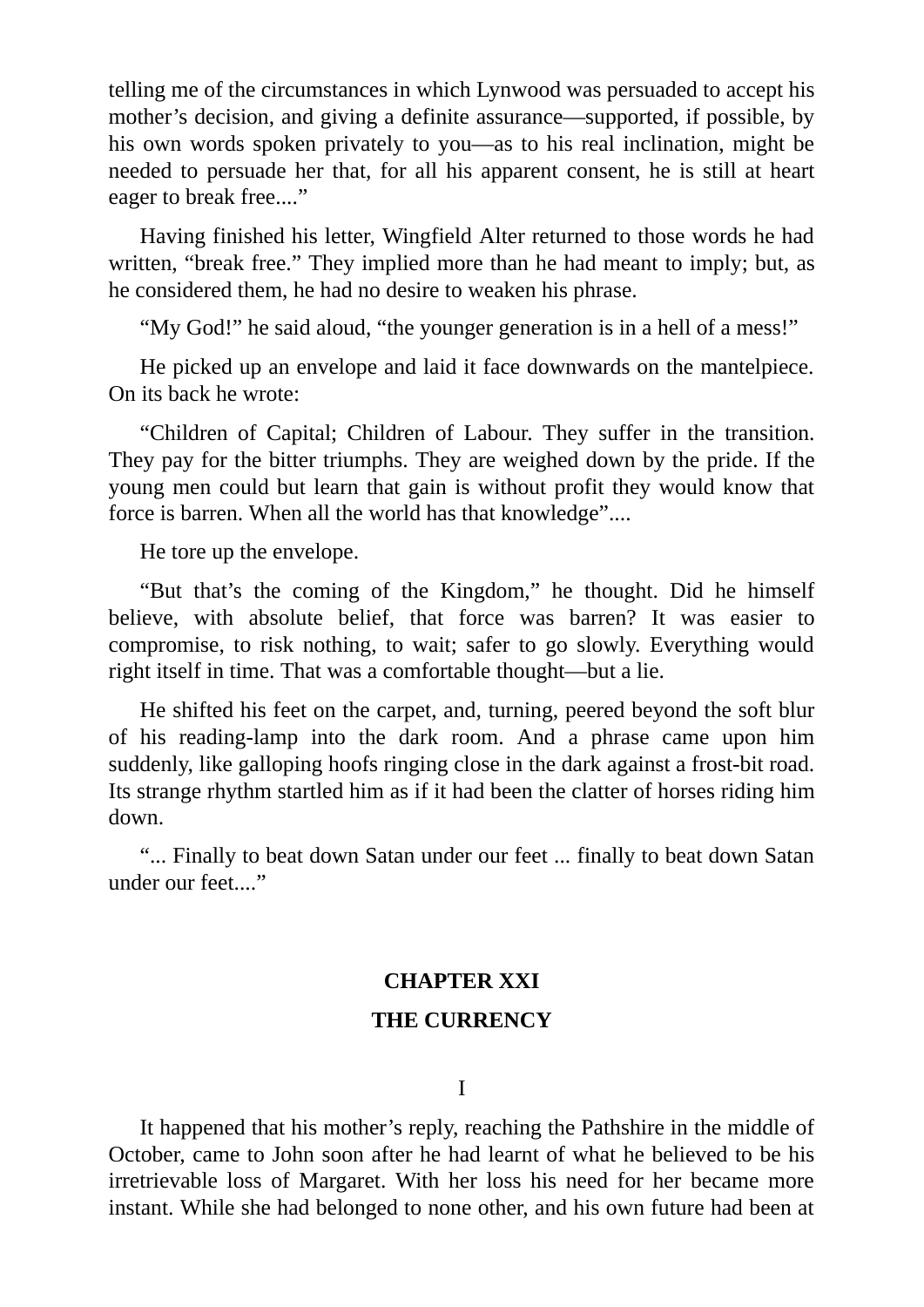least not closed to dreams, he had hesitated to admit, even to himself, that he loved her. The lesson of the complete insignificance of midshipmen, which the Service teaches with such energy and eagerness, had been so deeply impressed upon him that, even in a matter so personal as this, he had been unable to forget it. "For drill purposes," as the Service says, snotties did not love—they had women; and it was indeed ridiculous in one whose pay was twelve-andthreepence a week to contemplate any love that might lead to marriage. Moreover, John had felt that Time was on his side, and Chance as yet not a declared enemy. He had dreamed of a swift end to his snotty days, of expanding fortune, of reinforced hope. He had wished to justify his claim to Margaret before making it.

It had seemed enough that she should stand for the imaginative, the creative, the permanent—a contrast to that professional side of his life which he took to be destructive and ephemeral. But now all these things were changed. By his mother's letter it had been made clear that there would be no expansion of fortune, no reinforcement of hope, no breaking free into a new world. Margaret ceased to represent the possibly attainable.

The outlines of his vision of her were thus sharpened. Now that she and his hopes for the future were at once taken away from him he saw her as he had never seen her before. Her personality stood out more clearly. A new fierceness and impatience entered into his thoughts of her. That the worldly difficulties in the way of his claiming her were as great as ever mattered no longer. That he was still a midshipman mattered not at all. There was no denying now that he loved her—that fact dominated all others, sweeping aside doubts, and arguments, and misgivings.

For a time this singleness of purpose was a source of happiness, a stimulant, the effects of which rapidly passed away. At last John went to Hartington, and showed him the fateful letter.

"Well," Hartington said, "what are you going to do?"

"It's definitely the end," John answered. "It's no good to go on hoping to leave the Service. I'd better settle down to it, I suppose."

"What are you going to say to your mother?"

"Oh, some lie. I don't want her to worry her soul out. Better make her believe I've changed my mind. How does one change one's mind convincingly?"

Together they planned his reply.

"It's all very well for me to say I will settle down," John said, "but there's no incentive in this job. I shall always look outside it. And yet, God knows, I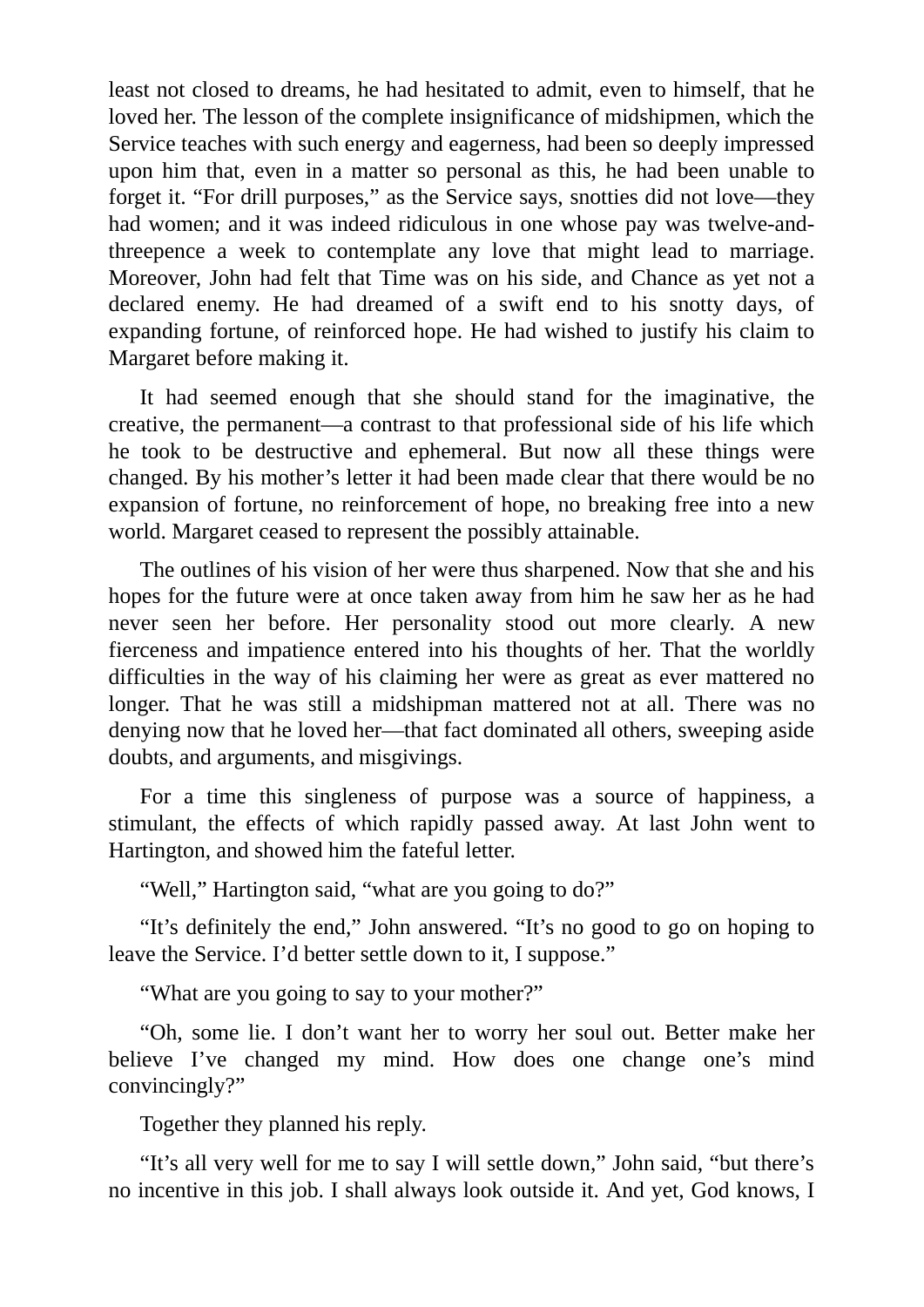shall take it lying down like the rest of them: grumble and grouse, but never break free, never rebel. Isn't it odd how one submits and submits, until at last the average N.O. begins to believe, 'Oh well, it isn't so bad, after all'?"

"Even the cabhorse gets accustomed to his cab—perhaps gets to like it in the end."

John answered: "I begin to see the wisdom of breaking snotties while they are young. I suppose it's kinder in the long run."

#### II

As autumn drew on to winter, the cold of Northern China closed down on Wei-hai-wei, and, after a short cruise to Ching-Wang-Tao, the Pathshire lay in harbour until Christmas-time. John saw little of Margaret, and never saw her alone. To meet her now was an exquisite agony, for her beauty, of which he seemed never before to have been fully aware, had that amazing power to baffle and astonish which is the attribute of ghosts. For him the former Margaret still existed, but under a cloak of unreality. Her friendly smile, her deep, quiet eyes, that reflected laughter as a great lake reflects the lamps swinging on the boats of fête, her manner of giving him her hand, of inclining her body a little backwards as she spoke, these things were familiar with the familiarity of a persistent memory—in the light of circumstance they were no more substantial than this.

The cold became intense; there were enormous stoves in every part of the ship; the ice made the scrubbing of decks impossible; officers kept watch in hoods and gauntlets of fur, and the men were shrouded in wool. In such weather there could be little activity. The Gunroom found nothing better to do than smoke, and gamble, and drink, and tell stories of women who were now inaccessible. And with Christmas Day came an opportunity for outbreak. Tomorrow they were to sail for Woo-Sung—that is, for Shanghai. Christmas was their last day in harbour, a climax, an end to many months.

In accordance with Service custom the men had decorated their messes, and the Captain, followed by all the officers in order of seniority, inspected them. The mess-tables were covered with good things—cakes, jam, cigarettes, tobacco. At the end of every table stood a man with a plate containing samples of the mess's Christmas fare, and from every plate each officer as he passed by was compelled to take a morsel. They ate what they could, and carried the rest in their caps.

When Captain's rounds and Church and Divisions were completed, the Gunroom was entertained by the Wardroom. John drank cocktails with everyone, drank so many that he lost accurate count of them, and emerged with nothing but a vague consciousness of the figure eleven. He refused to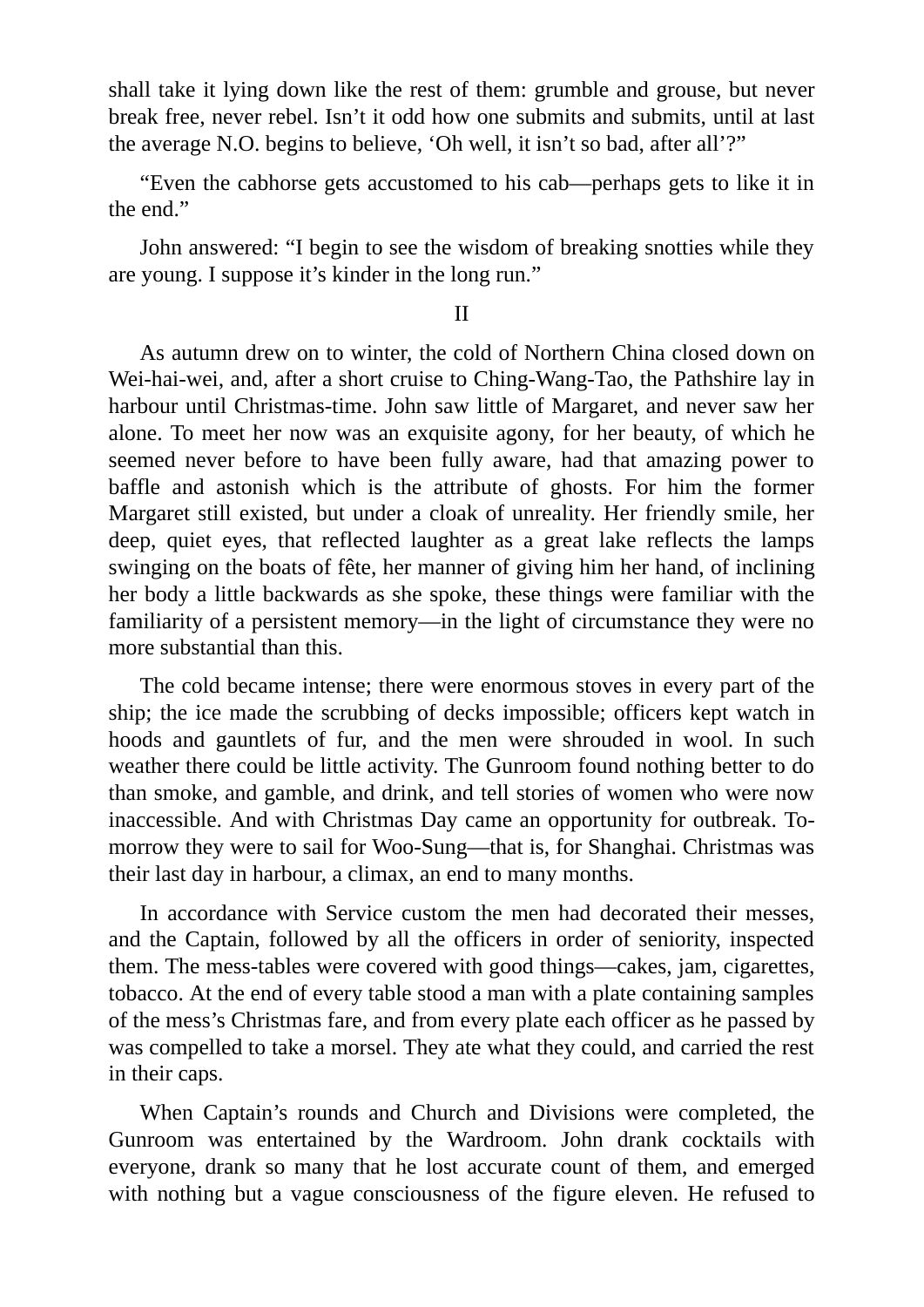believe he had drunk so many, for he was strangely sober. His speech was a little quickened, but his legs were steady and his brain was clear. Oh yes, his brain was clear. And he wasn't making as much noise as those other fellows. They were further gone than he; the Wardroom was further gone than he.... And the Wardroom was drifting into the Gunroom; hospitality was being returned: cocktails were circulating again.... What about wine bills? Would they run their wine bills over?... Wine bills be damned! All these cocktails were going down to the Mess. Hartington had said so. They would be charged on the Mess share. And anyhow, seeing it was Christmas, the Captain——

"Thank God we're going to Shanghai to-morrow!" Dendy exclaimed. "Then to Hong-Kong. Life moves again. Here's to the pretty ladies what takes pity on the lone, lorn N.O.!"

John had another cocktail from the tray presented to him by the Chinese boy. He must go steady with those cocktails. Three since he came to the Gunroom; the third must be made to last.

"What about putting in for leave together at Shanghai?" said Dyce's voice. "What about night leave?"

"Could we get it?"

"I have friends there—genuine friends. We could say we were going to stay with them."

"Commander'd see through that."

"Commander doesn't want to.... Commander knows snotties' human beings—animals, like the rest." Dyce put down his glass on the table. "Anyhow, means getting out of the ship for a night...."

"D'you know where to go?"

"Find out from Dendy—he knows the ropes."

 $"I$  "

John drank, that none might read in his face the workings of his mind.

"That fixed?" said Dyce.

"Yes."

A great shout went up at some joke. Heads were thrown back, slack mouths were opened. Someone slapped his thigh to show his appreciation of the current wit.

"That's good ... hellish good!... D'you know the one about the Irish girl  $who$ ——"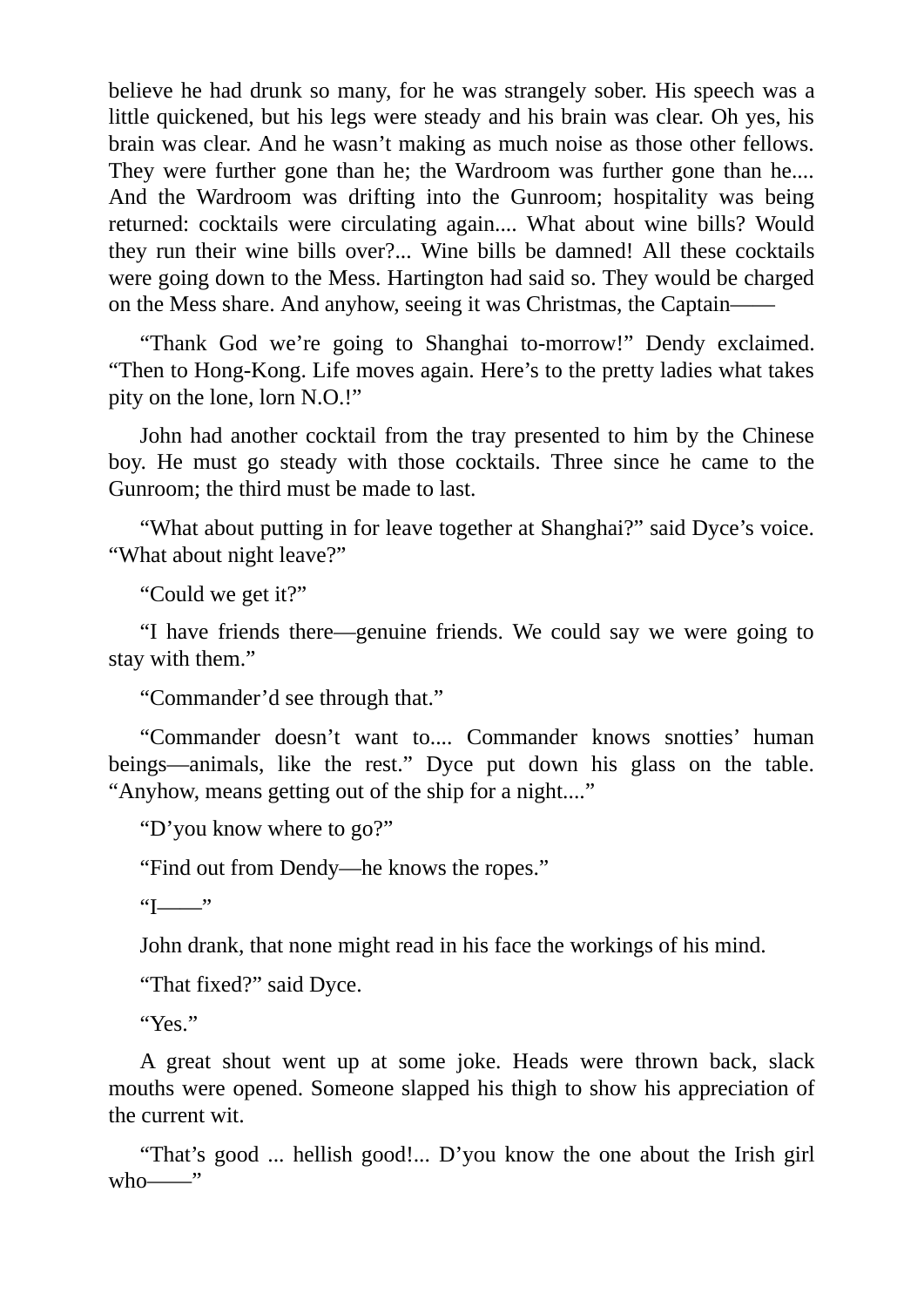John's glass slipped from his fingers and broke with a clean, tinkling sound. A heel ground the fragments....

The Wardroom officers went their way. The Gunroom sat down to lunch. There was a basket of champagne, brought by the Captain's steward....

Through the long afternoon the Wardroom and the Gunroom slept. Through the dog watches they slept. A few stirred for supper.

#### III

Night leave was granted at Shanghai. As many midshipmen as could be spared from ship's duties accepted it and went ashore. They went with a light conscience, for this affair of women had long ceased in their eyes to have any connection with right or wrong. They regarded it neither from the social nor from the moral standpoint. They did not consider it more seriously than a civilian considers a visit to a theatre. To them it was a break in routine, an escape from sameness, an obtaining, in the only accessible form, of that change of association which is as necessary to the mind as is change of diet to the body.

"In the only accessible form"—in that phrase was the essence of the truth. When first they went to sea they had no taste for drink, no habit of women. What relief they needed from the inevitable hardness of work and discipline they found as other men find it, in the company of those whose interests differed from their own professional interests. According to their tastes they read, or played games, or danced, or flirted. They talked to their mothers or their sisters, and forgot; they went to a theatre and forgot; they saw colour, silk, pictures, furniture, and forgot; they hunted, or read some poem, or walked on high hills, and they forgot with the saving and strengthening forgetfulness of sleep. So men live; such is the meaning of recreation.

In Gunrooms these things, which have in common that their appeal is imaginative, do not exist; and the inhabitants of Gunrooms—and not of Gunrooms only—because the imagination must needs be fed somehow, seek relief where they may. The Pathshire's midshipmen were not naturally drunkards or gamblers, nor were they naturally corrupt. When they had gone home on leave from the King Arthur they had not drunk or womanized; when they returned from leave they had found the tone of the whole Gunroom temporarily changed. Leave, a chance to break free, an opportunity to meet women other than harlots, had cleared their minds as the opening of a window clears a foul atmosphere. For a time blasphemy had been unpopular, foul language infrequent. But by the pressure of circumstance they had been driven back into the old ways. Now they thought lightly of drinking in excess and of going with women.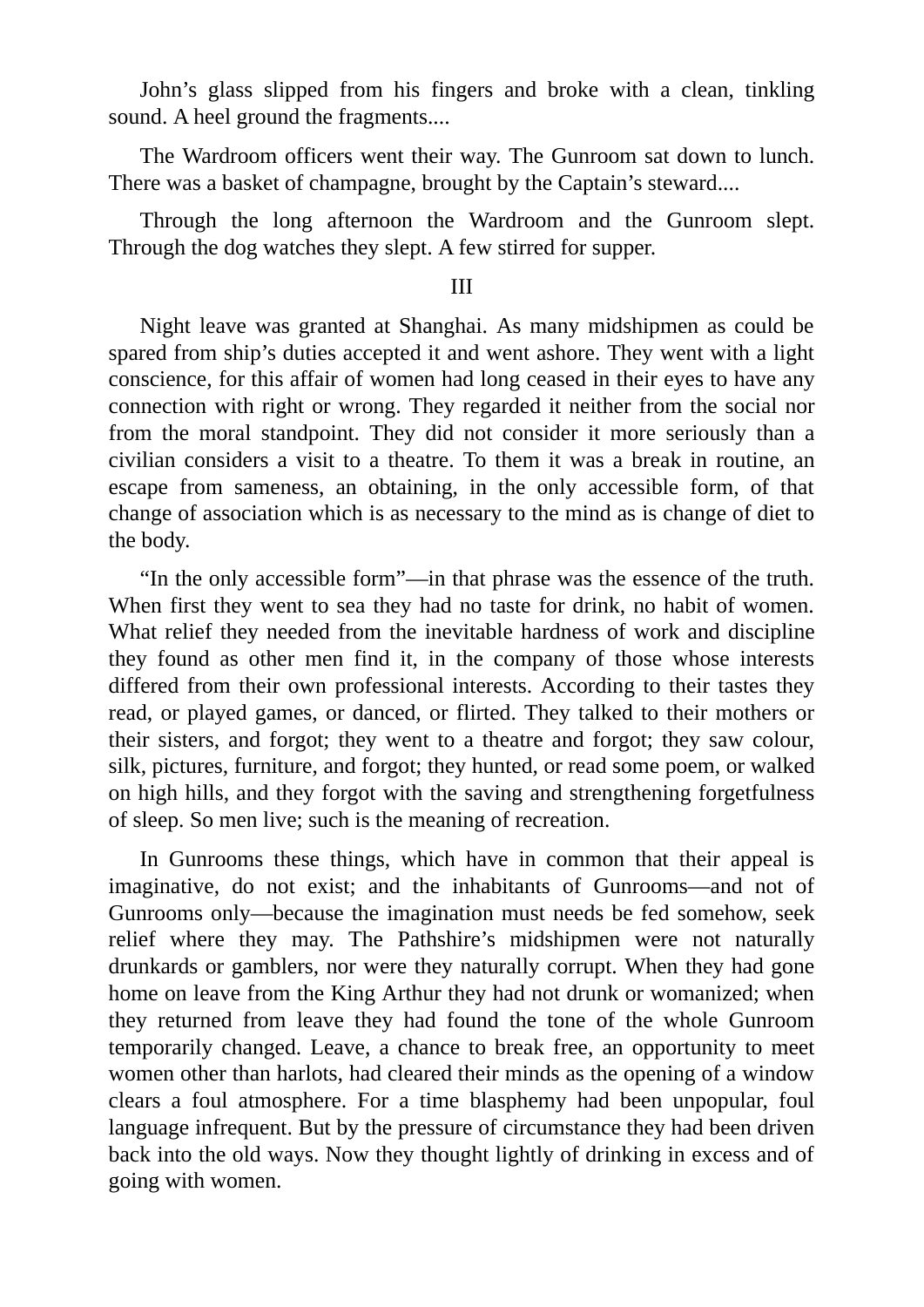"You R.N. snotties," a merchant service officer had told John, "have the filthiest minds I know."

That night on which leave was given Hartington dined with the Captain.

"Well," he said, "what of your snotties now? I suppose they are off with the women. One can't blame them. There's nothing to be done out here. They can't be given home leave.... But the devil of it is, Hartington, that even in home waters they don't get leave worth speaking of.... The fact of their having women doesn't worry me. The trouble is that snotties' minds, their whole manner of life, their outlook—it's like a gradual debasing of a currency.... They are strange people, the Powers-that-Be. Give them an invention or a strategical idea and they'll work on it untiringly, develop it with amazing ingenuity and care. Give them boys, as fine human material as is to be found in the world, and for four and a half years they educate them magnificently. Then, before they are eighteen, when their minds are in a most impressionable stage, these boys are sent to sea. They are subjected to persecution; they are flogged continually for no specific wrong-doing; they are deprived of all opportunity for solitude or thought; they are put in a crowded mess where they are cut off from intimate association with men older than themselves, from women of their own kind, from art and culture, from trees and hills, from all legitimate amusement. And the Powers know it. They have absolute authority in the Service, but the evil continues. Wine bills are limited on board, and there is a free issue of prophylactics, but the evil continues. I know the difficulties—the inevitable conditions of sea-service, the need there is that snotties should be taught discipline by a short method. But it's an odd thing, Hartington, that men with ability and power, who have the interests of the Service at heart, should be unable to find any means of preventing that waste and wrong."

### **CHAPTER XXII**

## **MARGARET IN THE NET**

I

In the early days of the New Year, when the Pathshire, after her voyage to Woo-Sung, had proceeded to Hong Kong to refit, Margaret found herself singularly alone at Wei-hai. Her mother and father were with her, but their presence accentuated rather than lessened her sense of isolation. She could never shake off her consciousness of the opposition of their wishes to her own. They did not argue with her or seek to persuade her. They gave her no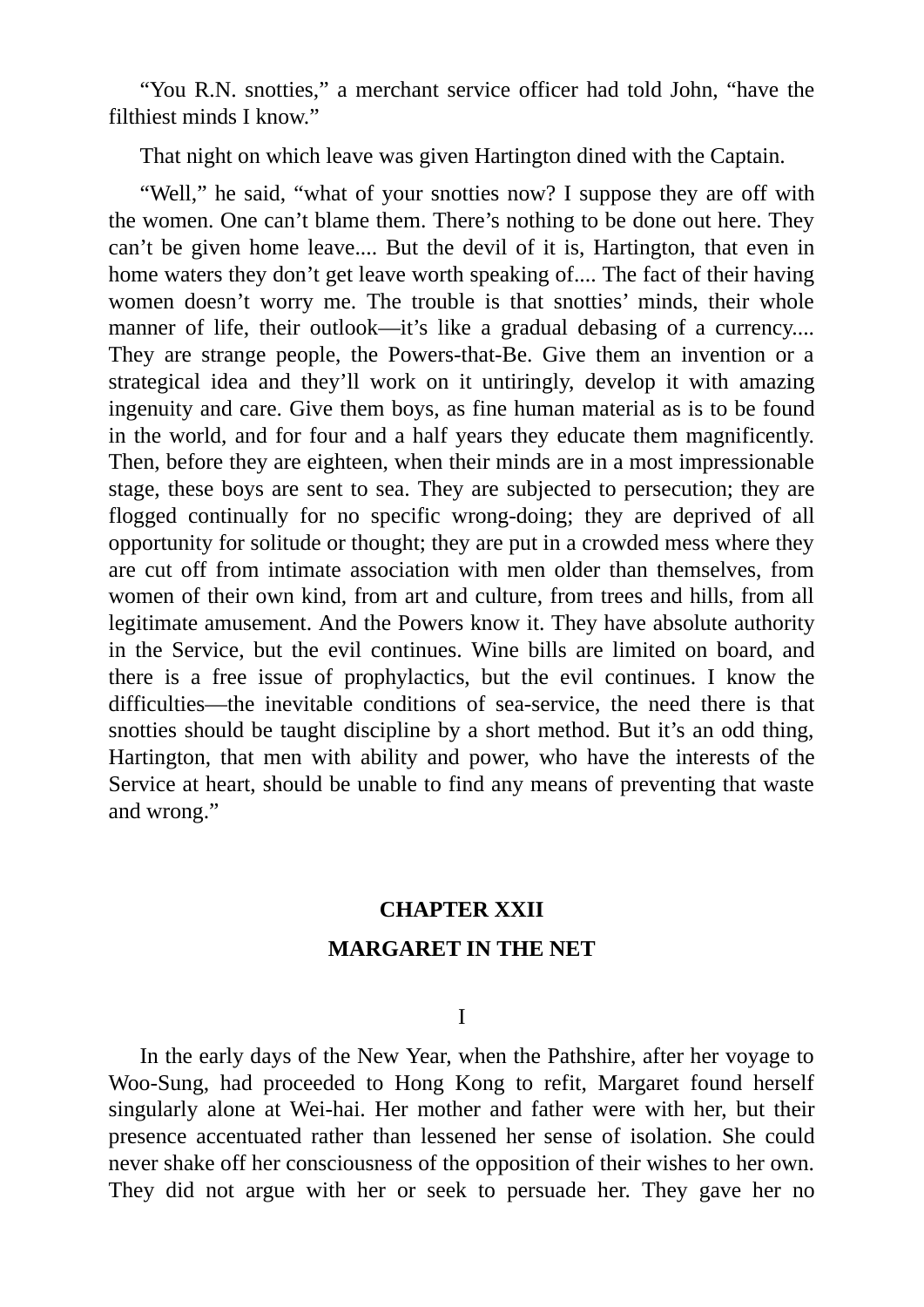opportunity to state her case. Instead, by their kindness, by their consideration of all her inessential interests, they made her understand that if she would repent and make reparation they were ready to forgive and forget.

Forgive!... There were moments when she rebelled in her heart against the idea that she stood in need of forgiveness. But her rebellion lacked support and objective. If her mother had sought to persuade, she too could have persuaded. But this tacit assumption that she had done wrong and foolishly, this treatment of her as a child with whom it were idle to negotiate, this slow pressure of silence and unwelcome generosity—there was no fighting against these things.

She began to understand the secret of her father's power over men. He did not threaten, he gave no opening for retaliation; but he impressed upon her continually and with infinite patience a sense of the extent of his own resources and of her lack of resource. It was as if she fought one possessed of unlimited reserves. She might hold out a month, she might hold out a year, but the time would come when she would fail and yield, and abandon all she had defended.

Why, then, struggle?... Was that the question that all the opponents of her father were at last persuaded to ask themselves?... It would be easier to yield. She had only to accept Ordith in order to escape for ever from the intolerable atmosphere of coercion which filled her own home. As Ordith's wife she would be, in many respects, independent. If she could but overcome her increasing fear of him, her instinctive shrinking from his touch, her dread of his presence, she might be happy.... And what was the alternative? So long as she was unmarried she could never escape from her home. Her thoughts went out to John, but there was no help in him. He was caught as she was caught. Through different channels the power of Ibble's was exercised over them both.

"Some day," she said suddenly to her mother, "some day the young men will break free."

"As one gets older one learns the meaning of compromise. I have learnt it myself," Mrs. Fane-Herbert answered.

"That may have been true of the last generation."

"It's true for all time."

"But don't you feel, mother, that everything is going to change? There's going to be a catastrophe, a great breaking-up. And at first it will be a tragedy —flat tragedy. We shall pay for all that's gone by—the young men will pay. And out of it will come——"

"Nothing will come of it. Revolution, chaos, a military dictatorship, and then slowly back to a system essentially the same as the old."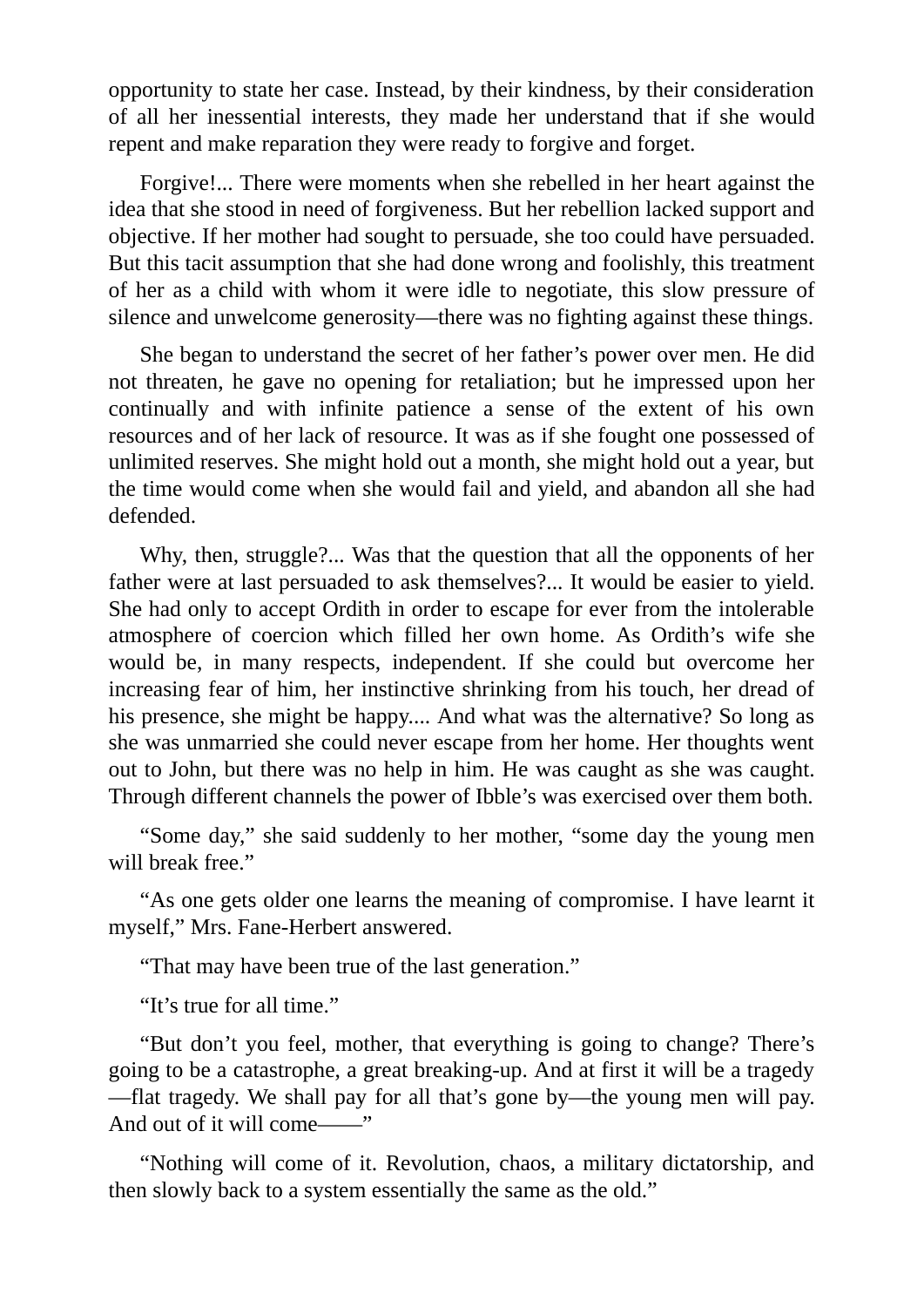"I'm not speaking of a political revolution—only. Not a change of means, but a change of motive."

Mrs. Fane-Herbert smiled at her. "You strike truth, Margaret." Then, swiftly serious, she touched her daughter's hand. "You know what you are asking for—a revolution for Christ?"

"Yes."

"Do you believe that possible?"

"I——" For a moment Margaret could not speak. "It must be made possible. It can't go on like this. We must substitute the motive of Sharing for the motive of Gain. It's the only way out. It's the only way to stop the cruelty everywhere—in slums or in the Congo or in Gunrooms—that horrible kind of cruelty which is half-excused by a plea of the necessities of competition.... I suppose it does mean a revolution for Christ.... Mother, why do you make it all seem so difficult?"

"Because I didn't want your father's daughter to starve for a dream. There is no leader for such a revolution."

"But if Christ came again?"

"To end the world?"

"No; if He came now—as a man."

The elder woman's eyes filled with fear. Her white fingers trembled on the necklace she wore.

"Did I ever give you that idea—that hope? Is it your own?"

"Yes, it is my own. Why do you ask? Why do you look like that, mother dear? Are you afraid? What have I done wrong? Tell me."

"I had that hope when I was a child. It is like knowledge of sunshine in a darkened room. But you are tied down, Margaret. You can't move. You can't pull back the curtains. It is terrible to be aware of one's own captivity."

"'As the fishes that are snared in an evil net," Margaret said. "Mother, I don't believe—I believe there is a breaking free. I believe——"

 $"Ah"$ 

It was like a cry, soft, from a great distance, almost inaudible.

II

For several weeks Margaret would lie awake through the early hours of the night. At first she strove to think connectedly, to lay plans and make resolves; but always she would fall to wondering whether her mother, whose girlhood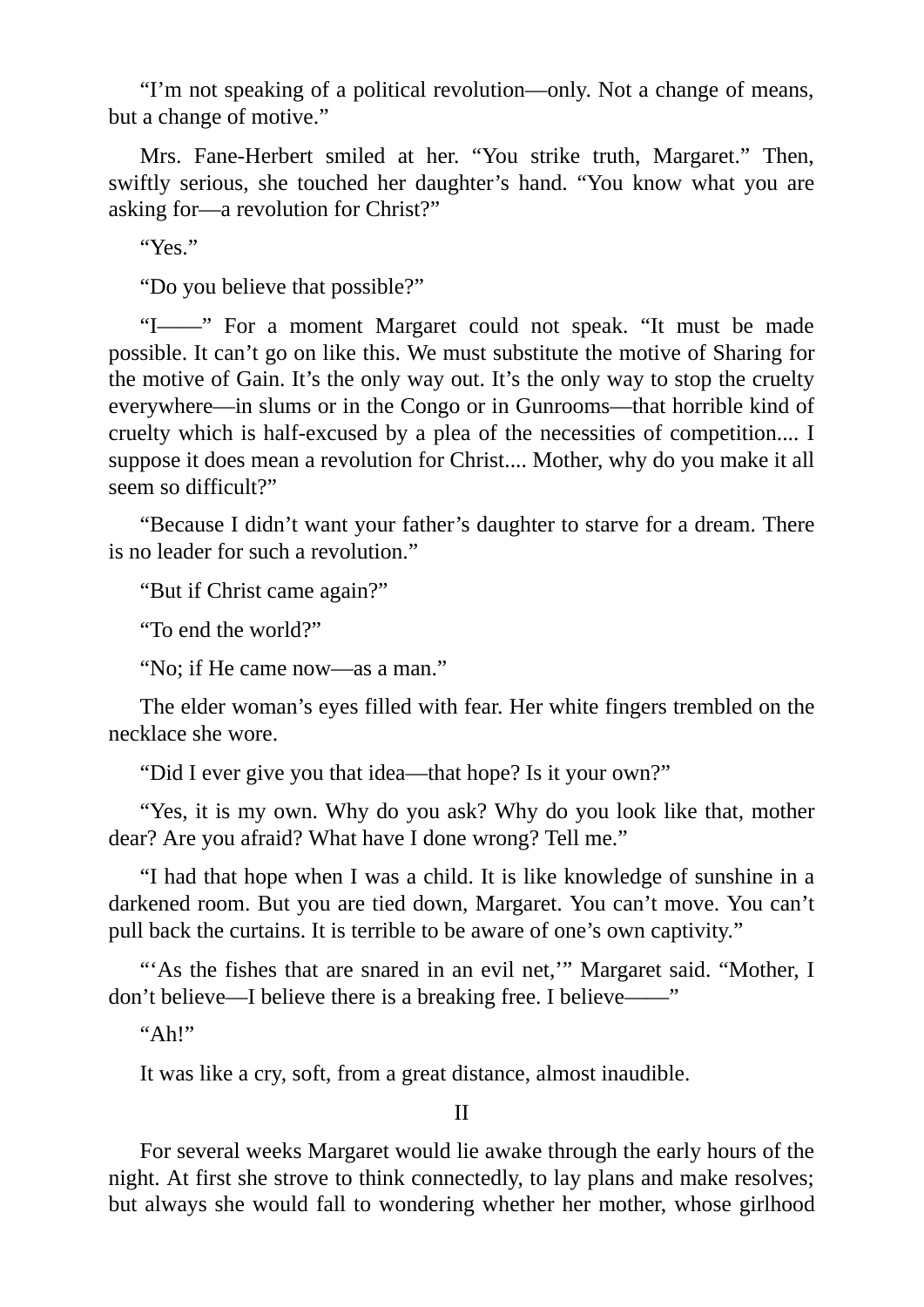must have been strangely like her own, had made these very decisions, and, when the test came, had failed to give them effect. And by this wonder her mind was carried towards acceptance of the inevitable. There would come blank periods in her thought when, oppressed by what seemed a clear perception of the futility of effort, she would see her own life as a cockleshell adrift upon the seas of Time. She had no recollection of a Departure, no sure hope of a Landfall. God had closed His eyes, was sleeping; and she was alone, unguarded, unperceived.

Unperceived. This thought clung to her through the night on which her father told her that Ordith was coming on the morrow. It made easy the acceptance of ease. She lived in the moment, noticing with unprecedented pleasure certain details of her room's appearance—the soft roughness of the blankets, the beading on the brass handles of her dressing-table, the pale lights of blue and gold that mingled in the bevel of her mirror. She undressed slowly. Once, with her hands and arms raised above her head and her chin thrown back, she watched the light and shadow move over her bosom and throat as she drew breath.... A sudden weakness overcame her; her arms dropped; she was surprised by the strange, wild expression in her reflected eyes. Her face seemed thinner, her eyes more deeply set; upon her lips pallor had fallen. This would be her appearance when she was older; this, a little accentuated, would be her appearance as she lay dead.... Something she wore brushed and hissed against the eiderdown. She turned quickly and laid her outspread hand upon the bed, so that light billows of satin rose between her white fingers. She touched her arm with a slow caress. With her nail she caused a long, shrill sound to issue from the silk.

Frightened by the unknown spirit that possessed her, she stood in the middle of the room, swaying from her feet, her lips parted, her eyes wide. The intolerable stillness within, the lifeless folds of the flowered curtains, that would hang in just those folds though she slept, though she died, laid some spell upon her, and she strained her ears for the low murmuring of the sea. A board creaked beneath her. There, close to her, in her own room, were evil presences—or was it that a Presence was withdrawn and the room empty, and she alone?

Unperceived.... She crouched beside her bed because as a child she had thus knelt to pray. The scent of linen, the pressure of her finger-tips upon her forehead, the fragrance of her own hair—why did these memories of Childhood's bedtimes come back to her now with mockery and sadness? Their significance was changed, and their sweetness gone from them.

"O God, make me pray. Take away this insistence of touch and sound and sight. Make me believe the Spirit is powerful still, and can prevail ... and shall prevail; and that life is not just living in the body and the hour. And give me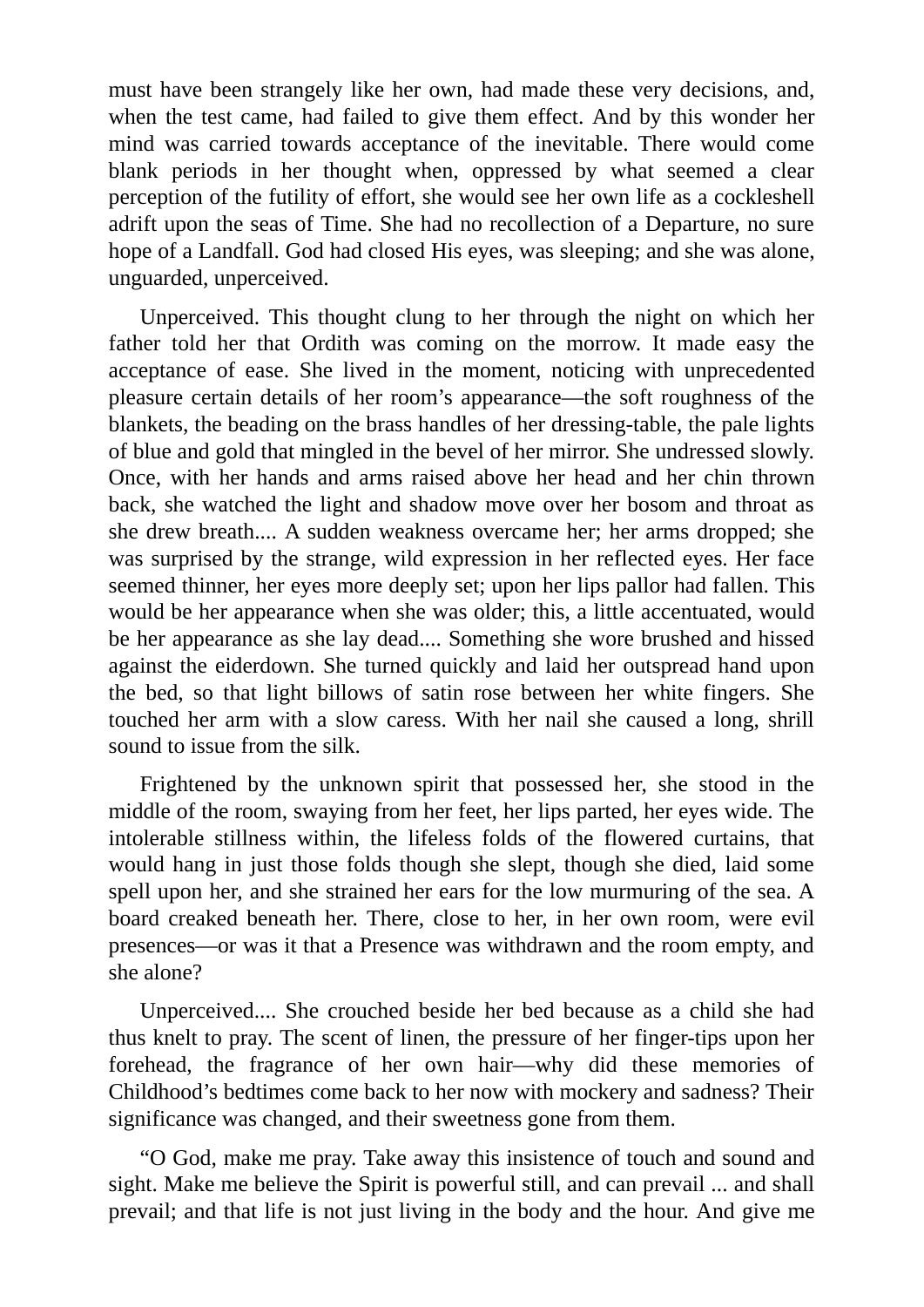It was as if she had been speaking to one who, unperceived, had gone from the room. She had not been heard. Throughout the prayer she had been thinking how the pile of the carpet was pressed down by her knees.

 $\overline{\phantom{a}}$ 

For long she remained kneeling, her face hidden, her hair dark over her hands. She knew what she would do: she would take Ordith. She might be afraid at first, but soon he would win her, soothe her. Of course she would take him; that had been planned, preordained.

She was almost asleep. Her weight pressed the edge of the bed.... Ordith would teach her, hold her. She would give herself——"God, why am I so hedged round—forsaking what is lovely, though I see its loveliness—like all the young, because I must. Jesus, pull me out of this even now—so late—even now."

Her lashes moved against her palms. The light came through the pink edges of her fingers.... Was that only hypocrisy? Was she willing, after all? A tremor of excitement ran over her, and she pressed her elbows into the bed and shut her eyes again.... Anyhow, in fifty years it wouldn't matter.... And Christ would not come again. It was foolish to—to starve for a dream.

The room was cold. Her shoulders were bare, and her feet. This physical consciousness was like the touch of a hand.

#### III

Throughout the morning Margaret looked forward to her encounter with Ordith with that mixture of passivity and restlessness which alternately lulls and excites the sensitive boy who, something of a hero among his schoolmates, awaits his flogging. After breakfast Ordith and her father disappeared; after lunch they disappeared again. She and her mother, possessed by a common thought which neither would express, faced each other in a silence that was half-nervous, half-determined.

Early in the afternoon her mother complained of a headache, and went to her room.

"You might have my tea brought up to me, Margaret."

"Poor mother!" Margaret thought. "She's hoping that I am going to be sensible. Ought I to tell her I am going to be sensible—just to set her mind at rest?"

But she did not move. She let the silence of the room close round her. Presently, after many hours it seemed, the door of her father's room opened and shut, footsteps sounded in the hall, and Ordith entered.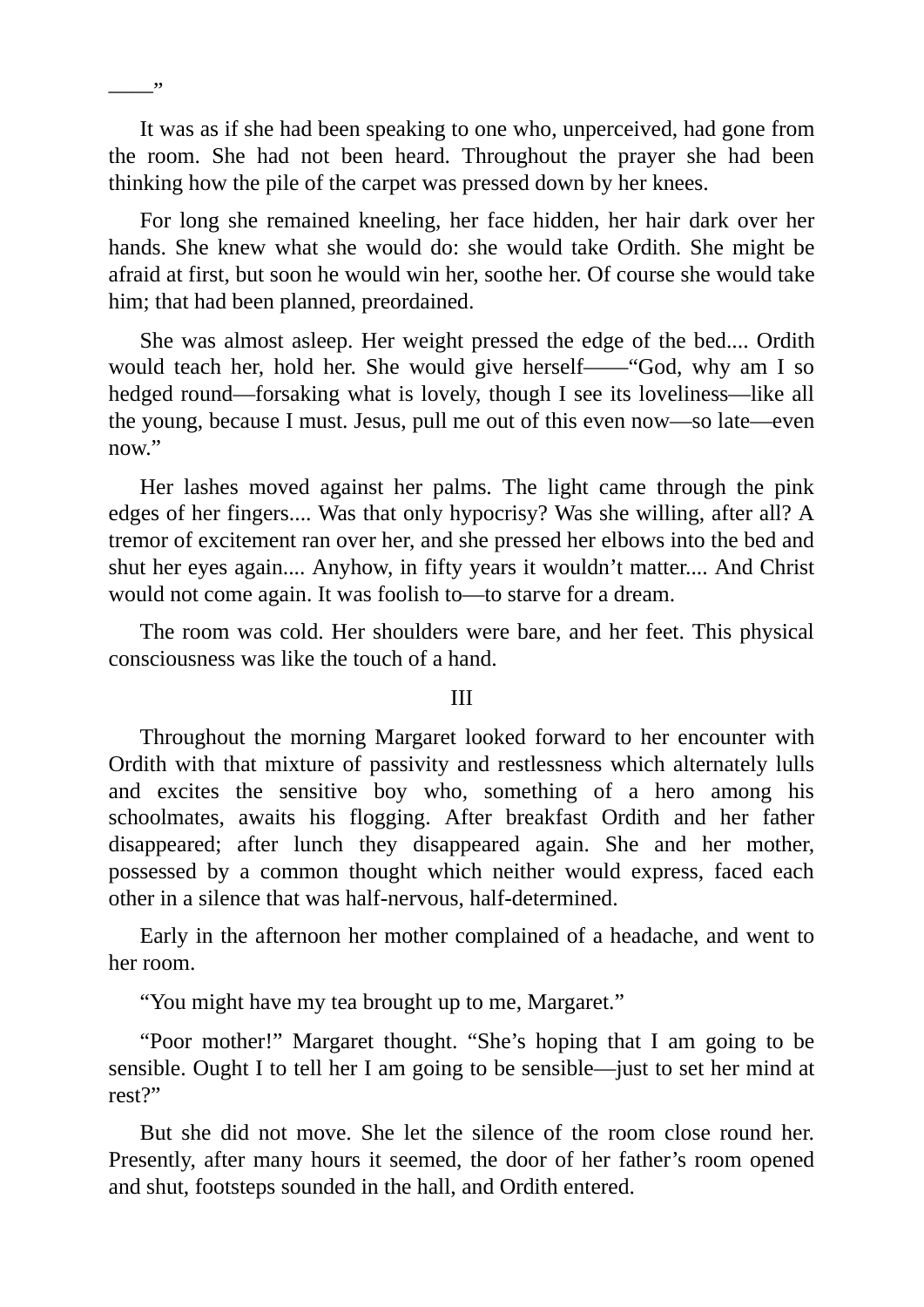"Alone?" he said.

It was strange that she felt so calm, so decided, so completely mistress of herself. A twist of annoyance because he asked so unnecessary a question that was all.

"Are you ready for tea?" she asked.

"Indeed I am."

"So you lay aside the burdens of state. Is father coming?"

"I expect he is."

"I don't," she said, under her breath. Then, aloud: "I'll go and ask him. You might ring."

She looked into her father's room. He was sitting by his desk, a spiral of blue smoke rising from the ash-tray at his side.

"Tea, father?"

"Yes, you might send in a cup to me. No milk, no sugar, and strong, doushka. I'm dead tired."

He had used the Russian word which had been his pet name for her in the nursery, which she could not remember his having used since she was a child. She went to him and stood by his chair, wishing she could love him.

"You are not ill, father?"

"No—no."

"I think you ought not to work so much. Surely you have earned a rest?"

"I couldn't retire, darling. You don't understand."

"I'm beginning to understand—how it holds you. Couldn't—wouldn't it be possible, father, for you to throw your mind back to the old days and what seemed worth while then?"

"We are not young twice," he said, trying to laugh.

"No ... but that's true of the young as well as of the old."

He would not understand her. She withdrew a pace from him and steeled herself.

"You want me to marry Nick," she said, and went on: "You know what it means, and that he doesn't love me. And you know what that means."

"I think he does love you."

"Physically.... I'm going to say it, father. I'm going to be straight this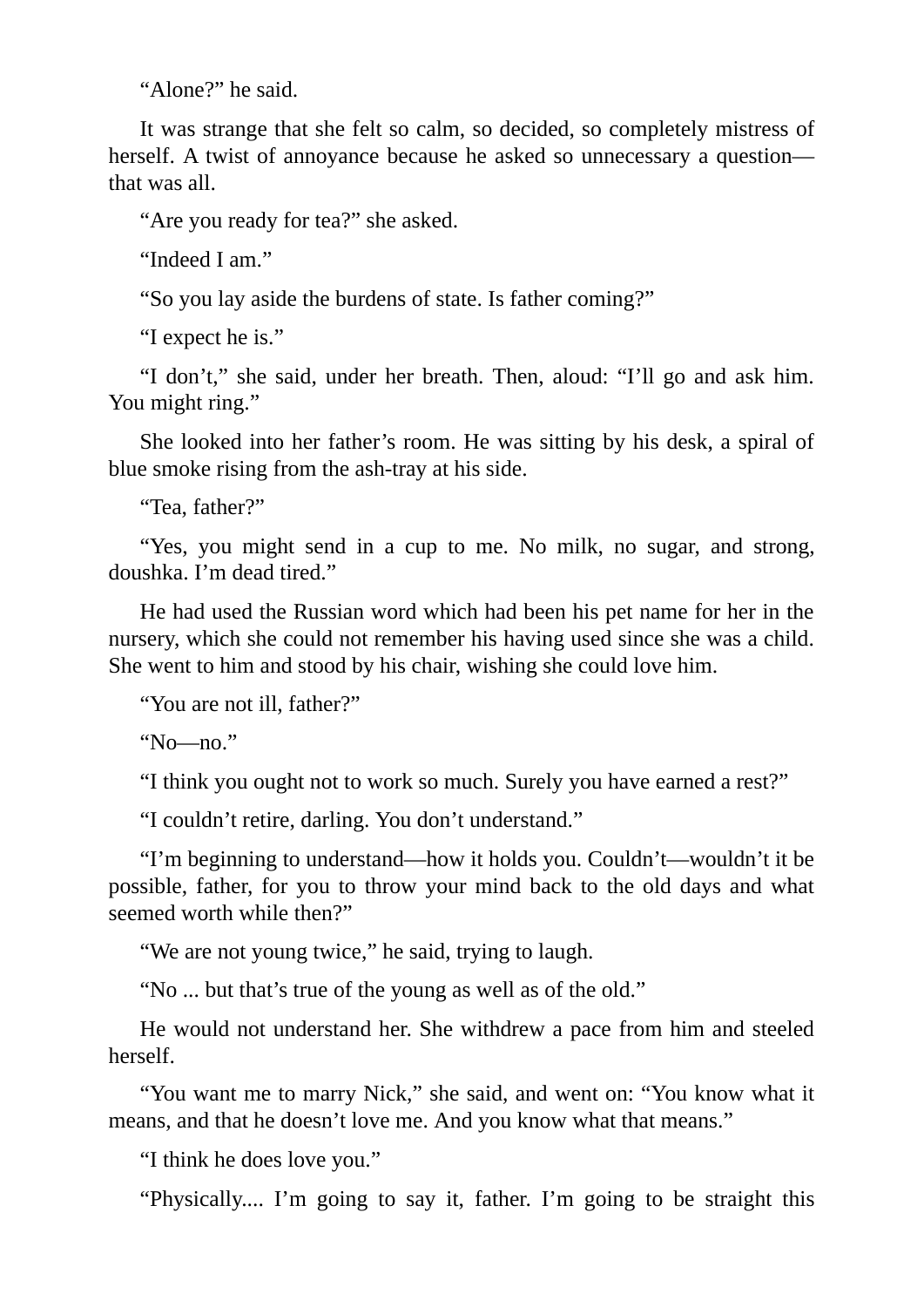once.... A girl can tell what a man's thinking about her. And if it's ... what Nick thinks ... it's like being stripped—there—in the middle of the room." When her breath came more evenly, she said: "And when you think that the girl was once a little child extraordinarily in touch with Christ, made for sunshine and flowers, and warm affection—almost a part of Him, wondering for the first time about stars and distances, and so—without fear—about death, and love, and time——" She broke off. "That's the chance, the raw material of the spirit. And then fear creeps in, and the craving for power—they creep into the nursery. We start compromising because others compromise; we are cruel in self-defence, evil for the sake of good—and our motives are confused until we don't know what's right or wrong. Our seeing of Christ is out of focus, and we talk—honestly as honesty goes—of a man's being 'too Christian,' of 'adapting Christianity to the needs of the day.' And so at last I don't think badly of you for wanting me to go—in there." She made a gesture towards the room where Ordith was. "I make excuses for you. It seems quite reasonable. And, more amazing, you don't think badly of me for consenting.... Yes," she added, meeting his quick glance, "I do consent. You needn't worry."

IV

She returned to Ordith with high confidence. The Chinese boy who had laid the table was sent to her father with tea, and she gave orders that a tray should be taken to her mother's room. When the boy had gone, she leaned over the fire with hands outstretched.

"Cold?" Ordith said. "Sit by the fire, then—there, on that long thing. I'll manage tea."

From his chair he could look down upon her. For a time they scarcely spoke. He was content to watch her; she to submit. His empty cup tinkled on the saucer as he set it down.

"Do smoke."

He leaned forward.

"Have you forgiven me?"

"Yes." She would not give him the pleasure of a fight.

"Quite?"

"Quite."

Unprepared for this acquiescence, he was disconcerted. She smiled as, without looking at him, she became aware that he was ill at ease. For the last time, perhaps, he was suppliant now. Soon no mysteries would divide him from her. Soon-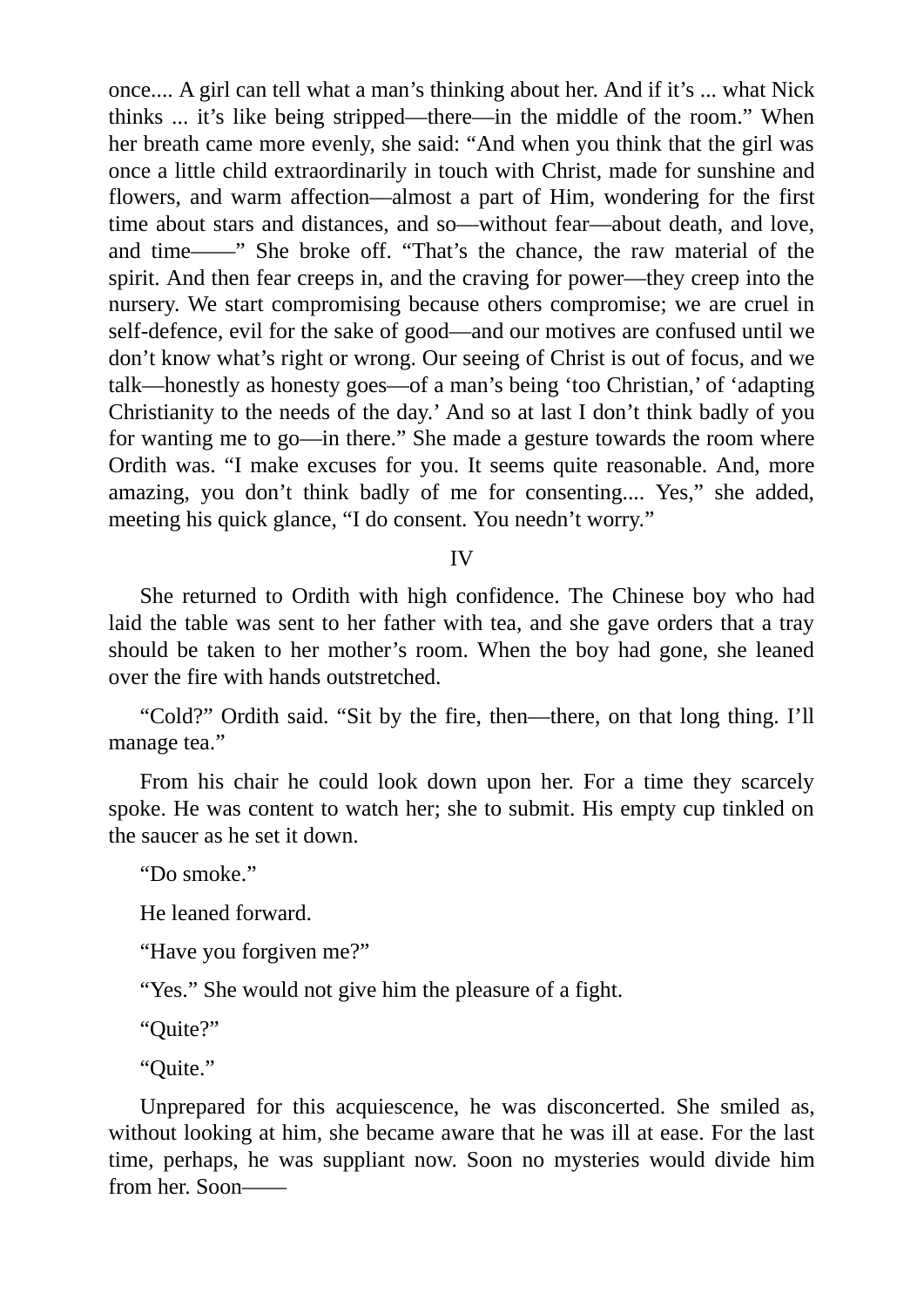But she liked him for being afraid, for his embarrassment, his momentary helplessness.

"You old fool, Nick!"

"For doubting? Then—Margaret, I'm ghastly afraid of frightening you. But I do love you. I do love you, Margaret. You're different from me—on a different plane—that's what makes it difficult. But I love you, body and soul. Margaret——"

"And soul!"

The implication stung. "You mean——"

"Never mind what I mean. I'm not quite sure myself. I don't care."

He could not wait to think it out. Perhaps she had meant nothing. He said:

"You know what I am asking."

"I don't love you," she said, before he could speak, "nor you me."

She faced him suddenly.

"There's one question I want to ask you, Nick," she said evenly. "Whatever your answer may be it will not affect my answer. So the truth.... If I consented to be your mistress, would that be enough? Would it?"

"Good God, Margaret! what a question! No, a thousand times, no!"

"Put aside the business aspect of this marriage. Think of the personal only. What is it you want in me?"

"All of you."

"Body and soul?"

"Yes."

She bowed her head. "I wonder if you believe that. I think you do." Then, in a flash, "Oh, Nick, we do lie to ourselves! I was wrong in a way. It's possession you want, isn't it?—abstract possession—ownership—gain!"

"Is that wrong?"

"You're a man," she said simply, and, with caught breath, "Thank God for that!"

He was careful, in the light of his experience, not to approach her, not to touch her. This time she should come to him.

"Come, Margaret," he said; "don't let us be fools."

She looked across at him. So she was to move towards his chair, and sit at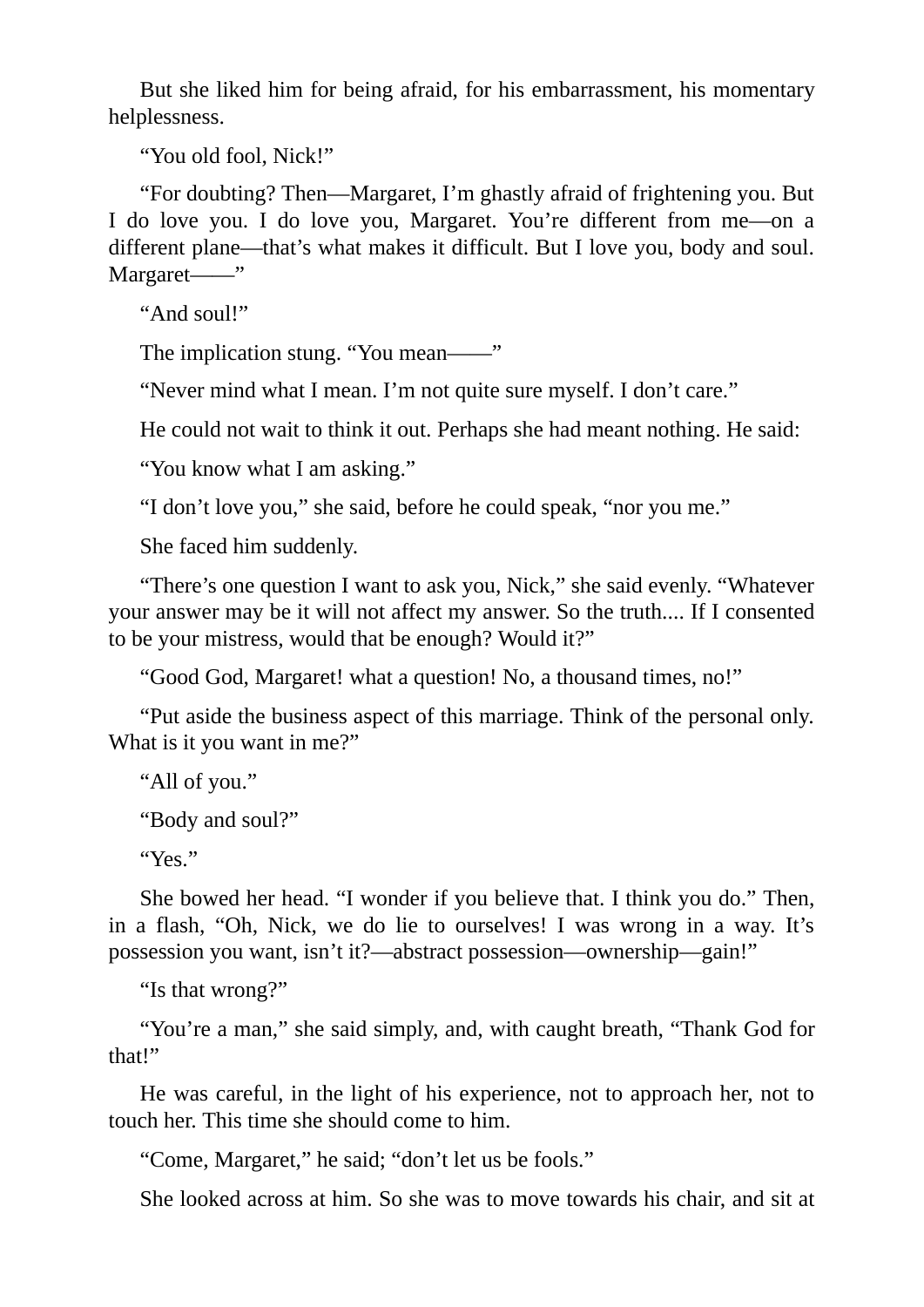his feet—and sit at his feet. He would touch her hair, her hands, her shoulders. That would be yielding. That would be, very quietly, the end....

That would be extraordinarily like an oleograph—"in the firelight."

She thrilled to laughter, and slowly, like recognition of an unfamiliar acquaintance, laughter came. It was as if she had wakened from some ridiculous nightmare; as if a shaft of light had fallen across a dim room, revealing countless absurdities that the dark had concealed. And laughter fled suddenly—stifled her a moment, and was gone.

In the stillness, she remembered—as something long passed—the sharp sound of her merriment. Looking round the room, she saw the piano standing open, and beneath its polished lid the black keys and the white. First it was their sharp contrast that seemed to interest her; then, as her attention dwelt on them, they assumed a certain power of reminiscence, of suggestion, as if they were symbolic of something outside themselves, something in the past peculiarly significant to her. With a mental process similar to that by aid of which dream and reality are separated until they stand recognizably on either side of the line between sleep and waking, with the laborious thought of one struggling against the last influence of a drug, she remembered how those black and white notes had imprinted themselves on her consciousness when, on that other occasion, Ordith had so nearly mastered her. The days intervening between that time and the present ran before her in swift procession. She saw herself as she was then; as she was now—then, fighting, determined, clear in mind; now, with even her will gone. By subtle process she had been changed, for the circumstances were unaltered. Slowly, day by day, by patience, by silence, by implied menace, by the bluff on which her father's power depended, her fortress, unknown to her, had been undermined. Her father had come very near to winning, very near.

He should not win!

If she had not seen herself as a figure in an oleograph and laughed.... The ways of salvation!

She laughed again. Ordith, with the first laugh still ringing in his ears, moved as if to come to her. But, on the instant, the tension that had held her failed. With the sob, not of a woman but of a little girl, she drooped and trembled and hid her face in her hands. She was crying like a child who, having come through some great fear, breaks down under confidence restored: tears of relief, of sanity snatched back, held—just held.

"Margaret!"

She dropped her hands, raised her head. Her eyes were swimming and glistening with tears, her cheeks flushed as if with happy excitement.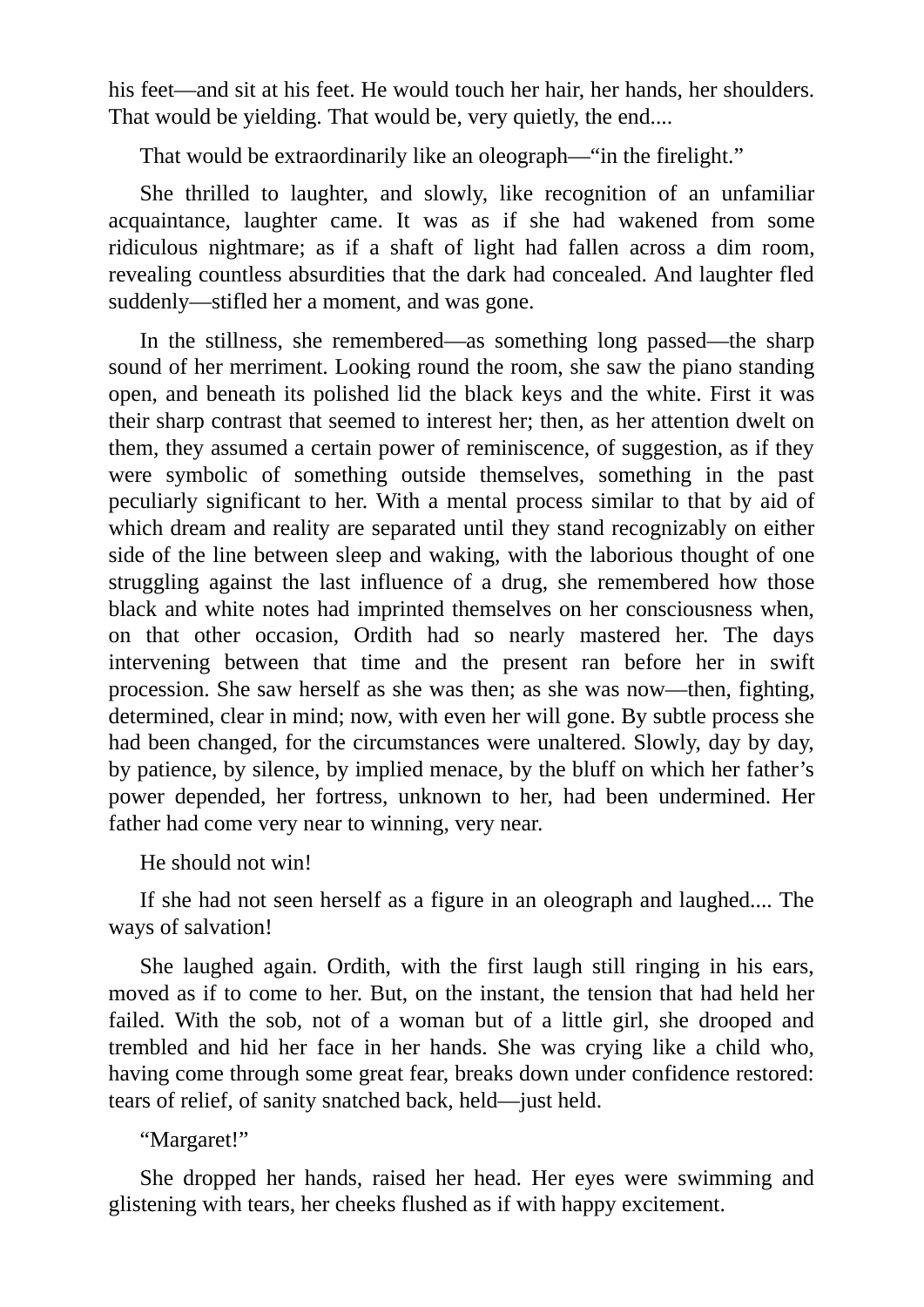"Oh, leave me alone, Nick—please—please! Nick—please. Promise you will leave me alone always.... I'm frightened. You could get anything you wanted at last. But you don't want me—not really. It's so much to me; so little to you. Please, Nick, is this the end?"

"If you wish it."

She seized his hands between hers. "Even if he persuades?"

"Yes."

"Your word? He's so strong...."

"My word.... Margaret—oh, you child!—I do care for you now more than ever."

Suddenly he kissed her.

"There.... Have your own way. I'm not a devil, Margaret dear. But your seeing is different from mine—and your gods, I think. They won't have us together."

"No." She looked up with sudden curiosity. "Nick, you are superstitious like all great men? You—you wouldn't have me now if I asked you? Would you? Would you?"

He smiled at her with understanding, and admitted, "No."

"Something—inside you—says 'No'?"

He nodded.

"Then I'm safe—quite safe."

This amazing childlikeness!

"As your gods keep you," he said.

And she, with the embarrassment of one who returns a formal congratulation, answered: "And yours ... and yours, Nick. You've been good."

# **CHAPTER XXIII**

## **AN INSTANT FREE**

I

Mr. Fane-Herbert decided to be in London with the spring. Ibble's and Ordith's were to remain independent, an arrangement of which both he and Nick Ordith saw the advantages, and which Aggett alone regretted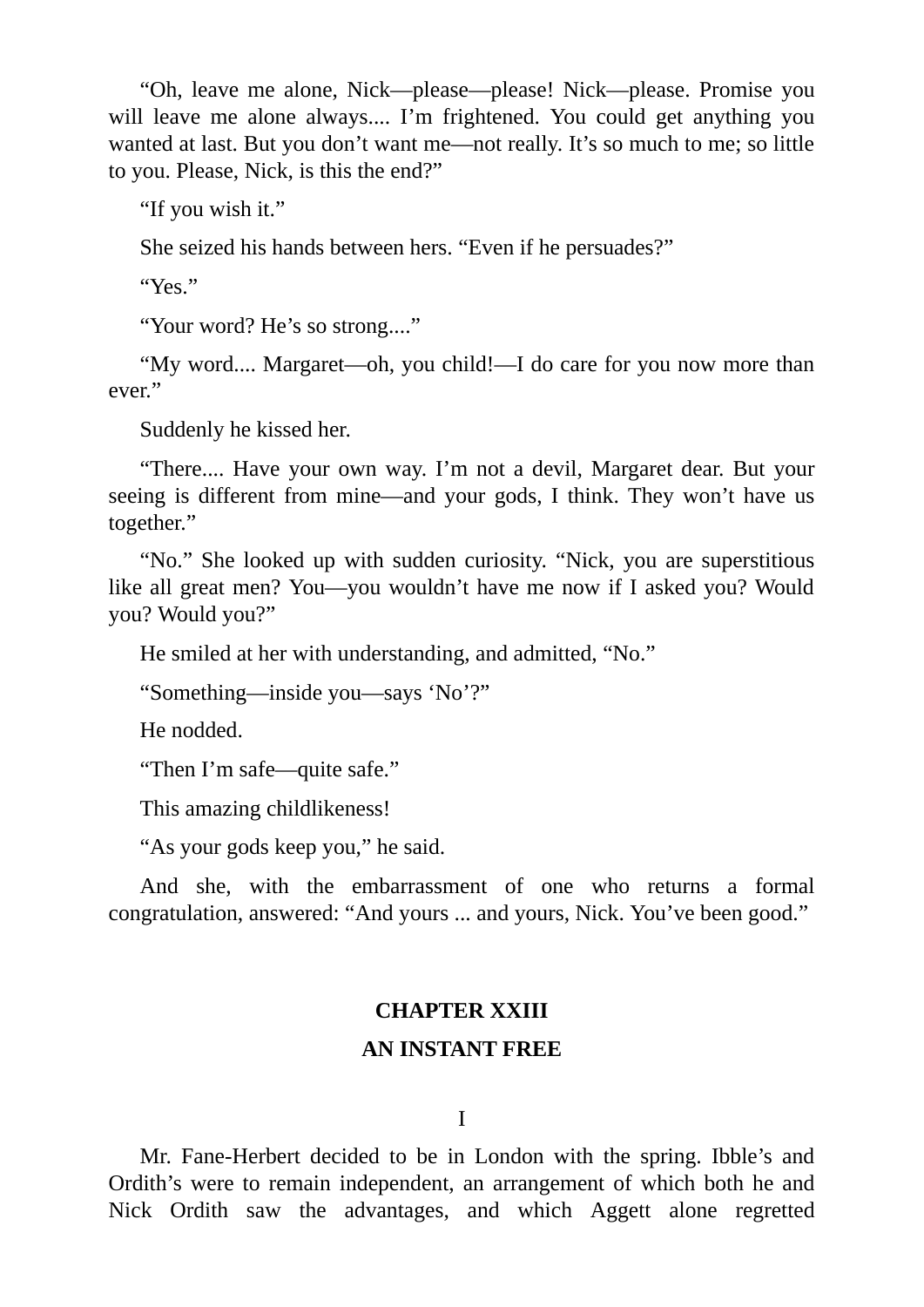wholeheartedly. Three weeks in Japan would complete Mr. Fane-Herbert's work in the East, and to Tokio he went, with Margaret and her mother, at the end of February.

Soon afterwards the Pathshire, having finished her refitting, sailed for Yokohama, and on the first Friday in March, John and Hugh, who had obtained week-end leave, arrived at Kamakura. That evening, when the hotel dinner was over, they sat together in the verandah of John's bedroom. Below them stretched the lawn, its size exaggerated by the semi-darkness, its nearer edge, gloomy under the hotel's shadow, slashed, where the gleam of windows fell upon it, with parallelograms of yellow light.

"They come to-morrow," Hugh said.

"This will be the last that you'll see of them before they leave for home."

Hugh nodded. "Margaret will be glad to go."

"Because Ordith stays?"

"Partly—though I think she has cast off Ordith and the thought of him.... But she'll be glad to be rid of the place and its associations. London will give her something else to think about."

"It's almost incredible," John said slowly, "that anyone out here now should be able to reach London within seventeen days. It seems further away than that."

"But I like the East," Hugh protested.

John laughed. "Good God!" he exclaimed, "so do I; but that has nothing to do with it." He knocked out his pipe against the verandah rails. "Anyhow," he said, "it's a long lie-in to-morrow. Throw us a cigarette, Hugh."

He looked out across the lawn, across the broad belt of trees that stood between the garden and the beach. The sea was near—not that sea into which steel ships vomited their bilge, but the quiet sea of kissing sands and straight horizon which had been his first love. To-morrow did not matter; that darkness, those stars unsnared by sextants, that sea undivided into ranges, were suggestive of too many to-morrows, too many yesterdays. From an open window came voices and laughter, and the tinkle of a curtain being drawn.

"Women," Hugh said.

John leaned over the rail.

"That curtain has cut a patch of light out of the lawn. They'll all go out one by one."

"Ours won't—not yet. I'm not going to turn in for hours."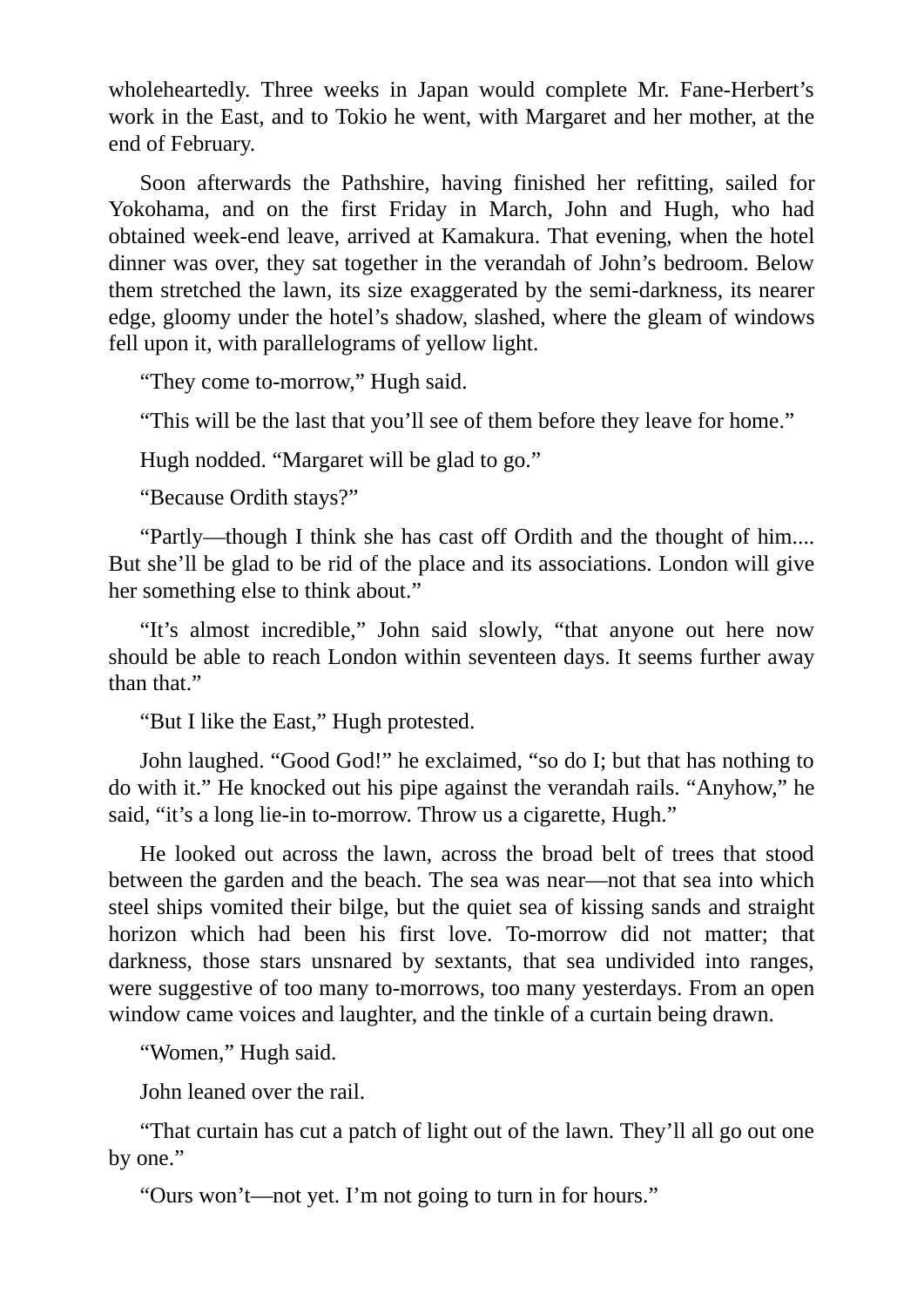"I know," John said, reading his thought. "I hate wasting leave in sleep. Even if I turn out late, I like to wake early, and imagine the Reveille sounding and the calling of 'Guard an' steerage.' 'Show-a-leg, show-a-leg, lash up and sto-ow!'—and you lying in bed, with the whole day before you—away from the ship."

"This being Friday," Hugh observed, "we have to-night, and Saturday night, and Sunday night—two clear days."

"I wonder what would happen if we didn't go back—if we hid somewhere and never went back—if we started on our own. Why should we go back?" John said, for the sake of saying it.

"If we didn't, we'd be caught. If we weren't caught, we'd starve.... The extraordinary thing is," Hugh went on, in a puzzled voice, "that we can't stay as we are. I'm happy as can be sitting here; yet I shall get up presently and put an end to this evening by going to bed. I don't want to move. It's glorious here in the dark.... Look at the lawn—like a great pool."

"You want to lay hold on the instant," John said. "You can't any more than you can lay hold on eternity. They are the two infinities that meet somewhere. Probably from some point of view—if only you could reach it—the instantaneous and the eternal appear as one and the same. But the proofs we have of that are pretty vague: there's that extraordinary consciousness coming for no apparent reason—that a given instant is of tremendous importance, that it is going to be remembered, that somehow it's a source of unknown events to come; then, at the other end of the scale, there's the recollection of certain instants—more than mere memory, a kind of preservation. An instant years-old by the measure of time, remains intact, perfect; and you know that it's never going to perish or fade. Usually the occasion was trivial...."

"I wish," said Hugh out of the silence, "the Commander could hear his young gentlemen talking like this."

John laughed uneasily. "I had managed to forget the ship."

"All the same," Hugh went on, "I like vague talk. I like listening to you even though I don't understand too much of it. Vague talk gives me what I imagine you were driving at, what you spoke of before—a sense of eternity."

A watchman's bell rang faintly in the distant village. When it could be heard no longer, John said:

"A sense of eternity—what a phrase that is!"

Light, quick footsteps sounded on the path; then the heavier tread of a man. The girl stopped suddenly, touched her companion's arm, and, when he looked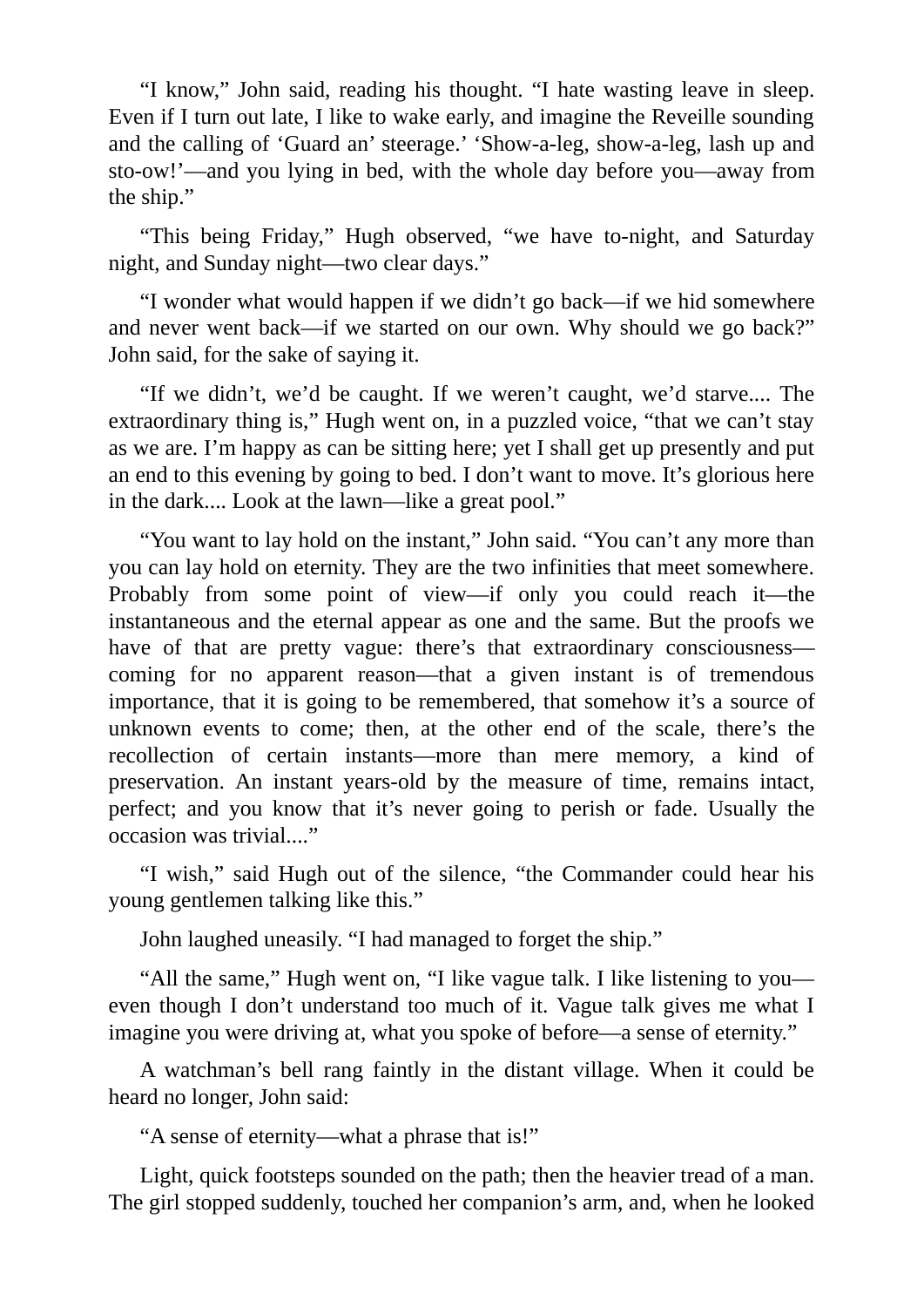down, laughed breathlessly—an odd laugh, half-confidential, halfembarrassed.

"Oh, Torwood," she exclaimed, "I do so love this East!"

He threw his arm round her, and, with a tremendous air of proprietorship, almost dragged her indoors. Little gasps of excitement were her show of protest. As they passed through the room below the man could be heard speaking quick words to her, in a voice unevenly controlled; speaking with strange disregard for the public room's bleak emptiness and for the nearness of those who were sleeping, for the stare of electric bulbs, which, when they shine singly over places deserted till the morning, have so intent an air of watchfulness and curiosity.

II

On Saturday evening Margaret and Mrs. Fane-Herbert reached the hotel. After dinner, Mrs. Fane-Herbert said to John:

"I hear you changed your mind about leaving the Navy."

"It was scarcely a question of my changing my mind. It didn't get as far as that. You see——" He looked aside and saw that Margaret was watching him. "At any rate, I am settled down to it now," he said.

Hugh broke in with talk of Kamakura.

"When does your leave end?" Margaret asked.

"Monday."

"You must go back to your ship, then?"

"Yes, by noon."

She turned to John. "And you, too?"

Something in her intonation caught his attention, and he looked swiftly at her.

"Yes," he said. "You must send us news of London as our share in your home-coming.... I want to hear of your great-grandmother's welcome."

"Her great-grandmother?" Mrs. Fane-Herbert put in.

"The portrait, mother—the one over the stairs." Then to John: "She'll give me comments with her welcome, a lecture for her runaway."

There was a hint of bitterness in that; but John's remembering that conversation on the first evening she had known him stung her with the sting —half-pleasant, half-painful—of childhood days recalled in dark moments. For now she was easily stung to sorrow or to a kind of fierce joy. She had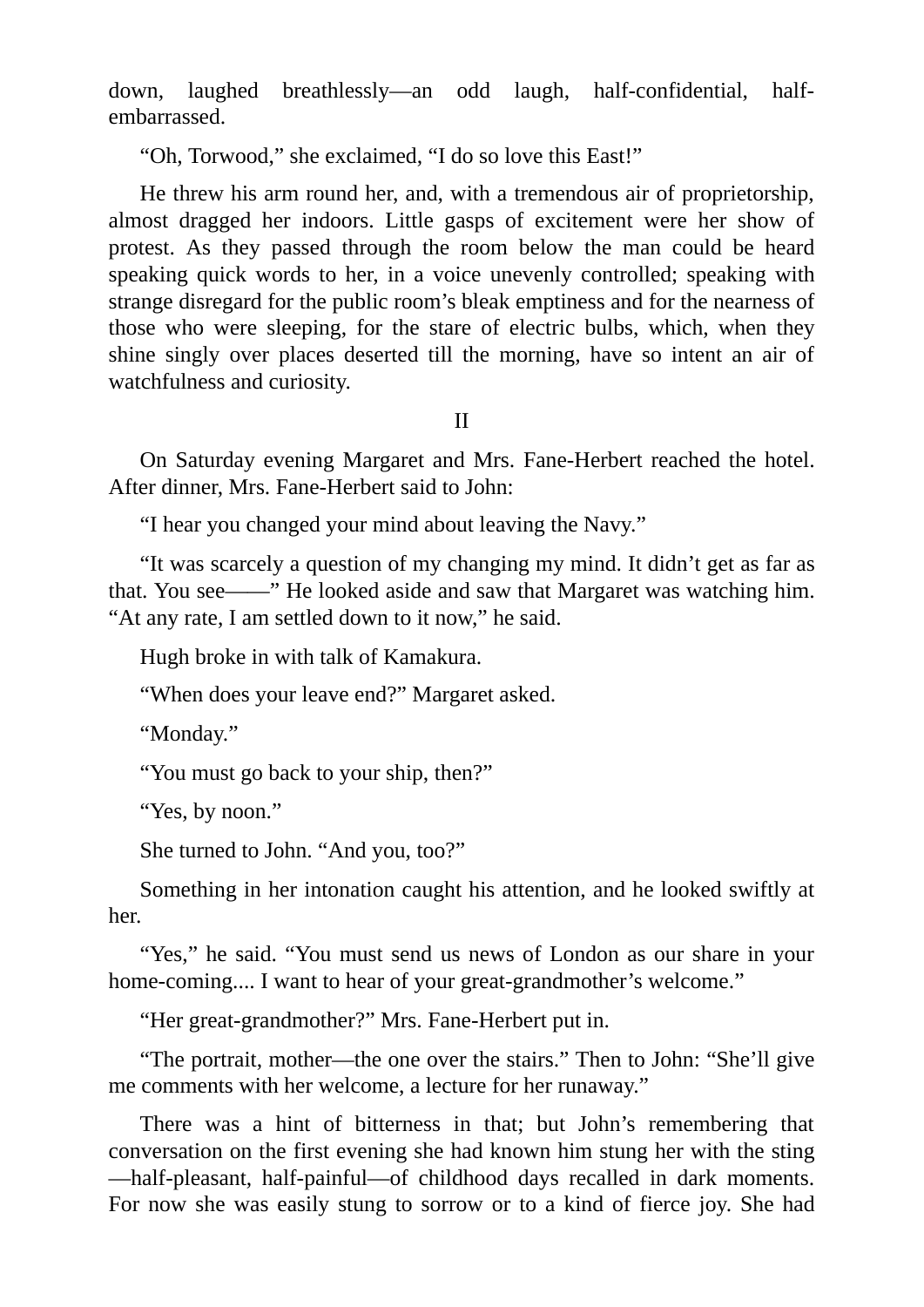wanted desperately to talk, to tell someone how free she was—Ordith being gone. Untold, her freedom seemed incomplete. But neither her father nor her mother had spoken. They had learnt the facts, accepted them; she had attempted no explanation; not one word had been said. This silence had a hardening quality. Her experience, the vivid remembrance of which might have flowed easily away, was somehow frozen in her mind, like a sin unconfessed. There was no one to whom she could go. Warmth of heart, comradeship, the simplest affection she starved for. But this being left alone, this frigidness of spirit, this intolerable independence....

John had known, at least, that her heart was full. It was as if she had seen a friendly face in the midst of a vast unnoticing crowd. When she said goodnight to him she gave him her hand with new confidence. Then, out of his sight, she was suddenly angry with herself as for a foolishness, a weakness for the first time realized. An instant she stood unmoving outside her bedroom door—her mind tripped somehow, taken unawares.

And in the morning she settled at once to a book, glad of an occupation so isolating.

"You're very deep in that book, Margaret," Hugh said, as he passed her. "Aren't you coming out?"

"I want to finish it before lunch. Do you mind?"

"I see the last of you and mother to-morrow."

"I'll come this afternoon, ... or shall I come now?"

He looked into her upturned face. Her hand was on the arm of her chair to raise herself.

"No, you odd sister.... No; you're not to come—of course not."

She went late to lunch, and was surprised to find Hartington at her mother's table, with John and Hugh. He said that his leave lasted only till that evening.

"Can't you stay and go back with us to-morrow?" Hugh asked.

"No." He shook his head. "But I wanted to see the homeward goers before they went. That's really all I came for."

The meal over, he had no difficulty in seeing Margaret alone, for she felt that it was to see her he had come.

"Well," she said, "secret emissary, what is it?"

"You know there's something?"

"You are full of suppressed news."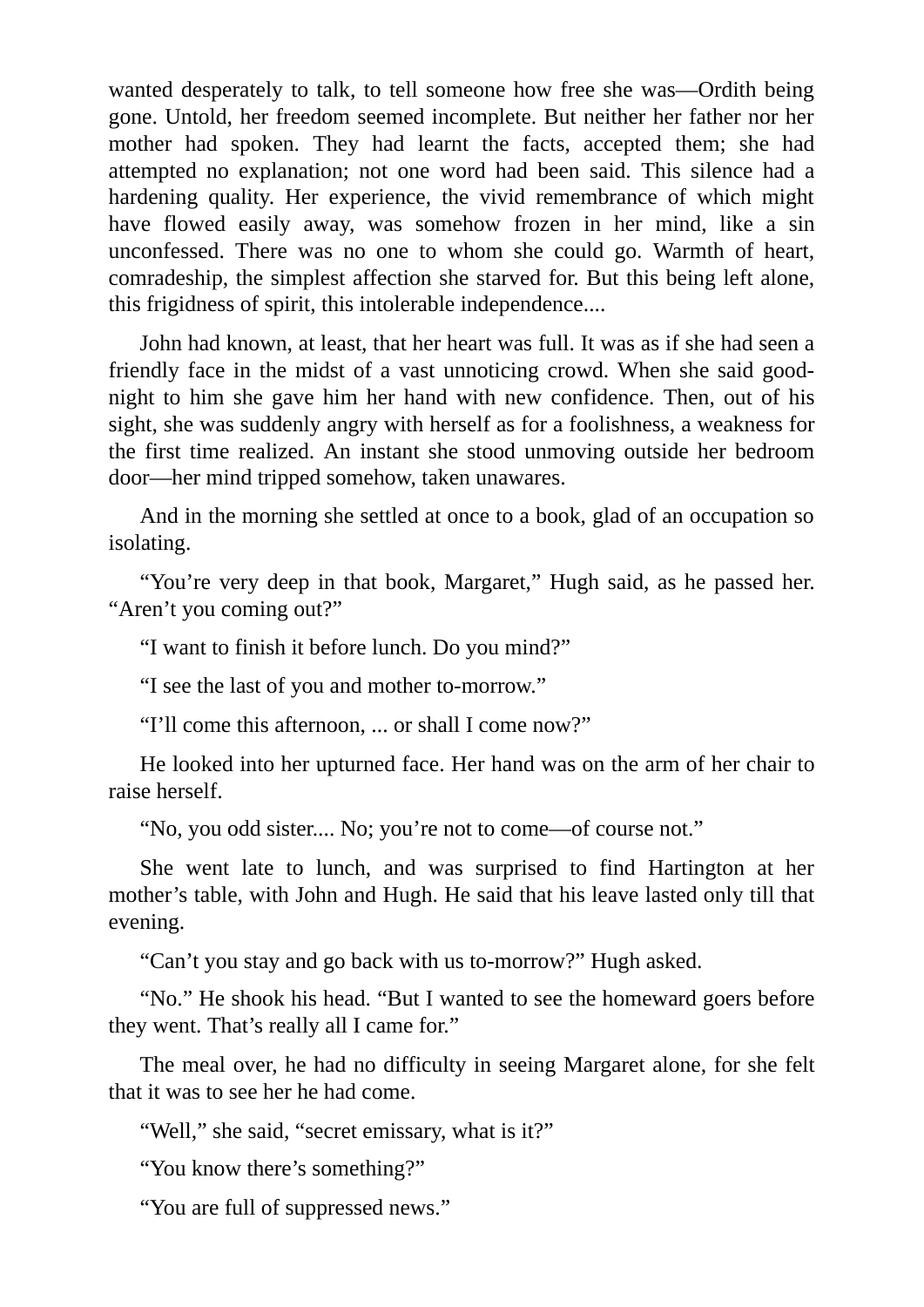"Yes; good news—oh, such good news!"

"Thank God for that!" she breathed.

"You expected bad?"

"I fear it always. There's nothing definite that I expect. But somehow——"

"No," he said quickly. "This is good, anyhow. Lynwood is free—through Wingfield Alter."

She gave no sign of pleasure so eager was she. "How? Really free?"

"Really free," he smiled. "Are you beginning to disbelieve in freedom?... The mail came in after Lynwood left the ship. A letter for him from his mother, and a letter for me from Alter. I have them both here. Alter is to marry Mrs. Lynwood. He has taken the first definite step towards getting Lynwood out of the Service."

"When will he be free? Will he come home with us?"

"Not possible. It takes time. But now it is only a question of time—a couple of months, perhaps."

"You haven't given him his mother's letter?"

" $N_0$ "

"You haven't told him?"

"No; I came to you first. I want you to tell him."

Something stifled her inclination to ask "Why?"

Hartington went on hesitatingly: "It means so much to him, you see. It's such tremendous news, because he has no hope or expectation of it. So ... Miss Fane-Herbert, I want you to tell him."

Her eyes widened for a moment. They looked out beyond Hartington. Then, with abrupt decision, she said, with a fluttering, pleading gesture towards him: "No; you. You must tell him. It's your right. You brought it about."

"I wrote to Alter—that's all."

"It came about through you. Oh, long before the writing of that letter, you helped him—didn't you?—perhaps not deliberately. You don't realize how much you have done for him. Certainly you don't realize what he feels for you —the strangest mixture of affection, and admiration, and respect—but overwhelming. You are all that's best in men for him! And he'd like you to bring this news. He'll be glad, years on, that it was you who brought it. Friendship between men is so much more substantial, more secure. You must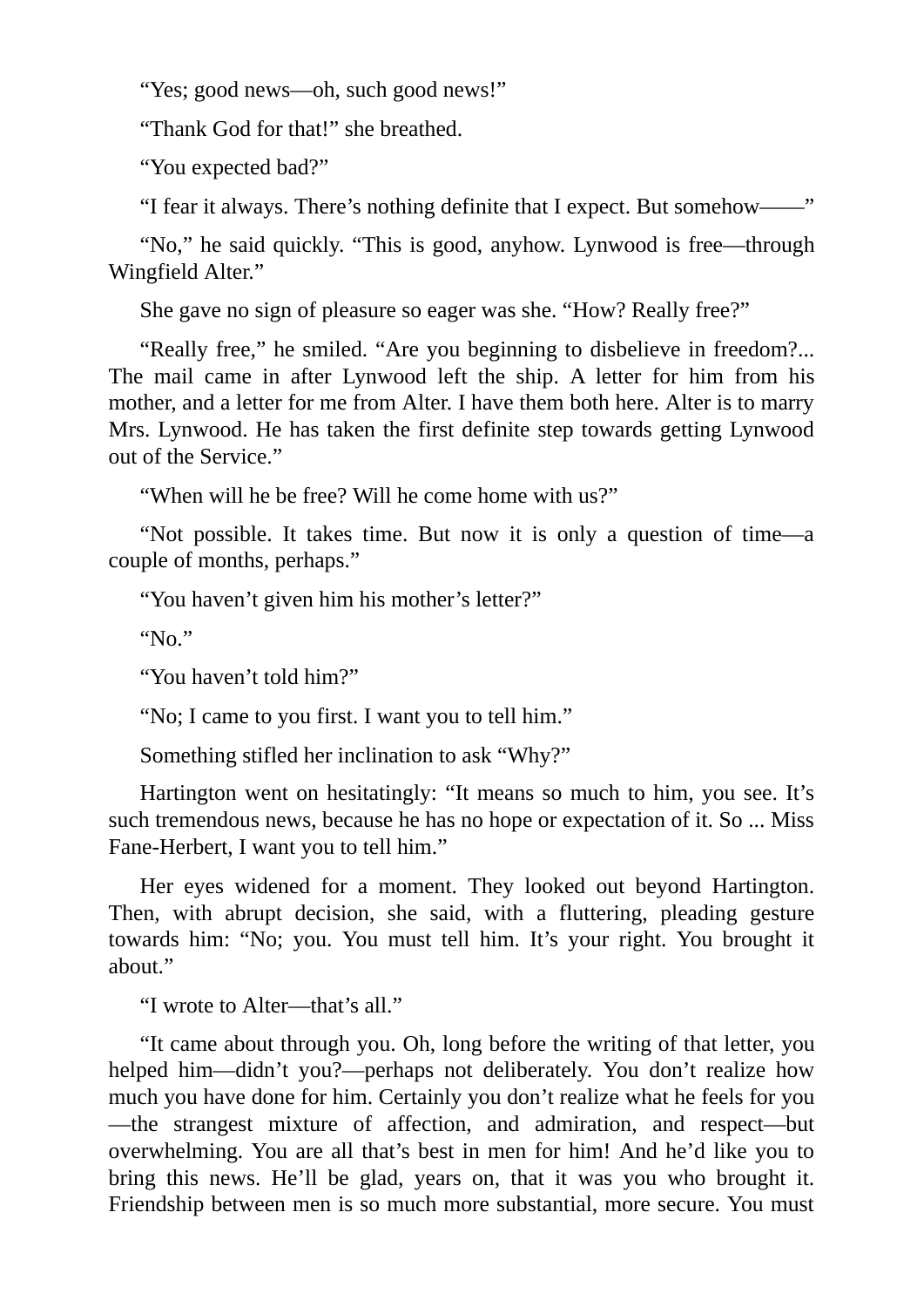tell him," she concluded. "It's your right."

"Why do you insist so much on right? I waive it if it exists. That's why I came here."

"Oh," she cried, with a smile in acknowledgment of his unveiling of her half-pretence, "I want it to be you!"

He laughed back at her, so that her colour came....

He took John away into the country roads, where the cherry-trees were in blossom and the sun lay flat on the long, low, irregular branches, reminding them of illustrations in Japanese fairy-books. There, as they walked, the news was given, the two letters read.

"You've done all this," John said, and remained speechless.

"I can't help wondering what it is exactly that I have done or helped to do. What's it going to lead to?"

"What do you mean?"

"I mean that this—the breaking free—is a beginning, not an end."

"I know.... But there's time enough to think of what's to come. I won't think of it now.... Hartington, couldn't you come too?"

"No; we shape different courses now."

"But we three shall see each other often—in London. I've never seen you in London. And at Oxford, you must stay with me there."

Hartington looked wistfully at him. "Oh yes," he said, "we shall see each other often."

They found on their return that the others had finished tea. Only Hugh remained by the empty cups. He sprang up to meet them.

"I am glad, you civilian! Margaret told me."

"She knows?"

"I told her," Hartington said. Then, "Have I stolen your news?"

"There is no one left to tell," John answered, laughing. "I want to tell thousands of people."

Later, he asked: "Where is Margaret?"

"I don't know. She disappeared after tea."

They sat smoking. Everything was pleasant to John now: the click of a cigarette-case being shut, the tapping of the cigarette, the long silences in which none of them had need of speech. The afternoon had begun to fail. The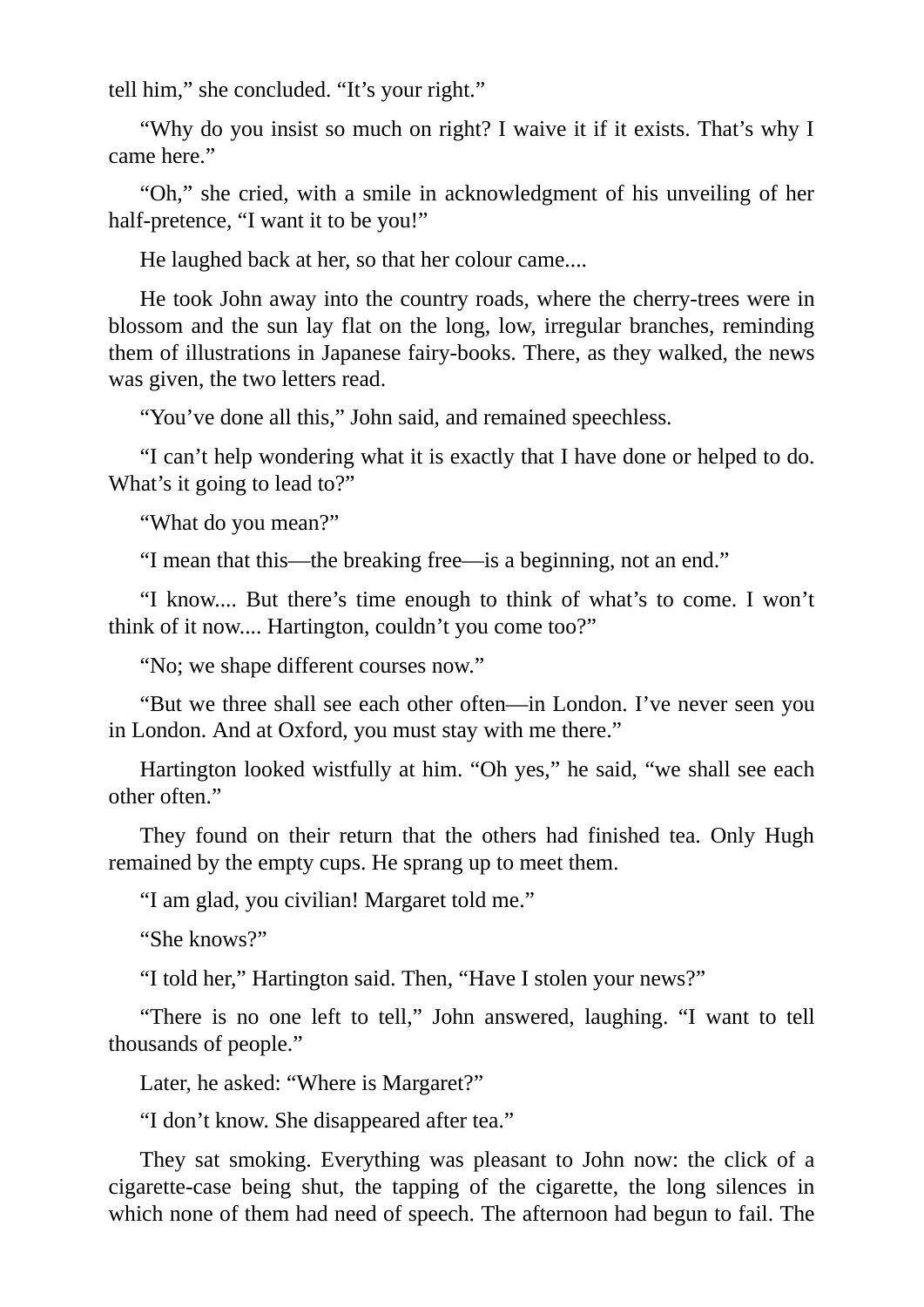sun slanted yellow across the window-panes and fell in rippling beams of light and shadow upon the pale matting. Outside, the lawn and distant trees had taken on those soft golden tones which, at the approach of summer's dusk, flow across English fields, investing them with kindly magic. Then the church tower seems more than ever still; the churchyard silent, but not terrible. The bird rustles in the hedgerow; you imagine his bright eyes. The cricket stumps yellow against the green; the shadows flicker on the pitch; the bat sounds clearer, sweeter; the ball runs smoothly, and with peculiar ease; the players and the umpires in their white coats grow nebulous and vague.

"'And a ghostly batsman plays to the bowling of a ghost," John said.

"Back in England already?"

"This summer in England!"

He went bareheaded into the cool air, across the lawn, springy under his feet, down the path among the trees where the white sand lay heavy, on to the shore. There was Margaret, near the waves' edge. He approached her, and, because she was so still, touched the billowing muslin she wore.

"You know?"

"Yes. John, how happy you must be! Always you'll remember to-day. It's your hour—one of the three or four. They go by so soon."

"And you? Are you not happy?... You are free, too." He faltered as he spoke of this, of which she had never spoken.

She shivered, as if a cold breeze had struck her.

"Yes.... I understand.... I, too, am free. I know."

She turned to him eyes full of light.

"Oh, Margaret," he cried, his arms outstretched, "don't look towards the future. To-day's enough, Margaret. What is it you are afraid of?"

She said, trembling under his touch, close to him so that her dress brushed lightly against his coat, "What is it we're both afraid of? We are both afraid."

For answer, in his primitive wisdom, he swept her to him, overwhelming her thought. Lip to lip they clung, she imprisoned, silenced, caught up from fear. His arms about her in fierce pressure were a whole armour against doubt —more than armour, a charm, for the arrows themselves were diverted and flew wide of her, forgotten. Flames ran down her as his mouth burned against her throat, and her lips, opened now, were full of the sharp sea-wind.

She fell from him a little, still held.

"That once," she said, with caught breath, "that instant lives. That stands.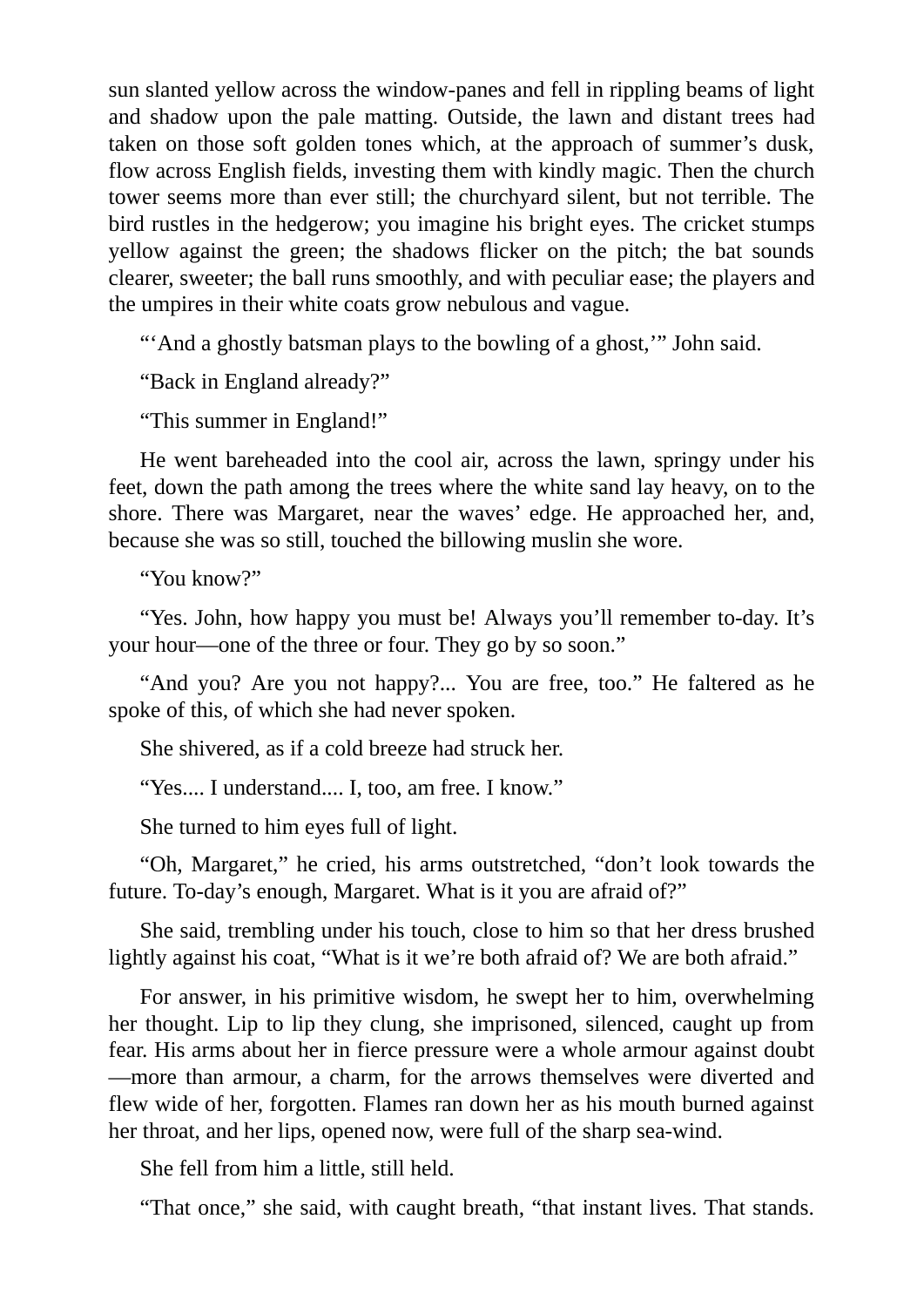Nothing can touch it or steal it.... Don't let me go—not yet, my darling—don't let me go!"

He drew her close again, but more gently. And she said:

"It's our victory."

"Nothing reverses it."

"Tell me——"

He told her his love again and again, her arm drawing him down so that the fresh scent of her hair was over him.

"Nothing takes those words back"—his kiss fell on her—"or the touch."

"But here we begin," he protested, wondering at the jealous terror that possessed her. "We shall go on from this for ever. Nothing is taken away. We build and build. In a few years, when I——"

"Oh!" she cried, "in a few years—who knows? We don't break free so easily as this, John. The net sweeps wider than we know. It yields—that's its strength. And presently it draws us in again. So it will go on—till the breaking.... You see, even you and I go on strengthening it, making new meshes despite ourselves. If ever we are to stand together in the world, first you have to gain money and power. You have to fight. Then—it's inevitable we would have to teach our children to fight—equip them for 'the battle of life!' And they would look round to find themselves in our net.

"But it's going to end. The world will change its motive when this motive of gain has made it suffer so terribly, so obviously, that it realizes the cause of its suffering. We have to suffer—we or our children. It's near now. The whole system may smash—the good with the bad—perhaps that's the only way; and we may slip back into the Dark Ages again. I don't know...."

"But now——" John said.

"Now? Yes—that's ours.... Oh, for God's sake! touch me and hold me as if you would never, never let me go...."

And presently, standing away from him, she was saying with composure: "Let's go back. It's getting dark. Look how the colour is fading from the sea."

They went up the beach to the edge of the tree belt. There she checked him. Turning, they looked down upon their tracks to where, in the instant now gone by, the sand had been roughed and broken by their feet. Soon the water, which from the gathering darkness had drawn its first gleams of phosphorescence, would smooth their footprints away.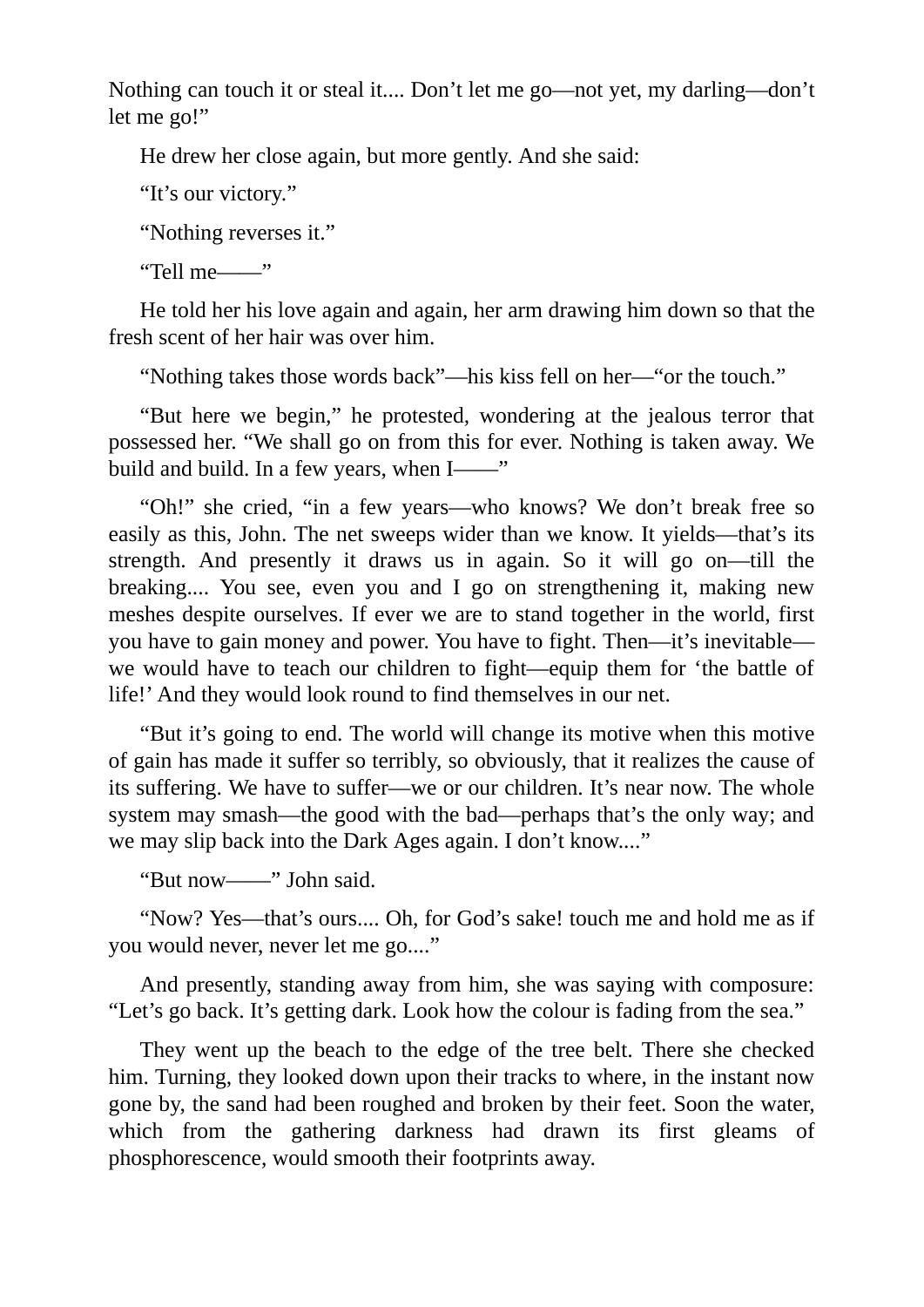### **CHAPTER XXIV**

## **ONE YEAR LATER: THE WORLD IN THE NET**

"Our fathers understood not thy wonders...."—Psalm cvi.

"Our fathers have trespassed ... our fathers have fallen by the sword, and our sons and our daughters and our wives are in captivity for this."—2 Chron. xxix.

"We have sinned with our fathers...."—Psalm cvi.

Under the hot sun of an early August day in 1914 John walked from Parliament Square towards Whitehall. More than a fortnight earlier he had gone to the Admiralty and offered his services for the war. His name had been added to a long list of applicants for whom employment could not immediately be found. The same morning he had offered himself as an infantryman to a corps which was awaiting permission to form new battalions, and his name had been taken again. Now an official telegram had brought him to London.

In the forecourt of the Admiralty he met Tintern, who had entered at the corner nearer to Trafalgar Square.

"You, Lynwood—I thought you were at Oxford."

"Not yet. I've done the exams. I was waiting for the term to begin in October."

"What are you doing now? Volunteering?"

" $V_{\text{P}S}$ "

"I nearly chucked the Service myself a few months back. Glad I didn't now. War breaks the monotony of routine. It's what we, who stayed in the Service, have been preparing for. And even you, who made up your mind to break clear away—you have been roped in again. It comes to the same thing in the end.... They've emptied the college at Dartmouth, you know—all the cadets going to sea."

Together they went up the steps into the great building, through the many passages of which, after enquiries made of a messenger, they began uncertainly to thread their way.